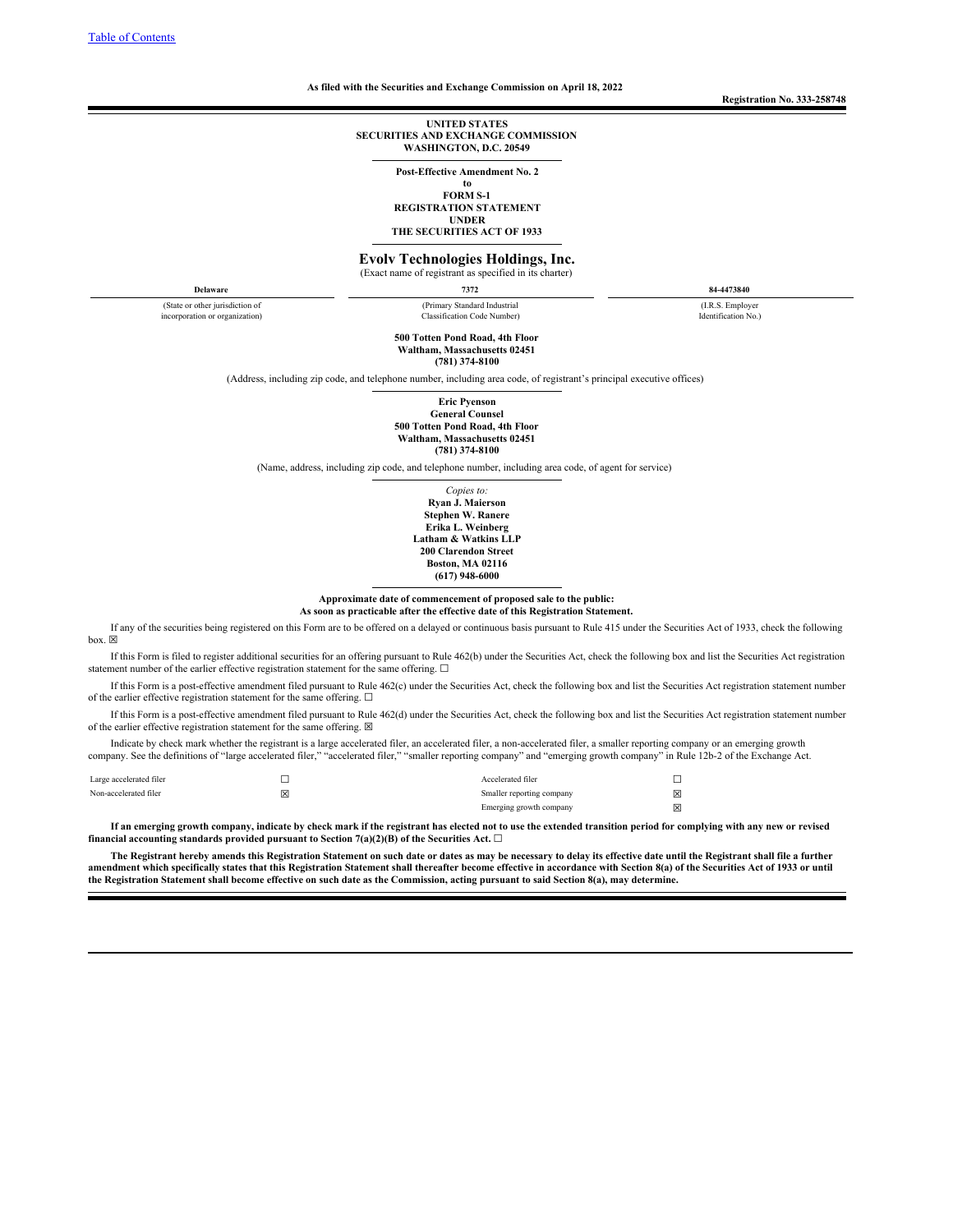# **EXPLANATORY NOTE**

This Post-Effective Amendment No. 2 ("Post-Effective Amendment No. 2") to the Registration Statement on Form S-1 of Evolv Technologies Holdings, Inc. (File No. 333-258748), as originally declared effective by the Securities and Exchange Commission (the "SEC") on September 3, 2021 (the "Registration Statement"), is being filed to include information contained in the registrant's Annual Report on Form 10-K for the year ended December 31, 2021, filed with the SEC on March 28, 2022, and to update certain other information in the Registration Statement.

The information included in this filing amends the Registration Statement and the prospectus contained therein. No additional securities are being registered under this Post-Effective Amendment No. 2. All applicable registration fees were previously paid by the registrant.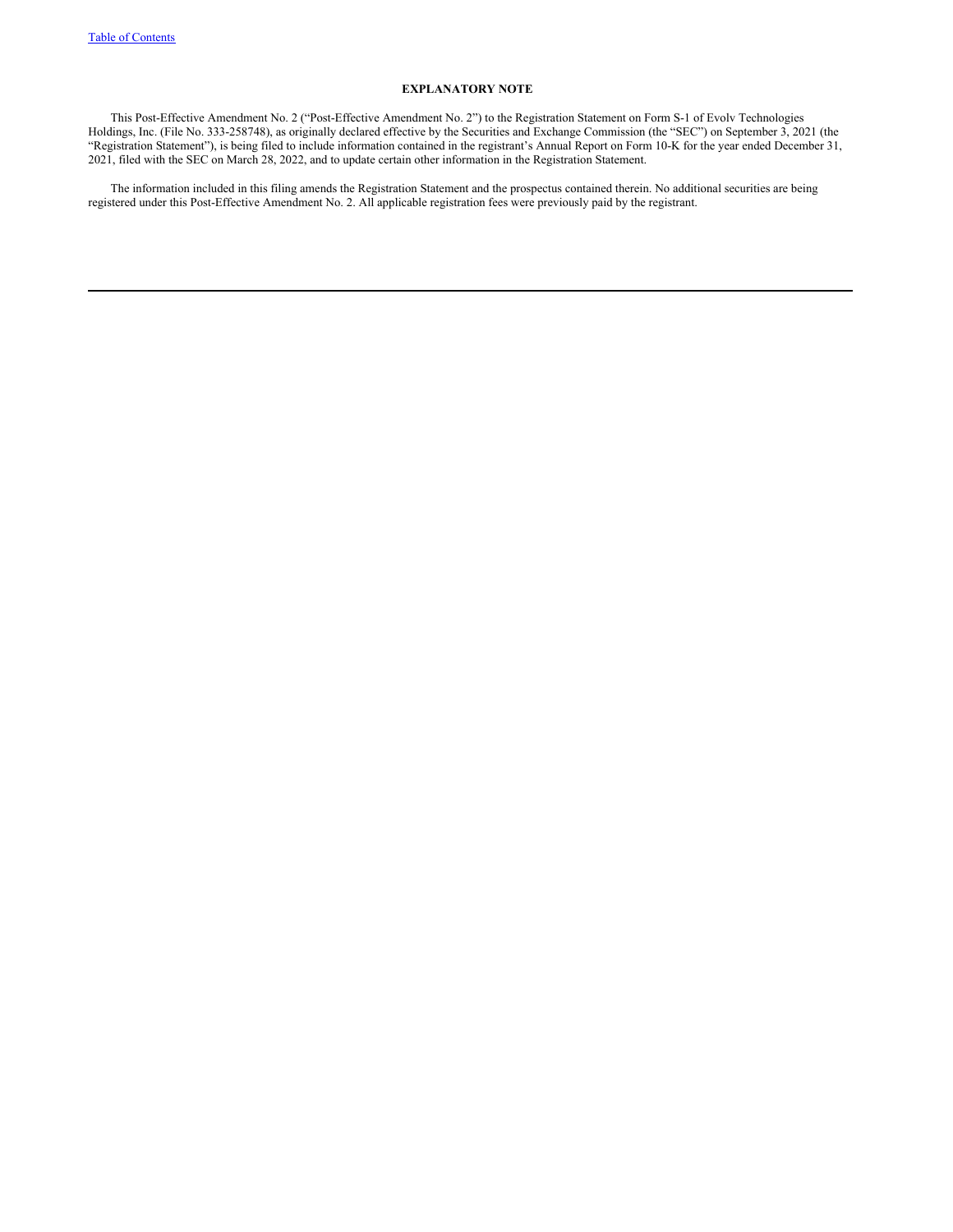|             | The Table of Contents                                                                                                                                                                                                                                                                                                                                 |
|-------------|-------------------------------------------------------------------------------------------------------------------------------------------------------------------------------------------------------------------------------------------------------------------------------------------------------------------------------------------------------|
| information |                                                                                                                                                                                                                                                                                                                                                       |
| in this     |                                                                                                                                                                                                                                                                                                                                                       |
| prospectus  |                                                                                                                                                                                                                                                                                                                                                       |
| is not      | Subject to Completion, Preliminary Prospectus dated April 18, 2022.                                                                                                                                                                                                                                                                                   |
|             | complete PROSPECTUS                                                                                                                                                                                                                                                                                                                                   |
| and may     | <b>Evolv Technologies Holdings, Inc.</b>                                                                                                                                                                                                                                                                                                              |
| be          | 158,574,790 Shares of Class A Common Stock                                                                                                                                                                                                                                                                                                            |
| changed.    | 5,700,000 Warrants to Purchase Shares of Class A Common Stock                                                                                                                                                                                                                                                                                         |
| We may      | 14,325,000 Shares of Class A Common Stock Underlying Warrants                                                                                                                                                                                                                                                                                         |
| not sell    |                                                                                                                                                                                                                                                                                                                                                       |
| these       | This prospectus relates to the offer and sale from time to time by the selling securityholders named in this prospectus (the "Selling Securityholders") of (A) up to                                                                                                                                                                                  |
|             | securities 158,574,790 shares of Class A common stock, par value \$0.0001 per share, consisting of (i) 30,000,000 shares of Class A common stock (the "PIPE shares") issued                                                                                                                                                                           |
|             | until the in a private placement pursuant to subscription agreements entered into on March 5, 2021 (the "PIPE Investment"); (ii) 4,312,500 shares of Class A common stock<br>registratio(the "Founder Shares") issued in connection with the consummation of the Business Combination (as defined below), in exchange for 4,312,500 shares of Class B |
|             | statement common stock of NewHold Investment Corp. ("NHIC") originally issued in a private placement to NewHold Industrial Technology Holdings LLC (the "Sponsor")                                                                                                                                                                                    |
| filed       | and certain other holders of NHIC's Class B common stock; up to 118,562,290 shares of Class A common stock issued or issuable to certain former stockholders and                                                                                                                                                                                      |
| with the    | other securityholders of Evolv (the "Evolv Holders") in connection with or as a result of the consummation of the Business Combination, consisting of (a) up to                                                                                                                                                                                       |
| Securities  | 108,262,290 shares of Class A common stock (the "Evolv Holder Shares"); (b) 1,000,000 shares of Class A common stock (the "Note Reallocation Shares") issued                                                                                                                                                                                          |
| and         | as further consideration for the conversion of outstanding convertible notes of Evolv consistent with the terms thereof; and (c) up to 15,000,000 shares of Class A                                                                                                                                                                                   |
| Exchange    | common stock (the "Earn-Out Shares") that certain Evolv Holders have the contingent right to receive upon the achievement of certain stock price-based vesting                                                                                                                                                                                        |
|             | conditions; and (B) up to 5,700,000 warrants (the "private placement warrants") issued in connection with the consummation of the Business Combination, in                                                                                                                                                                                            |
| is          | Commission and the contrasts originally issued in a private placement to the Sponsor. In addition, this prospectus relates to the offer and sale of up to 8,625,000 shares of<br>Class A common stock that are issuable by us upon the exercise of 8,625,000 warrants (the "public warrants") and up to 5,700,000 shares of Class A common stock      |
|             | effective. issuable upon the exercise of the private placement warrants.                                                                                                                                                                                                                                                                              |
| <b>This</b> |                                                                                                                                                                                                                                                                                                                                                       |
| prospectus  | On July 16, 2021, we consummated the business combination, or the Business Combination, contemplated by the Agreement and Plan of Merger, dated                                                                                                                                                                                                       |
| is not an   | March 5, 2021, with NHIC Sub Inc. ("Merger Sub"), a wholly-owned subsidiary of NHIC, and Evolv Technologies, Inc. dba Evolv Technology, Inc. ("Legacy                                                                                                                                                                                                 |
| offer to    | Evoly"), as amended by that certain First Amendment to Agreement and Plan of Merger dated June 5, 2021 by and among NHIC, Merger Sub and Legacy Evoly (the                                                                                                                                                                                            |
| sell        | "Amendment" and as amended, the "Merger Agreement"). Pursuant to the Merger Agreement, Merger Sub was merged with and into Legacy Evolv, with Legacy                                                                                                                                                                                                  |
| these       | Evolv surviving the merger as a wholly owned subsidiary of NHIC (the "Business Combination"). Upon the closing of the Business Combination (the "Closing"),                                                                                                                                                                                           |
| securities  | we changed our name to Evolv Technologies Holdings, Inc.                                                                                                                                                                                                                                                                                              |
| and it is   | We will not receive any proceeds from the sale of the shares by the Selling Securityholders. We will receive the proceeds from any exercise of the warrants for                                                                                                                                                                                       |
| not         | cash.                                                                                                                                                                                                                                                                                                                                                 |
| soliciting  |                                                                                                                                                                                                                                                                                                                                                       |
| an offer    | We will bear all costs, expenses and fees in connection with the registration of the shares of Class A common stock. The Selling Securityholders will bear all                                                                                                                                                                                        |
| to buy      | commissions and discounts, if any, attributable to their sales of the shares of Class A common stock.                                                                                                                                                                                                                                                 |
| these       | Our Class A common stock is listed on The Nasdaq Stock Market, or NASDAQ, under the symbol "EVLV" and our warrants are listed on the NASDAQ under                                                                                                                                                                                                     |
|             | securities the symbol "EVLVW." On April 14, 2022, the closing sale price of our Class A common stock as reported on the NASDAQ was \$2.68, and the closing sale price of                                                                                                                                                                              |
| in any      | our warrants as reported on the NASDAQ was \$0.33.                                                                                                                                                                                                                                                                                                    |
| state       |                                                                                                                                                                                                                                                                                                                                                       |
| where       | We are an "emerging growth company" under applicable Securities and Exchange Commission rules and, as such, have elected to comply with certain reduced<br>public company disclosure requirements for this prospectus and future filings. See "Management's Discussion and Analysis of Financial Condition and Results of                             |
| the offer   | Operations — Emerging Growth Company Status."                                                                                                                                                                                                                                                                                                         |
| or sale is  |                                                                                                                                                                                                                                                                                                                                                       |

Our business and investment in our Class A common stock involve significant risks. These risks are described in the section titled "Risk Factors" **beginning on page 3 of this prospectus.** permitted.not

Neither the Securities and Exchange Commission nor any state securities commission has approved or disapproved of these securities or passed upon **the accuracy or adequacy of this prospectus. Any representation to the contrary is a criminal offense.**

The date of this prospectus is , 2022.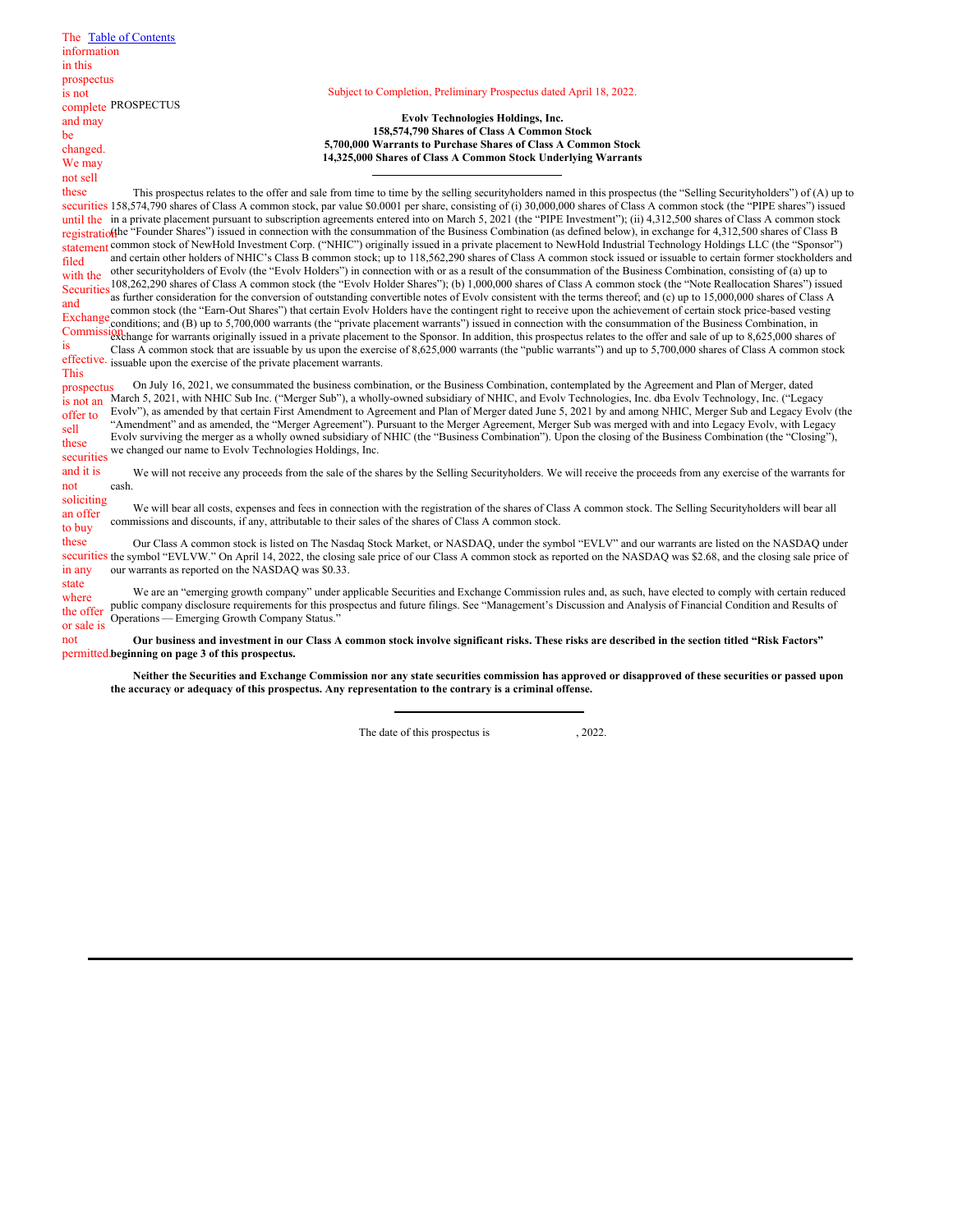# **TABLE OF CONTENTS**

| <b>Section</b>                                                                        | Page  |
|---------------------------------------------------------------------------------------|-------|
| <b>ABOUT THIS PROSPECTUS</b>                                                          |       |
| CAUTIONARY NOTE REGARDING FORWARD-LOOKING STATEMENTS                                  | ii    |
| <b>PROSPECTUS SUMMARY</b>                                                             |       |
| <b>RISK FACTORS</b>                                                                   | 3     |
| <b>USE OF PROCEEDS</b>                                                                | 30    |
| <b>DIVIDEND POLICY</b>                                                                | 31    |
| <b>MARKET INFORMATION</b>                                                             | 32    |
| SELECTED HISTORICAL CONSOLIDATED FINANCIAL DATA                                       | 33    |
| MANAGEMENT'S DISCUSSION AND ANALYSIS OF FINANCIAL CONDITION AND RESULTS OF OPERATIONS | 34    |
| <b>MANAGEMENT</b>                                                                     | 65    |
| <b>BUSINESS</b>                                                                       | 53    |
| <b>EXECUTIVE AND DIRECTOR COMPENSATION</b>                                            | 73    |
| <b>CERTAIN RELATIONSHIPS AND RELATED PARTY TRANSACTIONS</b>                           | 84    |
| PRINCIPAL STOCKHOLDERS                                                                |       |
| <b>SELLING SECURITYHOLDERS</b>                                                        | 89    |
| DESCRIPTION OF CAPITAL STOCK                                                          | 101   |
| <b>PLAN OF DISTRIBUTION</b>                                                           | 108   |
| <b>LEGAL MATTERS</b>                                                                  | 110   |
| <b>EXPERTS</b>                                                                        | 110   |
| WHERE YOU CAN FIND MORE INFORMATION                                                   | 110   |
| <b>INDEX TO FINANCIAL STATEMENTS</b>                                                  | $F-1$ |
|                                                                                       |       |

i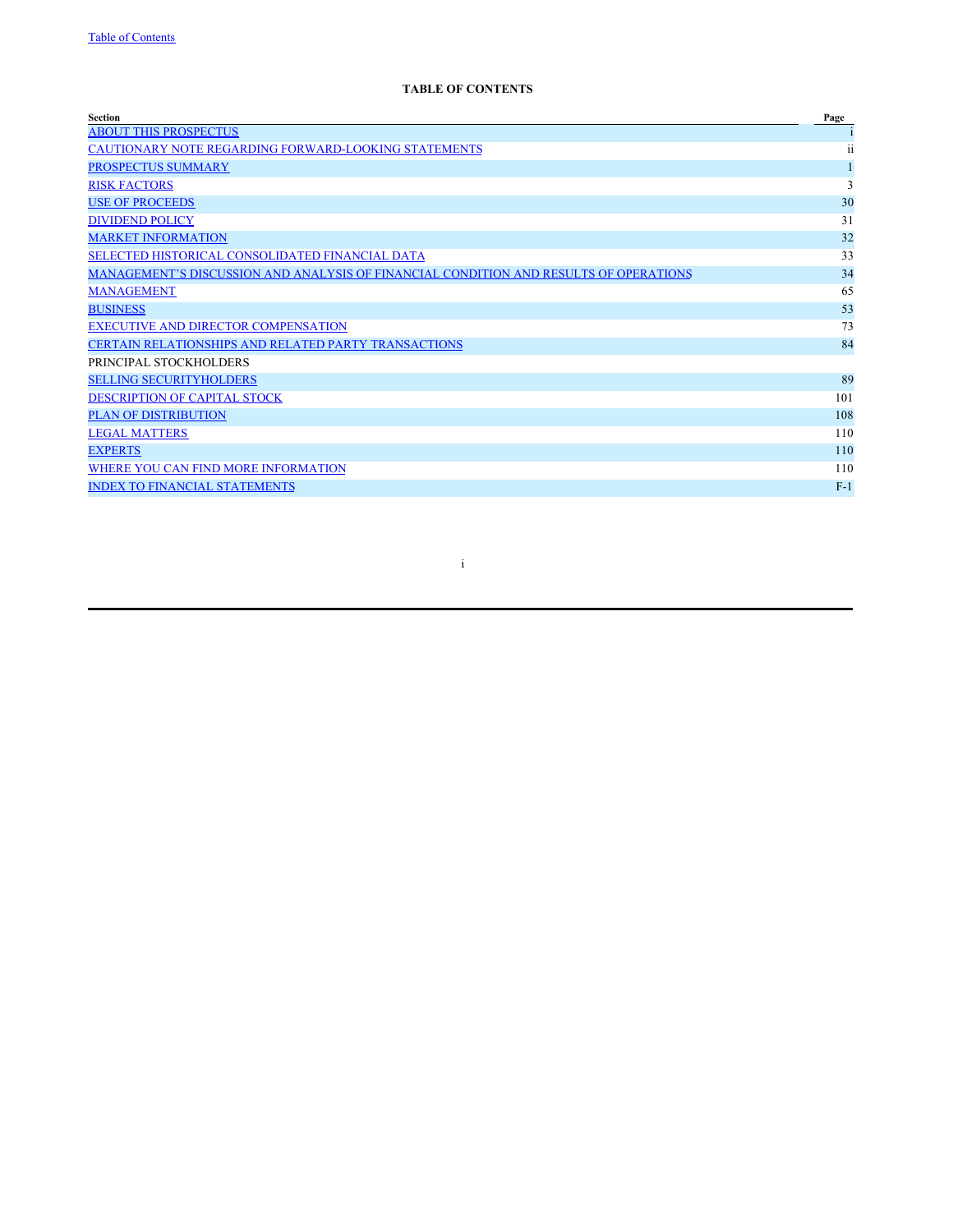## **ABOUT THIS PROSPECTUS**

This prospectus is part of a registration statement on Form S-1 that we filed with the Securities and Exchange Commission (the "SEC") using the "shelf" registration process. Under this shelf registration process, the Selling Securityholders may, from time to time, sell or otherwise distribute the securities offered by them as described in the section titled "Plan of Distribution" in this prospectus. We will not receive any proceeds from the sale by such Selling Securityholders of the securities offered by them described in this prospectus. This prospectus also relates to the issuance by us of the shares of common stock issuable upon the exercise of any public or private warrants. We will receive proceeds from any exercise of the public or private warrants for cash.

We may also file a prospectus supplement or post-effective amendment to the registration statement of which this prospectus forms a part that may contain material information relating to these offerings. The prospectus supplement or post-effective amendment may also add, update or change information contained in this prospectus with respect to that offering. If there is any inconsistency between the information in this prospectus and the applicable prospectus supplement or post-effective amendment, you should rely on the prospectus supplement or post-effective amendment, as applicable. Before purchasing any securities, you should carefully read this prospectus, any post-effective amendment, and any applicable prospectus supplement, together with the additional information described under the heading "Where You Can Find More Information."

Neither we, nor the Selling Securityholders, have authorized anyone to provide you with any information or to make any representations other than those contained in this prospectus, any post-effective amendment, or any applicable prospectus supplement prepared by or on behalf of us or to which we have referred you. We and the Selling Securityholders take no responsibility for, and can provide no assurance as to the reliability of, any other information that others may give you. We and the Selling Securityholders will not make an offer to sell these securities in any jurisdiction where the offer or sale is not permitted. You should assume that the information appearing in this prospectus, any post-effective amendment and any applicable prospectus supplement to this prospectus is accurate only as of the date on its respective cover. Our business, financial condition, results of operations and prospects may have changed since those dates. This prospectus contains, and any post-effective amendment or any prospectus supplement may contain, market data and industry statistics and forecasts that are based on independent industry publications and other publicly available information. Although we believe these sources are reliable, we do not guarantee the accuracy or completeness of this information and we have not independently verified this information. In addition, the market and industry data and forecasts that may be included in this prospectus, any post-effective amendment or any prospectus supplement may involve estimates, assumptions and other risks and uncertainties and are subject to change based on various factors, including those discussed under the heading "Risk Factors" contained in this prospectus, any post-effective amendment and the applicable prospectus supplement. Accordingly, investors should not place undue reliance on this information.

We own or have rights to trademarks, trade names and service marks that we use in connection with the operation of our business. In addition, our name, logos and website name and address are our trademarks or service marks. Solely for convenience, in some cases, the trademarks, trade names and service marks referred to in this prospectus are listed without the applicable ®, ™ and SM symbols, but we will assert, to the fullest extent under applicable law, our rights to these trademarks, trade names and service marks. Other trademarks, trade names and service marks appearing in this prospectus are the property of their respective owners.

As used in this prospectus, unless otherwise indicated or the context otherwise requires, references to "we," "us," "our," the "company" and "Evolv" refer to the consolidated operations of Evolv Technologies Holdings, Inc. and its subsidiaries. References to "NHIC" refer to the company prior to the consummation of the Business Combination and references to "Legacy Evolv" refer to Evolv Technologies, Inc. dba Evolv Technology, Inc. prior to the consummation of the Business Combination.

i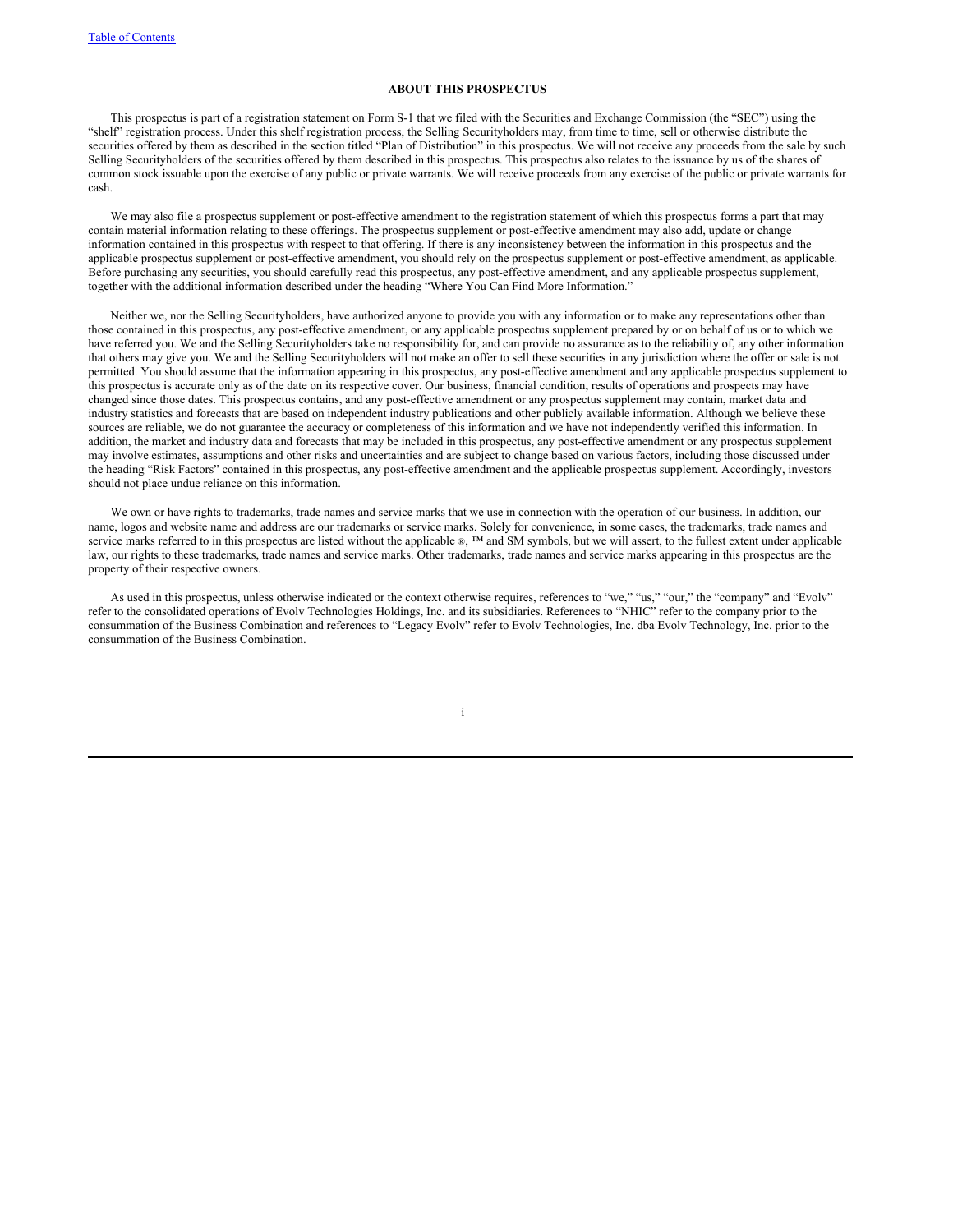# **CAUTIONARY NOTE REGARDING FORWARD-LOOKING STATEMENTS**

This prospectus contains forward-looking statements within the meaning of the Private Securities Litigation Reform Act of 1995. We intend such forward-looking statements to be covered by the safe harbor provisions for forward-looking statements contained in Section 27A of the Securities Act of 1933, as amended (the "Securities Act"), and Section 21E of the Securities Exchange Act of 1934, as amended ("the Exchange Act"). All statements other than statements of historical facts contained in this prospectus may be forward-looking statements. In some cases, you can identify forward-looking statements by terms such as "may," "will," "should," "expect," "plan," "anticipate," "could," "intend," "target," "project," "contemplate," "believe," "estimate," "predict," "potential" or "continue" or the negative of these terms or other similar expressions. Forward-looking statements contained in this prospectus include, but are not limited to statements regarding our results of operations and financial position, business strategy, plans and prospects, existing and prospective products, research and development costs, timing and likelihood of success, and plans and objectives of management for future operations and results,

The forward- looking statements in this prospectus are only predictions. We have based these forward-looking statements largely on our current expectations and projections about future events and financial trends that we believe may affect our business, financial condition and results of operations. Forward-looking statements involve known and unknown risks, uncertainties and other important factors that may cause our actual results, performance or achievements to be materially different from any future results, performance or achievements expressed or implied by the forward-looking statements. These forward-looking statements speak only as of the date of this prospectus and are subject to a number of important factors that could cause actual results to differ materially from those in the forward-looking statements, including the risks, uncertainties and assumptions described under the section in this prospectus titled "Risk Factors." These forward-looking statements are subject to numerous risks, including, without limitation, the following:

- expectations regarding Evolv's strategies and future financial performance, including its future business plans or objectives, prospective performance and opportunities and competitors, revenues, products and services, pricing, operating expenses, market trends, liquidity, cash flows and uses of cash, capital expenditures, and Evolv's ability to invest in growth initiatives and pursue acquisition opportunities;
- the risk that the consummation of the Business Combination disrupts Evolv's current plans;
- the ability to recognize the anticipated benefits of the Business Combination;
- unexpected costs related to the Business Combination;
- limited liquidity and trading of Evolv's securities;
- geopolitical risk and changes in applicable laws or regulations;
- the possibility that Evolv may be adversely affected by other economic, business, and/or competitive factors;
- operational risk;
- risk that the COVID-19 pandemic, and local, state, and federal responses to addressing the pandemic may have an adverse effect on our business operations, as well as our financial condition and results of operations;
- litigation and regulatory enforcement risks, including the diversion of management time and attention and the additional costs and demands on Evolv's resources; and
- our ability to successfully deploy the proceeds from the Business Combination.

# ii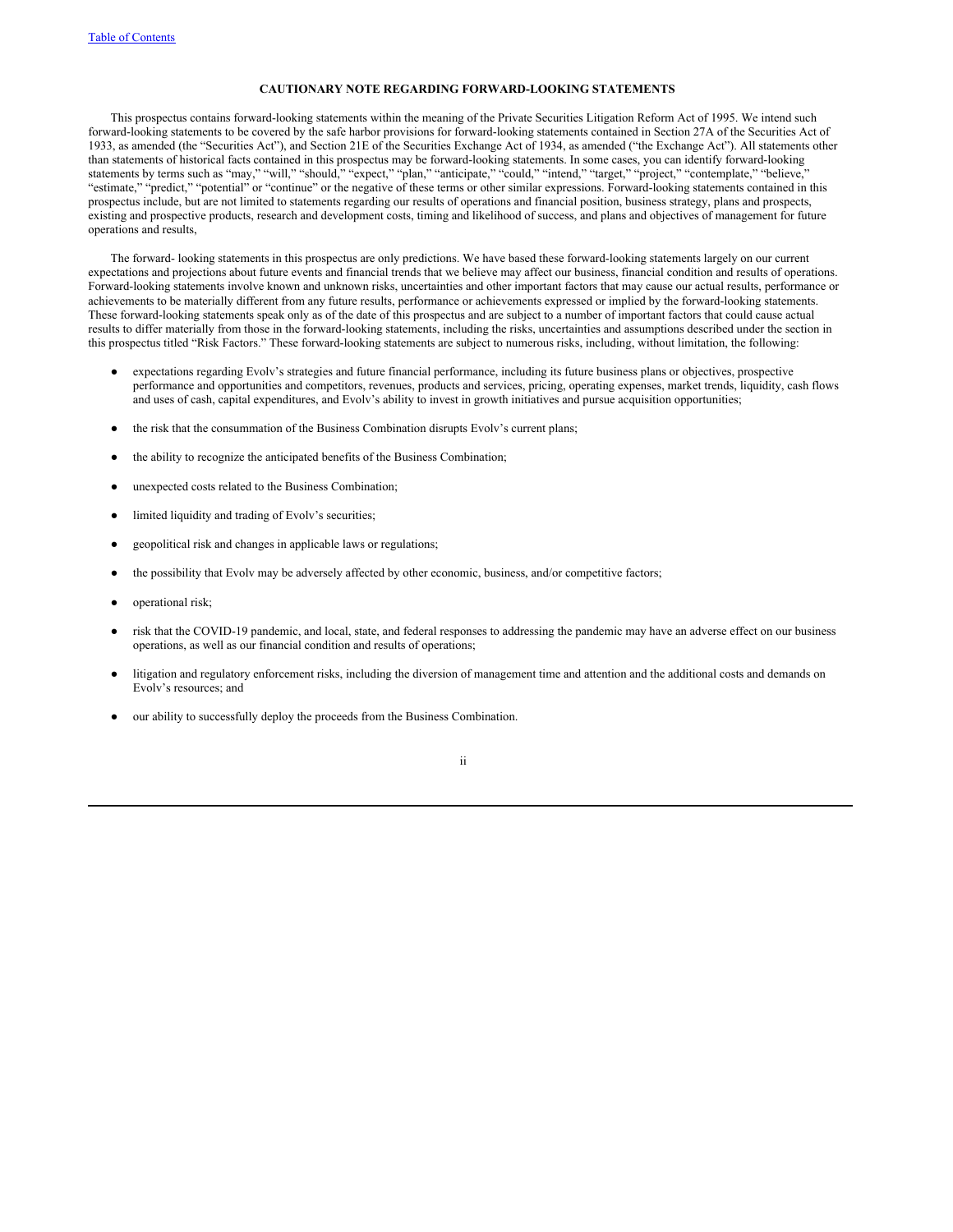Because forward-looking statements are inherently subject to risks and uncertainties, some of which cannot be predicted or quantified and some of which are beyond our control, you should not rely on these forward-looking statements as predictions of future events. The events and circumstances reflected in our forward-looking statements may not be achieved or occur, and actual results could differ materially from those projected in the forwardlooking statements. Moreover, we operate in an evolving environment. New risk factors and uncertainties may emerge from time to time, and it is not possible for management to predict all risk factors and uncertainties. As a result of these factors, we cannot assure you that the forward- looking statements in this prospectus will prove to be accurate. Except as required by applicable law, we do not plan to publicly update or revise any forward-looking statements contained herein, whether as a result of any new information, future events, changed circumstances, or otherwise.

You should read this prospectus completely and with the understanding that our actual future results may be materially different from what we expect. We qualify all of our forward-looking statements by these cautionary statements.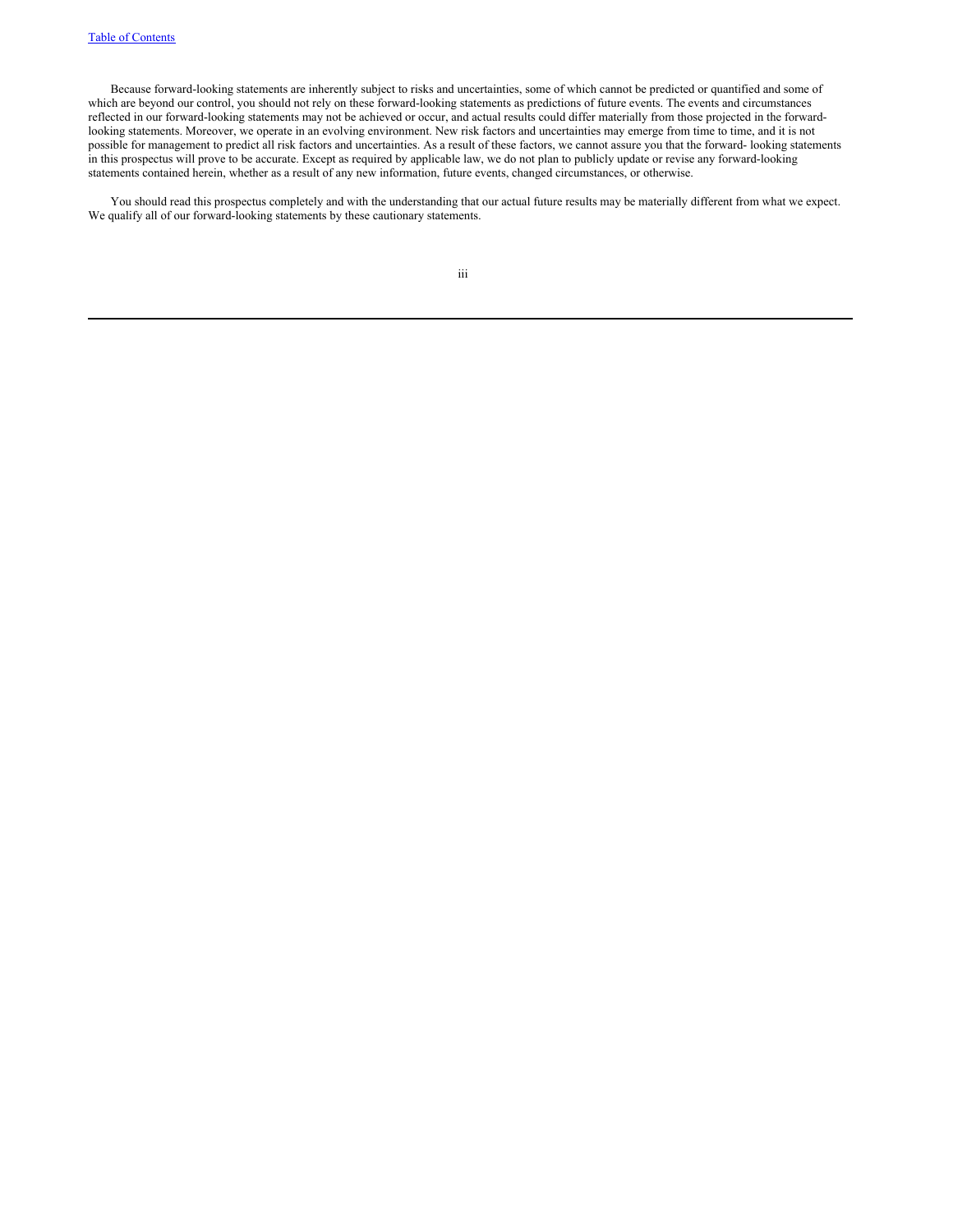### **PROSPECTUS SUMMARY**

This summary highlights, and is qualified in its entirety by, the more detailed information and financial statements included elsewhere in this prospectus. This summary does not contain all of the information that may be important to you in making your investment decision. You should read this entire prospectus carefully, especially the "Risk Factors" section beginning on page 3 and our consolidated financial statements and the related notes appearing at the end of this prospectus, before deciding to invest in our Class A common stock or warrants to purchase our Class A Common Stock.

#### **Overview**

Evolv is a global leader in Artificial Intelligence ("AI") -based weapons detection for security screening. Our mission is to make the world a safer and more enjoyable place to live, work, learn, and play. We are democratizing security by making it seamless for facility operators to address the chronic epidemic of escalating gun violence, mass shootings and terrorist attacks in a cost-effective manner while improving the visitor experience.

Unlike traditional walk-through metal detectors, our touchless security screening systems use AI software, software as a service ("SaaS") cloud services and advanced sensors to reliably detect dangerous weapons while significantly reducing nuisance alarms from harmless personal items. This means that visitors can walk through our solution without stopping, without removing items from their pockets or bags, and without having to form a single file line. Our products significantly reduce the number of false positive alarms, allowing security staff to focus their attention on high probability threats.

Our innovative technology not only enhances security but makes screening up to ten times faster at up to a 70% lower total cost than traditional alternatives. Our products also deliver a largely touchless screening experience — a capability that has become an increasingly important consumer demand through the COVID-19 pandemic. Our products also provide unique analytic insights about security screening performance and visitor flows. Our products, which are offered to our customers primrily under a multi-year subscription pricing model, deliver both excellent value to our customers and predictable revenue streams for us.

# **Background**

We were incorporated as NewHold Investment Corp. on January 24, 2020. On July 16, 2021, we closed the Business Combination with Legacy Evolv, as a result of which Legacy Evolv became a wholly-owned subsidiary of ours, and we changed our name to Evolv Technologies Holdings, Inc. While we are the legal acquirer of Legacy Evolv in the Business Combination, Legacy Evolv is deemed to be the accounting acquirer, and the historical financial statements of Legacy Evolv became the historical financial statements of our company upon the closing of the Business Combination.

At the effective time of the Business Combination, or the Effective Time, each share of Legacy Evolv preferred stock and common stock issued and outstanding immediately prior to the Effective Time converted into the right to receive 0.378 shares of our Class A common stock. In addition, each share of our Class B common stock issued and outstanding immediately prior to the Effective Time converted into one share of our Class A common stock. We refer to the shares of our Class B common stock and the shares of Class A common stock issued upon conversion of such shares of Class B common stock as the "Founder Shares" in this prospectus.

In March 2021, we entered into subscription agreements (collectively, the "Subscription Agreements"), pursuant to which certain investors (collectively, the "PIPE Investors") agreed to subscribe for an aggregate of 30,000,000 shares of our Class A common stock at a purchase price of \$10.00 per share. Immediately prior to the closing of the Business Combination, we issued and sold 30,000,000 shares of our Class A common stock to the PIPE Investors for aggregate gross proceeds to us of \$300 million.

The rights of holders of our Class A common stock and warrants are governed by our amended and restated certificate of incorporation, or the certificate of incorporation, our amended and restated bylaws, or the bylaws, and the Delaware General Corporation Law, or the DGCL, and, in the case of the warrants, the warrant agreement. See the sections entitled "Description of Capital Stock."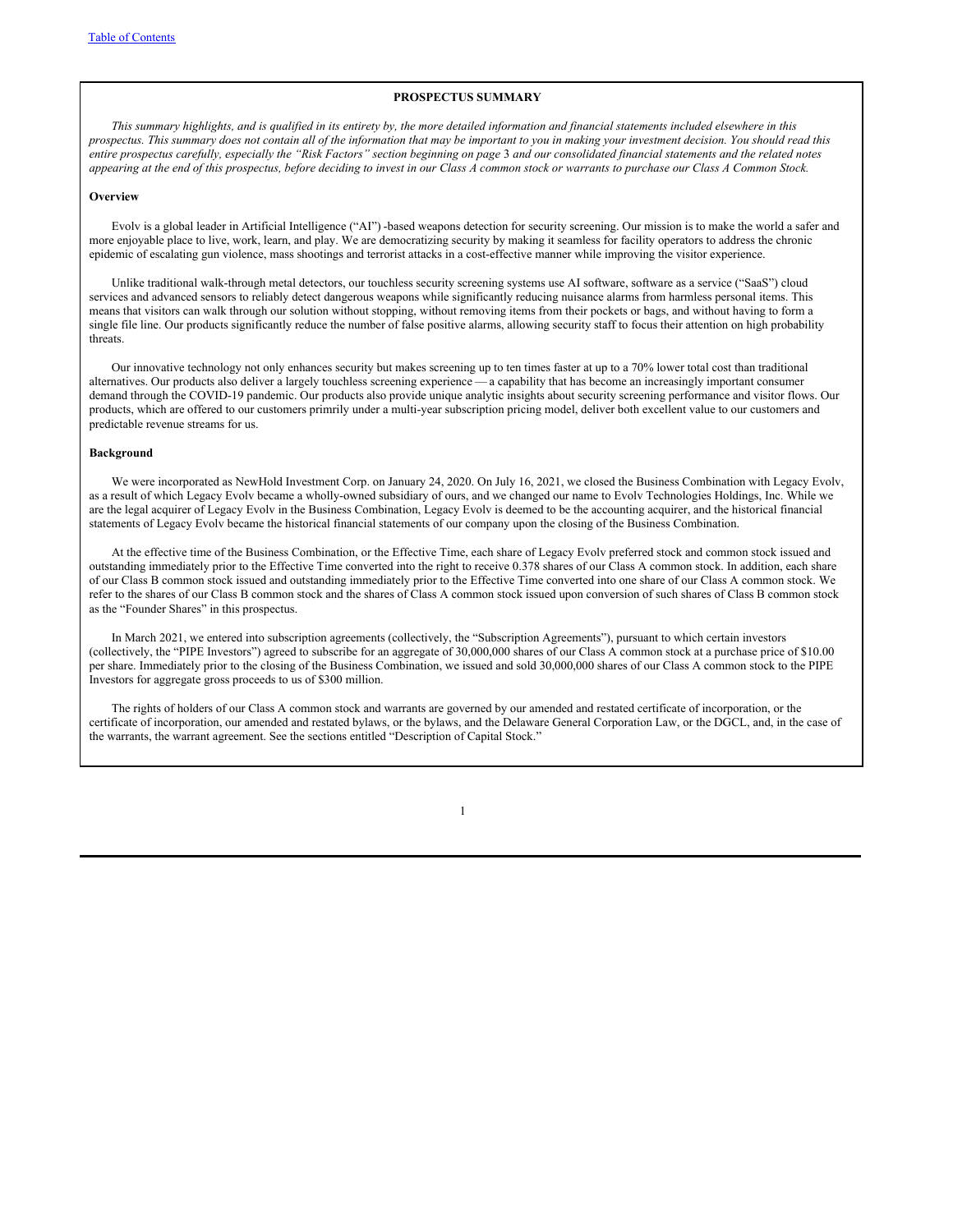# **Risk Factors**

Our business is subject to a number of risks of which you should be aware before making an investment decision. These risks are discussed more fully in the "Risk Factors" section of this prospectus immediately following this prospectus summary. These risks include the following:

- We are an early stage company with a history of losses and may not achieve or maintain profitability in the future.
- Our limited operating history and rapid growth makes evaluating our current business and future prospects difficult.
- We depend on a third-party contract manufacturer for substantially all of our manufacturing needs. If this third-party manufacturer, or any of our limited or sole source suppliers, experiences any delay, disruption, or quality control problems in their operations, including due to the COVID-19 pandemic, we could lose market share and our brand may suffer.
- The security screening industry in which we operate requires us to continue to develop new products and innovations to meet constantly evolving customer demands and which could adversely affect market adoption of our products.
- The security screening industry is competitive and we expect to face increasing competition in many aspects of our business, which could cause our operating results to suffer.
- Any failure to obtain, maintain, protect, or enforce our intellectual property rights could impair our competitive position and ability to generate revenues and cause us to lose valuable assets.
- We have generated substantially all of our revenue to date from the sale of a single solution.
- We may experience significant delays in the design, production and launch of our security screening solutions, and we may be unable to successfully commercialize products on our planned timelines.
- Changes in our product mix may impact our gross margins and financial performance.
- Our failure to meet our customers' price expectations would adversely affect our business and results of operations.
- Our business model is predicated, in part, on building a customer base that will generate a recurring stream of revenues through the sale of our products and services. If that recurring stream of revenues does not develop as expected, or if our business model changes as the industry evolves, our operating results may be adversely affected.
- We may become subject to litigation.
- Future sales, or the perception of future sales, of our Class A common stock by us or our existing stockholders in the public market could cause the market price for our Class A common stock to decline.
- We are an "emerging growth company" and the reduced disclosure requirements applicable to emerging growth companies may make our Class A common stock less attractive to investors.

#### **Corporate Information**

We were incorporated under the laws of the state of Delaware on January 24, 2020 under the name NewHold Investment Corp. Upon the closing of the Business Combination, we changed our name to Evolv Technologies Holdings, Inc. Our principal executive offices are located at 500 Totten Pond Road, 4th Floor, Waltham, Massachusetts 02451 and our telephone number is (781) 374-8100. Our website address is*www.evolvtechnology.com*. The information contained in, or accessible through, our website does not constitute a part of this prospectus. We have included our website address in this prospectus solely as an inactive textual reference.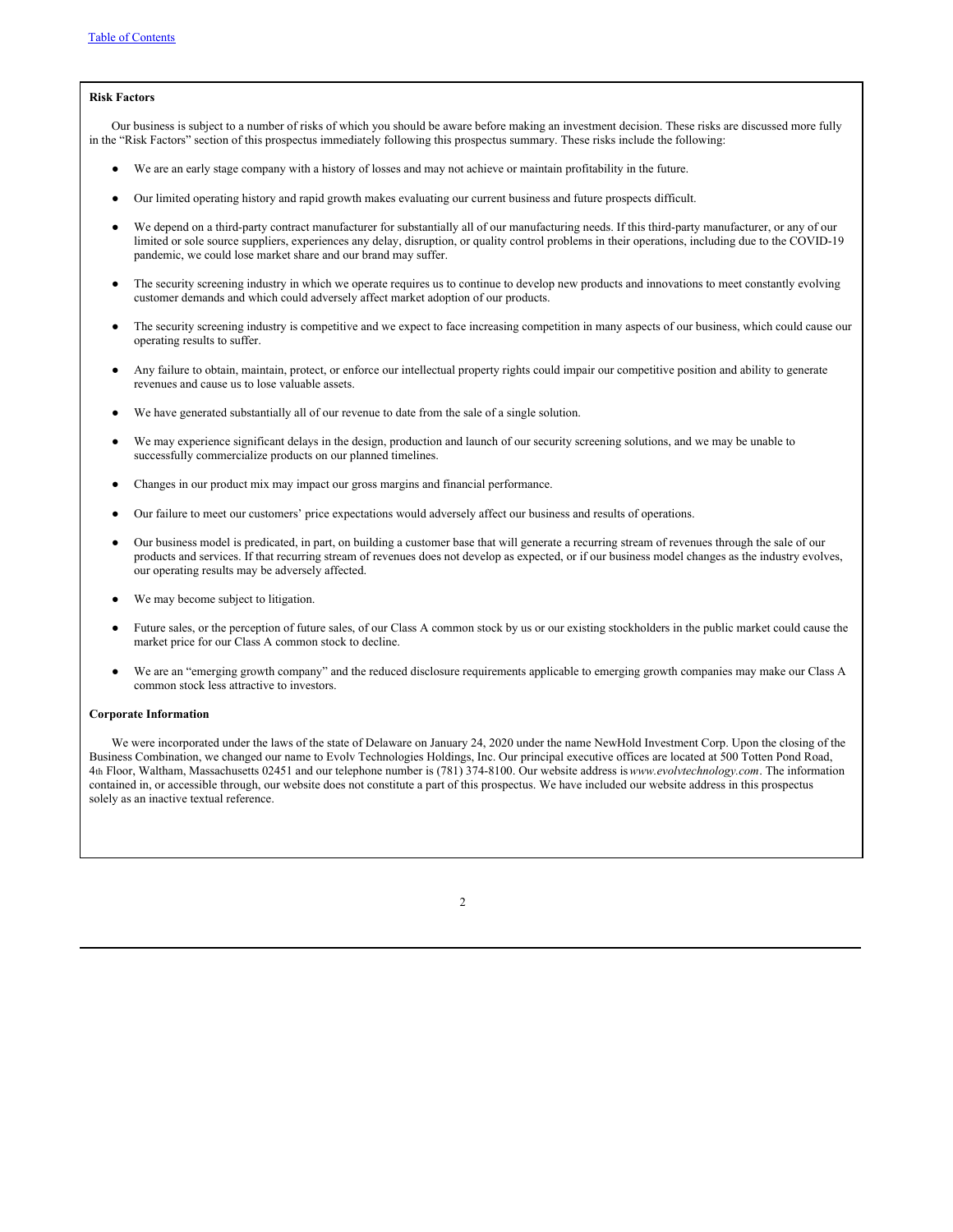# **RISK FACTORS**

Our business involves significant risks, some of which are described below. You should carefully consider the risks and uncertainties described below, together with all of the other information in this prospectus. The risks and uncertainties described below are not the only ones we face. Additional risk and uncertainties that we are unaware of or that we deem immaterial may also become important factors that adversely affect our business. The realization of any of these risks and uncertainties could have a material adverse effect on our reputation, business, financial condition, results of operations, growth and future prospects as well as our ability to accomplish our strategic objectives. In that event, the market price of our common stock could decline and you *could lose part or all of your investment.*

#### **Risks Related to Our Business**

# We have a history of losses. We have not been profitable historically and may not achieve or maintain profitability in the future.

We have a history of losses. Our ability to forecast our future operating results is subject to a number of uncertainties, including our ability to plan for and model future growth. We have encountered and will continue to encounter risks and uncertainties frequently experienced by growing companies in rapidly evolving industries. If our assumptions regarding these uncertainties, which we use to plan our business, are incorrect or change in reaction to changes in our markets, or if we do not address these risks successfully, our operating and financial results could differ materially from expectations, our business could suffer and the trading price of our stock may decline.

We have incurred net losses of \$10.9 million and \$27.4 million for the years ended December 31, 2021 and 2020, respectively. As of December 31, 2021, we had accumulated deficit of \$104.7 million.

We are not certain whether or when we will obtain a high enough volume of sales of our products to sustain or increase our growth or achieve or maintain profitability in the future. We expect our costs to increase in future periods, which could negatively affect our future operating results if our revenue does not increase. In particular, we expect to continue to expend substantial financial and other resources on:

- research and development related to our products, including investments in expanding our research and development team;
- sales and marketing, including a significant expansion of our sales organization, both domestically and internationally;
- continued expansion of our business into adjacent vertical and geographic markets; and
- general administration expenses, including legal and accounting expenses related to being a public company.

These investments may not result in increased revenue or growth in our business. If we are unable to increase our revenue at a rate sufficient to offset the expected increase in our costs, our business, financial position and results of operations will be harmed, and we may not be able to achieve or maintain profitability over the long term. Additionally, we may encounter unforeseen operating expenses, difficulties, complications, delays and other unknown factors that may result in losses in future periods. If our revenue growth does not meet our expectations in future periods, our financial performance may be harmed, and we may not be able to achieve or maintain profitability in the future.

#### Our operating results may fluctuate for a variety of reasons, including our failure to close significant customer sales.

A meaningful portion of our revenue is generated by product sales to new customers and sales of additional products to existing customers. The timing of certain large opportunities can impact the Company's results from quarter to quarter. In addition, the sales cycle can last several months from initial engagement to contract negotiation, to delivery of our solution to our customers, and this sales cycle can be even longer, less predictable and more resource-intensive for larger sales. Customers may also require additional internal approvals or seek to test our products for a longer trial period before deciding to purchase our solutions. As a result, the timing of individual sales can be difficult to predict. In some cases, sales have occurred in a quarter subsequent to when anticipated, or have not occurred at all, which can significantly impact our quarterly financial results and make it more difficult to meet market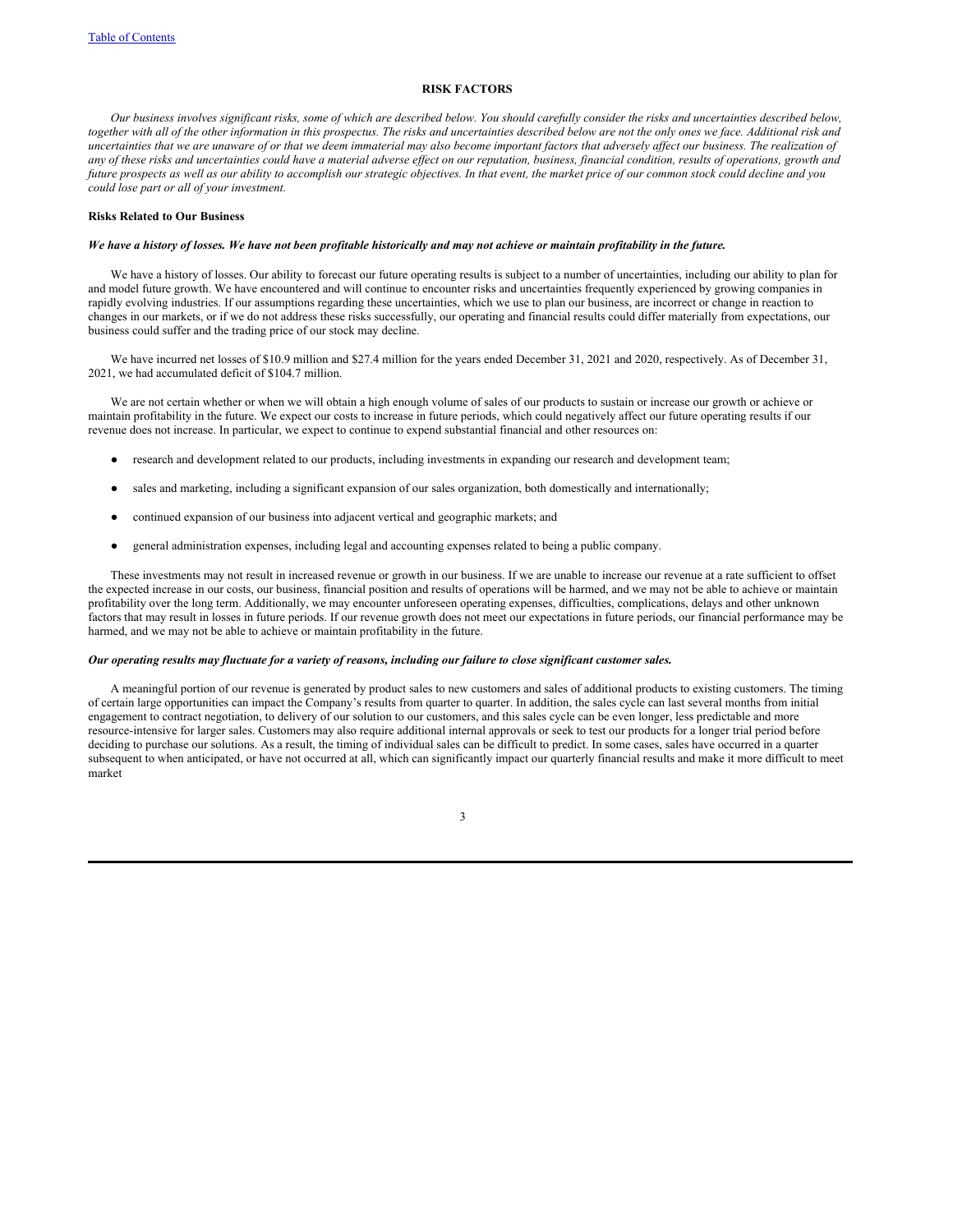expectations. See "Management's Discussion and Analysis of Financial Condition and Results of Operations — Critical Accounting Policies — Revenue Recognition."

In addition to the sales cycle-related fluctuations noted above, our financial results, including our billings and deferred revenue, will continue to vary as a result of numerous factors, many of which are outside of our control and may be difficult to predict, including:

- our ability to attract and retain new customers;
- our ability to sell additional products to existing customers;
- unforeseen changes in our supply chain or third-party manufacturing partners;
- our ability to expand into adjacent and complementary markets;
- changes in customer or reseller partner requirements or market needs;
- changes in the growth rate of the next-generation touchless security screening market;
- the timing and success of new product introductions by us or our competitors, or any other change in the competitive landscape of the nextgeneration touchless security screening market, including consolidation among our customers or competitors;
- a disruption in, or termination of, any of our relationships with reseller partners;
- our ability to successfully expand our business globally;
- reductions in customer retention rates;
- changes in our pricing policies or those of our competitors;
- general economic conditions in our markets;
- future accounting pronouncements or changes in our accounting policies or practices;
- the amount and timing of our operating costs, including cost of goods sold;
- the impact of the COVID-19 pandemic on our existing and new customers, partners and employees; and
- increases or decreases in our revenue and expenses caused by fluctuations in foreign currency exchange rates.

Any of the above factors, individually or in the aggregate, may result in significant fluctuations in our financial and other operating results from period to period. These fluctuations could result in our failure to meet our operating plan or the expectations of investors or analysts for any period. If we fail to meet such expectations for these or other reasons, the trading price of our common stock could fall substantially, and we could face costly lawsuits, including securities class action suits.

# Increases in component costs, long lead times, supply shortages, and supply changes could disrupt our supply chain and have an adverse effect on our *business, financial condition, and operating results.*

We acquire certain of our materials, which are critical to the ongoing operation and future growth of our business, from several third parties, both foreign and domestic. Generally, our third-party contract manufacturer contracts directly with component suppliers, and we rely on our contract manufacturer to manage their supply chains. If our contract manufacturer experiences any supply chain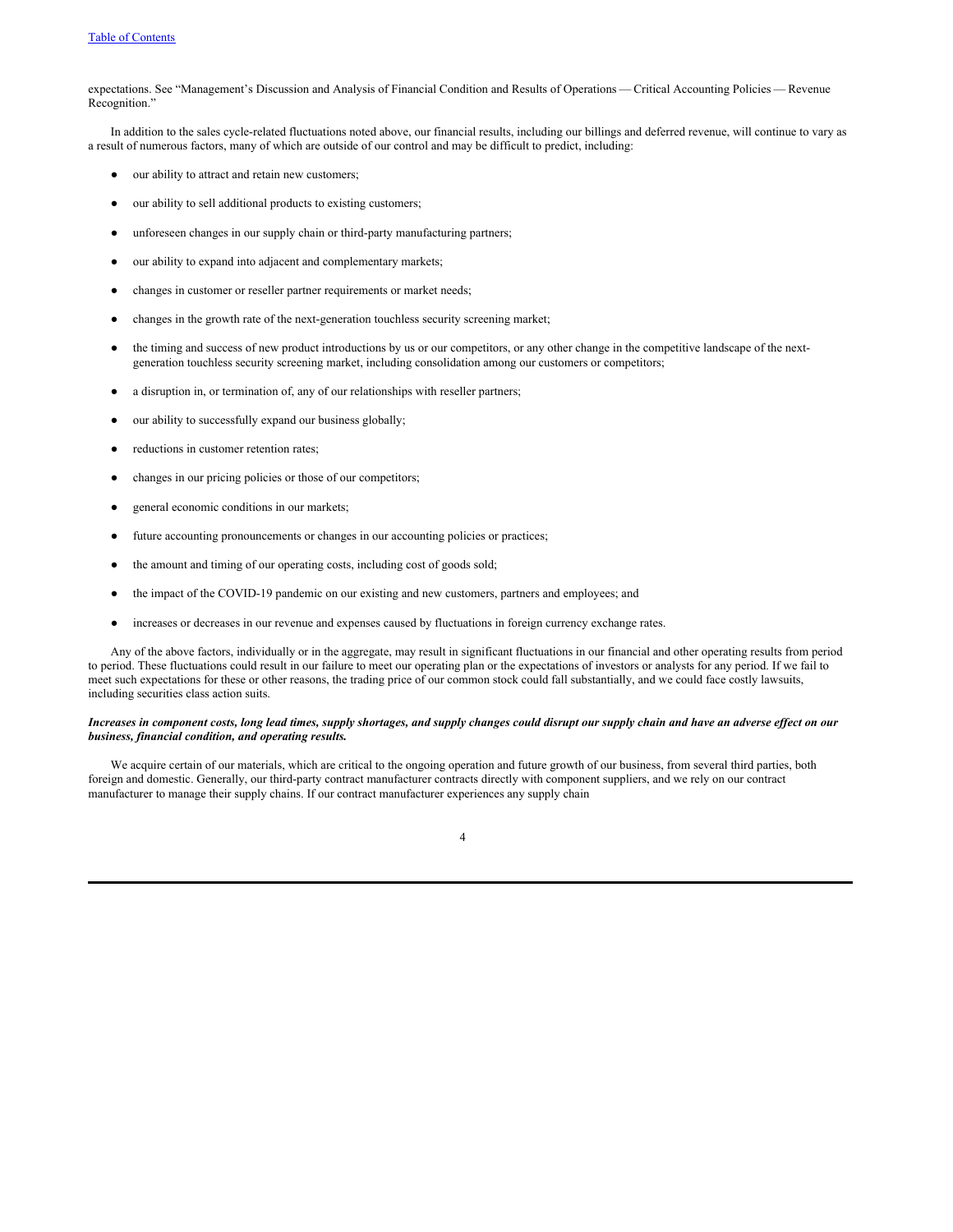disruptions or our relationship with our contract manufacturer terminates, we could experience delays, which could negatively impact our business, customer relationships, and margins. We also source some materials and components directly from suppliers. While most components and materials for our products are available from multiple suppliers, certain of those items are only available from limited or sole sources. Should any of these suppliers become unavailable or inadequate, or impose terms unacceptable to us, such as increased pricing terms, we could be required to spend a significant amount of time and expense to develop alternate sources of supply, and may not be successful in doing so on terms acceptable to it, or at all. As a result, the loss of a limited or sole source supplier could adversely affect our manufacturing capacity, and relationships with our customers, as well as our results of operations and financial condition.

We depend on a third-party contract manufacturer for the production of our touchless security screening systems. While there are several potential manufacturers for most of these products, all our products are currently manufactured, assembled, tested and, packaged by this third-party manufacturer located in Massachusetts. In most cases, we rely on this manufacturer to procure components and, in some cases, provide manufacturing engineering work. Although we are seeking to expand and diversify our contract manufacturer relationships, our current reliance on one contract manufacturing involves several risks, including:

- unexpected increases in manufacturing and repair costs;
- inability to control the quality and reliability of finished products;
- inability to control delivery schedules;
- potential liability for expenses incurred by the third-party contract manufacturer in reliance on our forecasts that later prove to be inaccurate;
- potential lack of adequate capacity to manufacture all of part of the products we require;
- the occurrence of unforeseen force majeure events; and
- potential labor unrest or unavailability affecting the ability of the third-party manufacturers to produce our products.

If our third-party contract manufacturer experiences a delay, disruption or quality control problems in its operations, including due to the COVID-19 pandemic, or if the third-party contract manufacturer does not renew or terminates our agreement with us, our operations could be significantly disrupted and our product shipments could be delayed. Qualifying a new manufacturer and commencing volume production is expensive and time consuming. Ensuring that a contract manufacturer is qualified to manufacture our products to our standards is time consuming. In addition, there is no assurance that a contract manufacturer can scale its production of our products at the volumes and in the quality that we require. If a contract manufacturer is unable to do these things, we may have to move production for the products to a new or existing third-party manufacturer, which would take significant effort and our business, results of operations and financial condition could be materially adversely affected.

As we contemplate moving manufacturing into different jurisdictions, we may be subject to additional and significant challenges in ensuring that quality, processes, and costs, among other issues, are consistent with our expectations. For example, while we expect our third-party contract manufacturers to be responsible for penalties assessed on us because of excessive failures of the products or warranty claims, there is no assurance that we will be able to collect such reimbursements from these manufacturers, which causes it to take on additional risk for potential failures of our products.

In addition, because we currently use a single third-party contract manufacturer, increases in the prices charged may have an adverse effect on our results of operations, as we may be unable to find a contract manufacturer who can supply us at a lower price. As a result, the loss of a limited or sole source supplier could adversely affect our relationships with our customers and our results of operations and financial condition.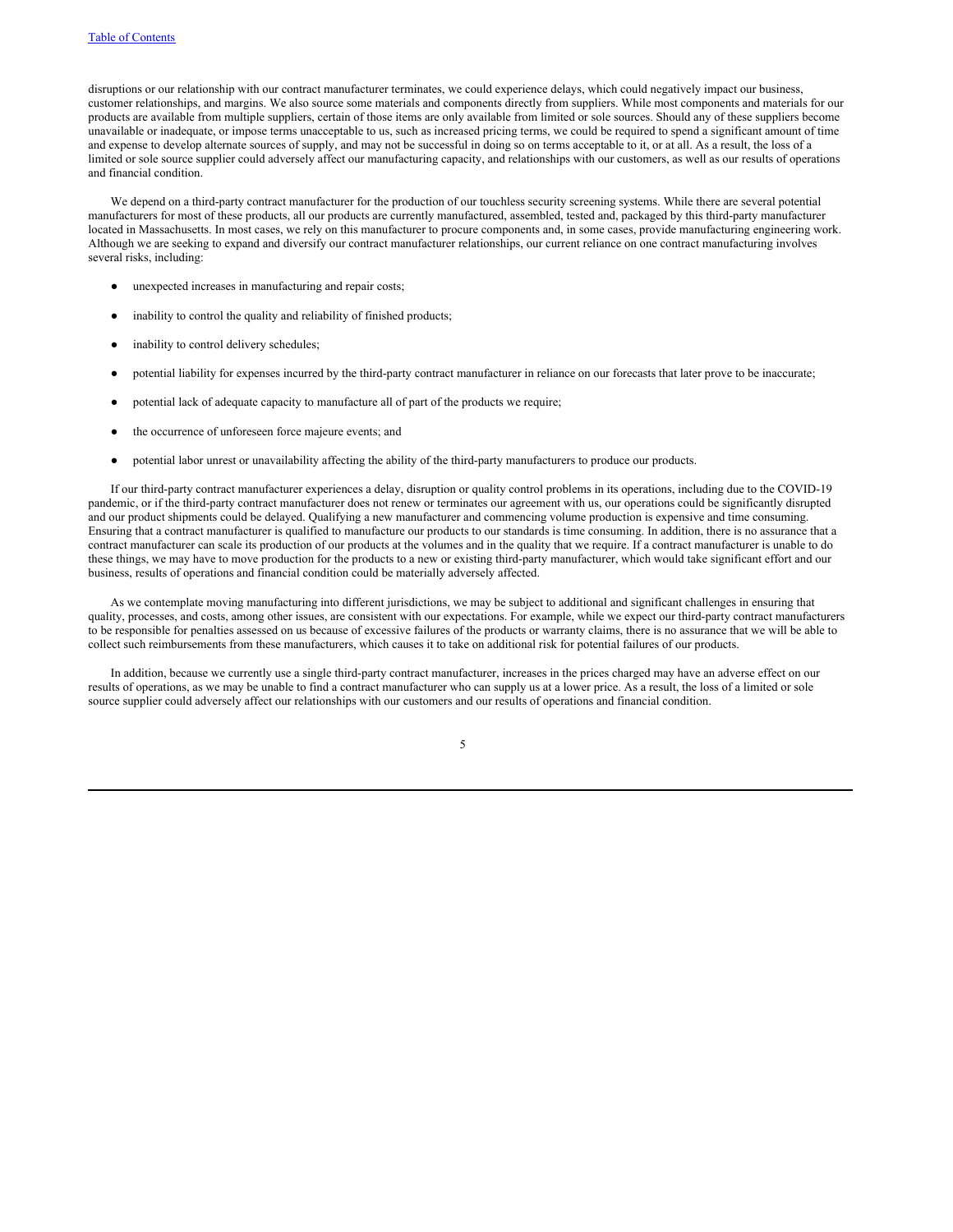# Our third-party contract manufacturer's facilities, and our suppliers' and our customers' facilities, are vulnerable to disruption due to natural or other *disasters, strikes and other events beyond our control.*

A major earthquake, fire, tsunami, hurricane, cyclone, or other disaster, such as a major flood, seasonal storms, nuclear event, or terrorist attack affecting our facilities or the areas in which we are located, or affecting those of our customers or third-party manufacturers or suppliers, could significantly disrupt our or their operations and delay or prevent product shipment or installation during the time required to repair, rebuild or replace our or their damaged manufacturing facilities. These delays could be lengthy and costly. If our third-party contract manufacturer's, suppliers' or customers' facilities are negatively impacted by such a disaster, production, shipment, and installation of our products could be delayed, which can impact the period in which it recognizes the revenue related to that product sale. Additionally, customers may delay purchases of our products until operations return to normal. Even if we can respond quickly to a disaster, the continued effects of the disaster could create uncertainty in our business operations. In addition, concerns about terrorism, the effects of a terrorist attack, political turmoil, labor strikes, war, including the developing conflict between Russia and Ukraine, or the outbreak of epidemic diseases (including the on-going COVID-19 pandemic) could have a negative effect on our operations and sales.

# We recognize a substantial portion of our revenue ratably over the term of our agreements with customers and, as a result, downturns or upturns in *sales may not be immediately reflected in our operating results.*

We recognize a substantial portion of our revenue ratably over the terms of our agreements with customers, which generally occurs over a four-year period. As a result, a substantial portion of the revenue that we report in each period will be derived from the recognition of deferred revenue relating to agreements entered into during previous periods. Consequently, a decline in new sales or renewals in any one period may not be immediately reflected in our revenue results for that period. This decline, however, will negatively affect our revenue in future periods. Accordingly, the effect of significant downturns in sales and market acceptance of our products, and potential changes in our rate of renewals may not be fully reflected in our results of operations until future periods. Our model also makes it difficult to rapidly increase our revenue through additional sales in any period, as revenue from new customers generally will be recognized over the term of the applicable agreement.

We also intend to increase our investment in research and development, sales and marketing and general and administrative functions and other areas to grow our business. These costs are generally expensed as incurred (with the exception of sales commissions), as compared to our revenue, a substantial portion of which is recognized ratably in future periods. We are likely to recognize the costs associated with these increased investments earlier than some of the anticipated benefits and the return on these investments may be lower, or may develop more slowly, than it expects, which could adversely affect our operating results.

# The AI-based weapons detection for security screening market is new and evolving and may not grow as expected or may develop more slowly or differently than we expect. If the market does not grow as we expect, or if we cannot expand our solutions to meet the demands of this market, our revenue may decline, fail to grow or fail to grow at an accelerated rate, and we may incur operating losses.

We believe our future success will depend in large part on the growth, if any, in the market for AI-based weapons detection for security screening solutions. This market is new and evolving, and as such, it is difficult to predict important market trends, including our potential growth, if any. To date, enterprise and corporate security budgets have allocated a majority of dollars to conventional security solutions, such as walk-through metal detectors. Organizations that use these security products may be satisfied with them or slow to adapt to technical advances and, as a result, these organizations may not adopt our solutions in addition to, or in lieu of, security products they currently use.

Further, sophisticated attackers are skilled at adapting to new technologies and developing new methods of breaching organizations' security systems, and changes in the nature of security threats could result in a shift in budgets away from products such as ours. In addition, while recent high visibility attacks at publicly and privately-owned venues and schools have increased market awareness of mass shootings, terrorist or other attacks, if such attacks were to decline, or enterprises or governments perceived that the general level of attacks has declined, our ability to attract new customers and expand our sales to existing customers could be materially and adversely affected. If products such as ours are not viewed by organizations as necessary, or if customers do not recognize the benefit of our products as a critical element of an effective security strategy, our revenue may not grow as quickly as expected, or may decline, and the trading price of our stock could suffer.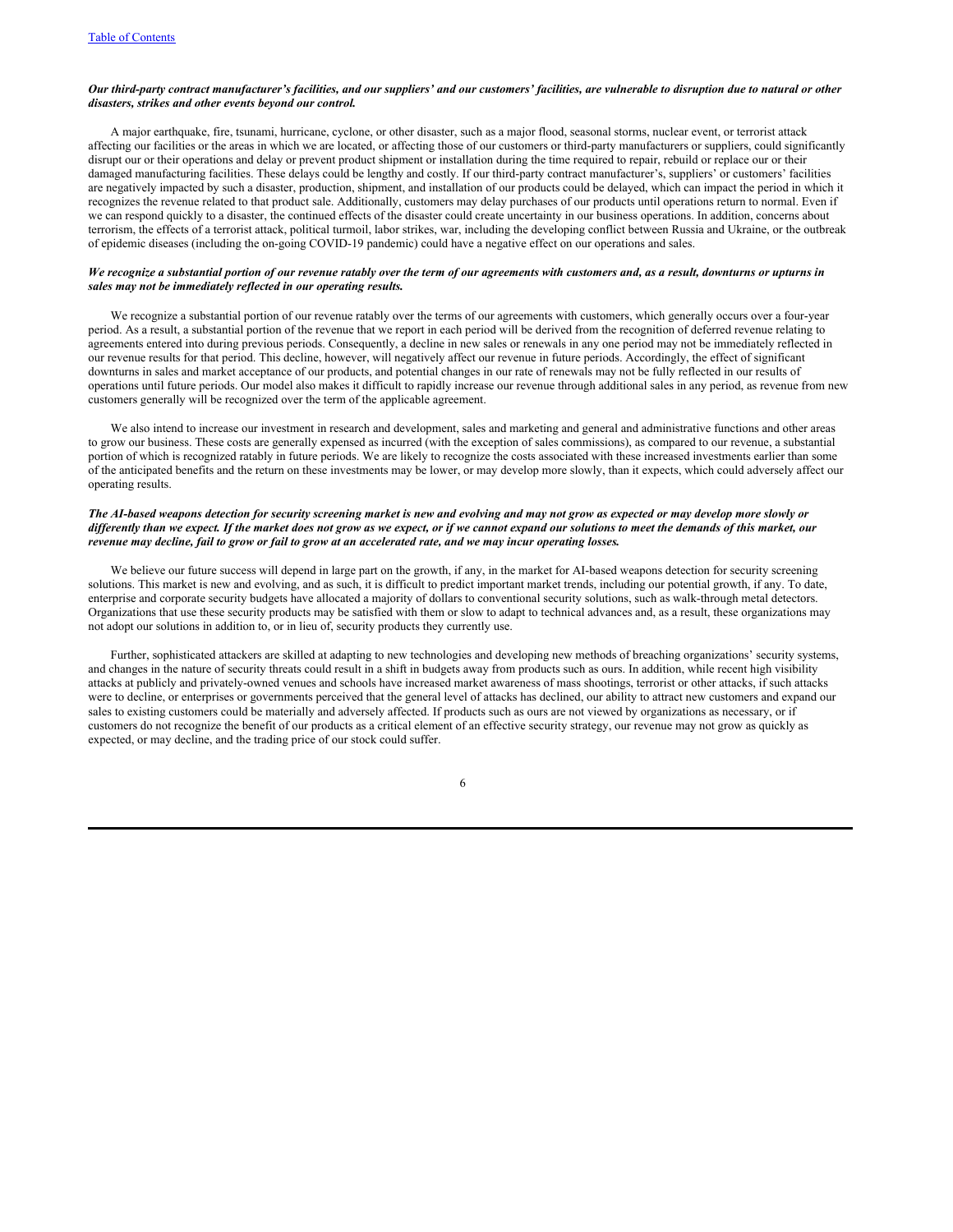In addition, it is difficult to predict customer adoption and retention rates, customer demand for our products, the size and growth rate of the market for AI-based weapons detection for security screening, the entry of competitive products or the success of existing competitive products. Any expansion in our market depends on a number of factors, including the cost, performance and perceived value associated with our products and those of our competitors. If these products do not achieve widespread adoption or there is a reduction in demand for products in our market caused by a lack of customer acceptance, technological challenges, competing technologies or products, decreases in corporate spending, weakening economic conditions or otherwise, it could result in reduced customer orders, early terminations, reduced customer retention rates or decreased revenue, any of which would adversely affect our business operations and financial results. You should consider our business and prospects in light of the risks and difficulties it may encounter in this new and evolving market.

# If we are unable to acquire new customers, our future revenues and operating results will be harmed. Likewise, potential customer turnover in the future, or costs we incur to retain our existing customers, could materially and adversely affect our financial performance.

Our success depends on our ability to acquire new customers in new and existing vertical markets, and in new and existing geographic markets. If we are unable to attract a sufficient number of new customers, we may be unable to generate revenue growth at desired rates. The security solutions market is competitive and many of our competitors have substantial financial, personnel and other resources that they utilize to develop solutions and attract customers. As a result, it may be difficult for us to add new customers to our customer base. Competition in the marketplace may also lead us to win fewer new customers or result in us providing discounts and other commercial incentives. Additional factors that impact our ability to acquire new customers include the perceived need for AI-based weapons detection for security solutions, the size of our prospective customers' security budgets, the utility and efficacy of our existing and new products, whether proven or perceived, and general economic conditions. These factors may have a meaningful negative impact on future revenues and operating results.

# Our growth strategy depends upon a significant market for our products outside the United States, where the ownership of privately owned firearms is significantly less prevalent. If we are unable to acquire new customers outside the United States, our future revenues and operating results will be *harmed.*

Our success in part depends on our ability to acquire new customers outside the United States. The United States has significantly more privately owned firearms than any other country. If customers in other countries do not perceive the threat of firearms and weapons to be significant enough to justify the purchase of our products, we will be unable to establish a meaningful business outside the United States. If we are unable to attract a sufficient number of new customers outside the United States, we may be unable to generate revenue growth at desired rates.

# If we are unable to sell additional products to our customers and maintain and grow our customer retention rates, our future revenue and operating *results will be harmed.*

Our future success depends, in part, on our ability to expand the deployment of our products with existing customers by selling them additional products. This may require increasingly sophisticated and costly sales efforts and may not result in additional sales. In addition, the rate at which our customers purchase additional products depends on a number of factors, including the perceived need for additional touchless security screening solutions as well as general economic conditions. If our efforts to sell additional products to our customers are not successful, our business may suffer.

# If our products fail or are perceived to fail to detect threats such as a firearm or other potential weapon or explosive device, or if our products contain undetected errors or defects, these failures or errors could result in injury or loss of life, which could harm our brand and reputation and have an *adverse ef ect on our business and results of operations.*

If our products fail or are perceived to fail to detect and prevent attacks or if our products fail to identify and respond to new and increasingly complex and unpredictable methods of attacks, our business and reputation may suffer. There is no guarantee that our products will detect and prevent all attacks, especially in light of the rapidly changing security landscape to which it must respond, as well as unique factors that may be present in our customers' operating environments. Additionally, our products may falsely detect items that do not actually represent threats. These false positives may impair the perceived reliability of our products, and may therefore adversely impact market acceptance of our products, and could result in negative publicity, loss of customers and sales and increased costs to remedy any problem.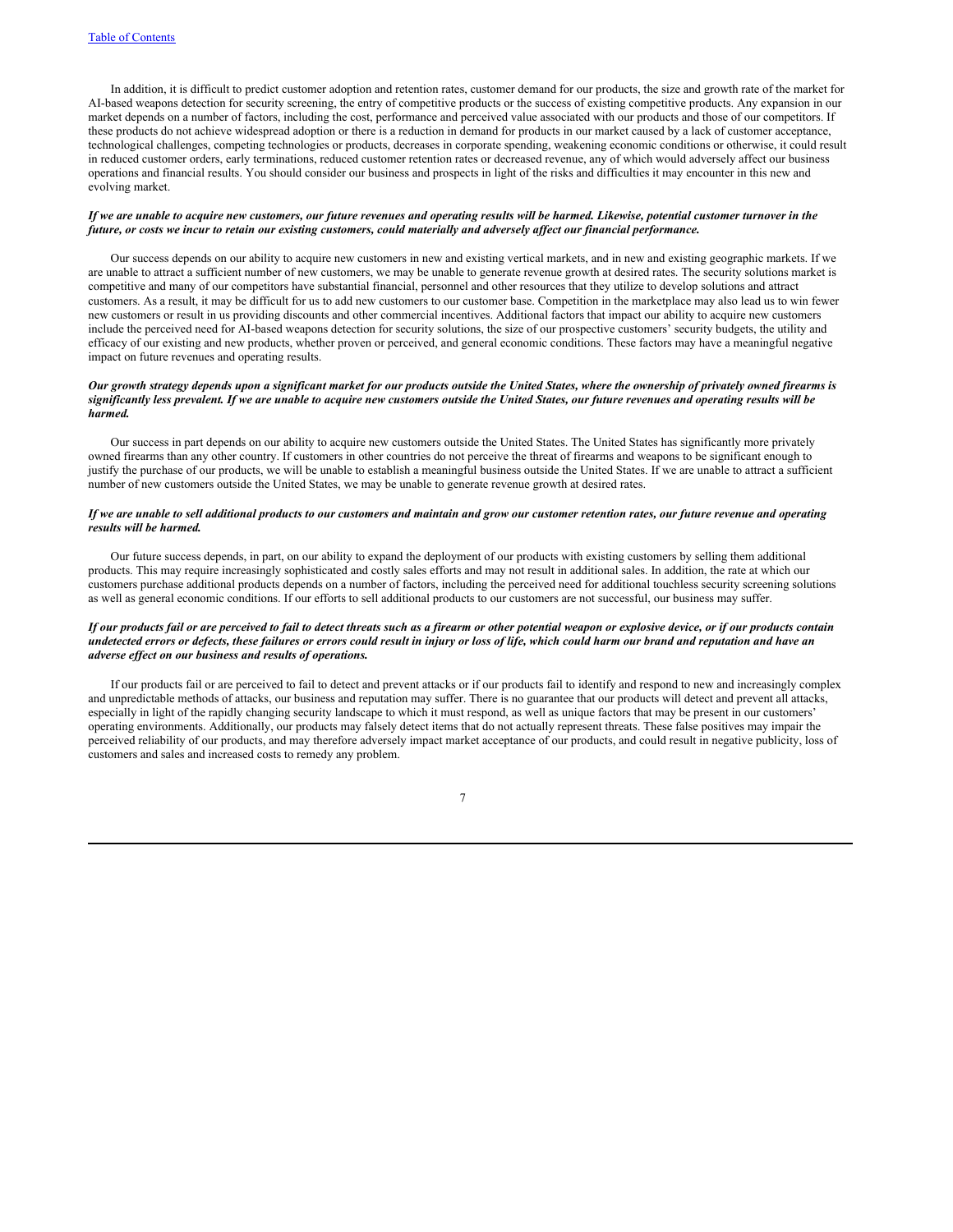Our products, which are complex, may also contain undetected errors or defects when first introduced or as new versions are released. We have experienced these errors or defects in the past in connection with new products and product upgrades. We expect that these errors or defects will be found from time to time in the future in new or enhanced products after commercial release. Defects may result in increased vulnerability to attacks, cause our products to fail to detect security threats, or temporarily interrupt our products' ability to screen visitors in a customer's location. Any errors, defects, disruptions in service or other performance problems with our products may damage our customers' business and could harm our reputation. If our products fail to detect security threats for any reason, it may incur significant costs, the attention of our key personnel could be diverted, our customers may delay or withhold payment to us or elect not to renew or cause other significant customer relations problems to arise.

We may also be subject to liability claims for damages related to errors or defects in our products. For example, if our products fail to detect weapons or explosive devices that are subsequently used by terrorists, criminals or unbalanced individuals to cause casualties at a high profile, public venue, our reputation could be significantly harmed. A material liability claim or other occurrence that harms our reputation or decreases market acceptance of our products may harm our business and operating results. Although we have limitation of liability provisions in our terms and conditions of sale, they may not fully or effectively protect us from claims as a result of federal, state, or local laws or ordinances, or unfavorable judicial decisions in the United States or other countries. The sale and support of our products also entails the risk of product liability claims. We maintain insurance to protect against certain claims associated with the use of our products, but our insurance coverage may not adequately cover any claim asserted against us. In addition, even claims that ultimately are unsuccessful could result in our expenditure of funds in litigation, divert or distract management's time and other resources, and harm our business and reputation.

### If we do not successfully anticipate market needs and enhance our existing products or develop new products that meet those needs on a timely basis, *we may not be able to compete ef ectively and our ability to generate revenues will suf er.*

Our customers face evolving security risks that require them to adapt to increasingly complex infrastructures that incorporate a variety of security solutions. We face significant challenges in ensuring that our products effectively identify and respond to these security risks without disrupting the performance of our customers' infrastructures. As a result, we must continually modify and improve our products in response to changes in our customers' infrastructures.

We cannot guarantee that we will be able to anticipate future market needs and opportunities or be able to develop product enhancements or new products to meet such needs or opportunities in a timely manner, if at all. Even if we are able to anticipate, develop and commercially introduce enhancements and new products, there can be no assurance that enhancements or new products will achieve widespread market acceptance.

New products, as well as enhancements to our existing products, could fail to attain sufficient market acceptance for many reasons, including:

- delays in releasing new products, or product enhancements;
- failure to accurately predict market demand and to supply products that meet this demand in a timely fashion;
- inability to protect against new types of attacks or techniques used by terrorists or other threat sources;
- defects in our products, errors or failures of our products;
- negative publicity or perceptions about the performance or effectiveness of our products;
- introduction or anticipated introduction of competing products by our competitors;
- installation, configuration or usage errors by our customers; and
- easing or changing of regulatory requirements at the federal, state, and/or local levels related to security or other aspects of our business.

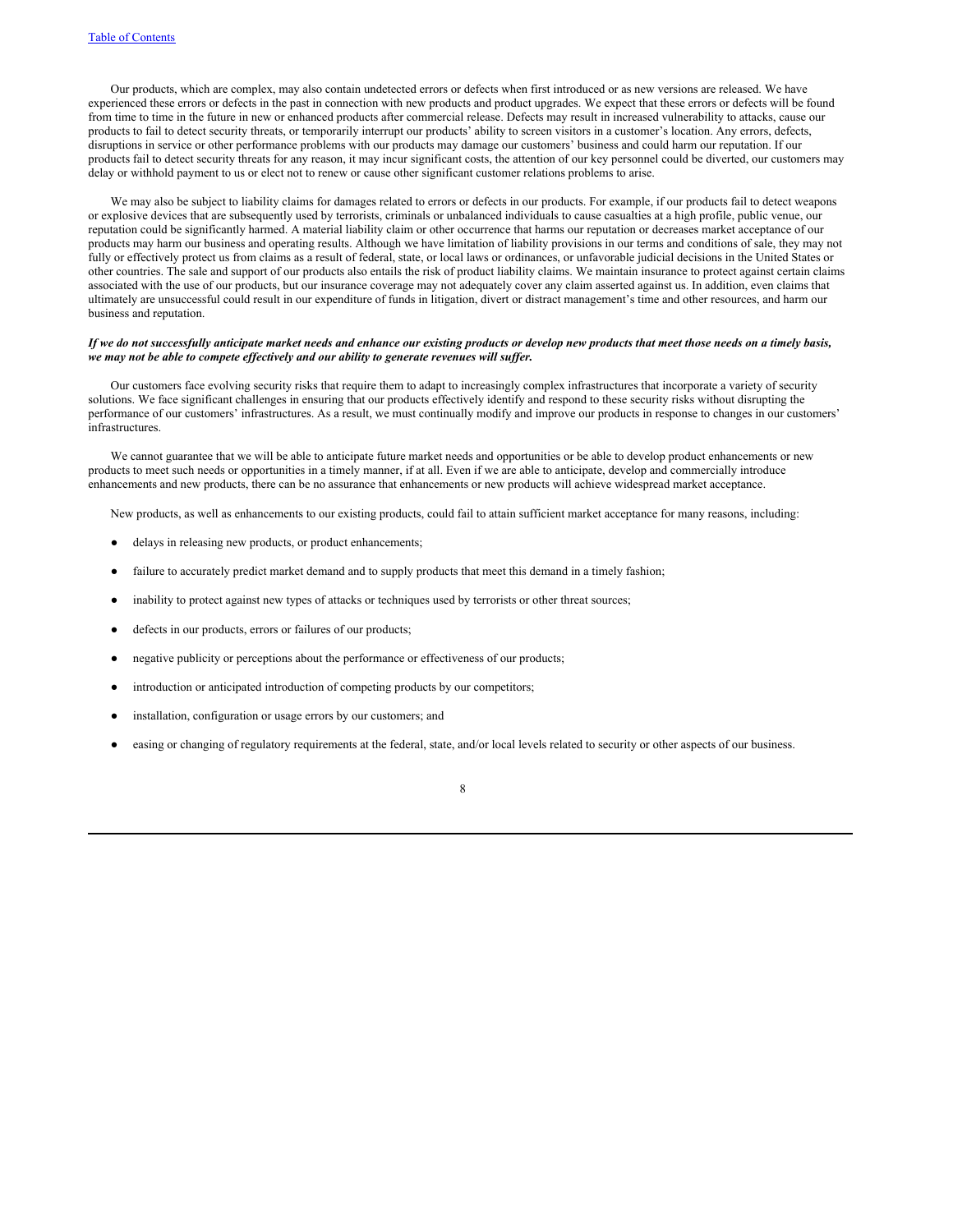If we fail to anticipate market requirements or fail to develop and introduce product enhancements or new products to meet those needs in a timely manner, it could cause us to lose existing customers and prevent us from gaining new customers, which would significantly harm our business, financial condition and results of operations.

While we continue to invest significant resources in research and development to enable our products to continue to address the security risks that our customers face, the introduction of products embodying new technologies could also render our existing products or services obsolete or less attractive to customers. If we spend significant time and effort on research and development and are unable to generate an adequate return on our investment, our business and results of operations may be materially and adversely affected.

# Our business model is predicated, in part, on building a customer base that will generate a recurring stream of revenues through the sale of our subscription contracts. If that recurring stream of revenues does not develop as expected, or if our business model changes as the industry evolves, our *operating results may be adversely af ected.*

Our business model is dependent, in part, on our ability to maintain and increase subscriptions for our proprietary products as they generate recurring revenues. Existing and future customers of our products may not purchase our subscriptions for our proprietary products at the same rate at which customers currently purchase those subscriptions. If our current and future customers purchase a lower volume of our subscriptions for our proprietary products, our recurring revenue stream relative to our total revenues would be reduced and our operating results would be adversely affected.

# We rely on reseller partners to generate a growing portion of our revenue, both in the United States and in emerging international markets. If we fail to maintain successful relationships with our reseller partners, or if our partners fail to perform, our ability to market, sell and distribute our products will *be limited, and our business, financial position and results of operations will be harmed.*

In addition to our direct sales force, we rely on our reseller partners to sell our products. We expect to continue to focus on generating sales to new and existing customers through our reseller partners as a part of our growth strategy.

We provide our reseller partners with specific training and programs to assist them in selling our products, but there can be no assurance that these steps will be effective. In addition, our reseller partners may be unsuccessful in marketing, selling and supporting our products. If we are unable to develop and maintain effective sales incentive programs for our third-party reseller partners, we may not be able to incentivize these partners to sell our products to customers and, in particular, to high profile public and private venues and institutions. Our agreements with our reseller partners are generally non-exclusive and these partners may also market, sell and support products that are competitive with us and may devote more resources to the marketing, sales and support of such competitive products. These partners may have incentives to promote our competitors' products to the detriment of ours or may cease selling our products altogether. Our reseller partners may cease or de-emphasize the marketing of our products with limited or no notice and with little or no penalty. Our agreements with our reseller partners may generally be terminated for any reason by either party with advance notice prior to each annual renewal date. It cannot be certain that we will retain these reseller partners or that we will be able to secure additional or replacement reseller partners. The loss of one or more of our significant reseller partners or a decline in the number or size of orders from them could harm our operating results. In addition, any new reseller partner requires extensive training and may take several months or more to achieve productivity. Our reseller partner sales structure could subject us to lawsuits, potential liability and reputational harm if, for example, any of our reseller partners misrepresent the functionality of our products, subscriptions or services to customers or violate laws or our corporate policies.

If we fail to effectively manage our existing resellers, or if our reseller partners are unsuccessful in fulfilling the orders for our products, or if we are unable to enter into arrangements with, and retain a sufficient number of, high quality reseller partners in each of the regions in which it sells products and keep them motivated to sell our products, our ability to sell our products and operating results will be harmed. The termination of our relationship with any significant reseller partner may also adversely impact our sales and operating results.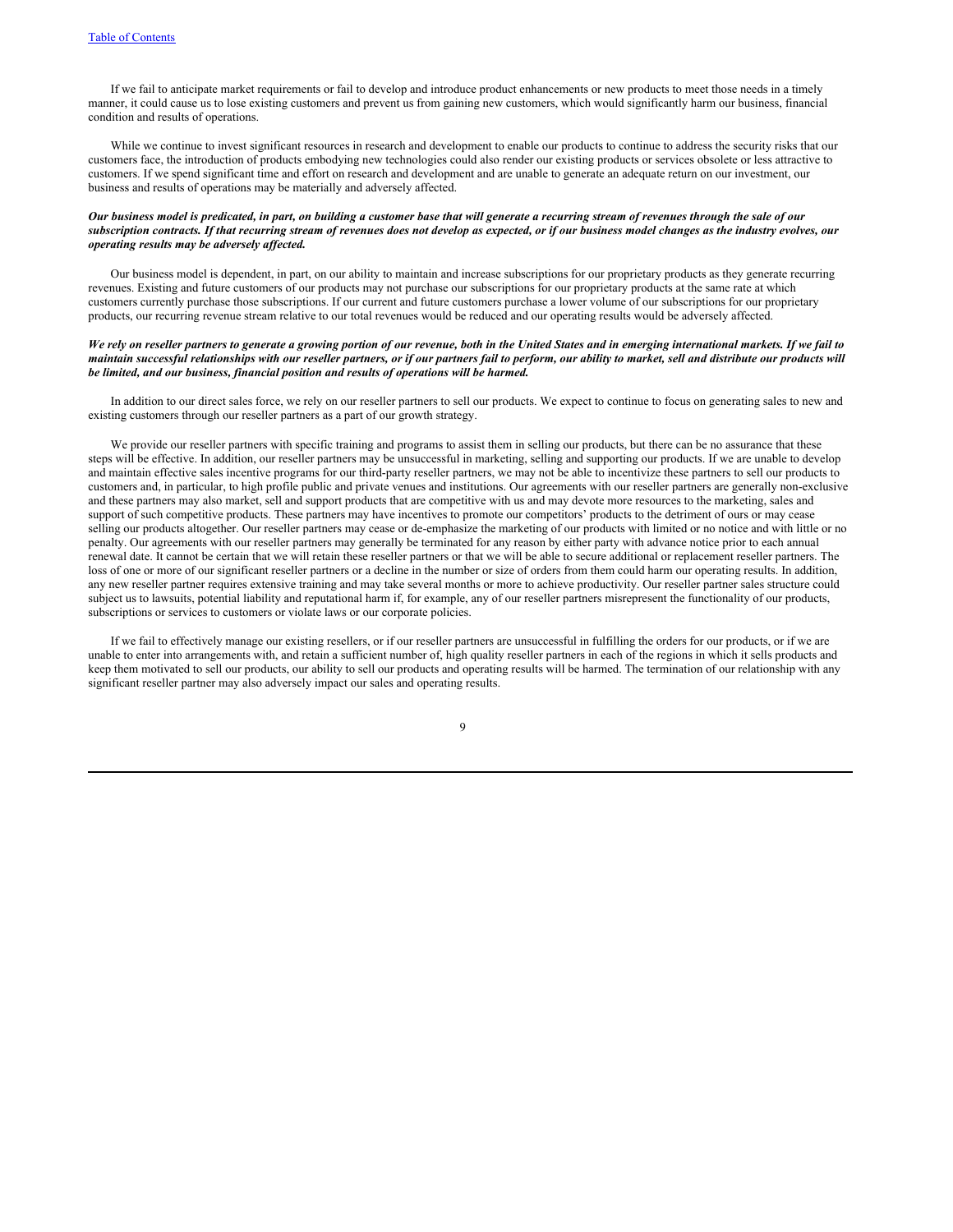### A portion of our revenue is generated by sales to government entities and such sales are subject to a number of challenges and risks.

Approximately 1% and 7% of our revenue was generated by sales to government entities during the years ended December 31, 2021 and December 31, 2020, respectively. Selling to government entities can be highly competitive, expensive, and time-consuming, and often requires significant upfront time and expense without any assurance that it will win a sale. Government demand and payment for our solutions may also be impacted by changes in fiscal or contracting policies, changes in government programs or applicable requirements, the adoption of new laws or regulations or changes to existing laws or regulations, public sector budgetary cycles and funding authorizations, with funding reductions or delays adversely affecting public sector demand for our solutions. Accordingly, increasing sales of our products to government entities may be more challenging than selling to commercial organizations, especially given extensive certification, clearance and security requirements. Government agencies may have statutory, contractual or other legal rights to terminate contracts with us or reseller partners. Further, in the course of providing our solutions to government entities, our employees and those of our reseller partners may be exposed to sensitive government information. Any failure by us or our reseller partners to safeguard and maintain the confidentiality of such information could subject us to liability and reputational harm, which could materially and adversely affect our results of operations and financial performance. Governments routinely investigate and audit government contractors' administrative processes, and any unfavorable audit may cause the government to shift away from our solutions and may result in a reduction of revenue, fines or civil or criminal liability if the audit uncovers improper or illegal activities, which could adversely impact our results or operations.

# Fluctuating economic conditions make it difficult to predict revenue for a particular period, and a shortfall in revenue may harm our operating results.

Our revenue depends significantly on general economic conditions and the level of concern regarding physical security and the public's willingness to attend live events or otherwise gather in numbers. Economic weakness, customer financial difficulties and constrained spending on security measures may result in decreased revenue and earnings. Such factors could make it difficult to accurately forecast our sales and operating results and could negatively affect our ability to provide accurate forecasts of our costs and expenses. In addition, concerns regarding continued budgetary challenges in the United States and Europe, geopolitical turmoil (including the developing conflict between Russia and Ukraine) and terrorism in many parts of the world, and the effects of climate change have and may continue to put pressure on global economic conditions and physical security concerns. If we do not succeed in convincing customers that our products should be an integral part of their overall approach to security and that a fixed portion of their annual security budgets should be allocated to our products, general reductions in security spending by our customers are likely to have a disproportionate impact on our business, results of operations and financial condition. General economic weakness may also lead to longer collection cycles for payments due from our customers, an increase in customer bad debt, restructuring initiatives and associated expenses and impairment of investments. Furthermore, the continued weakness and uncertainty in worldwide credit markets, including the sovereign debt situation in certain countries in the European Union, or EU, may adversely impact the ability of our customers to adequately fund their expected capital expenditures, which could lead to delays or cancellations of planned purchases of our products.

Uncertainty about future economic conditions also makes it difficult to forecast operating results and to make decisions about future investments. Future or continued economic weakness for us or our customers, failure of our customers and markets to recover from such weakness, customer financial difficulties and reductions in spending on security systems could have a material adverse effect on demand for our products, and consequently on our business, financial condition and results of operations.

# Our brand, reputation and ability to attract, retain, and serve our customers are dependent in part upon the reliable performance of our products and *infrastructure.*

Our brand, reputation and ability to attract, retain, and serve our customers are dependent in part upon the reliable performance of, and the ability of our existing customers and new customers to access and use, our solutions, including real-time analytics and intelligence. We have experienced, and may in the future experience, disruptions, outages and other performance problems due to a variety of factors, including infrastructure changes, equipment failure, human or software errors, capacity constraints, and fraud or cybersecurity attacks. In some instances, we may not be able to identify the cause or causes of these performance problems within an acceptable period of time.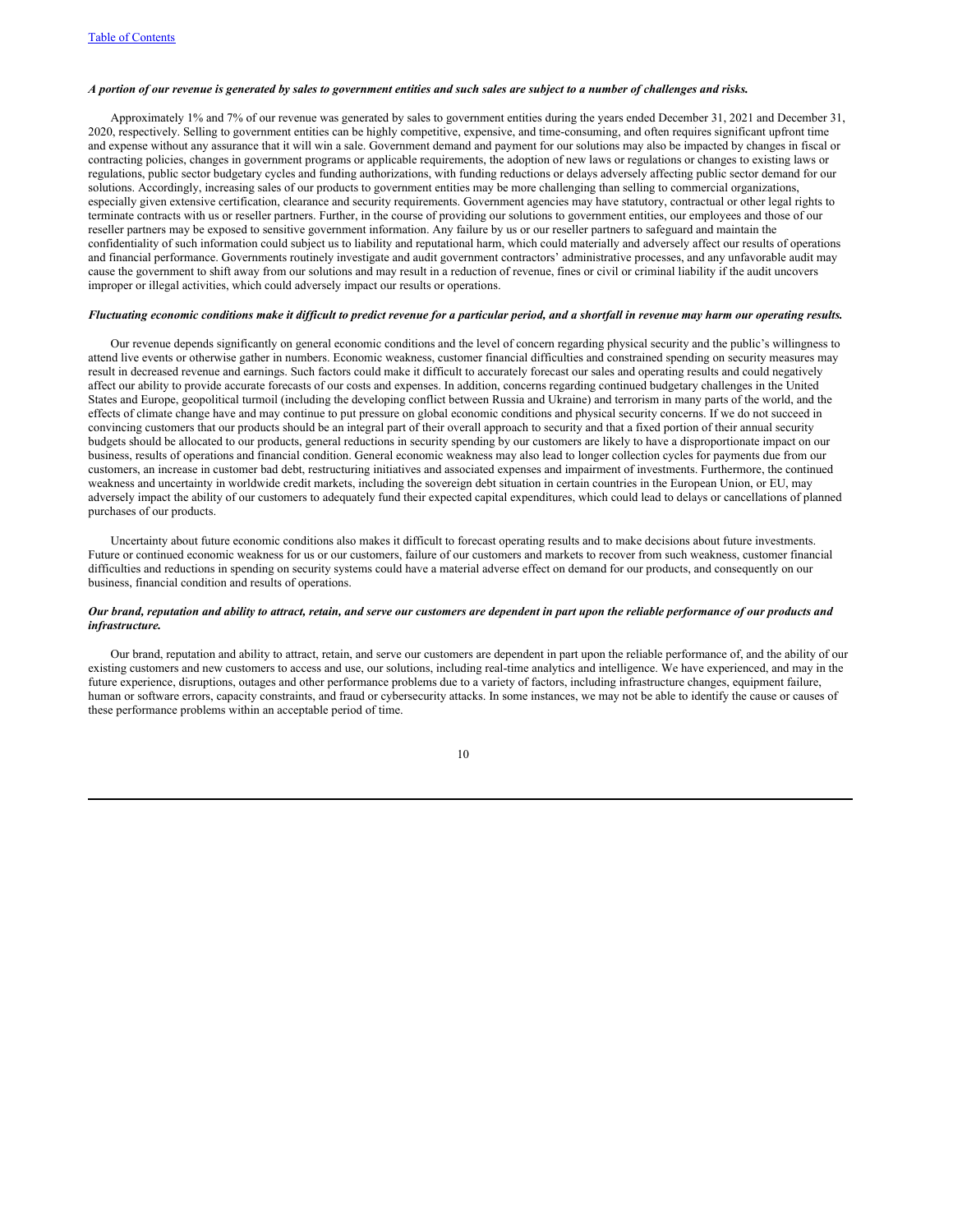Interruptions in our systems or the third-party systems on which we rely, whether due to system failures, computer viruses, physical or electronic breakins, or other factors, could affect the security or availability of our products, network infrastructure, cloud infrastructure and website.

Problems with the reliability or security of our systems could harm our reputation. Damage to our reputation and the cost of remedying these problems could negatively affect our business, financial condition and operating results. Additionally, our third-party hosting suppliers have no obligations to renew their agreements with us on commercially reasonable terms or at all, and certain of the agreements governing these relationships may be terminated by either party at any time. If we are unable to maintain, renew, or expand our agreements with these providers on commercially reasonable terms, we may experience costs or downtime as we transition our operations.

Any disruptions or other performance problems with our products could harm our reputation and business and may damage our customers' businesses. Interruptions in our service delivery might reduce our revenue, cause us to issue credits to customers, subject us to potential liability and cause customers not to renew their subscription purchases of our products.

### If we are not able to maintain and enhance our brand or reputation as an industry leader, our business and operating results may be adversely *af ected.*

We believe that maintaining and enhancing our reputation as the leader in next-generation AI-based weapons detection for security screening is critical to our relationship with our existing end-user customers and reseller partners and our ability to attract new customers and reseller partners. The successful promotion of our brand will depend on multiple factors, including our marketing efforts, our ability to continue to deliver a superior customer experience and develop high-quality features for our products and our ability to successfully differentiate our products from those of our competitors. Our brand promotion activities may not be successful or yield increased revenue. Additionally, the performance of our reseller partners may affect our brand and reputation if customers do not have a positive experience with our products as implemented by our reseller partners or with the implementation generally. The promotion of our brand requires us to make substantial expenditures, and we anticipate that the expenditures will increase as our market becomes more competitive, as we expand into new geographies and vertical markets and as more sales are generated through our reseller partners. To the extent that these activities yield increased revenue, this revenue may not offset the increased expenses we incur. If we do not successfully maintain and enhance our brand and reputation, our business and operating results may be adversely affected.

# If our customers are unable to implement our products successfully, or if we fail to effectively assist our customers in installing our products and provide effective ongoing support and training, customer perceptions of our products may be impaired or our reputation and brand may suffer.

Our products are deployed in a wide variety of indoor and outdoor environments, including large venues with multiple entry points. Some of our customers have experienced difficulties implementing our products in the past and may experience implementation difficulties in the future. If our customers are unable to implement our products successfully, customer perceptions of our products may be impaired or our reputation and brand may suffer.

Any failure by our customers to appropriately implement our products or any failure of our products to effectively integrate and operate within our customers' operating environments could result in customer dissatisfaction, impact the perceived reliability of our products, result in negative press coverage, negatively affect our reputation and harm our financial results.

Successful deployment and operation of our products depend on the knowledge and skill of the customer security personnel or implementation contractors charged with setting up, configuring, monitoring, and troubleshooting the equipment in their own environment. Many of our customers experience relatively high turnover in their security personnel, creating opportunities for knowledge and skill gaps that can result, and have resulted, in configuration or operational errors that allow prohibited threats into customer facilities. In these situations, customers can perceive, and have perceived, that our products have failed to perform as designed until and unless we have been able to demonstrate otherwise. There can be no assurance that we or our implementation partners will successfully isolate and identify failures due to customer error in the future, and this could result in customer dissatisfaction, impact the perceived reliability of our products, result in negative press coverage, negatively affect our reputation and harm our financial results.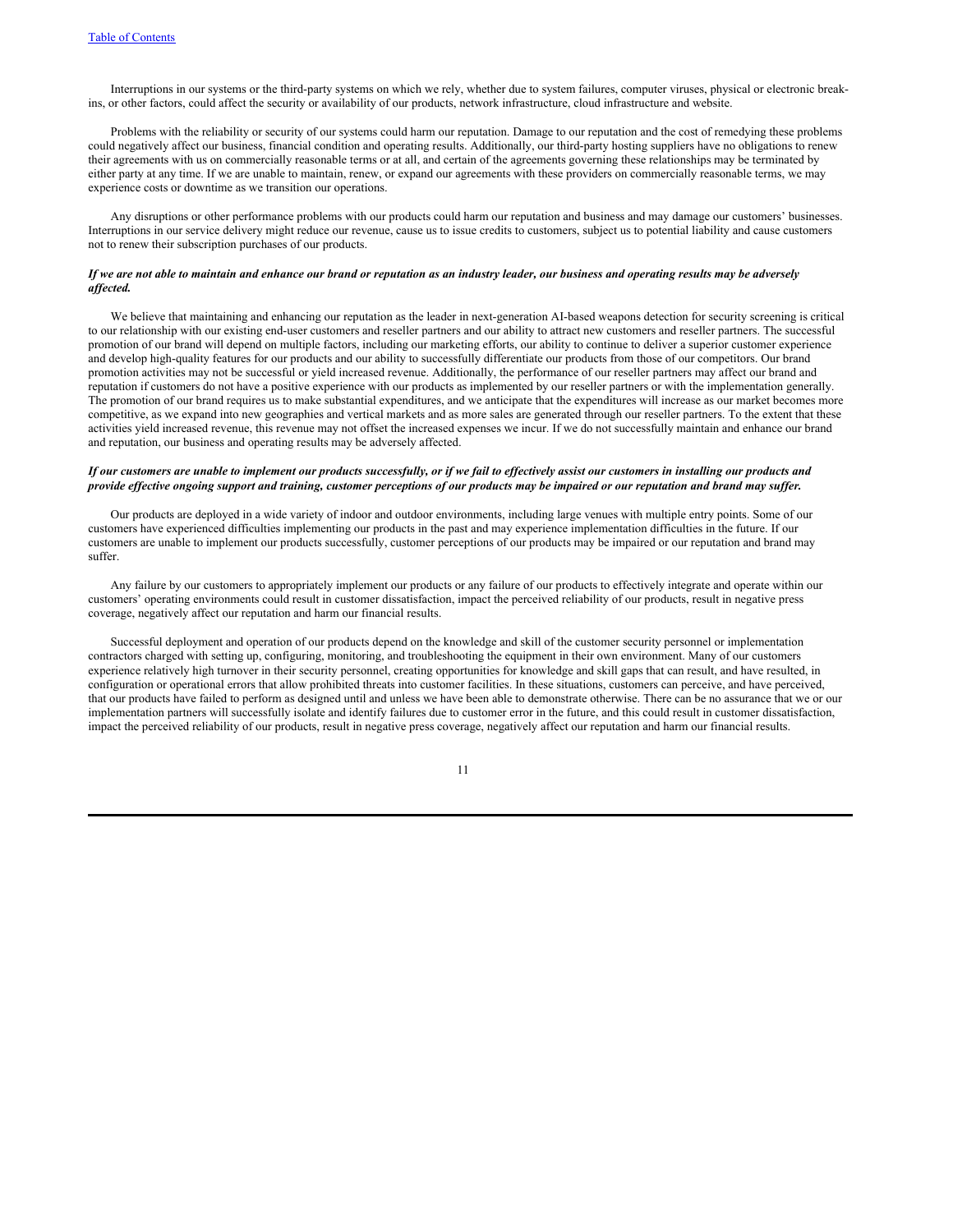Our customers depend in large part on customer support delivered by us to resolve issues relating to the use of our products. However, even with our support, our customers are ultimately responsible for effectively using our products and ensuring that their staff is properly trained in the use of our products. The failure of our customers to correctly use our products, or our failure to effectively assist customers in installing our products and provide effective ongoing support and training, may result in an increase in the vulnerability of our customers' facilities and visitors to security threats. We are also in the process of expanding our customer success and support organizations. It can take significant time and resources to recruit, hire and train qualified technical support and service employees. We may not be able to keep up with demand, particularly if the sales of our products exceed our internal forecasts. To the extent that we are unsuccessful in hiring, training and retaining adequate support resources, our ability to provide adequate and timely support to our customers may be negatively impacted, and our customers' satisfaction with our products may be adversely affected. Additionally, in unusual circumstances, if it were to need to rely on our sales engineers to provide post-sales support while we are growing our service organization, our sales productivity may be negatively impacted. Accordingly, any failure by us to provide satisfactory maintenance and technical support services could have a material and adverse effect on our business and results of operations.

### We are dependent on the continued services and performance of our senior management and other key employees, as well as on our ability to successfully hire, train, manage and retain qualified personnel, especially those in sales and marketing and research and development.

Our future performance depends on the continued services and contributions of our senior management, particularly Peter George, our President and Chief Executive Officer, and other key employees to execute on our business plan and to identify and pursue new opportunities and product innovations. We do not maintain key man insurance for any of our executive officers or key employees. From time to time, there may be changes in our senior management team resulting from the termination or departure of our executive officers and key employees. Our senior management and key employees are generally employed on an at-will basis, which means that they could terminate their employment with us at any time. The loss of the services of our senior management, particularly Mr. George, or other key employees for any reason could significantly delay or prevent our development or the achievement of our strategic objectives and harm our business, financial condition and results of operations.

Our ability to successfully pursue our growth strategy will also depend on our ability to attract, motivate and retain our personnel, especially those in sales and marketing and research and development. We face escalating compensation demands from new and prospective employees, as well as intense competition for these employees from numerous technology, software and other companies, especially in certain geographic areas in which we operate, and we cannot ensure that we will be able to attract, motivate and/or retain additional qualified employees in the future. If we are unable to attract new employees and retain our current employees, we may not be able to adequately develop and maintain new products, or market our existing products at the same levels as our competitors and it may, therefore, lose customers and market share. our failure to attract and retain personnel, especially those in sales and marketing, research and development and engineering positions, could have an adverse effect on our ability to execute our business objectives and, as a result, our ability to compete could decrease, our operating results could suffer and our revenue could decrease. Even if we are able to identify and recruit a sufficient number of new hires, these new hires will require significant training before they achieve full productivity and they may not become productive as quickly as we would like, or at all.

# If we do not effectively expand, train and retain qualified sales and marketing personnel, we may be unable to acquire new customers or sell additional *products to successfully pursue our growth strategy.*

We depend significantly on our sales force to attract new customers and expand sales to existing customers. As a result, our ability to grow our revenue depends in part on our success in recruiting, training and retaining sufficient numbers of sales personnel to support our growth, particularly in the United States, Europe, and, to a more limited extent, in Asia Pacific. The number of our sales and marketing personnel increased from 19 as of December 31, 2020 to 91 as of December 31, 2021. We expect to continue to expand our sales and marketing personnel significantly and face a number of challenges in achieving our hiring and integration goals. There is intense competition for individuals with sales training and experience. In addition, the training and integration of a large number of sales and marketing personnel in a short time requires the allocation of significant internal resources. We invest significant time and resources in training new sales force personnel to understand our products, platform and our growth strategy. Based on our past experience, it takes approximately six to 12 months before a new sales force member operates at target performance levels, depending on their role. However, we may be unable to achieve or maintain our target performance levels with large numbers of new sales personnel as quickly as we have done in the past. Our failure to hire a sufficient number of qualified sales force members and train them to operate at target performance levels may materially and adversely impact our projected growth rate.

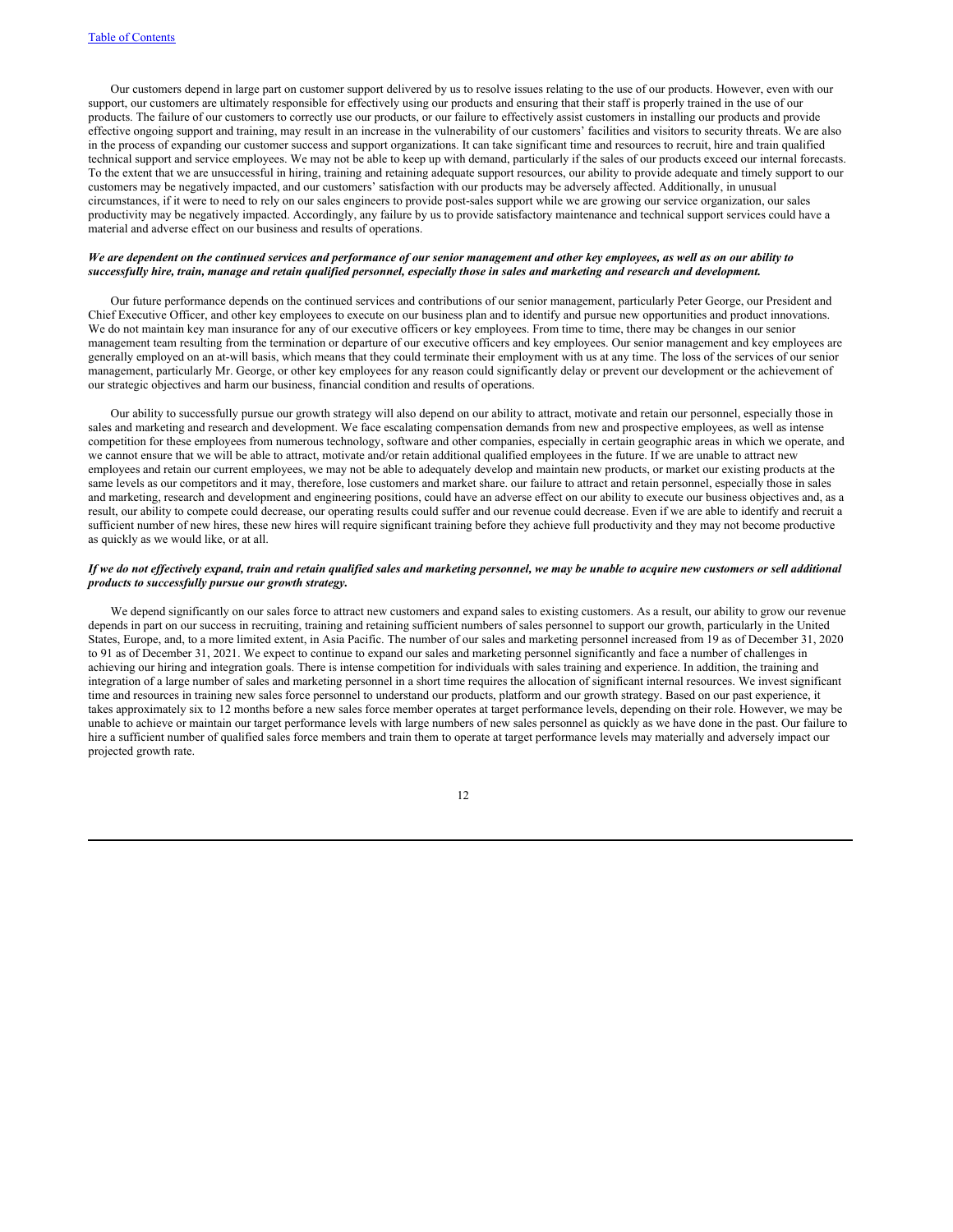# If we cannot maintain our company culture as it grows, we could lose the innovation, teamwork, passion and focus on execution that we believe *contributes to our success and our business may be harmed.*

We believe that a critical component to our success has been our mission-driven company culture based on our shared commitment to make the world a safer place to live, work, learn, and play, which we believe fosters innovation, teamwork, passion for customers and focus on execution, and facilitates critical knowledge transfer, knowledge sharing and professional growth. We have invested substantial time and resources in building our team within this company culture. Any failure to preserve our culture could negatively affect our ability to retain and recruit personnel and to effectively focus on and pursue our corporate objectives. As we grow and develop the infrastructure of a public company, we may find it difficult to maintain these important aspects of our company culture. If we fail to maintain our company culture, our business may be adversely impacted.

# We incorporate technology and components from third parties into our products, and our inability to obtain or maintain rights to the technology could *harm our business.*

We incorporate technology and components from third parties into our products. We cannot be certain that our suppliers and licensors are not infringing the intellectual property rights of third parties or that the suppliers and licensors have sufficient rights to the technology in all jurisdictions in which it may sell our products. We may not be able to rely on indemnification obligations of third parties if some of our agreements with our suppliers and licensors may be terminated for convenience by them. If we are unable to obtain or maintain rights to any of this technology because of intellectual property infringement claims brought by third parties against our suppliers and licensors or against us, or if we are unable to continue to obtain such technology or enter into new agreements on commercially reasonable terms, our ability to develop and sell products, subscriptions and services containing such technology could be severely limited, and our business could be harmed. Disputes with suppliers and licensors over uses or terms could result in the payment of additional royalties or penalties by us, cancellation or non-renewal of the underlying license or litigation. In the event that we cannot renew and/or expand existing licenses, we may be required to discontinue or limit our use of the operations, products, or offerings that include or incorporate the licensed intellectual property. Any such discontinuation or limitation could have a material and adverse impact on our business, financial condition and results of operation. Additionally, if we are unable to obtain necessary technology and components from third parties, including certain sole suppliers, we may be forced to acquire or develop alternative technology or components, which may require significant time, cost and effort and may be of lower quality or performance standards. This would limit or delay our ability to offer new or competitive products and increase our costs of production. If alternative technology or components cannot be obtained or developed, we may not be able to offer certain functionality as part of our products, subscriptions and services. As a result, our margins, market share and results of operations could be significantly harmed.

### Our use of "open source" software could subject our proprietary software to general release, negatively affect our ability to offer our products and *subject us to possible litigation.*

We have used "open source" software in connection with the development and deployment of our software products, and we expect to continue to use open source software in the future. Open source software is licensed by its authors or other third parties under open source licenses, which in some instances may subject us to certain unfavorable conditions, including requirements that we offer our products that incorporate the open source software for no cost, that we make publicly available all or part of the source code for any modifications or derivative works we create based upon, incorporating or using the open source software, or that we license such modifications or derivative works under the terms of the particular open source license.

Companies that incorporate open source software into their products have, from time to time, faced claims challenging the use of open source software and compliance with open source license terms. As a result, we could be subject to suits by parties claiming ownership of what we believe to be open source software or claiming noncompliance with open source licensing terms. While we monitor our use of open source software and try to ensure that none is used in a manner that would require us to disclose our proprietary source code or that would otherwise breach the terms of an open source agreement, we cannot guarantee that we will be successful, that all open source software is reviewed prior to use in our products, that our developers have not incorporated open source software into our products that we are unaware of or that they will not do so in the future.

Furthermore, there are an increasing number of open source software license types, almost none of which have been interpreted by U.S. or foreign courts, resulting in a dearth of guidance regarding the proper legal interpretation of such licenses. As a result, there is a risk that open source software licenses could be construed in a manner that imposes unanticipated conditions or restrictions on our ability to market or provide our products and services. If we are held to have breached or failed to fully comply with all the terms and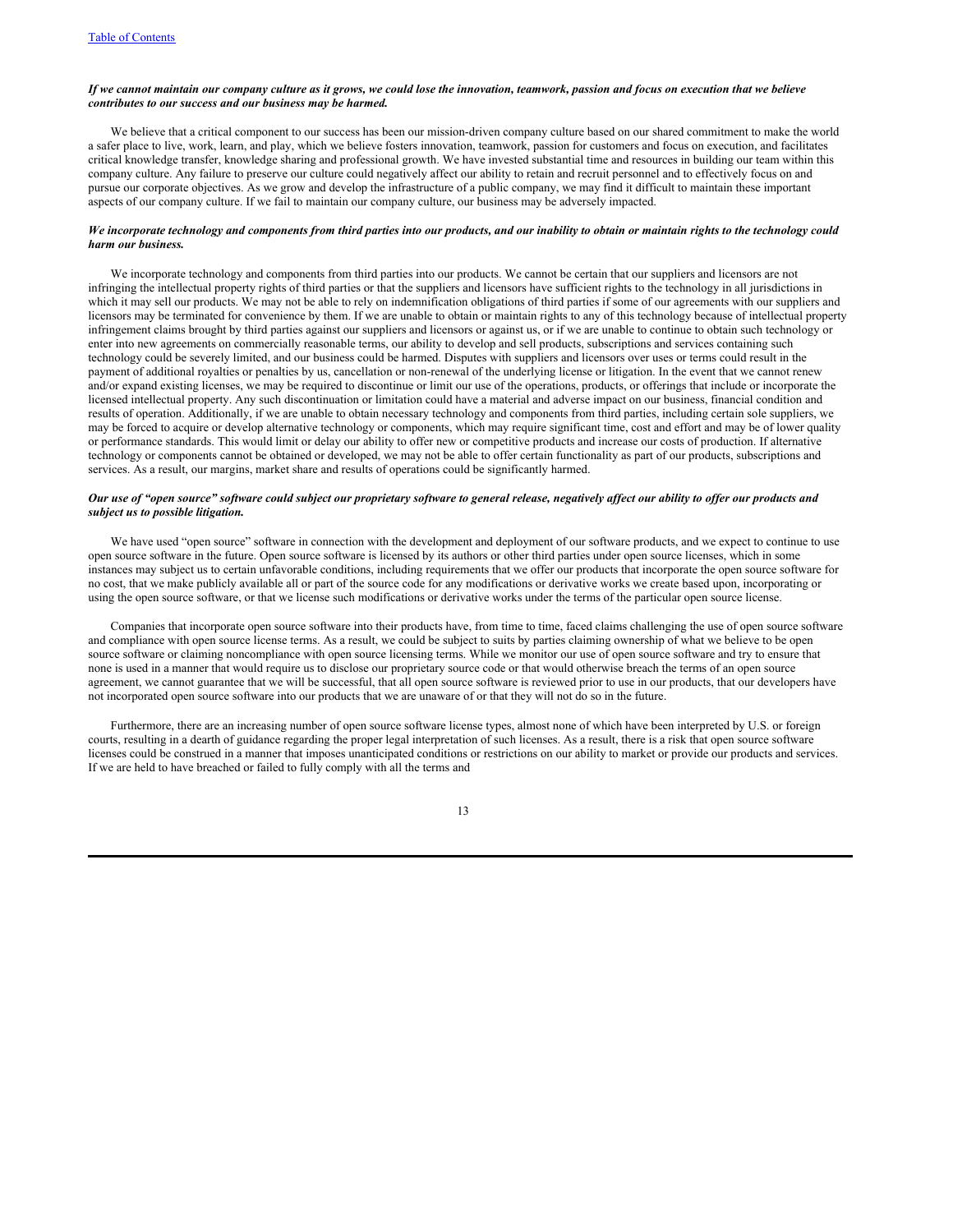conditions of an open source software license, we could face infringement claims or other liability, or be required to seek costly licenses from third parties to continue providing our offerings on terms that are not economically feasible, if at all, to re-engineer all or a portion of our products, to discontinue or delay the provision of our offerings if re-engineering could not be accomplished on a timely basis or to make generally available, in source code form, our proprietary code. Further, in addition to risks related to license requirements, use of certain open source software carries greater technical and legal risks than does the use of third-party commercial software. For example, open source software is generally provided without any support or warranties or other contractual protections regarding infringement or the quality of the code, including the existence of security vulnerabilities. To the extent that our products depends upon the successful operation of open source software, any undetected errors or defects in open source software that we use could prevent the deployment or impair the functionality of our systems and injure our reputation. In addition, the public availability of such software may make it easier for others to compromise our products. Any of the foregoing risks could materially and adversely affect our business, financial condition and results of operations.

### We may acquire or invest in other companies or technologies in the future, which could divert management's attention, fail to meet our expectations, result in additional dilution to our stockholders, increase expenses, disrupt our operations or otherwise harm our operating results.

We may in the future acquire or invest in, businesses, products or technologies that we believe could complement or expand our platform, enhance our technical capabilities or otherwise offer growth opportunities. We may not be able to fully realize the anticipated benefits of any future acquisitions or anticipated benefits may not transpire. The pursuit of potential acquisitions may divert the attention of management and cause us to incur various expenses related to identifying, investigating and pursuing suitable acquisitions, whether or not they are consummated.

There are inherent risks in integrating and managing acquisitions. If we acquire additional businesses, we may not be able to assimilate or integrate the acquired personnel, operations, products, services and technologies successfully or effectively manage the combined business following the acquisition and our management may be distracted from operating our business. We also may not achieve the anticipated benefits from the acquired business due to a number of factors, including, without limitation:

- unanticipated costs or liabilities associated with the acquisition;
- incurrence of acquisition-related costs, which would be recognized as a current period expense;
- inability to generate sufficient revenue to offset acquisition or investment costs;
- inability to maintain relationships with customers and partners of the acquired business;
- difficulty of incorporating acquired technology and rights into our platform and of maintaining quality and security standards consistent with our brand;
- delays in customer purchases due to uncertainty related to any acquisition;
- the potential loss of key employees;
- use of resources that are needed in other parts of our business and diversion of management and employee resources;
- inability to recognize acquired deferred revenue in accordance with our revenue recognition policies; and
- use of substantial portions of our available cash and equity or the incurrence of debt to consummate the acquisition.

Acquisitions also increase the risk of unforeseen legal liability, including for potential shareholder suits or potential violations of applicable law or industry rules and regulations, arising from prior or ongoing acts or omissions by the acquired businesses that are not discovered by due diligence during the acquisition process or new regulatory restrictions at the federal, state, or local levels. Generally, if an acquired business fails to meet our expectations, our operating results, business and financial condition may suffer.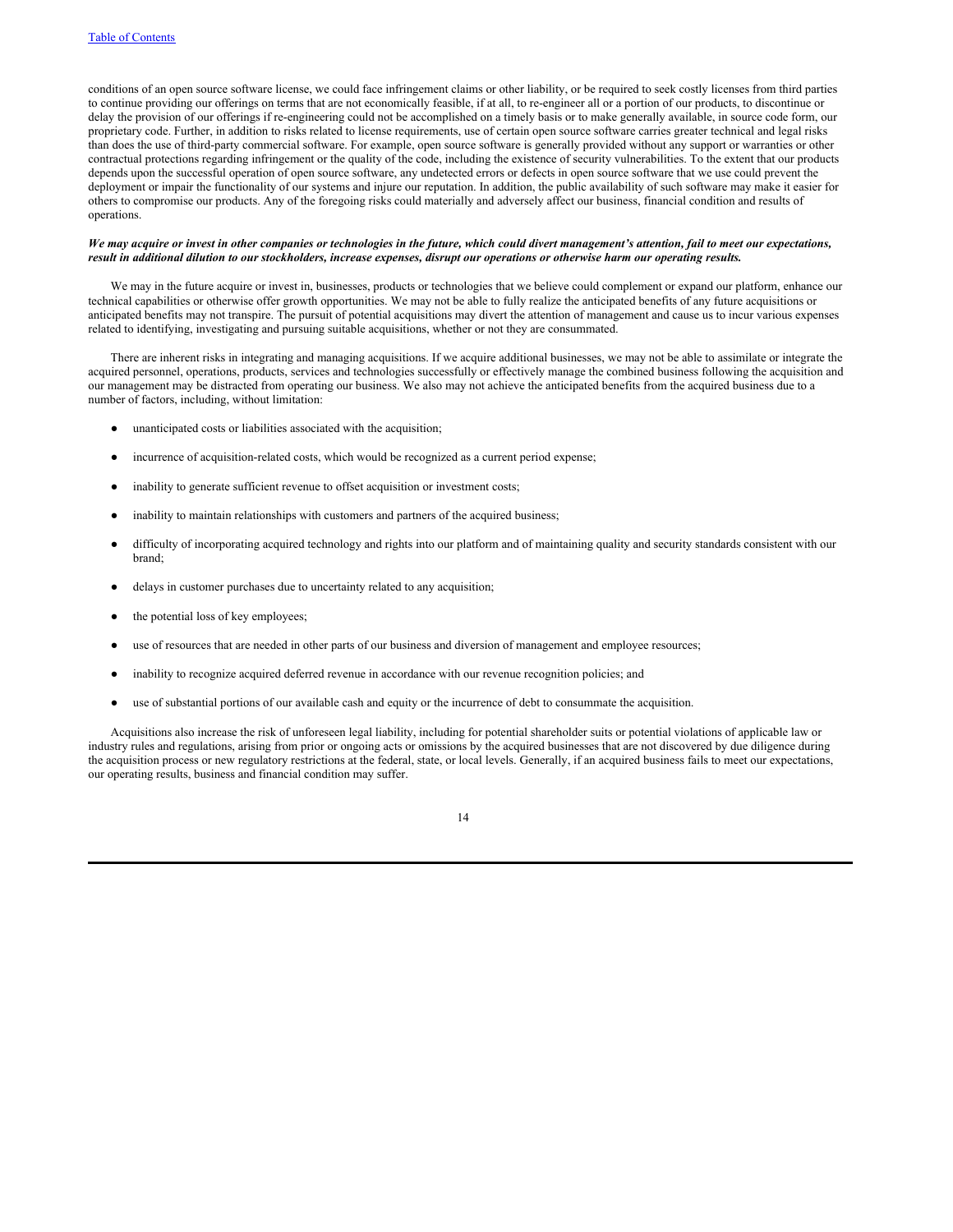Acquisitions could also result in dilutive issuances of equity securities or the incurrence of debt, which could adversely affect our business, results of operations and financial condition.

In addition, a significant portion of the purchase price of companies it acquires may be allocated to goodwill and other intangible assets, which must be assessed for impairment at least annually. If our acquisitions do not ultimately yield expected returns, we may be required to take charges to our operating results based on our impairment assessment process, which could harm our results of operations.

# Our intellectual property rights are valuable and any inability to protect our proprietary technology and intellectual property rights could substantially *harm our business and operating results.*

Our future success and competitive position depend in part on our ability to protect our intellectual property and proprietary technologies. To safeguard these rights, we rely on a combination of patent, trademark, copyright and trade secret laws and contractual protections in the United States and other jurisdictions, all of which provide only limited protection and may not now or in the future provide us with a competitive advantage. We maintain a program of identifying technology appropriate for patent protection. Our practice is to require employees and consultants to execute non-disclosure and proprietary rights agreements upon commencement of employment or consulting arrangements. These agreements acknowledge our exclusive ownership of all intellectual property developed by the individuals during their work for us and require that all proprietary information disclosed will remain confidential. Such agreements may not be enforceable in full or in part in all jurisdictions and any breach could have a negative effect on our business and our remedy for such breach may be limited.

We own or co-own six issued U.S. patents, eight issued foreign patents and has sixteen pending or allowed patent applications relating to our products. It cannot be certain that any patents will issue from any patent applications, that patents that issue from such applications will give us the protection that we seek or that any such patents will not be challenged, invalidated, or circumvented. Any patents that may issue in the future from our pending or future patent applications may not provide sufficiently broad protection and may not be enforceable in actions against alleged infringers. We have registered the Evolv Express and Evolv Edge names and logos in the United States and certain other countries. We also have registrations and/or pending applications for additional marks in the United States and other countries; however, we cannot be certain that any future trademark registrations will be issued for pending or future applications or that any registered trademarks will be enforceable or provide adequate protection of our proprietary rights. We also license software from third parties for integration into our products, including open source software and other software available on commercially reasonable terms. We cannot be certain that such third parties will maintain such software or continue to make it available. If we are unable to maintain sufficient intellectual property protection for our proprietary technologies or if the scope of the intellectual property protection obtained is not sufficiently broad, our competitors and other third parties could develop and commercialize technologies similar or identical to ours, and our ability to successfully commercialize our technologies may be impaired.

While we take steps to protect our intellectual property, the steps we take may be inadequate to prevent infringement, misappropriation or other violations of our intellectual property rights. We will not be able to protect our intellectual property if we are unable to enforce our rights or if we do not detect unauthorized use of our intellectual property. Any of our patents or other intellectual property rights may be challenged by others or invalidated through administrative process or litigation. Furthermore, legal standards relating to the validity, enforceability and scope of protection of intellectual property rights are uncertain. Some license provisions protecting against unauthorized use, copying, transfer and disclosure of our offerings may be unenforceable under the laws of certain jurisdictions and foreign countries. In addition, the laws of some countries do not protect proprietary rights to the same extent as the laws of the United States, and mechanisms for enforcement of intellectual property rights in some foreign countries may be inadequate. Changes in the law or adverse court rulings may also negatively affect our ability to prevent others from using our technology. To the extent we expand our international activities, our exposure to unauthorized copying and use of our technology and proprietary information may increase.

We may be required to spend significant resources to monitor and protect our intellectual property rights. From time to time, legal action by us may be necessary to enforce our patents and other intellectual property rights, to protect our trade secrets, to determine the validity and scope of the intellectual property rights of others or to defend against claims of infringement or invalidity. Such litigation could result in substantial costs and diversion of resources and could negatively affect our business, operating results and financial condition. Furthermore, our efforts to enforce our intellectual property rights may be met with defenses, counterclaims and countersuits attacking the validity and enforceability of our intellectual property rights. Our inability to protect our proprietary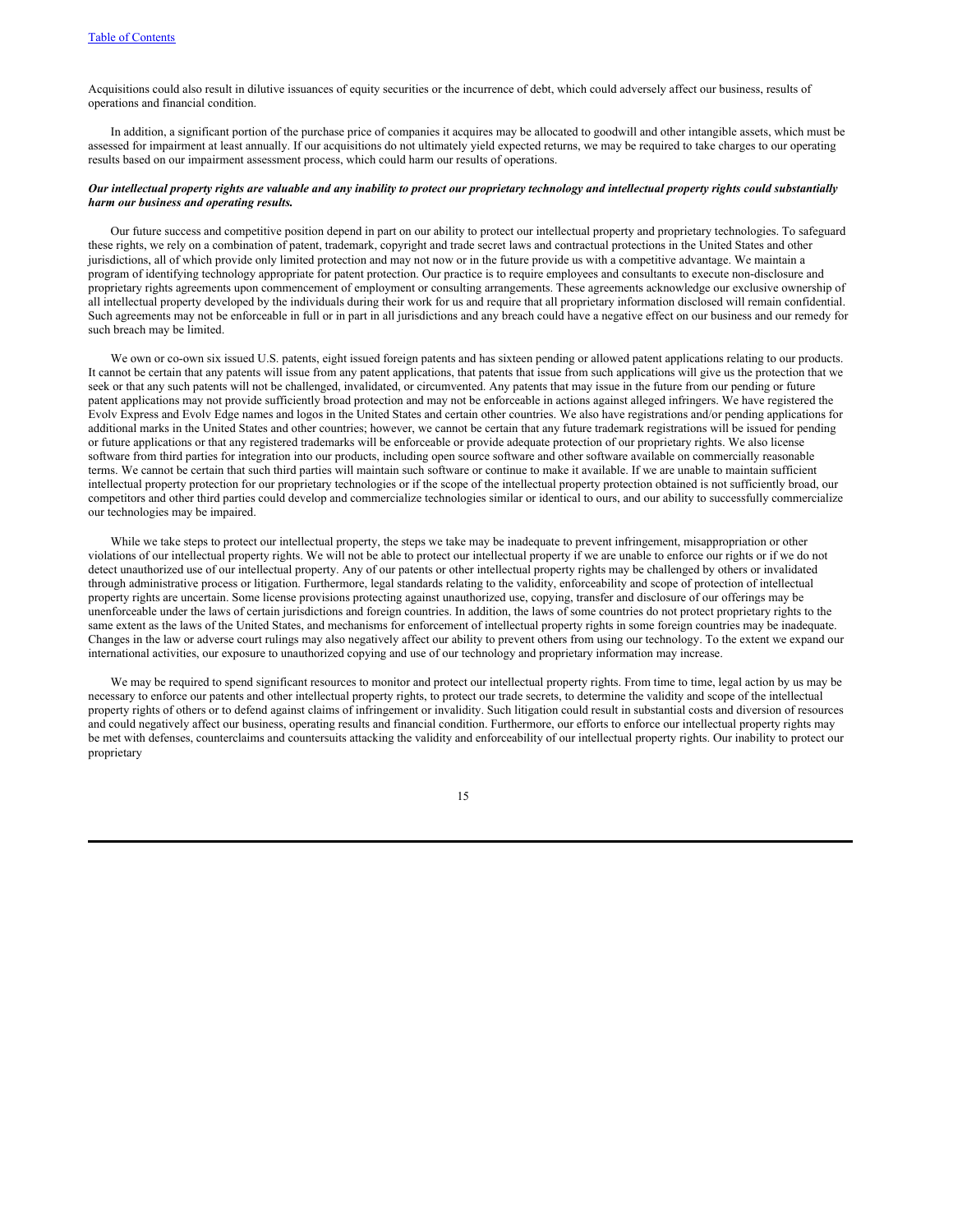technology against unauthorized copying or use, as well as any costly litigation, could delay further sales or the implementation of our products and offerings, impair the functionality of our products and offerings, delay introductions of new features or enhancements, result in our substituting inferior or more costly technologies into our products and offerings, or injure our reputation.

# Assertions by third parties of infringement or other violations by us of their intellectual property rights, whether or not correct, could result in *significant costs and harm our business and operating results.*

Third parties may in the future assert claims of infringement, misappropriation or other violations of intellectual property rights against us. They may also assert such claims against our customers or reseller partners, whom we typically indemnify against claims that our products infringe, misappropriate or otherwise violate the intellectual property rights of third parties. If we do infringe a third party's rights and are unable to provide a sufficient workaround, we may need to negotiate with holders of those rights to obtain a license to those rights or otherwise settle any infringement claim as a party that makes a claim of infringement against us may obtain an injunction preventing us from shipping products containing the allegedly infringing technology. As the number of products and competitors in our market increase and overlaps occur, claims of infringement, misappropriation and other violations of intellectual property rights may increase. Any claim of infringement, misappropriation or other violation of intellectual property rights by a third party, even those without merit, could cause us to incur substantial costs defending against the claim and could distract our management from our business.

Future assertions of patent rights by third parties, and any resulting litigation, may involve patent holding companies or other adverse patent owners who have no relevant product revenues and against whom our own patents may therefore provide little or no deterrence or protection. There can be no assurance that we will not be found to infringe or otherwise violate any third-party intellectual property rights or to have done so in the past.

An adverse outcome of a dispute may require us to:

- pay substantial damages, including treble damages, if we are found to have willfully infringed a third party's patents or copyrights
- make substantial payments for legal fees, settlement payments or other costs or damages;
- cease selling, making, licensing or using products that are alleged to infringe or misappropriate the intellectual property of others;
- expend additional development resources to attempt to redesign our products or otherwise develop non-infringing technology, which may not be successful;
- enter into potentially unfavorable royalty or license agreements to obtain the right to use necessary technologies or intellectual property rights;
- take legal action or initiate administrative proceedings to challenge the validity and scope of the third-party rights or to defend against any allegations of infringement; and
- indemnify our partners and other third parties.

In addition, royalty or licensing agreements, if required or desirable, may be unavailable on terms acceptable to us, or at all, and may require significant royalty payments and other expenditures. Some licenses may also be non-exclusive, and therefore our competitors may have access to the same technology licensed to us. Any of the foregoing events could seriously harm our business, financial condition and results of operations.

Even if the claims do not result in litigation or are resolved in our favor, these claims, and the time and resources necessary to resolve them, could divert the resources of our management and harm our business and operating results. Moreover, there could be public announcements of the results of hearings, motions or other interim proceedings or developments and if securities analysts or investors perceive these results to be negative, it could have a substantial adverse effect on the price of our ordinary shares. We expect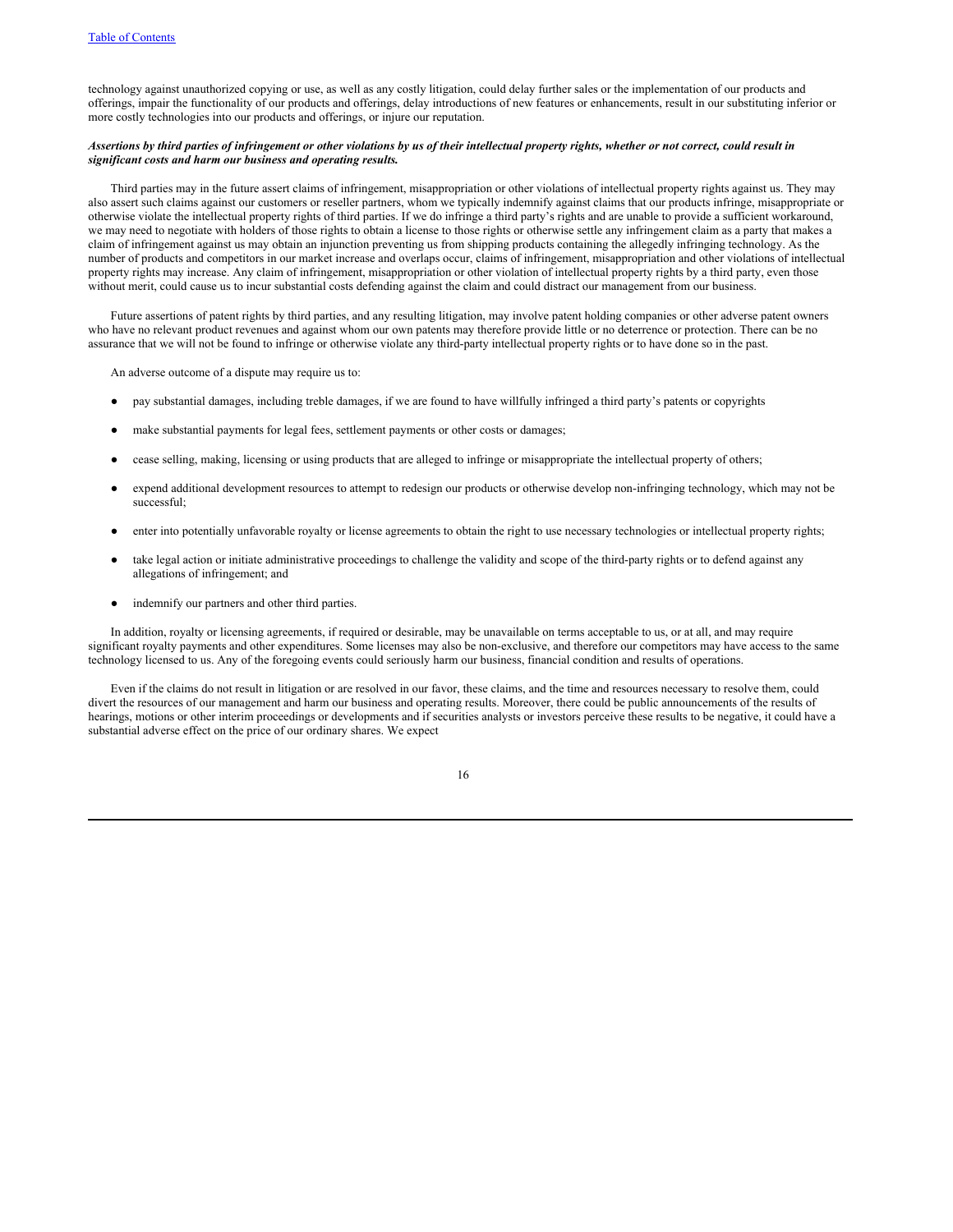that the occurrence of infringement claims is likely to grow as the market for our products and solutions grows. Accordingly, our exposure to damages resulting from infringement claims could increase and this could further exhaust our financial and management resources.

# Confidentiality arrangements with employees and others may not adequately prevent disclosure of trade secrets and other proprietary information.

We have devoted substantial resources to the development of our technology, business operations and business plans. In order to protect our trade secrets and proprietary information, we rely in significant part on confidentiality arrangements with our employees, licensees, independent contractors, advisors, reseller partners and customers. However, we cannot guarantee that we have entered into such agreements with each party that may have or has had access to our trade secrets or proprietary technology and processes. Further, despite these efforts, these arrangements may not be effective to prevent disclosure of confidential information, including trade secrets, and may not provide an adequate remedy in the event of unauthorized disclosure of confidential information. Unauthorized parties may also attempt to copy or reverse engineer certain aspects of our technologies that we consider proprietary. In addition, if others independently develop equivalent knowledge, methods and know-how, we would not be able to assert trade secret rights against such parties. Monitoring unauthorized uses and disclosures is difficult, and we do not know whether the steps we have taken to protect our proprietary information will be effective.

Moreover, policing unauthorized use of our technologies, trade secrets and intellectual property and enforcing a claim that a party illegally disclosed or misappropriated a trade secret are difficult, expensive, time-consuming, and the outcome is unpredictable. In addition, effective trade secret protection may not be available in every country in which our products are available or where we have employees or independent contractors as some courts inside and outside the United States are less willing or unwilling to protect trade secrets. If any of our trade secrets were to be disclosed to or independently developed by a competitor or other third party, our competitive position would be materially and adversely harmed. The loss of trade secret protection could make it easier for third parties to compete with our products by copying functionality. In addition, any changes in, or unexpected interpretations of, the trade secret and employment laws in any country in which we operate may compromise our ability to enforce our trade secret and intellectual property rights. Costly and time-consuming litigation could be necessary to enforce and determine the scope of our proprietary rights, and failure to obtain or maintain trade secret protection could adversely affect our competitive business position.

# Our products and services may be affected from time to time by design and manufacturing defects that could adversely affect our business and result in *harm to our reputation.*

Our touchless security screening systems are complex and may contain undetected defects or errors when first introduced or as enhancements are released that, despite testing, are not discovered until after a product has been used. This could result in delayed market acceptance of those products or claims from resellers, customers, or others, which may result in litigation, increased end user warranty, support and repair or replacement costs, damage to our reputation and business, or significant costs and diversion of support and engineering personnel to correct the defect or error. We may from time to time become subject to warranty or product liability claims related to product quality issues that could lead us to incur significant expenses.

Evolv attempts to include provisions in our agreements with customers that are designed to limit our exposure to potential liability for damages arising from defects or errors in our products. However, it is possible that these limitations may not be effective as a result of unfavorable judicial decisions or laws enacted in the future.

The sale and support of our products entails the risk of product liability claims. Any product liability claim brought against it, regardless of its merit, could result in material expense, diversion of management time and attention, damage to our business and reputation and brand, and cause us to fail to retain existing customers or to fail to attract new customers.

# Downturns in general economic and market conditions and reductions in spending may reduce demand for our products and services, which could *harm our revenue, results of operations and cash flows.*

Our performance depends on the financial health and strength of our customers, which in turn is dependent on the economic conditions of the markets in which we and our customers operate. The recent declines in the global economy, widespread and prolonged closures of public and private sports, entertainment and other venues, continuing geopolitical uncertainties and other macroeconomic factors all affect the spending behavior of potential customers. During weak economic times, our available pool of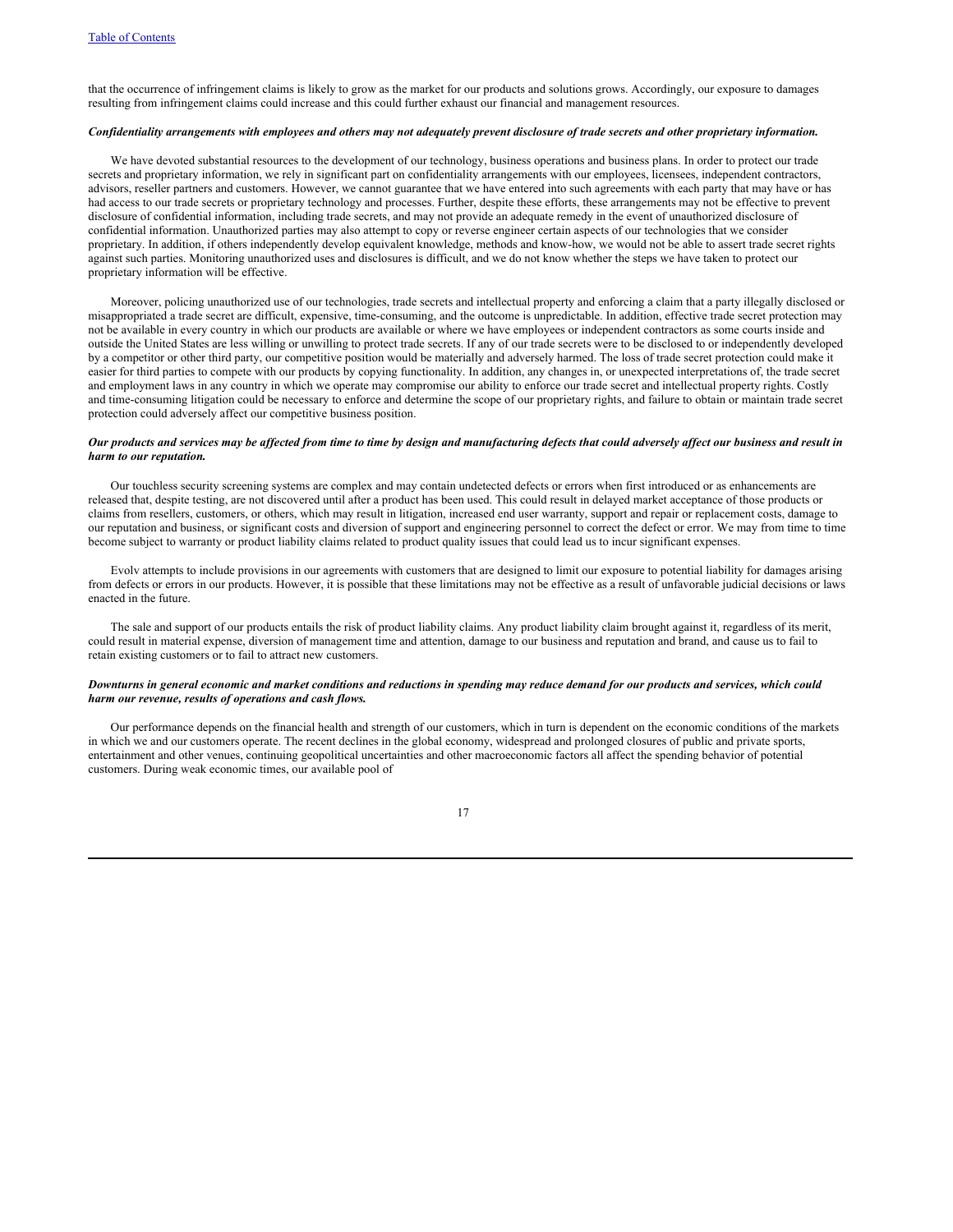potential customers may decline as potential customers reduce their security-related budget allocations and, in turn, our growth prospects may be negatively impacted. Prolonged economic slowdowns may result in diminished sales of our products and services. Further worsening, broadening or protracted extension of an economic downturn could have a negative impact on our business, revenue, results of operations and cash flows.

We also face risks from financial difficulties or other uncertainties experienced by our suppliers, channel partners or other third parties on which it relies. If third parties are unable to supply us with required materials or components or otherwise assist us in operating our business, our business could be harmed.

# If the general level of physical threats/attacks declines, or is perceived by our current or potential customers to have declined, our business could be *harmed.*

Our business is substantially dependent on enterprises and governments recognizing that mass shootings, terrorist attacks and similar security threats are not necessarily effectively prevented by conventional security products such as walk-through metal detectors. High visibility attacks on prominent enterprises and governments have increased market awareness of the problem of security threats and help to provide an impetus for enterprises and governments to devote resources to protecting against security threats, such as testing our products, purchasing them and broadly deploying them within their organizations. If security threats were to decline, or enterprises or governments perceived that the general level of security threats has declined, our ability to attract new customers and expand sales of our products to existing customers could be materially and adversely affected. A reduction in the threat landscape could increase our sales cycles and harm our business, results of operations and financial condition.

#### If we are unable to compete effectively with new entrants and other potential competitors, our sales and profitability could be adversely affected.

The sales prices for our products and services may decline for a variety of reasons, including competitive pricing pressures, discounts, a change in our mix of products and services, anticipation of the introduction of new products or promotional programs. Competition continues to increase in the market segments in which we participate, and we expect competition to further increase in the future, thereby leading to increased pricing pressures. Larger competitors with more diverse product and service offerings may reduce the price of products that compete with theirs or may bundle them with other products and services. Additionally, currency fluctuations in certain countries and regions may negatively impact prices that partners and customers are willing to pay in those countries and regions. We cannot be certain that we will be successful in developing and introducing new products with enhanced functionality on a timely basis, or that our new product offerings, if introduced, will enable it to maintain our prices and gross profits at levels that will allow us to maintain positive gross margins and achieve profitability.

# Because our products may collect and store visitor and related information, domestic and international privacy and cyber security concerns, and other laws and regulations, could result in additional costs and liabilities to us or inhibit sales of our products.

We may be affected by cyber-attacks and other means of gaining unauthorized access to our products, systems, and data. For instance, cyber criminals or insiders may target us or third parties with which we have business relationships to obtain data, or in a manner that disrupts our operations or compromises our products or the systems into which our products are integrated. The evolution of technology systems introduces ever more complex security risks that are difficult to predict and defend against. An increasing number of companies, including those with significant online operations, have recently disclosed breaches of their security, some of which involved sophisticated tactics and techniques allegedly attributable to criminal enterprises or nation-state actors. While we take measures to protect the security of personal information, it is possible that our security controls over personal information and other practices we follow may not prevent the unauthorized access to, or the unintended release of, personal information. In addition, we do not know whether our current practices will be deemed sufficient under applicable laws or whether new regulatory requirements might make our current practices insufficient. If there is a breach of our computer systems and we know or suspect that certain personal information has been accessed, or used inappropriately, we may need to inform the affected individual and may be subject to significant fines and penalties. In the event of a breach we could face government scrutiny or consumer class actions.

Cybersecurity incidents directed at us or our third-party vendors can range from uncoordinated individual attempts to gain unauthorized access to information technology systems to sophisticated and targeted measures known as advanced persistent threats. Cybersecurity incidents are also constantly evolving, increasing the difficulty of detecting and successfully defending against them. In the ordinary course of our business, we and our third-party vendors collect and store personal information, as well as our proprietary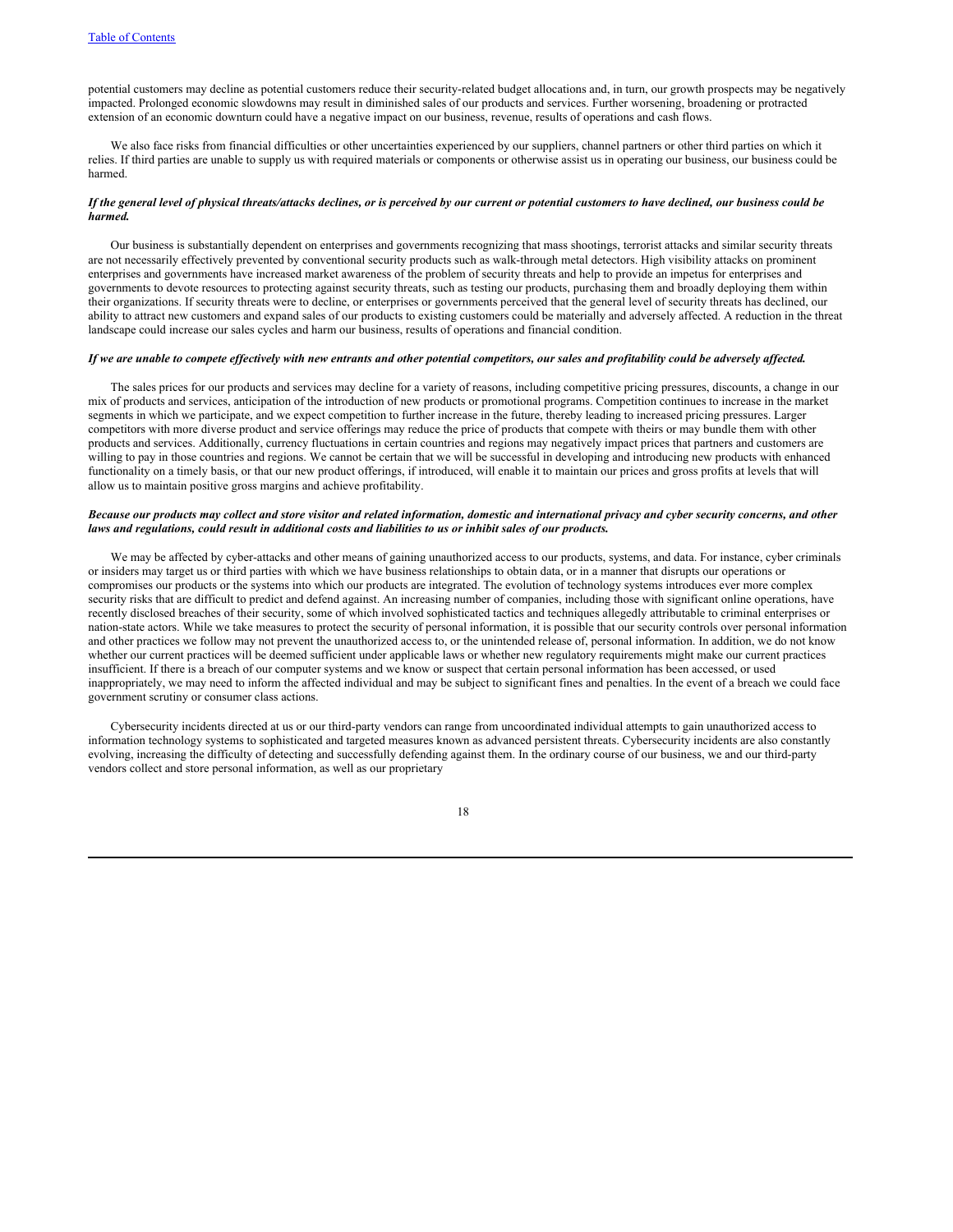business information and intellectual property and that of our customers and employees. Additionally, we rely on third-parties and their security procedures for the secure storage, processing, maintenance, and transmission of information that is critical to our operations. Despite measures designed to prevent, detect, address, and mitigate cybersecurity incidents, such incidents may occur to us or our third-party providers and, depending on their nature and scope, could potentially result in the misappropriation, destruction, corruption or unavailability of critical data and confidential or proprietary information (our own or that of third parties, including personal information of our customers and employees) and the disruption of business operations. We have experienced and expect to continue to experience attempted routine cyber-attacks of our information technology networks, such as through phishing scams and ransomware. Although none of these actual or attempted cyber-attacks has had a material adverse impact on our operations or financial condition, we cannot guarantee that any such incidents will not have such an impact in the future. For example, we are at risk for interruptions, outages and breaches of: operational systems, including business, financial, accounting, product development, data processing or production processes, owned by us or our thirdparty vendors or suppliers; facility security systems, owned by us or our third-party vendors or suppliers; in-product technology owned by us or our thirdparty vendors or suppliers; the integrated software in our solutions; or customer or other data that we process or our third-party vendors or suppliers process on our behalf. Such cyber incidents could materially disrupt operational systems; result in loss of intellectual property, trade secrets or other proprietary or competitively sensitive information; compromise certain information of customers, employees, suppliers, or others; jeopardize the security of our facilities; or affect the performance of in-product technology and the integrated software in our solutions.

A cyber incident could be caused by disasters, insiders (through inadvertence or with malicious intent) or malicious third parties (including nationstates or nation-state supported actors) using sophisticated, targeted methods to circumvent firewalls, encryption and other security defenses, including hacking, fraud, trickery or other forms of deception. The techniques used by cyber attackers change frequently and may be difficult to detect for long periods of time. Although we maintain information technology measures designed to protect us against intellectual property theft, data breaches and other cyber incidents, such measures will require updates and improvements, and we cannot guarantee that such measures will be adequate to detect, prevent or mitigate cyber incidents.

Any actual or alleged security breaches or alleged violations of federal or state laws or regulations relating to privacy and data security could result in mandated user notifications, litigation, government investigations, significant fines, and expenditures; divert management's attention from operations; deterring people from using our platform; damage our brand and reputation; and a materially adversely affect our business, results of operations, and financial condition. Defending against claims or litigation based on any security breach or incident, regardless of their merit, will be costly and may cause reputation harm. In addition, we may incur significant costs for remediation that may include liability for stolen assets or information, repair of system damage, and compensation to customers, employees, and business partners. The successful assertion of one or more large claims against us that exceed available insurance coverage, denial of coverage as to any specific claim, or any change or cessation in our insurance policies and coverages, including premium increases or the imposition of large deductible requirements, could have a material adverse effect on our business, results of operations, and financial condition.

### We are subject to governmental regulation and other legal obligations, particularly related to privacy, data protection and information security, and our *actual or perceived failure to comply with such obligations could harm our business.*

We, our reseller partners and our customers are subject to a number of domestic and international laws and regulations that apply to cloud services and the internet generally. These laws, rules and regulations address a range of issues including data privacy and cyber security, breach notification and restrictions or technological requirements regarding the collection, processing, use, storage, protection, disclosure, retention or transfer of data. The regulatory framework for online services, data privacy and cyber security issues worldwide can vary substantially from jurisdiction to jurisdiction, is rapidly evolving and is likely to remain uncertain for the foreseeable future. Many federal, state, local and foreign government bodies and agencies have adopted or are considering adopting laws, rules and regulations regarding the collection, processing, use, storage and disclosure of information, web browsing and geolocation data collection, data analytics, facial recognition, cyber security and breach response and notification procedures. Furthermore, existing laws and regulations are constantly evolving, and new laws and regulations that apply to our business are being introduced at every level of government in the United States, as well as internationally. As we seek to expand our business, we are, and may increasingly become subject to various laws, regulations, and standards, and may be subject to contractual obligations relating to data privacy and security in the jurisdictions in which we operate. Any significant change to applicable laws, regulations or industry practices regarding the use or disclosure of personal information, or regarding the manner in which the express or implied consent of customers for the use and disclosure of personal information is obtained, could require us to modify our products and features, possibly in a material manner and subject to increased compliance costs, which may limit our ability to develop new products and features that make use of the personal information that our customers voluntarily share. Any failure, or perceived failure, by us to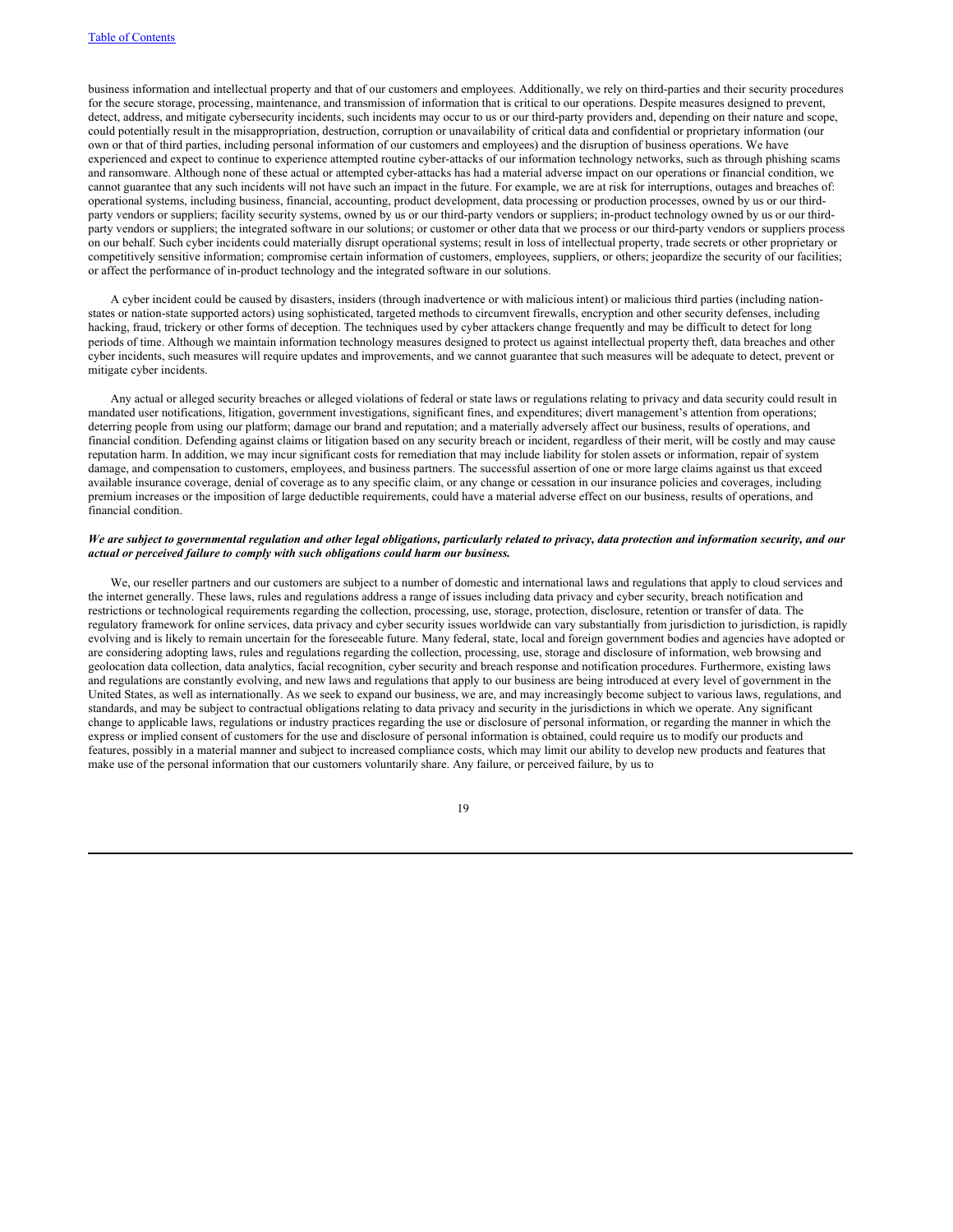comply with any federal or state privacy or security laws, regulations, industry self-regulatory principles, or codes of conduct, regulatory guidance, orders to which we may be subject, or other legal obligations relating to data privacy or security could adversely affect our reputation, brand and business, and may result in claims, liabilities, proceedings or actions against us by governmental entities, customers or others. Any such claims, proceedings or actions could hurt our reputation, brand and business, force us to incur significant expenses in defense of such proceedings or actions, distract our management, increase our costs of doing business, result in a loss of customers and result in the imposition of monetary penalties.

In the United States, there are numerous federal and state data privacy and security laws, rules, and regulations governing the collection, use, disclosure, retention, security, transfer, storage, and other processing of personal data, including federal and state data privacy laws, data breach notification laws, and consumer protection laws. For example, the FTC and many state attorneys general are interpreting federal and state consumer protection laws to impose standards for the online collection, use, dissemination, and security of data. Such standards require us to publish statements that describe how we handle personal data and choices individuals may have about the way we handle their personal data. If such information that we publish is considered untrue or inaccurate, we may be subject to government claims of unfair or deceptive trade practices, which could lead to significant liabilities and consequences. Moreover, according to the FTC, violating consumers' privacy rights or failing to take appropriate steps to keep consumers' personal data secure may constitute unfair acts or practices in or affecting commerce in violation of Section 5(a) of the Federal Trade Commission Act. State consumer protection laws provide similar causes of action for unfair or deceptive practices.

There are also laws and regulations governing the collection and use of biometric information, such as fingerprints and face prints. For example, Illinois Biometric Information Privacy Act ("BIPA") applies to the collection and use of "biometric identifiers" and "biometric information" which include finger and face prints. A business required to comply with BIPA is not permitted to sell, lease, trade or otherwise profit from biometric identifiers or biometric information it collects, and is also under obligations to have a written policy with respect to the retention and destruction of all biometric identifiers and biometric information; ensure that it informs the subject of the collection and the purpose of the collection and obtains consent for such collection; and obtain consent for any disclosure of biometric identifiers or biometric information. Individuals are afforded a private right of action under BIPA and may recover statutory damages equal to the greater of \$1,000 or actual damages and reasonable attorneys' fees and costs. Several class action lawsuits have been brought under BIPA, as the statute is broad and still being interpreted by the courts. Additionally, a number of other proposals exist for new federal and state privacy legislation that, if passed, could increase our potential liability, increase our compliance costs and materially adversely affect our business. To the extent that regulation of data privacy and cybersecurity continues to increase, we may incur additional compliance costs and may be exposed to increased noncompliance risk.

In addition, many state legislatures have adopted legislation that regulates how businesses operate online, including measures relating to privacy, data security, and data breaches. Such legislation includes the California Consumer Privacy Act ("CCPA"), which came into effect in 2020, increases privacy rights for California consumers and imposes obligations on companies that process their personal information. Among other things, the CCPA gives California consumers expanded rights related to their personal information, including the right to access and delete their personal information and receive detailed information about how their personal information is used and shared. The CCPA also provides California consumers the right to opt-out of certain sales of personal information and may restrict the use of cookies and similar technologies for advertising purposes. The CCPA prohibits discrimination against individuals who exercise their privacy rights, and provides for civil penalties for violations enforceable by the California Attorney General as well as a private right of action for certain data breaches that result in the loss of personal information. This private right of action is expected to increase the likelihood of, and risks associated with, data breach litigation. Many of the CCPA's requirements as applied to personal information of a business's personnel and related individuals are subject to a moratorium set to expire on January 1, 2023. The expiration of the moratorium may increase our compliance costs and our exposure to public and regulatory scrutiny, costly litigation, fines and penalties. Additionally, in November 2020, California passed the California Privacy Rights Act (the "CPRA"), which expands the CCPA significantly, including by expanding California consumers' rights with respect to certain personal information and creating a new state agency to oversee implementation and enforcement efforts, potentially resulting in further uncertainty and requiring us to incur additional costs and expenses in an effort to comply. Many of the CPRA's provisions will become effective on January 1, 2023. The costs of compliance with, and the other burdens imposed by, these and other laws or regulatory actions may increase our operational costs, and/or result in interruptions or delays in the availability of systems.

In March 2021, the Governor of Virginia signed into law the Virginia Consumer Data Protection Act (the "VCDPA"). The VCDPA creates consumer rights, similar to the CCPA, but also imposes security and assessment requirements for businesses. In addition, in July 2021, Colorado enacted the Colorado Privacy Act ("COCPA"), becoming the third comprehensive consumer privacy law to be passed in the United States (after the CCPA and VCDPA). The COCPA closely resembles the VCDPA, and both will be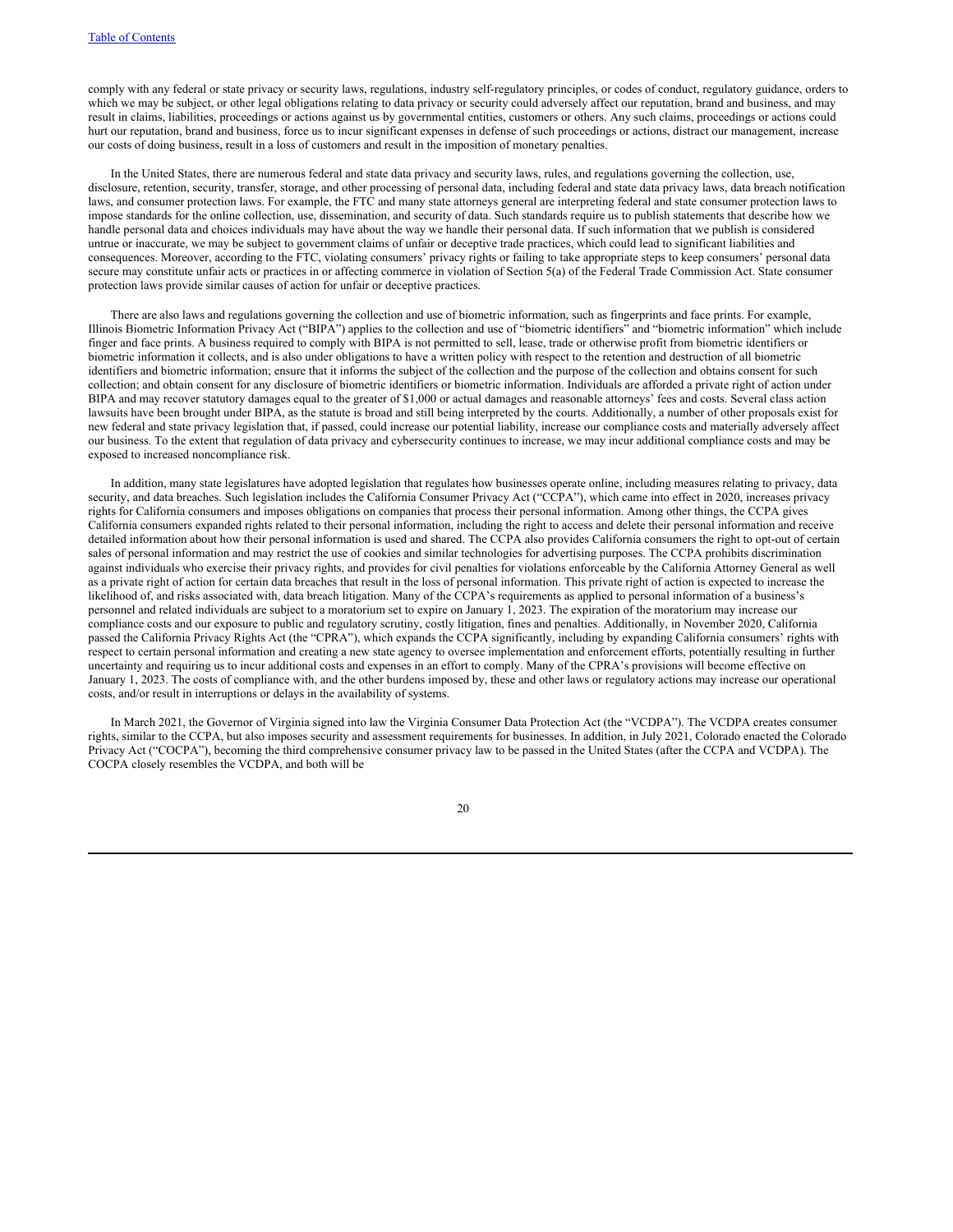enforced by the respective states' Attorney General and district attorneys, although the two differ in many ways. Once they become enforceable in 2023, we must comply with each if our operations fall within the scope of these newly enacted comprehensive mandates, which may increase our compliance costs and potential liability. Similar laws have been proposed in other states and at the federal level, reflecting a trend toward more stringent privacy legislation in the United States. This legislation may add additional complexity, variation in requirements, restrictions and potential legal risk, require additional investment in resources to compliance programs, could impact strategies and availability of previously useful data, and could result in increased compliance costs and/or changes in business practices and policies.

In addition, some laws may require us to notify governmental authorities and/or affected individuals of data breaches involving certain personal information or other unauthorized or inadvertent access to or disclosure of such information. We may need to notify governmental authorities and affected individuals with respect to such incidents. For example, laws in all 50 U.S. states may require businesses to provide notice to consumers whose personal information has been disclosed as a result of a data breach. These laws are not consistent, and compliance in the event of a widespread data breach may be difficult and costly. We also may be contractually required to notify consumers or other counterparties of a security breach. Regardless of our contractual protections, any actual or perceived security breach or breach of our contractual obligations could harm our reputation and brand, expose us to potential liability or require us to expend significant resources on data security and in responding to any such actual or perceived breach.

Internationally, virtually every jurisdiction in which we operate and has customers and/or have prospective customers to which we market has established its own data security and privacy legal frameworks with which we, our reseller partners or our customers must comply. Further, many federal, state and foreign government bodies and agencies have introduced, and are currently considering, additional laws and regulations. If passed, we will likely incur additional expenses and costs associated with complying with such laws, as well as face heightened potential liability if we are unable to comply with these laws.

On April 27, 2016, the European Union adopted the General Data Protection Regulation 2016/679, or GDPR, that took effect on May 25, 2018 replacing the current data protection laws of each EU member state. The GDPR applies to any company established in the EU as well as to those outside the EU if they collect and use personal data in connection with the offering of goods or services to individuals in the EU or the monitoring of their behavior (for example, through email monitoring). The United Kingdom, or UK, has implemented legislation similar to the GDPR, referred to as the UK GDPR, The GDPR/UK GDPR enhances data protection obligations for processors and controllers of personal data, including, for example, expanded disclosures about how personal information is to be used, limitations on retention of information, mandatory data breach notification requirements and onerous new obligations on services providers. Non-compliance with the GDPR/UK GDPR can trigger steep fines of up to €20 million/17.5 million British Pounds or 4% of total worldwide annual turnover, whichever is higher. Separate EU and UK laws and regulations (and national implementations thereof) govern the protection of consumers and of electronic communications and these are also evolving. For instance, the current European laws that cover the use of cookies and similar technology and marketing online or by electronic means are under reform. A draft of the new ePrivacy Regulation extends the strict opt-in marketing rules with limited exceptions to business-to-business communications, alters rules on third-party cookies, web beacons and similar technology and significantly increases penalties. We cannot yet determine the impact such future laws, regulations, and standards may have on our business. Such laws and regulations are often subject to differing interpretations and may be inconsistent among jurisdictions. If we are deemed to come under the GDPR/UK GDPR's coverage, it may incur substantial expense in complying with the new obligations to be imposed by the GDPR/UK GDPR and we may be required to make significant changes in our business operations and product and services development, all of which may adversely affect our revenues and our business.

We are also subject to EU and UK and rules with respect to cross-border transfers of personal data out of the EEA and the UK, respectively. Recent legal developments in Europe have created complexity and uncertainty regarding transfers of personal data from the EEA and the UK to the United States. Most recently, on July 16, 2020, the Court of Justice of the European Union ("CJEU") invalidated the EU-US Privacy Shield Framework ("Privacy Shield") under which personal data could be transferred from the EEA to US entities who had self-certified under the Privacy Shield scheme.

While the CJEU upheld the adequacy of the standard contractual clauses (a standard form of contract approved by the European Commission as an adequate personal data transfer mechanism, and potential alternative to the Privacy Shield), it made clear that reliance on them alone may not necessarily be sufficient in all circumstances. Use of the standard contractual clauses must now be assessed on a case-by-case basis taking into account the legal regime applicable in the destination country, in particular applicable surveillance laws and rights of individuals and additional measures and/or contractual provisions may need to be put in place, however, the nature of these additional measures is currently uncertain. The European Commission has published revised standard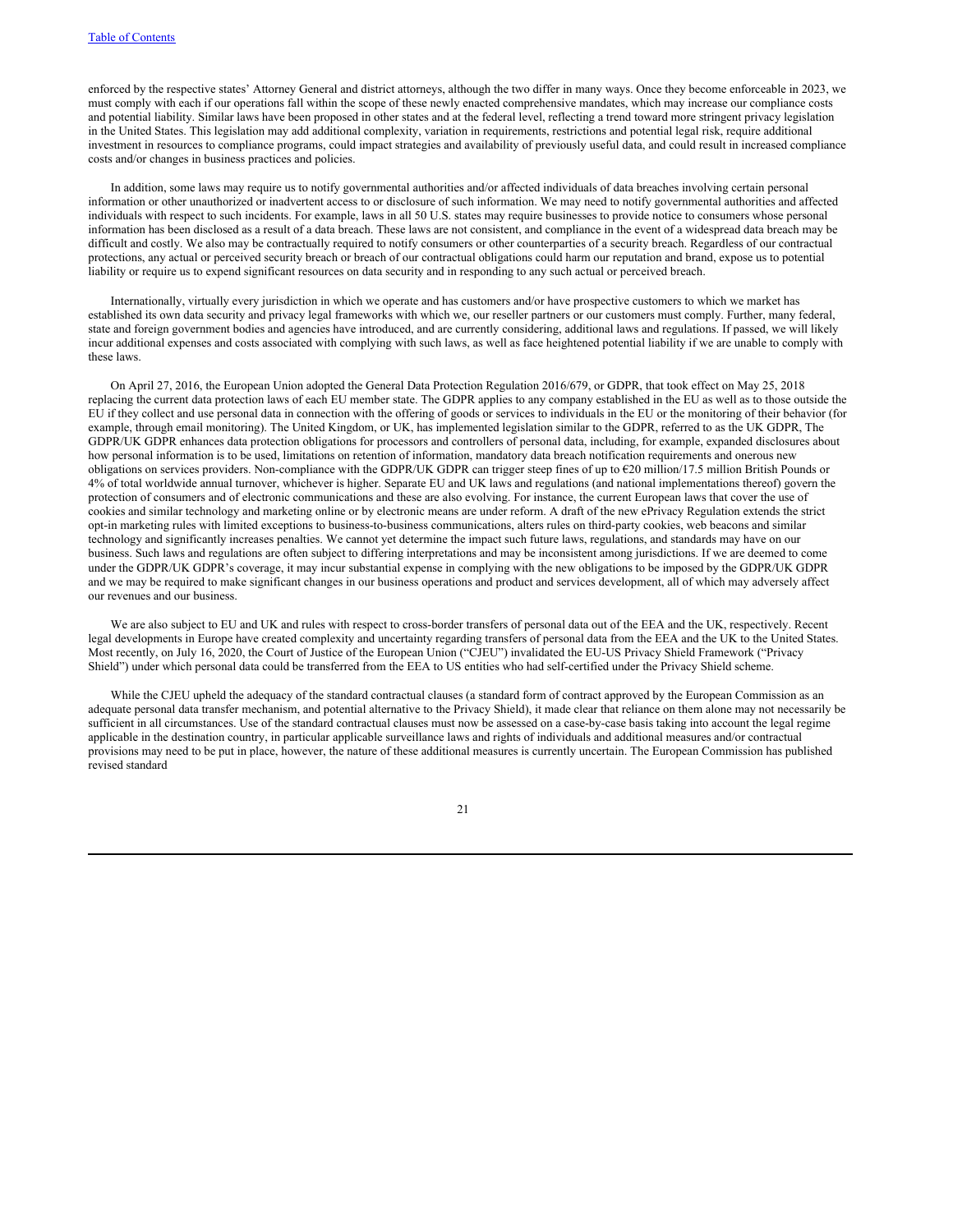contractual clauses for data transfers from the EEA: the revised clauses must be used for relevant new data transfers from September 27, 2021; existing standard contractual clauses arrangements must be migrated to the revised clauses by December 27, 2022. The revised standard contractual clauses apply only to the transfer of personal data outside of the EEA. On February 2, 2022, the UK Secretary of State laid before Parliament a draft international data transfer agreement along with a separate international data transfer addendum to the European Commission's 2021 standard contractual clauses for international data transfers to apply to the transfer of personal data outside of the UK ("UK Transfer Clauses"). If no objections are raised, the UK Transfer Clauses come into force on 21 March 2022. The implementation of the UK Transfer Clauses must be completed no later than March 21, 2024. Contracts entered into on or before September 21, 2022 on the basis of the EU contractual clauses adopted by the European Commission in 2004/2010 continue to provide appropriate safeguards until March 21, 2024 under the UK GDPR. We may find it necessary to establish systems to maintain personal data originating from the EU/UK in the EEA/UK, which may involve substantial expense and may cause us to need to divert resources from other aspects of our business, all of which may adversely affect our business.

We strive to comply with all applicable laws, policies, legal obligations and industry codes of conduct relating to privacy and data protection to the extent possible. Because the interpretation and application of privacy and data protection laws are still uncertain, it is possible that these laws may be interpreted and applied in a manner that is inconsistent from one jurisdiction to another or with our existing practices or the features of our products and may conflict with other rules or regulations, making enforcement, and thus compliance requirements, ambiguous, uncertain, and potentially inconsistent. Any failure or perceived failure by us to comply with our privacy policies, privacy-related obligations to customers or other third parties, or our privacyrelated legal obligations, or any compromise of security that results in the unauthorized access to or unintended release of personally identifiable information or other customer data, may result in governmental enforcement actions, litigation, or public statements against us by consumer advocacy groups or others. Any of these events could cause us to incur significant costs in investigating and defending such claims and, if found liable, pay significant damages. Further, these proceedings and any subsequent adverse outcomes may cause our customers to lose trust in us, which could have an adverse effect on our reputation and business.

We may also be subject to claims of liability or responsibility for the actions of third parties with whom we interact or upon whom it relies in relation to various products, including but not limited to vendors and business partners. If so, in addition to the possibility of fines, lawsuits and other claims, we could be required to fundamentally change our business activities and practices or modify our products, which could have an adverse effect on our business. Any inability to adequately address privacy and/or data concerns, even if unfounded, or comply with applicable privacy or data protection laws, regulations and policies, could result in additional cost and liability to us, damage our reputation, inhibit sales and adversely affect our business.

The costs of compliance with, and other burdens imposed by, the laws, rules, regulations and policies that are applicable to the businesses of our customers may limit the use and adoption of, and reduce the overall demand for, our software. Even the perception of privacy concerns, whether or not valid, may harm our reputation, inhibit adoption of our products by current and future customers, or adversely impact our ability to attract and retain workforce talent. Our failure to comply with applicable laws and regulations, or to protect such data, could result in enforcement action against us, including fines, imprisonment of company officials and public censure, claims for damages by customers and other affected individuals, damage to our reputation and loss of goodwill (both in relation to existing customers and prospective customers), any of which could have a material adverse effect on our operations, financial performance and business.

# Our operating results may be harmed if we are required to collect sales and use or other related taxes for our products in jurisdictions where it has not *historically done so.*

Taxing jurisdictions, including state, local and foreign taxing authorities, have differing rules and regulations governing sales and use or other taxes, and these rules and regulations are subject to varying interpretations that may change over time. In particular, significant judgment is required in evaluating our tax positions and our worldwide provision for taxes. While we believe that we are in material compliance with our obligations under applicable taxing regimes, one or more states, localities or countries may seek to impose additional sales or other tax collection obligations on us, including for past sales by us or our reseller partners. It is possible that we could face sales tax audits and that such audits could result in tax-related liabilities for which it has not accrued. A successful assertion that it should be collecting additional sales or other taxes on our products in jurisdictions where it has not historically done so and do not accrue for sales taxes could result in substantial tax liabilities for past sales, discourage customers from purchasing our products or otherwise harm our business and operating results.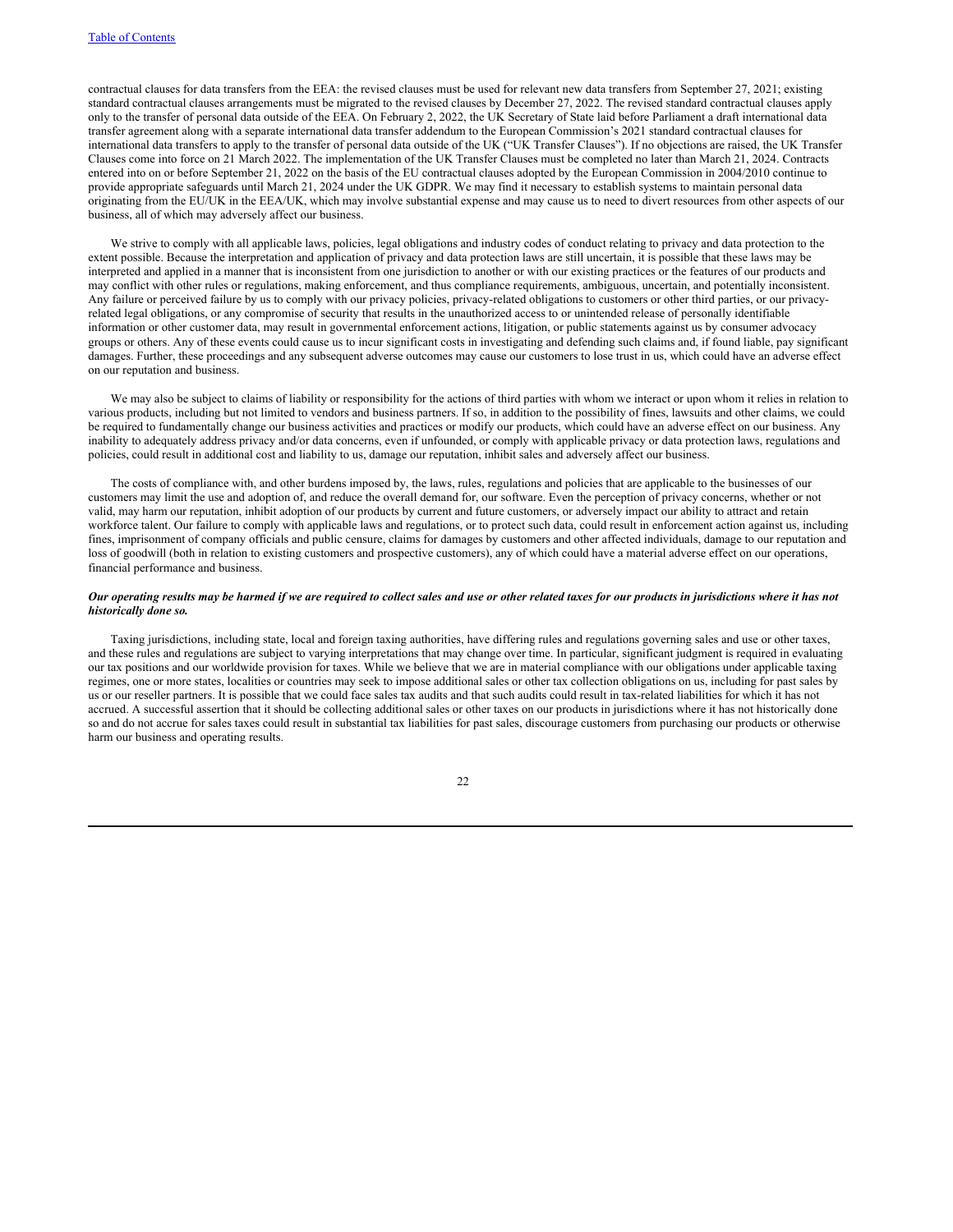In addition, our tax obligations and effective tax rates could be adversely affected by changes in the relevant tax, accounting and other laws, regulations, principles and interpretations, including those relating to income tax nexus, jurisdictional mix of profits at varying statutory tax rates, by changes in foreign currency exchange rates, or by changes in the valuation of our deferred tax assets and liabilities. Although we believe our tax estimates are reasonable, the final determination of any tax audits or litigation could be materially different from our historical tax provisions and accruals, which could have a material adverse effect on our operating results or cash flows in the period or periods for which a determination is made. For example, in 2021 we established a new wholly owned subsidiary of Evolv Technologies Holdings, Inc., Give Evolv LLC, a Delaware limited liability company, to (1) promote our core mission in locations that might not otherwise be able to afford our weapons detection security screening systems and related products and services, (2) make public venues and institutions safer for all patrons, students, visitors, and other attendees, and (3) carry out charitable efforts consistent with the foregoing mission, for which historical tax data does not exist.

# Our ability to utilize net operating loss carryforwards as well as research and development tax credit carryforwards to offset future taxable income may be subject to certain limitations and we could be subject to tax audits or examinations that could result in a loss of our net operating loss carryforwards *as well as research and development credits and/or cash tax exposures.*

As of December 31, 2021 and 2020, we had gross federal net operating losses of \$20.1 million and \$20.1 million that are subject to expire at various dates through 2033 and 2033, respectively, and net operating losses of \$79.3 million and \$33.9 million, which have no expiration date and can be used to offset up to 80% of future taxable income in any one tax period, respectively. We also had gross state net operating loss carryforwards of \$75.3 million and \$42.6 million for the years ended December 31, 2021 and 2020, respectively, which may be available to offset future state taxable income and which begin to expire in 2033 and 2033, respectively. Additional net operating losses of approximately \$1.5 million are available in the United Kingdom and will not expire. As of December 31, 2021, we had gross U.S. federal and state research and development and other tax credit carryforwards of \$3.3 million and \$2.1 million, respectively, which may be available to offset future tax liabilities and the majority of which begin to expire in 2033 and 2028, respectively. As of December 31, 2020, we had gross U.S. federal and state research and development and other tax credit carryforwards of \$2.5 million and \$1.7 million, respectively, which may be available to offset future tax liabilities and the majority of which begin to expire in 2033 and 2028, respectively.

These net operating loss and tax credit carryforwards could expire unused and be unavailable to offset our future income tax liabilities. In addition, under Section 382 of the Internal Revenue Code of 1986, as amended, or the Code, and corresponding provisions of state law, if a corporation undergoes an "ownership change," which is generally defined as a greater than 50% change, by value, in our equity ownership over a three-year period, the corporation's ability to use our pre-change net operating loss carryforwards and other pre-change tax attributes to offset our post-change income may be limited. We concluded that there is no annual limitation as of December 31, 2020. We have not determined if we have experienced Section 382 ownership changes as of December 31, 2021 and if a portion of our net operating loss and tax credit carryforwards is subject to an annual limitation under Section 382. In addition, we may experience ownership changes in the future as a result of subsequent shifts in our stock ownership, some of which may be outside of our control, but that would not be material to the consolidated financial statements for the year ended December 31, 2021. If we determine that an ownership change has occurred and our ability to use our historical net operating loss and tax credit carryforwards is materially limited, it would harm our future operating results by effectively increasing our future tax obligations.

# We may require additional capital to support business growth, and this capital might not be available on acceptable terms, if at all.

We intend to continue to make investments to support our business growth and may require additional funds to respond to business challenges, including the need to develop new features or enhance our products, improve our operating infrastructure or acquire complementary businesses and technologies. Accordingly, we may need to engage in equity or debt financings to secure additional funds. If we raise additional funds through future issuances of equity or convertible debt securities, our existing stockholders could suffer significant dilution, and any new equity securities we issue could have rights, preferences and privileges superior to those of holders of our common stock. Any debt financing that we may secure in the future could involve restrictive covenants relating to our capital raising activities and other financial and operational matters, which may make it more difficult for us to obtain additional capital and to pursue business opportunities, including potential acquisitions. We may not be able to obtain additional financing on terms favorable to it, if at all. If we are unable to obtain adequate financing or financing on terms satisfactory to it when we require it, our ability to continue to support our business growth and to respond to business challenges could be significantly impaired, and our business may be adversely affected.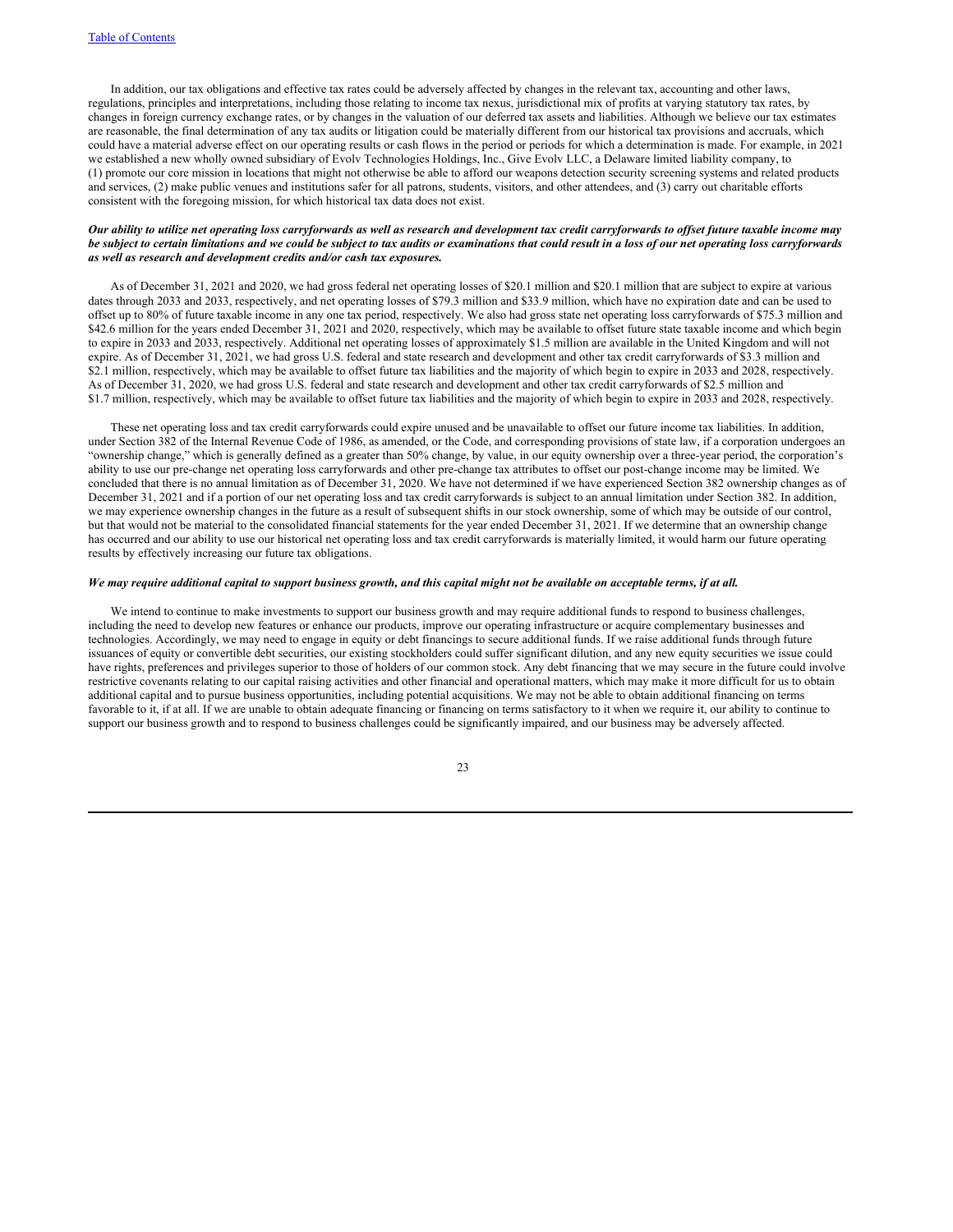# As a result of becoming a public company, we are responsible for establishing and maintaining adequate internal control over financial reporting. We have identified material weaknesses in our internal control over financial reporting, and if we are unable to remediate the material weaknesses, or if we fail to develop and maintain effective disclosure controls and procedures and internal control over financial reporting, our ability to produce timely and accurate consolidated financial statements or comply with applicable laws and regulations could be impaired, which may adversely affect our business *and stock price.*

As a public company, we will be required to furnish a report by management on the effectiveness of our internal control over financial reporting for each future Annual Report on Form 10-K to be filed with the SEC. This assessment will need to include disclosure of any material weaknesses identified by our management in internal control over financial reporting. Once we cease to be an emerging growth company, our independent registered public accounting firm will also be required to attest to the effectiveness of our internal control over financial reporting in each annual report on Form 10-K to be filed with the SEC. Effective internal control over financial reporting is necessary for us to provide reliable financial reports and, together with adequate disclosure controls and procedures, are designed to prevent fraud. Any failure to implement new or improved controls, or difficulties encountered in their implementation, could cause us to fail to meet our reporting obligations. Ineffective internal control over financial reporting could also cause investors to lose confidence in our reported financial information, which could have a negative effect on the trading price of our common stock.

If we are unable to assert that our internal control over financial reporting is effective, we could lose investor confidence in the accuracy and completeness of our financial reports, which could cause the trading price of our common stock to decline, and we may be subject to investigation and/or sanctions by the SEC. In addition, if we are unable to meet these requirements, we may not be able to remain listed on NASDAQ.

# We have identified material weaknesses in our internal control over financial reporting. If we are unable to remediate these material weaknesses, these *material weaknesses could result in a material misstatement of our consolidated financial statements.*

We have identified material weaknesses in our internal control over financial reporting. A material weakness is a deficiency, or combination of deficiencies, in internal control over financial reporting such that there is a reasonable possibility that a material misstatement of the annual or interim consolidated financial statements will not be prevented or detected on a timely basis.

We did not design and maintain an effective control environment commensurate with our financial reporting requirements. Specifically, we lacked a sufficient complement of personnel with an appropriate level of internal controls and accounting knowledge, training and experience commensurate with our financial reporting requirements. Additionally, the limited personnel resulted in our inability to consistently establish appropriate authorities and responsibilities in pursuit of our financial reporting objectives, as demonstrated by, among other things, insufficient segregation of duties in our finance and accounting functions. This material weakness contributed to the following additional material weaknesses:

- We did not design and maintain effective controls over the period-end financial reporting process to achieve complete, accurate and timely financial accounting, reporting and disclosures, including the classification of various accounts in the consolidated financial statements.
- We did not design and maintain processes and controls to analyze, account for and disclose non-routine, unusual or complex transactions. Specifically, we did not design and maintain controls to timely analyze and account for debt modifications and extinguishments, convertible notes, warrant instruments, non-routine complex revenue transactions including the leasing of products and transfer of inventory for leased assets into property plant and equipment, merger transactions, and the accounting and valuation of earn out liabilities.
- We did not design and maintain formal accounting policies, procedures and controls to achieve complete, accurate and timely financial accounting, reporting and disclosures, including segregation of duties and controls over the preparation and review of account reconciliations and journal entries.
- We did not design and maintain effective controls to ensure the recording of revenue transactions in the appropriate period.
- We did not design and maintain effective controls over the completeness and accuracy of accounts payable and accrued liabilities.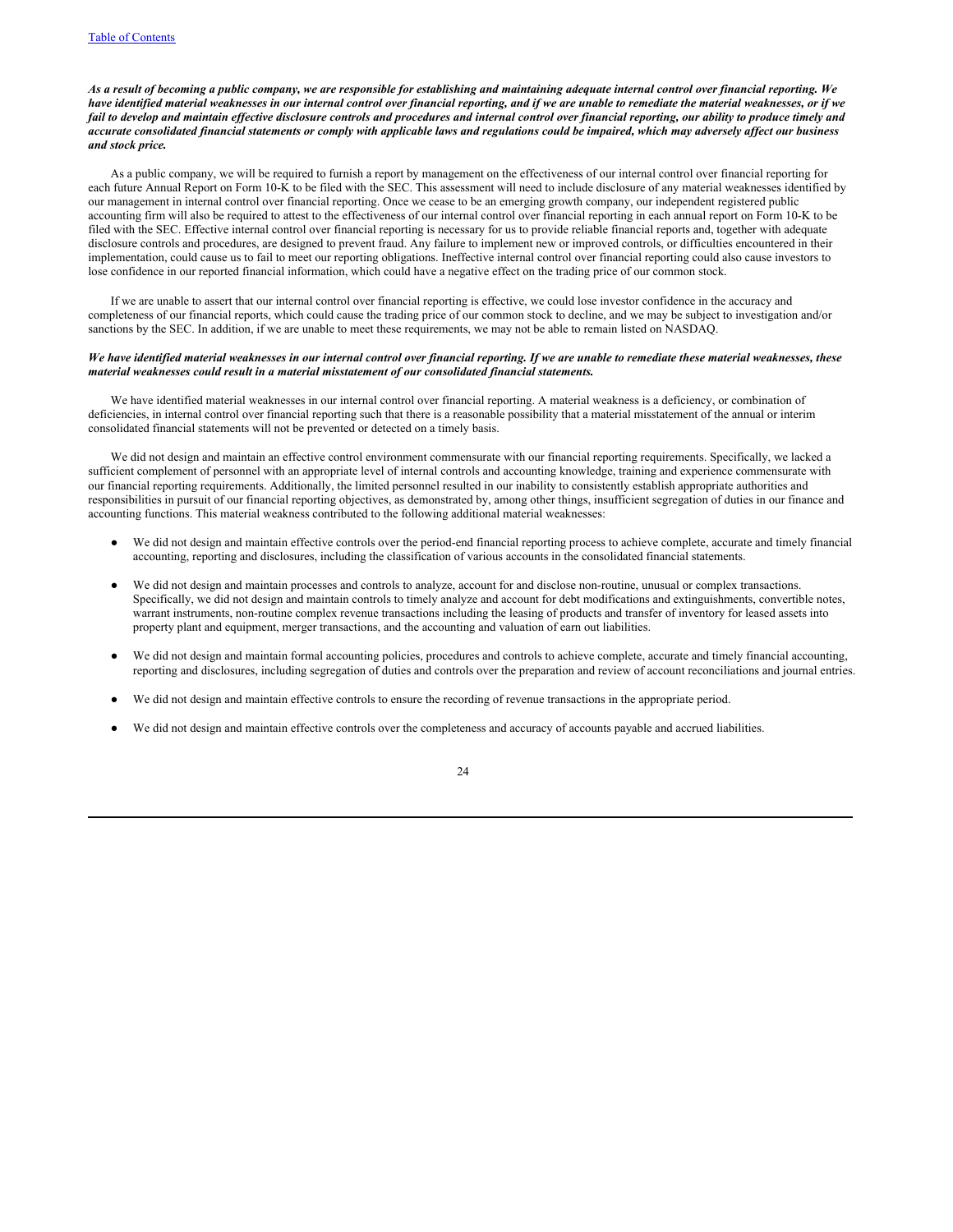These material weaknesses resulted in audit adjustments and certain immaterial misstatements in the Evolv financial statements to prepaid and other current assets, accounts payable and accrued liabilities, long-term and short-term debt, convertible notes, contingent earnout liabilities, change in fair value of contingent earn-out liability, equity, commission assets, contract asset, revenue, deferred revenue, accounts receivable, inventory, property plant and equipment, cost of sales and various expense line items and related financial statement disclosures as of and for the years ended December 31, 2019, 2020 and 2021. The material weakness related to accounting for warrant instruments resulted in the restatement of the previously issued financial statements of the entity acquired as part of the July 16, 2021 Merger Agreement related to warrant liabilities and equity. Additionally, these material weaknesses could result in a misstatement of substantially all of our accounts or disclosures that would result in a material misstatement to the annual or interim consolidated financial statements that would not be prevented or detected.

We did not design and maintain effective controls over information technology ("IT") general controls for information systems that are relevant to the preparation of our consolidated financial statements, specifically, with respect to: (i) program change management controls for financial systems to ensure that IT program and data changes affecting financial IT applications and underlying accounting records are identified, tested, authorized and implemented appropriately; (ii) user access controls to ensure appropriate segregation of duties and that adequately restrict user and privileged access to financial applications, programs, and data to appropriate company personnel; (iii) computer operations controls to ensure that critical batch jobs are monitored and data backups are authorized and monitored, and (iv) testing and approval controls for program development to ensure that new software development is aligned with business and IT requirements. These IT deficiencies did not result in a misstatement to the consolidated financial statements, however, the deficiencies, when aggregated, could impact maintaining effective segregation of duties, as well as the effectiveness of IT-dependent controls (such as automated controls that address the risk of material misstatement to one or more assertions, along with the IT controls and underlying data that support the effectiveness of system-generated data and reports) that could result in misstatements potentially impacting all financial statement accounts and disclosures that would not be prevented or detected. Accordingly, management has determined these deficiencies in the aggregate constitute a material weakness.

We have begun implementation of a plan to remediate these material weaknesses. These remediation measures are ongoing and include hiring additional finance, accounting and IT personnel to bolster our reporting, technical accounting and IT capabilities. We are in the process of designing and implementing controls to formalize roles and review responsibilities to align with our team's skills and experience and designing and implementing controls over segregation of duties. We have engaged outside consultants to assist us in these efforts. We added, and continue to add, finance personnel, including a Chief Financial Officer and a Chief Accounting Officer and Corporate Controller, to strengthen our internal accounting team, to provide oversight, structure and reporting lines, and to provide additional review over our disclosures. We are in the process of designing and implementing controls related to the period-end financial reporting process and controls over the classification of various accounts in our consolidated financial statements. We are in the process of designing and implementing controls to timely identify and account for non-routine, unusual or complex transactions, including controls over the preparation and review of accounting memoranda addressing these matters. We are in the process of designing and implementing controls related to revenue recognition, including non-routine complex revenue transactions that may also include the leasing of products, the recording of revenue transactions in the appropriate period, and the completeness and accuracy of accounts payable and accrued liabilities. We are in the process of designing and maintaining formal accounting policies, procedures and controls to achieve complete, accurate and timely financial accounting, reporting and disclosures, including controls over the preparation and review of account reconciliations and journal entries. We are in the process of designing and implementing information technology general controls, including controls over program change management, the review and update of user access rights and privileges, controls over batch jobs and data backups, and program development approvals and testing. We have engaged outside consultants to assist us in the evaluation and implementation of a new Enterprise Resource Planning ("ERP") system.

While we are undertaking efforts to remediate these material weaknesses, the material weaknesses will not be considered remediated until our remediation plan has been fully implemented, the applicable controls operate for a sufficient period of time, and we have concluded, through testing, that the newly implemented and enhanced controls are operating effectively. At this time, we cannot predict the success of such efforts or the outcome of our assessment of the remediation efforts. We can give no assurance that our efforts will remediate these material weaknesses in our internal control over financial reporting, or that additional material weaknesses will not be identified in the future.

The effectiveness of our internal control over financial reporting is subject to various inherent limitations, including cost limitations, judgments used in decision making, assumptions about the likelihood of future events, the possibility of human error and the risk of fraud. If we are unable to remediate the material weaknesses, our ability to record, process and report financial information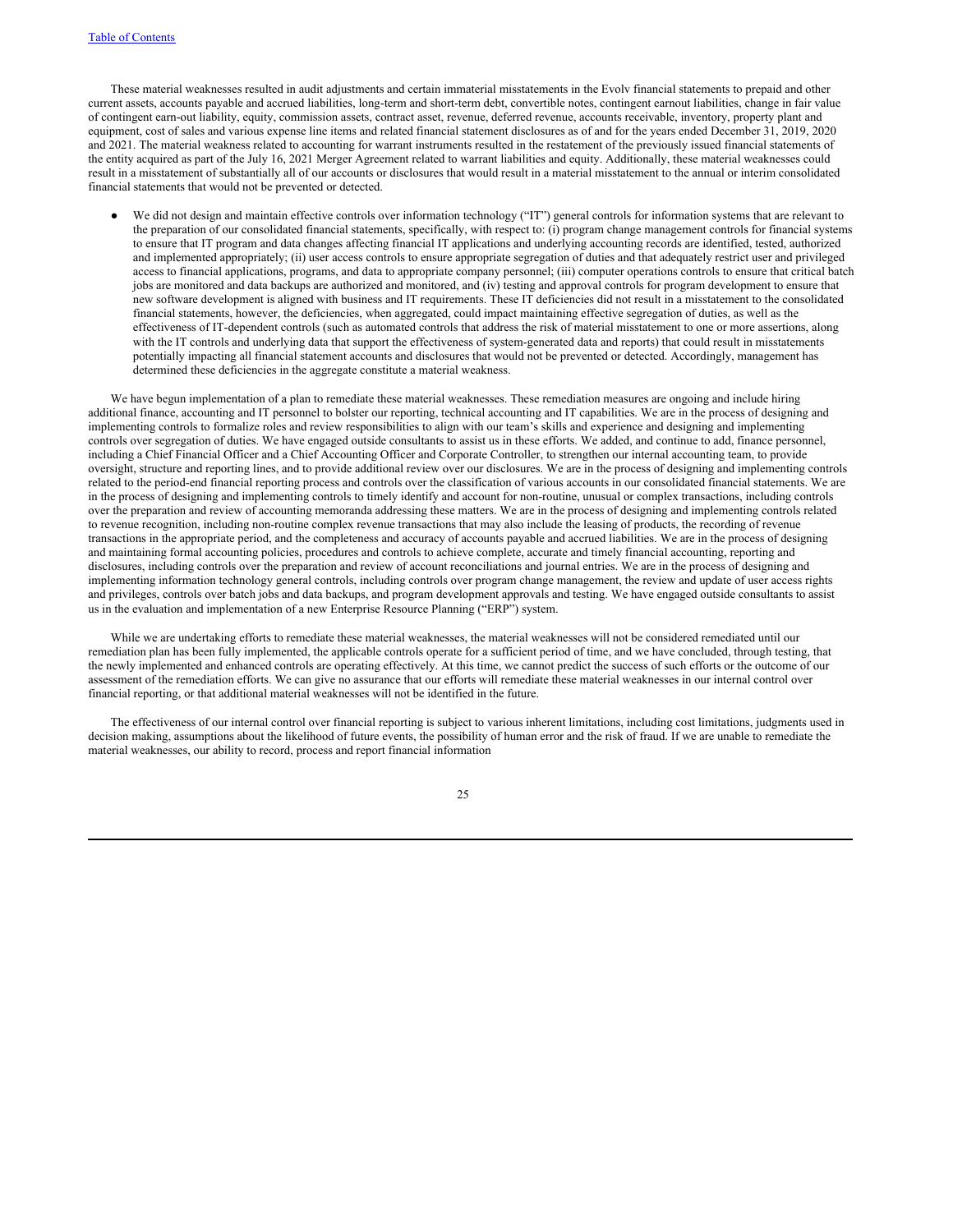accurately, and to prepare the consolidated financial statements within the time periods specified by the rules and regulations of the SEC, could be adversely affected which, in turn, may adversely affect our reputation and business and the trading price of our common stock. Our failure to design and maintain effective internal control over financial reporting could result in errors in our consolidated financial statements that could result in a restatement of our financial statements, and could cause us to fail to meet our reporting obligations, any of which could diminish investor confidence in us and cause a decline in the price of our common stock. In addition, any such failures could result in litigation or regulatory actions by the SEC or other regulatory authorities, loss of investor confidence, delisting of our securities and harm to our reputation and financial condition, or diversion of financial and management resources from the operation of our business.

### Our reported financial results may be adversely affected by changes in accounting principles generally accepted in the United States.

U.S. generally accepted accounting principles (GAAP) are subject to interpretation by the Financial Accounting Standards Board (FASB), the SEC, and various bodies formed to promulgate and interpret appropriate accounting principles. A change in these principles or interpretations could have a significant effect on our reported results of operations and could affect the reporting of transactions already completed before the announcement of such change.

# Failure to comply with applicable anti-corruption legislation, export controls, economic sanctions and other governmental laws and regulations could result in fines, criminal penalties and materially adversely affect our business, financial condition and results of operations.

We are required to comply with anti-corruption and anti-bribery laws in the jurisdictions in which we operate, including the Foreign Corrupt Practices Act, or FCPA, in the United States, the UK Bribery Act, or the Bribery Act, and other similar laws in other countries in which we do business. As a result of doing business in foreign countries, including through reseller partners and agents, we will be exposed to a risk of violating anti-corruption laws. Some of the international locations in which we will operate have developing legal systems and may have higher levels of corruption than more developed nations. The FCPA prohibits us or any third party acting on our behalf from promising, authorizing, making, offering, or providing anything of value to foreign officials for the purposes of obtaining or retaining business or securing any improper business advantage. We may deal with both governments and stateowned business enterprises, the employees of which are considered foreign officials for purposes of the FCPA. The FCPA further requires us to keep and maintain books and records that accurately reflect transactions and dispositions of assets and to maintain a system of internal accounting controls. The Bribery Act also prohibits "commercial" bribery not involving foreign officials, facilitation payments, the receipt of bribes, and requires companies to implement adequate procedures to prevent bribery.

We are also required to comply with applicable export controls and economic and trade sanctions laws and regulations, such as those administered and enforced by OFAC, the U.S. Department of State, and the U.S. Department of Commerce. Our global operations expose us to the risk of violating, or being accused of violating these laws.

Although we have adopted policies and procedures reasonably designed to promote compliance with such laws, there can be no assurance that such policies or procedures will work effectively at all times or protect us against liability under these or other laws for actions taken by our employees, reseller partners and other third parties who are acting on our behalf with respect to our business. If we are not in compliance with anti-corruption laws and other laws governing the conduct of business with government entities and/or officials (including local laws), we may be subject to criminal and civil penalties and other remedial measures, which could harm our business, financial condition, results of operations, cash flows and prospects. In addition, investigations of any actual or alleged violations of such laws or policies related to us could harm our business, financial condition, results of operations, cash flows and prospects.

# The continuation or worsening of the COVID-19 pandemic, or other similar public health developments, could have an adverse effect on business, *results of operations, and financial condition.*

We face various risks and uncertainties related to the global outbreak of COVID-19 and the new coronavirus strains or variants that have developed. The continued COVID-19 pandemic has led to disruption and volatility in the global economy and capital markets, which increases the cost of capital and adversely impacts access to capital. Government-enforced travel bans and business closures around the world have significantly impacted our ability to sell, install and service our products especially given the nature of the markets we serve. It has, and may continue to, disrupt third-party contract manufacturer and supply chain. We may also experience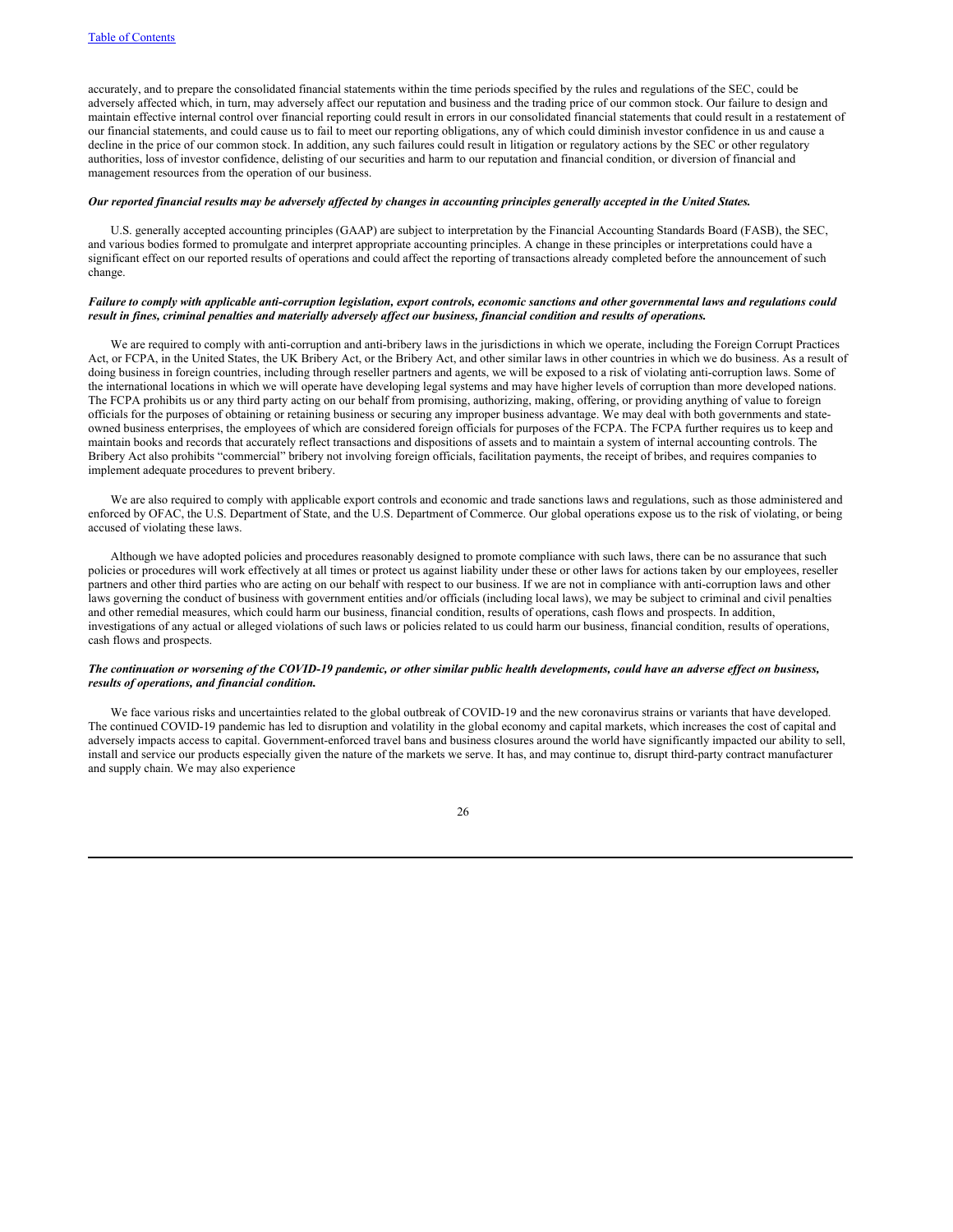customer payment delays for our products which could negatively impact our results of operations. We may also experience some delays in installation of our products at customers' facilities, which could lead to postponed revenue recognition for those transactions. Furthermore, if significant portions of the workforce are unable to work effectively, including because of illness, quarantines, government actions, facility closures, remote working or other restrictions in connection with the COVID-19 pandemic, operations will likely be adversely impacted.

We have been experiencing supply chain challenges due to the COVID-19 pandemic. There is no guarantee that our operations will not be materially adversely affected in the future in the supply chain interruptions intensify. Furthermore, although in the long-term, we believe that the COVID 19 pandemic may encourage organizations to reassess their security screening processes and may continue to accelerate their adoption of solutions such as touchless security screening, which could create additional demand for our products, there is no guarantee that such organizations will choose to implement our solutions.

If the COVID-19 pandemic continues for a prolonged duration, we or our customers may be unable to perform fully on our contracts, which will likely result in increases in costs and reduction in revenue. These cost increases may not be fully recoverable or adequately covered by insurance. The long-term effects of COVID-19 to the global economy and to us are difficult to assess or predict and may include a further decline in the market prices of our products, risks to employee health and safety, risks for the deployment of our products and services and reduced sales in geographic locations impacted. Any prolonged restrictive measures put in place to control COVID-19 or other adverse public health developments in any of our targeted markets may have a material and adverse effect on our business operations and results of operations.

#### **Risks Related to Our Common Stock and Warrants**

#### The market price of our common stock and warrants is likely to be highly volatile, and you may lose some or all of your investment.

The trading price of our common stock as well as warrants is likely to be highly volatile and may be subject to wide fluctuations in response to a variety of factors, including the following:

- the impact of COVID-19 pandemic on our business;
- the inability to maintain the listing of our shares of common stock on the NASDAQ;
- the inability to recognize the anticipated benefits of the Merger, which may be affected by, among other things, competition, our ability to grow and manage growth profitability, and retain our key employees;
- changes in applicable laws or regulations;
- risks relating to the uncertainty of our projected financial information; and
- risks related to the organic and inorganic growth of our business and the timing of expected business milestones.

In addition, the stock markets have experienced extreme price and volume fluctuations that have affected and continue to affect the market prices of equity securities of many companies. These fluctuations have often been unrelated or disproportionate to the operating performance of those companies. Broad market and industry factors, as well as general economic, political, regulatory and market conditions, may negatively affect the market price of our common stock, regardless of our actual operating performance.

# Certain of our warrants are accounted for as liabilities and the changes in value of such warrants could have a material effect on our financial results.

On April 12, 2021, the Acting Director of the Division of Corporation Finance and Acting Chief Accountant of the SEC together issued a statement regarding the accounting and reporting considerations for warrants issued by special purpose acquisition companies entitled "Staff Statement on Accounting and Reporting Considerations for Warrants Issued by Special Purpose Acquisition Companies ("SPACs")" (the "SEC Statement"). Specifically, the SEC Statement focused on certain settlement terms and provisions related to

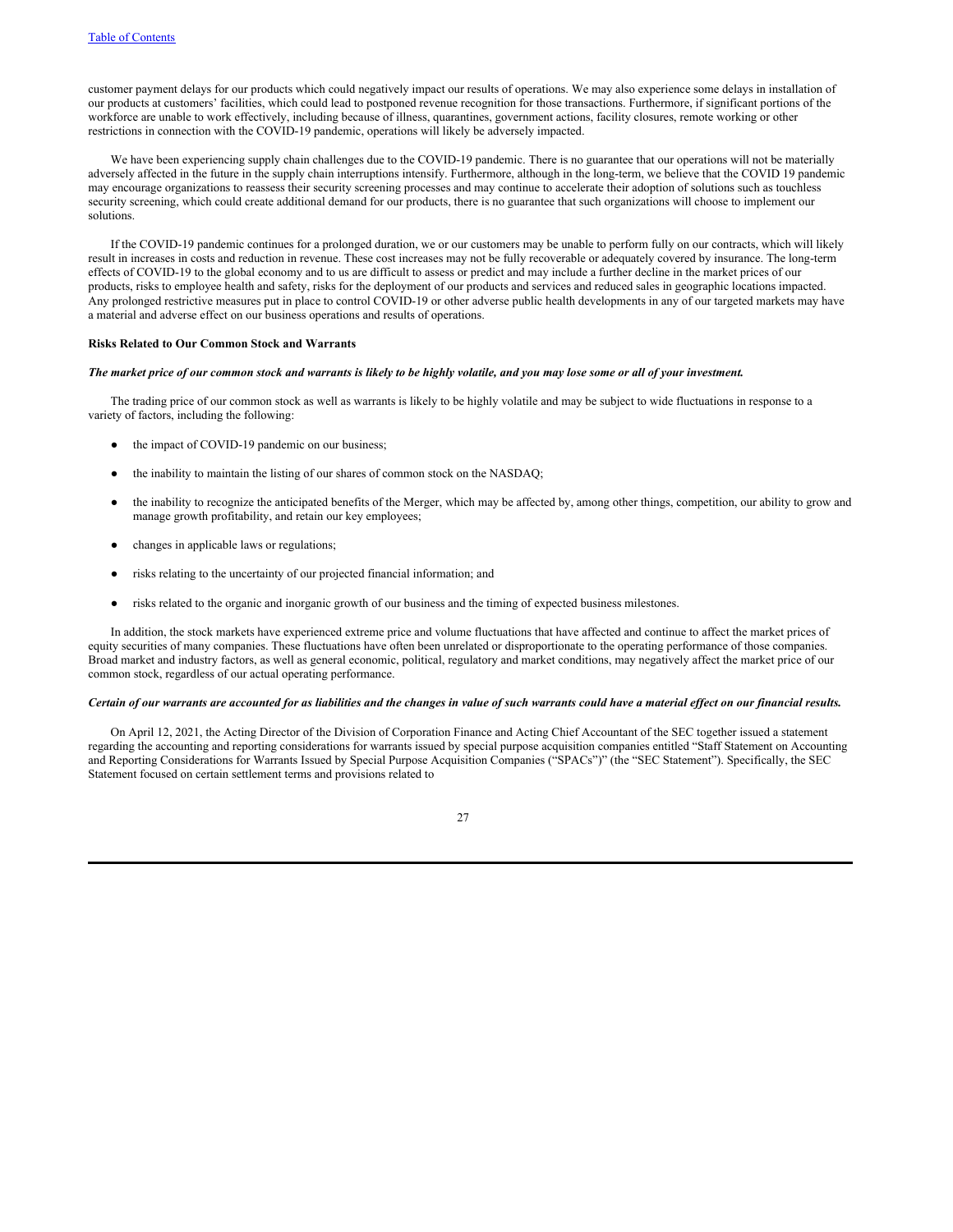certain tender offers following a business combination, which terms are similar to those contained in the warrant agreement governing our public warrants.

We evaluated the accounting treatment of our public warrants and determined to classify such warrants as derivative liabilities measured at fair value, with changes in fair value each period reported in earnings. Due to the recurring fair value measurement, we expect that we will recognize non-cash gains or losses on our public warrants each reporting period and that the amount of such gains or losses could be material.

The Company's accounting treatment of the public warrants is based on our current interpretation of the SEC Statement and other guidance and may change in light of any further interpretive guidance, as may be applicable.

# Certain of our earn-out shares and founder shares are accounted for as liabilities and the changes in value of such shares could have a material effect *on our financial results.*

We evaluated the accounting treatment of our earn-out shares and founder shares and determined to classify such shares as liabilities measured at fair value, with changes in fair value each period reported in earnings. Due to the recurring fair value measurement, we expect that we will recognize non-cash gains or losses on our earn-out and founder shares each reporting period and that the amount of such gains or losses could be material.

#### *Volatility in our share price could subject us to securities class action litigation.*

In the past, securities class action litigation has often been brought against a company following a decline in the market price of its securities or the completion of a merger. If we face such litigation, it could result in substantial costs and a diversion of management's attention and resources, which could harm our business.

# If securities or industry analysts do not publish research or reports about us, or publish negative reports, our stock price and trading volume could *decline.*

The trading market for our common stock will depend, in part, on the research and reports that securities or industry analysts publish about us. We do not have any control over these analysts. If our financial performance fails to meet analyst estimates or one or more of the analysts who cover us downgrade our common stock, change their opinion, or reduce their target stock price on us, our stock price would likely decline. If one or more of these analysts cease coverage of us or fail to regularly publish reports on us, we could lose visibility in the financial markets, which could cause our stock price or trading volume to decline.

# Because we do not anticipate paying any cash dividends in the foreseeable future, capital appreciation, if any, would be your sole source of gain.

We currently anticipate that it will retain future earnings for the development, operation and expansion of our business and we do not anticipate declaring or paying any cash dividends for the foreseeable future. As a result, capital appreciation, if any, of our common stock would be your sole source of gain on an investment in such shares for the foreseeable future.

# A material portion of the outstanding shares of our common stock is currently restricted from resale but may be sold on a stock exchange in the near future. The number of shares eligible for public sale upon the lapse of such restrictions could depress the market price of our common stock.

Our initial stockholders and Anchor Investors have entered into a letter agreement (the "Letter Agreement") under which they have agreed not to transfer, assign or sell the 4,312,500 Founder Shares until the earlier of the first anniversary of the Closing, or if the last sale price of our common stock equals or exceeds \$12.00 per share for any 20 trading days within any 30-trading day period commencing at least 150 days after the Closing or the date on which we complete a liquidation, merger, stock exchange or other similar transaction that results in all of our stockholders having the right to exchange their shares of common stock for cash, securities or other property (the "Founder Share Lock-up Expiration Date"). As a result, beginning on the Founder Share Lock-up Expiration Date, such Founder Shares as have vested under the Letter Agreement will be available for sale in the public market.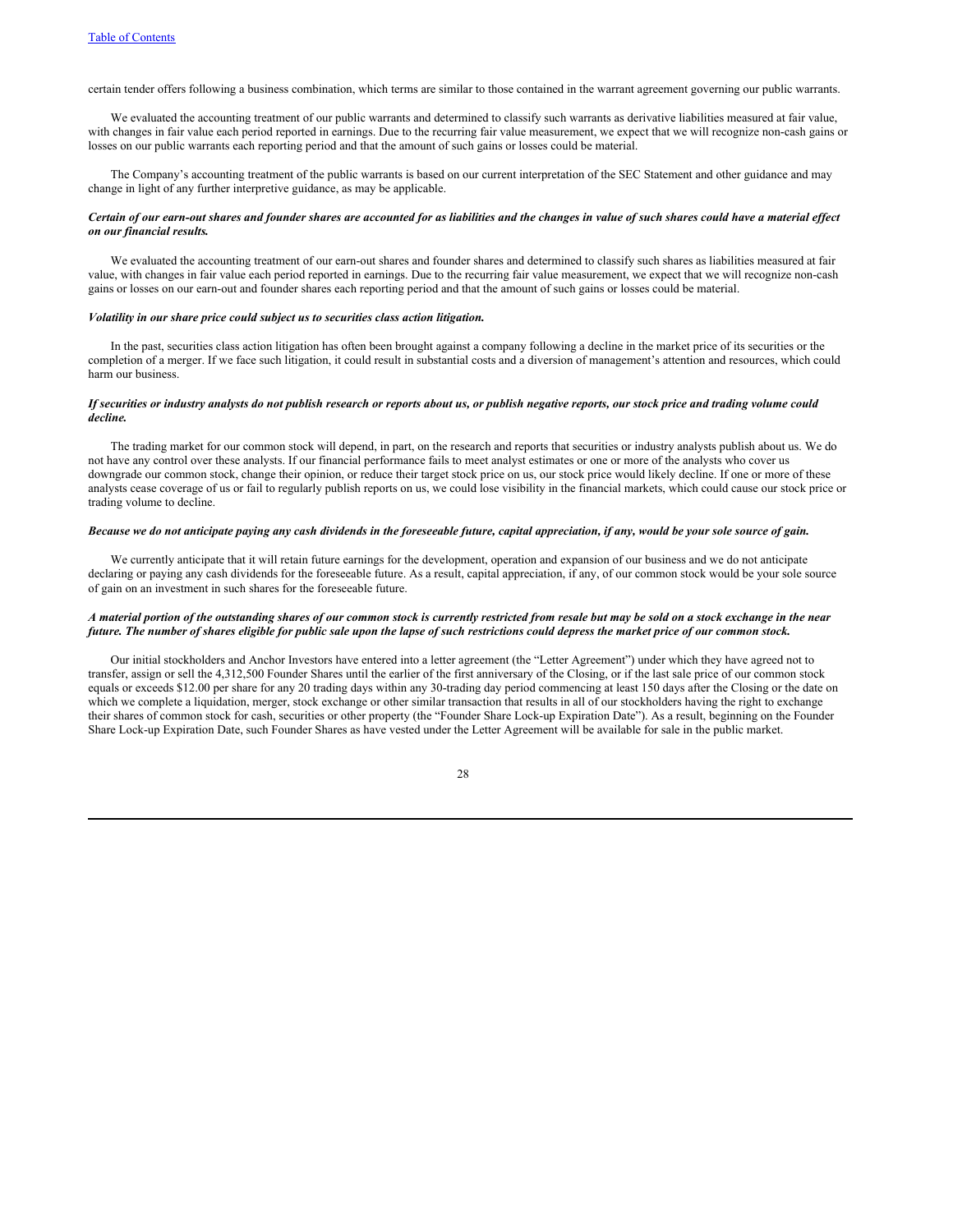Additionally, the Founder Shares are subject to certain share-performance-based vesting provisions whereas 50% of the Founder Shares vested at the closing of the Merger, 25% of the Founder Shares shall vest on or before the fifth anniversary of the Closing if the closing share price of the common stock equals or exceeds \$12.50 over any 20 trading days within a 30-day trading period and the remaining 25% will vest on or before the fifth anniversary of the Closing if the closing share price of the common stock equals or exceeds \$15.00 over any 20 trading days within any 30-day trading period.

Sales of our common stock as restrictions end may make it more difficult for us to sell equity securities in the future at a time and at a price that we deem appropriate. These sales could also cause the trading price of our common stock to fall and make it more difficult for us to sell shares of our common stock.

# We are an emerging growth company, and we cannot be certain if the reduced reporting requirements applicable to emerging growth companies will *make our shares less attractive to investors.*

We are an emerging growth company, as defined in the Jumpstart Our Business Startups Act of 2012 (the "JOBS Act"). For as long as we continue to be an emerging growth company, we may take advantage of exemptions from various reporting requirements that are applicable to other public companies that are not "emerging growth companies," including exemption from compliance with the auditor attestation requirements of Section 404(b) of the Sarbanes-Oxley Act of 2002, reduced disclosure obligations regarding executive compensation and exemptions from the requirements of holding a nonbinding advisory vote on executive compensation and stockholder approval of any golden parachute payments not previously approved. We will remain an emerging growth company until the earlier of (1) the last day of the fiscal year (a) following the fifth anniversary of the completion of the initial public offering, (b) in which we have total annual gross revenue of at least \$1.07 billion or (c) in which we are deemed to be a large accelerated filer or (2) the date on which we have issued more than \$1.0 billion in non-convertible debt during the prior three-year period.

In addition, under the JOBS Act, emerging growth companies can delay adopting new or revised accounting standards until such time as those standards apply to private companies. We have elected to use this extended transition period for complying with new or revised accounting standards and, therefore, we will not be subject to the same new or revised accounting standards as other public companies that are not emerging growth companies.

Even after we no longer qualify as an emerging growth company, we may still qualify as a "smaller reporting company," which would allow us to take advantage of many of the same exemptions from disclosure requirements including exemption from compliance with the auditor attestation requirements of Section 404(b) of the Sarbanes-Oxley Act of 2002 and reduced disclosure obligations regarding executive compensation in our periodic reports and proxy statements.

We cannot predict if investors will find our common stock less attractive because it may rely on these exemptions. If some investors find our common stock less attractive as a result, there may be a less active trading market for our common stock and our market price may be more volatile.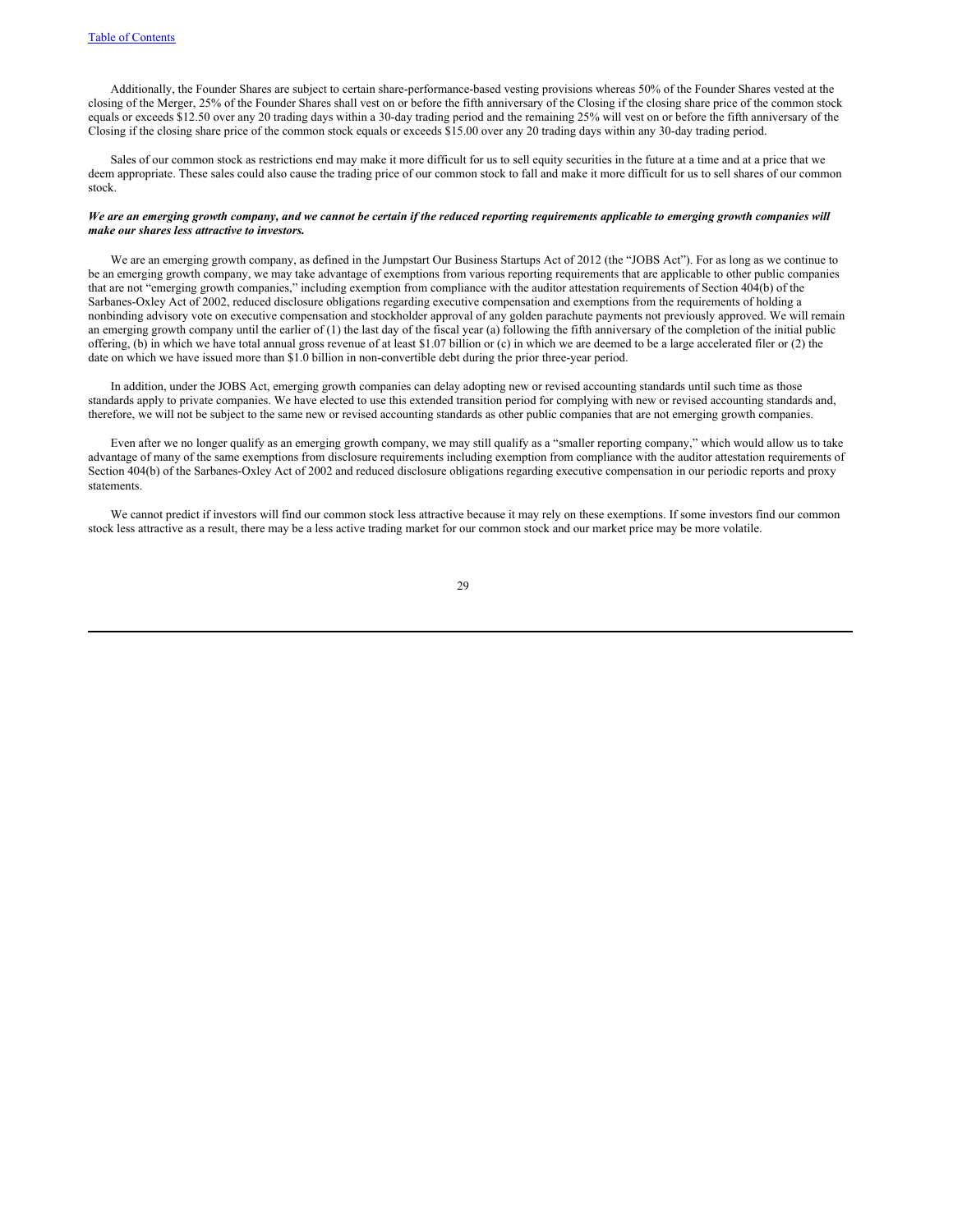# **USE OF PROCEEDS**

All of the securities offered by the Selling Securityholders pursuant to this prospectus will be sold by the Selling Securityholders for their respective accounts. We will not receive any of the proceeds from these sales.

Assuming the exercise of all outstanding warrants for cash, we will receive an aggregate of approximately \$131.8 million, but will not receive any proceeds from the sale of the shares of Class A common stock issuable upon such exercise. We expect to use the net proceeds from the exercise of the warrants, if any, for investment in growth, and general corporate purposes. We will have broad discretion over the use of any proceeds from the exercise of the warrants. There is no assurance that the holders of the warrants will elect to exercise for cash any or all of such warrants.

The Selling Securityholders will pay any underwriting discounts and commissions and expenses incurred by the Selling Securityholders for brokerage, accounting, tax or legal services or any other expenses incurred by the Selling Securityholders in disposing of the securities. We will bear the costs, fees and expenses incurred in effecting the registration of the securities covered by this prospectus, including all registration and filing fees, NASDAQ listing fees and fees and expenses of our counsel and our independent registered public accounting firm.

|                  | ۰.               |  |
|------------------|------------------|--|
| ı<br>ı<br>$\sim$ | i<br>I<br>$\sim$ |  |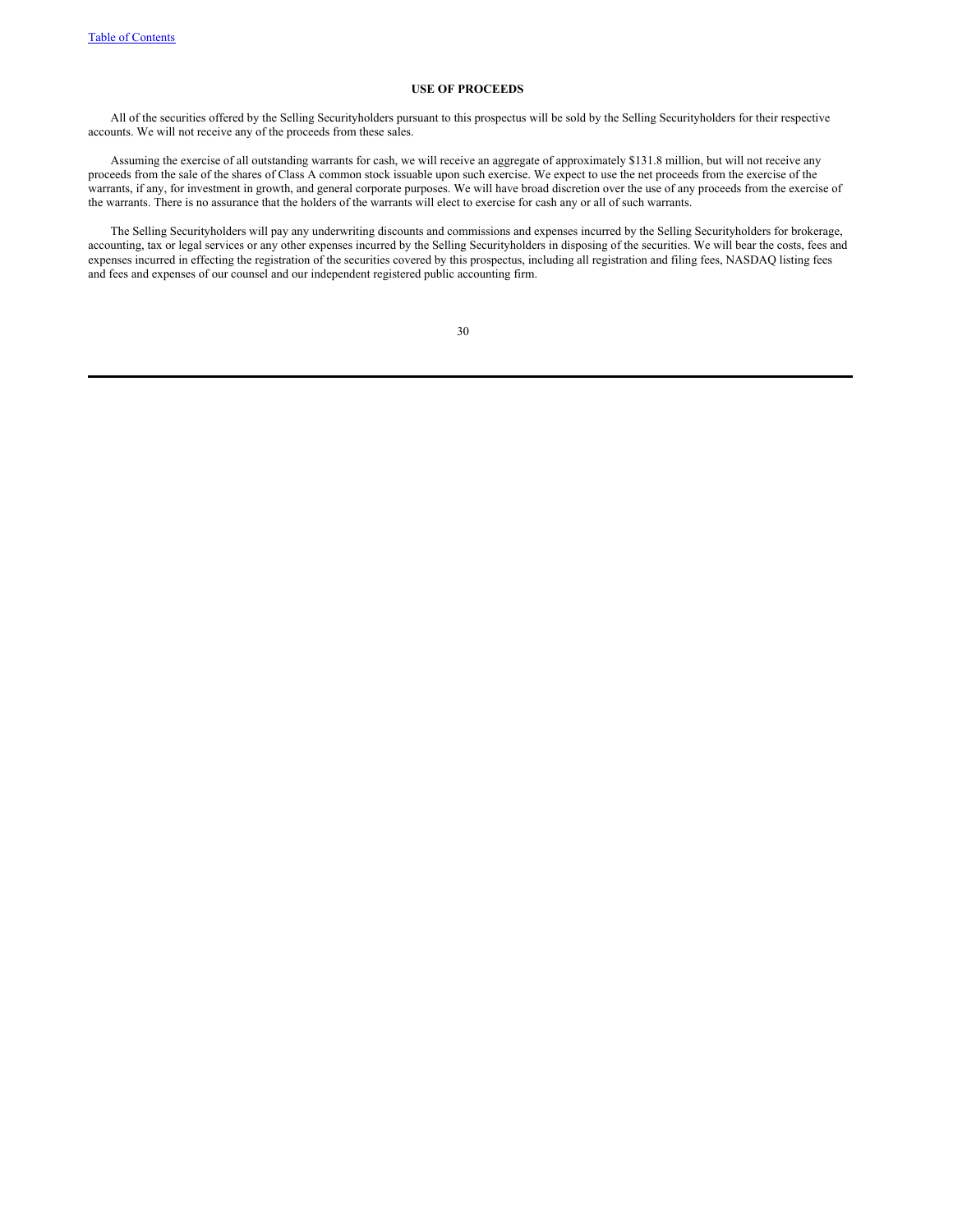# **DIVIDEND POLICY**

We have never declared or paid any cash dividends on our capital stock. We currently intend to retain all available funds and future earnings, if any, for the operation and expansion of our business and do not anticipate declaring or paying any dividends in the foreseeable future. Any future determination related to our dividend policy will be made at the discretion of our board of directors after considering our financial condition, results of operations, capital related to our dividend policy will be made at the discretio requirements, business prospects and other factors the board of directors deems relevant, and subject to the restrictions contained in any financing instruments. The terms of our existing term loan agreement preclude us from paying cash dividends without consent. Our ability to declare dividends may also be limited by restrictive covenants pursuant to any other future debt financing agreements.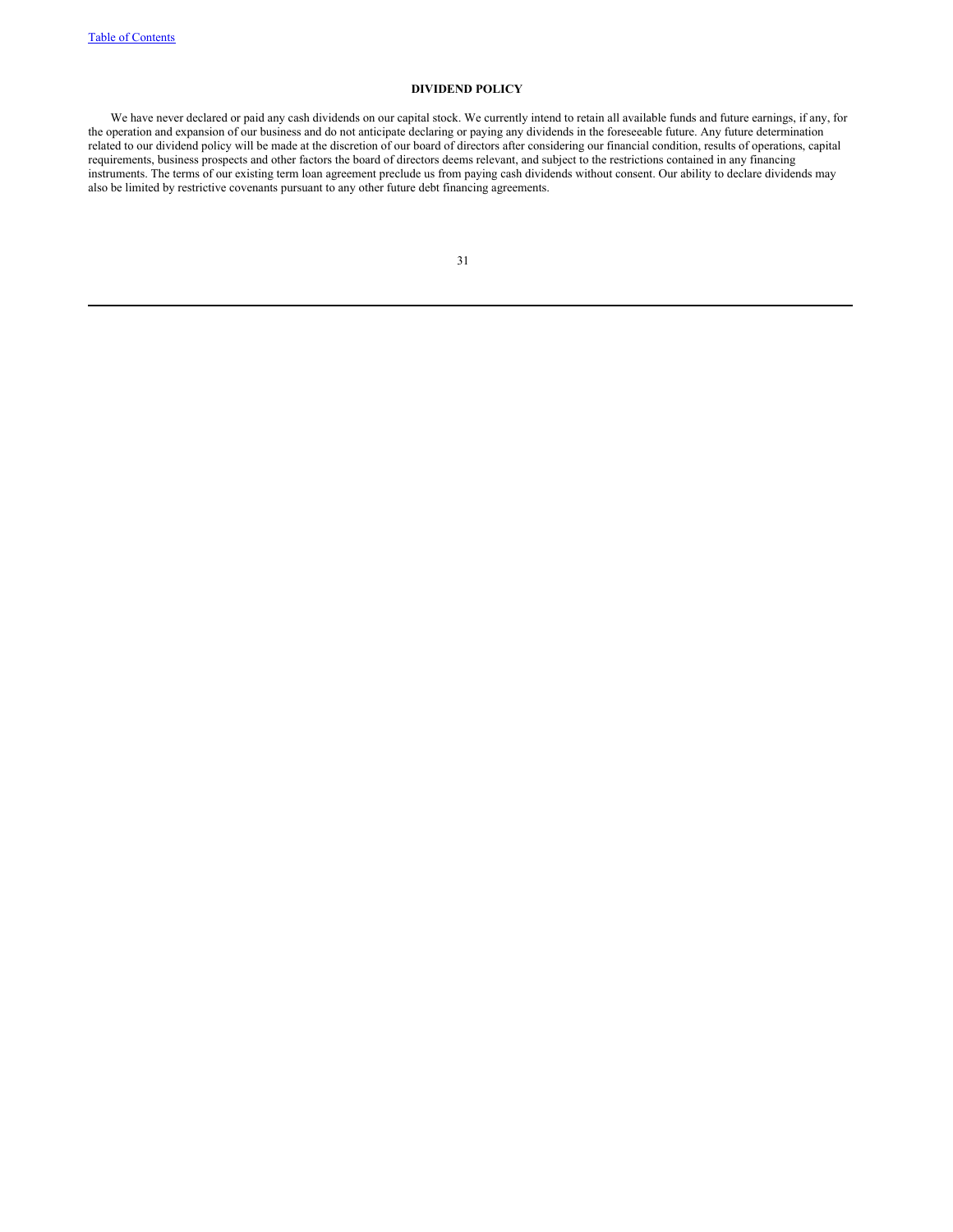# **MARKET INFORMATION**

Our Class A common stock and warrants are listed on the NASDAQ under the symbols "EVLV" and "EVLVW," respectively. Prior to the consummation of the Business Combination, our Class A common stock, warrants and units were listed on the NASDAQ under the symbols "NHIC", "NHICW" and "NHICWU," respectively. As of February 28, 2022, there were 177 holders of record of our Class A common stock and 11 holders of record of our warrants. The actual number of stockholders of our Class A common stock and the actual number of holders of our warrants is greater than the number of record holders and includes stockholders of our warrants whose Class A common stock or warrants are held in street name by brokers and other nominees.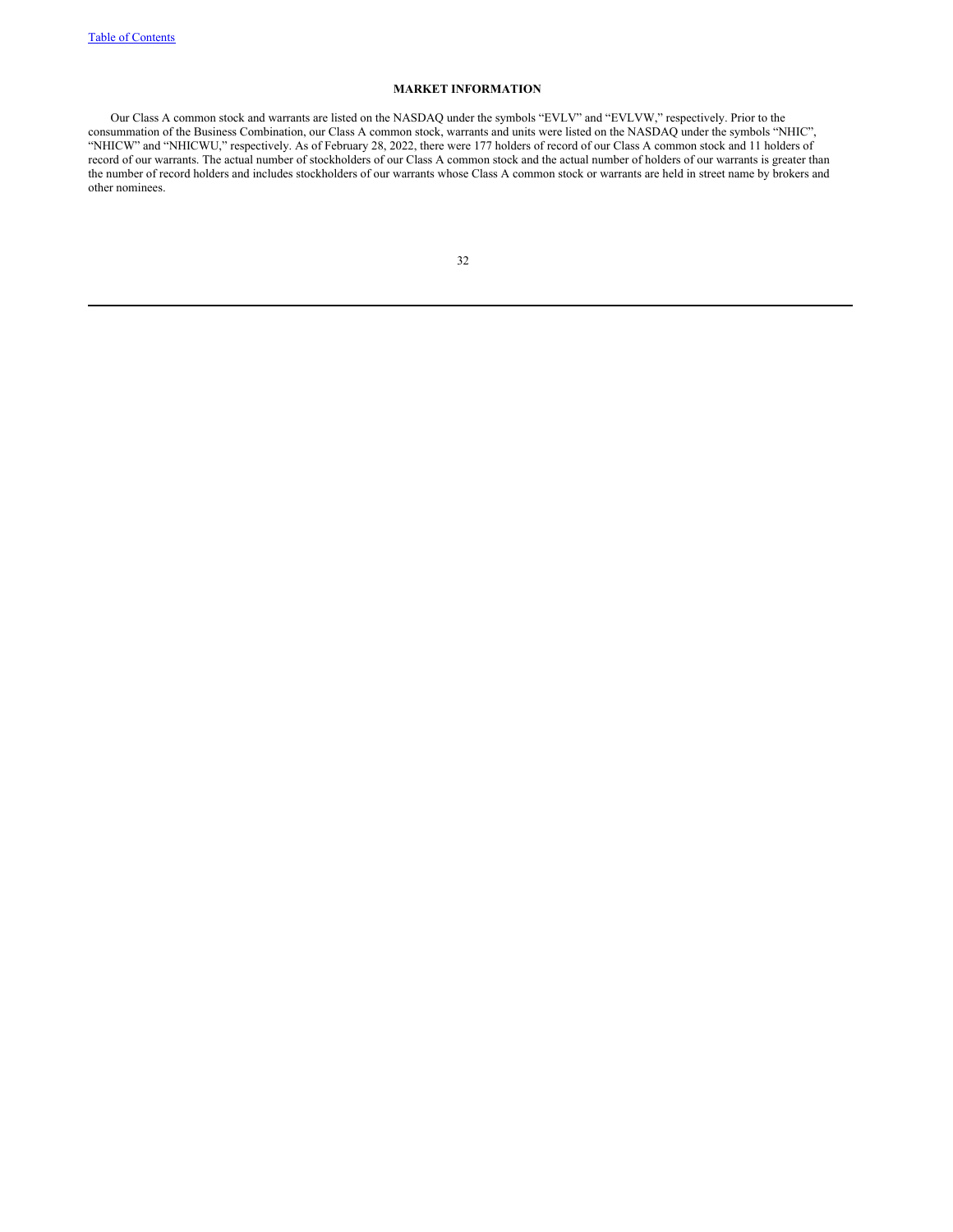# **SELECTED HISTORICAL CONSOLIDATED FINANCIAL DATA**

The following table contains selected historical consolidated financial data as of and for the years ended December 31, 2021 and 2020. Such data as of and for the years ended December 31, 2021 and 2020 have been derived from the audited financial statements of Evolv, which are included elsewhere in this prospectus. The following summary consolidated financial data should be read together with "Management's Discussion and Analysis of Financial Condition and Results of Operations" and our audited consolidated financial statements and related notes included elsewhere in this prospectus. The summary consolidated financial data in this section are not intended to replace our audited consolidated financial statements and related notes and are qualified in their entirety thereby. Our historical results are not necessarily indicative of the results that may be expected for any period in the future.

|                                                                                         | <b>Year Ended December 31.</b> |                                       |              |           |  |
|-----------------------------------------------------------------------------------------|--------------------------------|---------------------------------------|--------------|-----------|--|
|                                                                                         |                                | 2021                                  |              | 2020      |  |
|                                                                                         |                                | (in thousands, except per share data) |              |           |  |
| <b>Consolidated Statement of Operations Data:</b>                                       |                                |                                       |              |           |  |
| Revenue:                                                                                |                                |                                       |              |           |  |
| Product revenue                                                                         | S                              | 13,917                                | $\mathbf{s}$ | 1,279     |  |
| Subscription revenue                                                                    |                                | 7,855                                 |              | 2,637     |  |
| Service revenue                                                                         |                                | 1.920                                 |              | 869       |  |
| Total revenue                                                                           |                                | 23,692                                |              | 4,785     |  |
| Cost of revenue:                                                                        |                                |                                       |              |           |  |
| Cost of product revenue                                                                 |                                | 12,471                                |              | 1,177     |  |
| Cost of subscription revenue                                                            |                                | 3,644                                 |              | 1,824     |  |
| Cost of service revenue                                                                 |                                | 936                                   |              | 495       |  |
| Total cost of revenue                                                                   |                                | 17.051                                |              | 3,496     |  |
| Gross profit                                                                            |                                | 6.641                                 |              | 1,289     |  |
| Operating expenses:                                                                     |                                |                                       |              |           |  |
| Research and development                                                                |                                | 11,416                                |              | 15,710    |  |
| Sales and marketing                                                                     |                                | 27,404                                |              | 7,365     |  |
| General and administrative                                                              |                                | 20,013                                |              | 5,110     |  |
| Loss from impairment of property and equipment                                          |                                | 1,869                                 |              |           |  |
| Total operating expenses                                                                |                                | 60,702                                |              | 28,185    |  |
| Loss from operations                                                                    |                                | (54,061)                              |              | (26,896)  |  |
| Other income (expense), net:                                                            |                                |                                       |              |           |  |
| Interest expense, net                                                                   |                                | (6,095)                               |              | (430)     |  |
| Loss on disposal of property and equipment                                              |                                | (617)                                 |              |           |  |
| Loss on extinguishment of debt                                                          |                                | (12,685)                              |              | (66)      |  |
| Change in fair value of derivative liability                                            |                                | (1,745)                               |              |           |  |
| Change in fair value of contingent earn-out liability                                   |                                | 46.212                                |              |           |  |
| Change in fair value of contingently issuable common stock liability                    |                                | 6,406                                 |              |           |  |
| Change in fair value of public warrant liability                                        |                                | 12,606                                |              |           |  |
| Change in fair value of common stock warrant liability                                  |                                | (879)                                 |              |           |  |
| Total other income (expense), net                                                       |                                | 43.203                                |              | (496)     |  |
| Net loss and comprehensive loss attributable to common stockholders – basic and diluted |                                | (10, 858)                             | S            | (27, 392) |  |
| Net loss per share attributable to common stockholders - basic and diluted              |                                | (0.15)                                |              | (3.07)    |  |
| Weighted average common shares outstanding - basic and diluted                          |                                | 71,662,694                            |              | 8,932,404 |  |

|                                                                                   | December 31. |                |        |  |  |
|-----------------------------------------------------------------------------------|--------------|----------------|--------|--|--|
|                                                                                   | 2020<br>2021 |                |        |  |  |
|                                                                                   |              | (in thousands) |        |  |  |
| Total assets                                                                      | 363,065      |                | 21,355 |  |  |
| Total liabilities                                                                 | 72.227       |                | 30,164 |  |  |
| Total liabilities, convertible preferred stock and stockholders' equity (deficit) | 363,065      |                | 21.355 |  |  |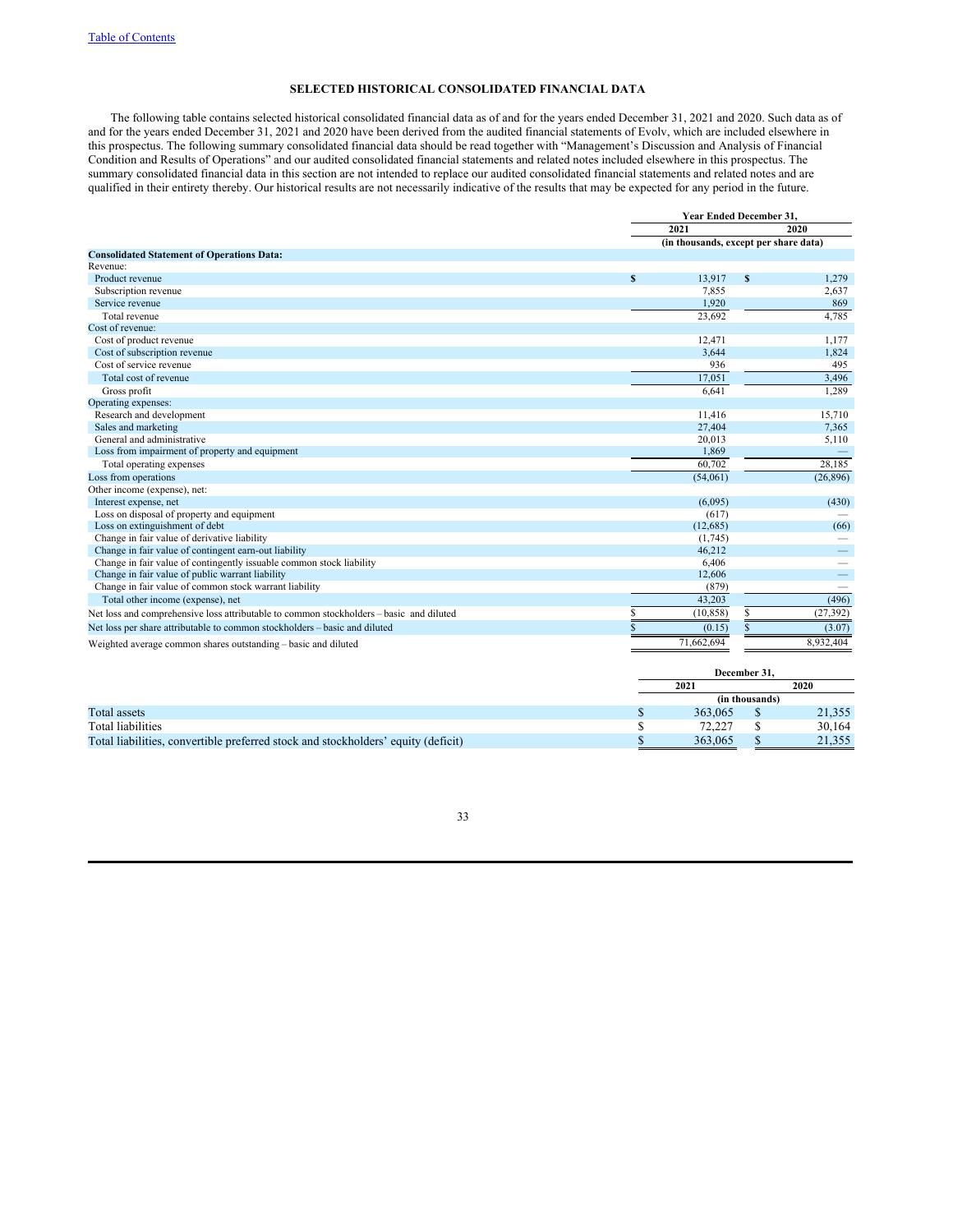### **MANAGEMENT'S DISCUSSION AND ANALYSIS OF FINANCIAL CONDITION AND RESULTS OF OPERATIONS**

You should read the following discussion and analysis of our financial condition and results of operations together with our audited consolidated financial statements and related notes included elsewhere in this prospectus. This discussion contains forward-looking statements based upon current plans, expectations and beliefs involving risks and uncertainties. Our actual results may differ materially from those anticipated in these forward-looking statements as a result of various factors, including those set forth under "Risk Factors" and in other parts of this prospectus.

On July 16, 2021, we consummated the business combination (the "Merger"), contemplated by the Agreement and Plan of Merger, dated March 5, 2021, with NHIC Sub Inc. ("Merger Sub"), a wholly-owned subsidiary of NewHold Investment Corp. ("NHIC"), a special purpose acquisition company, which is our legal predecessor, and Evolv Technologies, Inc. dba Evolv Technology, Inc. ("Legacy Evolv"), as amended by that certain First Amendment to Agreement and Plan of Merger dated June 5, 2021 by and among NHIC, Merger Sub and Legacy Evolv (the "Amendment" and as amended, the "Merger Agreement"). Pursuant to the Merger Agreement, Merger Sub was merged with and into Legacy Evolv, with Legacy Evolv surviving the merger as a wholly owned subsidiary of NHIC. Upon the closing of the Merger, NHIC changed its name to Evolv Technologies Holdings, Inc. Evolv Technologies Holdings, Inc. became the successor entity to NHIC pursuant to Rule 12g-3(a) promulgated under the Securities Exchange Act of 1934, as amended (the *"Exchange Act").*

As used in this prospectus, unless otherwise indicated or the context otherwise requires, references to "we," "us," "our," the "Company" and "Evoly" refer to the consolidated operations of Evoly Technologies Holdings, Inc. and its subsidiaries. References to "NHIC" refer to the company prior to the consummation of the Merger and references to "Legacy Evolv" refer to Evolv Technologies, Inc. dba Evolv Technology, Inc. prior to the consummation *of the Merger.*

# **Business Overview**

We are a global leader in AI-based weapons detection for security screening. Unlike conventional walk-through metal detectors, our products use advanced sensors, artificial intelligence software, and cloud services to reliably detect guns, improvised explosives, and large knives while ignoring harmless items like phones and keys. This not only enhances security at venues and facilities but also improves the visitor experience by making screening up to ten times faster than alternatives at up to 70% lower total cost.

Our products have screened over 200 million visitors worldwide. We believe that we have screened more people through advanced systems than any organization other than the United States Transportation Security Administration ("TSA"). Our customers include many iconic venues across a wide variety of industries including major sports teams, notable performing arts and entertainment venues, major tourist destinations and cultural attractions, large industrial workplaces, large school districts, and prominent houses of worship. We offer our products for purchase and primarily under a multi-year security-as-a-service subscription pricing model that delivers ongoing value to customers, generates predictable revenue and creates expansion and upsell opportunities.

Our mission is to make the world a safer and more enjoyable place to live, work, study, and play. We are focused on delivering value in the spaces in and around the physical threshold of large venues and facilities. We believe that digitally transforming the threshold experience is one of the most exciting innovation opportunities of our time. We believe that our ongoing innovations will not only make venues and facilities safer and more enjoyable, but also more efficient and profitable.

Touchless security screening represents a paradigm shift for the security screening market which, according to our estimates, is currently a \$20 billion market opportunity on an annual basis. Touchless security screening is a radical change from conventional security screening processes that primarily rely on walk-through metal detectors based on core technology that was invented in the nineteenth century. This conventional approach presents numerous operational problems and hidden costs including a high number of nuisance alarms due to the inability to distinguish weapons from harmless items. These frequent nuisance alarms require resolution using manual bag checks and pat downs that are error-prone, labor cost-intensive, and unpleasant for visitors. This creates long wait times, dangerous crowding, and numerous opportunities for weapons to slip into venues undetected. The result is reduced security, frustrated visitors, and acutely stressful working conditions for employees.

By allowing visitors to walk through at a normal pace with their bags in hand and without emptying their pockets, our products significantly accelerate the security screening process while also reducing the number of nuisance alarms to a level that allows security guards to focus their attention on real threats. We believe there is significant demand for touchless security screening in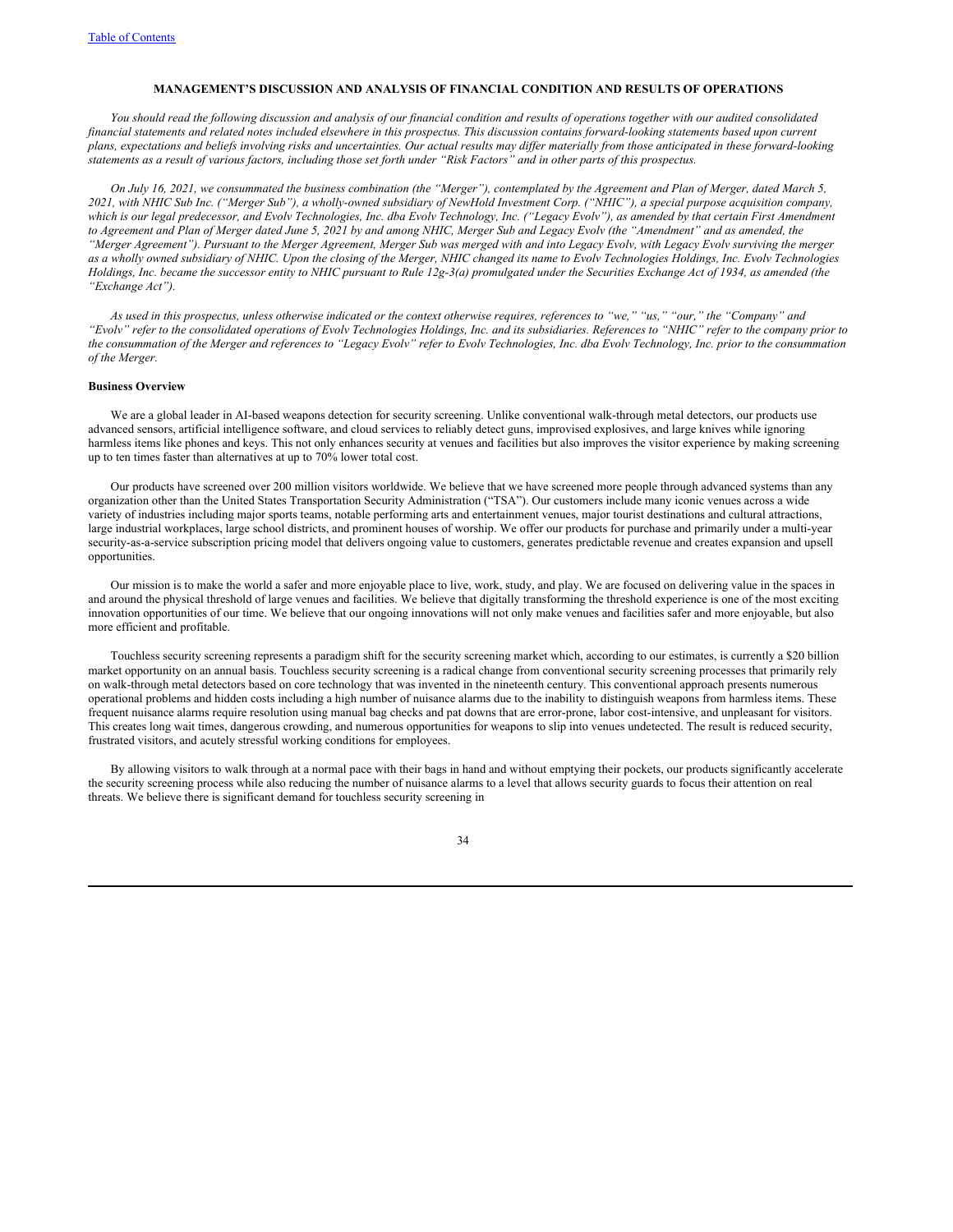venues and facilities that currently use slower, more invasive conventional metal detector screening. We also believe there is additional opportunity in venues and facilities that have not previously adopted weapon screening because of the limitations of conventional screening. Our technology is designed to allow these venues and facilities to successfully deploy security screening for the first time.

Our potential to develop this significant opportunity is rooted in our deep domain experience and commitment to research and development. Our engineering efforts are led by a team of seasoned experts in software development, physical security, and cybersecurity. Since our founding in July 2013, we have invested significant resources in developing an extensive portfolio of proprietary and differentiated technologies, with a focus on making security screening more precise, much faster, and far less labor intensive.

Since our inception, we have incurred significant operating losses. Our ability to generate revenue and achieve cost improvements sufficient to achieve profitability will depend on the successful further development and commercialization of our products. We generated revenue of \$23.7 million and \$4.8 million for the years ended December 31, 2021 and 2020, respectively. We generated a net loss of \$10.9 million and \$27.4 million for the years ended December 31, 2021 and 2020, respectively. We expect to continue to incur operating losses as we focus on growing and establishing recurring commercial sales of our products in both the United States and international markets, including growing our sales and marketing teams, scaling our manufacturing operations, and continuing research and development efforts to develop new products and further enhance our existing products.

Because of the numerous risks and uncertainties associated with product development and commercialization, we are unable to accurately predict the timing or amount of increased expenses or when, or if, we will be able to achieve or maintain profitability. Until such time, if ever, as we can generate substantial revenue sufficient to achieve profitability, we expect to finance our operations through a combination of equity offerings and debt financings. In July 2021, we received gross proceeds of \$300.0 million from our PIPE Investment as well as \$84.9 million in proceeds, net of redemptions received from the closing of the Merger. However, we may be unable to raise additional funds or enter into such other agreements or arrangements when needed on favorable terms, or at all. If we are unable to raise capital or enter into such agreements as, and when, needed, we may have to significantly delay, scale back or discontinue the further development and commercialization efforts of one or more of our products, or may be forced to reduce or terminate our operations. See "*Liquidity and Capital Resources*."

# **Merger Agreement**

### *NewHold Investment Corporation Merger*

On July 16, 2021, we completed the previously announced Merger, pursuant to the Agreement and Plan of Merger, dated as of March 5, 2021, and amended by the First Amendment to Agreement and Plan of Merger (the "Merger Agreement"), dated as of June 5, 2021. Upon the closing of the Merger, NHIC changed its name to Evolv Technologies Holdings, Inc. and the officers of NHIC, the legal predecessor company, resigned. The officers of Legacy Evolv became the officers of the Company, and the Company listed its shares of common stock, par value \$0.0001 per share, on Nasdaq under the symbol "EVLV".

Prior to the completion of the Merger, we entered into subscription agreements (collectively, the "PIPE Investment") with certain parties subscribing for shares of our common stock (the "Subscribers"). Pursuant to the PIPE Investment, we issued 30,000,000 shares of common stock for a purchase price of \$10.00 per share with gross proceeds of \$300.0 million. The purpose of the PIPE Investment was to fund general corporate expenses.

Upon the closing of the Merger, each share of NHIC Class B common stock issued and outstanding immediately prior to the effective time of the Merger, which totaled 10,391,513 shares held by the NHIC Initial Shareholders ("Initial Shareholders"), was automatically converted into one validlyissued share of our common stock.

Additional information regarding the Merger Agreement appears in Note 3 of our consolidated financial statements for the year ended December 31, 2021.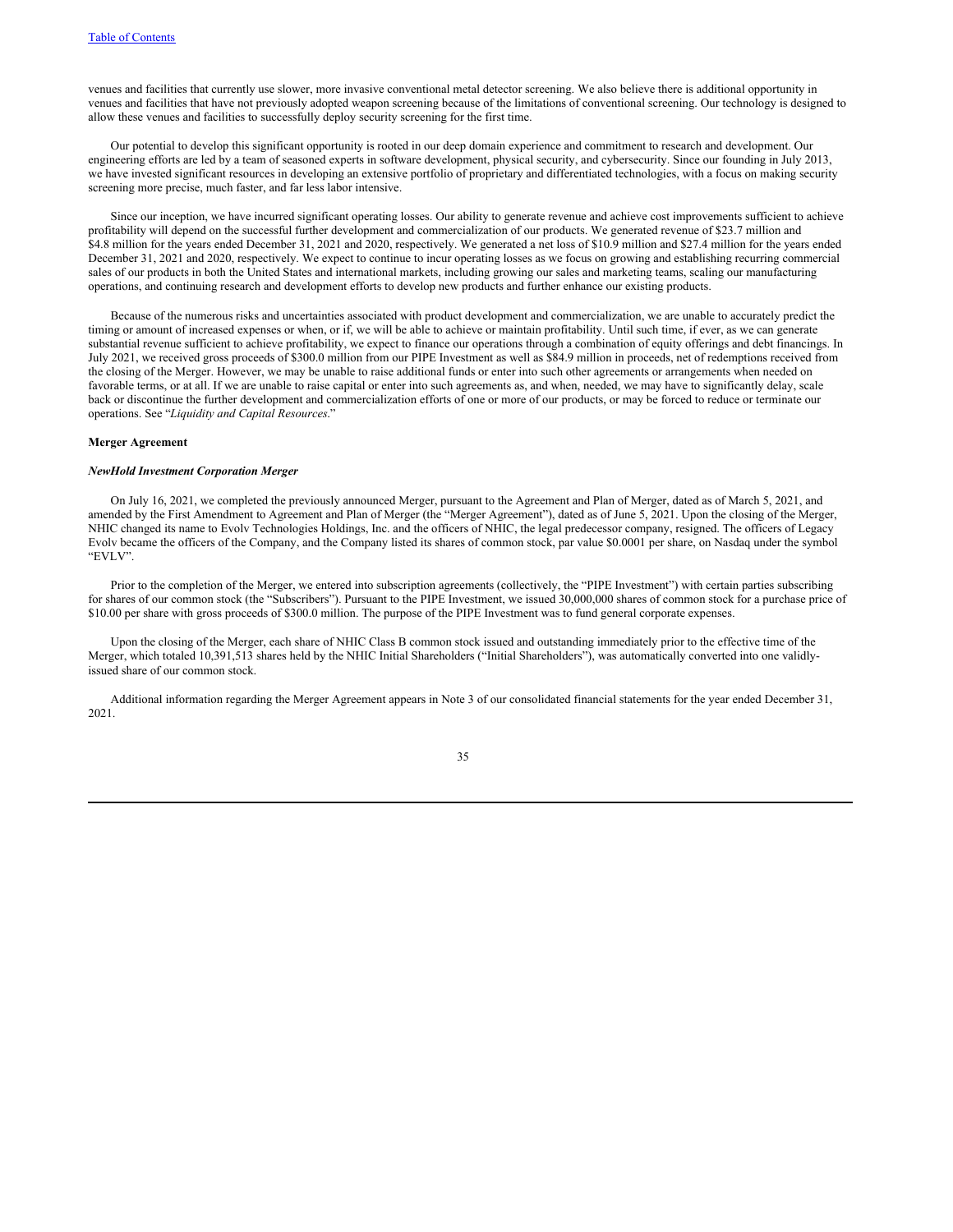# *COVID-19*

In March 2020, the World Health Organization declared the outbreak of the COVID-19 pandemic. The COVID-19 pandemic initially caused us to experience several adverse impacts, including extended sales cycles to close new orders for our products because many of our customers were required to shut down facilities completely or partially, delays in shipping and installing orders due to closed facilities and travel limitations, and delays in collecting accounts receivable.

The rapid development and uncertainty of the impacts of the COVID-19 pandemic precludes any prediction as to the ultimate impact of the COVID-19 pandemic on our business. However, the COVID-19 pandemic, and the measures taken to contain it, continue to present material uncertainty and risk with respect to our performance and financial results. In particular, venues and facilities across an array of vertical markets are temporarily reducing capital expenditure budgets globally as they seek to preserve liquidity to ensure the longevity of their own operations, which in turn may lead to reductions in purchases of our security screening products. Further, office closures may prevent organizations from reaching typical utilizations of our security screening products, resulting in reductions in purchases of add-on products and expansion units. Additionally, the COVID-19 pandemic may contribute to facility closures at our third-party contract manufacturer and key suppliers, causing delays and disruptions in product manufacturing, which could affect our ability to ship products purchased by our customers in a timely manner. Disruptions in the capital markets as a result of the COVID-19 pandemic may also adversely affect our business if these impacts continue for a prolonged period and we need additional liquidity.

In the short-term, we have taken, and will continue to take, actions to mitigate the impact of the COVID-19 pandemic on our cash flow and results of operations and financial condition. While we are experiencing supply chain challenges, we do see this being overcome in the near future. In the long-term, we believe that the COVID-19 pandemic will encourage organizations to reassess their security screening processes and may continue to accelerate their adoption of solutions such as touchless security screening, which could create additional demand for our products.

Additional information regarding COVID-19 risks appear in the "Risk Factors" section of this prospectus.

### **Key Factors Affecting Our Operating Results**

We believe that our performance and future success depend on many factors that present significant opportunities for us but also pose risks and challenges, including the following:

#### *Adoption of our Security Screening Products*

We believe the world will continue to focus on the safety and security of people in the places where they gather. Many of these locations are moving toward a more frictionless security screening experience. We believe that we are well-positioned to take advantage of this opportunity due to our proprietary technologies and global distribution capabilities. Our products are designed to empower venues and facilities to realize the full benefits of touchless security screening, including a rapid visitor throughput and minimal security staff to screened visitor physical contact. We expect that our results of operations, including revenue, will fluctuate for the foreseeable future as venues and facilities continue to shift away from conventional security screening processes towards touchless security screening. The degree to which potential and current customers recognize these benefits and invest in our products will affect our financial results.

### *Pricing, Product Cost and Margins*

To date, most of our revenue has been generated by sales of products which represented 58.7% and 26.7% of our total revenue for the years ended December 31, 2021 and 2020, respectively. The remaining revenue was generated from subscription sales and services for our products. Going forward, we expect our products to be adopted in a variety of vertical industry markets and geographic regions. Subscription revenue was \$7.9 million and \$2.6 million for the years ended December 31, 2021 and 2020, respectively. With the further development, enhancement, and maintenance of Evolv Insights and its analytical platform during the three months ended December 31, 2021, we expect this source of subscription revenue to become a more significant portion of our total revenue in the year ended December 31, 2022, given its new features, functions and capabilities.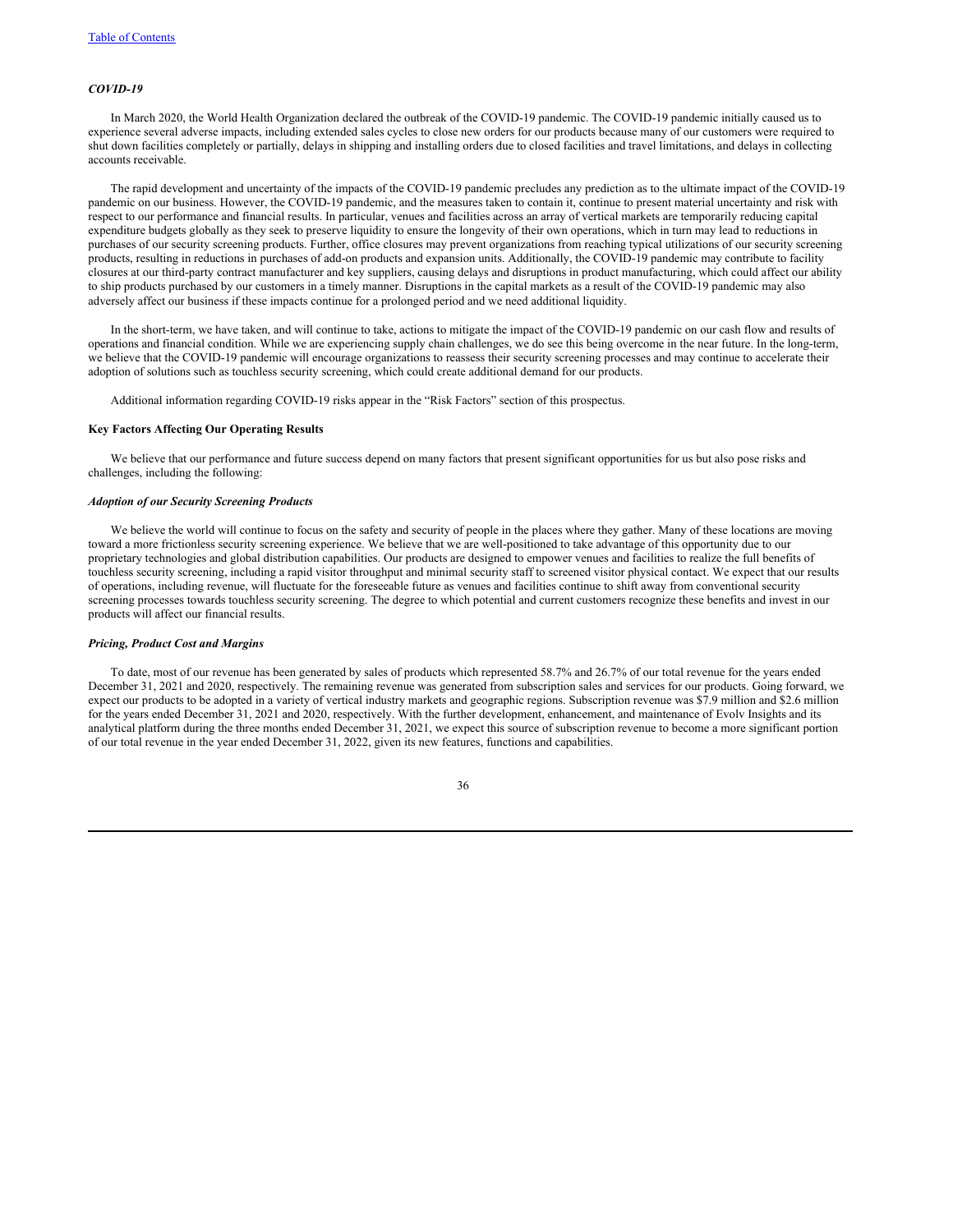Pricing may also vary by region due to market-specific dynamics. As a result, our financial performance depends, in part, on the mix of sales/bookings/business in different markets during a given period. In addition, we are subject to price competition, and our ability to compete in key markets will depend on the success of our investments in new technologies and cost improvements as well as our ability to efficiently and reliably introduce cost-effective touchless security screening products to our customers.

# *Continued Investment and Innovation*

We believe that we are a leader in AI-based weapons detection for security screening, offering transformative technologies that enable higher throughput, a more frictionless visitor experience, and substantial cost savings through our product innovations. Our performance is significantly dependent on the investment we make in our research and development efforts and on our ability to be at the forefront of the security screening industry. It is essential that we continually identify and respond to rapidly evolving customer requirements, develop and introduce innovative new products, enhance existing products and generate customer demand for our products. We believe that investment in our security screening products will contribute to long-term revenue growth, but it may adversely affect our near-term profitability.

#### *Contingent Earn-out Shares*

In connection with the Merger and pursuant to the Merger Agreement, certain of the Legacy Evolv shareholders and Legacy Evolv Service Providers are entitled to receive additional shares of the Company's common stock (the "Earn-Out Shares") upon the Company achieving certain milestones.

The Earn-Out Shares are classified as liabilities in our consolidated balance sheets and were initially measured at fair value. Each reporting period, the Earn-Out Shares are remeasured and changes in the fair value of the contingent earn-out are recorded in other income (expense), net in our consolidated statements of operations and comprehensive loss. When the Triggering Events have been achieved and the Earn-Out Shares are issued, the Company will reclassify the corresponding amount from a liability to additional paid-in-capital and common stock at par value of \$0.0001 per share.

Additional information regarding Contingent Earn-out Shares vesting provisions and accounting treatment appear in Note 2 of our consolidated financial statements for the year ended December 31, 2021.

#### *Contingently Issuable Common Stock*

Prior to the Merger, NewHold Industrial Technology Holdings, LLC, the sponsor of the NHIC special purpose acquisition company owned 4,312,500 shares of NHIC Class B common stock (the "Founder Shares"). Upon the closing of the Merger, NHIC Class A and Class B common stock became the Company's common stock. The Founder Shares are subject to certain share-performance-based vesting provisions. As of December 31, 2021, 1,897,500 Founder Shares have vested and are no longer subject to forfeiture.

The Founders Shares are classified as liabilities in our consolidated balance sheets and were initially measured at fair value. Each reporting period, the Founders Shares are remeasured and changes in the fair value of the contingently issuable common stock are recorded in other income (expense), net in our consolidated statements of operations and comprehensive loss. When the Triggering Events have been achieved and the Founders Shares are issued, the Company will reclassify the corresponding amount from a liability to additional paid-in-capital and common stock at par value of \$0.0001 per share.

Additional information regarding Contingently Issuable Common Stock vesting provisions and accounting treatment appear in Note 2 of our consolidated financial statements for the year ended December 31, 2021.

#### **Components of Results of Operations**

### *Revenue*

We derive revenue from (1) subscription arrangements accounted for as operating leases, (2) from the sale of products, inclusive of SaaS and maintenance, and (3) professional services. Our arrangements are generally noncancelable and nonrefundable after ownership passes to the customer. Revenue is recognized net of sales tax.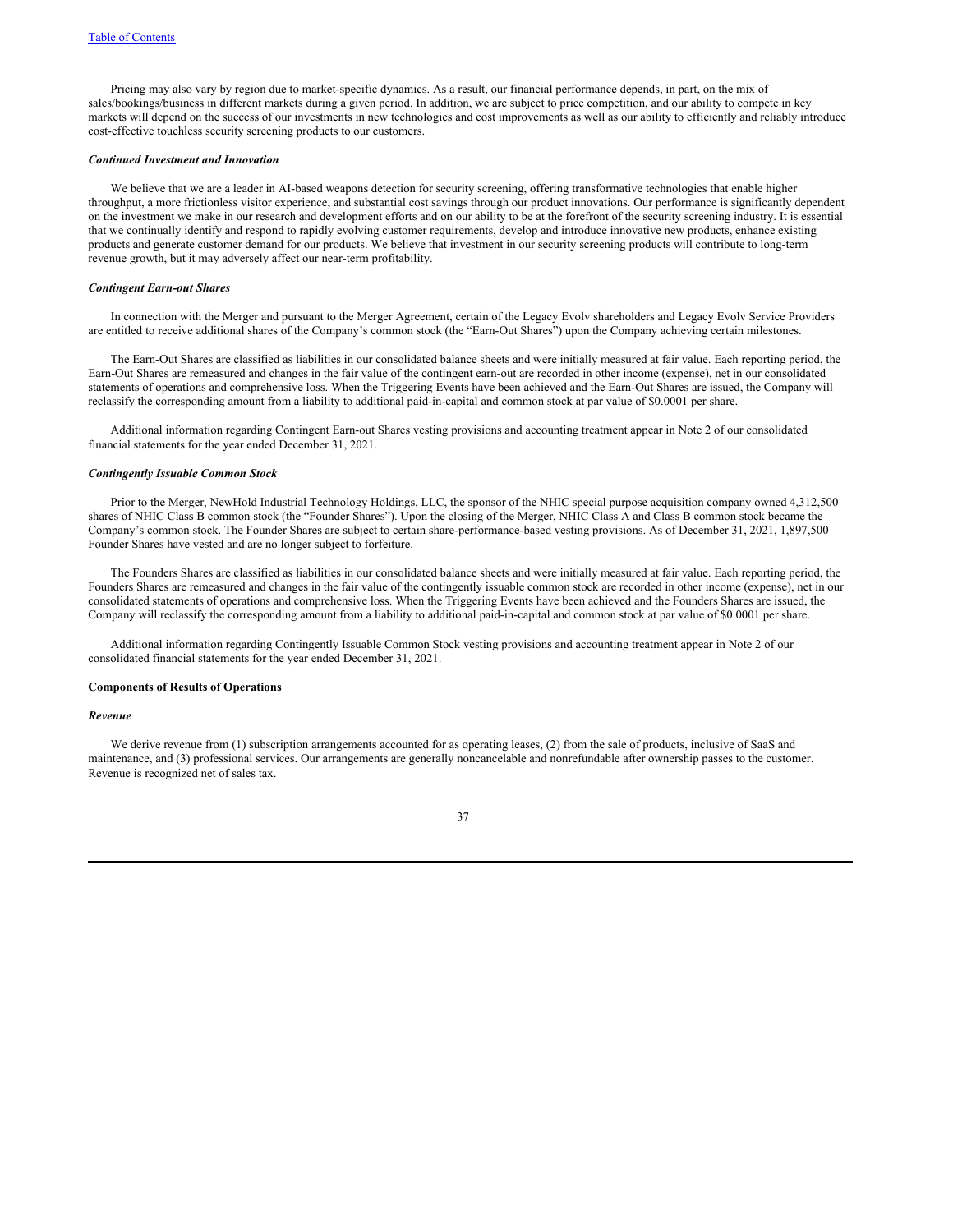#### *Product Revenue*

We derive a portion of our revenue from the sale of our Express and Edge equipment and related add-on accessories to customers. Revenue is recognized when control of the product has transferred to the customer, which follows the terms of each contract. We expect product revenue to decline as a percentage of our overall revenue overtime as more and more customers enter full subscription transactions with us and as our subscription become more valuable to our business.

# *Subscription Revenue*

In addition to selling our products directly to customers, we also lease our Express and Edge equipment which we classify as subscription revenue. Lease terms are typically four years and customers generally pay either a quarterly or annual fixed payment for the lease and maintenance elements over the contractual lease term. Equipment leases are generally classified as operating leases as they do not meet any of the capital lease criteria per ASC 840 and recognized ratably over the duration of the lease. There are no contingent lease payments as a part of these arrangements.

Generally, lease arrangements include both lease and non-lease components. The non-lease components relate to (1) distinct services, such as installation, training, SaaS, and maintenance, and (2) any add-on accessories. Installation and training are included in service revenue as described below, and add-on accessories are included in product revenue as described above. Because the equipment, SaaS, and maintenance components of a subscription arrangement are recognized as revenue over the same time period and in the same pattern the equipment lease and SaaS/maintenance performance obligations are classified as a single category of subscription revenue in our consolidated statements of operations and comprehensive loss.

# *Services Revenue*

We provide installation, training, SaaS, and maintenance services for our products. Revenue for installation and training are recognized upon transfer of control of these services, which are normally rendered over a short duration. Maintenance consists of technical support, bug fixes and when-and-if available threat updates. SaaS and maintenance revenue is recognized ratably over the period of the arrangement. We sell separately priced extended or nonstandard warranty services and preventative maintenance plans, which are recognized ratably over the associated service period.

### *Cost of Revenue*

We recognize cost of revenue in the same manner that the related revenue is recognized.

#### *Cost of Product Revenue*

Cost of product revenue consists primarily of costs paid to third party manufacturers, labor costs, shipping costs, amortization expense related to internal-use software, and write-offs of Edge units from inventory as we are no longer selling this product.

#### *Cost of Subscription Revenue*

Cost of subscription revenue consists primarily of labor costs, shipping costs, amortization expense related to internal-use software, and depreciation expense related to leased units.

#### *Cost of Services Revenue*

Cost of services revenue consists of costs related to SaaS and maintenance services. Costs of services revenue related to SaaS consists of costs of maintaining the Evolv Cloud Portal and our internal-use software, associated with our Evolv Express units. Cost of services revenue related to maintenance consists primarily of labor, spare parts, shipping costs, field service repair costs, equipment, and supplies.

A provision for the estimated cost related to warranty is recorded to cost of product, subscription, or services revenue at the time the associated revenue is recognized as necessary. Our estimate of costs to service the warranty obligations is based on historical experience and expectations of future conditions. As of December 31, 2021, we recorded a warranty accrual of less than \$0.1 million.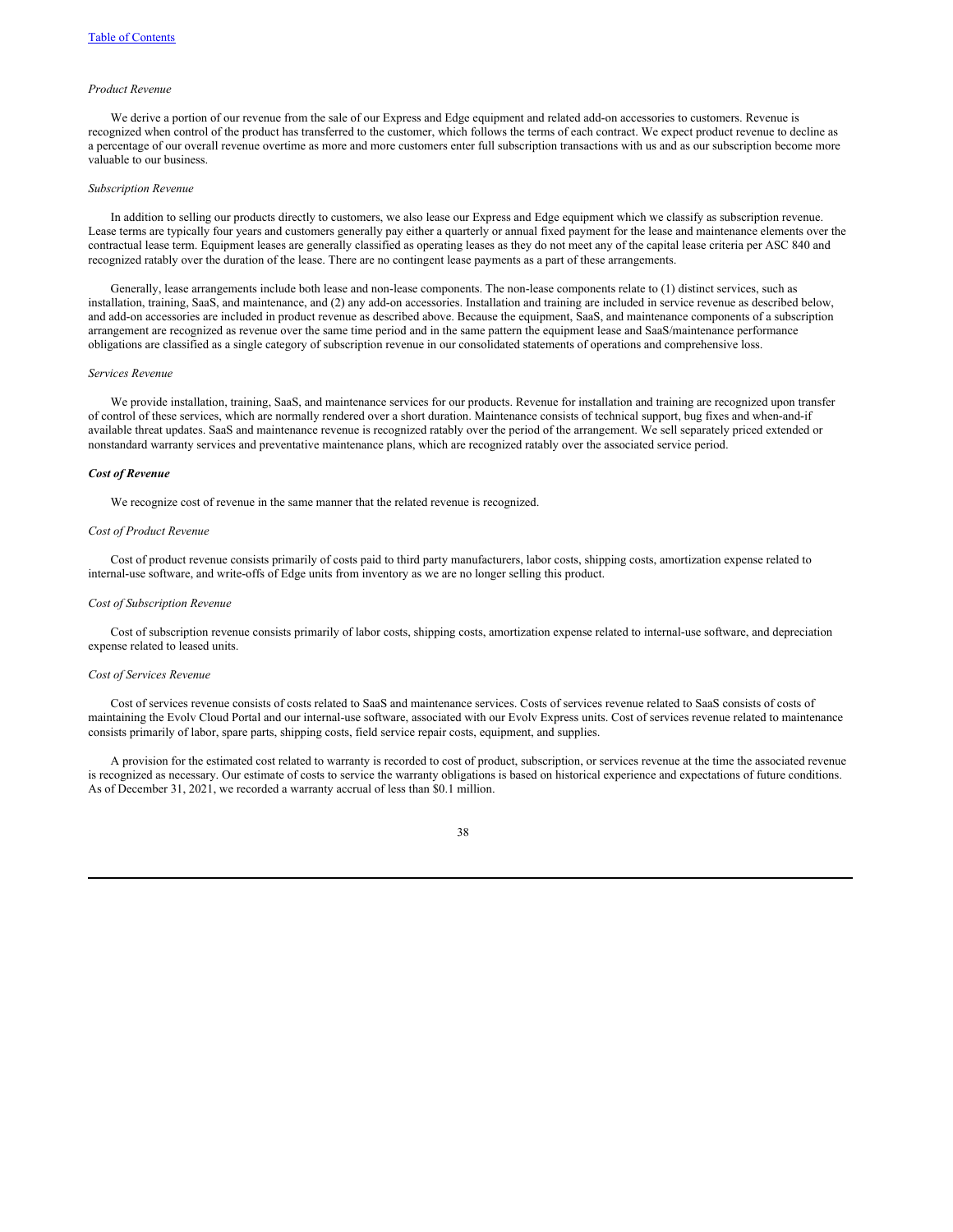#### *Gross Profit and Gross Margin*

Our gross profit is calculated based on the difference between our revenues and cost of revenues. Gross margin is the percentage obtained by dividing gross profit by our revenue. Our gross profit and gross margin are, or may be, influenced by a number of factors, including:

- Market conditions that may impact our pricing;
- Product mix changes between established products and new products;
- Our cost structure for manufacturing operations, including contract manufacturers, relative to volume, and our product support obligations;
- Our ability to maintain our costs on the components that go into the manufacture of our product; and
- Write-offs of inventory.

We expect our gross margins to fluctuate over time, depending on the factors described above.

### *Research and Development*

Our research and development expenses represent costs incurred to support activities that advance the development of innovative security screening technologies, new product platforms, as well as activities that enhance the capabilities of our existing product platforms. Our research and development expenses consist primarily of salaries and bonuses, employee benefits, stock-based compensation, prototypes, design expenses, consulting and contractor costs, and the impact of the capitalization of costs associated with developing the Evolv Cloud Portal, our internal-use software. We expect research and development costs will increase on an absolute dollar basis over time as we continue to invest in advancing our portfolio of security screening products.

### *Sales and Marketing*

Sales and marketing expenses consist primarily of personnel-related expenses associated with our sales and marketing, customer success and global service, business development, and strategy functions, as well as costs related to trade shows and events, and stock-based compensation. We expect our sales and marketing costs will increase on an absolute dollar basis as we expand our headcount and initiate new marketing campaigns.

# *General and Administrative*

General and administrative expenses consist primarily of personnel-related expenses associated with our executive, finance, investor relations, legal, information technology, and human resources functions, as well as professional fees for legal, audit, accounting and other consulting services, stock-based compensation, and sales tax contingencies. We expect our general and administrative expenses will increase on an absolute dollar basis as a result of operating as a public company, including expenses necessary to comply with the rules and regulations applicable to companies listed on a national securities exchange and related to compliance and reporting obligations pursuant to the rules and regulations of the SEC, as well as increased expenses for general and director and officer insurance, and other administrative and professional services. In addition, we expect to incur additional costs as we hire additional personnel and enhance our infrastructure to support the anticipated growth of the business.

# *Loss From Impairment of Property and Equipment*

Impairment of property and equipment relates to any units that are removed from service and retired. This is related to Edge units and Express prototype units that were taken out of service and retired. We are transitioning our domestic customers from the Legacy Evolv Edge units to our most current Evolv Express units, which also resulted in an impairment of the remaining economic value of such assets.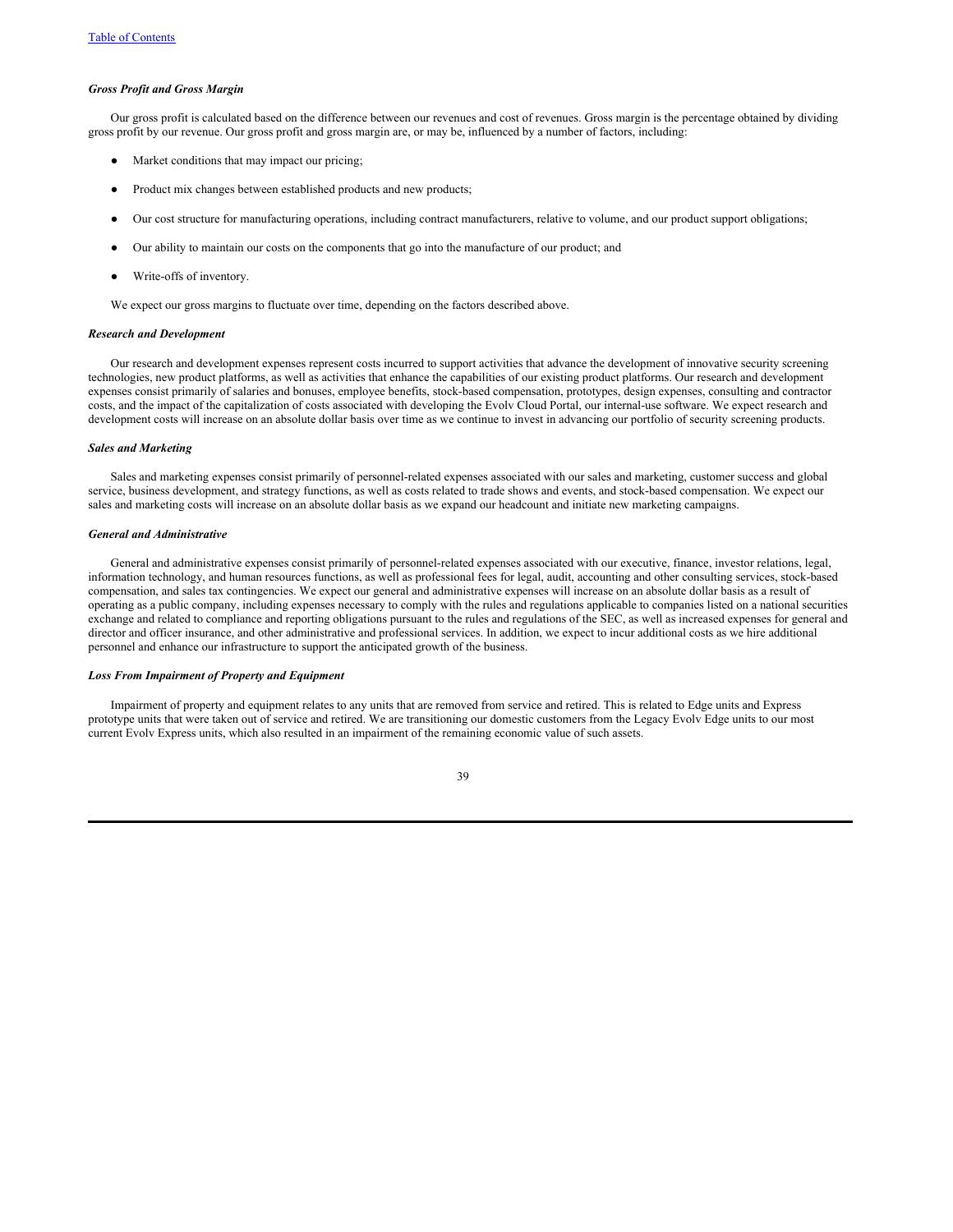### *Interest Expense*

Interest expense includes cash interest paid on our long-term debt as well as amortization of deferred financing fees and costs.

### *Other Expense*

Other expense includes loss on disposals of our non-leased assets, primarily related to demo units.

# *Loss on Extinguishment of Debt*

There was a modification of the 2021 Convertible Notes due to an agreement with noteholders to receive an additional 1,000,000 shares of NHIC common stock as further consideration for the conversion of such notes consistent with the terms thereof, and interest due to each investor would automatically convert into shares of the same class and series of capital stock of the Company issued to other investors in the financing at a conversion price equal to 80% of the price per share paid by the other investors. This modification of the 2021 Convertible Notes was accounted for as an extinguishment.

Upon the closing of the Merger, the Convertible Notes automatically converted into 4,408,672 shares of the Company's common stock and the holders of the Convertible Notes also received the right to receive 1,000,000 shares of NHIC common stock. Upon the conversion of the Convertible Notes, the carrying value of the debt, including unamortized debt discount, and the related derivative liability and accrued interest were derecognized. The shares of common stock issued upon conversion of Convertible Notes were recorded at implied fair value of the Company's common stock with the resulting difference being accounted for as a loss on extinguishment.

#### *Change in Fair Value of Derivative Liability*

In August through September 2019 and in September 2020, we issued Convertible Notes to several investors (the "2020 Convertible Notes") that provided a conversion option whereby upon the closing of a specified financing event the notes would automatically convert into shares of the same class and series of our capital stock issued to other investors in the financing at a conversion price equal to 85% and 80%, respectively, of the price per share of the securities paid by the other investors. This conversion option was determined to be an embedded derivative that was required to be bifurcated and accounted for separately from the notes. The derivative liability was initially recorded at fair value upon issuance of the notes and is subsequently remeasured to fair value at each reporting date. Changes in the fair value of the derivative liability are recognized in the consolidated statements of operations and comprehensive loss. In October 2019, the specified financing event was consummated, as such the 2020 Convertible Notes issued August through September 2019 were converted into shares of Series B-1 Preferred Stock and the derivative liability was extinguished.

In January and February 2021, we entered into a Convertible Note Purchase Agreement (the "2021 Convertible Notes") with various investors for gross proceeds of \$30.0 million with a stated interest rate of 8.0% per annum. The 2021 Convertible Notes provided a conversion option whereby upon the closing of a Qualified Financing event, in which the aggregate gross proceeds totaled at least \$100.0 million, the 2021 Convertible Notes would automatically convert into shares of the same class and series of capital stock of the Company issued to other investors in the financing at a conversion price equal to 80% of the price per share paid by the other investors. The conversion option met the definition of an embedded derivative and was required to be bifurcated and accounted for separately from the notes. The proceeds from the 2021 Convertible Notes were allocated between the derivative liability and included in long-term liabilities on the Company's consolidated balance sheet. The difference between the initial carrying value of the notes and the stated value of the notes represented a discount that was accreted to interest expense over the term of the Convertible Notes using the effective interest method.

In June 2021, we modified the 2021 Convertible Notes to grant the holders an additional 1,000,000 shares of NHIC common stock as further consideration upon the automatic conversion of the notes upon closing of the Merger. The modification of the 2021 Convertible Notes resulted in the recognition of a derivative liability for the fair value of the 1,000,000 NHIC shares as of June 21, 2021 as well as a bifurcated embedded derivative for conversion feature into shares of the same class and series of capital stock of the Company issued to other investors in the financing at a conversion price equal to 80% of the price per share paid by the other investors.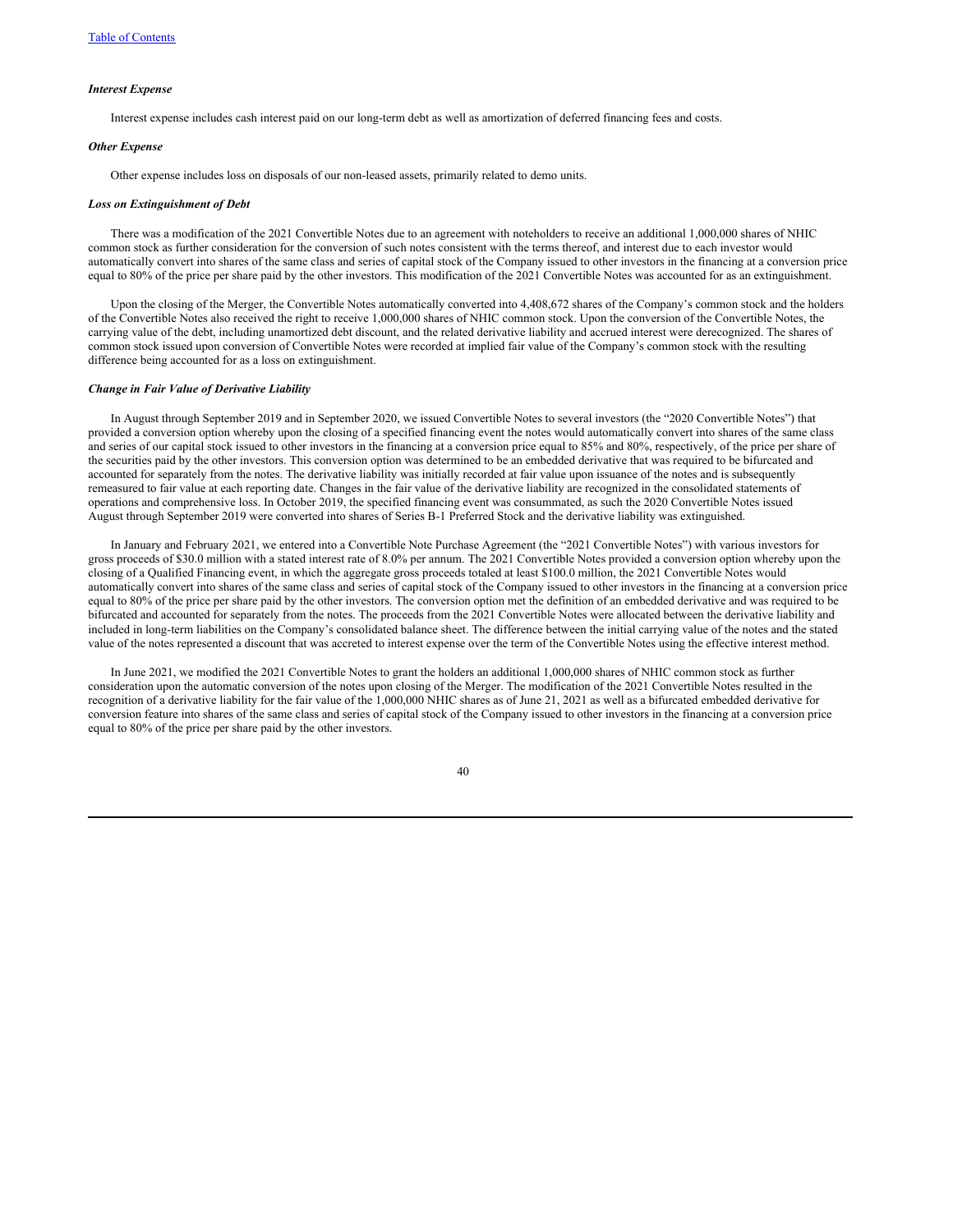Upon the closing of the Merger, the Convertible Notes automatically converted into 4,408,672 shares of the Company's common stock and the holders of the 2021 Convertible Notes also received 1,000,000 shares of the Company's common stock, as noted above. Upon the conversion of the Convertible Notes, the carrying value of the debt of \$32.8 million, and the related derivative liability of \$19.7 million and accrued interest of \$0.2 million were derecognized resulting in a loss on extinguishment of debt of \$0.9 million recorded in other income (expense), net in the consolidated statements of operations and comprehensive loss.

# *Change in Fair Value of Contingent Earn-out Liability*

In connection with the Merger and pursuant to the Merger Agreement, certain of Legacy Evolv's initial shareholders are entitled to receive additional shares of our common stock upon us achieving certain milestones. The earn-out arrangement with the Legacy Evolv shareholders is accounted for as a liability and subsequently remeasured at each reporting date with changes in fair value recorded as a component of other income (expense), net in the consolidated statements of operations and comprehensive loss.

#### *Change in Fair Value of Contingently Issuable Common Stock Liability*

Prior to the Merger, certain NHIC shareholders owned 4,312,500 shares of Founder Shares. 1,897,500 shares vested at the closing of the Merger, 1,897,500 shares shall vest upon us achieving certain milestones and 517,500 shares were contributed to Give Evolv LLC. Those 1,897,500 outstanding contingently issuable common shares are accounted for as a liability and subsequently remeasured at each reporting date with changes in fair value recorded as a component of other income (expense), net in the consolidated statements of operations and comprehensive loss.

### *Change in Fair Value of Public Warrant Liability*

In connection with the closing of the Merger, the Company assumed a warrant to purchase shares of common stock (the "Public Warrants"). As of December 31, 2021, the Public Warrants are outstanding. We assessed the features of these warrants and determined that they qualify for classification as a liability. Accordingly, we recorded the warrants at fair value upon the closing of the Merger with the offset to additional paid-in capital.

# *Change in Fair Value of Common Stock Warrant Liability*

We classify certain warrants for the purchase of shares of our common stock as a liability on our consolidated balance sheets as these warrants are freestanding financial instruments that may require us to adjust the exercise price and number of shares that is not consistent with a fixed-for-fixed option pricing model. The warrant liability is initially recorded at fair value on the issuance date of each warrant and is subsequently remeasured to fair value at each reporting date. Changes in the fair value of the common stock warrant liability are recognized as a component of other income (expense), net in the consolidated statements of operations and comprehensive loss. Changes in fair value of the common stock warrant liability will continue to be recognized until the warrants are exercised, expire or qualify for equity classification. In connection with the closing of the Merger, all common stock warrants that were issued prior to the closing of the Merger were converted into shares of the Company's common stock.

### *Income Taxes*

Our income tax provision consists of an estimate for U.S. federal and state income taxes based on enacted rates, as adjusted for allowable credits, deductions, uncertain tax positions, changes in deferred tax assets and liabilities and changes in tax law. There is no provision for income taxes for the years ended December 31, 2021, and 2020 because we have historically incurred net operating losses and maintain a full valuation allowance against its deferred tax assets.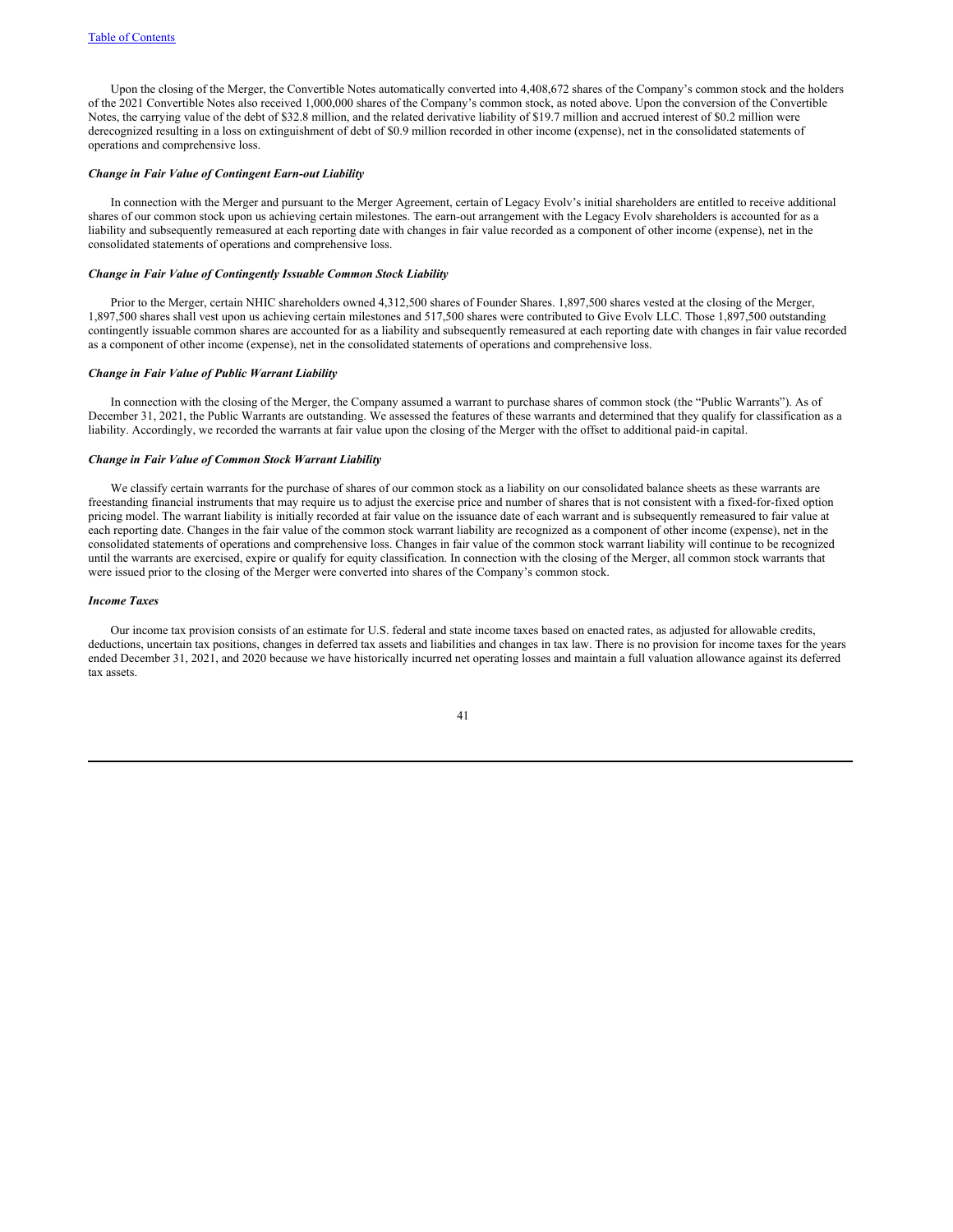# **Results of Operations**

# **Comparison of the Year Ended December 31, 2021 and 2020**

The following table summarizes our results of operations for the year ended December 31, 2021 and 2020 (in thousands):

|                                                                     | <b>Year Ended December 31.</b> |   |           |           |           |          |
|---------------------------------------------------------------------|--------------------------------|---|-----------|-----------|-----------|----------|
|                                                                     | 2021                           |   | 2020      | \$ Change |           | % Change |
| Revenue:                                                            |                                |   |           |           |           |          |
| Product revenue                                                     | \$<br>13.917                   | S | 1,279     | S         | 12,638    | 988 %    |
| Subscription revenue                                                | 7.855                          |   | 2,637     |           | 5,218     | 198      |
| Service revenue                                                     | 1,920                          |   | 869       |           | 1,051     | 121      |
| Total revenue                                                       | 23,692                         |   | 4,785     |           | 18,907    | 395      |
| Cost of revenue:                                                    |                                |   |           |           |           |          |
| Cost of product revenue                                             | 12,471                         |   | 1,177     |           | 11,294    | 960      |
| Cost of subscription revenue                                        | 3,644                          |   | 1,824     |           | 1,820     | 100      |
| Cost of service revenue                                             | 936                            |   | 495       |           | 441       | 89       |
| Total cost of revenue                                               | 17,051                         |   | 3,496     |           | 13,555    | 388      |
| Gross profit                                                        | 6,641                          |   | 1,289     |           | 5,352     | 415      |
| Operating expenses:                                                 |                                |   |           |           |           |          |
| Research and development                                            | 11,416                         |   | 15,710    |           | (4,294)   | (27)     |
| Sales and marketing                                                 | 27,404                         |   | 7,365     |           | 20,039    | 272      |
| General and administrative                                          | 20,013                         |   | 5,110     |           | 14,903    | 292      |
| Loss from impairment of property and equipment                      | 1,869                          |   |           |           | 1,869     | $*$      |
| Total operating expenses                                            | 60,702                         |   | 28,185    |           | 32,517    | 115      |
| Loss from operations                                                | (54,061)                       |   | (26, 896) |           | (27, 165) | 101      |
| Other income (expense), net:                                        |                                |   |           |           |           |          |
| Interest expense, net                                               | (6,095)                        |   | (430)     |           | (5,665)   | 1,317    |
| Loss on disposal of property and equipment                          | (617)                          |   |           |           | (617)     | $\ast$   |
| Loss on extinguishment of debt                                      | (12,685)                       |   | (66)      |           | (12,619)  | 19,120   |
| Change in fair value of derivative liability                        | (1,745)                        |   |           |           | (1,745)   | *        |
| Change in fair value of contingent earn-out liability               | 46,212                         |   |           |           | 46,212    |          |
| Change in fair value of contingently issuable common stockliability | 6,406                          |   |           |           | 6,406     | $\ast$   |
| Change in fair value of public warrant liability                    | 12,606                         |   |           |           | 12,606    | $\ast$   |
| Change in fair value of common stock warrant liability              | (879)                          |   |           |           | (879)     | $\ast$   |
| Total other income (expense), net                                   | 43,203                         |   | (496)     |           | 43,699    | (8, 810) |
| Net loss                                                            | \$<br>(10, 858)                | S | (27, 392) | \$        | 16,534    | $(60)\%$ |

\* N/A — Not meaningful

# *Revenue, Cost of Revenue and Gross Profit*

*Product Revenue*

|                                       | <b>Year Ended December 31.</b> |       |          |          |
|---------------------------------------|--------------------------------|-------|----------|----------|
|                                       | 2021                           | 2020  | s Change | % Change |
| Product revenue                       | 13.917                         | .279  | 12.638   | 988 %    |
| Cost of product revenue               | 12.471                         |       | 1.294    | $960\%$  |
| Gross profit – Product revenue        | .446                           | 102   | 1,344    | .318 %   |
| Gross profit margin – Product revenue | $10\,\%$                       | $8\%$ | N/A      | $2\%$    |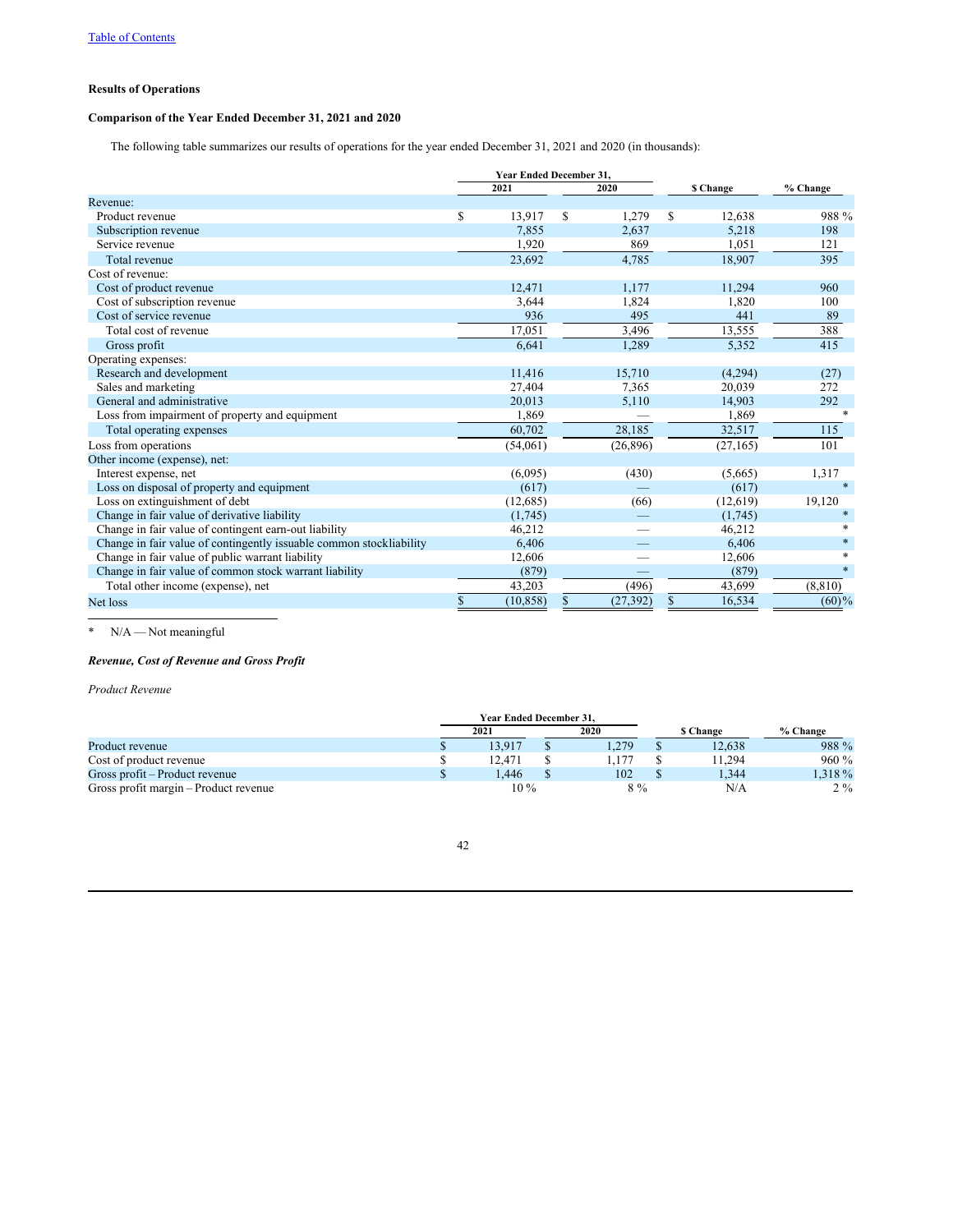The increase in product revenue and increase in cost of product revenue are primarily due to the increases in direct product sales of Evolv Express units, which included the significant increase in the adoption of Evolv Express units by professional sports teams. The increase in gross profit is primarily driven by our increased product sales volume, which was partially offset by an increase in shipping costs and one-time charges including writeoffs of Evolv Edge units in inventory as we are no longer selling this product and purchase price variances recorded on raw materials. The increase in gross profit margin is primarily driven by our continued efforts to streamline the manufacturing process and reduce costs by introducing standardized parts into our product. We expect to continue to see improvement in our gross margins as we continue to engineer our product with lower cost components. As we continue to gain leverage in the marketplace with increased sales, we expect higher discounts from suppliers. We also expect to see improvement in gross margin to the extent shipping costs and high demand materials costs decline when global supply chain disruptions ease.

#### *Subscription Revenue*

|                                            | <b>Year Ended December 31.</b> |  |       |                 |          |  |  |
|--------------------------------------------|--------------------------------|--|-------|-----------------|----------|--|--|
|                                            | 2021                           |  | 2020  | <b>S</b> Change | % Change |  |  |
| Subscription revenue                       | 7.855                          |  | 2.637 | \$5.218         | 198 %    |  |  |
| Cost of subscription revenue               | 3.644                          |  | .824  | \$1.820         | $100\%$  |  |  |
| Gross profit – Subscription revenue        | 4.211                          |  | 813   | \$3.398         | 418 %    |  |  |
| Gross profit margin – Subscription revenue | 54 $\%$                        |  | 31 %  | N/A             | 23 %     |  |  |

The increase in subscription revenue and increase in cost of subscription revenue are primarily due to a larger number of active Evolv Express units installed during the period, growth in our customer base and contribution from our channel partners. The increase in gross profit is primarily driven by our increased subscription revenue. The increase in gross profit margin was primarily driven by increased recurring revenue from increased active subscriptions and customer growth, which we expect to continue.

### *Service Revenue*

|                                       | <b>Year Ended December 31.</b> |  |        |           |          |
|---------------------------------------|--------------------------------|--|--------|-----------|----------|
|                                       | 2021                           |  | 2020   | \$ Change | % Change |
| Service revenue                       | .920                           |  | 869    | .051      | $121 \%$ |
| Cost of service revenue               | 936                            |  | 495    | 441       | 89 %     |
| Gross profit – Service revenue        | 984                            |  | 374    | 610       | $163 \%$ |
| Gross profit margin – Service revenue | 51 %                           |  | $43\%$ | N/A       | $8\%$    |

The increase in service revenue and increase in cost of service revenue are primarily due to increased installation and training related to the Evolv Express units and SaaS and maintenance services associated with increased subscriptions. The increase in gross profit is due to increased installations and trainings associated with greater sales. The increase in gross profit margin is primarily driven by standardization of the installation and training process, which results in overall lower costs, and increased margins related to SaaS and maintenance services provided for product sales. We expect to see continued increases in gross margin due to continued growth in active subscriptions and our customer base.

# *Research and Development Expenses*

|                                                        | <b>Year Ended December 31.</b> |        |  |        |  |                 |           |
|--------------------------------------------------------|--------------------------------|--------|--|--------|--|-----------------|-----------|
|                                                        |                                | 2021   |  | 2020   |  | <b>S Change</b> | % Change  |
| Personnel related (including stock-based compensation) |                                | 8.091  |  | 3.737  |  | 4.354           | $117 \%$  |
| Materials and prototypes                               |                                | 2,153  |  | 8.907  |  | (6, 754)        | (76)      |
| Professional fees                                      |                                | 861    |  | 2.642  |  | (1, 781)        | (67)      |
| Facilities related and other                           |                                | 311    |  | 424    |  | 113)            | (27)      |
| Total research and development expenses                |                                | 11.416 |  | 15.710 |  | (4,294)         | $(27) \%$ |

The increase in personnel related expenses is due to an increase in additional personnel costs resulting from new hires in our research and development function in 2021, an increase in bonuses and commissions, an increase in stock-based compensation and an increase in recruiting costs, partially offset by of \$0.3 million of wages capitalized in association with the development of internal-use software. The decrease in materials and prototype costs is due to the transition from prototype production to standard manufacturing of the Evolv Express, which results in lower prototyping costs. The decrease in professional fees is due to a decrease in consulting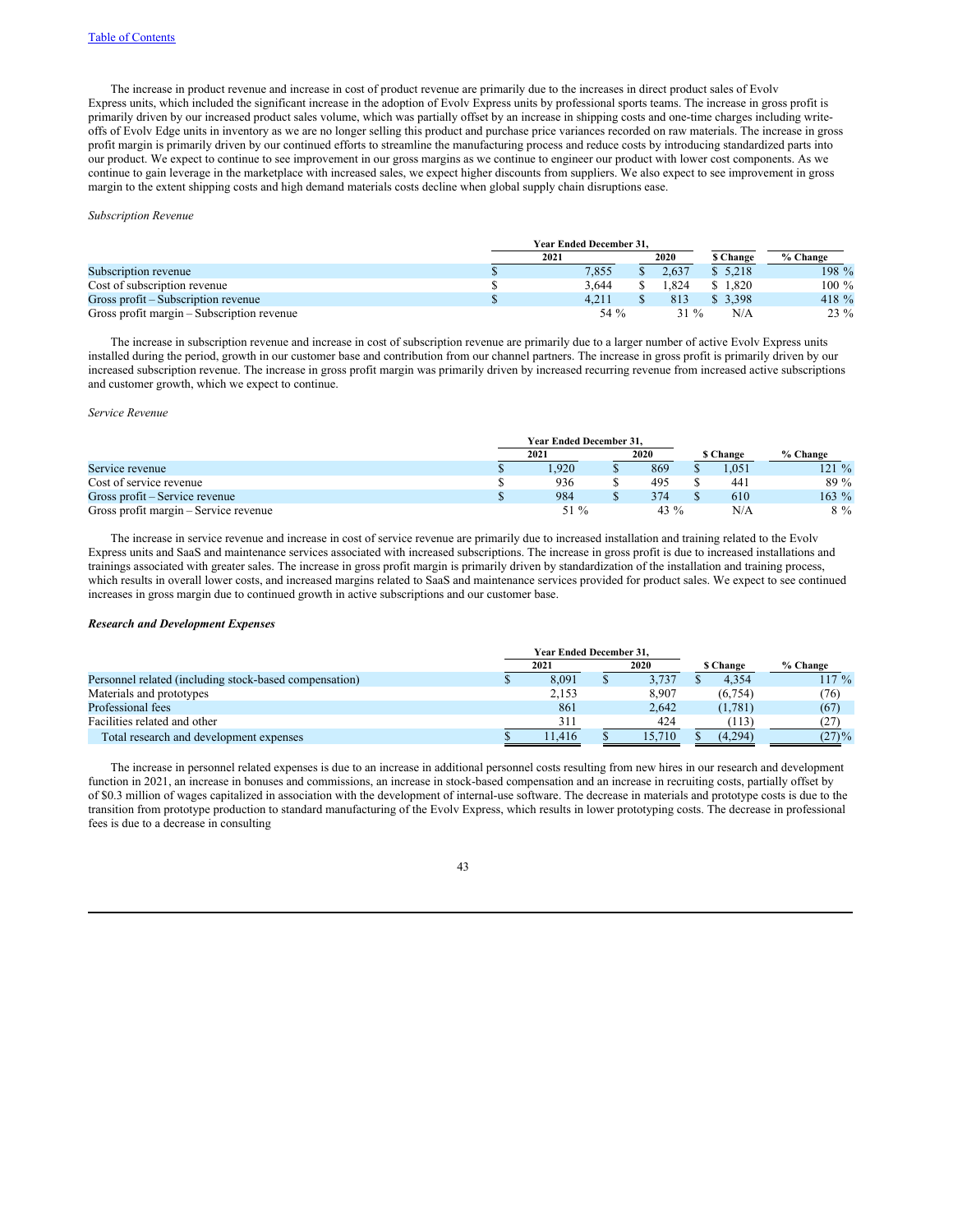related to research and development efforts for prototype units and \$0.7 million of external consulting costs capitalized in association with the development of internal-use software. The capitalization of the development of internal-use software is due to internal and external costs associated with further developing the Evolv Cloud Portal associated with our Evolv Express units.

# *Sales and Marketing Expenses*

|                                                        | <b>Year Ended December 31.</b> |       |           |          |
|--------------------------------------------------------|--------------------------------|-------|-----------|----------|
|                                                        | 2021                           | 2020  | \$ Change | % Change |
| Personnel related (including stock-based compensation) | 18.717                         | 5.347 | 13.370    | $250\%$  |
| Direct marketing and customer field services           | 4.292                          | 590   | 3.702     | 627      |
| Travel and entertainment                               | 1.652                          | 554   | 1,098     | 198      |
| Professional fees                                      | 874                            | 461   | 413       | 90       |
| Facilities related and other                           | 1,869                          | 413   | .456      | 353      |
| Total sales and marketing expenses                     | 27.404                         | 7,365 | 20,039    | $272\%$  |

The increase in personnel related expenses is due to an increase in additional personnel costs resulting from new hires in our sales and marketing functions in 2021, an increase in bonuses and commissions, and an increase in stock-based compensation. The increase in direct marketing and customer field services is due to an increase in trade shows and events and an increase in sales volume. The increase in travel and entertainment expense is due to an increase in travel costs for in-person sales personnel meetings and events. The increase in professional fees is due to an increase in consulting fees related to business development and marketing as part of efforts to drive sales growth. The increase in facilities related and other expenses is primarily due to an increase in office supplies and an increase in subscriptions related to gathering market research.

# *General and Administrative Expenses*

|                                                        | Year Ended December 31, |       |                 |          |
|--------------------------------------------------------|-------------------------|-------|-----------------|----------|
|                                                        | 2021                    | 2020  | <b>S</b> Change | % Change |
| Personnel related (including stock-based compensation) | 7.731                   | 1.967 | 5.764           | $293\%$  |
| Professional fees                                      | 6.241                   | 1.879 | 4.362           | 232      |
| Director and officer insurance                         | 2.187                   | 566   | 1.621           | 286      |
| Sales tax contingencies                                | 1.091                   |       | 1.091           |          |
| Facilities related and other                           | 2,763                   | 698   | 2.065           | 296      |
| Total general and administrative expenses              | 20.013                  | 5,110 | 14.903          | $292\%$  |

 $N/A$  — Not

The increase in personnel related expenses is due to an increase in salaries and related costs resulting from expanding our administrative team and an increase in stock-based compensation. The increase in professional fees is due to an increase in audit, tax, and legal services provided to the Company related to the Merger and to support public company requirements. The increase in director and officer insurance expense is due to us operating as a public company. The increase in sales tax contingencies is due to an increase in our sales tax contingency liability as we may owe additional sales and use taxes in various jurisdictions. The increase in facilities related and other expenses is due to us relocating to our new corporate headquarters with a larger office space to accommodate our growth and increase in personnel.

# *Loss From Impairment of Property and Equipment*

Impairment of property and equipment was \$1.9 million for the year ended December 31, 2021. There was no impairment for the year ended December 31, 2020. This related to Edge units and Express prototype units that were removed from service and retired. We are transitioning our domestic customers from the Legacy Evolv Edge units to our most current Evolv Express units, which also resulted in an impairment of the remaining economic value of such assets.

meaningful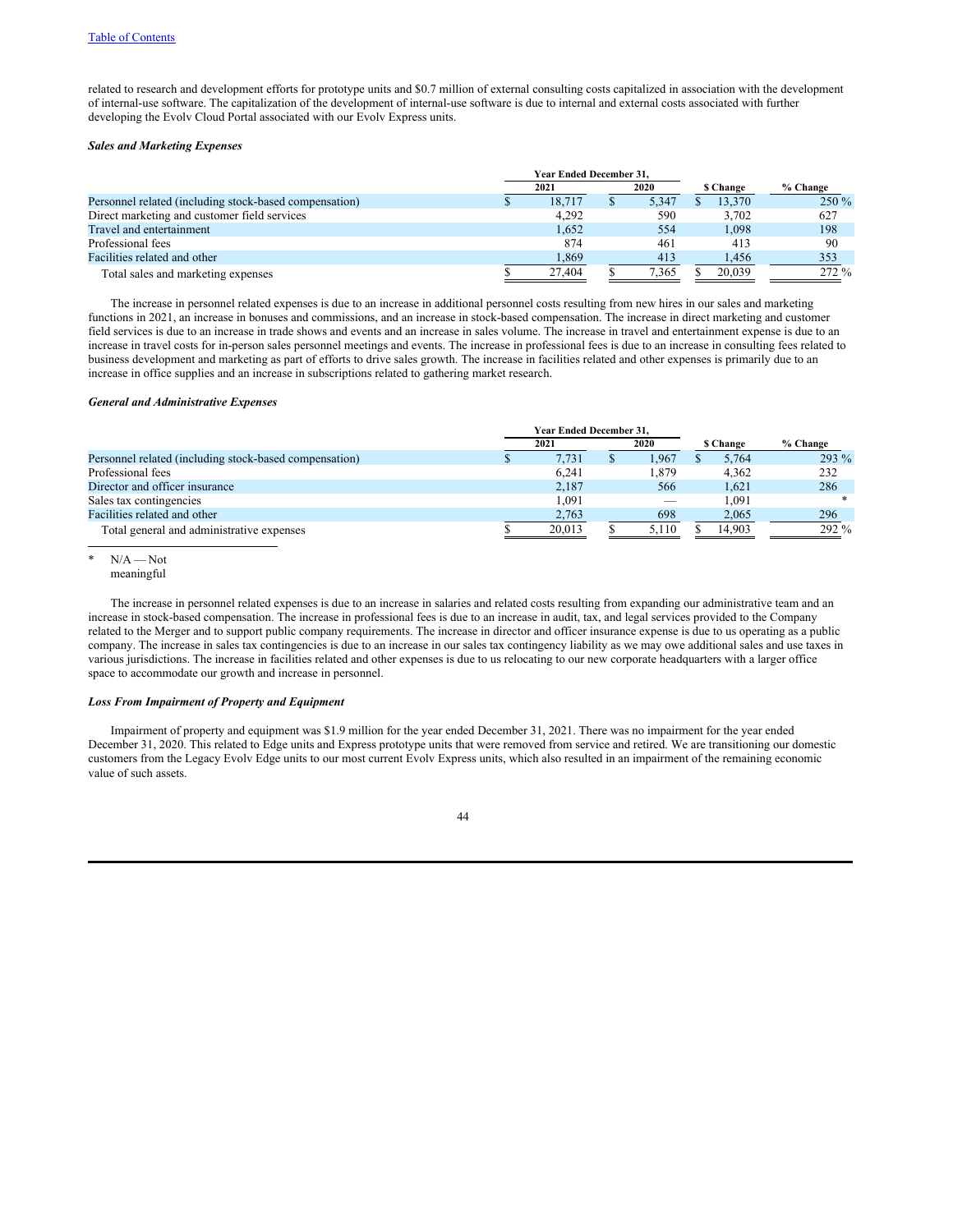#### *Interest Expense*

Interest expense was \$6.1 million for the year ended December 31, 2021, compared to \$0.4 million for the year ended December 31, 2020. The increase of \$5.7 million was primarily due to the issuance of \$30.0 million of convertible notes during the year ended December 31, 2021. The Convertible Notes and corresponding accrued interest were converted into the Company's common stock upon closing of the Merger.

#### *Loss on Disposal of Property and Equipment*

Other expense was \$0.6 million for the year ended December 31, 2021, compared to \$0 for the year ended December 31, 2020. The increase of \$0.6 million was primarily due to loss on disposal of non-leased assets, primarily related to demo units, during the year ended December 31, 2021.

# *Loss on Extinguishment of Debt*

Loss on extinguishment of debt was \$12.7 million for the year ended December 31, 2021, compared to \$0.1 million for the year ended December 31, 2020. This was due to the modification of the 2021 Convertible Notes and then the conversion of the 2021 Convertible Notes into shares of the Company's stock upon closing of the Merger.

# *Change in Fair Value of Derivative Liability*

Change in fair value of the derivative liability was \$1.7 million for the year ended December 31, 2021. There was no change in fair value of derivative liability for the year ended December 31, 2020. This was due to entering into additional convertible notes during 2021 and changes in the fair value of corresponding embedded derivatives given the pending Merger.

# *Change in Fair Value of Contingent Earn-out Liability*

Change in fair value of the contingent earn-out liability was \$46.2 million for the year ended December 31, 2021, compared to \$0 for the year ended December 31, 2020. This was due to establishing the contingent earn-out liability in connection with the closing of the Merger. The change in fair value of the contingent earn-out liability from issuance through period end is due to mark to market fluctuations driven by a decrease in stock price, resulting in significant income recognized in other income (expense), net in our consolidated statements of operations and comprehensive loss.

### *Change in Fair Value of Contingently Issuable Common Stock Liability*

Change in fair value of the contingently issuable common stock liability was \$6.4 million for the year ended December 31, 2021, compared to \$0 for the year ended December 31, 2020. This was due to establishing the contingently issuable common stock liability in connection with the closing of the Merger. The change in fair value of the contingently issuable common stock liability from issuance through period end is due to mark to market fluctuations driven by a decrease in stock price, resulting in significant income recognized in other income (expense), net in our consolidated statements of operations and comprehensive loss.

# *Change in Fair Value of Public Warrant Liability*

Change in fair value of the public warrant liability was \$12.6 million for the year ended December 31, 2021, compared to \$0 for the year ended December 31, 2020. This was due to establishing the public warrant liability in connection with the closing of the Merger. The change in fair value of the public warrant liability from issuance through period end is due to mark to market fluctuations driven by a decrease in the publicly traded warrant price, resulting in significant income recognized in other income (expense), net in our consolidated statements of operations and comprehensive loss.

#### *Change in Fair Value of Common Stock Warrant Liability*

Change in fair value of the common stock warrant liability was \$0.9 million for the year ended December 31, 2021, compared to \$0 for the year ended December 31, 2020. The change in fair value of the common stock warrant liability was due mark to market fluctuations prior to the conversion of the common stock warrant liability upon the closing of the Merger.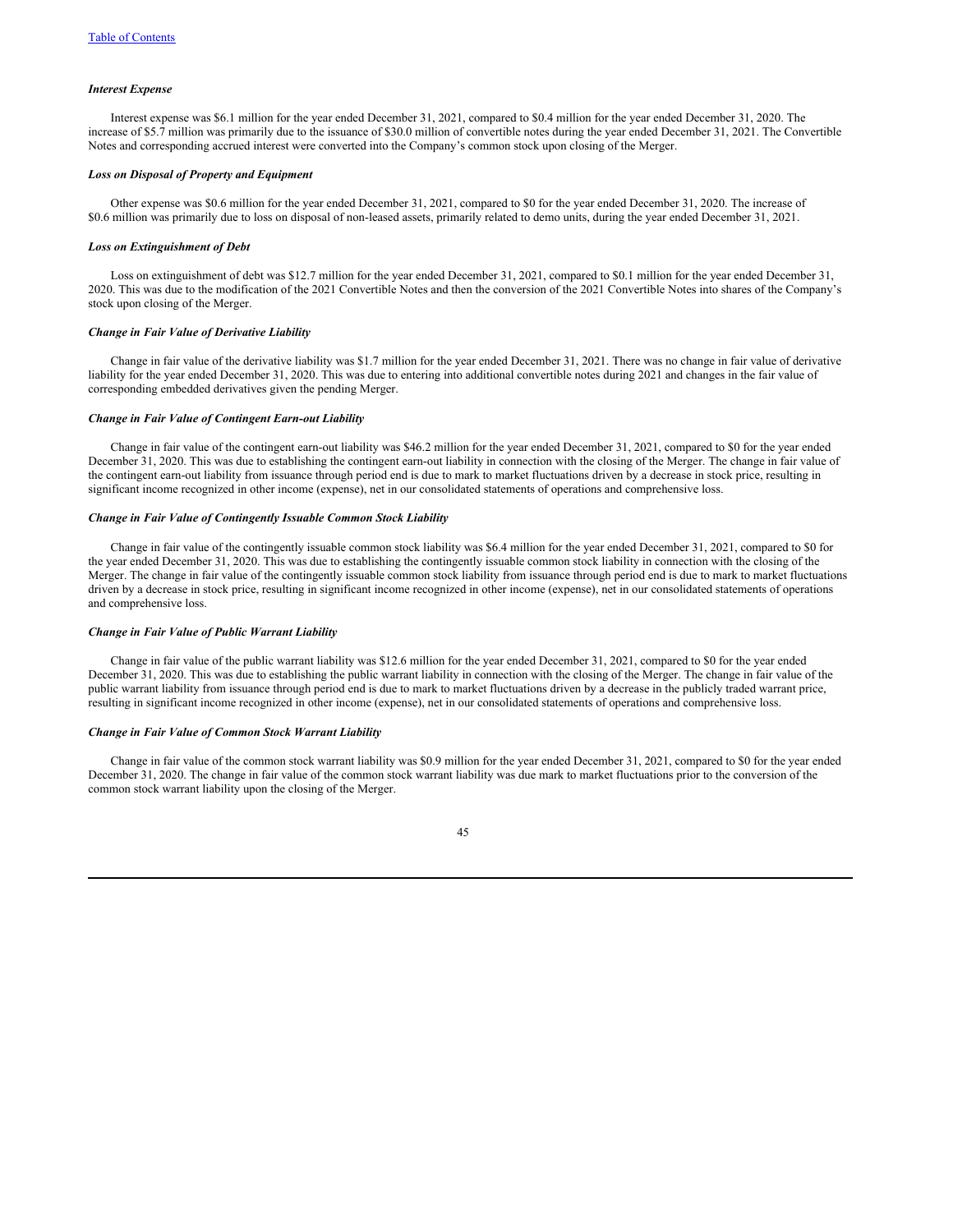#### *Income Taxes*

There is no provision for income taxes for the years ended December 31, 2021 and 2020 because we have historically incurred net operating losses and maintain a full valuation allowance against our deferred tax assets. We have provided a valuation allowance for all of our deferred tax assets as a result of our historical net losses in the jurisdictions in which we operate. We continue to assess all positive and negative evidence, including our future taxable income by jurisdiction based on our recent historical operating results, the expected timing of reversal of temporary differences, various tax planning strategies that we may be able to enact in future periods, the impact of potential operating changes on our business and our forecasted results from operations in future periods based on available information at the end of each reporting period. To the extent that we are able to reach the conclusion that deferred tax assets are realizable based on any combination of the above factors in any given tax jurisdiction, a reversal of all or some related portion of our existing valuation allowances may occur.

### **Liquidity and Capital Resources**

Our primary requirements for liquidity and capital are working capital, inventory management, capital expenditures and general corporate needs. We expect these needs to continue as we develop and grow our business. Prior to the Merger, as an early-stage company, we primarily obtained cash to fund our operations through preferred stock offerings and debt instruments. As of December 31, 2021, we had \$307.5 million in cash and cash equivalents. We incurred a net loss of \$10.9 million and \$27.4 million for the year ended December 31, 2021 and 2020, respectively. We incurred cash outflows from operating activities of \$69.6 million and \$23.3 million during the year ended December 31, 2021 and 2020, respectively.

We expect our cash and cash equivalents, together with cash we expect to generate from future operations, will be sufficient to fund our operating expenses and capital expenditure requirements for a period of at least twelve months from the date of this prospectus. However, because we are in the growth stage of our business and operate in an emerging field of technology, we expect to continue to invest in research and development and expand our sales and marketing teams worldwide. We are likely to require additional capital to respond to technological advancements, competitive dynamics or technologies, customer demands, business opportunities, challenges, acquisitions or unforeseen circumstances and in either the short-term or long-term may determine to engage in equity or debt financings or enter into credit facilities for other reasons. If we are unable to obtain adequate financing or financing on terms satisfactory to us, when we require it, our ability to continue to grow or support our business and to respond to business challenges could be significantly limited. In particular, the widespread COVID-19 pandemic, including variants, has resulted in, and may continue to result in, significant disruption of global financial markets, reducing our ability to access capital. If we are unable to raise additional funds when or on the terms desired, our business, financial condition and results of operations could be adversely affected.

# *PIPE Investment and Proceeds from the closing of the Merger*

In July 2021, we received gross proceeds of \$300.0 million from our PIPE Investment, as well as \$84.9 million in proceeds, net of redemptions received in connection with the closing of the Merger.

#### *Financing Arrangements*

In December 2020, we entered into a \$10.0 million credit agreement with JPMorgan Chase Bank, N.A. ("JPM Credit Agreement") with a maturity date of December 3, 2024, and a revolving line of credit of up to \$10.0 million with a maturity date of December 3, 2022, which extinguished the 2020 Silicon Valley Bank Term Loan. Under the terms of the JPM Credit Agreement, we received proceeds of \$10.0 million. As of December 31, 2021, we had \$9.9 million of debt outstanding. In September and December of 2020, we issued a total of \$4.0 million of convertible notes (the "2020 Convertible Notes"). In January and February 2021, we issued a total of \$30.0 million of convertible notes with a maturity date of September 2021.

Upon the closing of the Merger, the Convertible Notes automatically converted into 4,408,672 shares of the Company's common stock and the holders of the 2021 Convertible Notes also received the right to receive 1,000,000 shares of the Company's common stock, as noted above. Upon the conversion of the Convertible Notes, the carrying value of the debt of \$32.8 million and the related derivative liability of \$19.7 million and accrued interest of \$0.2 million were derecognized resulting in a loss on extinguishment of debt of \$0.9 million recorded in other income (expense), net.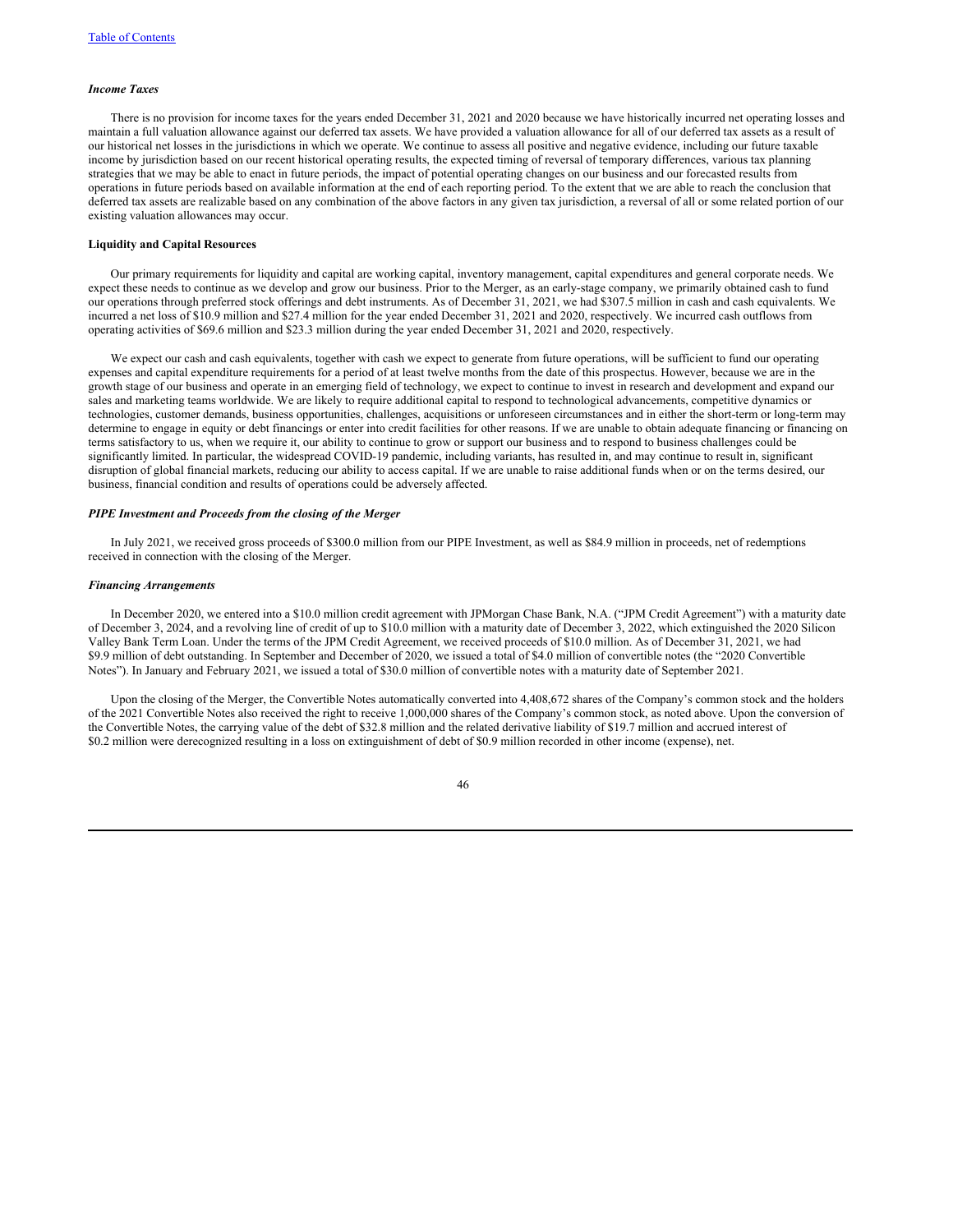# *Material Cash Requirements for Known Contractual and Other Obligations*

The following is a description of commitments for capital expenditures and other known and reasonably likely cash requirements as December 31, 2021 and December 31, 2020. We anticipate fulfilling such commitments with our existing cash and cash equivalents obtained through operations, proceeds from long-term debt, closing of the Merger, and issuance of common stock in connection with the PIPE investment. Cash and cash equivalents amounted to \$307.5 million and \$4.7 million as of December 31, 2021 and 2020, respectively.

We entered into a new lease agreement for additional office space starting May 1, 2021 through October 31, 2024, with the option to extend through October 31, 2027 with written notice. We are required to maintain a minimum cash balance of \$0.7 million as a security deposit on the leased space which is classified as restricted cash, current and restricted cash, non-current on the consolidated balance sheet as of December 31, 2021. Total future minimum lease payments under this noncancelable operating lease amount to \$3.2 million. See Note 17 to our consolidated financial statements for the year ended December 31, 2021.

# *Cash Flows*

The following table sets forth a summary of cash flows for the periods presented:

|                                                                       | <b>Year Ended</b><br>December 31. |           |
|-----------------------------------------------------------------------|-----------------------------------|-----------|
|                                                                       | 2021                              | 2020      |
| Net cash used in operating activities                                 | (69.628)                          | (23, 254) |
| Net cash used in investing activities                                 | (4,738)                           | (6,609)   |
| Net cash provided by financing activities                             | 377,829                           | 17,226    |
| Net increase (decrease) in cash, cash equivalents and restricted cash | 303.463                           | (12, 637) |

# *Operating Activities*

During the year ended December 31, 2021, operating activities used \$69.6 million resulting from a net loss of \$10.9 million, \$30.0 million of cash used by changes in operating assets and liabilities, and non-cash adjustments of \$28.8 million. The non-cash adjustments consisted of a \$46.2 million of change in the fair value of contingent earn-out liability, \$6.4 million of change in the fair value of contingently issuable common stock liability and \$12.6 million of change in the fair value of public warrant liability, partially offset by \$12.7 million on loss of extinguishment of debt, \$5.2 million in noncash interest expense, \$8.5 million in stock-based compensation expense, \$2.9 million in depreciation and amortization expense, \$2.1 million on write-off of inventory, \$1.9 million from loss from impairment of property and equipment, \$1.7 million of change in the fair value of derivative liability, \$0.9 million of change in fair value of common stock warrant liability, and \$0.6 million on loss of disposal of property and equipment. The changes in operating assets and liabilities consisted primarily of cash used by an increase of \$17.5 million in inventory, \$10.1 million in prepaid expenses and other current assets, an increase of \$5.1 million in accounts receivable, an increase of \$4.9 million in contract assets, and an increase of \$3.1 million in commission assets, partially offset by an increase in deferred revenue of \$5.0 million, an increase of \$5.2 million in accrued expenses and other current liabilities, and an increase of \$0.6 million in deferred rent.

The changes in commission assets and deferred revenue were primarily due to a continued shift towards a subscription-based model. The increase in accounts receivable is primarily due to higher sales driven by an increase in customers and the timing of billings to customers. The increase in accrued expenses and other current liabilities is primarily due to an increase in sales and marketing and general and administrative expenses due to the growth in our business and operating as a public company, the timing of vendor invoicing and payments, and the increase in sales tax contingency liability as we may owe additional sales and use taxes in various jurisdictions. The increase in prepaid expenses and other current assets is primarily due to an increase in prepaid insurance related to an increase in director and officer insurance premiums as a result of becoming a public company and an increase in prepaid deposits related to orders placed for Express units. The increase in inventory is primarily due to an increase in the production of Express units to meet customer demand. The increase in contract assets is primarily due to an increase in purchase subscriptions.

During the year ended December 31, 2020, cash used from operating activities was \$23.3 million, primarily resulting from a net loss of \$27.4 million, partially offset by \$2.3 million of cash provided by changes in operating assets and liabilities and non-cash adjustments of \$1.8 million. The non-cash adjustments consisted primarily of \$1.1 million of depreciation and \$0.7 million in stock-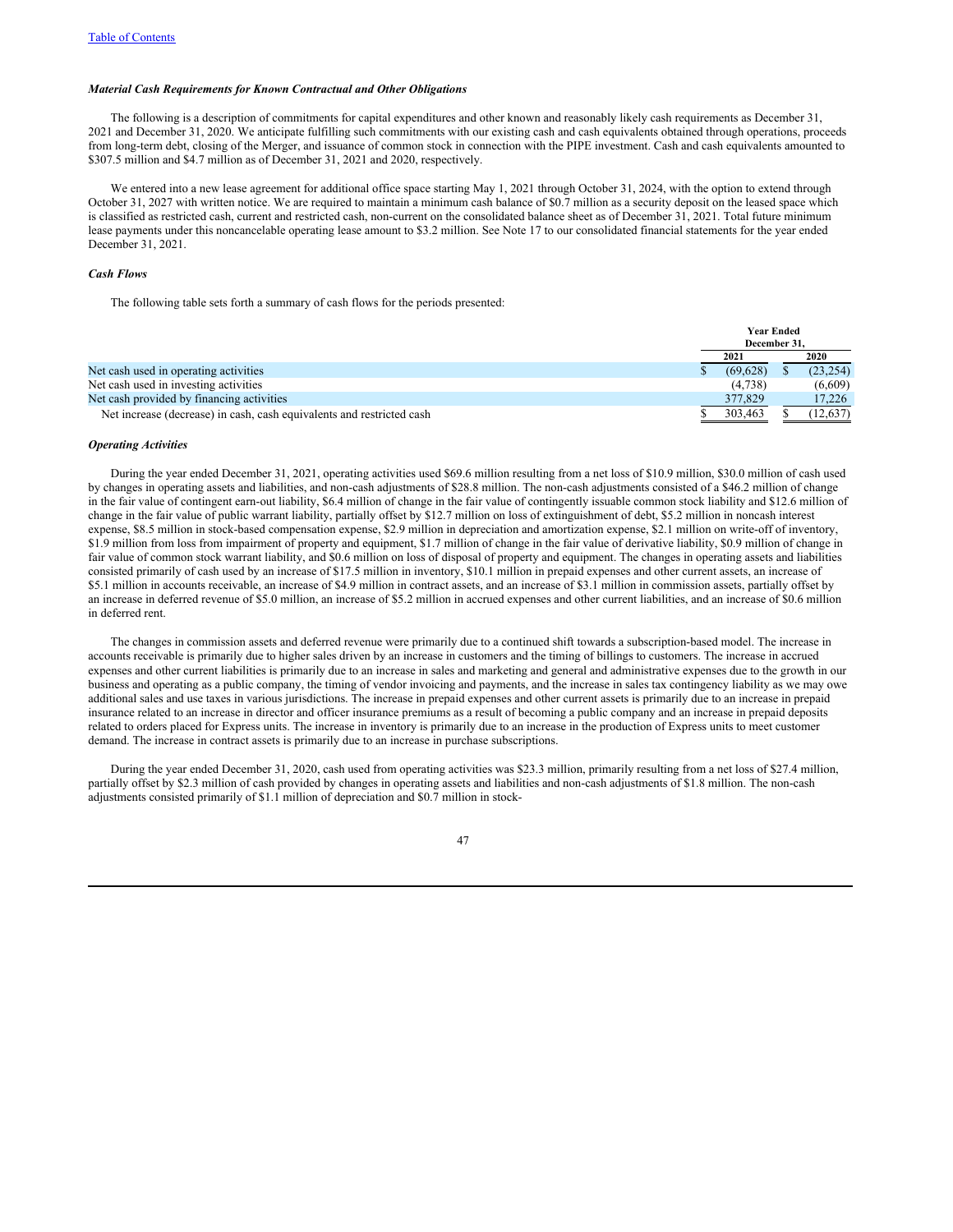based compensation. The changes in operating assets and liabilities consisted primarily of cash used by increases of \$0.5 million in accounts receivable, \$1.8 million in commission assets, \$1.5 million in inventory and \$0.4 million in prepaid expenses and other current assets, which were partially offset by increases of \$2.3 million in deferred revenue, \$2.3 million in accrued expenses and other current liabilities and \$1.9 million in accounts payable.

The changes in commission assets and deferred revenue were primarily due to a shift towards a subscription-based model. The increase in accrued expenses and other current liabilities and accounts payable is primarily due to an increase in sales and marketing and general and administrative expenses due to the growth in our business and the anticipation of the Merger, as well as the timing of vendor invoicing and payments. The increase in prepaid expenses and other current assets is primarily due to the increase in prepaid subscriptions due to the increase in purchased subscriptions. The increase in accounts receivable is primarily due to higher sales and the timing of payments from customers. The increase in inventory is primarily due to Express units now being held in inventory.

### *Investing Activities*

During the year ended December 31, 2021, cash used in investing activities was \$4.7 million, primarily consisting of \$3.7 million for the purchases of property and equipment and \$1.0 million for the development of internal-use software.

During the year ended December 31, 2020, cash used in investing activities was \$6.6 million, primarily consisting of the purchases of property and equipment.

### *Financing Activities*

During the year ended December 31, 2021, cash provided by financing activities was \$377.8 million, primarily consisting of \$300.0 million from the issuance of common stock in connection with the PIPE investment, \$84.9 million of proceeds, net of redemptions, from the closing of the Merger, \$31.9 million from the issuance of long-term debt, net of issuance costs, and \$0.9 million from the exercise of stock options, partially offset by \$34.1 million in net cash outflows from the payment of offering costs in connection with the Merger, \$5.4 million for the repayment of principal on long term debt and \$0.4 million for the repayment of financing obligations.

During the year ended December 31, 2020, cash provided by financing activities was \$17.2 million primarily consisting of \$25.5 million from the issuance of long-term debt, net of issuance costs, \$3.0 million from the issuance of Series B-1 convertible preferred stock, net of issuance costs, and \$0.4 million from the exercise of stock options, partially offset by \$11.5 million in net cash outflows for the repayment of long-term debt.

# **Recent Accounting Pronouncements**

A description of recently issued accounting pronouncements that may potentially impact our financial position, results of operations or cash flows is disclosed in Note 2 to our consolidated financial statements included elsewhere in this prospectus.

#### **Critical Accounting Policies and Estimates**

Our consolidated financial statements are prepared in accordance with generally accepted accounting principles in the United States. The preparation of our consolidated financial statements and related disclosures requires us to make estimates and judgments that affect the reported amounts of assets, liabilities, costs and expenses, and the disclosure of contingent assets and liabilities in our consolidated financial statements. We base our estimates on historical experience, known trends and events and various other factors that we believe are reasonable under the circumstances, the results of which form the basis for making judgments about the carrying values of assets and liabilities that are not readily apparent from other sources. We evaluate our estimates and assumptions on an ongoing basis. Our actual results may differ from these estimates under different assumptions or conditions.

While our significant accounting policies are described in more detail in Note 2 to our consolidated financial statements, we believe that the following accounting policies are those most critical to the judgments and estimates used in the preparation of our consolidated financial statements.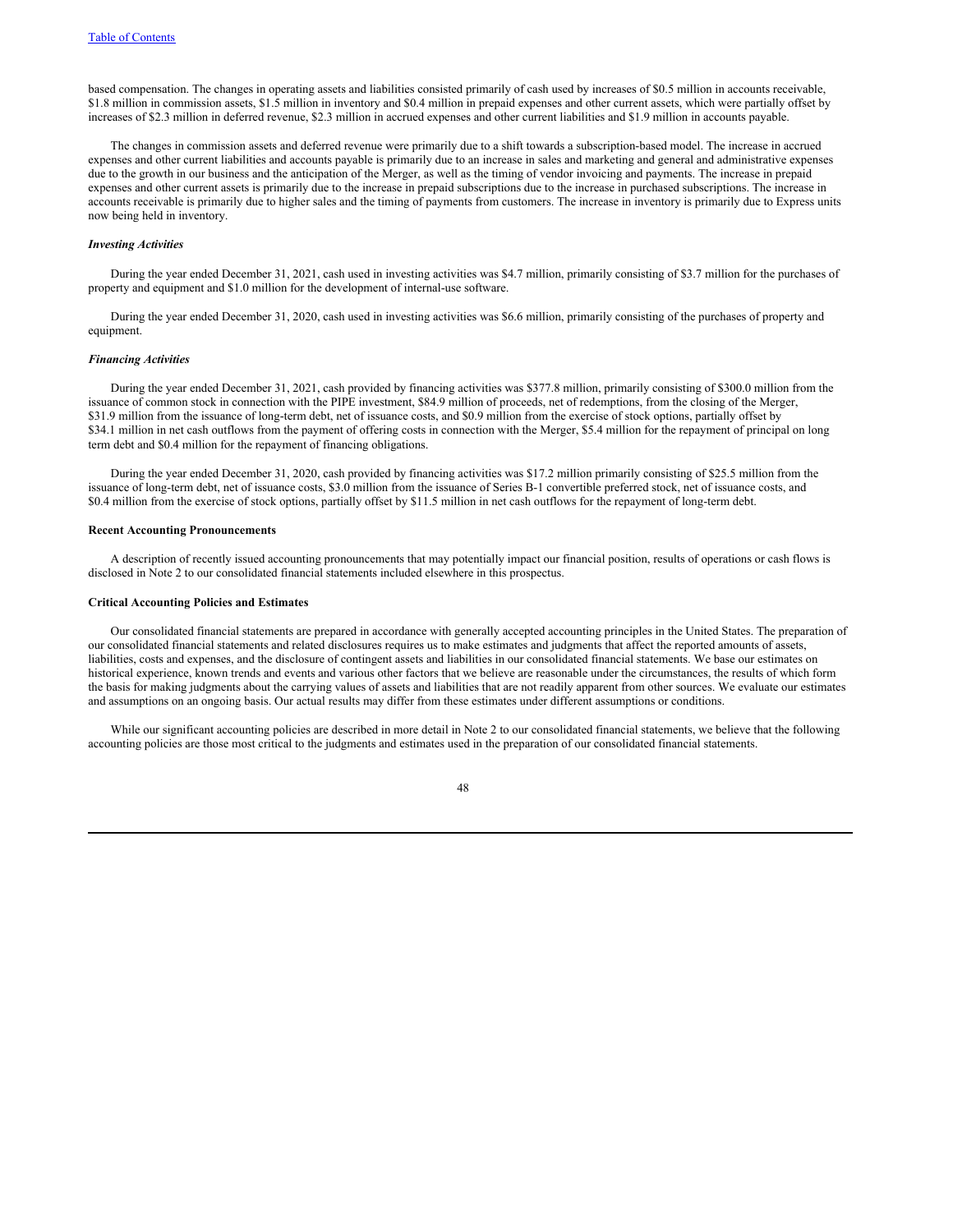#### *Revenue Recognition*

We derive revenue from (1) subscription arrangements accounted for as operating leases and (2) from the sale of products, inclusive of services and maintenance, and (3) professional services. Our arrangements are generally noncancelable and nonrefundable after ownership passes to the customer. Revenue is recognized net of sales tax.

#### *Product Revenue*

We derive revenue from the sale of our Express and Edge equipment and related add-on accessories to customers. Revenue is recognized when control of the product has transferred to the customer, which follows the terms of each customer contract. Products are predominately sold with distinct services, which are described in the services section below.

#### *Subscription Revenue*

In addition to selling products directly to customers, we also lease Express and Edge equipment. These arrangements convey the right to use the equipment for a period of time (generally 48 months) in exchange for consideration and therefore are accounted for under ASC 840 due to the scope exception of ASC 606-10-15-2. Lease terms are typically four years and customers pay quarterly or annual fixed payments for the lease and maintenance elements over the contractual lease term.

Generally, lease arrangements include both lease and non-lease components. The non-lease components relate to (1) distinct services, such as installation, training, SaaS, and maintenance, and (2) any add-on accessories. Installation and training are included in service revenue as described below, and add-on accessories are included in product revenue as described above. Because the equipment, SaaS, and maintenance components of a subscription arrangement are recognized as revenue over the same time period and in the same pattern, the equipment lease and maintenance performance obligations are classified as a single category of subscription revenue in the consolidated statements of operations and comprehensive loss.

As our leases with customers are generally classified as operating leases, lease revenue is recognized ratably over the duration of the lease. There are no contingent lease payments as a part of these arrangements.

### *Services Revenue*

We provide installation, training, SaaS, and maintenance services for our products. Revenue for installation and training are recognized upon transfer of control of these services, which are normally rendered over a short duration. SaaS include data-driven security information and analytics insights. Maintenance consists of technical support, bug fixes, and when-and-if-available threat updates. Maintenance revenue is recognized ratably over the period of the arrangement. We sell separately priced extended or nonstandard warranty services and preventative maintenance plans, which are recognized ratably over the associated service period.

#### *Revenue from Channel Partners*

A portion of our revenue is generated by sales in conjunction with our channel partners. When we transact with a channel partner, our contractual arrangement is with the channel partner and not with the end-use customer. Whether we transact with a channel partner and receive the order from a channel partner or directly from an end-use customer, our revenue recognition policy and resulting pattern of revenue recognition is the same.

#### *Standalone Selling Price*

We allocate the transaction price to each distinct performance obligation based on the standalone selling price ("SSP") of each product or service. Our contracts may include multiple performance obligations when customers purchase a combination of products and services. When our customer arrangements have multiple performance obligations that contain a lease for Express or Edge equipment for the customer's use at our site as well as distinct services that are delivered simultaneously, we allocate the arrangement consideration between the lease deliverables and non-lease deliverables based on the relative estimated SSP of each distinct performance obligation. For multiple performance obligation arrangements that do not contain a lease, we allocate the contract's transaction price to each performance obligation on a relative SSP basis.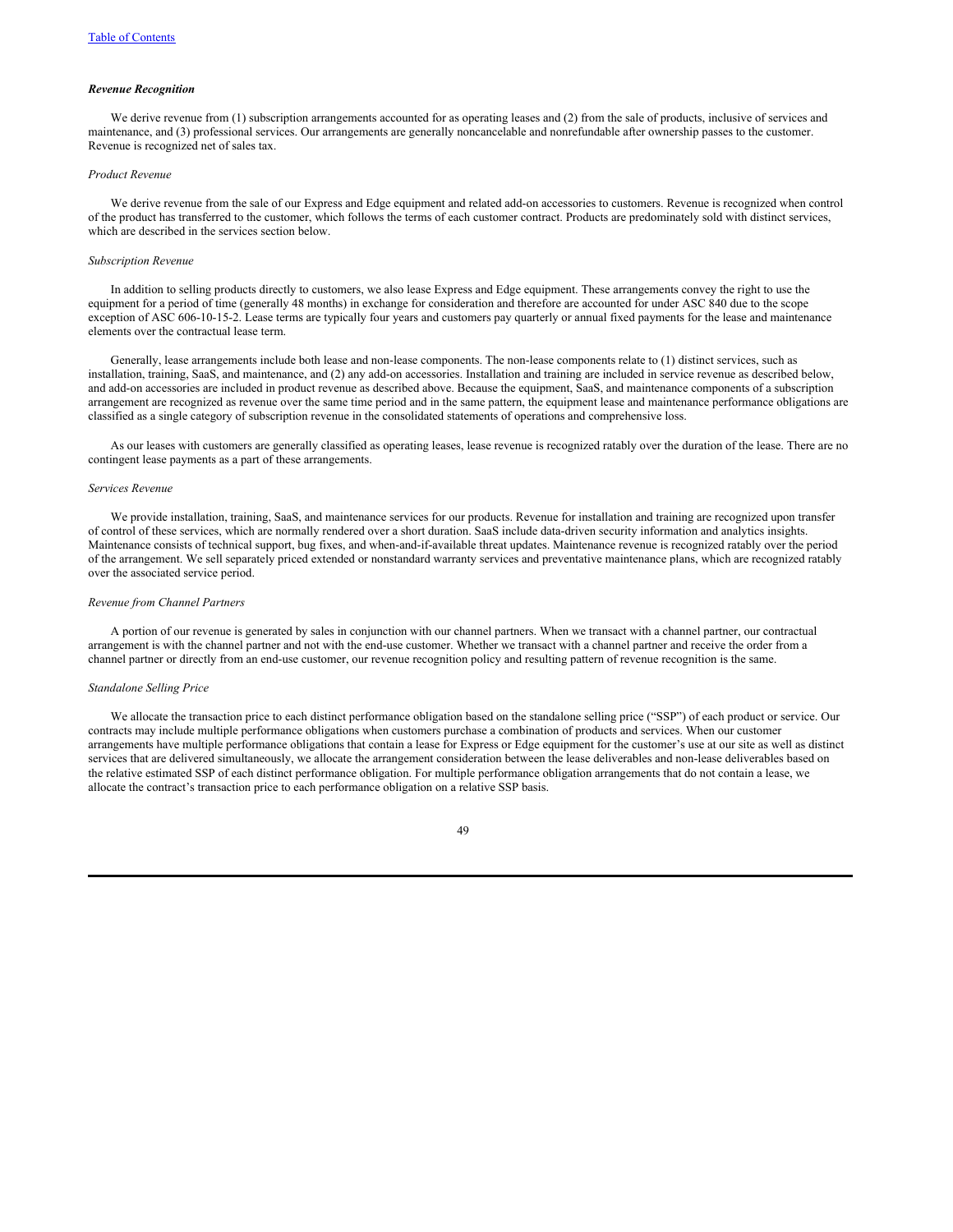### *Stock-Based Compensation*

We measure stock-based option awards granted to employees, consultants and directors based on their fair value on the date of grant using the Black-Scholes option-pricing model. Compensation expense for those awards is recognized, net of estimated forfeitures, over the requisite service period, which is generally the vesting period of the respective award.

Prior to the closing of the Merger, the fair value of each stock option grant was estimated on the date of grant using the Black-Scholes option-pricing model, which uses the following inputs: (1) the fair value per share of the common stock issuable upon exercise of the option, (2) the expected term of the option, (3) expected volatility of the price of the common stock, (4) the risk-free interest rate, and (5) the expected dividend yield.

After the closing of the Merger, our board of directors determined the fair value of each share of common stock underlying stock-based awards based on the closing price of our common stock as reported by Nasdaq on the date of grant.

The Black-Scholes option-pricing model uses as inputs the fair value of our common shares and assumptions we make for the volatility of our common shares, the expected term of our stock options, the risk-free interest rate for a period that approximates the expected term of our stock options and our expected dividend yield. The Company has historically been a private company and continues to lack sufficient company-specific historical and implied volatility information. Therefore, we estimate our expected share volatility based on the historical volatility of a publicly traded set of peer companies and expect to continue to do so until such time as we have adequate historical data regarding the volatility of our own traded share price.

#### *Valuation of Contingent Earn-out Liability*

The estimated fair value of the contingent earn-out shares are determined using a Monte Carlo simulation that simulated the future path of the Company's stock price over the earn-out period. The significant assumptions utilized in the calculation are based on the achievement of certain stock price milestones including projected stock price, volatility, drift rate, and a percentage of change in control and expected term. For potential common stock issuances related to a stock price milestones, the fair value was determined based on our expectations of achieving such a milestone and the simulated estimated stock price on the expected date of achievement.

We believe our assumptions are reasonable based on available information, our experience, knowledge, and judgments. These estimates can be affected by factors that are difficult to predict including future (1) EVLV closing price per share on the Nasdaq, (2) estimated stock price volatility over the earn-out period, and (3) risk free rates. Changes in assumptions and estimates used in our analysis, or future results that vary from assumptions used in the analysis, could affect the fair value of the contingent earn-out and could result in material changes in future periods.

### *Valuation of Contingently Issuable Common Stock Liability*

The estimated fair value of the contingently issuable common shares was determined using a Monte Carlo simulation that simulated the future path of the Company's stock price over the vesting period. The assumptions utilized in the calculation are based on the achievement of certain stock price milestones including projected stock price, volatility, and risk-free rate.

We believe our assumptions are reasonable based on available information, our experience, knowledge, and judgments. These estimates can be affected by factors that are difficult to predict including future (1) EVLV closing price per share on the Nasdaq, (2) estimated stock price volatility over the contingently issuable common shares period, and (3) risk free rates. Changes in assumptions and estimates used in our analysis, or future results that vary from assumptions used in the analysis, could affect the fair value of the contingently issuable common stock and could result in material changes in future periods.

### *Valuation of Common Stock Warrant Liability and Public Warrant Liability*

We classify certain warrants to purchase shares of our common stock (the "Common Stock Warrant") as liabilities on our consolidated balance sheets as these warrants are free-standing financial instruments that may require us to adjust the exercise price and number of shares that is not consistent with a fixed-for-fixed option pricing model. The warrant liability associated with each of these warrants was initially recorded at fair value on the issuance date of each warrant and is subsequently remeasured to fair value at each balance sheet date. Changes in fair value of the warrants are recognized as a component of other income (expense), net in our

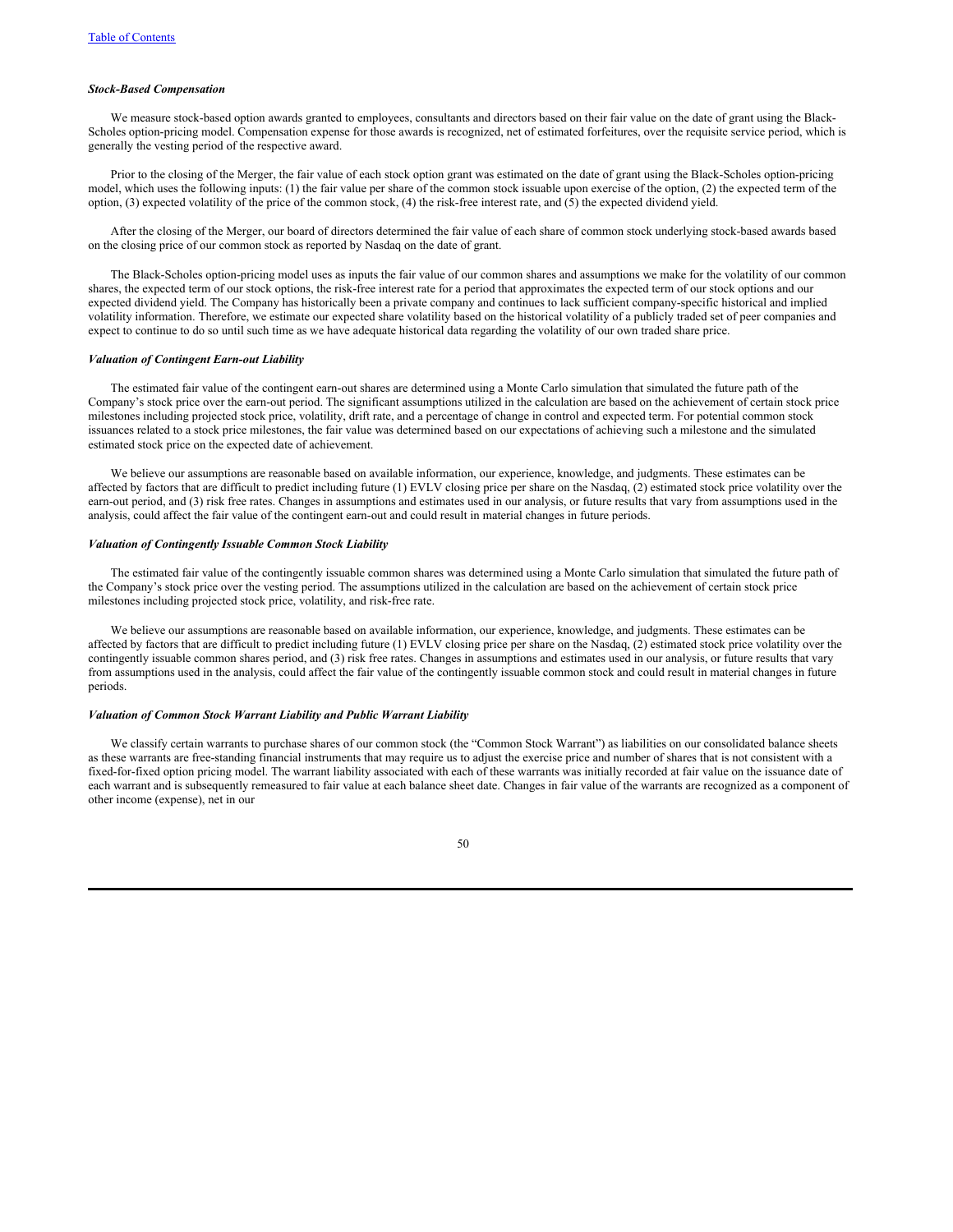statements of operations and comprehensive loss. We will continue to adjust the liability for changes in fair value until the warrants are exercised, expire or qualify for equity classification. For the common stock warrant, we utilized the Black-Scholes option-pricing model, which incorporates assumptions and estimates to value the warrant liability. Key estimates and assumptions impacting the fair value measurement include (1) the fair value per share of the underlying shares of applicable series of stock issuable upon exercise of the Warrants, (2) the remaining contractual term of the Warrants, (3) the risk-free interest rate, (4) the expected dividend yield and (5) the expected volatility of the price of the underlying applicable common stock. Prior to the closing of the Merger, we assessed these assumptions and estimates on a quarterly basis as additional information impacting the assumptions is obtained. We estimate the fair value per share of the underlying stock based in part on the results of third-party valuations and additional factors deemed relevant. Upon the closing of the Merger, the common stock warrant net settled and converted to common stock. As of December 31, 2021, we no longer have common stock warrants classified as liabilities.

In connection with the closing of the Merger, we assumed the Public Warrants to purchase shares of common stock, which were classified as a liability, as the Public Warrants do not meet the criteria to be indexed to our common stock. As of December 31, 2021, the Public Warrants remain outstanding. Accordingly, we recorded the warrants at fair value upon the closing of the Merger with a corresponding adjustment to additional paid-in capital. After the initial measurement, the fair value of the Public Warrants is subsequently remeasured quarterly based on the listed market price on the Nasdaq of such Public Warrants.

### *Valuation of Inventory*

Inventory is valued at the lower of cost or net realizable value. Cost is computed using the first-in, first-out method. We regularly review inventory quantities on-hand for excess and obsolete inventory and, when circumstances indicate, record charges to write down inventories to their estimated net realizable value, after evaluating historical sales, future demand, our estimates of forecasted net revenue, market conditions and expected product life cycles. A significant change in the timing or level of demand for our products as compared to forecasted amounts may result in recording additional writeoffs. Such charges are classified as cost of product revenue in the statements of operations and comprehensive loss. Any write-down of inventory to net realizable value creates a new cost basis. We recorded \$1.6 million in write-offs of Edge units during the year ended December 31, 2021 as the Company is no longer selling this product. We did not record any write-offs on inventory during the year ended December 31, 2020.

#### *Capitalized Internal-Use Software*

Software development costs consist of certain consulting costs and compensation expenses for employees who devote time to the development projects of our internal-use software, as well as certain upgrades and enhancements that are expected to result in enhanced functionality. We amortize these development costs over the estimated useful life of four years. We determined that a four year life is appropriate for our internal-use software based on our best estimate of the useful life of the internal-use software after considering factors such as continuous developments in the technology, obsolescence, and anticipated life of the service offering before significant upgrades. Management evaluates the useful lives of these assets on a quarterly basis and test for impairment whenever events or changes in circumstances occur that could impact the recoverability of these assets.

We determine the amount of internal software costs to be capitalized based on the amount of time spent by our developments on projects in the application stage of development. There is judgment in estimating the time allocated to a particular project in the application stage. A significant change in the time spent on each project could have a material impact on the amount capitalized and related amortization expense in subsequent periods.

### **Emerging Growth Company Status**

The Jumpstart Our Business Startups Act of 2012, or the JOBS Act, permits an "emerging growth company" such as us to take advantage of an extended transition period to comply with new or revised accounting standards applicable to public companies until those standards would otherwise apply to private companies. We meet the definition of an "emerging growth company" and have elected to use this extended transition period for complying with new or revised accounting standards that have different effective dates for public and private companies until the earlier of the date we (1) are no longer an emerging growth company or (2) affirmatively and irrevocably opt out of the extended transition period provided in the JOBS Act. As a result of this election, we will not be subject to the same new or revised accounting standards as other public companies that are not emerging growth companies and our consolidated financial statements may not be comparable to other public companies that comply with new or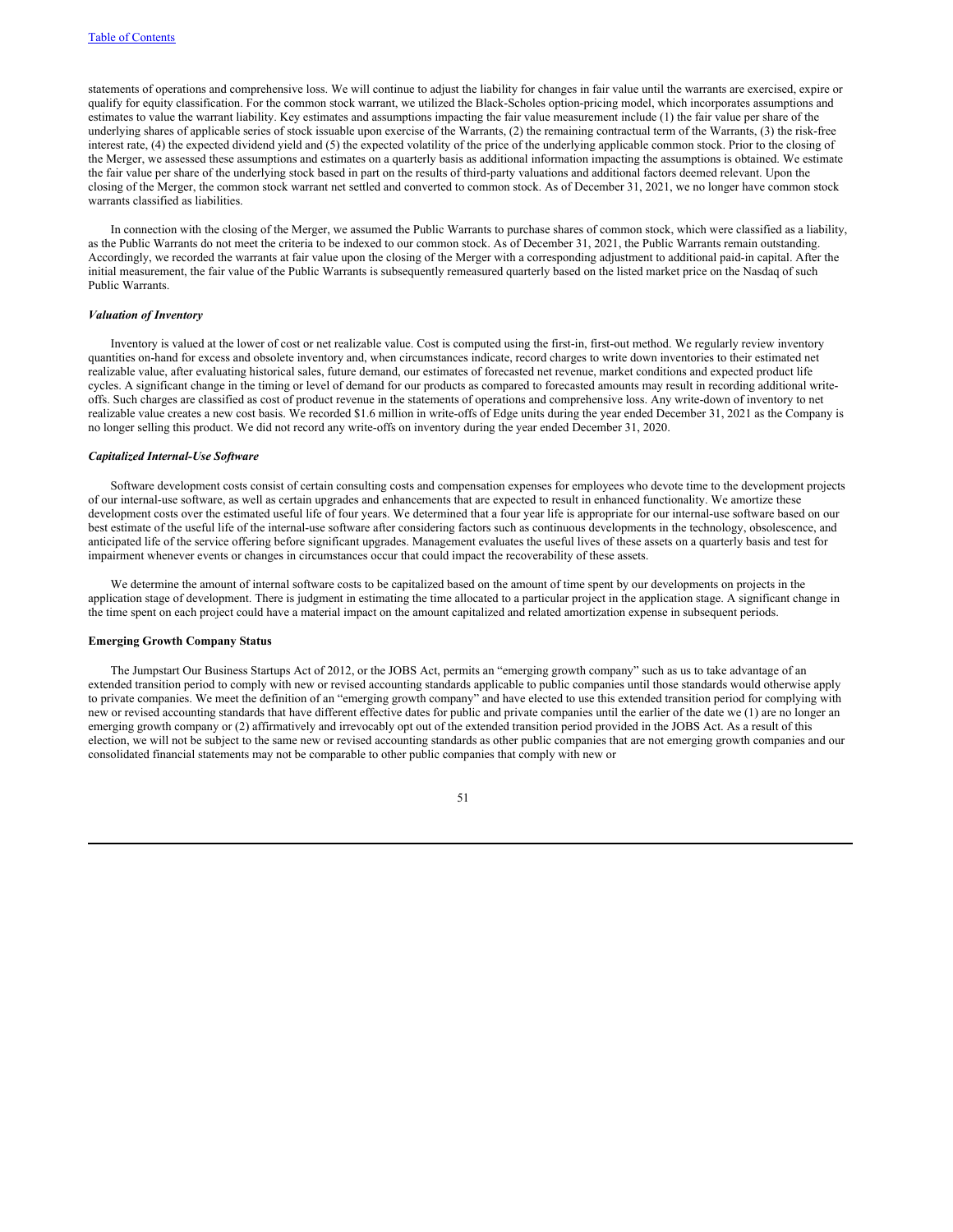revised accounting pronouncements as of public company effective dates. We may choose to early adopt any new or revised accounting standards whenever such early adoption is permitted for private companies.

We will remain an emerging growth company until the earlier of  $(1)$  the last day of the fiscal year (a) following the fifth anniversary of the completion of the initial public offering, (b) in which we have total annual gross revenue of at least \$1.07 billion or (c) in which we are deemed to be a large accelerated filer, and (2) the date on which we have issued more than \$1.0 billion in non-convertible debt during the prior three-year period.

Further, even after we no longer qualify as an emerging growth company, we may still qualify as a "smaller reporting company," which would allow us to take advantage of many of the same exemptions from disclosure requirements, including reduced disclosure obligations regarding executive compensation in our periodic reports and proxy statements. We cannot predict if investors will find our common shares less attractive because we may rely on these exemptions. If some investors find our common shares less attractive as a result, there may be a less active trading market for our common shares and our share price may be more volatile.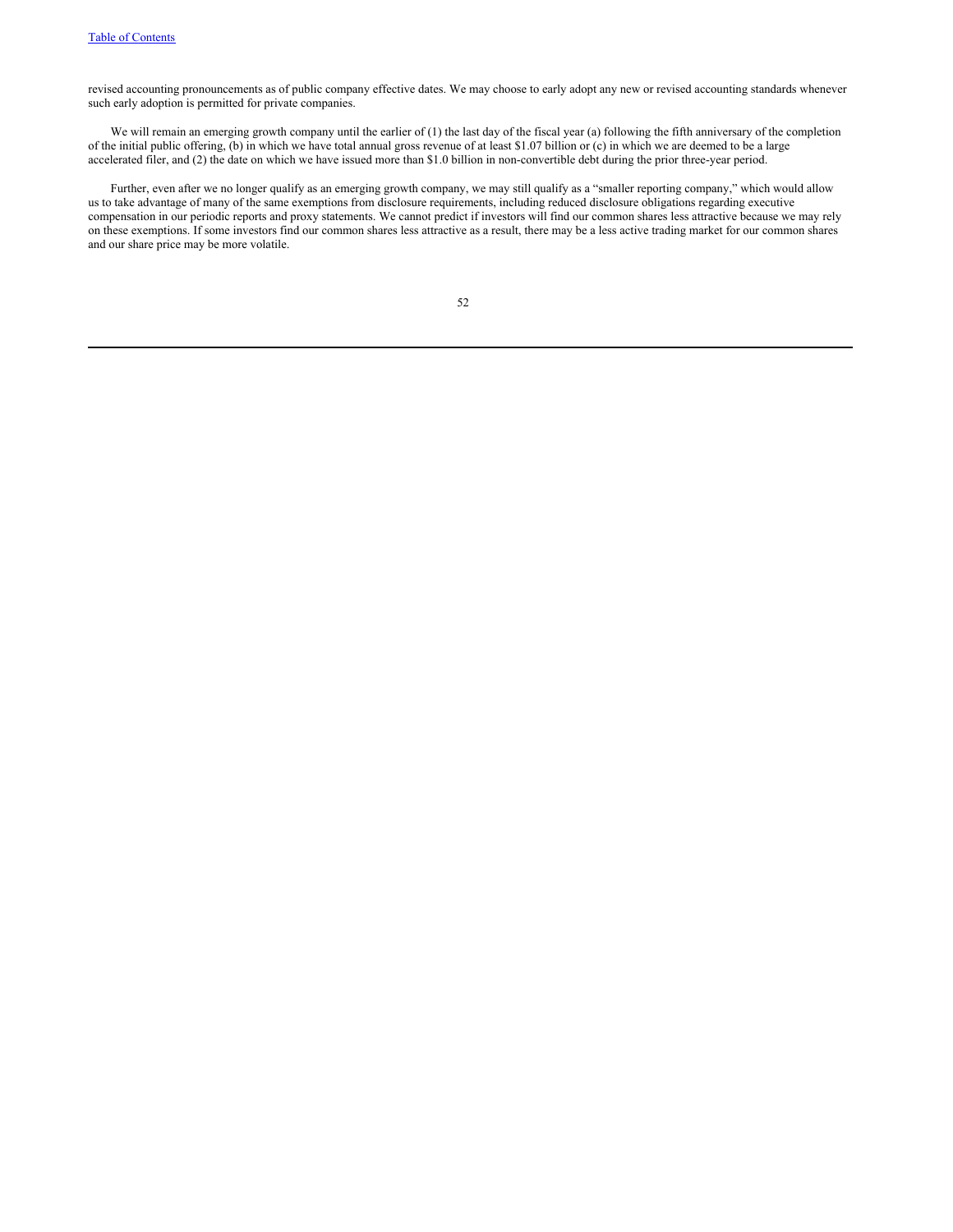#### **BUSINESS**

# **Company Overview**

Evolv Technologies Holdings, Inc. ("we," "us," "our," the "Company" and "Evolv") is a global leader in Artificial Intelligence ("AI") -based weapons detection for security screening. Our mission is to make the world a safer and more enjoyable place to work, learn, and play. We are democratizing security by making it seamless for facility operators to address the chronic epidemic of escalating gun violence, mass shootings and terrorist attacks in a costeffective manner while improving the visitor experience.

Unlike traditional walk-through metal detectors, our touchless security screening solutions use AI software, software as a service ("SaaS") cloud services and advanced sensors to reliably detect dangerous weapons while significantly reducing nuisance alarms from harmless personal items. This means that visitors can walk through our solution without stopping, without removing items from their pockets or bags, and without having to form a single file line. Our products significantly reduce the number of false positive alarms, allowing security staff to focus their attention on high probability threats.

Our innovative technology not only enhances security but makes screening up to ten times faster at up to a 70% lower total cost than traditional alternatives. Our products also deliver a largely touchless screening experience — a capability that has become an increasingly important consumer demand through the COVID-19 pandemic. Our products also provide unique analytic insights about security screening performance and visitor flows. Our products, which are offered to our customers primarily under a multi-year subscription pricing model, deliver both excellent value to our customers and predictable revenue streams for us.

We are focused on delivering value in the spaces in and around the physical threshold of venues and facilities. We believe that digitally transforming the visitor experience at the entry point to venues and facilities will be a critically important innovation in physical security. We believe that our solutions will not only make venues and facilities safer and more enjoyable, but also more efficient, more informed about their visitors' needs, and ultimately more profitable.

Our touchless security screening systems have screened over 200 million visitors worldwide. We believe that we have screened more visitors through advanced AI-based detection systems in the United States than any organization, other than the United States Transportation Security Administration ("TSA"). Our customers include many iconic venues across a wide variety of industries, including major sports stadiums, notable performing arts and entertainment venues, major tourist destinations and cultural attractions, large industrial workplaces, federal and commercial office buildings, school districts, healthcare facilities, and houses of worship.

Touchless security screening represents a paradigm shift for the security screening market which, according to our estimates, is currently a \$20 billion market opportunity on an annual basis. If a venue operator in the industries listed above has already adopted any type of security screening device to date, it is most likely a legacy metal detector that relies on inventions that are almost 100 years old.

This outmoded legacy approach presents numerous operational problems and hidden costs, including frequent nuisance alarms caused by the inability to distinguish between dangerous weapons and harmless items. These persistent false alarms often require visitors to undergo a cumbersome resolution process, including emptying of pockets, manual bag checks, and pat downs that are error-prone, labor cost-intensive, intrusive, and unpleasant. This also creates long wait times, requires visitors to advance in a single file line which results in dangerous crowding, and creates numerous opportunities for weapons to slip into venues undetected. The net result is less effective security, unhappy visitors, and acutely stressful working conditions for employees, many of whom are hire-for-the-day contractors.

We believe that security professionals should not be forced to choose between providing strong visitor security and delivering a positive visitor experience. We set out to free venues and facilities from these agonizing tradeoffs and we believe that we have achieved this objective with our current systems.

Our systems allow visitors to walk through the security entrances of our customers' venues at a normal pace with their bags in hand and without emptying their pockets. This significantly accelerates the security screening process while reducing the number of nuisance alarms, allowing security guards to focus their attention on real threats. Our touchless security screening not only identifies real threats, but it locates those threats for security personnel in real time. We believe there is significant demand for touchless security screening in venues and facilities that currently use slower, more invasive old metal detector screening, as well as in those that have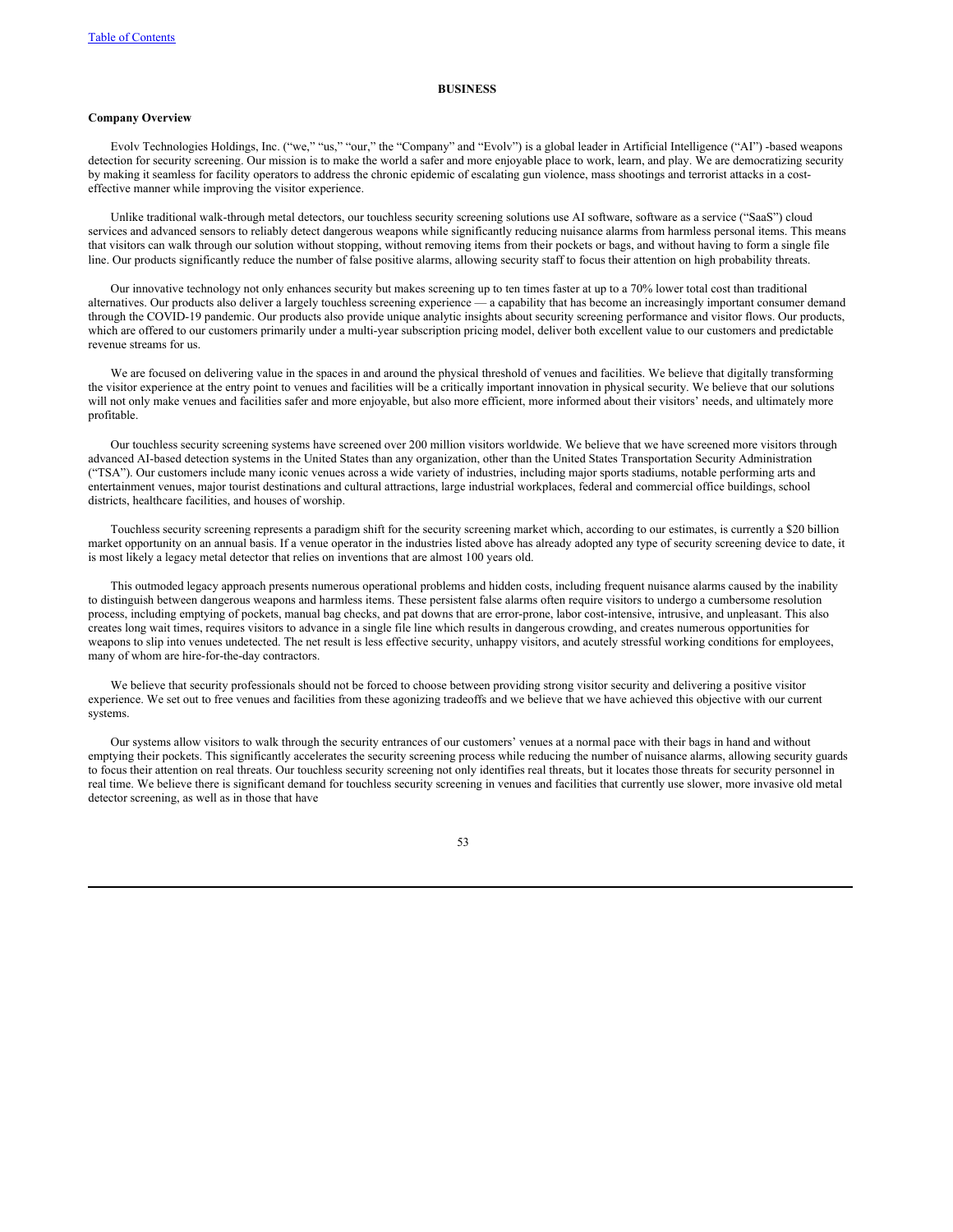not previously adopted weapon screening technology because of old screening's inherent limitations. Our technology allows these locations to create a more comprehensive security posture, maintain an enjoyable visitor experience, and gain analytic insights about visitor flows and security screening performance.

Our potential to further scale this significant opportunity is rooted in our combination of deep domain experience and commitment to research and development. Our engineering efforts are led by a team of seasoned experts in software development, physics and electronics. We have worked extensively with security experts, our customers, and national security agencies to refine the security screening system and process to enable an effective and efficient security posture with an enjoyable visitor experience. Since our founding in 2013, we have invested significant resources in developing an extensive portfolio of proprietary know-how and differentiated technologies, with a focus on making security screening more precise, much faster, and far less labor intensive. Our systems, which incorporate these technologies, offer several key advantages over old alternatives.

We have built our own direct sales organization and developed a global distribution channel of strategic partners and resellers to reach a broad global audience and to market, sell, and support our products. Our network of third-party value-added resellers covers more than 30 countries around the world and is composed of sales and distribution professionals with years of experience in physical security solutions. This enables us to sell and service our systems at-scale in markets globally and is designed to produce substantial operational leverage as we execute our strategy.

We are led by visionary technologists and a team of proven leaders with experience bringing emerging technologies to market across the software, physical security, and cybersecurity sectors. We believe that our technologies have the potential to accelerate the digital transformation of facility operations in ways that increase security, create a frictionless visitor experience, provide actionable intelligence, and reduce operating costs. We believe that, taken together, these core competencies will help us fulfill our mission and deliver enduring value for our customers.

# **Our Industry**

We believe that most people associate security screening with airports, courthouses, and prisons. These facilities represent a small fraction of the total number of gathering spaces where mass shootings, terrorist attacks, and other forms of armed violence might occur, but they have historically had a disproportionate impact on the design and implementation of security screening technology. These specialized facilities are typically required by law to meet specific screening regulations using products built to meet technical standards designed for these environments. Many of these standards and regulations were designed in the pre-digital era of the last century.

Regulated facilities like airports and prisons usually have a local monopoly on the services they provide and therefore have historically been incentivized to emphasize technical regulatory compliance at the expense of the visitor experience. Security technology providers have historically focused on serving this regulated market and developed technology that meets the regulatory requirements, but without regard to the visitor experience. This limited functionality has unfortunately led many unregulated facilities to avoid security screening altogether rather than run the risk of creating a prisonlike environment for their valued customers and employees. We believe that forcing venues to choose between better security and an enjoyable visitor experience is unacceptable. We believe the solution is to deliver technology that provides both.

Security screening at most venues and facilities has historically been designed around metal detectors that require visitors to enter in single-file lines after submitting their bags and pocket contents to manual inspection. This process is usually supported by multiple security guards who perform manual bag inspections, hand wand scans, and hands-on body 'pat downs' to resolve the large numbers of alarms, frequently false positives, generated by the metal detectors. This complex process has numerous shortcomings such as nuisance alarm fatigue, ambiguous alarms, frequent human error, frustrating delays, invasive contact, high labor costs, transient security staff, and lack of data insights.

The historical emphasis on technical detection performance using outdated standards tested in isolation has drawn attention away from performance of the screening process as a whole system. Legacy screening technologies effectively detect metal, but they also generate numerous false alarms for harmless items. To bring down the false alarm rate, security teams proactively divert metal items away from the metal detectors into manual bag check processes that are vulnerable to human frailty and relatively easy for a determined attacker to defeat. The result is a slow, frustrating process that fails to deliver the security it promises. The root causes are outdated technical standards, old analog technology, and the inability of humans to fully compensate for these deficiencies.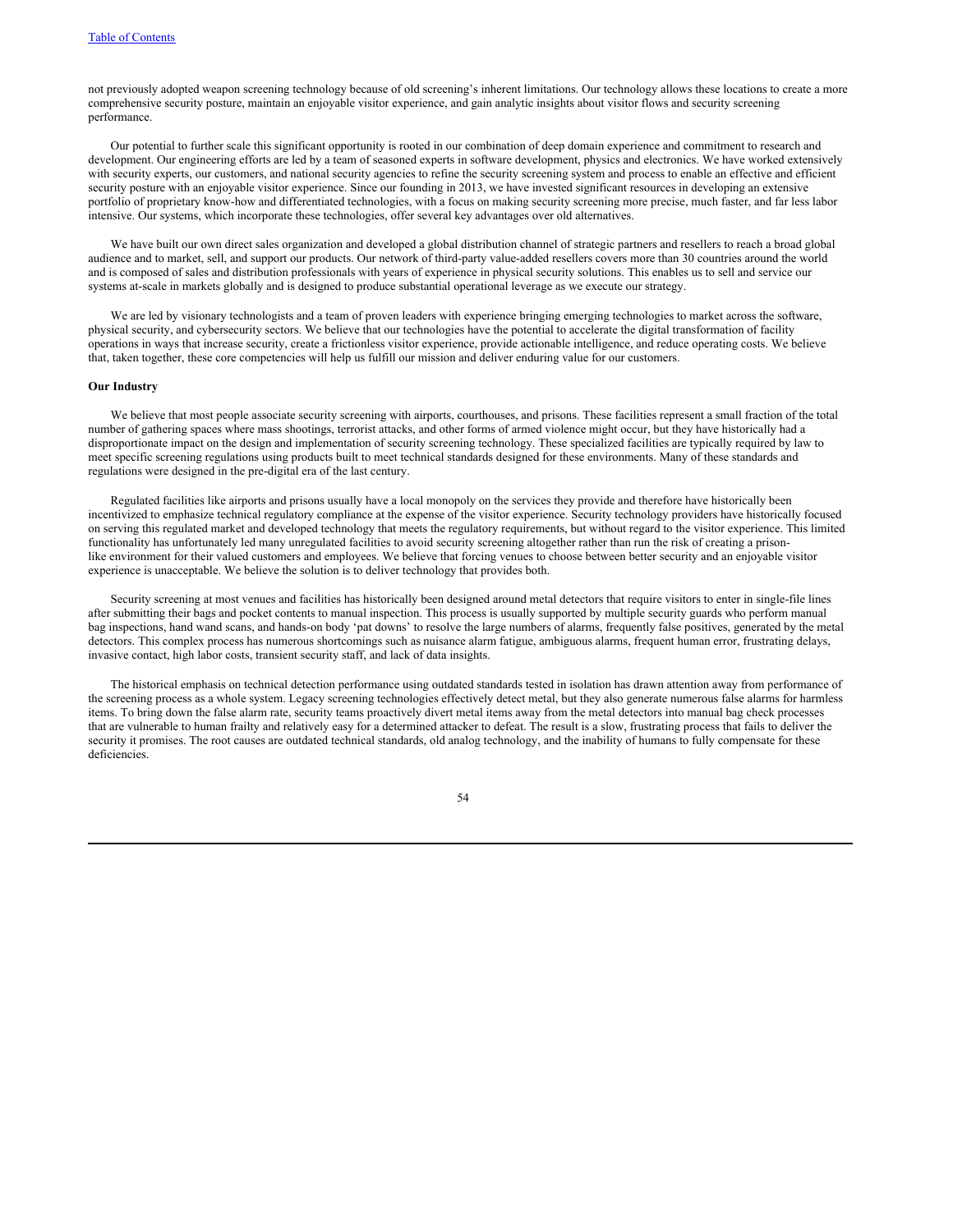Our touchless security screening technology overcomes the limitations of old security screening technology and processes. We define touchless security screening as a screening process that reliably detects weapons and other threats in a way that allows most people to enter venues and facilities while walking at a normal pace together with their party, without requiring manual bag or body inspections. Touchless security screening provides a range of benefits including reliable precision, automated and targeted, high throughput, non-invasive, reduced visitor anxiety, improved security staff experience, cost effective, reduced physical footprint, continuous improvement, and analytic insights.

# **Our Market Opportunity**

We believe that the current macro trends in firearms ownership, mass shootings, and pandemic awareness suggest that the need for effective security screening processes has never been greater and will continue to grow for the foreseeable future.

In the United States, there are as many as 444 million privately-owned guns in circulation. According to the Gun Violence Archive, in 2021 there were 693 mass shootings in the United States an all-time record in a year when most people were not free to gather.

Based on our experience with customers throughout the pandemic, bolstered by original consumer research we have sponsored, we believe that consumers are and will remain uncomfortable with traditional high-touch security screening processes. We believe that visitors and security staff alike will continue to prefer a fully touchless security screening process in the future.

We believe that many venues and facilities have reluctantly chosen to operate without security screening because of the inherent shortcomings of old screening technology. Due to these macro trends, we believe that venues and facilities that already conduct security screening will feel increasingly compelled to consider alternatives. Further, we believe that venues and facilities that have previously chosen not to implement security screening due to concerns about cost, effectiveness, or visitor experience impact will feel increasingly compelled to introduce security screening for the first time.

We believe our market opportunity has both a security screening opportunity as well as an adjacent market expansion opportunity as follows:

### **Security Screening Opportunity**

We estimate that our current primary market opportunity is for weapon screening at venues and facilities in the following segments:

- Professional Sports Venues
- **Industrial Warehouses**
- **Distribution Facilities**
- Large Workplaces
- Arts & Entertainment Venues
- Government Offices
- **Hospitality Facilities**
- Hospitals & Health Care Facilities
- Houses of Worship
- **Educational Institutions**

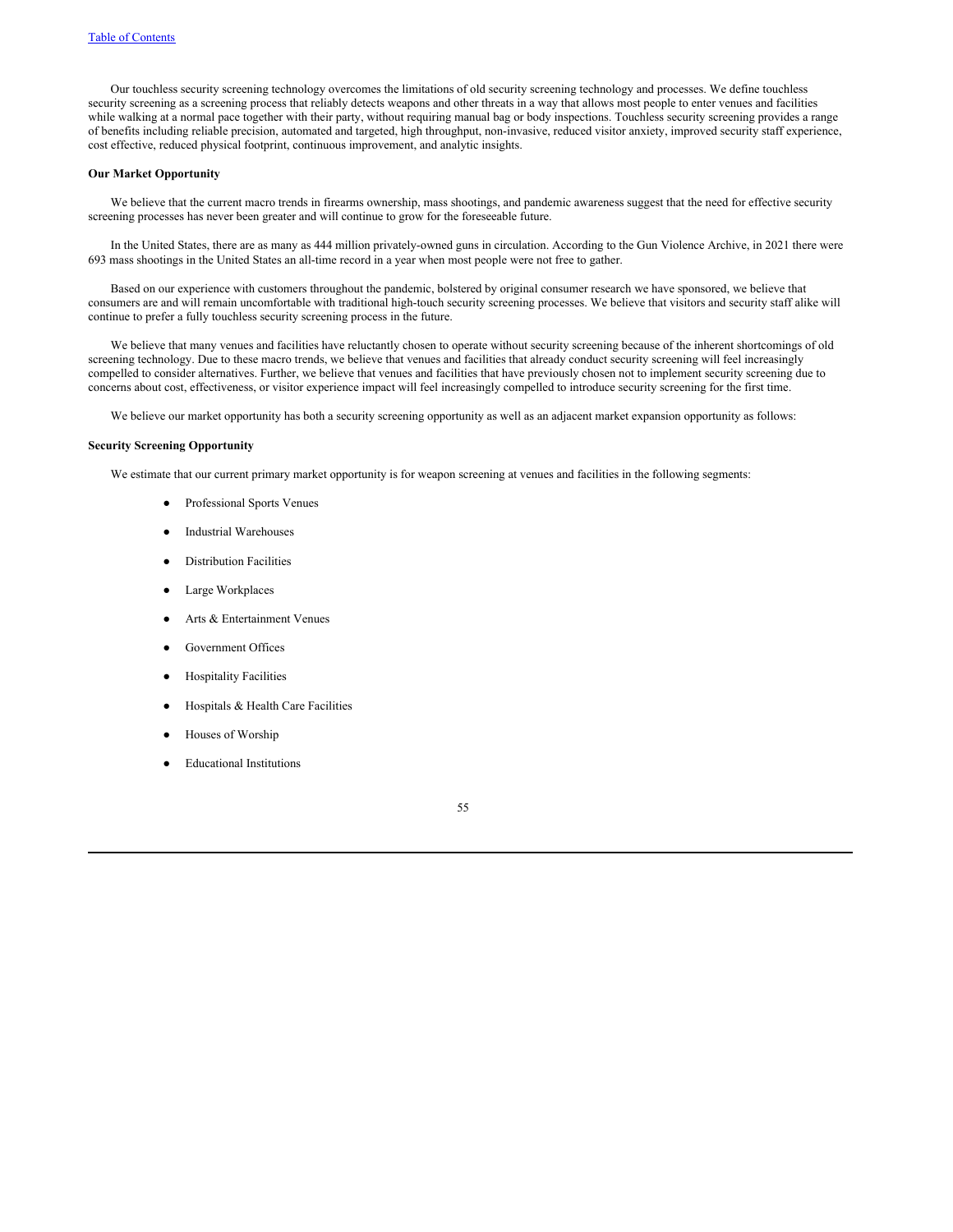Using a variety of published industry reports and government data, we estimate that the above facilities together comprise nearly 400,000 sites and nearly a million individual thresholds where our security screening products could potentially be deployed. We estimate that this market represents over \$20 billion in potential weapon screening system sales annually.

Most venues and facilities in our target segments do not fall under government regulations that mandate the adoption of security screening systems that conform to specific standards. We estimate that these unregulated facilities represent over 90% of the total worldwide market opportunity for security screening technology and represent the best opportunity for rapid adoption of our innovative weapon screening products.

We believe that our touchless security screening technology is poised to become the clear leader in this developing security screening market opportunity.

# **Adjacent Market Expansion Opportunities**

We believe there are many additional opportunities for us to create new value-added applications that expand our market opportunity beyond security screening. Security screening and many other operational processes in venues and facilities are currently largely manual and analog. Our vision is to digitally transform many of these processes by adding new software applications and digital sensors to our platform. We believe our current products are establishing a foothold for our platform in the threshold area of venues and facilities. Potential future applications that could build on our presence in the threshold area include more advanced visitor and security screening analytics and credential verification for ticketed visitors or overall employee or visitor identification. We also see opportunities for new sensors and applications to help venues identify potential threats at the perimeter and guide visitors in the parking lots and other perimeter approach areas of facilities. As visitors pass the threshold to the interior of the facility, we anticipate opportunities to remove friction from the visitor, maximize retail revenue, and provide insights that may help reduce costs over time. We call this our Digital Threshold Vision. We estimate that the market for these incremental Digital Threshold Vision opportunities increases our total market opportunity to \$100 billion annually by 2025.

### **Our Growth Strategy**

The key elements of our growth strategy within our target market include the following:

### ● *Develop Initial Customer Successes in Specific Target Metropolitan Areas*

Decision-makers at our prospective customers are often professionally connected to decision-makers at other prospective customers in different vertical industries within a specific target metropolitan area. We have established a successful pattern of targeting and winning lighthouse customers in specific vertical industries and then leveraging that success to solicit referrals at other venues and facilities across the metropolitan area in other vertical industries. We have developed a playbook for executing this pattern through orchestration of our direct sales resources and channel partners in a manner that we believe will continue to scale as we develop the available market.

#### ● *Develop our Global Strategic OEM Partnership with Motorola Solutions*

We have a global strategic OEM partnership with Motorola Solutions, a global leader in mission-critical communications and analytics technology. Motorola Solutions is also an investor in the Company. Motorola Solutions sells Motorola Solutions-branded premium products based on the Evolv Express platform, co-branded as Motorola Solutions Concealed Weapons Detection, through their worldwide network of over 2,000 resellers and integration partners. Additionally, we have created an integration between our platform and Motorola Solutions products. We plan to continue assisting Motorola Solutions in bringing these premium products to market through their channel partners and to assist them in delivering integrated solutions to their customers.

#### $E$ *xpand and Activate Our Distribution Channels*

We have a global distribution network consisting of over thirty value-added resellers covering more than thirty countries around the world. This includes global systems integrators such as Stanley Security and Johnson Controls and smaller regional resellers. Stanley Security is also an investor in the Company. We intend to continue to develop our distribution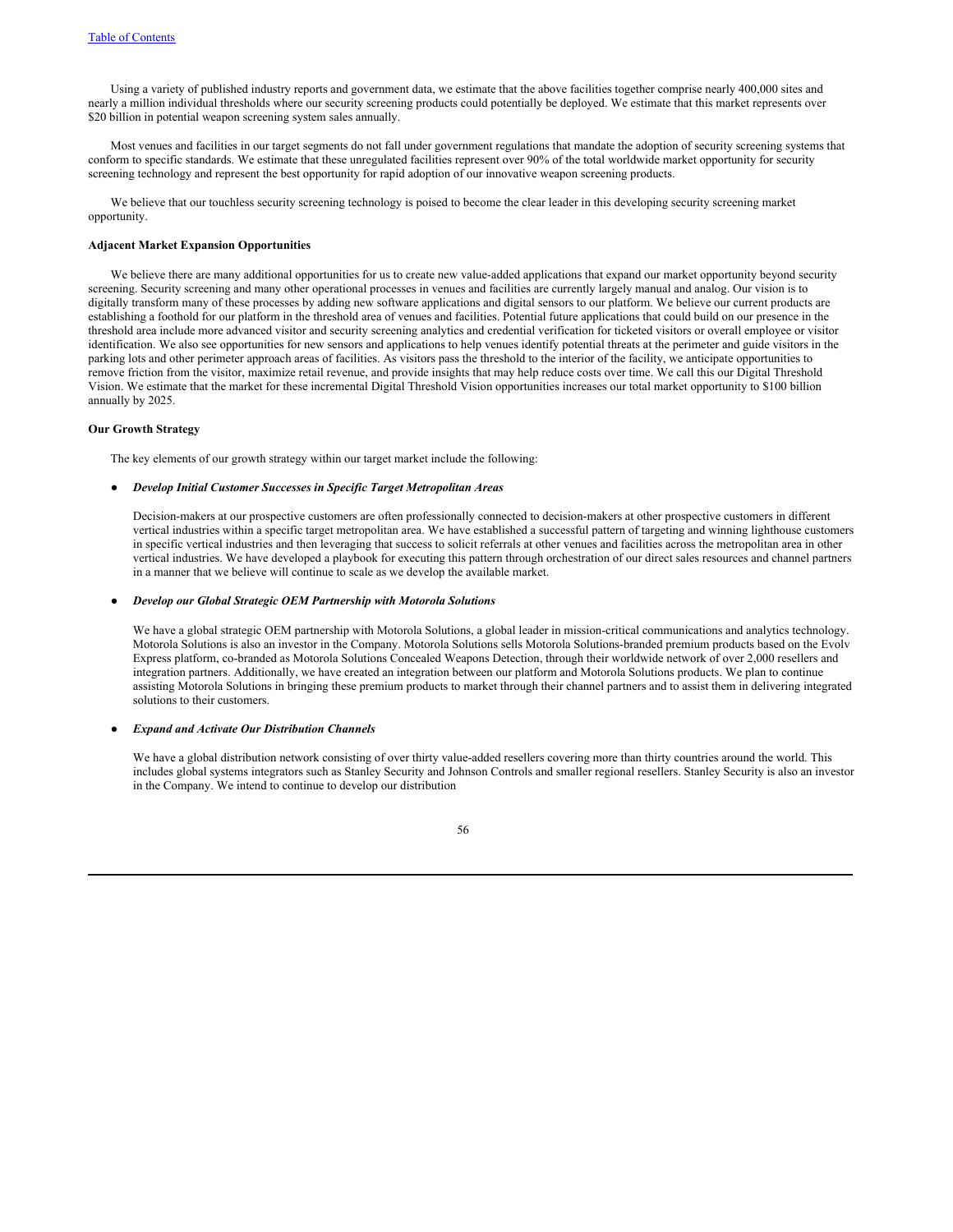network by adding further geographic coverage and sales capacity based upon demand. We plan to continue to cultivate field level collaboration between our direct sales team and our resellers to develop the ability of the resellers to find, develop, close, and service customers independently.

# ● *Concentrate Marketing and Sales Ef ort in Specific Target Accounts in Specific Vertical Industries*

Through our experience to date we have developed a proprietary list of target vertical industries, developed a list of target accounts within those industries, and identified target decision-makers in our target accounts. We believe that our target account list represents the best immediate growth opportunities for our business. Over time we plan to adjust our target account list to reflect current market conditions and the capabilities of our products. We plan to continue to execute advertising, content marketing, lead generation, and sales development activities to our target account list to create qualified sales opportunities.

# ● *Promote Awareness by Gathering and Leveraging Our Customer Community*

Our business model presents significant opportunities to bring incremental value to existing customers over time. We intend to realize this value by seeking referrals from existing customers and partners to other prospective qualified customers, selling additional capacity to existing customers, and selling new add-on products and services to existing customers. We are continuing to develop and expand our customer success function within the global revenue organization to focus on helping customers successfully deploy our products and cultivate referrals, expansion, and upsell opportunities. We are also investing in programs to help our customers connect with each other to share best practices on a regional and vertical industry basis. Our buyers are naturally collaborative on security best practices due to their vested interest in collective deterrence and the likelihood that any security event will have a negative collective impact at the metropolitan, regional, or industry level.

#### ● *Pursue Strategic Acquisitions and Partnerships*

We intend to selectively pursue acquisitions and/or equity investments in businesses that represent a strategic fit and are consistent with our overall growth strategy. Such partnerships would allow us to add incremental revenue and cash flows, accelerate market penetration of our products by enabling expansion of our product portfolio, access new markets, and provide a stronger value proposition for our customers while delivering increased customer lifetime value. We believe that because of our core focus on engineering and technology development as well as our expanding distribution network, we will be able to integrate and drive adoption of new technologies and capabilities acquired via strategic acquisitions.

# **Our Competitive Strengths**

We are a disruptive innovator in the security screening industry with a mission to make the technology accessible to all venues and facilities that operate under a credible threat of armed violence. We believe our collective expertise coupled with the following competitive strengths, will allow us to maintain and extend a leadership position in next-generation security screening and expand our market opportunity:

# ● *Unmatched Detection Ef ectiveness Based on Artificial Intelligence Software*

Based on feedback from our customers, we believe that real-world screening operations based on our products detect more actual weapon threats with fewer nuisance alarms than similar screening operations based on old walk-through metal detectors. Our solutions use digital processing and artificial intelligence to differentiate between real weapon threats and harmless items like phones and keys. The Evolv Cortex AI™ software platform provides the digital brain of our solutions. Unlike analog alternatives, our solutions classify threats based on classification models that improve over time as we process more real-world data. Evolv Cortex AI also makes it possible to integrate new kinds of sensors and data sources and integrate our solutions with other platforms and applications.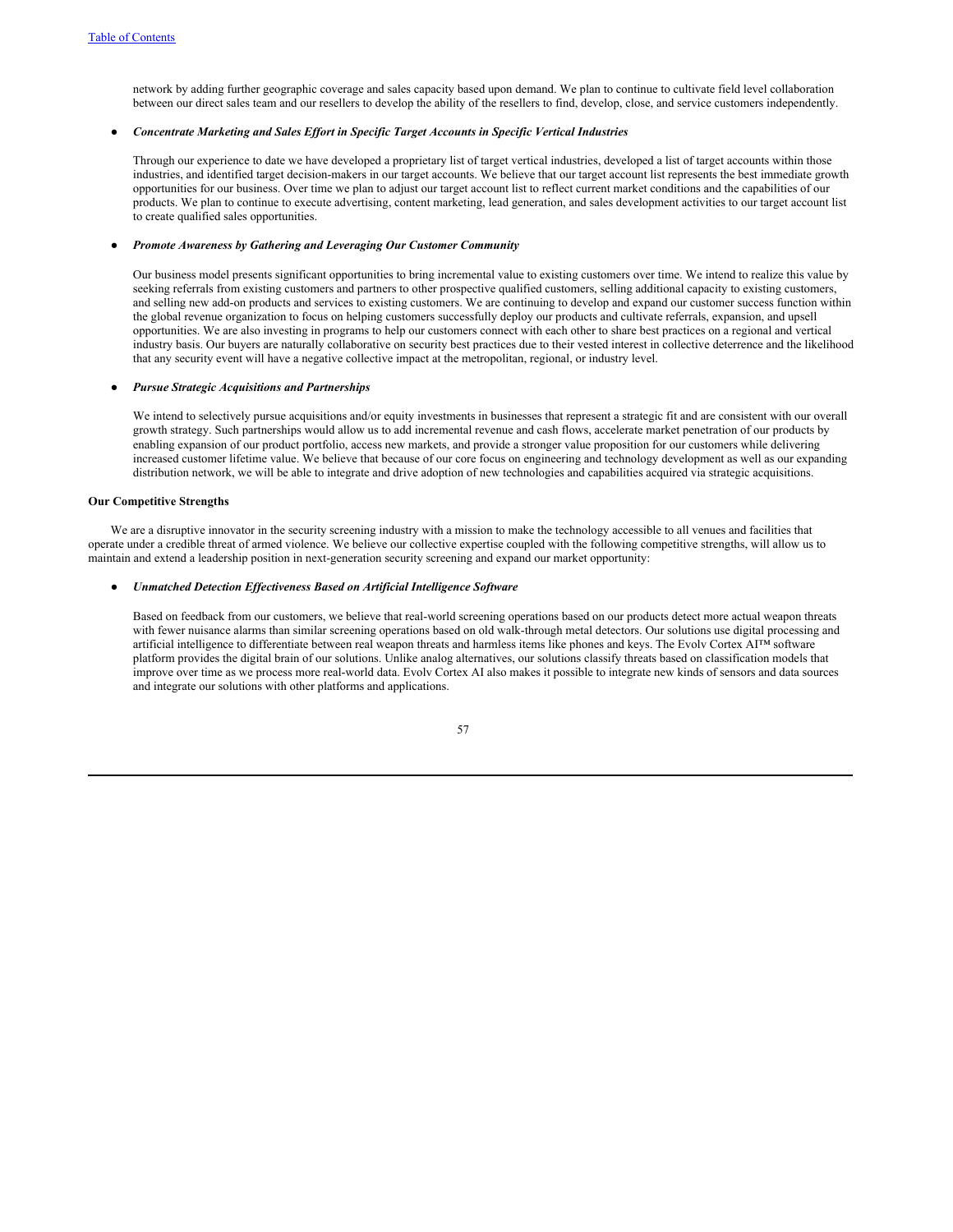### ● *Large and Growing Data Set*

The vast amounts of data collected by our products during each screening process constitute a large and diverse repository of digital machine learning training data for weapons and common non-threat items. This proprietary data set is essential in training our software to accurately classify a broad set of threats and non-threats under a wide variety of real-world conditions. We expect that this data set will continue to grow as our products are deployed in more venues and facilities. As the data set grows, we expect that our detection capabilities will continue to improve. In turn, we expect our customers to benefit from these improvements through regular software updates under our subscription business model. In a world where data is an increasingly decisive competitive advantage, we believe we are well positioned to deliver value to our customers in ways that competitors may be unable to match.

## ● *Dif erentiated and Proprietary Technology Platform*

We have invested significant resources in developing proprietary and patented technologies across artificial intelligence software, cloud services, and advanced sensors to accelerate the widespread adoption of touchless security screening. These technologies serve as the foundation of our products.

Our key innovations include:

- Technology to process radio frequency ("RF") electromagnetic data across multiple frequencies to detect size, composition, and shape of metal objects while in motion.
- Technology to classify and differentiate the electromagnetic signature of weapons from harmless items such as smartphones and keys.
- Technology to isolate relevant electromagnetic signals in the presence of external interference and noise generated by environmental factors such as structural metal, wind, and other factors.
- Technology to process hundreds of thousands of sensor data points for each individual passing through security screening system while walking at a normal pace.
- Technology to isolate a detected threat carried by an individual among an unstructured, overlapping flow of visitors walking through the system at a normal pace.
- Technology to isolate the spatial location of detected threats and correlate this spatial data with digital imagery to provide a clear visual indicator to help security guards quickly and intuitively resolve any system alarms.
- In addition to these core detection-related innovations, we have developed a purpose-built, proprietary housing for our advanced sensor arrays that features an attractive, welcoming, and customizable industrial design and supports a wide variety of indoor and outdoor configurations. We have also created cloud services to capture and present rich analytics and insights, support for remote system monitoring, remote system upgrades as new capabilities become available, and remote system diagnostics, and mobile application access. This technology platform is the basis of our future products and is critical to enhancing our existing offerings. Elements of these technologies and processes are protected by our know-how and by multiple patents or pending patent applications.

● *Extensible Product Platform*

We have designed our platform so that it will be possible to add new types of sensors, new detection algorithms, and new cloud services and analytics to support new use cases, new applications, and new product offerings. For example, we were able to rapidly respond to customer requirements during the initial stages of the COVID-19 pandemic by adding TempCheck<sup>TM</sup> application for elevated skin temperature alerts to our platform as part of the Thermal Imaging Package for Evolv Express.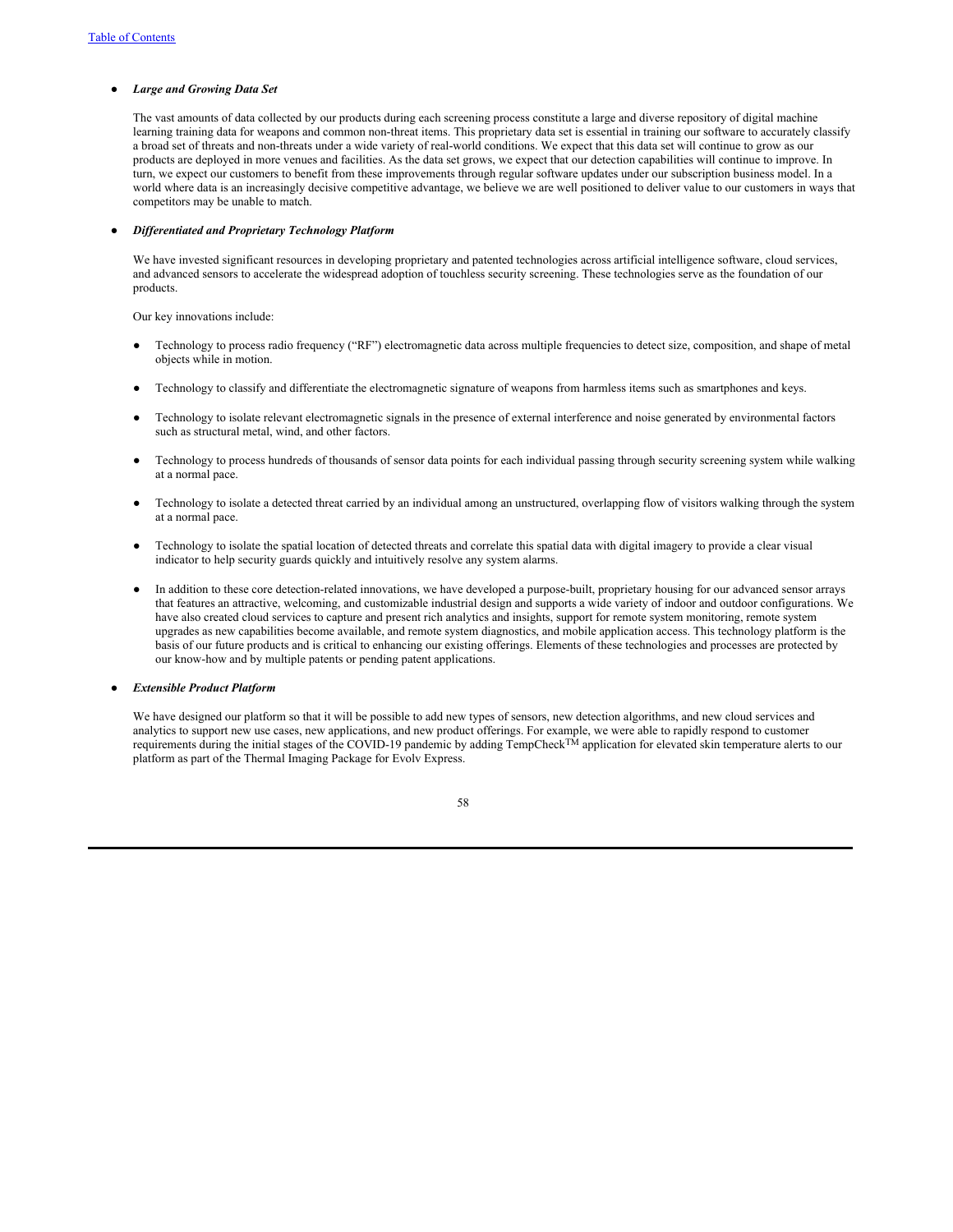We have also designed our platform with application programming interfaces ("APIs") that allow integration and interoperability with complementary third-party security solutions such as biometric authentication, video management software, threat intelligence, messaging, and mass-notification systems. For example, we have used our APIs to integrate Evolv Express alerts to the Motorola Solutions Avigilon Control Center platform as well as to deployed venue access control systems. Other specific integrations to date include the Milestone Video Management System and Titan HST Mass Notification System.

# ● *High Screening Throughput*

Our unique detection methodology results in fewer nuisance alarms and allows visitors to walk through in unstructured flows, without emptying their pockets and without surrendering their bags for manual inspection. The overall result is screening that is up to ten times faster than old screening processes. The result is a visitor experience that is more like walking through a shoplifting prevention system at a department store than an airport security checkpoint.

### ● *Significant Cost Savings*

Because our technology generates so few nuisance alarms and scans visitors so quickly, far fewer security guards and equipment is required. The total cost per visitor scanned is up to 70% lower with our products, allowing venues to reduce overall operational costs and making security screening financially feasible at more venues and events.

### ● *Digital Access and Analytic Insights*

Each of our products record over five hundred thousand points of anonymous digital data for each individual visitor. This flood of data allows us to generate analytics that appear in our Evolv Insights™ application. Evolv Insights™ provides self-serve access, insights regarding visitor flow and arrival curves, location specific performance, system detection performance and alarm statistics, and comparisons across multiple business dimensions.

Using Evolv Insights, organizations use the powerful dashboards and metrics provided to inform their security decisions, operationalize the way their security and venue operations teams make staffing and traffic flow decisions to avoid overcrowding, rebalance security and operational resources, and improve the overall experience for their guests.

Smart venue security in the latest release of Evolv Insights includes:

- **On-demand**: Mobile access to key metrics and remote scanner management help security and operations leaders make better, data-driven decisions about their security posture from any location, for more responsive venue management.
- **Data-driven:** Analytics that allow for interrogation of threat types and alarm rates, informed decisions around sensitivity settings, and better understanding of event characteristics, improving security posture, staffing and training, and venue resource planning.
- **Connected:** Remote management capabilities allow administrators to access Evolv Express systems for remote configuration and monitoring, including important notifications and system changes.

# **Evolv Insights™ Analytics Application**

Our customers tell us that the analytics we provide are valuable because they have not previously been available at all or were too costly and time consuming to acquire through manual methods. As we add new kinds of sensors to our platform and integrate new external sensors and data sources with our data, we believe we will be able to deliver increasingly pivotal insights that will help make facilities even safer, more enjoyable for visitors, and more profitable for their owners and operators.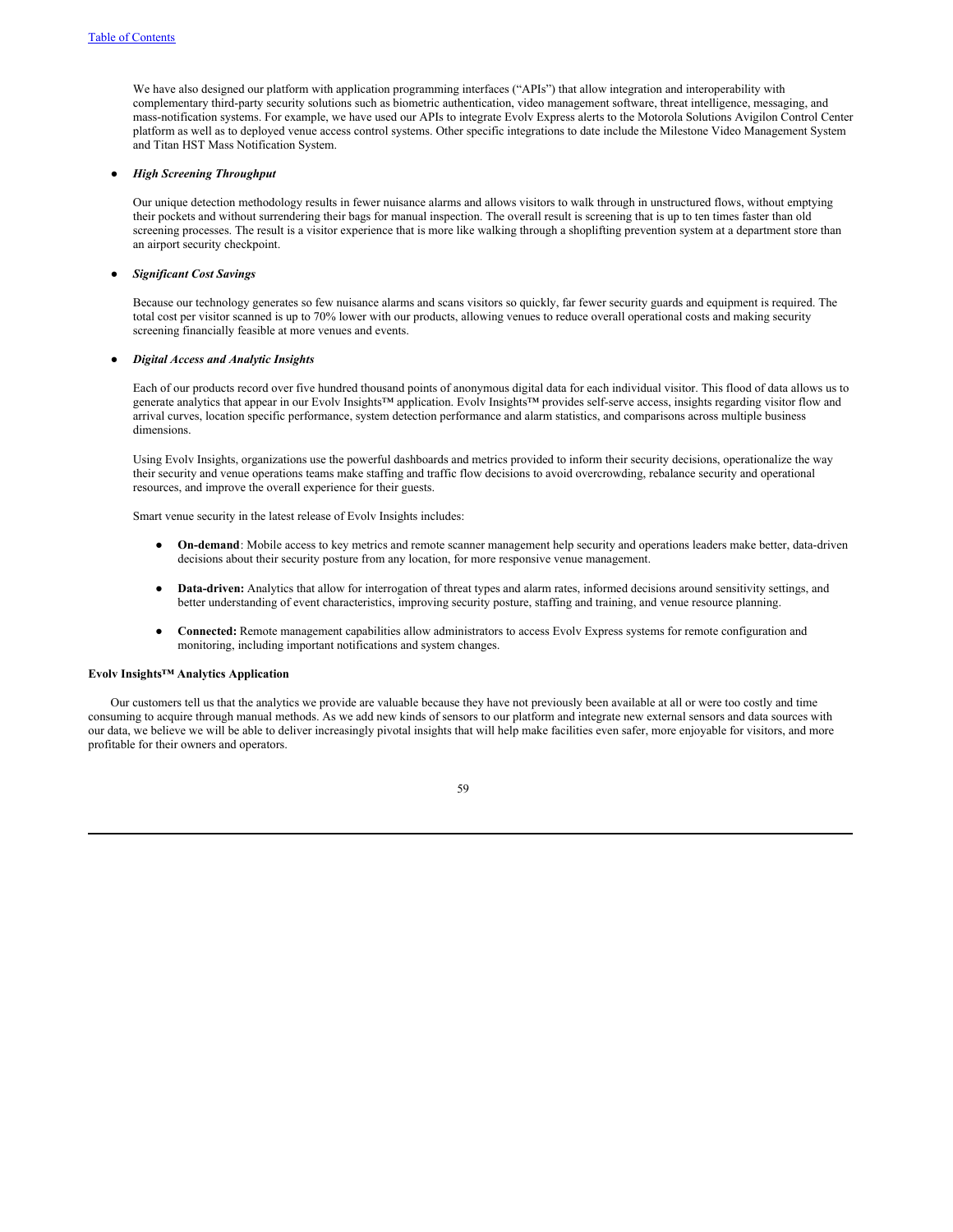## ● *Key Strategic Global Partners*

We have signed global strategic partnership agreements with Motorola Solutions, Stanley Security, and Johnson Controls. Each of these strategic partners has a globally recognized brand, a large global distribution network, global systems integration and support capabilities, and global customer networks full of potential prospects for our touchless security screening solutions. Both Motorola Solutions and Stanley Security are investors in the Company. We believe that these strategic partners will provide us with significant leverage and global reach that will allow us to rapidly scale our business and guide customers to success.

# ● *Global Distribution Capabilities*

We have developed a global distribution network consisting of over thirty value-added resellers covering over thirty countries around the world. Our resellers, who have extensive experience in physical security technologies and processes, provide marketing, sales, systems integration, and local support services for customers across an array of vertical markets and regions. They also bring an existing base of customers into which we can drive awareness of and ultimately sell our touchless security screening products. Whenever possible we seek to form relationships with the leading resellers in each region in order to secure access to the most valuable existing customer relationships and the best talent pool available in each region.

### ● *Visionary and Experienced Management Team*

Our management team and board of directors blend a range of skills and backgrounds from technology, cybersecurity, materials science, artificial intelligence, military, law enforcement and real estate. Our advisors are renowned industry leaders with experience at the United States Secret Service, the Federal Bureau of Investigation ("FBI"), the U.S. military, the TSA, the United States Department of Homeland Security, the United States Intelligence Community and United States Congress. Our engineering team is led by accomplished and visionary technologists and scientists who have many years of experience in relevant fields. Our commercialization efforts are managed by individuals with prior successes in building and scaling both direct and indirect, channel-driven sales organizations.

### ● *Self-Reinforcing Adoption Cycle*

We believe that as we acquire more customers and deploy more of our products, we gather more digital data that helps us improve the detection accuracy and performance of our systems and provide deeper analytic insights to our customers. As the accuracy and analytic insight of our systems increases, we believe more prospective customers will be attracted to our products and more engaged prospects will choose to purchase our products. We anticipate that this cycle will continue to operate in the future, creating ongoing competitive advantages for us and for our reseller partners.

# **Our Products**

Since our founding in 2013, we have developed an extensive portfolio of proprietary technologies that form the foundation of our integrated security screening products, which are comprised of artificial intelligence software, cloud services, and advanced sensors.

### *Evolv Express*

Our flagship product is **Evolv Express**, a touchless security screening system designed to quickly detect firearms, improvised explosive devices, and tactical knives in unstructured people flows. Evolv Express currently supports a maximum screening throughput of 3,600 people per hour. Evolv Express became commercially available in October 2019.

### *Evolv Edge*

**Evolv Edge** is the legacy predecessor to our Evolv Express product. Evolv Edge supports structured, single-file people flows. It provides maximum screening throughput of approximately 800 people per hour. The primary distinguishing feature of Edge is that it is designed to detect nonmetallic explosive devices in addition to complete improvised explosive devices, firearms, and tactical knives. Evolv Edge became commercially available in 2017. While Evolv Edge® is an important part of our legacy, we do not expect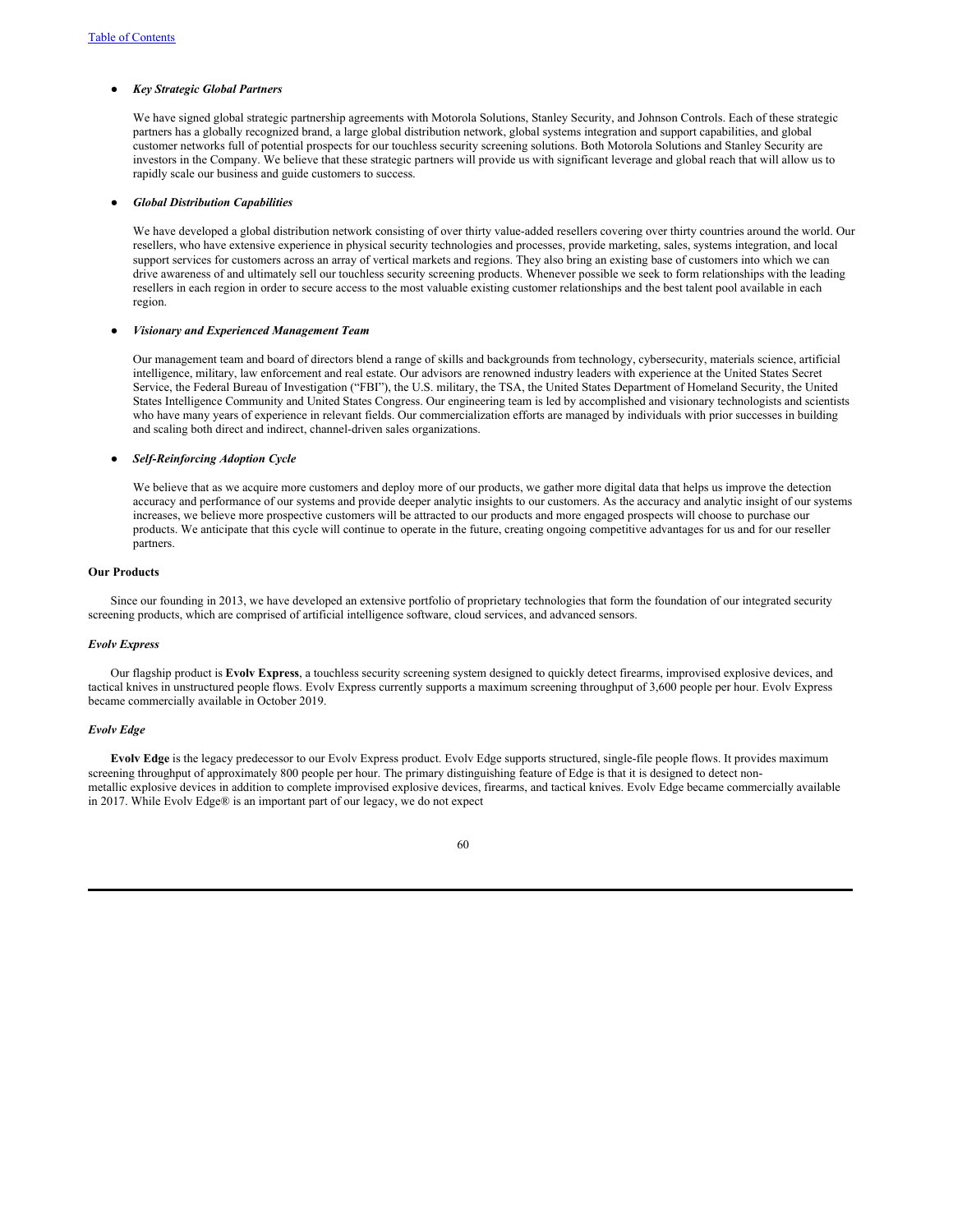it to be a significant portion of our growth plan. As of December 31, 2021, we had write-offs of Evolv Edge® units and retired and removed units from service, and there will be no future sales of Evolv Edge® units. We are currently transitioning all domestic customers from Legacy Evolv Edge units to the most current Evolv Express units.

### *Licensing Model*

We primarily sell our solutions under a subscription agreement that bundles our artificial intelligence software, cloud services, and advanced sensor equipment. We refer to this subscription as "security-as-a-service", or "SaaS". The security-as-a-service subscription agreement provides customers access to our solution for a defined time, usually with a multi-year term, annual pre-payment installments, and no right of cancellation. In some situations, we also sell our products under a purchase-subscription agreement by which the customer agrees to pay a one-time upfront fee for the equipment and a mandatory annual subscription fee for access to our software and cloud services. We also directly offer short term rental agreements for our solutions and allow certain reseller partners to offer rental terms to customers under certain conditions.

#### **Our Customers**

Our customers include many iconic venues across a wide variety of industries including major sports leagues, notable performing arts and entertainment venues, major tourist destinations and cultural attractions, large industrial workplaces, school districts, and houses of worship.

Our customer contracts typically range in size from \$0.1 million and \$0.5 million. The majority of our customer agreements include non-cancelable multi-year commitments as of December 31, 2021. No single customer accounted for more than 10% of our total revenue for the year ended December 31, 2021 and one customer accounted for more than 10% of our total revenue for the year ended December 31, 2020.

# **Research and Development**

We believe that the touchless security screening market is poised for rapid technological advancements across software, cloud services, and sensors. We invest significant resources into ongoing research and development programs because we believe our ability to maintain and extend our market position depends, in part, on breakthrough technologies that offer a unique value proposition for our customers and differentiation versus our competitors. Our research and development team, which is responsible for both the development of new products and improvements to our existing product portfolio, consists of talented and dedicated engineers, technicians, scientists, and professionals with experience from a wide variety of the world's leading physical security, cybersecurity, and software technology organizations. Our primary areas of focus in research and development include, but are not limited to:

- Enhanced system usability, operator ergonomics, form factor options, and mobility to drive further efficiencies and opportunities in a variety of operating environments;
- Continued improvement of the detection algorithm performance including assessing the ability to detect new threats;
- Additional system sensors and fusion with a variety of other data inputs to expand venue insights, analytics applications and operational performance;
- New applications that digitally transform operations in and adjacent to the arrival experience at venues and facilities; and
- Integrations into venue security infrastructure and operating systems.

# **Sales and Marketing**

We sell our security screening products through both our own direct sales force and through a global distribution network consisting of over thirty resellers covering over thirty countries around the world. Our resellers sell our products to our customers, for whom they also perform installation, systems integration, and local support and maintenance services, with backup services provided by our internal support teams. Many resellers offer thirdparty physical security products including cameras, access control systems,

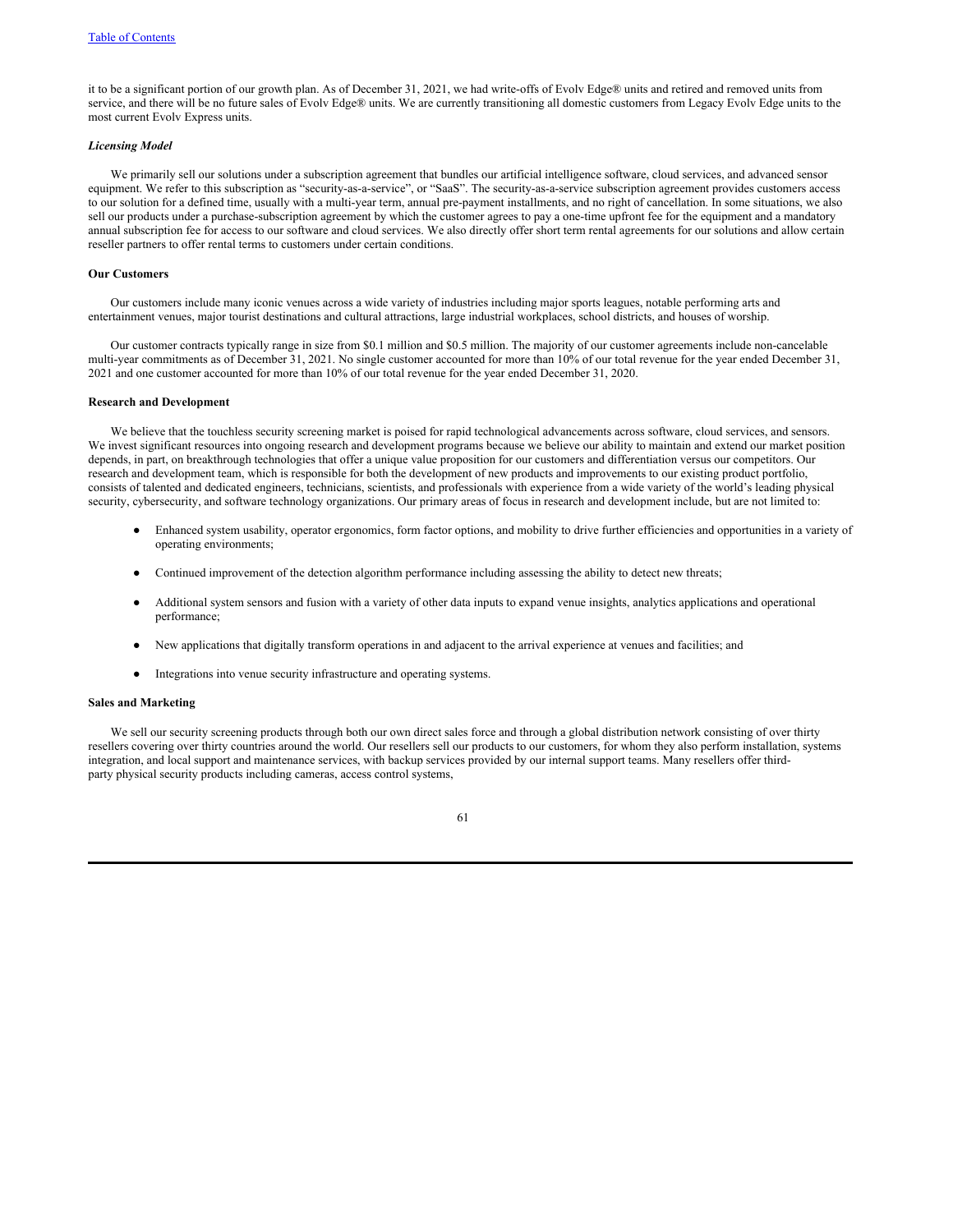and video monitoring systems in their respective territories and regions, which provides an opportunity to cross-sell our touchless security screening products to a broad, existing customer base that has purchased these other products. To augment the reach of our distribution network, we also intend to grow our direct sales efforts focused primarily on serving major accounts and expanding our footprint.

Our marketing strategies are focused on supporting sales growth by (1) driving awareness; (2) developing comprehensive sales and marketing content, tools, and campaigns for each stage of the sales process; and (3) scaling those campaigns via our global distribution network. We drive awareness for the Company, our security screening products, and our customers' successes through public relations and communications efforts that span mainstream, business, social media and trade press across the security sector generally and in key verticals such as tourist sites, performing arts and entertainment, theme parks, industrial workplaces, municipal government, and professional sports. Our internal marketing team develops content in multiple formats and delivery methods to facilitate marketing campaigns and sales enablement.

#### **Manufacturing and Suppliers**

Our physical products are manufactured via a third-party contract manufacturer based in the United States with international quality certifications, such as ISO9001:2015. We design the products and processes and internally manufacture the initial engineering prototypes. Our internal manufacturing and supply chain teams work collaboratively with both our internal engineering department and our local third-party contract manufacturer to scale up the prototypes for commercialization through a phase gate product launch process. There have been significant efforts made in 2021 with our third-party contract manufacturer to scale up our production. Our third-party contract manufacturer also provides a variety of services including sourcing off-theshelf components, manufacturing custom components/assemblies, final product assembly and integration, end of line testing and quality assurance per our specifications, material and finished goods inventory, and direct global shipping to our customers.

We initially manage the supply chain for key components and materials, and then, in some cases, set up supply agreements in conjunction with our contract manufacturer to enable stable supply and redundancy where applicable. Component purchasing is managed by our contract manufacturer's sourcing team under a vendor list approved by us to leverage the buying power of their global scale. All of our products are built to our specification, work instructions and testing protocols. Inventory levels are managed with our manufacturing partners to ensure an adequate supply is on hand to meet business forecasts.

# **Intellectual Property**

Our ability to drive innovation in the security screening market depends in part upon our ability to protect our core technology and intellectual property. We attempt to protect our intellectual property rights, both in the United States and abroad, through a combination of patent, trademark, copyright and trade secret laws, as well as nondisclosure and invention assignment agreements with our consultants and employees and through non-disclosure agreements with our vendors and business partners. However, our contractual provisions may not always be effective at preventing unauthorized parties from obtaining our intellectual property and proprietary technology.

Unpatented research, development, know-how and engineering skills make an important contribution to our business, but we pursue patent protection when we believe it is possible and consistent with our overall strategy for safeguarding intellectual property. We intend to pursue additional intellectual property protection to the extent we believe it would advance our business objectives and maintain our competitive position. Notwithstanding these efforts, there can be no assurance that we will adequately protect our intellectual property or that it will provide any competitive advantage. Intellectual property laws, procedures, and restrictions provide only limited protection and any of our intellectual property or proprietary rights may be challenged, invalidated, circumvented, infringed, misappropriated or otherwise violated. Further, the laws of certain countries may not protect intellectual property or proprietary rights to the same extent as the laws of the U.S., and, therefore, in certain jurisdictions, we may be unable to protect our intellectual property and proprietary technology.

As of December 31, 2021, we own or co-own six issued United States patents, eight issued foreign patents and have sixteen pending or allowed patent applications. In addition, we have two issued United States trademarks, four pending United States trademark applications, fourteen foreign trademarks and thirty-three pending foreign trademark application. Our patents and patent applications are directed to, among other things, security screening, threat detection and discrimination, imaging systems and related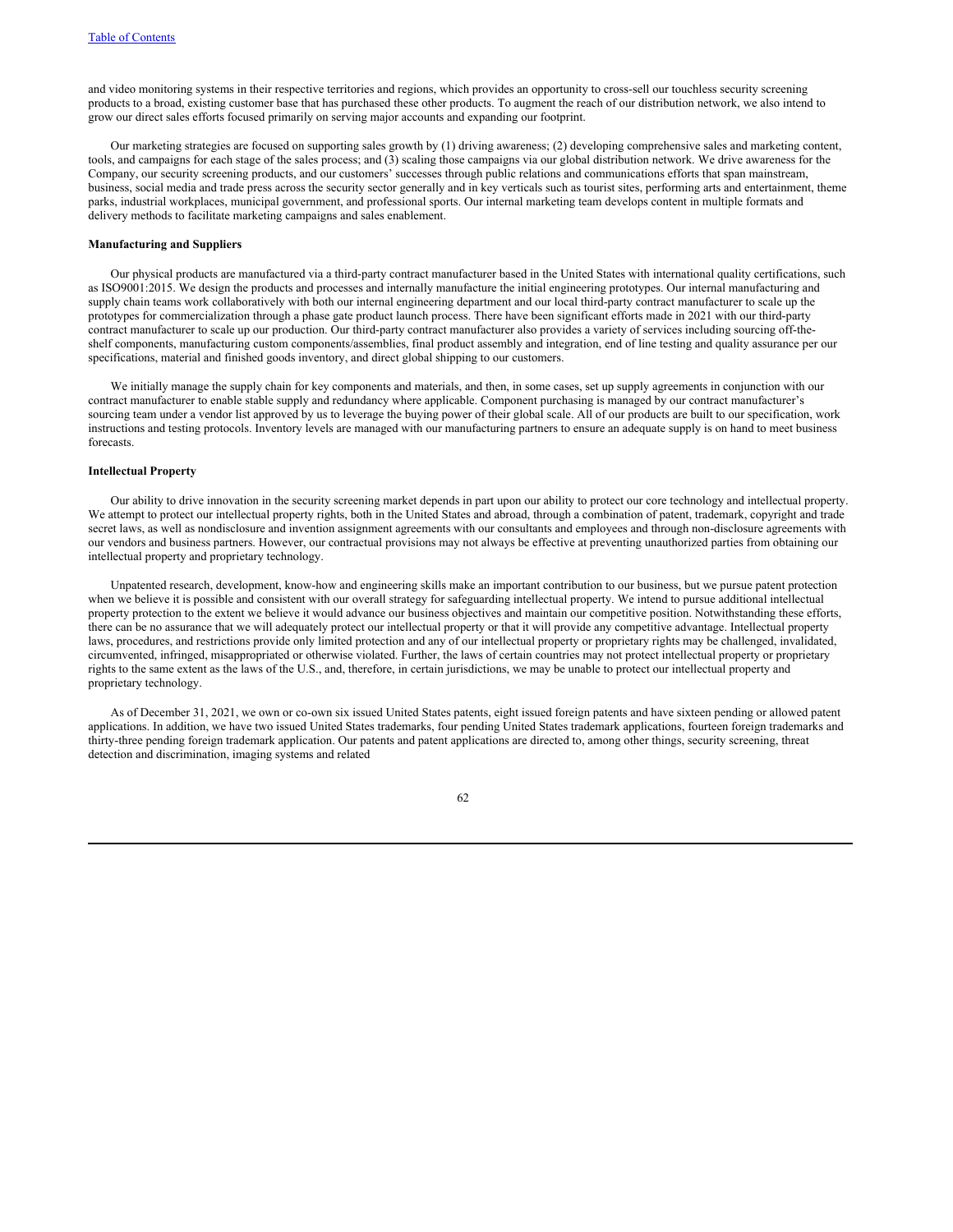technologies. In addition to patents owned or co-owned by us, we have in-licensed ninety-five patents, including but not limited to metamaterials, RF imaging, compressive sensing, and signal processing, for security related applications.

While most of the intellectual property we use is developed and owned by us, we also use a combination of proprietary, open-source and third-party licensed software in connection with our services. Although we believe these licenses are sufficient for the operation of our business, these licenses typically limit our use of the third parties' intellectual property to specific uses and for specific time periods.

From time to time, we have faced, and we expect to face in the future, allegations by third parties, including our competitors, that we have infringed their trademarks, copyrights, patents and other intellectual property rights or challenging the validity or enforceability of our intellectual property rights. We are not presently a party to any such legal proceedings that, in the opinion of our management, would individually or taken together have a material adverse effect on our business, financial condition, results of operations or cash flows.

### **Human Capital**

Our employees are critical to our success. As of December 31, 2021, we employed approximately 173 people, of which 102 full-time employees are based in the greater Boston, Massachusetts area. We also engage numerous consultants and contractors to supplement our permanent workforce. A majority of our employees are engaged in research and development and go-to-market related functions. We consider our relationship with our employees to be in good standing. None of our employees are subject to a collective bargaining agreement or represented by a labor union.

*Diversity and Inclusion.* We value the diversity of our employees and are committed to providing an engaging and inclusive atmosphere for all employees that promotes productivity and encourages creativity and innovation. We strive to maintain a highly-skilled and diverse workforce where employees are hired, retained, compensated and promoted based on their performance and contribution to the Company.

*Employee Development and Retention.* The attraction, development and retention of our employees is a key focus for our Company. We offer training programs to enhance the knowledge, skills and advancement opportunities for our employees. We focus on maintaining a solid pipeline of talent throughout our organization and continually developing the capabilities and skills needed for the future of our business.

*Work Environment.* We believe that maintaining a work environment that recognizes effort and teamwork, values mutual respect and open communication, and demonstrates care and concern for our employees is essential to an engaged and productive workforce. In furtherance of this objective, we provide regular Code of Business Conduct training for our employees to identify and prevent misconduct and report situations that violate our policies and/or negatively impact our work environment. We investigate and take prompt action to correct conduct that is inconsistent with our Code of Business Conduct and other policies.

*Health and Safety*. Compliance with environmental, health and safety ("EH&S") laws and regulations underlies the basis of the EH&S programs we have in place. During 2020, we implemented safety protocols and new procedures to protect our employees and contractors in response to the novel strain of coronavirus ("COVID-19") pandemic. These protocols included complying with social distancing and other health and safety standards as required by federal, state, and local government agencies, taking into consideration guidelines of the Centers for Disease Control and Prevention and other public health authorities. During 2021, we updated our safety protocols and new procedures to protect our employees and contractors in response to COVID-19 pandemic by mandating and requiring all employees and contractors to be fully vaccinated if they chose to work in the Company's headquarters. For a detailed discussion of the impact of the COVID-19 pandemic, see Part II, Item 7, "Management's Discussion and Analysis of Financial Condition and Results of Operations COVID-19".

#### **Government Regulations**

We are subject to various laws, regulations, and permitting requirements of federal, state, and local authorities, related to health and safety, anticorruption and export controls. We believe that we are in material compliance with all such laws, regulations, and permitting requirements.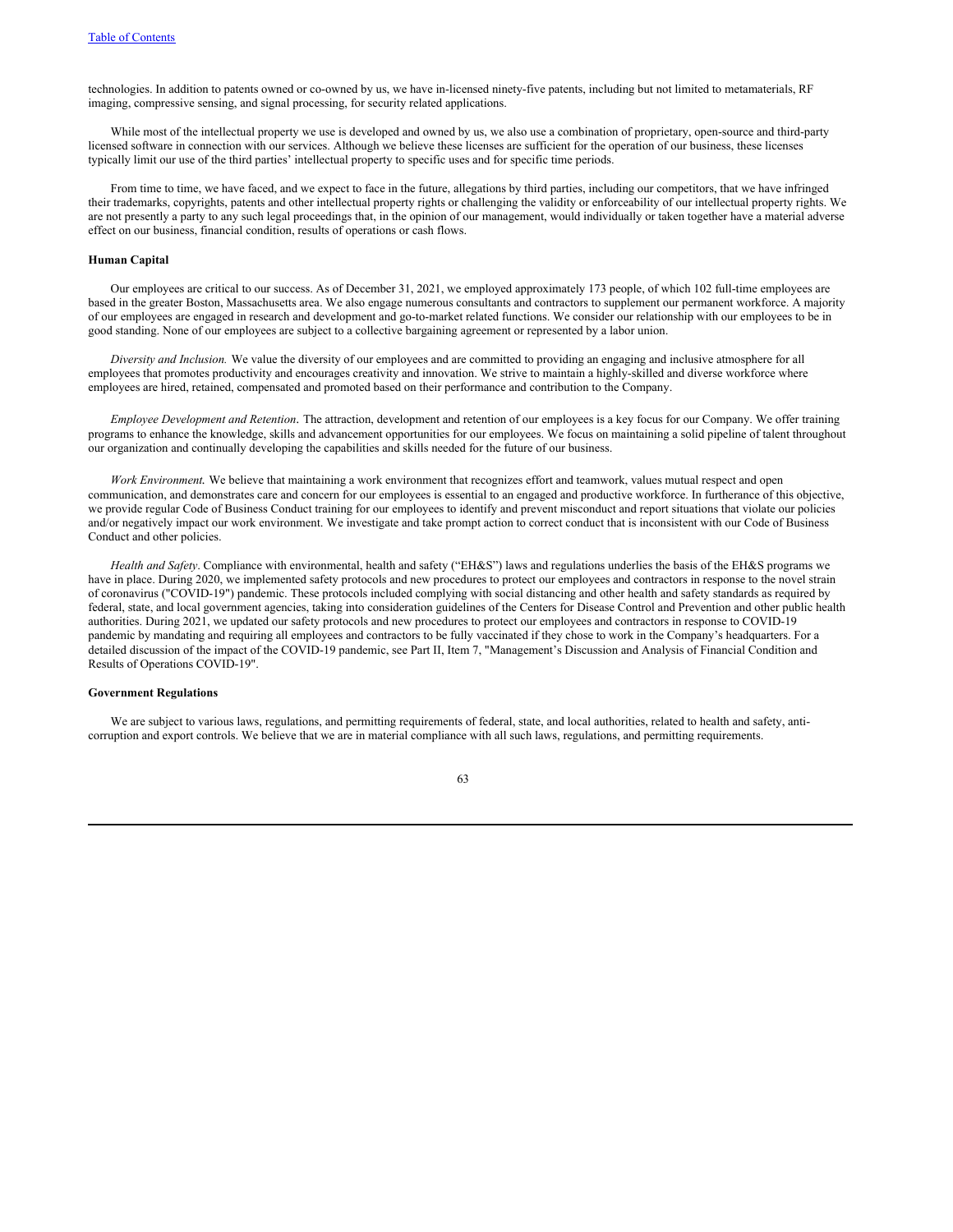### **Anti-Corruption Export and Trade Matters**

We are subject to anti-corruption laws and regulations imposed by governments around the world with jurisdiction over our operations, including the U.S. Foreign Corrupt Practices Act and the U.K. Bribery Act 2010, as well as the laws of the countries where we do business. We are also subject to various trade restrictions, including trade and economic sanctions and export controls, imposed by governments around the world with jurisdiction over our operations. For example, in accordance with trade sanctions administered by the U.S. Treasury Department, Office of Foreign Assets Control ("OFAC") and the U.S. Department of Commerce, we are prohibited from engaging in transactions involving certain persons and certain designated countries or territories, including Cuba, Iran, Syria, North Korea, the Crimea Region of Ukraine, the so-called Donetsk People's Republic, and the so-called Luhansk People's Republic, unless authorized by OFAC or otherwise exempt from the regulations. In recent years, the United States government has a renewed focus on export control matters. For example, the Export Control Reform Act of 2018 and regulatory guidance thereunder have imposed additional controls and may result in the imposition of further additional controls, on the export of certain "emerging and foundational technologies." Our current and future products may be subject to these heightened regulations, which could increase our compliance costs.

See Part I, Item 1A, "Risk Factors — Failure to comply with applicable anti-corruption legislation and other governmental laws and regulations could result in fines, criminal penalties and materially adversely affect our business, financial condition and results of operations" for additional information about the environmental, health and safety laws, and regulations that apply to our business.

# **Competition**

We have experienced, and expect to continue to experience, competition from a number of companies, including other vendors of security screening systems. A variety of security screening technologies compete with our proprietary technologies, including, but not limited to walk-through metal detectors, handheld metal detector wands, and passive or active weapon screening systems based on magnetic field sensing, millimeter wave or terahertz imaging technology.

We believe that we provide the only proven touchless security screening products addressing customer requirements around throughput, visitor experience, and cost effectiveness. We are well-positioned to compete in our industry based on these core competencies and on the following competitive strengths:

- Proven threat detection performance with low nuisance alarm rate
- High throughput and superior visitor experience
- Lower operating costs associated with the deployment of our solutions
- Expandable digital platform able to provide analytics and insight to support customer operations, along with the ability to add additional capability over time
- We have established commercial momentum as a provider of touchless security screening whereas a number of other vendors that claim capabilities in this area have struggled to do so

In addition, our deep technology portfolio and wealth of experience working with customers enables us to compete across a wide range of vertical markets.

# **Corporate Background**

On July 16, 2021, we consummated the business combination (the "Merger") contemplated by the Agreement and Plan of Merger, as amended on March 5, 2021 (the "Merger Agreement"), with NHIC Sub Inc. ("Merger Sub"), a wholly-owned subsidiary of NHIC, which is our legal predecessor, and Evolv Technologies, Inc. dba Evolv Technology, Inc. ("Legacy Evolv"). Pursuant to the Merger Agreement, Merger Sub was merged with and into Legacy Evolv, with Legacy Evolv surviving the merger as a wholly owned subsidiary of the Company. Upon the closing of the Merger, we changed our name to Evolv Technologies Holdings, Inc.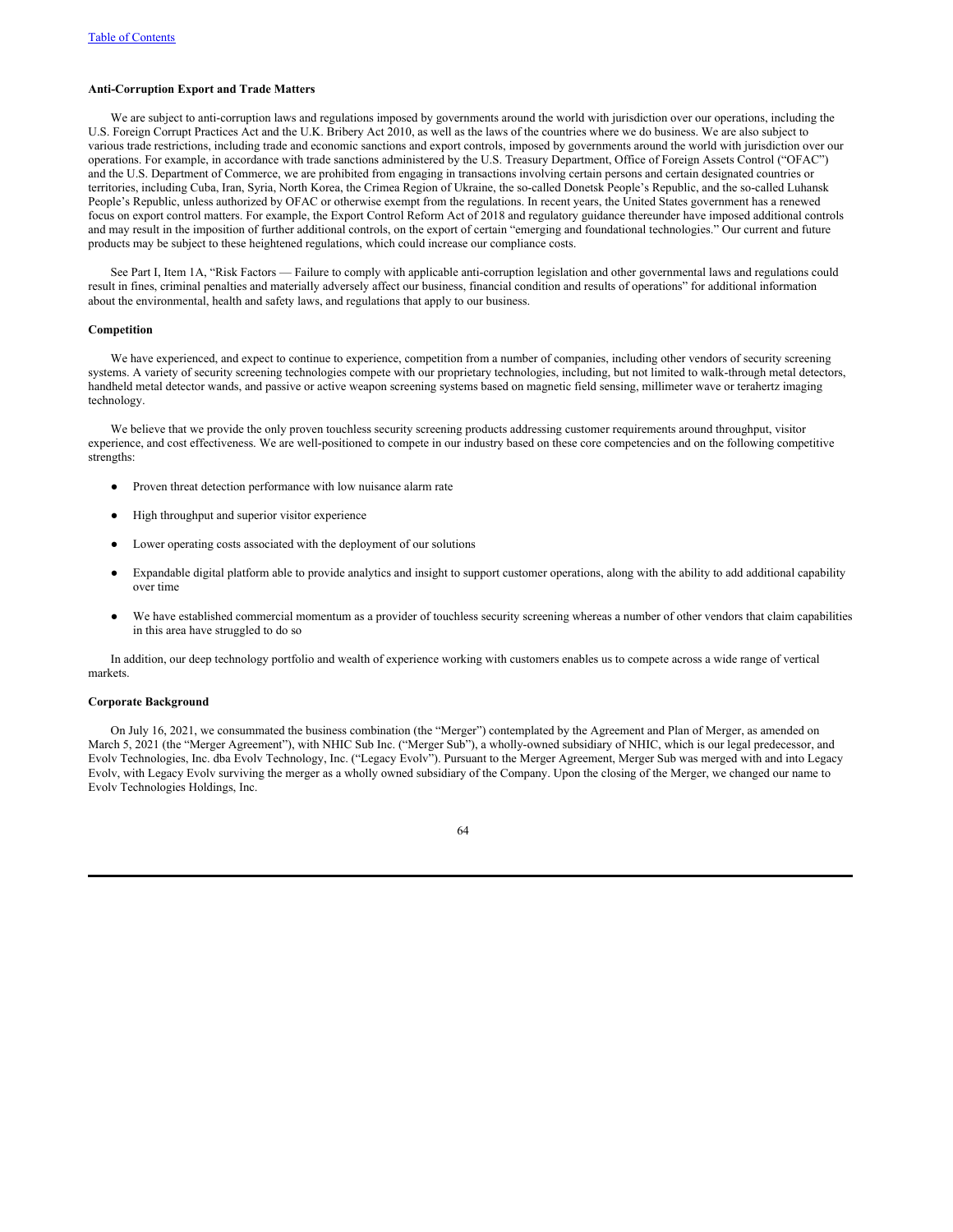### **Additional Information**

Our Internet address is https://evolvtechnology.com. At our Investor Relations website https://ir.evolvtechnology.com, we make available free of charge a variety of information for investors, including our annual report on Form 10-K, quarterly reports on Form 10-Q, current reports on Form 8-K and any amendments to those reports, as soon as reasonably practicable after we electronically file that material with or furnish it to the SEC. The information found on our website is not part of this or any other report we file with, or furnish to, the SEC.

#### **MANAGEMENT**

The following table sets forth, as of the date of this prospectus, certain information regarding our executive officers and directors who are responsible for overseeing the management of our business.

| Name                           | Age | <b>Position</b>                                   |
|--------------------------------|-----|---------------------------------------------------|
| <b>Executive Officers:</b>     |     |                                                   |
| Peter George                   | 63  | President, Chief Executive Officer                |
| Mario Ramos                    | 50  | Chief Financial Officer and Chief Risk Officer    |
| Anthony John De Rosa           | 49  | Chief Revenue Officer                             |
| Anil Chitkara                  | 53  | Head of Corporate Development and Founder         |
| Michael Ellenbogen             | 57  | Head of Advanced Technology, Founder and Director |
| <b>Non-Employee Directors:</b> |     |                                                   |
| Alan Cohen                     | 61  | Chairman of the Board                             |
| Kevin Charlton                 | 56  | Director                                          |
| Neil Glat                      | 54  | Director                                          |
| David Orfao                    | 62  | Director                                          |
| Merline Saintil                | 45  | Director                                          |
| John Kedzierski                | 43  | Director                                          |
| Kimberly Sheehy                | 57  | Director                                          |
| Mark Sullivan                  | 67  | Director                                          |
| Bilal Zuberi                   | 45  | Director                                          |

# **Executive Officers**

*Peter G. George***.** Peter G. George has served as our President and Chief Executive Officer since July 2021. Prior to that, Mr. George served as Legacy Evolv's Chief Executive Officer and President since January 2020. Prior to assuming the role of Chief Executive Officer at Legacy Evolv, Mr. George served as Chief Commercial Officer of Legacy Evolv from February 2019 to December 2019. Prior to joining Legacy Evolv, Mr. George served as President, Chief Executive Officer and Chairman of Fidelis Cybersecurity, a company focused on threat and data breach detection, from March 2008 to August 2019. Mr. George also served as the Chief Executive Officer of Empow Cybersecurity, a company offering intelligent, AI and natural language processing solutions to reduce false positives during threat detection, from March 2018 to November 2018. Mr. George serves on the Board of Directors of Corero Network Security PLC (LON: CNS), including its Compensation Committee, since January 2019. Mr. George received a Bachelor of Arts degree in History from the College of the Holy Cross in 1981.

*Mario Ramos.* Mario Ramos has been our Chief Financial Officer and Chief Risk Officer since November 2021. Prior to joining the Company, Mr. Ramos served as Executive Vice President, Chief Financial Officer and Chief Risk Officer of Edelman Financial Engines, an independent financial planning and investment management firm, from 2019 until October 2021. Prior to joining Edelman Financial Engines, Mr. Ramos served as Senior Vice President and Chief Financial Officer of CVS Caremark, the pharmacy benefits management subsidiary of CVS Health. Before becoming Caremark's Chief Financial Officer in 2018, Mr. Ramos was head of CVS's M&A and Corporate Development group where he led CVS's acquisition and integration of Aetna. He has also served as Chief Operating Officer of CVS International from 2013 to 2016 and previously spent over 17 years in investment banking. Mr. Ramos earned an MBA from The Mason School of Business at The College of William & Mary and a Bachelor's Degree from The University of Richmond.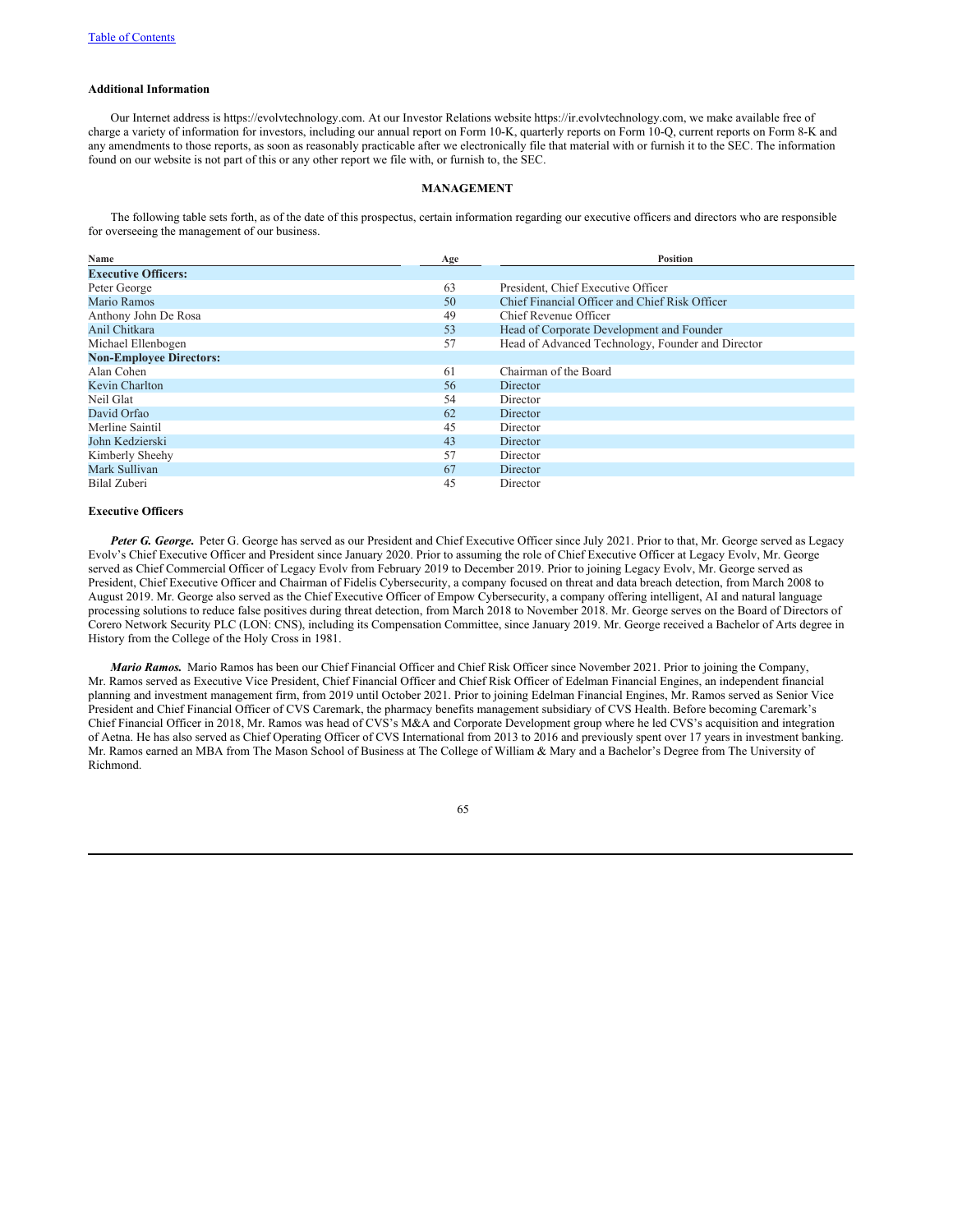*Anthony John De Rosa.* Anthony John De Rosa has been our Chief Revenue Officer since July 2021. Prior to that, Mr. De Rosa served as Legacy Evolv's Chief Revenue Officer since October 2020. From April 2015 to September 2020, Mr. De Rosa was the Chief Revenue Officer of Orbital Insight, Inc., a remote sensing and artificial intelligence company focused on using satellite imagery and computer vision to create time series analytics, and engaging in geospatial analytics. From November 2002 to March 2015, Mr. De Rosa served as the Senior Managing Director of Eze Software Group, a trading, portfolio management and compliance software company in the investment management sector. Mr. De Rosa received a Bachelor of Science degree in Economics from Lehigh University of Business in 1995 and was part of the Executive Management Program at Stanford University's Graduate School of Business in 2018.

*Anil R. Chitkara.* Anil R. Chitkara has been our Head of Corporate Development since July 2021. Prior to that, Mr. Chitkara co-founded Legacy Evolv with Michael Philip Ellenbogen July 2013, serving as Legacy Evolv's Head of Corporate Development since that time. Prior to co-founding Legacy Evolv, Mr. Chitkara was the Senior Vice President, Market Development for Oco, Inc., a business analytics software provider that was subsequently acquired by Deloitte, from January 2007 to June 2011. Prior to joining Oco, Inc., Mr. Chitkara was the Vice President of Parametric Technology Corporation, a company currently offering a variety of augmented reality, industrial IoT, PLM and CAD solutions, from May 2001 to January 2007. Mr. Chitkara received a Bachelor of Science degree in Business Administration from Boston University in 1989 and a Master of Business Administration degree from the Tuck School of Business at Dartmouth College in 1994.

*Michael Philip Ellenbogen.* Michael Philip Ellenbogen has been our Head of Advanced Technology since July 2021. Prior to that, Mr. Ellenbogen co-founded Legacy Evolv with Anil R. Chitkara in July 2013 and served as Legacy Evolv's Head of Advanced Technology since January 2020. Prior to that, Mr. Ellenbogen served as the Legacy Evolv's Chief Executive Officer from August 2013 to January 2020. Prior to co-founding Evolv, Mr. Ellenbogen was the founder, President and Chief Executive Officer of Reveal Imaging Technologies, an X-ray imaging systems company focusing on automated explosives detection, from 2002 to 2010. Prior to joining Reveal, Mr. Ellenbogen was the Vice President of Research & Development and Business Development of PerkinElmer Detection Systems, a provider of X-ray-based security technologies, from 1994 to 2002. During his 25-plus year career in the security industry, Mr. Ellenbogen has proven his expertise in product and business development, as well as stakeholder value creation. In addition, Mr. Ellenbogen is an inventor with 19 awarded patents. Mr. Ellenbogen received a Bachelor of Science degree in Physics from Colgate University in 1986.

## **Non-Employee Directors**

*Alan Cohen.* Alan Cohen has been the Chairman of the Evolv's Board of Directors (Evolv's "Board") since July 2021. Mr. Cohen is a veteran executive and board member with over 25 years of experience working with technology companies. Since 2019, Mr. Cohen has been a partner at DCVC, a venture capital firm. Prior to that, Mr. Cohen was Chief Commercial Officer for Illumio, a cybersecurity software firm, from 2013 to 2018. Mr. Cohen has served on the boards of directors of numerous DCVC portfolio companies specializing in physical and cybersecurity, payments, AI, and enterprise sectors and has been an advisor and investor in multiple billion-dollar companies. Mr. Cohen received a Bachelor of Arts degree in English from SUNY Buffalo in 1981, a Master of Arts degree in English from the University of Vermont in 1984, a Master of Arts degree in International Affairs and Economics from the American University School of International Service in 1986 and Master of Business Administration degree with a focus on Finance from New York University in 1990. We believe Mr. Cohen is qualified to serve on Evolv's Board based on his experience working with technology companies and the leadership roles he has held.

*Kevin Charlton.* Kevin Charlton has been a director on Evolv's Board since July 2021, and currently serves as Chairman of Give Evolv LLC. Mr. Charlton has been the Co-Chairman of NewHold Enterprises LLC since 2017 and has spent more than 20 years in private equity. Prior to NewHold Enterprises LLC, Mr. Charlton was the Co-Founder of River Hollow Partners from June 2013 through April 2017. From January 2014 through February 2015, Mr. Charlton was the President and Chief Operating Officer of Hennessy Capital Acquisition Corp., a \$115 million NASDAQ-listed SPAC that merged with Blue Bird Corporation (NASDAQ: BLBD), the school bus manufacturer, in February 2015. From July 2015 through February 2017, he then served as President, Chief Operating Officer and Vice Chairman of the Board of Directors of Hennessy Capital Acquisition Corp. II, a \$200 million NASDAQ-listed SPAC that merged with Daseke, Inc. (NASDAQ: DSKE), in February 2017. From July 2017 through October 2019, Mr. Charlton served as President, Chief Operating Officer and Vice Chairman of the Board of Directors of Hennessy Capital Acquisition Corp. III, a \$275 million NYSE-listed SPAC that merged with NRC Group (NYSE: NRCG) in October 2018. Prior to NewHold, Mr. Charlton was with JPMorgan (NYSE: JPM), Investcorp, and Macquarie (ASX: MQG). Mr. Charlton has served on more than 25 Boards of Directors in all relevant roles, and in almost all cases as Chairman or Lead Director on behalf of the majority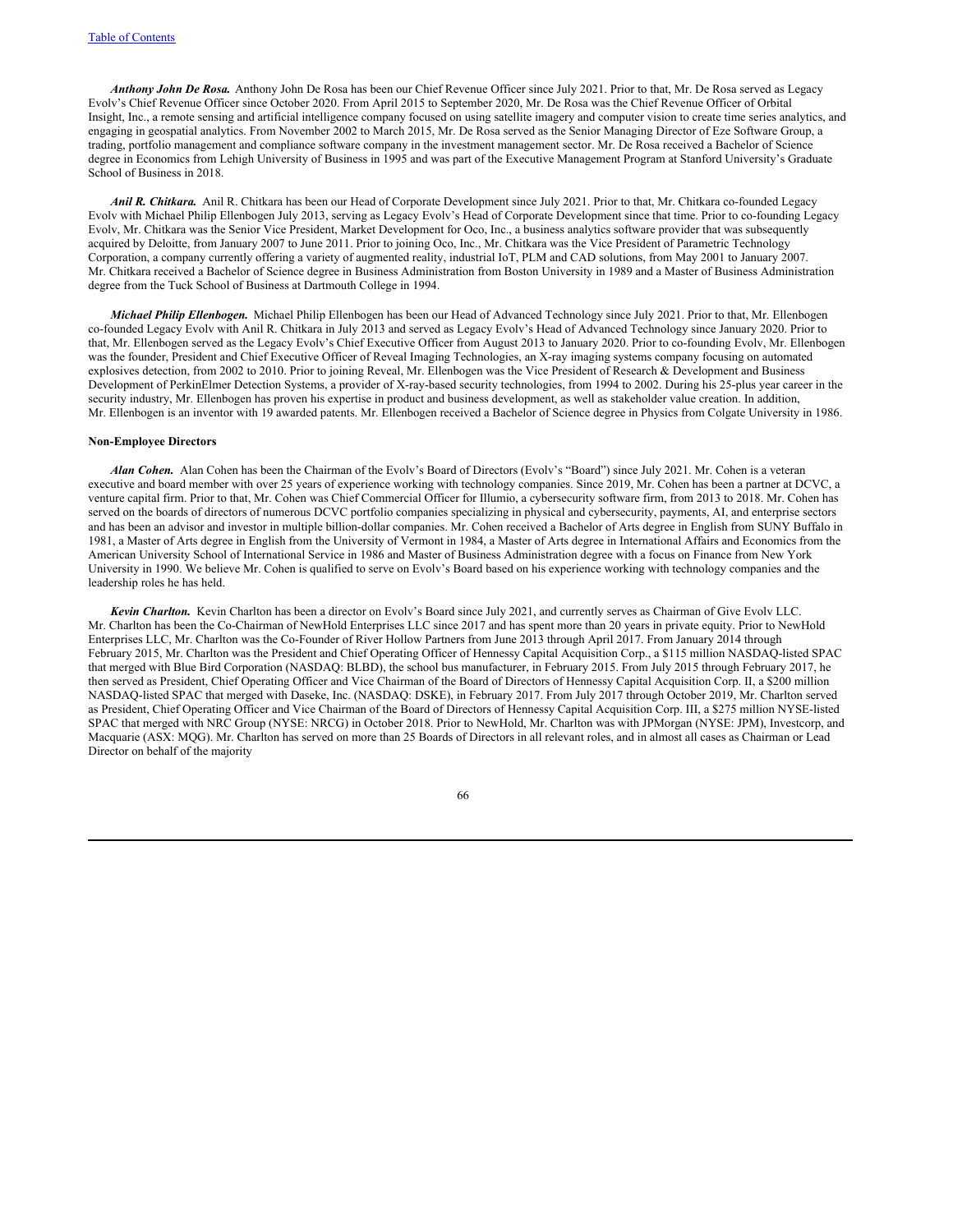owner. Prior to his career in private equity, Mr. Charlton was with McKinsey and Company in New York and NASA Headquarters in Washington, DC. Mr. Charlton has been Chairman of American AllWaste LLC since May 2018, and currently serves on the Boards of Daseke, Inc. (NASDAQ: DSKE), a heavy haul trucking company that he took public in February 2017; Spirit Realty Capital (NYSE: SRC), a triple net commercial REIT that he took public in 2012; and Macro Energy LLC, a high efficiency lighting company. Mr. Charlton has successfully sold companies to both strategic and financial investors, maximized value through the staged exit to separate buyers, and taken companies public, including companies in the manufacturing, distribution, business services, transportation, real estate, consumer products, and food and beverage sectors. He has a long history of working in partnership with management to develop and execute a strategic agenda. Mr. Charlton received his Bachelor's degree in Aerospace Engineering cum laude from Princeton University in 1988, his Master of Science in Aerospace Engineering with Distinction from the University of Michigan in 1990, and his Master of Business Administration with Honors from the Kellogg School at Northwestern University in 1995. We believe that Mr. Charlton is qualified to serve on Evolv's Board based on his broad private equity and public company experience.

*Neil Glat***.** Neil Glat has been a director on Evolv's board since July 2021. He was appointed in December 2021 as Co-President, Americas for SPORTFIVE, a global sports, entertainment, and marketing agency. From September 2019 to Present, Mr. Glat has been the Managing Member of NG Strategies, LLC and has been serving on advisory boards and providing strategic advice to sports, media, and technology businesses. From April 2012 through August 2019, Mr. Glat served as President of the New York Jets, and, from September 2019 to March 2020, he was a Senior Advisor to the New York Jets. Prior to that, Mr. Glat was a senior executive at the National Football League for 15 years, where he oversaw corporate development and strategy, in addition to having top-tier experience in management consulting at McKinsey & Company and investment banking at Dillon, Read & Co. Mr. Glat is currently a Senior Advisor for Arctos Sports Partners, a private equity platform focused on the professional sports industry. He also is on the Board of ASM Global, a privately-held company which is the world's largest stadium, arena, convention center, and venue management company and which was formed by the merger of SMG and AEG Facilities. In addition, Mr. Glat serves on many philanthropic boards. Mr. Glat has extensive operating and strategic experience in sports, entertainment, media, and hospitality. During his more than 25 years in combined tenures at the New York Jets, the National Football League, and professional service firms, Mr. Glat has consistently focused on, among other things, driving revenue growth, increasing consumer engagement, identifying new businesses, encouraging innovation, developing forward-looking strategies, and executing strategic transactions and deals. Mr. Glat earned a Bachelor of Sciences in Economics from The Wharton School at the University of Pennsylvania and a JD from Harvard Law School. We believe that Mr. Glat is qualified to serve on Evolv's Board based on his experience in sports (in particular with professional sports franchises) and related industries and the leadership roles he has had.

*David Orfao.* David Orfao has been a director on Evolv's Board since July 2021. Mr. Orfao has been a partner at General Catalyst, a venture capital firm focused on investments in the software sector, since 2000. Prior to joining General Catalyst, Mr. Orfao was the Chief Executive Officer of Allaire Corporation, a computer software company that was later acquired by Macromedia followed by Adobe. Mr. Orfao has served on the boards of directors of several public companies including Allaire Corporation from 1999 to 2001; Imprivata, Inc., an IT security company that was subsequently acquired by Thomas Bravo, from 2002 to 2010; and Bright Cove, Inc. (NASDAQ: BCOV), a software company, from 2005 to 2012. Mr. Orfao received a Bachelor of Arts degree in Accounting and Business from Norwich University in 1981. We believe Mr. Orfao is qualified to serve on Evolv's Board based on his knowledge of and broad experience working in the computer software and information technology sectors.

*Merline Saintil.* Merline Saintil has been a director on Evolv's Board since July 2021. Ms. Saintil has served as a technology and business executive at Fortune 500 and privately-held companies, including Intuit, Yahoo, PayPal, Adobe, Joyent, and Sun Microsystems. From 2019 to 2020, she was the Chief Operating Officer, R&D-IT of Change Healthcare Inc. Prior to that, Ms. Saintil held the position of Head of Operations, Product & Technology with Intuit Inc. from November 2014 until August 2018. Ms. Saintil has served on the Boards of Directors of Lightspeed (NYSE: LSPD) since 2020, ShotSpotter (NASDAQ: SSTI) since 2019, Banner Corporation (NASDAQ: BANR) since 2017, and Evolv since 2021. She is the Chair of the Risk Committee and member of the Compensation, Nominating and Governance Committee at Lightspeed, a member of the Audit Committee at ShotSpotter and a member of Risk and Compensation Committees at Banner Corporation. Ms. Saintil has received numerous accolades during her career, most recently being named Women Inc.'s 2019 Most Influential Corporate Board Director. In prior years, she was ranked one of the Most Powerful Women Engineers in the World by Business Insider magazine, she was recognized as a Women of Influence 2017 by Silicon Valley Business Journal and she has earned a Lifetime Achievement Award from Girls in Tech. She is certified in Cybersecurity Oversight by the National Association of Corporate Directors and the Carnegie Mellon Software Engineering Institute. Ms. Saintil earned a Bachelor of Science degree in Computer Science from Florida A&M University in 1998 and a Master of Science degree in Software Engineering Management from Carnegie Mellon University in 2005, and has completed Stanford Directors' College and Harvard Business School's executive education program. We believe Ms. Saintil is qualified to serve on Evolv's Board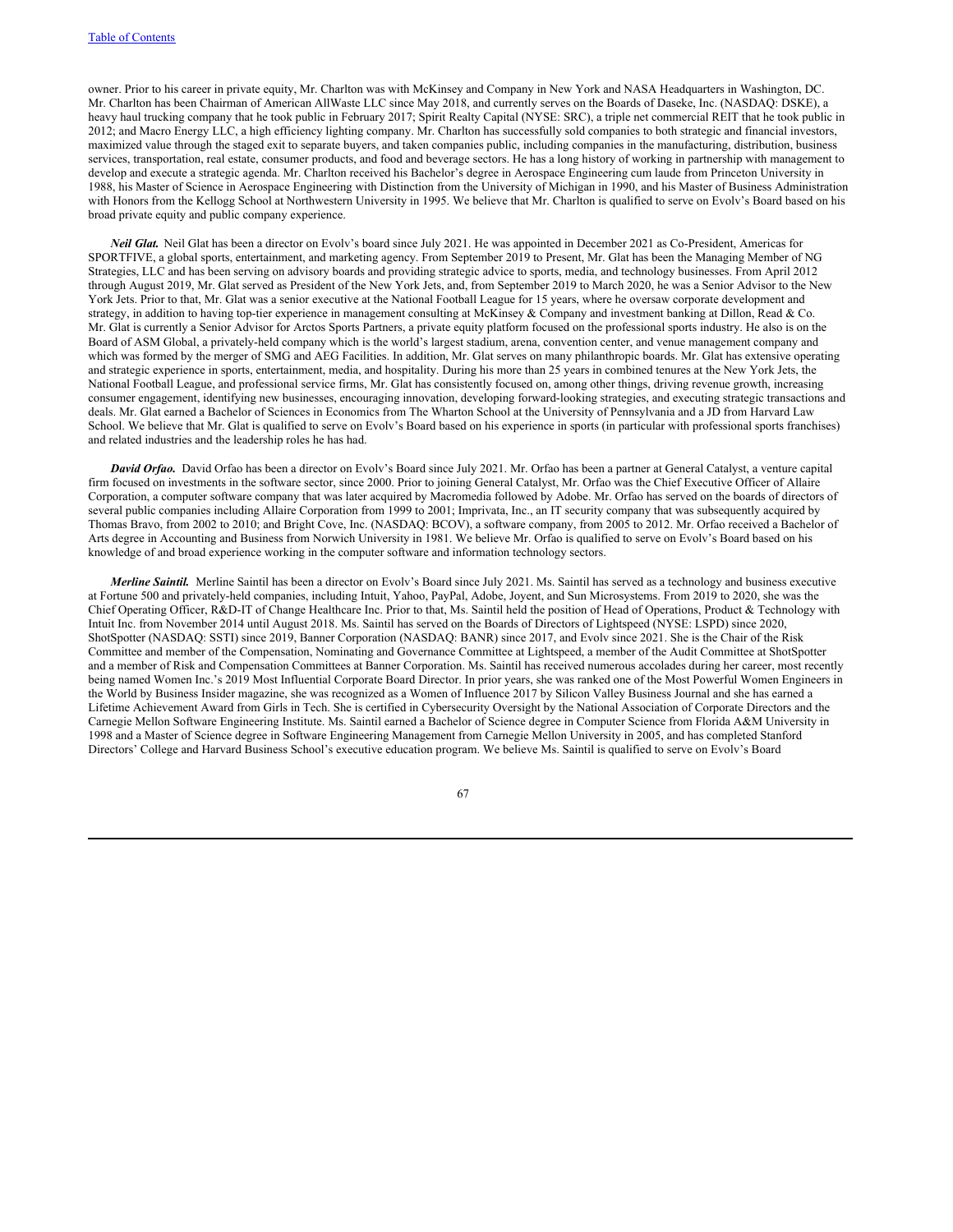based on her broad corporate background and service on the boards of directors of technology public companies. Our Board of Directors do not believe that Ms. Saintil's outside boards (5 in total, including Evolv) or other commitments limit her ability to devote sufficient time and attention to her duties as a director of the Company. Ms. Saintil has demonstrated that she has effectively balanced her responsibilities of serving on the Board of Directors.

*John Kedzierski.* John Kedzierski has been a director on Evolv's Board since January 2022. He replaced Mahesh Saptharishi as Motorola's representative on the Board of Directors. He is currently Senior Vice President and General Manager of Video Security and Access Control at Motorola, since July 2019. He is responsible for product management, research and development, and sales for the Video Security and Access Control business. Immediately prior to leading the Video Security and Access Control business, Mr. Kedzierski was Corporate Vice President of Systems and Infrastructure products from October 2017 to July 2019. From September 2015 to October 2017, Mr. Kedzierski was Corporate Vice President and General Manager of North America Services and Commercial Markets. He holds a Bachelor of Science degree in Computer Engineering from the University of Illinois at Urbana-Champaign, and a Master of Business Administration from Northwestern University's Kellogg School of Management. We believe Mr. Kedzierski is qualified to serve on Evolv's Board based on his broad experience working in security and technology.

*Kimberly Sheehy.* Kimberly Sheehy has been a director on Evolv's Board since July 2021. From March 2019 to May 2020, she was the Chief Financial Officer of ResMan LLC, a privately-owned software company providing software solutions to multi-family residential property managers. Previously, from April 2018 to March 2019, she served as Chief Financial Officer of Lori's Gifts, Inc., a privately-owned retail company serving hospitals throughout the United States. From November 2015 to October 2017, Ms. Sheehy served as the Chief Financial Officer of StackPath, LLC, an edge computing platform provider, and from November 2012 to October 2015, Ms. Sheehy served as Chief Financial & Administrative Officer of CyrusOne Inc. (Nasdaq: CONE), a public high-growth real estate investment trust specializing in engineering, building and managing data center properties. She has also held various senior roles at Cincinnati Bell Inc. Ms. Sheehy has also served on the Compensation Committee (since June 2020) and the Audit Committee (since December 2017) of Switch, Inc. (NYSE: SWCH), and on the Audit and Nominating and Governance Committees of Carlotz Inc. (NASDAQ: LOTZ) since January 2021. In addition, Ms. Sheehy has been a Certified Public Accountant since 1990. Ms. Sheehy earned a Bachelor of Science degree in accounting from the University of Cincinnati in 1989. We believe that Ms. Sheehy is qualified to serve on Evolv's board based on her extensive executive, managerial, accounting and public company experience.

*Mark Sullivan.* Mark Sullivan has been a director on Evolv's Board since July 2021. Since January 2018, Mr. Sullivan has been the owner of Mark Sullivan Consulting in St. Petersburg Beach, Florida. Prior to that, Mr. Sullivan was a Principal at Global Security and Innovative Strategies from February 2013 to December 2017. Before entering the private sector, Mr. Sullivan was a federal agent for 35 years, 30 years as a special agent with the U.S. Secret Service, serving in a variety of leadership roles. He was appointed Director of the Secret Service by the President in May 2006 and served in that position until February 2013. Mr. Sullivan served on the Board of Directors of Command Security Corporation (now known as Prosegur (BME:PSG)), a full-service security solutions company, from July 2013 to January 2019 and served on its Compensation Committee from May 2015 to January 2019. Mr. Sullivan received his Bachelor of Science degree in Criminal Justice from St. Anselm College in 1977. We believe Mr. Sullivan is qualified to serve on Evolv's Board based on his experience working in security services, both in the public and private sectors.

*Bilal Zuberi.* Bilal Zuberi has been a director on Evolv's Board since July 2021. Since May 2013, Mr. Zuberi has been a partner at Lux Capital, a firm that invests in technology start-ups. At Lux Capital, Mr. Zuberi has lead Lux's investments in Saildrone, autonomous ocean data collection; AirMap, unmanned air traffic management platform; Desktop Metal, metal 3D printing; Nozomi Networks, industrial cyber security; Zededa, open-source virtualization of the cyber-physical edge; Fiddler, which is making AI explainable; Evolv, physical security screening; Orbital Insight, image analysis and data science at petabyte scale; Veo Robotics, collaborative industrial robotics; Applied Intuition, a simulation platform for autonomous mobility; Yonder, an authentic internet company; Higharc, a company democratizing custom home design; Lightform, projection mapping/AR; and others. Prior to joining Lux Capital, Mr. Zuberi was a principal at General Catalyst Partners from October 2008 to May 2013, where he led the firm's investments in deep tech, including energy, robotics, medtech, and hardware and software systems. Before becoming an investor, he co-founded GEO2 Technologies in January 2004. Earlier in his career, Mr. Zuberi was a management consultant at The Boston Consulting Group from September 2003 to May 2004, where he advised management teams in complex business and strategy issues. Mr. Zuberi is a member of the Advisory Board of the Lemelson Foundation and has served on the boards of over a dozen private companies, including serving as a member of certain of such companies' audit and compensation committees. Mr. Zuberi has also served as a member of Desktop Metal Inc.'s (NYSE: DM) audit committee since December 2020. Mr. Zuberi received a Bachelor of Science degree in Chemistry from The College of Wooster in 1998 and a Ph.D. in Physical Chemistry (with a focus in materials and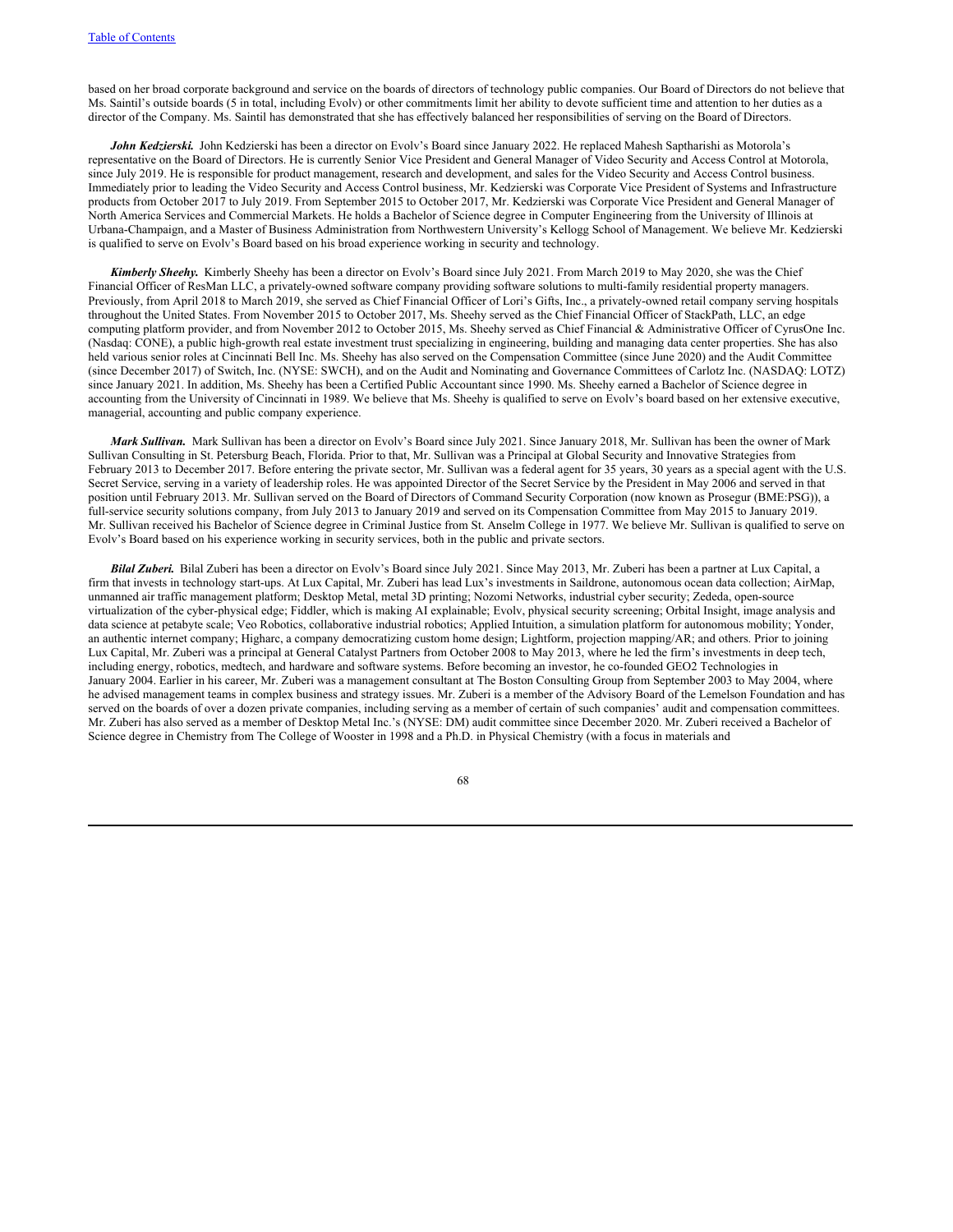analytical chemistry) from the Massachusetts Institute of Technology in 2003. We believe Mr. Zuberi is qualified to serve on Evolv's Board based on his experience working with physical infrastructure and technology companies.

#### **Board Composition and Election of Directors**

# *Director Independence*

NASDAQ listing rules require that a majority of the board of directors of a company listed on Nasdaq be composed of "independent directors," which is defined generally as a person other than an officer or employee of the company or its subsidiaries or any other individual having a relationship, which, in the opinion of the company's board of directors, would interfere with the director's exercise of independent judgment in carrying out the responsibilities of a director. Evolv's Board of Directors has determined that, each of Alan Cohen, Kevin Charlton, Neil Glat, David Orfao, Merline Saintil, Kimberly Sheehy, Mark Sullivan, Bilal Zuberi and Mahesh Saptharishi are independent directors under the NASDAQ listing rules and Rule 10A-3 of the Exchange Act. Our independent directors will have regularly scheduled meetings at which only independent directors are present.

# *Classified Board of Directors*

In accordance with our certificate of incorporation, our board of directors is divided into three classes with staggered, three-year terms. At each annual meeting of stockholders, the successors to directors whose terms then expire are elected to serve from the time of election and qualification until the third annual meeting following election. Our directors are divided among the three classes as follows:

- the Class I directors are Kevin Charlton, David Orfao and Bilal Zuberi, and their terms will expire at our 2022 annual meeting of stockholders;
- the Class II directors are Neil Glat, Mark Sullivan, Alan Cohen and Merline Saintil, and their terms will expire at our 2023 annual meeting of stockholders; and
- the Class III directors are Peter George, Michael Ellenbogen, Mahesh Saptharishi and Kimberly Sheehy, and their terms will expire at the 2024 annual meeting of stockholders.

Our certificate of incorporation provides that the authorized number of directors may be changed only by resolution of the board of directors. Any additional directorships resulting from an increase in the number of directors will be distributed among the three classes so that, as nearly as possible, each class will consist of one-third of the directors. The division of our board of directors into three classes with staggered three- year terms may delay or prevent a change of our management or a change in control of our company.

#### **Board Committees**

Our board of directors directs the management of our business and affairs, as provided by Delaware law, and conducts its business through meetings of the board of directors and standing committees. We have a standing audit committee, nominating and corporate governance committee, compensation committee and technology sub-committee. In addition, from time to time, special committees may be established under the direction of the board of directors when necessary to address specific issues.

# *Audit Committee*

Our audit committee is responsible for, among other things:

- appointing, compensating, retaining, evaluating, terminating and overseeing our independent registered public accounting firm;
- discussing with our independent registered public accounting firm their independence from management;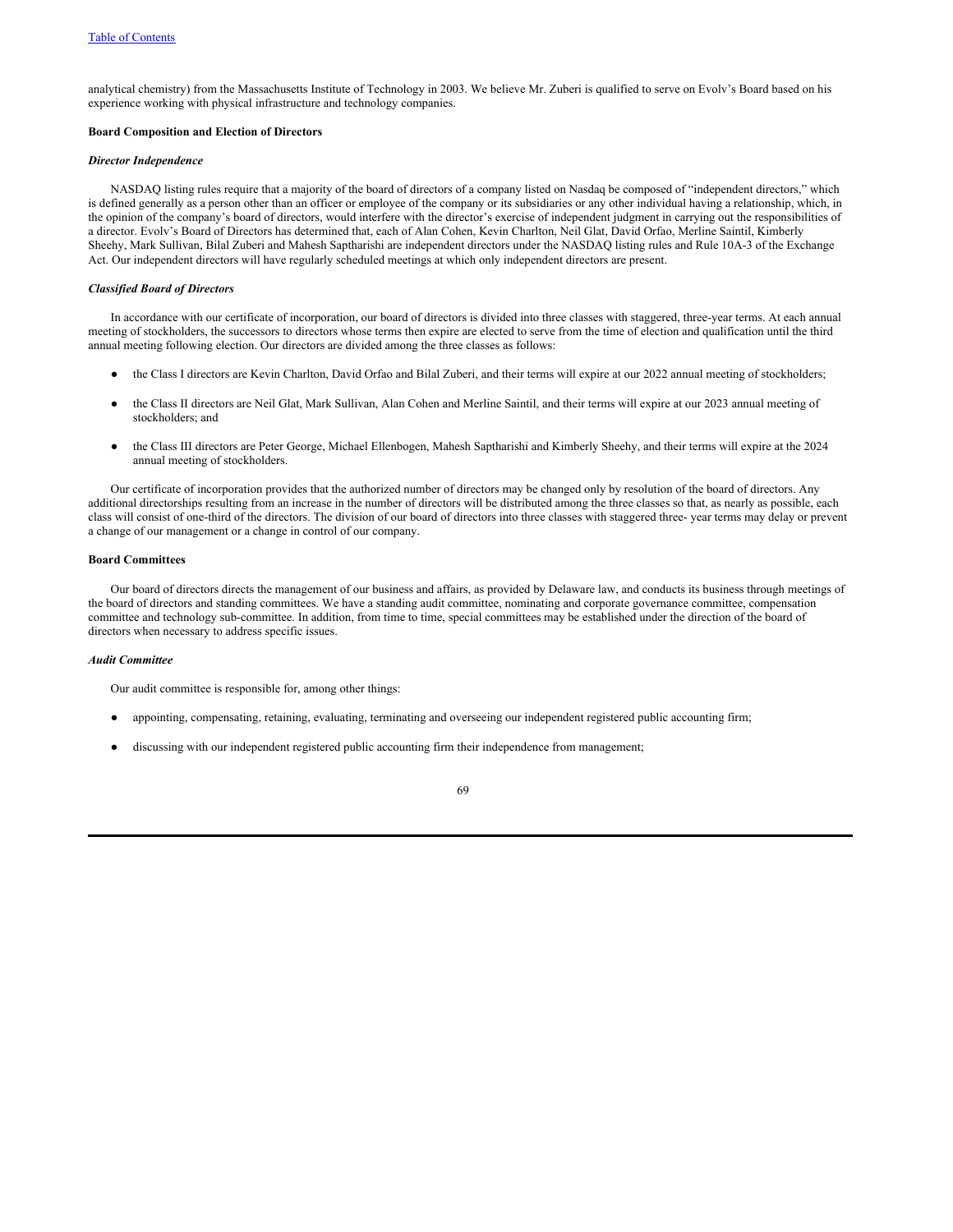- reviewing, with our independent registered public accounting firm, the scope and results of their audit;
- approving all audit and permissible non-audit services to be performed by our independent registered public accounting firm;
- overseeing the financial reporting process and discussing with management and our independent registered public accounting firm the quarterly and annual financial statements that we file with the SEC;
- overseeing our financial and accounting controls and compliance with legal and regulatory requirements;
- reviewing our policies on risk assessment and risk management;
- reviewing related person transactions; and
- establishing procedures for the confidential anonymous submission of concerns regarding questionable accounting, internal controls or auditing matters.

Our audit committee consists of Kimberly Sheehy, Neil Glat and Merline Saintil, with Ms. Sheehy serving as chair. Rule 10A-3 of the Exchange Act and the NASDAQ rules require that our audit committee have at least one independent member, have a majority of independent members and be composed entirely of independent members. Our board of directors has affirmatively determined that Kimberly Sheehy, Neil Glat and Merline Saintil each meet the definition of "independent director" for purposes of serving on the audit committee under Rule 10A-3 of the Exchange Act and the NASDAQ rules. Each member of our audit committee also meets the financial literacy requirements of NASDAQ listing standards. In addition, our board of directors has determined that Kimberly Sheehy each qualify as an "audit committee financial expert," as such term is defined in Item 407(d)(5) of Regulation S-K. Our board of directors has adopted a written charter for the audit committee.

#### *Compensation Committee*

Our compensation committee is responsible for, among other things:

- reviewing and approving the corporate goals and objectives, evaluating the performance of and reviewing and approving, (either alone or, if directed by our board of directors, in conjunction with a majority of the independent members of the board of directors) the compensation of our Chief Executive Officer;
- overseeing an evaluation of the performance of and reviewing and setting or making recommendations to our board of directors regarding the compensation of our other executive officers;
- reviewing and approving or making recommendations to our board of directors regarding our incentive compensation and equity-based plans, policies and programs;
- reviewing and approving all employment agreement and severance arrangements for our executive officers;
- making recommendations to our board of directors regarding the compensation of our directors; and
- retaining and overseeing any compensation consultants.

Our compensation committee consists of Kevin Charlton, David Orfao, and Mark Sullivan, with Mr. Charlton serving as chair. Our board of directors has affirmatively determined that Messrs. Charlton, Orfao and Sullivan each meet the definition of "independent director" for purposes of serving on the compensation committee under the NASDAQ rules, including the heightened independence standards for members of a compensation committee, and are "non-employee directors" as defined in Rule 16b-3 of the Exchange Act. Our board of directors has adopted a written charter for the compensation committee.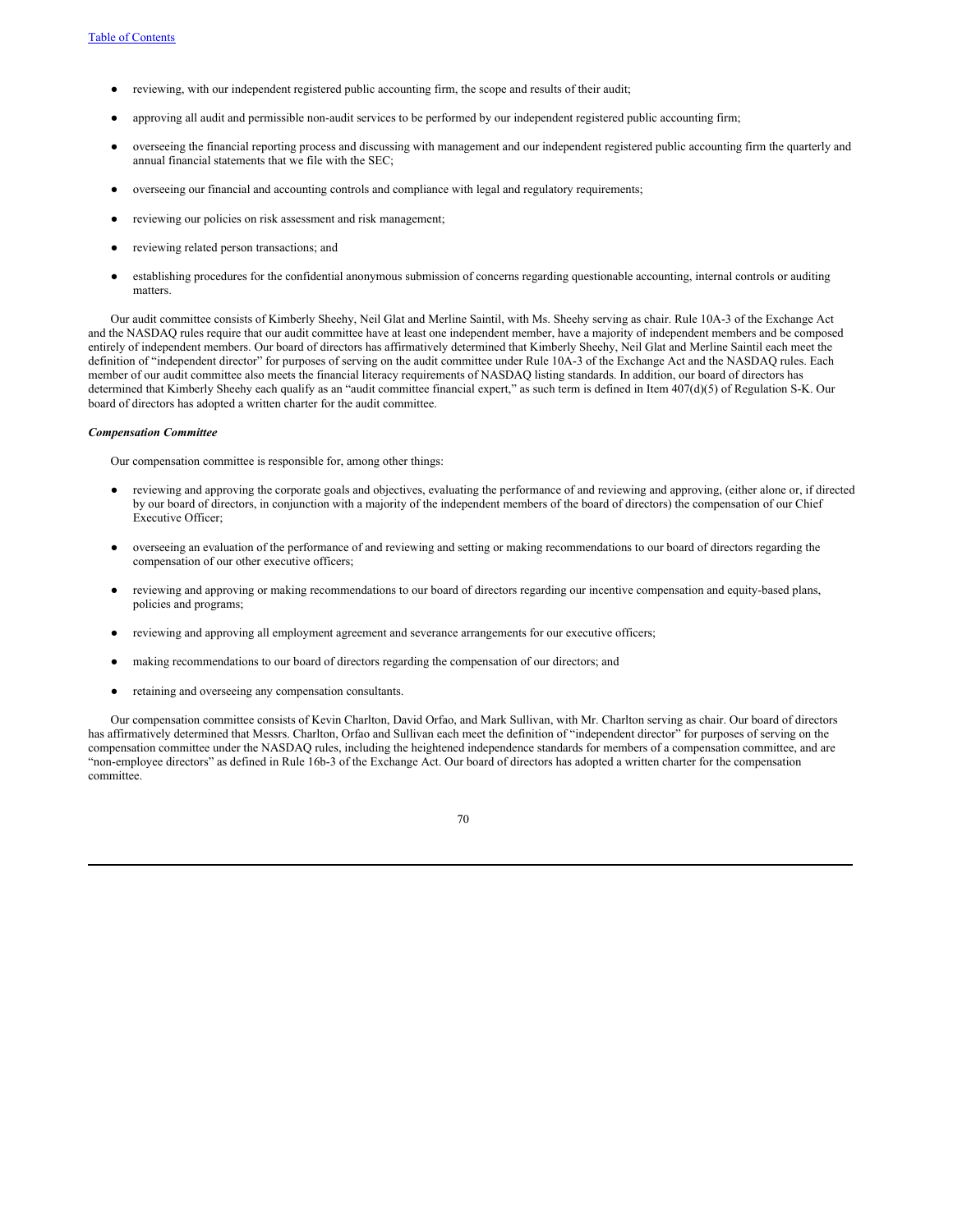#### *Nominating and Corporate Governance Committee*

Our nominating and corporate governance committee is responsible for, among other things:

- identifying individuals qualified to become members of our board of directors, consistent with criteria approved by our board of directors;
- overseeing succession planning for our Chief Executive Officer and other executive officers;
- periodically reviewing our board of directors' leadership structure and recommending any proposed changes to our board of directors;
- overseeing an annual evaluation of the effectiveness of our board of directors and its committees; and
- developing and recommending to our board of directors a set of corporate governance guidelines.

Our nominating and corporate governance committee consists of Merline Saintil and Alan Cohen, with Ms. Saintil serving as chair. Our board of directors has affirmatively determined that Merline Saintil, and Alan Cohen each meet the definition of "independent director" under the NASDAQ rules. Our board of directors has adopted a written charter for the nominating and corporate governance committee.

# *Technology Sub-Committee*

Our technology sub-committee is responsible for, among other things:

- reviewing and assessing, together with management, potential mergers, acquisitions, divestitures and investments;
- making recommendations to the board of directors regarding potential target candidates; and
- assessing risk to Evolv in connection with such proposed transactions.

Our technology sub-committee consists of John Kedzierski, Alan Cohen, Neil Glat and Bilal Zuberi, with John Kedzierski serving as chair. Our board of directors has adopted a written charter for the technology sub-committee.

# **Risk Oversight**

Our board of directors is responsible for overseeing our risk management process. Our board of directors focuses on our general risk management strategy, the most significant risks facing us, and oversees the implementation of risk mitigation strategies by management. Our audit committee is also responsible for discussing our policies with respect to risk assessment and risk management. Our board of directors believes its administration of its risk oversight function has not negatively affected our board of directors' leadership structure.

#### **Compensation Committee Interlocks and Insider Participation**

None of our executive officers serves as a member of the board of directors or compensation committee (or other committee performing equivalent functions) of any entity that has one or more executive officers serving on our board of directors or compensation committee.

# **Code of Business Conduct and Ethics**

We adopted a written code of business conduct and ethics that applies to our directors, officers and employees, including our principal executive officer, principal financial officer, principal accounting officer or controller, or persons performing similar functions. A copy of the code is posted on our corporate website at *www.evolvtechnology.com*. In addition, we intend to post on our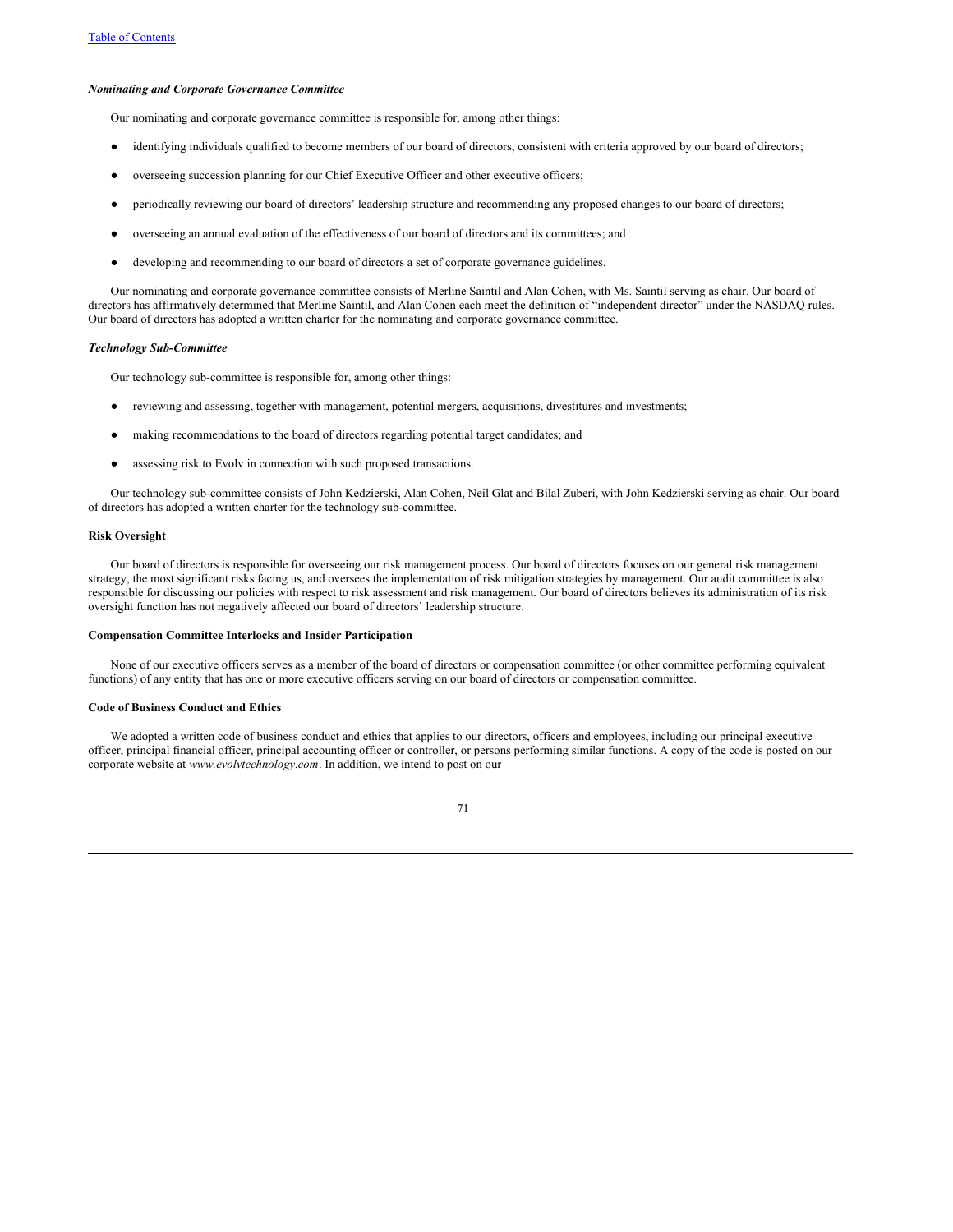website all disclosures that are required by law or the NASDAQ listing standards concerning any amendments to, or waivers from, any provision of the code. The information contained in, or accessible through, our website does not constitute a part of this prospectus. We have included our website address in this prospectus solely as an inactive textual reference.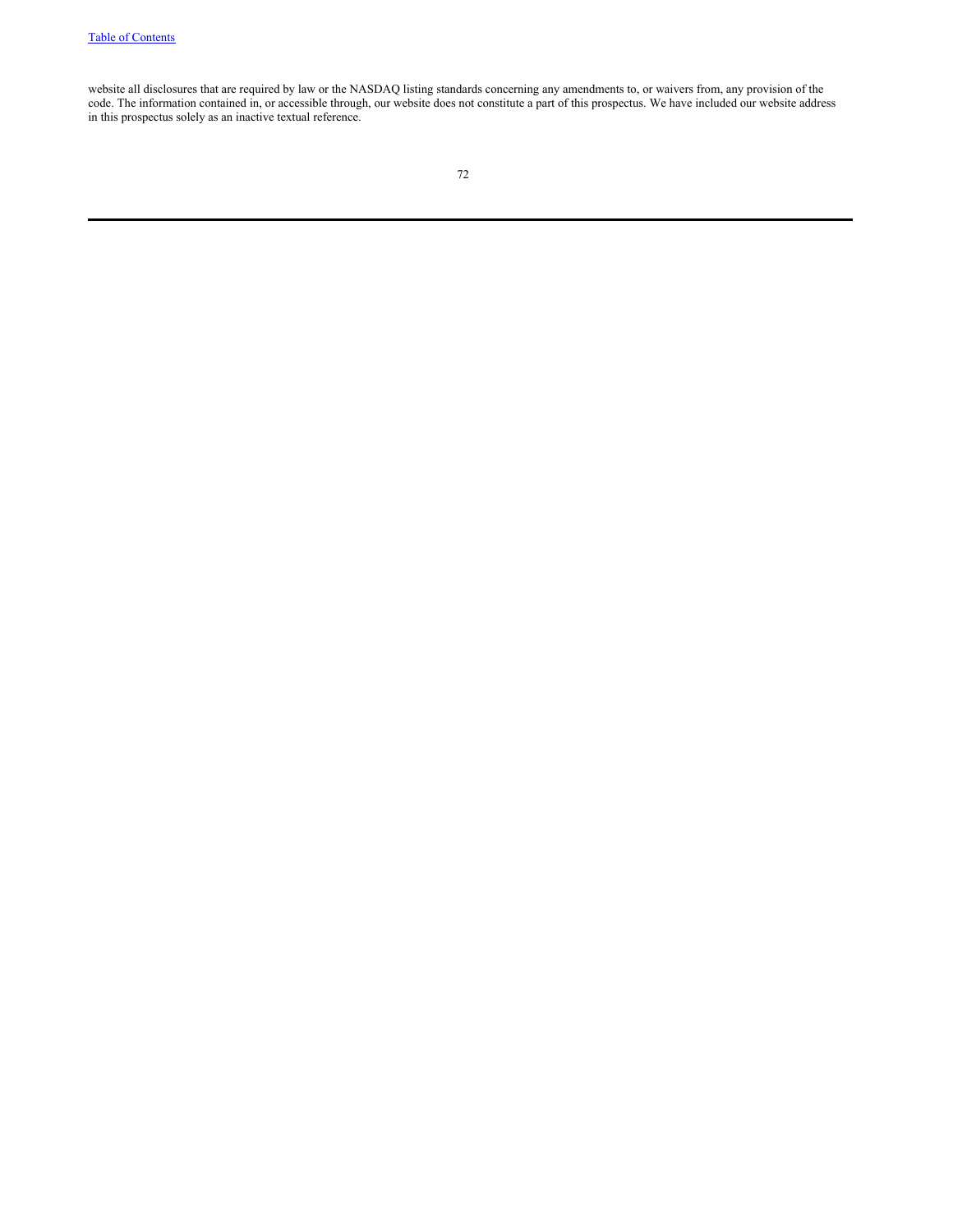# **EXECUTIVE AND DIRECTOR COMPENSATION**

# **Executive Compensation**

*Overview*

Our named executive officers for the year ended December 31, 2021 (collectively, the "named executive officers") are:

- Peter George, who serves as President and Chief Executive Officer and is our principal executive officer;
- Mario Ramos, who serves as Chief Financial Officer and Chief Risk Officer and is our principal financial officer; and
- Anil Chitkara, Co-Founder, who serves as Head of Corporate Development.

This section also describes the actions and decisions of our board of directors and compensation committee as it relates to fiscal 2021 compensation decisions.

#### *2021 Summary Compensation Table*

The following table presents information regarding the total compensation of our named executive officers for the year ended December 31, 2021:

|                                                |      |         |                   |              |             | <b>Non-Equity</b>     |              |           |
|------------------------------------------------|------|---------|-------------------|--------------|-------------|-----------------------|--------------|-----------|
|                                                |      |         |                   | <b>Stock</b> | Option      | <b>Incentive Plan</b> | All Other    |           |
| <b>Name and Principal</b>                      |      | Salary  |                   | Awards       | Awards      | Compensation          | Compensation | Total     |
| Position                                       | Year | (S)     | <b>Bonus</b> (\$) | $(S)^{(1)}$  | $(5)^{(1)}$ | $(S)^{(2)}$           | (S)          | (S)       |
| <b>Peter George</b>                            | 2021 | 372,204 | 225,150           | 3,505        | __          |                       |              | 600,859   |
| President and Chief Executive Officer          |      |         |                   |              |             |                       |              |           |
| <b>Mario Ramos</b>                             | 2021 | 66,154  |                   | 4.399.999    |             |                       |              | 4,466,153 |
| Chief Financial Officer and Chief Risk Officer |      |         |                   |              |             |                       |              |           |
| Anil Chitkara                                  | 2021 | 245,505 | __                | 3,505        | 88,206      | 272,055               |              | 609.271   |
| Co-Founder, Head of Corporate Development      |      |         |                   |              |             |                       |              |           |

(1) Amounts reflect the full grant-date fair value of stock awards and stock options granted during 2021 computed in accordance with ASC Topic 718, rather than the amounts paid to or realized by the named individual. We provide information regarding the assumptions used to calculate the value of all stock awards and option awards made to our directors in Note 13 to the consolidated financial statements included in this prospectus.

(2) Amount shown reflects the commissions paid to Mr. Chitkara under a variable compensation plan, described below.

# *Narrative Disclosure to Summary Compensation Table*

#### *Base Salary*

The base salaries of our named executive officers are an important part of their total compensation package, and are intended to reflect their respective positions, duties and responsibilities. Base salary is a visible and stable fixed component of our compensation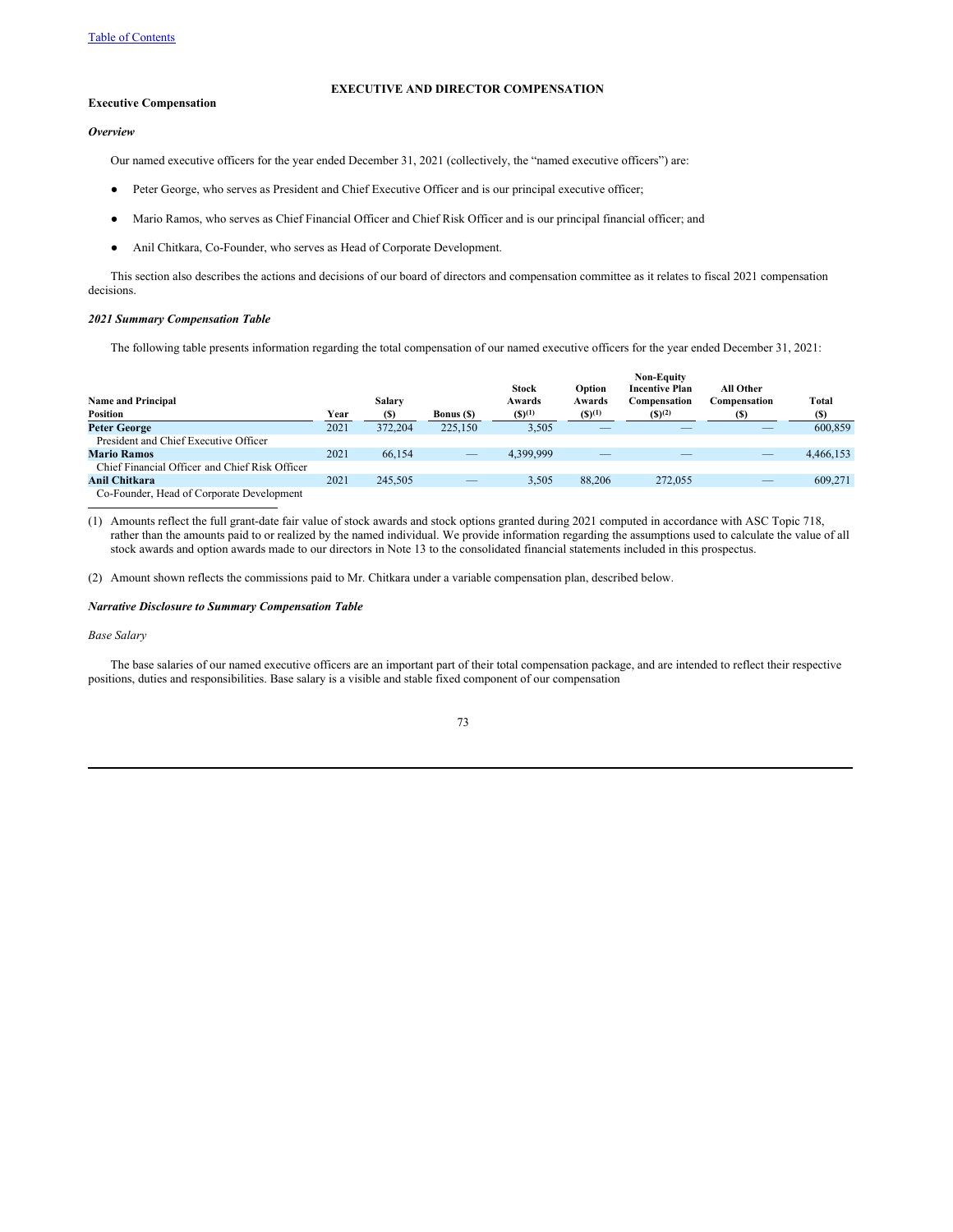program. Base salary for Mr. Chitkara was established with his appointment to his current position, and Mr. Ramos' base salary was established at his time of hire. The following table sets forth the annualized base salaries of our named executive officers for 2021:

|                                | 2021 Annual Base |
|--------------------------------|------------------|
| <b>Named Executive Officer</b> | Salarv           |
| Peter George                   | 474,000          |
| Mario Ramos                    | 430,000          |
| Anil Chitkara                  | 263,000          |
|                                |                  |

# *Annual Incentive Compensation*

We consider annual cash incentive bonuses to be an important component of our total compensation program and provides incentives necessary to retain executive officers. In 2021, Mr. George and Mr. Ramos are eligible to receive an annual performance-based cash bonus based on a specified target annual bonus award amount, expressed as a percentage of the named executive officer's base salary. In 2021, Mr. George's target bonus was 50% of his base salary.

For 2021, Mr. George's annual bonus was determined based on the achievement of metrics related to revenue, new employee hiring goals, unit bookings, successful completion of the Business Combination, and manufacturing goals. The Compensation Committee approved a 95% funding of the bonus pool based on achievement of these metrics. The actual bonus earned by Mr. George for 2021 is set forth above in the Summary Compensation Table in the column entitled "Bonus."

Mr. Chitkara is eligible to earn annual variable compensation in accordance with a commission plan established each year. For 2021, his variable compensation was targeted at \$200,000 if he achieved bookings-related sales quotas with respect to key customers and markets identified by the board of directors as strategically important to Evolv. His maximum variable compensation for 2021 was capped at \$349,000. The actual bonus earned by Mr. Chitkara for 2021 is set forth above in the Summary Compensation Table in the column entitled "Non-Equity Incentive Plan Compensation."

## *Employment Agreements*

We are party to employment agreements with each of our named executive officers. The arrangements generally provide for at-will employment without any specific term and set forth the named executive officer's initial base salary, bonus potential, eligibility for employee benefits and severance benefits upon a qualifying termination of employment, subject to such employee executing a separation agreement with us.

#### *Peter George*

On January 4, 2021 we entered into an amended and restated employment agreement with Mr. George, our President and Chief Executive Officer. Pursuant to his agreement, Mr. George is entitled to an annual base salary of \$275,000 and is eligible to receive a target annual incentive bonus of 50% of his base salary. As of August 4, 2021, Mr. George's annual base salary was increased to \$474,000 by the Compensation Committee.

Pursuant to his agreement, if Mr. George's employment is terminated by us without "cause" or by Mr. George following his resignation with "good reason", he is entitled to: (1) continued payment of his base salary for a period of 12 months, (2) payment of an amount equal to his current year target bonus, paid in a lump sum within 60 days following his termination date, (3) payment of premiums for continued health benefits to him under COBRA for up to 12 months following his termination, and (4) his vested options remaining exercisable for 12 months following his termination. If Mr. George's employment is terminated without cause or resigns with good reason within one year following a "change of control" (as defined in his agreement), he is entitled to the aforementioned payments and benefits, except that any then- unvested outstanding equity awards will become vested in their entirety as of the last day of his employment. Mr. George's benefits are conditioned, among other things, on his complying with his post- termination obligations under his agreement and timely signing a general release of claims in our favor.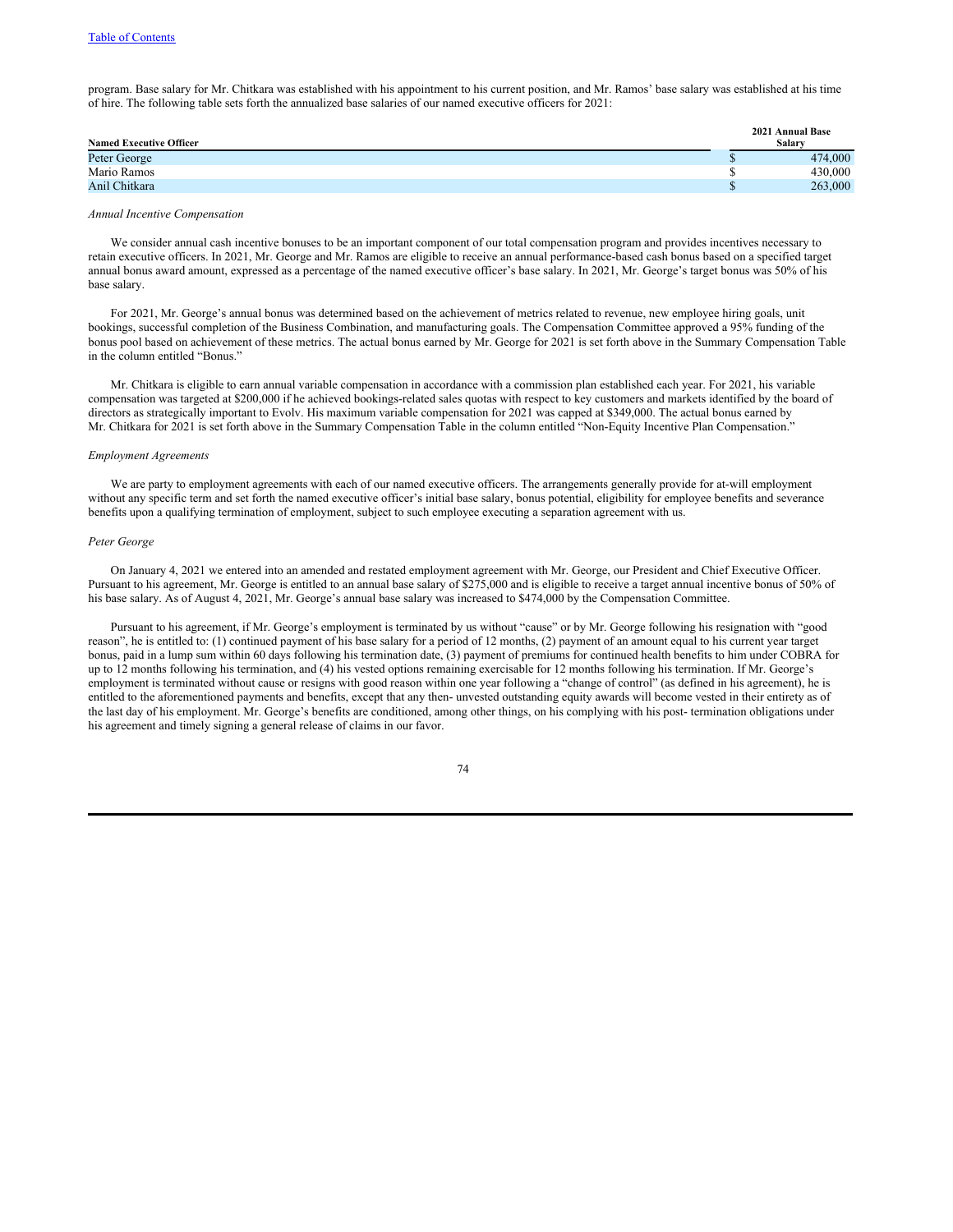#### *Mario Ramos*

On October 29, 2021, we entered into an employment agreement with Mr. Ramos, our Chief Financial Officer and Chief Risk Officer. Pursuant to his agreement, Mr. Ramos is entitled to an annual base salary of \$430,000 and is eligible to receive a target annual incentive bonus of 50% of his base salary. In addition, Mr. Ramos was provided an initial grant of 677,966 RSUs to be granted in connection with his commencement of employment with the Company, which were granted on November 1, 2021, and will vest in equal annual installments on the first three anniversaries of his commencement of employment.

Pursuant to his agreement, if Mr. Ramos' employment is terminated by us without "cause" or by Mr. Ramos following his resignation with "good reason", he is entitled to: (1) continued payment of his base salary for a period of twelve months, (2) payment of an amount equal to 100% of his current year target bonus, paid in a lump sum within 60 days following his termination date, (3) payment of premiums for continued health benefits to him under COBRA for up to 12 months following his termination, and (4) his vested options remaining exercisable for 12 months following his termination. If Mr. Ramos's employment is terminated without cause within one year following a "change of control" (as defined in his agreement), he is entitled to the aforementioned payments and benefits, except that any then-unvested outstanding equity awards will become vested in their entirety as of the last day of his employment. Mr. Ramos's benefits are conditioned, among other things, on his complying with his post-termination obligations under his agreement and timely signing a general release of claims in our favor.

# *Anil Chitkara*

On January 4, 2021 we entered into an employment agreement with Mr. Chitkara, our Founder and Head of Corporate Development. Pursuant to his agreement, Mr. Chitkara is entitled to an annual base salary of \$228,800 and is eligible to receive an annual variable compensation award each year, determined based on a commission plan containing performance criteria mutually agreed to by him and Evolv. As of August 4, 2021, Mr. Chitkara's annual base salary was increased to \$263,000 by the Compensation Committee.

Pursuant to his agreement, if Mr. Chitkara's employment is terminated by us without "cause" or by Mr. Chitkara following his resignation with "good reason", he is entitled to: (1) continued payment of his base salary for a period of nine months, (2) payment of an amount equal to 75% of his current year target bonus, paid in a lump sum within 60 days following his termination date, (3) payment of premiums for continued health benefits to him under COBRA for up to 9 months following his termination, and (4) his vested options remaining exercisable for 12 months following his termination. If Mr. Chitkara's employment is terminated without cause or resigns with good reason within one year following a "change of control" (as defined in his agreement), he is entitled to the aforementioned payments and benefits, except that any then- unvested outstanding equity awards will become vested in their entirety as of the last day of his employment. Mr. Chitkara's benefits are conditioned, among other things, on his complying with his post-termination obligations under his agreement and timely signing a general release of claims in our favor.

#### *Certain Definitions*

Under the terms of each named executive officer's employment agreement, "good reason" means (1) a material diminution in the named executive officer's authority or responsibilities that causes the executive's position to become of less authority or responsibility than his position immediately prior to such change, (2) a material reduction in the executive's base salary or target incentive compensation by more than 10%, or (3) a change in the principal location where the executive performs his duties to a new location that is at least fifty miles from the prior location. In order to resign with "good reason", the named executive officer must satisfy the notice requirements set forth in the employment agreement, including allowing Evolv 30 days to cure any event constituting "good reason." In addition, under the terms of each employment agreement, "cause" means an executive's (1) conduct constituting fraud, embezzlement, or illegal misconduct in connection with the performance of his duties; (2) commission of, or voluntary and freely given confession to, or plea of guilty or nolo contendere to, a crime which constitutes a felony (other than a traffic violation), an indictment that results in material injury to Evolv, or a misdemeanor involving moral turpitude; (3) willful failure to perform his employment duties or obligations (except resulting from incapacity or illness) as reasonably and lawfully directed by Evolv that continues after notice and an opportunity to cure; (4) willful misconduct or gross negligence that is materially injurious to Evolv; (5) alcohol or substance abuse that materially interferes with the performance of his duties or obligations; (6) repeated absence from work; (7) violation of any restrictive covenants entered into with Evolv; or (8) repeated violation of any of the material policies or practices of Company or a single serious violation of such policies or practices which Company, in our discretion, determines is materially injurious to Evolv.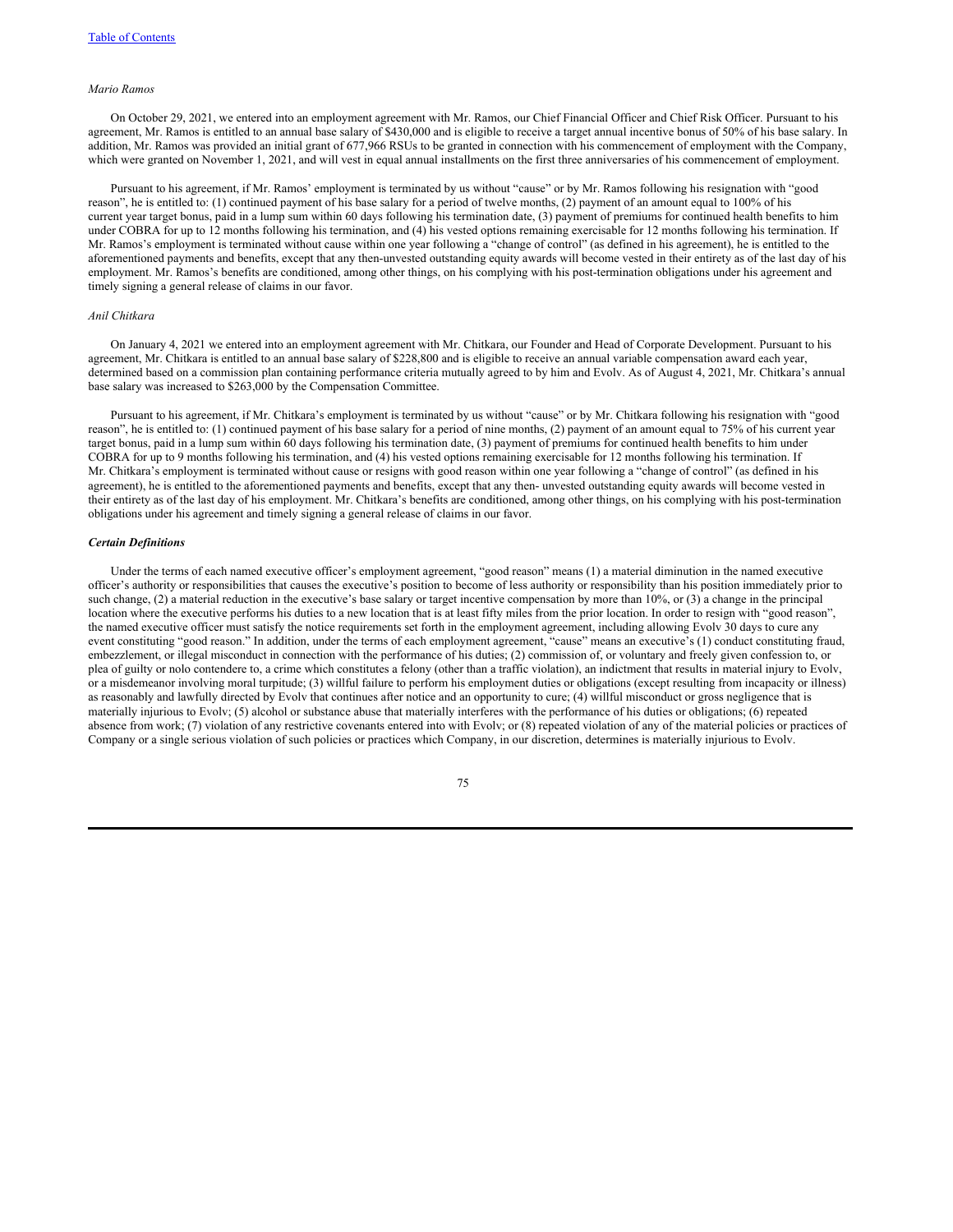#### *Incentive Equity Compensation*

We have historically offered stock options to our employees, including our named executive officers, as the long-term incentive component of our compensation program. Following the Merger, we made grants of restricted stock units to our employees, including our named executive officers. Our stock options allow employees to purchase shares of common stock at a price equal to the fair market value of a share of common stock on the date of grant, as determined by our Board of Directors in accordance with Section 409A of the Internal Revenue Code. Stock options typically vest as to 25% of the underlying shares on the first anniversary of the date of grant and in equal monthly installments over the following three years, subject to the holder's continued employment with us. From time to time, our Board of Directors may also construct alternate vesting schedules as it determines are appropriate to motivate particular employees. Historically, stock options have been intended to qualify as "incentive stock options" to the extent permitted under the Internal Revenue Code.

Awards of stock options were made under our 2013 Employee, Director and Consultant Equity Incentive Plan, or the 2013 Plan. The 2013 Plan is administered by the Board of Directors or a committee appointed by it to administer the plan. Options granted under the 2013 Plan have an exercise price that the 2013 Plan administrator determined is not less than the fair market value of the underlying stock on the date of grant. Options generally expire ten years from the date of grant. Following the consummation of the Merger, no new awards will be granted under the 2013 Plan.

The following table sets forth the stock options and RSUs granted to our named executive officers during 2021:

|                                |                    | <b>Number of Stock</b>   | <b>Number of RSUs</b> |
|--------------------------------|--------------------|--------------------------|-----------------------|
| <b>Named Executive Officer</b> | <b>Grant Date</b>  | <b>Options Granted</b>   | Granted               |
| Peter George                   | September 27, 2021 | N/A                      | 500                   |
| Mario Ramos                    | November 1, 2021   | N/A                      | 677.966               |
| Anil Chitkara                  | January 11, 2021   | 661,215                  |                       |
|                                | September 27, 2021 | $\overline{\phantom{a}}$ | 500                   |

Awards of RSUs granted on September 27, 2021 will vest on September 21, 2022, subject to continued employment through that date. In addition, our board of directors granted an additional award of 400,000 time-vesting RSUs to Mr. Ramos on February 25, 2022, which will vest in full on January 1, 2023.

# *Other Elements of Compensation*

In addition to the annual and long-term compensation described above, we provide the named executive officers with benefits and limited perquisites consistent with those provided to other company executives, as described below:

### *Comprehensive Benefits Package*

We provide a competitive benefits package to all full-time employees, including the named executive officers, that includes health and welfare benefits, such as medical, dental, disability insurance and life insurance benefits.

## *Retirement Plan*

We provide a 401(k) plan that provides eligible U.S. employees with an opportunity to save for retirement on a tax advantaged basis. Eligible employees are able to defer eligible compensation up to certain Code limits, which are updated annually. The 401(k) plan is intended to be qualified under Section 401(a) of the Code, with the related trust intended to be tax exempt under Section 501(a) of the Code. As a tax-qualified retirement plan, contributions to the 401(k) plan are deductible by us when made, and contributions and earnings on those amounts are not generally taxable to the employees until withdrawn or distributed from the 401(k) plan. We believe that providing a vehicle for tax-deferred retirement savings though our 401(k) plan adds to the overall desirability of our executive compensation package and further incentivizes our employees, including our named executive officers, in accordance with our compensation policies.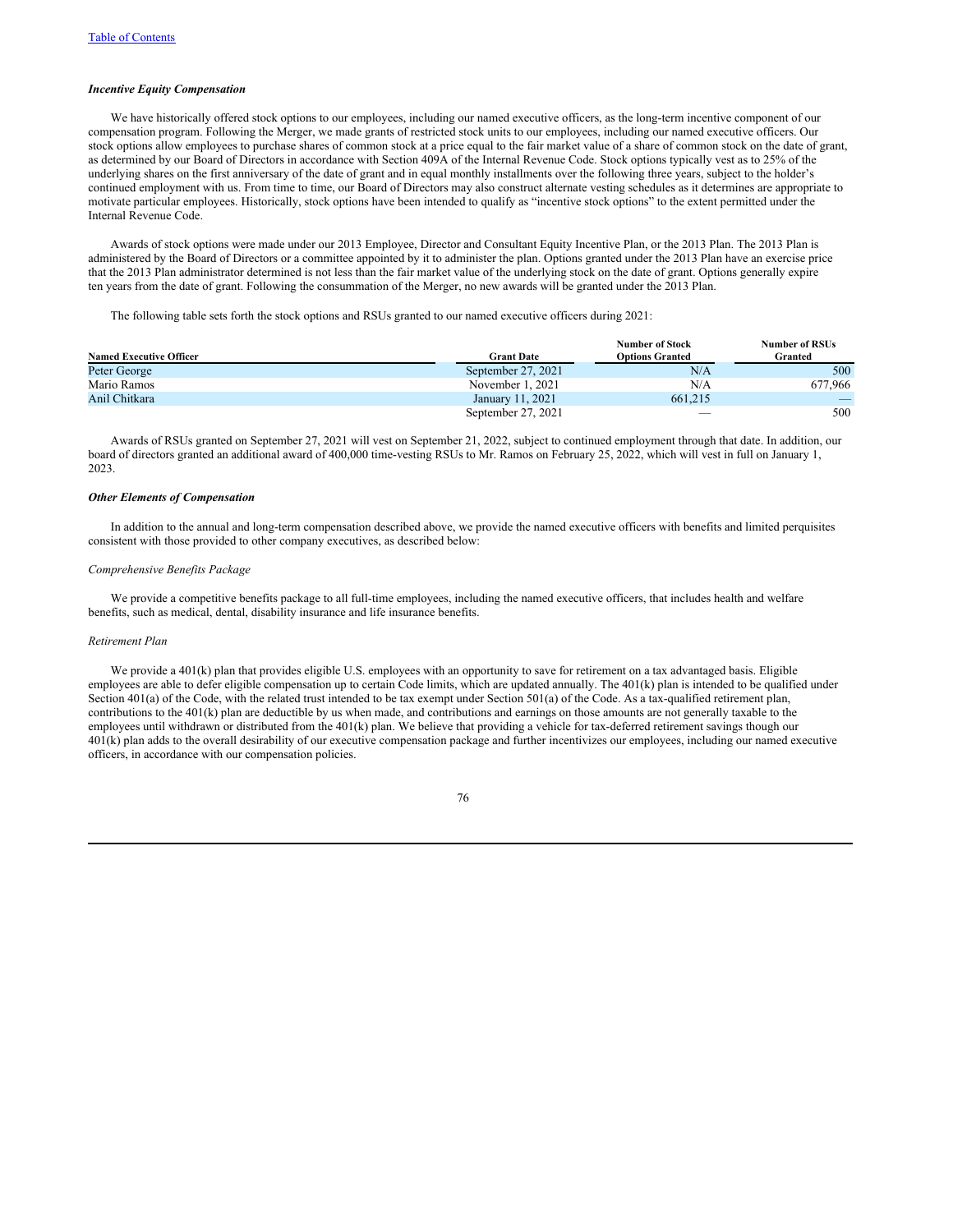# *Outstanding Equity Awards at Fiscal Year End*

The following table shows all outstanding equity awards (which consisted solely of time-vesting options to acquire shares of common stock) held by the named executive officers as of December 31, 2021:

|                      |                    |                                                                                              | <b>Stock Awards</b>                                                                            |                                                                                                                                             |                                                  |                                  |                                                                                          |                                                                                                                  |                                                                                                                                                                        |                                                                                                                                                                                 |
|----------------------|--------------------|----------------------------------------------------------------------------------------------|------------------------------------------------------------------------------------------------|---------------------------------------------------------------------------------------------------------------------------------------------|--------------------------------------------------|----------------------------------|------------------------------------------------------------------------------------------|------------------------------------------------------------------------------------------------------------------|------------------------------------------------------------------------------------------------------------------------------------------------------------------------|---------------------------------------------------------------------------------------------------------------------------------------------------------------------------------|
| Name                 | <b>Grant Date</b>  | Number of<br><b>Securities</b><br>Underlying<br>Unexercised<br>Options $(\#)$<br>Exercisable | Number of<br><b>Securities</b><br>Underlying<br>Unexercised<br>Options $(\#)$<br>Unexercisable | Equity<br><b>Incentive Plan</b><br>Awards:<br>Number of<br><b>Securities</b><br>Underlying<br>Unexercised<br>Unearned<br><b>Options</b> (#) | Option<br><b>Exercise</b><br>Price<br><b>(S)</b> | Option<br><b>Expiration Date</b> | Number<br>of Shares<br>or Units<br>of Stock<br>That<br><b>Have Not</b><br>Vested<br>(# ) | Market<br>Value of<br><b>Shares</b> or<br><b>Units of</b><br><b>Stock That</b><br><b>Have Not</b><br>Vested (\$) | <b>Equity</b><br><b>Incentive Plan</b><br>Awards:<br>Number of<br>Unearned<br><b>Shares, Units</b><br>or Other<br><b>Rights That</b><br><b>Have Not</b><br>Vested (\$) | Equity<br><b>Incentive Plan</b><br>Awards:<br>Market or<br><b>Payout Value of</b><br>Unearned<br>Shares, Units or<br><b>Other Rights</b><br><b>That Have Not</b><br>Vested (\$) |
| <b>Peter George</b>  | February 21, 2019  | 835,885                                                                                      | 605,012                                                                                        | $\qquad \qquad -$                                                                                                                           | 0.40                                             | February 20, 2029                |                                                                                          |                                                                                                                  |                                                                                                                                                                        |                                                                                                                                                                                 |
|                      | August 17, 2020    | 559,947                                                                                      |                                                                                                |                                                                                                                                             | 0.42                                             | August 17, 2030                  |                                                                                          |                                                                                                                  |                                                                                                                                                                        |                                                                                                                                                                                 |
|                      | August 17, 2020    | 1,420,825                                                                                    | 1,544,378                                                                                      |                                                                                                                                             | 0.42                                             | August 17, 2030                  |                                                                                          |                                                                                                                  |                                                                                                                                                                        |                                                                                                                                                                                 |
|                      | August 17, 2020    | 5,313                                                                                        | 8,856                                                                                          | $\qquad \qquad -$                                                                                                                           | 0.42                                             | August 17, 2030                  |                                                                                          |                                                                                                                  |                                                                                                                                                                        |                                                                                                                                                                                 |
|                      | September 27, 2021 | –                                                                                            | $-$                                                                                            |                                                                                                                                             |                                                  |                                  | 500                                                                                      | 2,230                                                                                                            | -                                                                                                                                                                      |                                                                                                                                                                                 |
| <b>Mario Ramos</b>   | November 1, 2021   |                                                                                              |                                                                                                |                                                                                                                                             |                                                  | N/A                              | 677,966                                                                                  | 3,023,728                                                                                                        | -                                                                                                                                                                      |                                                                                                                                                                                 |
| <b>Anil Chitkara</b> | September 15, 2017 | 1,209,078                                                                                    |                                                                                                | $\qquad \qquad -$                                                                                                                           | 0.24                                             | September 13, 2027               |                                                                                          |                                                                                                                  |                                                                                                                                                                        |                                                                                                                                                                                 |
|                      | August 17, 2020    | 5,313                                                                                        | 8,856                                                                                          | $\qquad \qquad -$                                                                                                                           | 0.42                                             | August 17, 2030                  |                                                                                          |                                                                                                                  |                                                                                                                                                                        |                                                                                                                                                                                 |
|                      | January 11, 2021   |                                                                                              | 661,215                                                                                        |                                                                                                                                             | 0.42                                             | January 10, 2031                 |                                                                                          |                                                                                                                  |                                                                                                                                                                        |                                                                                                                                                                                 |
|                      | September 27, 2021 |                                                                                              |                                                                                                |                                                                                                                                             |                                                  |                                  | 500                                                                                      | 2,230                                                                                                            |                                                                                                                                                                        |                                                                                                                                                                                 |

# **2021 Director Compensation**

In connection with the closing of the Merger our board of directors adopted, and our stockholders approved, a nonemployee director compensation program (the "Director Compensation Policy"). The material terms of the Director Compensation Policy are summarized below. Each non-employee director will be paid cash compensation as set forth below. All amounts for service as a chairperson of the board of directors or a committee thereof are in addition to the amount for service as a member of our board of directors. Annual cash retainers will be paid in quarterly installments in arrears and will be pro-rated for any partial calendar quarter of service.

|                                                      | Annual   |
|------------------------------------------------------|----------|
| <b>Named Executive Officer</b>                       | Retainer |
| Member of the Board of Directors                     | 40,000   |
| Chair of the Board of Directors                      | 30,000   |
| <b>Audit Committee Chair</b>                         | 15,000   |
| Audit Committee Member                               | 7.500    |
| Compensation Committee Chair                         | 10,000   |
| <b>Compensation Committee Member</b>                 | 5.000    |
| Nominating and Corporate Governance Committee Chair  | 8.000    |
| Nominating and Corporate Governance Committee Member | 4.000    |

An eligible director who is serving on the board of directors as of the date of the annual meeting of Evolv's stockholders each calendar year will be granted, on such annual meeting date, a RSU award with a value of \$145,000 (each, an "Annual Grant"). Each Annual Grant will vest in full on the earlier to occur of (A) the first anniversary of the applicable grant date and (B) the date preceding the date of the next annual meeting following the grant date, subject to such eligible director's continued service through the applicable vesting date.

Each eligible director who was initially elected or appointed to serve on our board of directors after the date of the merger was automatically granted a RSU award with a value equal to the value of the Annual Grant, prorated based on the date of appointment and the number of days until the next scheduled annual meeting following the grant date (each, an "Initial Grant"). The Initial Grants will vest in full on the earlier to occur of (A) the first anniversary of the applicable grant date and (B) the date of the next annual meeting following the grant date, subject to such eligible director's continued service through the applicable vesting date.

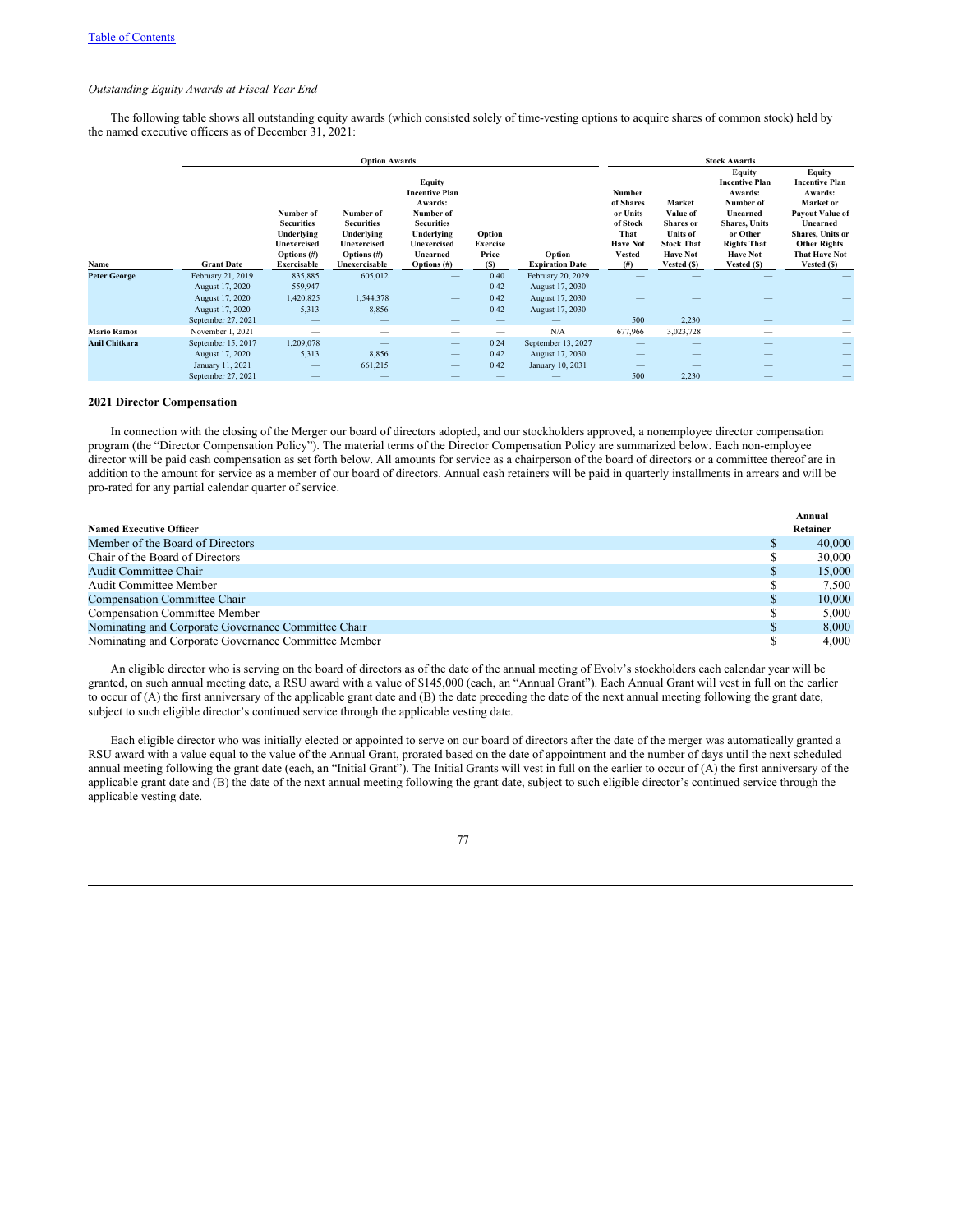In addition, each initial grant and annual grant will vest in full upon a change in control of our company (as defined in the Incentive Award Plan). Compensation under our Director Compensation Policy will be subject to the annual limits on non- employee director compensation set forth in the Incentive Award Plan.

The following table sets forth the compensation earned by our non-employee directors for their service on our board during 2021:

| Name                                      | <b>Fees Earned</b><br>or Paid in<br>Cash ( <sub>s</sub> ) | <b>Stock</b><br>Awards<br>$(S)^{(1)}$ |    | Option<br>Awards $(\mathbf{S})^{(1)}$ | <b>Non-Equity</b><br><b>Incentive Plan</b><br>Compensation<br>(S) | Nonqualified<br><b>Deferred</b><br>Compensation<br>(S) | All Other<br>Compensation<br>(S) | Total (\$) |
|-------------------------------------------|-----------------------------------------------------------|---------------------------------------|----|---------------------------------------|-------------------------------------------------------------------|--------------------------------------------------------|----------------------------------|------------|
| Alan Cohen                                |                                                           | _                                     |    | $-$                                   |                                                                   |                                                        |                                  | _          |
| Kevin Charlton                            |                                                           | $-$                                   |    | _                                     |                                                                   |                                                        |                                  |            |
| Neil Glat $(2)$                           |                                                           | 80,185                                |    |                                       |                                                                   |                                                        |                                  | 80,185     |
| David Orfao                               |                                                           | _                                     |    |                                       |                                                                   |                                                        |                                  |            |
| Merline Saintil $(3)$                     |                                                           | 80,185                                |    | 49,666                                |                                                                   |                                                        |                                  | 129,851    |
| Mahesh Saptharishi                        |                                                           | $-$                                   |    | _                                     |                                                                   |                                                        |                                  |            |
| Kimberly Sheehy <sup>(4)</sup>            |                                                           | 80.185                                | -S | $-$                                   |                                                                   |                                                        |                                  | 80,185     |
| Mark Sullivan <sup><math>(5)</math></sup> |                                                           | 80.185                                |    | 22.303                                |                                                                   |                                                        |                                  | 102,488    |
| Bilal Zuberi $(6)$                        |                                                           | 80,185                                |    | __                                    |                                                                   |                                                        |                                  | 80,185     |

(1) Amounts reflect the full grant-date fair value of stock awards and stock options granted during 2021 computed in accordance with ASC Topic 718, rather than the amounts paid to or realized by the named individual. We provide information regarding the assumptions used to calculate the value of all stock awards and option awards made to our directors in Note 13 to the consolidated financial statements included in this prospectus.

- (2) During the year ended December 31, 2021, Mr. Glat was granted 14,500 restricted stock units.
- (3) During the year ended December 31, 2021, Ms. Saintil was granted 14,500 restricted stock units and 280,918 stock options. The stock options were granted to Ms. Saintil on January 13, 2021 and the stock options vest in equal monthly over 4 years.
- (4) During the year ended December 31, 2021, Ms. Sheehy was granted 14,500 restricted stock units.
- (5) During the year ended December 31, 2021, Mr. Sullivan was granted 14,500 restricted stock units and 167,567 stock options. The stock options were granted to Mr. Sullivan on January 13, 2021 and the stock options vest in equal monthly installments over 4 years.
- (6) During the year ended December 31, 2021, Mr. Zuberi was granted 14,500 restricted stock units. During the year ended December 31, 2021, Mr. Cohen, Mr. Charlton, Mr. Orfao, and Mr. Saptharishi waived compensation for their roles as nonemployee directors.

## **The Incentive Award Plan**

The purpose of the Incentive Award Plan is to enhance our ability to attract, retain and motivate persons who make (or are expected to make) important contributions by providing these individuals with equity ownership opportunities and/or equity-linked compensatory opportunities.

### *Summary of the Incentive Award Plan*

This section summarizes certain principal features of the Incentive Award Plan. The summary is qualified in its entirety by reference to the complete text of the Incentive Award Plan.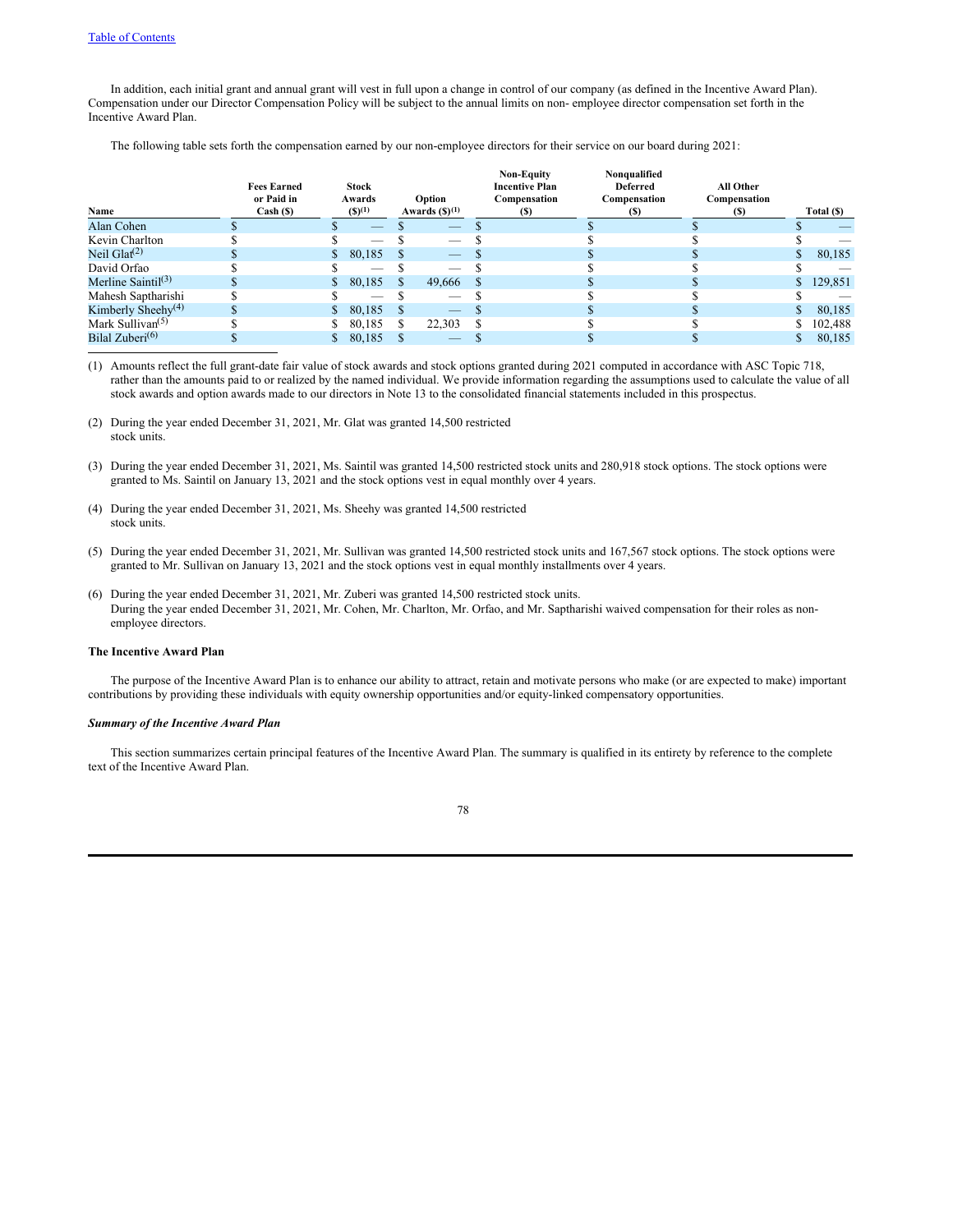## *Eligibility and Administration*

Evolv's employees, consultants and directors, and employees and consultants of its subsidiaries will be eligible to receive awards under the Incentive Award Plan. The Incentive Award Plan is expected to be administered by our board of directors with respect to awards to non-employee directors and by the compensation committee with respect to other participants, each of which may delegate its duties and responsibilities to committees of directors and/or officers (referred to collectively as the "plan administrator" below), subject to certain limitations that may be imposed under Section 16 of the Exchange Act and/or stock exchange rules, as applicable. The plan administrator will have the authority to make all determinations and interpretations under, prescribe all forms for use with, and adopt rules for the administration of, the Incentive Award Plan, subject to its express terms and conditions. The plan administrator will also set the terms and conditions of all awards under the Incentive Award Plan, including any vesting and vesting acceleration conditions.

# *Limitation on Awards and Shares Available*

The maximum number of common shares initially available for issuance under the Incentive Award Plan is equal to (i) approximately 9.53% of the total number of common shares issued and outstanding immediately following the consummation of the Business Combination on a fully diluted basis, calculated by applying the treasury share method, plus (ii) an annual increase on the first day of each calendar year beginning on January 1, 2022 and ending on and including January 1, 2032, by an amount equal to the lesser of 5.0% of the total number of common shares outstanding on the last day of the immediately preceding fiscal year or such smaller number of common shares determined by the Board. No more than 9.53% of the total number of common shares issued and outstanding immediately following the consummation of the Business Combination on a fully diluted basis may be issued in the form of incentive stock options ("ISOs"). Awards granted under the Incentive Award Plan upon the assumption of, or in substitution for, outstanding equity awards previously granted by an entity in connection with a corporate transaction, such as a merger, combination, consolidation or acquisition of property or shares will not reduce the number of shares authorized for grant under the Incentive Award Plan. Shares tendered by a holder or withheld to satisfy any exercise price or tax withholding obligation, or otherwise not issued in settlement of an award, will be eligible for grant pursuant to future awards. The maximum grant date fair value (determined as of the grant date in accordance with Financial Accounting Standards Board Accounting Standards Codification Topic 718, or any successor thereto) of equity-based awards granted to a non-employee director as compensation for services as a non-employee director pursuant to the Incentive Award Plan in the aggregate during any calendar year is \$500,000, subject to exception in extraordinary circumstances determined by the Board (excluding any effected directors).

#### *Awards*

The Incentive Award Plan provides for the grant of stock options, including ISOs and non-qualified stock options ("NSOs"), restricted shares, dividend equivalents, share payments, restricted share units ("RSUs"), other incentive awards, share appreciation rights ("SARs"), and cash awards. No determination has been made as to the types or amounts of awards that will be granted to certain individuals pursuant to the Incentive Award Plan. Certain awards under the Incentive Award Plan may constitute or provide for a deferral of compensation, subject to Section 409A of the Code, which may impose additional requirements on the terms and conditions of such awards. All awards under the Incentive Award Plan will be set forth in award agreements, which will detail all terms and conditions of the awards, including any applicable vesting and payment terms and post-termination exercise limitations. Awards, other than cash awards, generally will be settled in common shares, but the plan administrator may provide for cash settlement of any award. A brief description of each award type follows.

- *Stock Options*. Stock options provide for the purchase of common shares in the future at an exercise price set on the grant date. ISOs, by contrast to NSOs, may provide tax deferral beyond exercise and favorable capital gains tax treatment to their holders if certain holding period and other requirements of the Code are satisfied. The exercise price of a stock option for any such stock option may not be less than 100% of the fair market value of the underlying common share on the date of grant (or 110% in the case of ISOs granted to certain significant stockholders), except with respect to certain substitute options granted in connection with a corporate transaction. The term of a stock option may not be longer than ten years (or five years in the case of ISOs granted to certain significant shareholders), and vested in-the-money awards will be automatically exercised on the last day of the applicable term.
- *SARs*. SARs entitle their holder, upon exercise, to receive an amount equal to the appreciation of the common shares subject to the award between the grant date and the exercise date. The exercise price of a SAR may not be less than 100% of the fair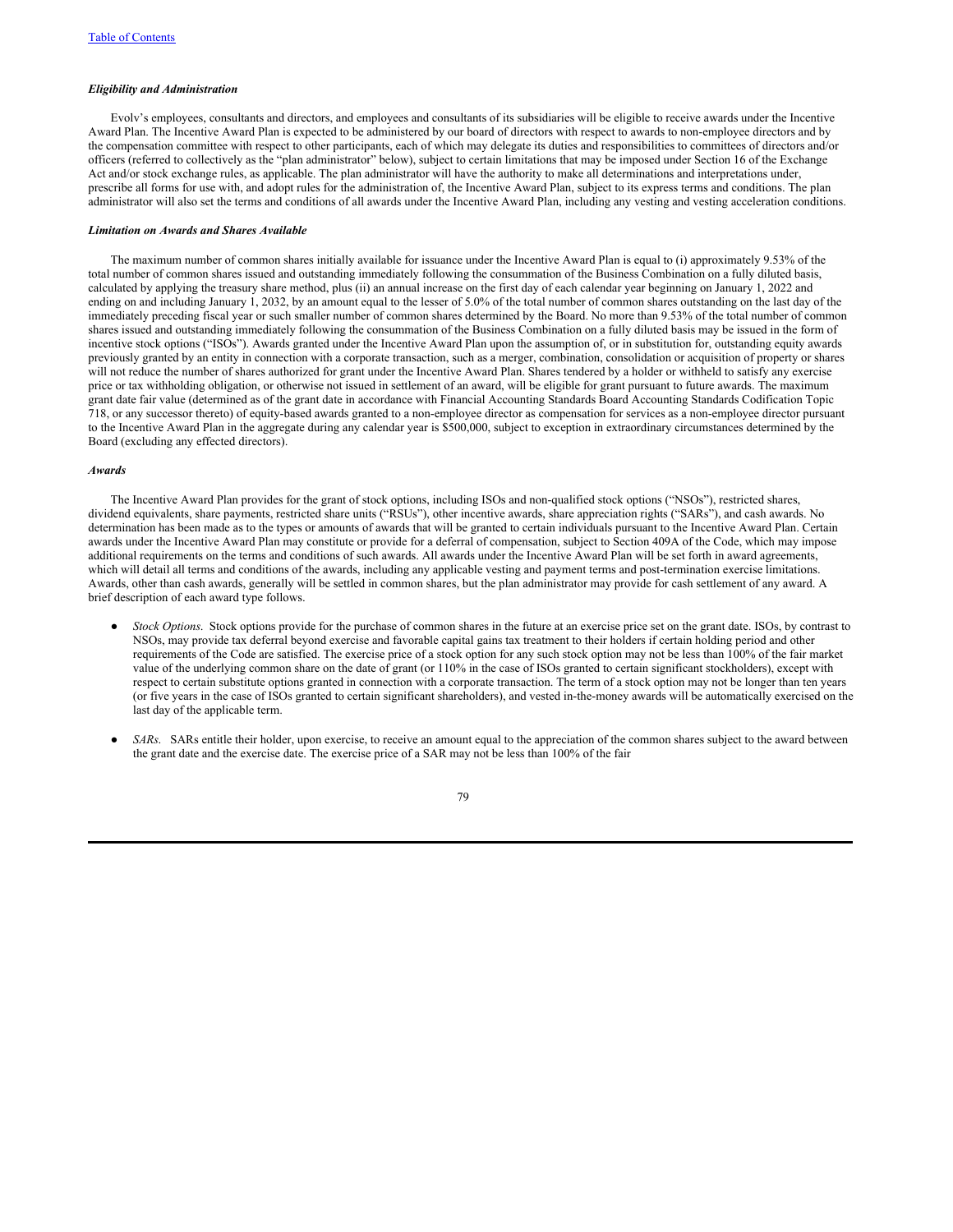market value of the underlying common share on the date of grant (except with respect to certain substitute SARs granted in connection with a corporate transaction) and the term of a SAR may not be longer than ten years, and vested in-the- money awards will be automatically exercised on the last day of the applicable term.

- *Restricted Shares and RSUs*. Restricted shares are an award of nontransferable common shares that remain forfeitable unless and until specified conditions are met, and which may be subject to a purchase price. RSUs are contractual promises to deliver common shares in the future, which may also remain forfeitable unless and until specified conditions are met. Delivery of the common shares underlying RSUs may be deferred under the terms of the award or at the election of the participant, if the plan administrator permits such a deferral.
- *Share Payments, Other Incentive Awards and Cash Awards*. Share payments are awards of fully vested common shares that may, but need not, be made in lieu of base salary, bonus, fees or other cash compensation otherwise payable to any individual who is eligible to receive awards. Other incentive awards are awards other than those enumerated in this summary that are denominated in, linked to or derived from common shares or value metrics related to common shares, and may remain forfeitable unless and until specified conditions are met. Cash awards are cash incentive bonuses subject to performance goals.
- *Dividend Equivalents*. Dividend equivalents represent the right to receive the equivalent value of dividends paid on common shares and may be granted alone or in tandem with awards. Dividend equivalents are credited as of dividend record dates during the period between the date an award is granted and the date such award vests, is exercised, is distributed or expires, as determined by the plan administrator.

#### *Vesting*

Vesting conditions determined by the plan administrator may apply to each award and may include continued service, performance and/or other conditions.

#### *Certain Transactions*

The plan administrator has broad discretion to take action under the Incentive Award Plan, as well as make adjustments to the terms and conditions of existing and future awards, to prevent the dilution or enlargement of intended benefits and facilitate necessary or desirable changes in the event of certain transactions and events affecting common shares, such as share dividends, share splits, mergers, acquisitions, consolidations and other corporate transactions. In addition, in the event of certain non-reciprocal transactions with our shareholders known as "equity restructurings," the plan administrator will make equitable adjustments to the Incentive Award Plan and outstanding awards. In the event of our "change in control" (as defined in the Incentive Award Plan), to the extent that the surviving entity declines to continue, convert, assume or replace outstanding awards, then the plan administrator may provide that all such awards will terminate in exchange for cash or other consideration, or become fully vested and exercisable in connection with the transaction. Upon or in anticipation of a change in control, the plan administrator may cause any outstanding awards to terminate at a specified time in the future and give the participant the right to exercise such awards during a period of time determined by the plan administrator in its sole discretion. Individual award agreements may provide for additional accelerated vesting and payment provisions.

#### *Foreign Participants, Claw-Back Provisions, Transferability, and Participant Payments*

The plan administrator may modify award terms, establish subplans and/or adjust other terms and conditions of awards, subject to the share limits described above, in order to facilitate grants of awards subject to the laws and/or stock exchange rules of countries outside of the United States. All awards will be subject to the provisions of any claw-back policy implemented by us to the extent set forth in such claw- back policy and/or in the applicable award agreement. With limited exceptions for estate planning, domestic relations orders, certain beneficiary designations and the laws of descent and distribution, awards under the Incentive Award Plan are generally non-transferable, and are exercisable only by the participant. With regard to tax withholding, exercise price and purchase price obligations arising in connection with awards under the Incentive Award Plan, the plan administrator may, in its discretion, accept cash or check, provide for net withholding of common shares, allow common shares that meet specified conditions to be repurchased, allow a "market sell order" or such other consideration as it deems suitable.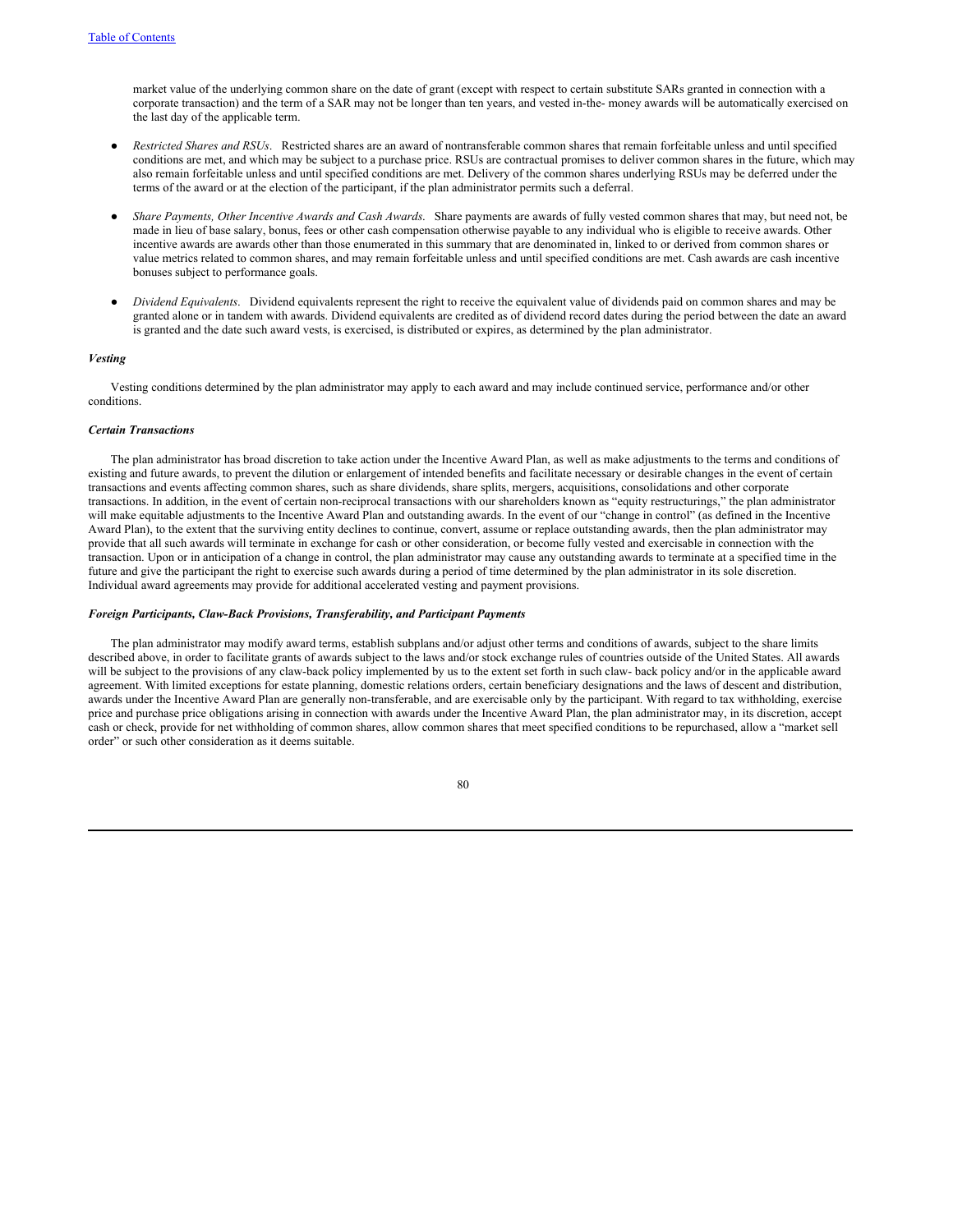#### *Plan Amendment and Termination*

The board of directors may amend or terminate the Incentive Award Plan at any time; however, except in connection with certain changes in our capital structure, shareholder approval will be required for any amendment that increases the number of common shares available under the Incentive Award Plan. No award may be granted pursuant to the Incentive Award Plan after the tenth anniversary of the adoption of the Incentive Award Plan.

#### *Certain U.S. Federal Income Tax Consequences*

The following is a general summary under current law of the principal United States federal income tax consequences related to awards under the Incentive Award Plan. This summary deals with the general federal income tax principles that apply and is provided only for general information. Some kinds of taxes, such as state, local and foreign income taxes and federal employment taxes, are not discussed. This summary is not intended as tax advice to participants, who should consult their own tax advisors.

- *Non-Qualified Stock Options*. If an optionee is granted an NSO under the Incentive Award Plan, the optionee should not have taxable income on the grant of the option. Generally, the optionee should recognize ordinary income at the time of exercise in an amount equal to the fair market value of the common shares acquired on the date of exercise, less the exercise price paid for such common shares. The optionee's basis in the common shares for purposes of determining gain or loss on a subsequent sale or disposition of such shares generally will be the fair market value of common shares on the date the optionee exercises such option. Any subsequent gain or loss will be taxable as a long-term or short-term capital gain or loss. The company or its subsidiaries or affiliates generally should be entitled to a federal income tax deduction at the time and for the same amount as the optionee recognizes ordinary income.
- *Incentive Stock Options*. A participant receiving ISOs should not recognize taxable income upon grant. Additionally, if applicable holding period requirements are met, the participant should not recognize taxable income at the time of exercise. However, the excess of the fair market value of the common shares received over the option exercise price is an item of tax preference income potentially subject to the alternative minimum tax. If common shares acquired upon exercise of an ISO are held for a minimum of two years from the date of grant and one year from the date of exercise and otherwise satisfy the ISO requirements, the gain or loss (in an amount equal to the difference between the fair market value on the date of disposition and the exercise price) upon disposition of the shares will be treated as a long-term capital gain or loss, and the company will not be entitled to any deduction. If the holding period requirements are not met, the ISO will be treated as one that does not meet the requirements of the Code for ISOs and the participant will recognize ordinary income at the time of the disposition equal to the excess of the amount realized over the exercise price, but not more than the excess of the fair market value of the common shares on the date the ISO is exercised over the exercise price, with any remaining gain or loss being treated as capital gain or capital loss. The company or its subsidiaries or affiliates generally are not entitled to a federal income tax deduction upon either the exercise of an ISO or upon disposition of the common shares acquired pursuant to such exercise, except to the extent that the participant recognizes ordinary income on disposition of the shares.
- Other Awards. The current federal income tax consequences of other awards authorized under the Incentive Award Plan generally follow certain basic patterns: SARs are taxed and deductible in substantially the same manner as NSOs; nontransferable restricted shares subject to a substantial risk of forfeiture results in income recognition equal to the excess of the fair market value over the price paid, if any, only at the time the restrictions lapse (unless the recipient elects to accelerate recognition as of the date of grant through a Section 83(b) election); RSUs, dividend equivalents and other share or cash based awards are generally subject to tax at the time of payment. The company or its subsidiaries or affiliates generally should be entitled to a federal income tax deduction at the time and for the same amount as the optionee recognizes ordinary income.

# *Section 409A of the Code*

Certain types of awards under the Incentive Award Plan may constitute, or provide for, a deferral of compensation subject to Section 409A of the Code. Unless certain requirements set forth in Section 409A of the Code are complied with, holders of such awards may be taxed earlier than would otherwise be the case (e.g., at the time of vesting instead of the time of payment) and may be subject to an additional 20% penalty tax (and, potentially, certain interest, penalties and additional state taxes). To the extent applicable, the Incentive Award Plan and awards granted under the Incentive Award Plan are intended to be structured and interpreted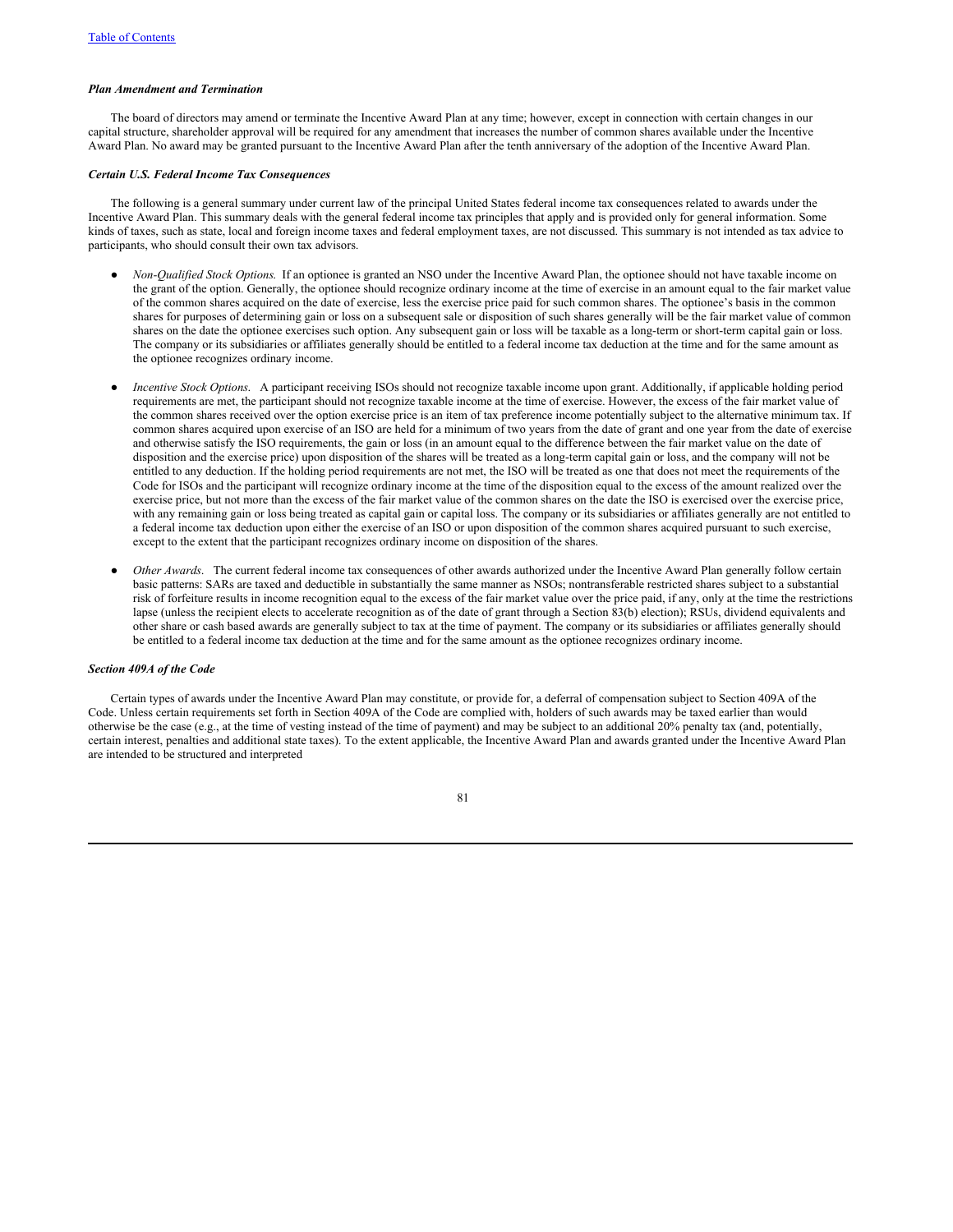in a manner intended to either comply with or be exempt from Section 409A of the Code and the Department of Treasury regulations and other interpretive guidance that may be issued under Section 409A of the Code. To the extent determined necessary or appropriate by the plan administrator, the Incentive Award Plan and applicable award agreements may be amended to further comply with Section 409A of the Code or to exempt the applicable awards from Section 409A of the Code.

# **2021 Employee Stock Purchase Plan**

We have adopted the Evolv Technologies Holdings, Inc. 2021 Employee Stock Purchase Plan, or the ESPP. The material terms of the ESPP are summarized below.

#### *Shares Available; Administration*

The aggregate number of shares of our common stock that will initially be reserved for issuance under our ESPP will be equal to the sum of (i) 3,435,748 shares and (ii) an annual increase on the first day of each calendar year beginning on January 1, 2022 and ending on and including January 1, 2032 equal to (A) 1.0% of the shares outstanding on the final day of the immediately preceding calendar year or (B) such smaller number of shares as determined by our board of directors (the "Total ESPP Pool"). Our board of directors or the compensation committee will have authority to interpret the terms of the ESPP and determine eligibility of participants. If any right granted under the ESPP shall for any reason terminate without having been exercised, the common stock not purchased under such right shall again become available for issuance under the ESPP. The number of shares that may be issued or transferred pursuant to the rights granted under the ESPP shall not exceed the Total ESPP Pool, subject to any permitted adjustments under the ESPP. We expect that the compensation committee of our board of directors will be the initial administrator of the ESPP. Under the ESPP, our board may delegate administration of the ESPP to another committee or a subcommittee of our board.

# *Eligibility*

We expect that our employees, other than employees who, immediately after the grant of a right to purchase common stock under the ESPP, would own (directly or through attribution) stock possessing 5% or more of the total combined voting power or value of all classes of our common or other class of stock, will be eligible to participate in the ESPP. However, consistent with Section 423 of the Code the plan administrator may provide that other groups of employees, including without limitation those who do not meet designated service requirements or those whose participation would be in violation of applicable foreign laws, will not be eligible to participate in the ESPP.

## *Grant of Rights*

The ESPP is intended to qualify under Section 423 of the Code and shares of our common stock will be offered under the ESPP during offering periods. The length of the offering periods under the ESPP will be determined by the plan administrator and may be up to 27 months long. Employee payroll deductions will be used to purchase shares on each purchase date during an offering period. The purchase dates for each offering period will be the final trading day in each purchase period. Offering periods under the ESPP will commence when determined by the plan administrator. The plan administrator may, in its discretion, modify the terms of future offering periods. We do not expect that any offering periods will commence under the ESPP at the time of this offering.

The ESPP will permit participants to purchase common stock through payroll deductions of up to a fixed dollar amount or percentage of their eligible compensation, which includes a participant's gross base compensation for services to us. The maximum number of shares that may be purchased by a participant during any offering period is 5,000 shares. In addition, no employee will be permitted to accrue the right to purchase stock under the ESPP at a rate in excess of \$25,000 worth of shares during any calendar year during which such a purchase right is outstanding (based on the fair market value per share of our common stock as of the first trading day of the offering period).

On the first trading day of each offering period, each participant will automatically be granted an option to purchase shares of our common stock. The option will expire at the end of the applicable offering period and will be exercised on each purchase date during such offering period to the extent of the payroll deductions accumulated during the offering period. The purchase price of the shares will not be less than 85% of the fair market value of our common stock on the purchase date, which will be the final trading day of the purchase period. Participants may voluntarily end their participation in the ESPP prior to the end of the applicable offering period, and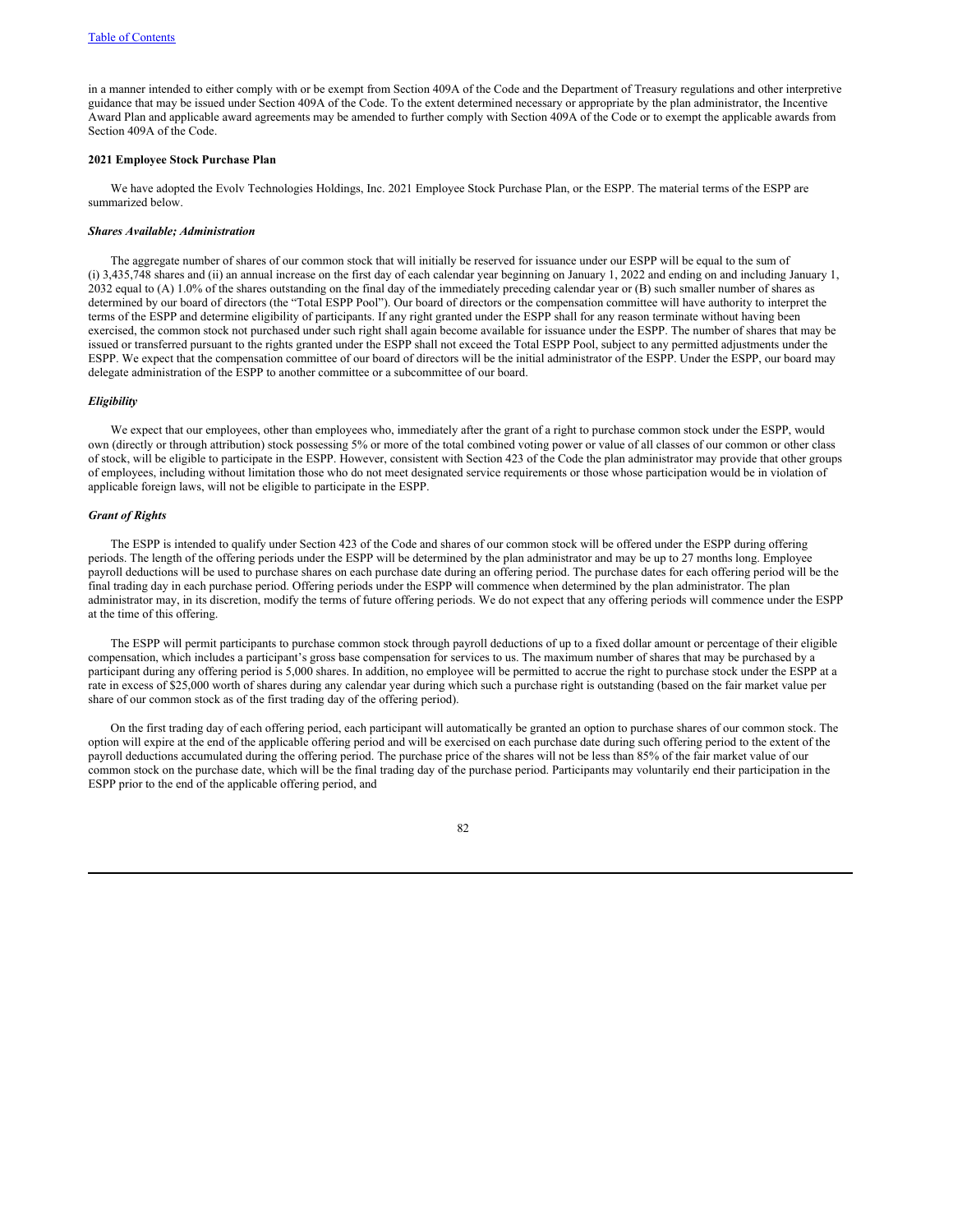will be paid their accrued payroll deductions that have not yet been used to purchase shares of common stock. Participation will end automatically upon a participant's termination of employment.

A participant will not be permitted to transfer rights granted under the ESPP other than by will, the laws of descent and distribution or as otherwise provided under the ESPP.

#### *Certain Transactions*

In the event of certain transactions or events affecting our common stock, such as any stock dividend or other distribution, reorganization, merger, consolidation, or other corporate transaction, the plan administrator will make equitable adjustments to the ESPP and outstanding rights. In addition, in the event of the foregoing transactions or events or certain significant transactions, the plan administrator may provide for (1) either the replacement of outstanding rights with other rights or property or termination of outstanding rights in exchange for cash, (2) the assumption or substitution of outstanding rights by the successor or survivor corporation or parent or subsidiary thereof, if any, (3) the adjustment in the number and type of shares of stock subject to outstanding rights, (4) the use of participants' accumulated payroll deductions to purchase stock on a new purchase date prior to the next scheduled purchase date and termination of any rights under ongoing offering periods or (5) the termination of all outstanding rights.

# *Plan Amendment and Termination*

The plan administrator may amend, suspend or terminate the ESPP at any time. However, stockholder approval of any amendment to the ESPP will be obtained for any amendment that increases the aggregate number or changes the type of shares that may be sold pursuant to rights under the ESPP, changes the corporations or classes of corporations the employees of which are eligible to participate in the ESPP or changes the ESPP in any manner that would cause the ESPP to no longer be an employee stock purchase plan within the meaning of Section 423(b) of the Code. The ESPP shall terminate on the tenth (10th) anniversary of the earlier of (i) the date on which the ESPP was adopted by our board and (ii) the date the ESPP approved by Evolv's stockholders and, from and after such tenth (10th) anniversary, no additional rights may be granted under the ESPP.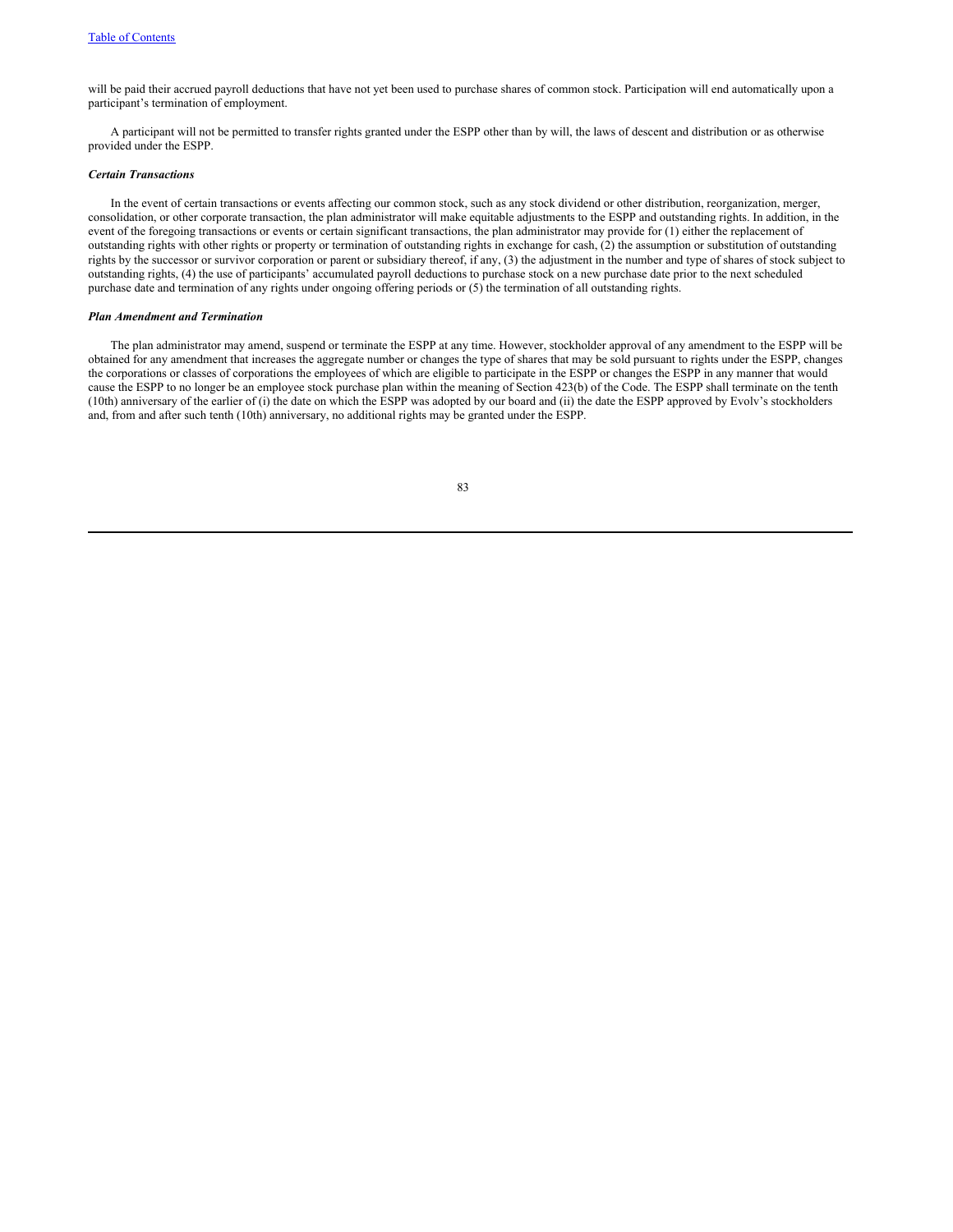## **CERTAIN RELATIONSHIPS AND RELATED PARTY TRANSACTIONS**

The following includes a summary of transactions since January 1, 2018 to which we have been a party in which the amount involved exceeded or will exceed \$120,000, and in which any of our directors, executive officers or, to our knowledge, beneficial owners of more than 5% of our capital stock or any member of the immediate family of any of the foregoing persons had or will have a direct or indirect material interest, other than transactions that are described under the section "Executive and Director Compensation." We also describe below certain other transactions with our directors, executive officers and stockholders.

# **Related Person Transaction Policy and Procedures**

Our board of directors has adopted a written related person transaction policy that sets forth the following policies and procedures for the review and approval or ratification of related person transactions. Under the policy, our legal team is primarily responsible for developing and implementing processes and procedures to obtain information regarding related persons with respect to potential related person transactions and then determining, based on the facts and circumstances, whether such potential related person transactions do, in fact, constitute related person transactions requiring compliance with the policy. Our Audit Committee must review the relevant facts and circumstances of each related person transaction, including if the transaction is on terms comparable to those that could be obtained in arm's length dealings with an unrelated third party and the extent of the related person's interest in the transaction, take into account the conflicts of interest and corporate opportunity provisions of our Code of Business Conduct and Ethics, and either approve or disapprove the related person transaction. If advance Audit Committee approval of a related person transaction is not feasible, then the transaction may be preliminarily entered into by the Company upon prior approval of the transaction by the Chair of the Audit Committee subject to ratification of the transaction by the Audit Committee at the Audit Committee's next regularly scheduled meeting; provided, that if ratification is not forthcoming, Company will make all reasonable efforts to cancel or annul the transaction. If a transaction was not initially recognized as a related person, then upon such recognition the transaction will be presented to the Audit Committee for ratification at the Audit Committee's next regularly scheduled meeting; provided, that if ratification is not forthcoming, management will make all reasonable efforts to cancel or annul the transaction. Our management will present to the Audit Committee each proposed related person transaction, including all relevant facts and circumstances relating thereto and will update the Audit Committee as to any material changes to any approved or ratified related person transaction and will provide a status report of all then current related person transactions at least quarterly. No director may participate in approval of a related person transaction for which he or she is a related person.

# **Relationships and Transactions with Directors, Executive Officers and Significant Stockholders**

*Indemnification Agreements.* We have entered into, and plan on entering into, indemnification agreements with each of directors and executive officers.

*Sponsor Support Agreement.* In connection with the execution of the Merger Agreement, NewHold Industrial Technology Holdings LLC (the "Sponsor") entered into a support agreement (the "Support Agreement") with Legacy Evolv pursuant to which the Sponsor agreed to vote all shares of NHIC common stock beneficially owned by it in favor of the Merger.

*Amended and Restated Insider Letter Agreement.* In connection with the execution of the Merger Agreement, NHIC, the Sponsor, members of NHIC's board of directors and certain other individuals (collectively, the "Insiders") who held Class B common shares of NHIC (the "Founder Shares") and Legacy Evolv entered into an amended and restated insider letter agreement (the "Letter Agreement"), which provided, among other things, that the certain Founder Shares (and any shares of NHIC common stock issuable upon conversion thereof) shall be subject to certain share-performance-based vesting provisions described below. Fifty percent of the Founder Shares vested at the closing of the Merger, 25% of the Founder Shares shall vest on or before the fifth anniversary of the closing if the closing share price of the common stock equals or exceeds \$12.50 over any 20 trading days within a 30-day trading period and the remaining 25% will vest on or before the fifth anniversary of the closing if the closing share price of the Class A common stock equals or exceeds \$15.00 over any 20 trading days within any 30-day trading period. Further, the Sponsor and the Insiders have agreed, subject to exceptions, not to transfer any unvested Founder Shares prior to the date such securities become vested. The Sponsor and the Insiders also agreed not to redeem any shares of NHIC common stock owned by such persons in connection with the Merger.

*Subscription Agreements.* In connection with the execution of the Merger Agreement, NHIC entered into subscription agreements (collectively, the "Subscription Agreements") with certain parties subscribing for shares of NHIC common stock (the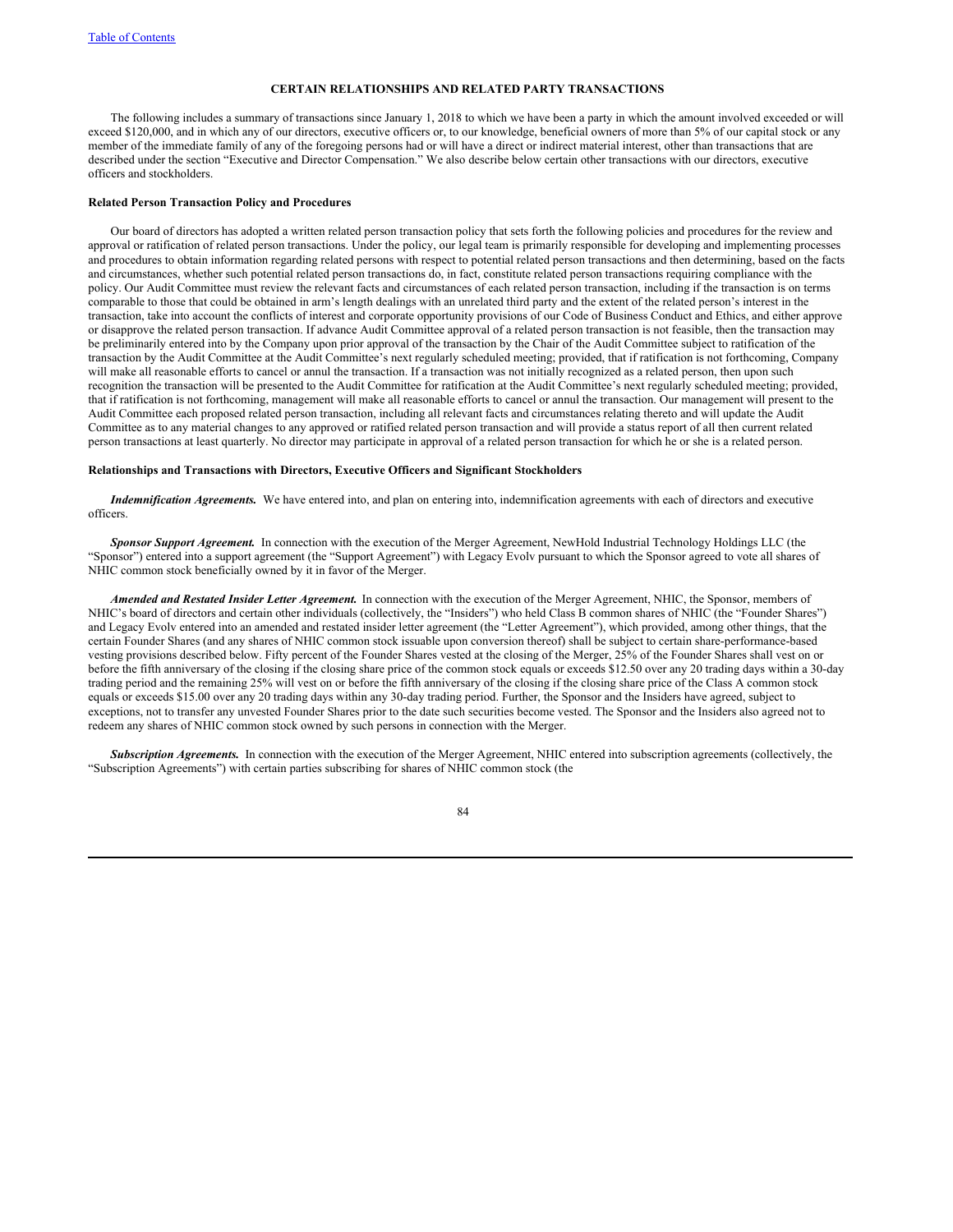"Subscribers") pursuant to which the Subscribers agreed to purchase, and NHIC agreed to sell to the Subscribers, an aggregate of 30,000,000 shares of NHIC common stock, for a purchase price of \$10.00 per share and an aggregate purchase price of \$300.0 million (the "PIPE Investment").

*Amended and Restated Registration Rights Agreement.* In connection with the closing of the Merger, Legacy Evolv, NHIC and certain stockholders of each of Legacy Evolv and NHIC who received shares of common stock pursuant to the Merger Agreement, entered into an amended and restated registration rights agreement ("Registration Rights Agreement"). Pursuant to the Registration Rights Agreement, we agreed to file a shelf registration statement with respect to the registrable securities under the Registration Rights Agreement. Up to twice in any 12 month period, each of certain Legacy Evolv stockholders and NHIC stockholders may request to sell all or any portion of their registrable securities in an underwritten offering. We also agreed to provide customary "piggyback" registration rights. The Registration Rights Agreement also provides that we will pay certain expenses relating to such registrations and indemnify the stockholders against certain liabilities.

*Stockholder Agreement.* In connection with the execution of the Merger Agreement, NHIC and Motorola Solutions, Inc. ("Motorola"), a stockholder of Legacy Evolv, entered into a Stockholder Agreement (the "Stockholder Agreement") pursuant to which NHIC agreed to nominate an individual designated by Motorola to the Board of Directors of Evolv, effective as of immediately prior to the closing of the Merger. Such designee will continue to be nominated at each subsequent stockholder meeting up until the expiration or termination of the Distributor Agreement, dated December 23, 2020 and amended on March 4, 2021, by and between Legacy Evolv and Motorola.

*Distribution Agreement.* On December 23rd, 2020, the Company entered into an original equipment manufacturer partnership agreement with Motorola. On June 7th 2021, the partnership agreement was amended by the Amended and Restated Distribution Agreement (the "Distribution Agreement"). Pursuant to the Stockholder Agreement, John Kedzierski, Senior Vice President and General Manager of Video Security and Access Control at Motorola, currently serves on as a director designee of Motorola our board of directors. During the year ended December 31, 2021, revenue from Motorola's services was \$0.6 million.

#### **Certain Transactions of Legacy Evolv**

# *Business Development Agreement*

On January 1, 2020, Legacy Evolv entered into a business development agreement (the "Business Development Agreement") with Finback Evolv OBH, LLC ("Finback") (owns over 5% of the Company), Jack Oliver, Jeb Bush and George Huber whereby Finback agreed to provide assistance to Evolv by leveraging Finback's networks, relationships and expertise to accelerate the deployment of Evolv Express and Evolv Edge to new customers. In exchange for Finback's services, Legacy Evolv issued a warrant (the "Finback Warrant") allowing Finback to purchase 2,552,913 shares (the "Warrant Shares") of Evolv's common stock with an initial exercise price of \$0.42 per share, subject to certain vesting provisions. The Business Development Agreement has a three-year initial term, subject to a one-year extension if at least 50% of the Warrant Shares have vested at the expiration of the initial term.

#### *Promissory Note*

On August 14, 2020, Michael Ellenbogen, Evolv's Head of Advanced Technology, issued a promissory note (the "Promissory Note") to Legacy Evolv, pursuant to which Mr. Ellenbogen borrowed an aggregate principal amount of \$0.4 million for purposes of paying the aggregate exercise price for Mr. Ellenbogen's options to purchase Legacy Evolv's common stock. The Promissory Note (1) bore interest at the applicable federal rate published in the Wall Street Journal as of the issue date (but at no time to exceed the maximum rate then- permitted by applicable law), (2) and was payable on August 14, 2030 and (3) was secured by Evolv's security interest in Mr. Ellenbogen's instruments and general intangibles and any proceeds therefrom. The outstanding principal balance of \$0.4 million under the Promissory Note was repaid in full prior to the closing of the Merger.

| ۹<br>M. | I<br>I<br>$\sim$ |
|---------|------------------|
|         |                  |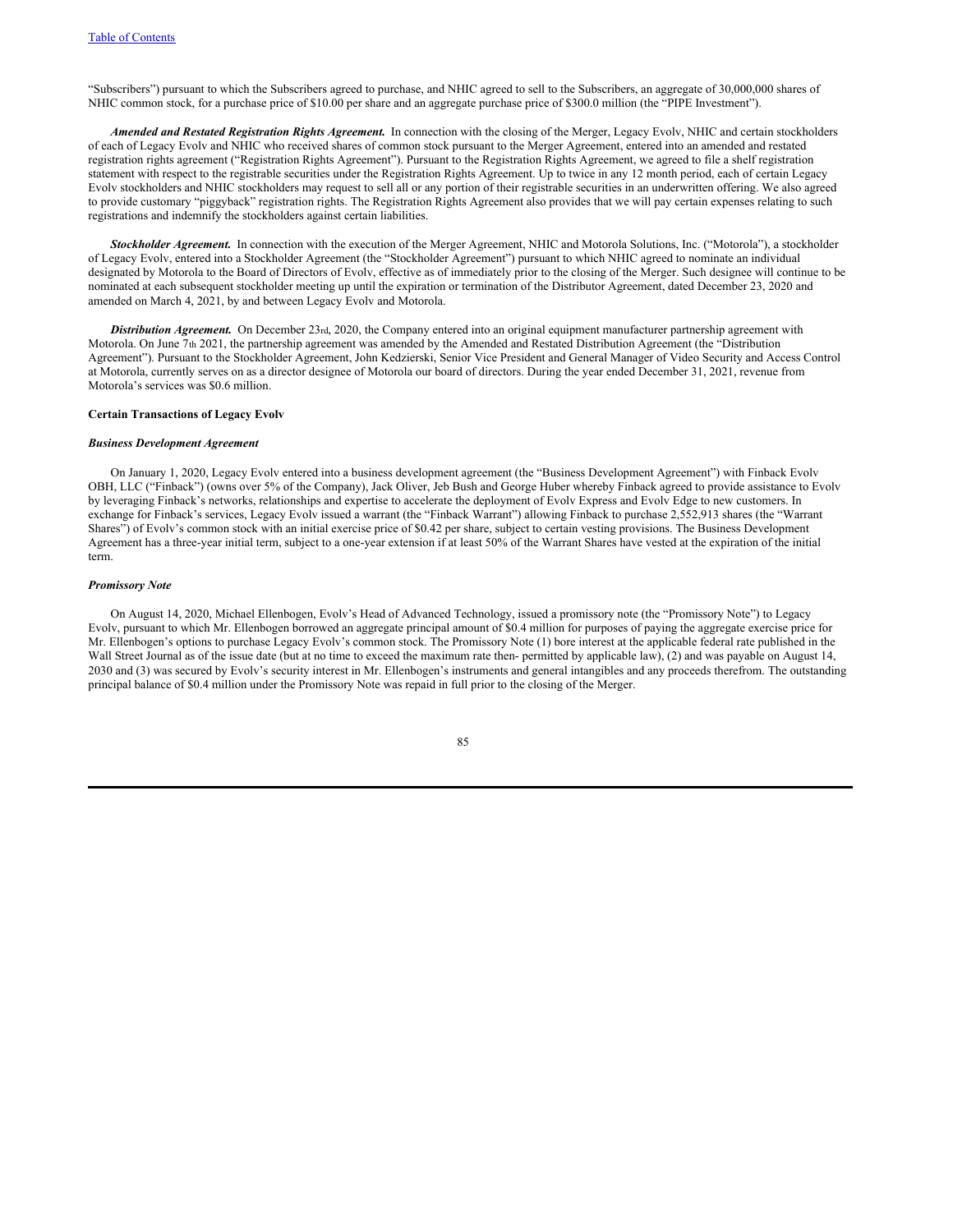# **SECURITY OWNERSHIP OF CERTAIN BENEFICIAL OWNERS AND MANAGEMENT AND RELATED STOCKHOLDER MATTERS**

# **Certain Beneficial Owners and Management**

The following table sets forth information regarding the beneficial ownership of our voting shares by:

- each person who is known to be the beneficial owner of more than 5% of our voting shares;
- each of our named executive officers and directors; and
- all of our executive officers and directors as a group.

Beneficial ownership is determined according to the rules of the SEC, which generally provide that a person has beneficial ownership of a security if he, she or it possesses sole or shared voting or investment power over that security, including options and warrants that are currently exercisable or exercisable within 60 days of February 28, 2022, although these shares are not considered outstanding for purposes of computing the percentage ownership of any other person.

Percentage ownership of our voting securities is based on 142,829,468 shares of our common stock issued and outstanding as of February 28, 2022.

|                                                                               | Number of                                        |                              |
|-------------------------------------------------------------------------------|--------------------------------------------------|------------------------------|
|                                                                               | <b>Shares of Class A</b>                         | Percentage of                |
| Name and Address of Beneficial Owner <sup>(1)</sup>                           | <b>Common Stock</b><br><b>Beneficially Owned</b> | Outstanding<br><b>Shares</b> |
| 5% Stockholders:                                                              |                                                  |                              |
|                                                                               |                                                  |                              |
| Gates Frontier, $LLC(2)$                                                      | 15,050,161                                       | $10.5\%$                     |
| Data Collective IV, $L.P.(3)$                                                 | 10,601,281                                       | $7.4\%$                      |
| General Catalyst Group V, L.P. <sup>(4)</sup>                                 | 13,296,148                                       | $9.3\%$                      |
| Finback Evolv, $LLC^{(5)}$                                                    | 13,310,734                                       | $9.3\%$                      |
| Lux Ventures III, $L.P.(6)$                                                   | 12,891,112                                       | $9.0\%$                      |
| <b>Directors and Named Executive Officers:</b>                                |                                                  |                              |
| Peter $George^{(7)}$                                                          | 3,876,539                                        | $2.7\%$                      |
| Mario Ramos                                                                   |                                                  | $-$ %                        |
| Anil Chitkara <sup>(8)</sup>                                                  | 2,518,286                                        | $1.7\%$                      |
| Michael Ellenbogen <sup>(9)</sup>                                             | 7,539,014                                        | $5.2\%$                      |
| Alan Cohen $(10)$                                                             | 920,545                                          | * $\frac{0}{0}$              |
| Kevin Charlton                                                                | 152,000                                          | $\ast$ $\%$                  |
| Neil Glat                                                                     | 164,706                                          | $* 9/0$                      |
| David Orfao                                                                   |                                                  | $-$ %                        |
| John Kedzierski                                                               |                                                  | $-$ %                        |
| Merline Saintil $(11)$                                                        | 87,786                                           | $* 9/0$                      |
| Kimberly Sheehy                                                               |                                                  | $-$ %                        |
| Mark Sullivan <sup>(12)</sup>                                                 | 186,968                                          | $* 0/0$                      |
| <b>Bilal Zuberi</b>                                                           |                                                  | $-$ %                        |
| Directors and executive officers as a group $(14 \text{ individuals})^{(13)}$ | 15,865,804                                       | $10.5\%$                     |

Less than 1%

(1) Unless otherwise noted, the business address of each of the following entities or individuals is 500 Totten Pond Road, 4th Floor, Waltham, MA 02451

(2) Based on Schedule 13G filed with the SEC on July 23, 2021. Consists of 15,050,161 shares of Evolv's Class A common stock held by Gates Frontier, LLC, over which it has sole voting and dispositive power. William H. Gates III as the sole member of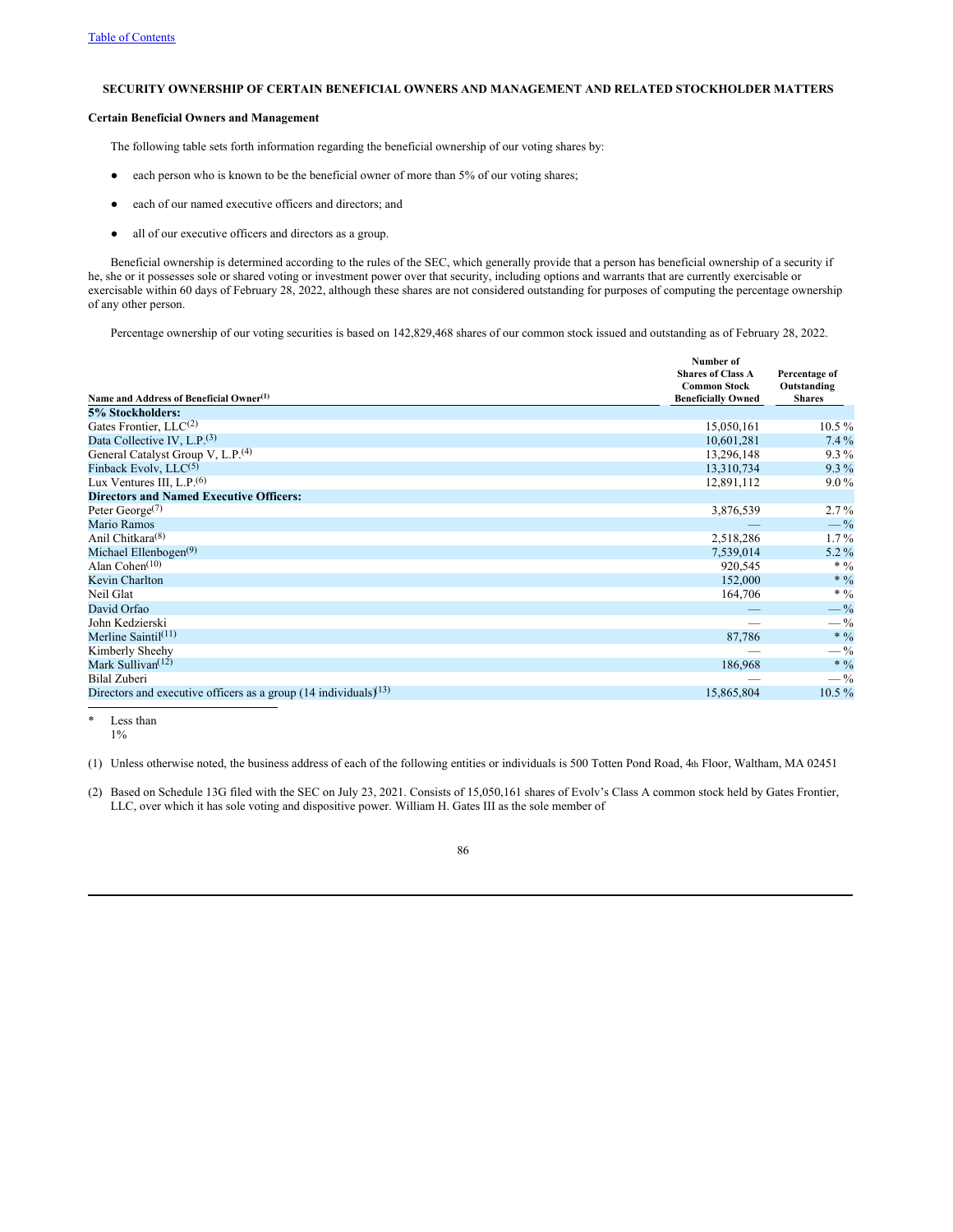Gates Frontier, LLC has sole voting and dispositive power of, and may be deemed to beneficially own, such shares. The address of Gates Frontier, LLC is 2365 Carillon Point, Kirkland, WA 98033.

- (3) Based on Schedule 13D filed with the SEC on July 26, 2021, Data Collective IV, L.P. ("DCVC IV") has sole voting and dispositive power over 10,601,281 shares of Evolv's Class A common stock. As the general partner of DCVC IV, Data Collective IV GP, LLC ("DCVC IV GP") may be deemed to have sole voting and dispositive power over such shares. Zachary Bogue and Matthew Ocko are the managing members of DCVC IV GP and share voting and dispositive power over the shares held by DCVC IV. Zachary Bogue and Matthew Ocko disclaim beneficial ownership of the shares held by DCVC IV, except to the extent of their indirect pecuniary interest therein, if any. The address of the entities listed herein is 270 University Avenue, Palo Alto, California 94301.
- (4) Based on Schedule 13G filed with the SEC on February 15, 2022, each of General Catalyst Group Management Holdings GP, LLC ("GCGMH LLC"), General Catalyst Group Management Holdings, L.P. ("GCGMH"), General Catalyst Group Management, LLC ("GCGM"), General Catalyst Group V, L.P., a Delaware limited partnership ("GC V"), GC Entrepreneurs Fund V, L.P.("E Fund V"), General Catalyst Partners V, L.P., ("GC V GPLP"), General Catalyst GP V, LLC ("GC V GPLLC"), General Catalyst Group V Supplemental, L.P.("GC V Supplemental"), Kenneth Chenault, David P. Fialkow, Joel E. Cutler and Hemant Taneja has shared voting and dispositive power over, and may be deemed to beneficially own, 13,296,148 shares of Evolv's Class A common stock. GCGMH LLC is the general partner of GCGMH, which is the manager of GCGM, which is the manager of GC V GPLLC. Kenneth Chenault, David P. Fialkow, Joel E. Cutler and Hemant Taneja are managing members of GCGMH LLC. GC V GPLP is the sole general partner of GC V, E Fund V and GC V Supplemental. GC V GPLLC is the sole general partner of GC V GPLP. Joel E. Cutler, David P. Fialkow and Hemant Taneja are managing directors of GC V GPLLC. The address for the entities listed herein is 20 University Road, Suite 450, Cambridge, MA 02138.
- (5) Based on Schedule 13D filed with the SEC on July 26, 2021 and other information known by the Company.Finback Evolv, LLC may be deemed to beneficially own 11,175,821 shares of Evolv's Class A common stock, over which it has shared voting and dispositive power. Finback Evolv OBH, LLC may be deemed to beneficially own 126,136 shares of Evolv's Class A common stock, over which it has shared voting and dispositive power over. Finback Evolv II, LLC may be deemed to beneficially own 1,708,603 shares of Evolv's Class A common stock, over which it has shared voting and dispositive power. The shares reported also consist of 300,174 shares of Evolv's Class A common stock issuable upon the exercise of 300,174 warrants held by Finback Evolv OBH, LLC. The address of foregoing entities is 1200 Anastasia Avenue, Suite 500, Coral Gables, FL 33134.
- (6) Based on Schedule 13G filed with the SEC on July 26, 2021. Consists of (i) 10,524,565 shares of Evolv's Class A Common Stock directly owned by Lux Venture Partners III, LLC ("LVIII"), over which it has shared voting and dispositive power, and (b) 6,350 shares of Evolv's Class A Common Stock directly owned by Lux Ventures III Special Founders Fund, L.P. ("LVSFF), over which it has shared voting and dispositive power, (iii) 387,039 shares of Evolv's Class A Common Stock directly owned by Lux Venture Partners Cayman III, LLC ("LVCIII"), over which it has shared voting and dispositive power, and (iv) Lux Co-Invest Opportunities, L.P. ("LCIO") directly owns 1,973,158 shares of Evolv's Class A common stock, over which it has shared voting and dispositive power. Lux Venture Partners III, LLC ("LVPIII") is the general partner of LVIII and LVSFF and exercises voting and dispositive power over the shares held by each of LVIII and LVSFF. Lux Venture Partners Cayman III, LLC ("LVPCIII") is the general partner of LVCIII and exercises voting and dispositive power over the such held by LVCIII. Lux Co-Invest Partners, LLC ("LCIP") is the general partner of LCIO and exercises voting and dispositive power over such shares held by LCIO. Peter Hebert and Joshua Wolfe are the individual managing members of (i) LVPIII and may be deemed to beneficially own such shares owned directly by LVIII and LVSFF, respectively, (ii) LVPCIII and may be deemed to beneficially own such shares owned directly by LVCIII, and (iii) LCIP and may be deemed to beneficially such shares owned directly by LCIO. Peter Hebert and Josh Wolfe and the other reporting entities disclaim beneficial ownership over the shares noted herein except to the extent of their pecuniary interest therein. The address of the forgoing entities and persons is c/o Lux Capital Management, LLC, 920 Broadway, 11th Floor, New York, NY 10010.
- (7) Consists of (i) 633,427 shares of Evolv's Class A common stock, (ii) 3,243,112 shares of Evolv's Class A common stock subject to options held by Mr. George that are exercisable within 60 days of February 28, 2022.
- (8) Consists of (i) 1,096,086 shares of Evolv's Class A common stock, (ii) 1,422,200 shares of Evolv's Class A common stock subject to options held by Mr. Chitkara that are exercisable within 60 days of February 28, 2022.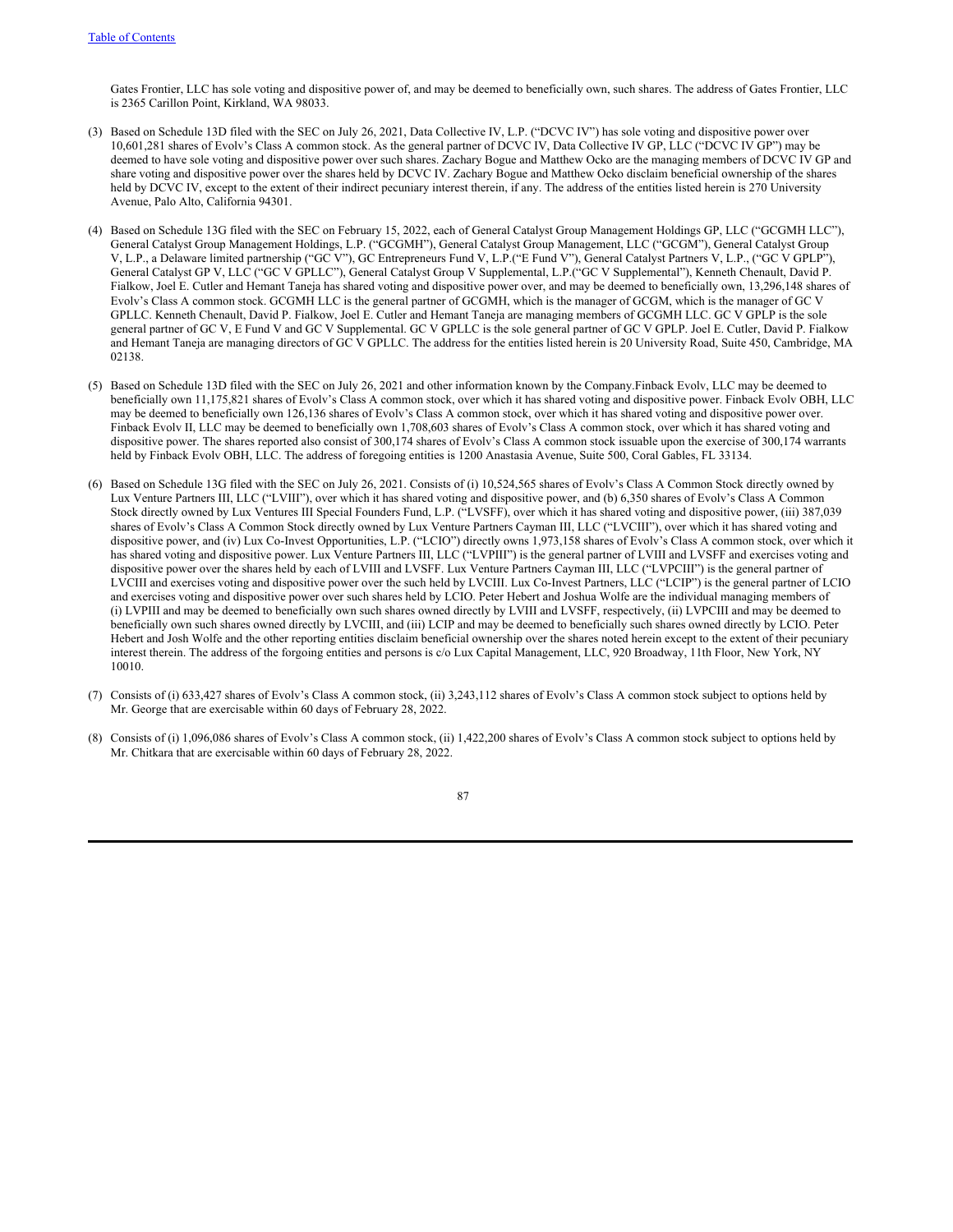- (9) Consists of (i) 5,268,110 shares of Evolv's Class A common stock, (ii) 2,270,904 shares of Evolv's Class A common stock subject to options held by Mr. Ellenbogen that are exercisable within 60 days of February 28, 2022.
- (10) Consists of (i) 593,908 shares of Evolv's Class A common stock, (ii) 326,637 shares of Evolv's Class A common stock subject to options held by Mr. Cohen that are exercisable within 60 days of February 28, 2022.
- (11) Consists of 87,786 shares of Evolv's Class A common stock subject to options held by Ms. Saintil that are exercisable within 60 days of February 28, 2022.
- (12) Consists of 186,968 shares of Evolv's Class A common stock subject to options held by Mr. Sullivan that are exercisable within 60 days of February 28, 2022.
- (13) Consists of (i) 7,908,237 shares of Evolv's Class A common stock held by all directors and executive officers of Evolv as a group, (ii) 7,957,567 shares of Evolv's common stock subject to options held by all directors and executive officers of Evolv as a group and that are exercisable within 60 days February 28, 2022.

#### **Securities Authorized For Issuance under Equity Compensation Plans (As of December 31, 2021)**

|                                                 | Number of Securities to<br>be Issued Upon Exercise<br>of Outstanding Options, |               | Weighted-Average<br><b>Exercise Price of</b><br><b>Outstanding Options,</b> | <b>Number of Securities</b><br><b>Available for Future</b><br><b>Issuance Under Equity</b><br><b>Compensation Plans</b><br>(excludes securities |
|-------------------------------------------------|-------------------------------------------------------------------------------|---------------|-----------------------------------------------------------------------------|-------------------------------------------------------------------------------------------------------------------------------------------------|
| Plan category:                                  | <b>Warrants, and Rights</b>                                                   |               | Warrants, and Rights <sup>(5)</sup>                                         | reflected in first column) $(2)$                                                                                                                |
| Equity compensation plans approved              |                                                                               |               |                                                                             |                                                                                                                                                 |
| by security holders <sup>(1)</sup>              | 22,721,054                                                                    | <sup>\$</sup> | 0.39                                                                        | 22,947,664                                                                                                                                      |
| Restricted Stock Units <sup>(3)</sup>           | 1.951.924                                                                     |               | N/A                                                                         | 19,511,916                                                                                                                                      |
| Options to Purchase Common Stock <sup>(4)</sup> | 20,769,130                                                                    |               | 0.39                                                                        | 19,511,916                                                                                                                                      |
| Equity compensation plans not                   |                                                                               |               |                                                                             |                                                                                                                                                 |
| approved by security holders                    |                                                                               |               | N/A                                                                         | N/A                                                                                                                                             |

(1) Consists of the Evolv Technologies Holdings, Inc. 2021 Incentive Award Plan ("2021 Plan"), Evolv Technologies Holdings, Inc. 2021 Employee Stock Purchase Plan ("ESPP"), and the Evolv Technologies, Inc. 2013 Employee, Director and Consultant Equity Incentive Plan ("2013 Plan").

- (2) The 2021 Plan provides for an annual increase to the number of shares available for issuance thereunder on the first day of each calendar year beginning on January 1, 2022 and ending on and including January 1, 2032, equal to the lesser of (A) 5% of the shares of Common Stock outstanding as of the last day of the immediately preceding fiscal year and (B) such lesser number of shares as determined by our board of directors. The ESPP provides for an annual increase to the number of shares available for issuance thereunder on the first day of each calendar year beginning on January 1, 2022 and ending on and including January 1, 2032, equal to the lesser of (A) 1% of the shares of Common Stock outstanding as of the last day of the immediately preceding fiscal year and (B) such lesser number of shares as determined by our board of directors. No additional awards will be granted under the 2013 Plan and, as a result, no shares remain available for issuance for new awards under the 2013 Plan.
- (3) Consists of 289,047 outstanding restricted stock units under the 2013 Plan and 1,662,877 outstanding restricted stock units under the 2021 Plan.
- (4) Consists of 20,769,130 outstanding options to purchase stock under the 2013 Plan. No options have been granted under the 2021 Plan as of December 31, 2021.
- (5) As of December 31, 2021, the weighted-average exercise price of outstanding options under the 2013 Plan was \$0.39. No options have been granted under the 2021 Plan as of December 31, 2021.

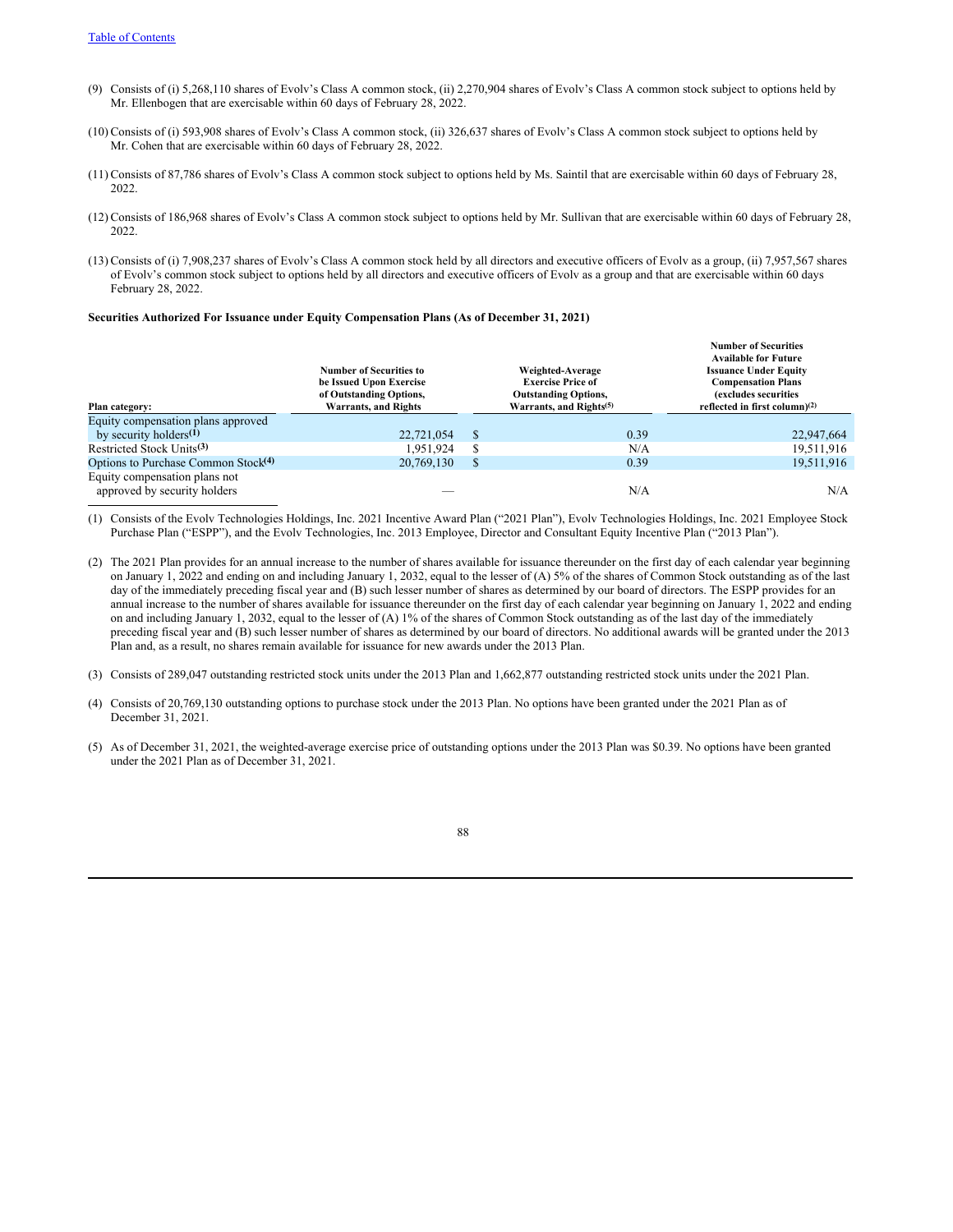## **SELLING SECURITYHOLDERS**

The Selling Securityholders listed in the table below may from time to time offer and sell any or all of the shares of Class A common stock set forth below pursuant to this prospectus. When we refer to the "Selling Securityholders" in this prospectus, we refer to the persons listed in the table below, and the pledgees, donees, transferees, assignees, successors and other permitted transferees that hold any of the Selling Securityholders' interest in the shares of Class A common stock after the date of this prospectus.

The following table sets forth information concerning the shares of Class A common stock that may be offered from time to time by each Selling Securityholder. The number of shares beneficially owned by each Selling Securityholder is determined under rules issued by the SEC. Under these rules, beneficial ownership includes any shares as to which the individual or entity has sole or shared voting power or investment power. Percentage ownership is based on 142,260,102 shares of Evolv Common Stock outstanding as of July 16, 2021. In computing the number of shares beneficially owned by an individual or entity and the percentage ownership of that person, shares of Class A common stock subject to options, warrants or other rights held by such person that are currently exercisable or will become exercisable within 60 days of July 16, 2021 are considered outstanding, although these shares are not considered outstanding for purposes of computing the percentage ownership of any other person. Unless noted otherwise, the address of all listed Selling Securityholders is c/o Evolv Technologies Holdings, Inc., 500 Totten Pond Road, 4th Floor, Waltham, MA 02451. Each of the Selling Securityholders listed has sole voting and investment power with respect to the shares beneficially owned by the Selling Securityholder unless noted otherwise, subject to community property laws where applicable.

The following table sets forth certain information provided by or on behalf of the Selling Securityholders concerning the Class A common stock that may be offered from time to time by each Selling Securityholder pursuant to this prospectus. The Selling Securityholders identified below may have sold, transferred or otherwise disposed of all or a portion of their securities after the date on which they provided us with information regarding their securities. Any changed or new information given to us by the Selling Securityholders, including regarding the identity of, and the securities held by, each Selling Securityholder, will be set forth in a prospectus supplement or amendments to the registration statement of which this prospectus is a part, if and when necessary. A Selling Securityholder may sell all, some or none of such securities in this offering. See "Plan of Distribution."

|                                                            |                                         |                                  | <b>Shares and Private Placement Warrants</b><br><b>Beneficially Owned Prior to Offering</b> |                                                                       | <b>Shares and Private Placement Warrants</b><br><b>Beneficially Owned After the Offering</b> |                                                                                     |                                               |  |
|------------------------------------------------------------|-----------------------------------------|----------------------------------|---------------------------------------------------------------------------------------------|-----------------------------------------------------------------------|----------------------------------------------------------------------------------------------|-------------------------------------------------------------------------------------|-----------------------------------------------|--|
| Name and Address of Beneficial Owner <sup>(1)</sup>        | <b>Shares</b> of<br><b>Common Stock</b> | Private<br>Placement<br>Warrants | Number of<br>Shares of<br><b>Common Stock</b><br><b>Being Offered</b>                       | Number of<br>Private<br>Placement<br>Warrants<br><b>Being Offered</b> | Number of<br><b>Shares</b>                                                                   | Percentage of<br>Outstanding<br><b>Common Stock</b><br><b>Beneficially</b><br>Owned | Number of<br>Private<br>Placement<br>Warrants |  |
| Alyeska Master Fund, L.P. c/o Maples                       |                                         |                                  |                                                                                             |                                                                       |                                                                                              |                                                                                     |                                               |  |
| Corporate Services Limited <sup>(2)</sup>                  | 750,000                                 |                                  | 750,000                                                                                     |                                                                       |                                                                                              |                                                                                     |                                               |  |
| Adam Deutsch                                               | 67,500                                  |                                  | 67,500                                                                                      |                                                                       |                                                                                              |                                                                                     |                                               |  |
| Anil Chitkara <sup>(3)</sup>                               | 1,449,599                               |                                  | 1,449,599                                                                                   |                                                                       | 1,884,461                                                                                    | $1.32\%$                                                                            |                                               |  |
| The Attanasio Revocable Trust dated                        |                                         |                                  |                                                                                             |                                                                       |                                                                                              |                                                                                     |                                               |  |
| November 1, $1996^{(4)}$                                   | 40,000                                  |                                  | 40,000                                                                                      |                                                                       |                                                                                              |                                                                                     |                                               |  |
| BAR Holdings, LLC <sup>(5)</sup>                           | 50,000                                  |                                  | 50,000                                                                                      |                                                                       |                                                                                              |                                                                                     |                                               |  |
| Berwind Companies, LLC <sup>(6)</sup> .                    | 129,706                                 | 99,524                           | 129,706                                                                                     | 99,524                                                                |                                                                                              |                                                                                     |                                               |  |
| Blumar, $LLC^{(7)}$                                        | 389,116                                 | 298,571                          | 389,116                                                                                     | 298,571                                                               |                                                                                              |                                                                                     |                                               |  |
| Brian Pierre Matthis <sup>(8)</sup>                        | 67,426                                  | 24,881                           | 67,426                                                                                      | 24,881                                                                |                                                                                              |                                                                                     |                                               |  |
| Bronson Point Master Fund LP <sup>(9)</sup>                | 850,000                                 |                                  | 850,000                                                                                     |                                                                       |                                                                                              |                                                                                     |                                               |  |
| Charles M. B. Goldman <sup>(10)</sup>                      | 199.853                                 | 49,762                           | 199,853                                                                                     | 49,762                                                                |                                                                                              |                                                                                     |                                               |  |
| Charles T. O'Neill Revocable Trust of 2006 <sup>(11)</sup> | 142,697                                 |                                  | 142,697                                                                                     |                                                                       |                                                                                              |                                                                                     |                                               |  |
| Cohen Family Trust $(12)$                                  | 1,312,659                               |                                  | 1,312,659                                                                                   |                                                                       | 579,779                                                                                      | 0.41%                                                                               |                                               |  |
| Constantinos G. Zioze $(13)$                               | 107,024                                 |                                  | 107,024                                                                                     |                                                                       |                                                                                              |                                                                                     |                                               |  |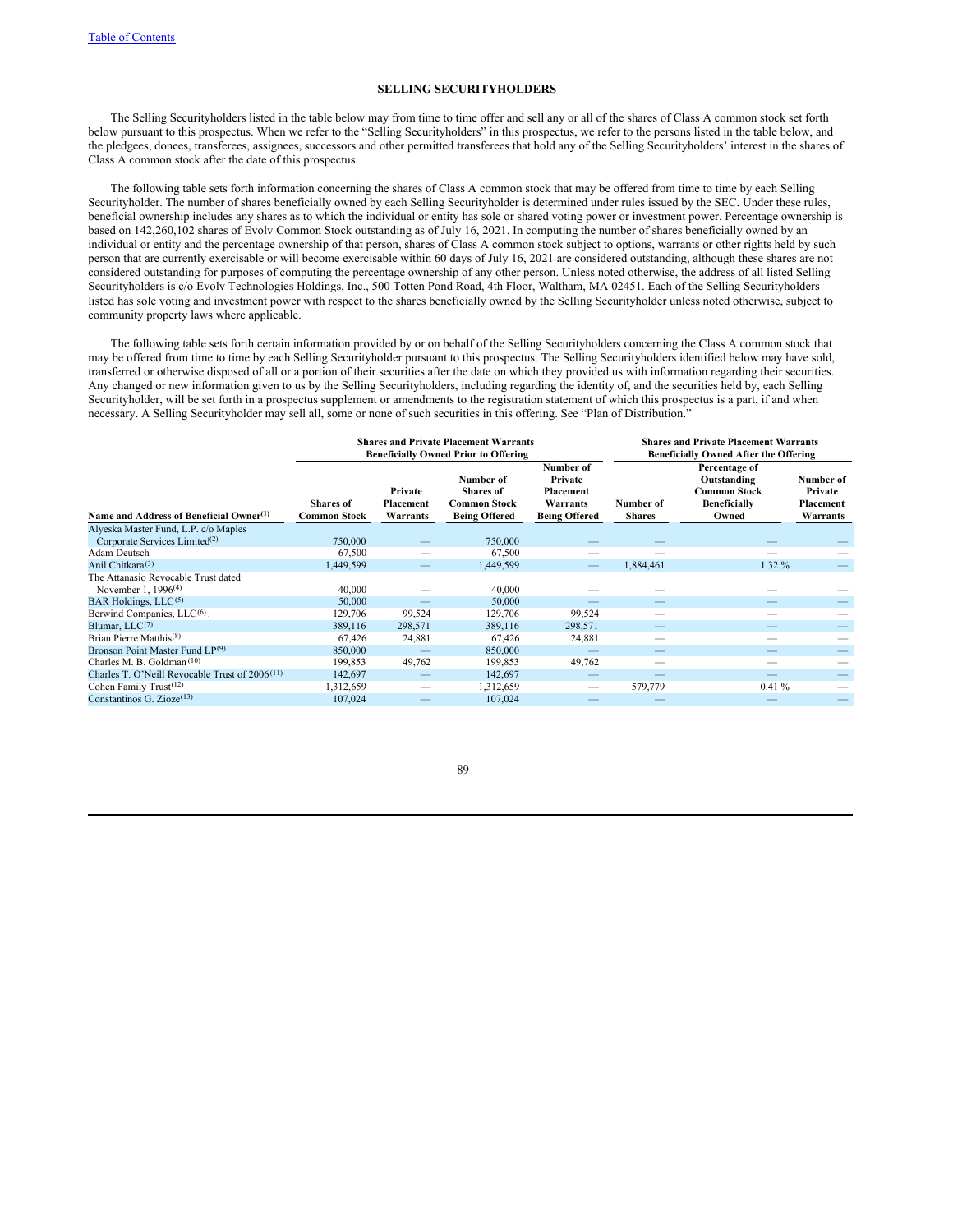|                                                                                     |                                         |                                   | <b>Shares and Private Placement Warrants</b><br><b>Beneficially Owned Prior to Offering</b> |                                                                                                                                                                                                                                | <b>Shares and Private Placement Warrants</b><br><b>Beneficially Owned After the Offering</b> |                                                                                     |                                               |  |
|-------------------------------------------------------------------------------------|-----------------------------------------|-----------------------------------|---------------------------------------------------------------------------------------------|--------------------------------------------------------------------------------------------------------------------------------------------------------------------------------------------------------------------------------|----------------------------------------------------------------------------------------------|-------------------------------------------------------------------------------------|-----------------------------------------------|--|
| <b>Name and Address of Beneficial</b><br>$O$ wner $^{(1)}$                          | <b>Shares</b> of<br><b>Common Stock</b> | Private<br>Placement<br>Warrants  | Number of<br><b>Shares</b> of<br><b>Common Stock</b><br>Being<br><b>Offered</b>             | Number of<br>Private<br>Placement<br>Warrants<br><b>Being</b><br><b>Offered</b>                                                                                                                                                | Number of<br><b>Shares</b>                                                                   | Percentage of<br>Outstanding<br><b>Common Stock</b><br><b>Beneficially</b><br>Owned | Number of<br>Private<br>Placement<br>Warrants |  |
| Corsair Capital Partners L.P. <sup>(14)</sup>                                       | 529,400                                 |                                   | 529,400                                                                                     | —                                                                                                                                                                                                                              |                                                                                              |                                                                                     |                                               |  |
| Corsair Select, L.P. <sup>(15)</sup>                                                | 970,600                                 |                                   | 970,600                                                                                     | $\qquad \qquad$                                                                                                                                                                                                                |                                                                                              |                                                                                     |                                               |  |
| D. E. Shaw Valence Portfolios,<br>L.L.C. <sup>(16)</sup>                            | 225,000                                 |                                   | 225,000                                                                                     |                                                                                                                                                                                                                                |                                                                                              |                                                                                     |                                               |  |
| D.E. Shaw Oculus Portfolios, L.L.C. <sup>(17)</sup>                                 | 75,000                                  |                                   | 75,000                                                                                      | $\qquad \qquad$                                                                                                                                                                                                                | $\qquad \qquad$                                                                              |                                                                                     |                                               |  |
| Data Collective IV, L.P. <sup>(18)</sup>                                            | 11,871,242                              | $\equiv$                          | 11,871,242                                                                                  | $\equiv$                                                                                                                                                                                                                       | $\qquad \qquad -$                                                                            |                                                                                     | $\qquad \qquad -$                             |  |
| Darrell Edwin Rogers <sup>(19)</sup>                                                | 32,426                                  | 24,881                            | 32,426                                                                                      | 24,881                                                                                                                                                                                                                         |                                                                                              | $\qquad \qquad$                                                                     | $\qquad \qquad$                               |  |
| David A. Waller Revocable Trust dated<br>July 1, 2002 <sup>(20)</sup>               | 129,706                                 | 99,524                            | 129,706                                                                                     | 99,524                                                                                                                                                                                                                         |                                                                                              |                                                                                     |                                               |  |
| Dominique Lejbrandt <sup>(21)</sup>                                                 | 32,426                                  | 24,881                            | 32,426                                                                                      | 24,881                                                                                                                                                                                                                         | $\overline{\phantom{a}}$                                                                     | $\overline{\phantom{a}}$                                                            |                                               |  |
| Eldridge PIPE Holdings, LLC <sup>(22)</sup>                                         | 3,200,000                               | $\overline{\phantom{0}}$          | 3,200,000                                                                                   |                                                                                                                                                                                                                                |                                                                                              |                                                                                     | $\overline{\phantom{0}}$                      |  |
| Evolve 123 LLC <sup>(23)</sup>                                                      | 40,000                                  | $\qquad \qquad$                   | 40,000                                                                                      | $\qquad \qquad$                                                                                                                                                                                                                |                                                                                              |                                                                                     |                                               |  |
| Finback Evolv II, LLC <sup>(24)</sup>                                               | 1,872,967                               | $\overline{\phantom{0}}$          | 1,872,967                                                                                   | and the contract of the contract of the contract of the contract of the contract of the contract of the contract of the contract of the contract of the contract of the contract of the contract of the contract of the contra |                                                                                              |                                                                                     | $\qquad \qquad -$                             |  |
| Finback Evolv OBH, LLC(25)                                                          | 2,842,999                               | $\overline{\phantom{0}}$          | 2,842,199                                                                                   |                                                                                                                                                                                                                                |                                                                                              |                                                                                     | $\overline{\phantom{0}}$                      |  |
| Finback Evolv, LLC (26)                                                             | 12,527,377                              | $\qquad \qquad -$                 | 12,527,377                                                                                  | $\equiv$                                                                                                                                                                                                                       | $\qquad \qquad$                                                                              | $\qquad \qquad -$                                                                   | $\overline{\phantom{m}}$                      |  |
| Gates Frontier, LLC(27)                                                             | 16,839,983                              | $\qquad \qquad$                   | 16,839,983                                                                                  | $\qquad \qquad$                                                                                                                                                                                                                | $\overline{\phantom{m}}$                                                                     |                                                                                     | $\hspace{0.1mm}-\hspace{0.1mm}$               |  |
| General Catalyst Group V, L.P. (28)                                                 | 14,926,657                              | $\qquad \qquad -$                 | 14,926,657                                                                                  | $\overline{\phantom{0}}$                                                                                                                                                                                                       |                                                                                              | $\qquad \qquad -$                                                                   | $\overline{\phantom{m}}$                      |  |
| Give Evolv LLC                                                                      | 517,500                                 | $\qquad \qquad$                   | 517,500                                                                                     | $\overline{\phantom{0}}$                                                                                                                                                                                                       | $\frac{1}{2}$                                                                                |                                                                                     | $\overbrace{\qquad \qquad }^{}$               |  |
| Glenview Capital Master Fund, Ltd. <sup>(29)</sup>                                  | 285,195                                 | $\overline{\phantom{0}}$          | 285,195                                                                                     |                                                                                                                                                                                                                                |                                                                                              |                                                                                     | $\qquad \qquad -$                             |  |
| Glenview Capital Opportunity Fund,                                                  |                                         |                                   |                                                                                             |                                                                                                                                                                                                                                |                                                                                              |                                                                                     |                                               |  |
| $L.P.$ <sup>(30)</sup>                                                              | 229,009                                 |                                   | 229,009                                                                                     |                                                                                                                                                                                                                                |                                                                                              |                                                                                     |                                               |  |
| Glenview Capital Partners, L.P. (31)                                                | 38.644                                  |                                   | 38.644                                                                                      |                                                                                                                                                                                                                                |                                                                                              |                                                                                     |                                               |  |
| Glenview Institutional Partners, L.P. (32)                                          | 102,739                                 | $\qquad \qquad$                   | 102,739                                                                                     | $\qquad \qquad$                                                                                                                                                                                                                |                                                                                              |                                                                                     | $\overline{\phantom{m}}$                      |  |
| Glenview Offshore                                                                   |                                         |                                   |                                                                                             |                                                                                                                                                                                                                                |                                                                                              |                                                                                     |                                               |  |
| Opportunity Master Fund, Ltd. <sup>(33)</sup>                                       | 194,413                                 | $\qquad \qquad$                   | 194,413                                                                                     | $\qquad \qquad$                                                                                                                                                                                                                |                                                                                              |                                                                                     | $\qquad \qquad$                               |  |
| Greek Associates <sup>(34)</sup>                                                    | 100,000                                 |                                   | 100,000                                                                                     |                                                                                                                                                                                                                                | $\overline{\phantom{0}}$                                                                     |                                                                                     | $\qquad \qquad -$                             |  |
| Heather Tarrant <sup>(35)</sup>                                                     | 6,485                                   | 4,976                             | 6,485                                                                                       | 4,696                                                                                                                                                                                                                          |                                                                                              | $\overline{\phantom{a}}$                                                            | $\overline{\phantom{m}}$                      |  |
| $HWK21$ $LLC(36)$                                                                   | 324,264                                 | 248,810                           | 324,264                                                                                     | 248,810                                                                                                                                                                                                                        |                                                                                              |                                                                                     | $\qquad \qquad -$                             |  |
| IAM Investments ICAV - O/ Connor                                                    |                                         |                                   |                                                                                             |                                                                                                                                                                                                                                |                                                                                              |                                                                                     |                                               |  |
| Event Driven UCITS Fund <sup>(37)</sup>                                             | 11,437                                  |                                   | 11,437                                                                                      |                                                                                                                                                                                                                                |                                                                                              | -                                                                                   |                                               |  |
| Jeffrey C. Walker <sup>(38)</sup>                                                   | 389,116                                 | 298,571                           | 389,116                                                                                     | 298.571                                                                                                                                                                                                                        | $\overline{\phantom{0}}$                                                                     |                                                                                     | $\qquad \qquad -$                             |  |
| Joseph P. Torre & Alice W. Torre <sup>(39)</sup><br>John C. Harpole <sup>(40)</sup> | 10,000<br>12,970                        | 9,952                             | 10,000                                                                                      | 9,952                                                                                                                                                                                                                          |                                                                                              |                                                                                     | $\qquad \qquad$                               |  |
|                                                                                     |                                         |                                   | 12,970                                                                                      |                                                                                                                                                                                                                                |                                                                                              |                                                                                     | $\overline{\phantom{m}}$                      |  |
| John Charles Baynes-Reid <sup>(41)</sup><br>John Chory <sup>(42)</sup>              | 12,970<br>8,945                         | 9,952<br>$\overline{\phantom{0}}$ | 12,970<br>8,945                                                                             | 9,952<br>$\equiv$                                                                                                                                                                                                              | $\qquad \qquad -$                                                                            | $\qquad \qquad$<br>$\qquad \qquad -$                                                | $\overline{\phantom{m}}$                      |  |
|                                                                                     | 97,279                                  | 74,643                            | 97,279                                                                                      | 74,643                                                                                                                                                                                                                         |                                                                                              | $\overline{\phantom{a}}$                                                            | $\qquad \qquad$                               |  |
| Jon Eric Mattson <sup>(43)</sup>                                                    |                                         |                                   |                                                                                             |                                                                                                                                                                                                                                |                                                                                              |                                                                                     |                                               |  |
| Kanagaratnam Manoranjan <sup>(44)</sup>                                             | 15,091                                  | 49,762                            | 15,091                                                                                      | 49,762                                                                                                                                                                                                                         |                                                                                              |                                                                                     |                                               |  |
| Kathleen M. Harris <sup>(45)</sup>                                                  | 169,706                                 | 99,524                            | 169,706                                                                                     | 99,524                                                                                                                                                                                                                         |                                                                                              |                                                                                     |                                               |  |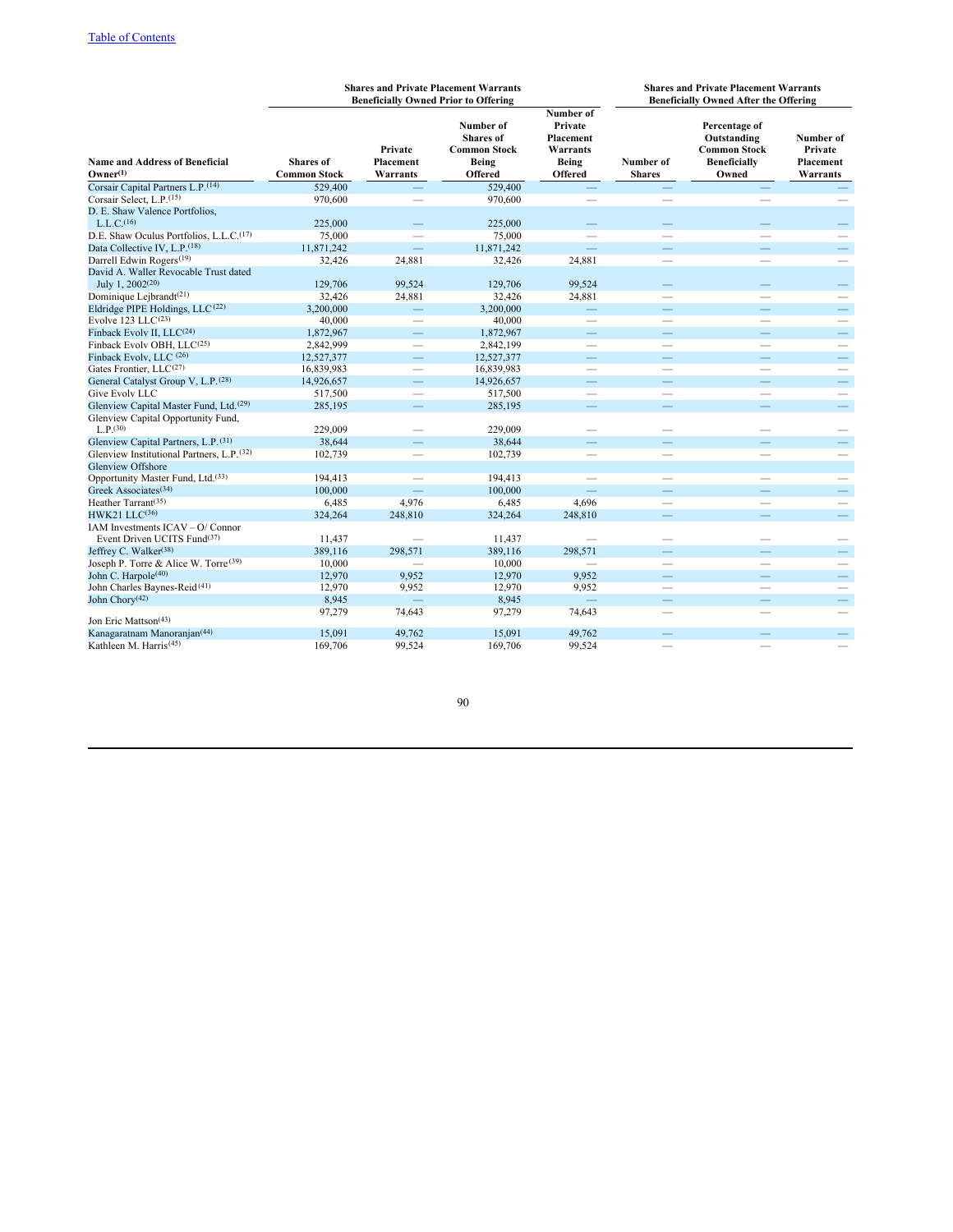|                                                                                        |                                         |                                  | <b>Shares and Private Placement Warrants</b><br><b>Beneficially Owned Prior to Offering</b> |                                                                       | <b>Shares and Private Placement Warrants</b><br><b>Beneficially Owned After the Offering</b> |                                                                                     |                                               |  |
|----------------------------------------------------------------------------------------|-----------------------------------------|----------------------------------|---------------------------------------------------------------------------------------------|-----------------------------------------------------------------------|----------------------------------------------------------------------------------------------|-------------------------------------------------------------------------------------|-----------------------------------------------|--|
| <b>Name and Address of Beneficial</b><br>$O$ wner $^{(1)}$                             | <b>Shares</b> of<br><b>Common Stock</b> | Private<br>Placement<br>Warrants | Number of<br><b>Shares</b> of<br><b>Common Stock</b><br><b>Being Offered</b>                | Number of<br>Private<br>Placement<br>Warrants<br><b>Being Offered</b> | Number of<br><b>Shares</b>                                                                   | Percentage of<br>Outstanding<br><b>Common Stock</b><br><b>Beneficially</b><br>Owned | Number of<br>Private<br>Placement<br>Warrants |  |
| Kepos Alpha Master Fund L.P. (46)                                                      | 920,000                                 |                                  | 920,000                                                                                     |                                                                       |                                                                                              |                                                                                     |                                               |  |
| Kevin Charlton NHIC LLC $(47)$                                                         | 783,526                                 | 497,618                          | 783,527                                                                                     | 497,618                                                               | $\qquad \qquad$                                                                              |                                                                                     |                                               |  |
| LBIC Ventures LLC <sup>(48)</sup>                                                      | 850,000                                 | $\overline{\phantom{0}}$         | 850,000                                                                                     |                                                                       | $\equiv$                                                                                     |                                                                                     | $\equiv$                                      |  |
| Linden Capital $L.P(49)$                                                               | 500,000                                 | $\overline{\phantom{0}}$         | 500,000                                                                                     |                                                                       | $\overline{\phantom{0}}$                                                                     |                                                                                     |                                               |  |
| Lux Co-Invest Opportunities, L.P. <sup>(50)</sup>                                      | 2,203,709                               |                                  | 2,203,709                                                                                   |                                                                       |                                                                                              |                                                                                     | $\qquad \qquad -$                             |  |
| Lux Ventures Cayman III, L.P. (51)                                                     | 433,846                                 | $\overline{\phantom{0}}$         | 433,846                                                                                     |                                                                       |                                                                                              | $\overline{\phantom{0}}$                                                            |                                               |  |
| Lux Ventures III Special Founders                                                      |                                         |                                  |                                                                                             |                                                                       |                                                                                              |                                                                                     |                                               |  |
| Fund L.P. <sup>(52)</sup>                                                              | 7,118                                   |                                  | 7,118                                                                                       |                                                                       |                                                                                              |                                                                                     |                                               |  |
| Lux Ventures III, L.P. <sup>(53)</sup>                                                 | 11,797,361                              | $\overline{\phantom{0}}$         | 11,797,361                                                                                  |                                                                       |                                                                                              | $\overline{\phantom{a}}$                                                            | $\qquad \qquad$                               |  |
| Magnetar Financial LLC <sup>(54)</sup> .                                               | 4,363,175                               | 570,000                          | 4,363,175                                                                                   | 570,000                                                               | $\equiv$                                                                                     | $\equiv$                                                                            | $\overline{\phantom{m}}$                      |  |
| Mallikha Samuel <sup>(55)</sup>                                                        | 15,091                                  | 49,762                           | 15,091                                                                                      | 49,762                                                                | $\qquad \qquad$                                                                              | $\overline{\phantom{0}}$                                                            | $\qquad \qquad$                               |  |
| Marc Saiontz <sup>(56)</sup>                                                           | 32,500                                  |                                  | 32,500                                                                                      |                                                                       | $\equiv$                                                                                     | $\equiv$                                                                            | $\overline{\phantom{m}}$                      |  |
| Mary Ellen Neylon Revocable Trust                                                      |                                         |                                  |                                                                                             |                                                                       |                                                                                              |                                                                                     |                                               |  |
| of 2006 <sup>(57)</sup>                                                                | 142,697                                 |                                  | 142,697                                                                                     |                                                                       |                                                                                              |                                                                                     |                                               |  |
| Matthews Headington <sup>(58)</sup>                                                    | 129,706                                 | 99.524                           | 129,706                                                                                     | 99.524                                                                |                                                                                              |                                                                                     |                                               |  |
| Michael Ellenbogen <sup>(59)</sup>                                                     | 5,748,791                               |                                  | 5,748,791                                                                                   |                                                                       | 2,278,580                                                                                    | 1.60%                                                                               |                                               |  |
| Michael Ellenbogen, Trustee of the E<br>Ventures Trust dated September<br>12, 2019(60) | 2,533,300                               |                                  | 2,533,300                                                                                   |                                                                       |                                                                                              |                                                                                     |                                               |  |
| Mint Tower Capital Management<br>B.V.(61)                                              | 402,950                                 | 380,000                          | 402,950                                                                                     | 380,000                                                               |                                                                                              |                                                                                     |                                               |  |
| MMF LT, LLC c/o Moore Capital<br>Management, LP <sup>(62)</sup>                        | 500,000                                 |                                  | 500,000                                                                                     |                                                                       |                                                                                              |                                                                                     |                                               |  |
| Motorola Solutions, Inc. <sup>(63)</sup> .                                             | 5,939,979                               |                                  | 5,939,979                                                                                   |                                                                       |                                                                                              |                                                                                     |                                               |  |
| Neil Douglas Glat <sup>(64)</sup>                                                      | 164,706                                 | 99,524                           | 164,706                                                                                     | 99,524                                                                | $\equiv$                                                                                     | $\overline{\phantom{0}}$                                                            | $\equiv$                                      |  |
| Newhold Enterprises LLC                                                                | 1,050,568                               |                                  | 1,050,568                                                                                   |                                                                       |                                                                                              |                                                                                     |                                               |  |
| Nicholas A. Petruska <sup>(65)</sup>                                                   | 232,426                                 | 24,881                           | 232,426                                                                                     | 24,881                                                                |                                                                                              |                                                                                     | $\qquad \qquad -$                             |  |
| Nineteen77 Global Merger Arbitrage<br>Master Limited <sup>(66)</sup>                   | 1,846,621                               | 285,000                          | 1,846,621                                                                                   | 285,000                                                               |                                                                                              |                                                                                     |                                               |  |
| Nineteen77 Global Merger Arbitrage<br>Opportunity Fund <sup>(67)</sup>                 | 241,220                                 |                                  | 241,220                                                                                     |                                                                       |                                                                                              |                                                                                     |                                               |  |
| Nineteen77 Global Multi- Strategy<br>Alpha Master Limited <sup>(68)</sup>              | 1,721,409                               | 285,000                          | 1,721,409                                                                                   | 285,000                                                               |                                                                                              |                                                                                     |                                               |  |
| Pacific Premier Bank Custodian FBO<br>James D. Kallman <sup>(69)</sup>                 | 97,279                                  | 74,643                           | 97.279                                                                                      | 74,643                                                                |                                                                                              |                                                                                     |                                               |  |
| Patrick John Ennis <sup>(70)</sup>                                                     | 166,007                                 |                                  | 166,007                                                                                     |                                                                       |                                                                                              |                                                                                     |                                               |  |
| Peter George <sup>(71)</sup>                                                           | 1,287,274                               |                                  | 1,287,274                                                                                   | $\overline{\phantom{0}}$                                              | 4,980,216                                                                                    | 3.50 %                                                                              |                                               |  |
| Peyton W Manning Revocable                                                             |                                         |                                  |                                                                                             |                                                                       |                                                                                              |                                                                                     |                                               |  |
| Trust <sup>(72)</sup>                                                                  | 75,000                                  |                                  | 75,000                                                                                      |                                                                       |                                                                                              |                                                                                     |                                               |  |
| Pistole Consulting, LLC(73)                                                            | 175,939                                 |                                  | 175,959                                                                                     |                                                                       | 37,784                                                                                       | $0.03\%$                                                                            | $\qquad \qquad -$                             |  |
| Prentice Capital/Broadband <sup>(74)</sup>                                             | 2,425,000                               |                                  | 2,425,000                                                                                   |                                                                       |                                                                                              |                                                                                     |                                               |  |
| Rockledge Associates, LLC <sup>(75)</sup>                                              | 453,969                                 | 348.333                          | 453,969                                                                                     | 348.333                                                               |                                                                                              |                                                                                     |                                               |  |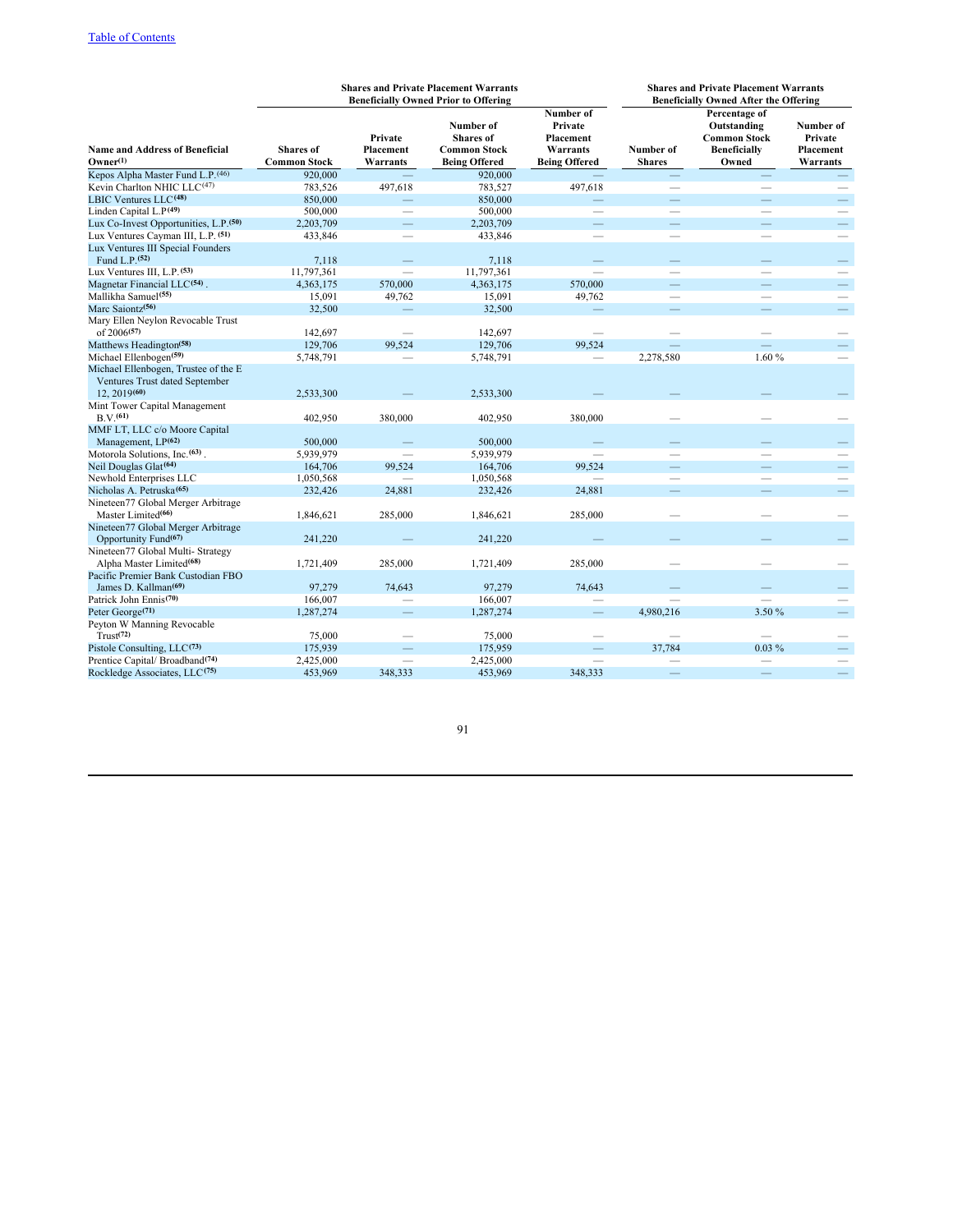|                                                                                        | <b>Shares and Private Placement Warrants</b><br><b>Beneficially Owned Prior to Offering</b> |                                  |                                                                              |                                                                       | <b>Shares and Private Placement Warrants</b><br><b>Beneficially Owned After the Offering</b> |                                                                                     |                                                      |
|----------------------------------------------------------------------------------------|---------------------------------------------------------------------------------------------|----------------------------------|------------------------------------------------------------------------------|-----------------------------------------------------------------------|----------------------------------------------------------------------------------------------|-------------------------------------------------------------------------------------|------------------------------------------------------|
| <b>Name and Address of Beneficial</b><br>$O$ wner $^{(1)}$                             | <b>Shares</b> of<br><b>Common Stock</b>                                                     | Private<br>Placement<br>Warrants | Number of<br><b>Shares</b> of<br><b>Common Stock</b><br><b>Being Offered</b> | Number of<br>Private<br>Placement<br>Warrants<br><b>Being Offered</b> | <b>Number of Shares</b>                                                                      | Percentage of<br>Outstanding<br><b>Common Stock</b><br><b>Beneficially</b><br>Owned | Number of<br>Private<br><b>Placement</b><br>Warrants |
| Saointz 2011 Irrevocable Trust <sup>(76)</sup>                                         | 1,297,055                                                                                   | 995,238                          | 1,297,055                                                                    | 995,238                                                               |                                                                                              |                                                                                     |                                                      |
| Sean P. Madden <sup>(77)</sup>                                                         | 64,853                                                                                      | 49,762                           | 64,853                                                                       | 49,762                                                                |                                                                                              |                                                                                     |                                                      |
| Selvakumar Buvanendaran <sup>(78)</sup>                                                | 259,411                                                                                     | 199,048                          | 259,411                                                                      | 199,048                                                               |                                                                                              |                                                                                     |                                                      |
| Senator Global Opportunity Master<br>Fund L.P.(79)                                     | 3,000,000                                                                                   |                                  | 3,000,000                                                                    |                                                                       |                                                                                              |                                                                                     |                                                      |
| Sezaneh Taherian <sup>(80)</sup>                                                       | 64,926                                                                                      | 24,881                           | 64,926                                                                       | 24,881                                                                |                                                                                              |                                                                                     |                                                      |
| SineWave Ventures Direct 5, L.P. (81)                                                  | 518,559                                                                                     |                                  | 518,559                                                                      |                                                                       |                                                                                              |                                                                                     |                                                      |
| SineWave Ventures Direct 5A, L.P. (82)                                                 | 1,431,865                                                                                   | —                                | 1,431,865                                                                    |                                                                       |                                                                                              |                                                                                     | -                                                    |
| SineWave Ventures Direct 5B, L.P. (83)                                                 | 329,999                                                                                     | $\overline{\phantom{0}}$         | 329,999                                                                      |                                                                       |                                                                                              |                                                                                     |                                                      |
| Sine Wave Ventures Fund I L.P . (84)                                                   | 6,028,499                                                                                   | —                                | 6,028,499                                                                    |                                                                       |                                                                                              |                                                                                     | $\qquad \qquad -$                                    |
| Singapore Innovate Pte Ltd <sup>(85)</sup>                                             | 123,947                                                                                     |                                  | 123,947                                                                      |                                                                       | -                                                                                            |                                                                                     |                                                      |
| Stanley Black & Decker, Inc.(86)                                                       | 3,478,216                                                                                   | $\overline{\phantom{0}}$         | 3,478,216                                                                    |                                                                       |                                                                                              |                                                                                     | $\overline{\phantom{0}}$                             |
| Susan Quinn                                                                            | 5,000                                                                                       |                                  | 5,000                                                                        |                                                                       |                                                                                              |                                                                                     |                                                      |
| Suvretta Long Master Fund, Ltd <sup>.(87)</sup>                                        | 10,000                                                                                      |                                  | 10,000                                                                       |                                                                       |                                                                                              |                                                                                     |                                                      |
| Suvretta Master Fund Ltd. (88)                                                         | 1,190,000                                                                                   | $\overline{\phantom{0}}$         | 1,190,000                                                                    |                                                                       |                                                                                              |                                                                                     |                                                      |
| Thomas J. Sullivan <sup>(89)</sup>                                                     | 309,411                                                                                     | 199,048                          | 309,411                                                                      | 199,048                                                               |                                                                                              |                                                                                     |                                                      |
| Timothy K. Wilson <sup>(90)</sup>                                                      | 64,853                                                                                      | 49,762                           | 64,853                                                                       | 49.762                                                                |                                                                                              |                                                                                     |                                                      |
| Todd A Dunn <sup>(91)</sup>                                                            | 64,853                                                                                      | 49,762                           | 64,853                                                                       | 49,762                                                                |                                                                                              |                                                                                     |                                                      |
| Theo Epstein <sup>(92)</sup>                                                           | 25,000                                                                                      |                                  | 25,000                                                                       |                                                                       |                                                                                              |                                                                                     |                                                      |
| Trustees of the Ellenbogen Family<br>Horizon Trust dated December 30,<br>$2015^{(93)}$ | 169,413                                                                                     |                                  | 169,413                                                                      |                                                                       |                                                                                              |                                                                                     |                                                      |
| Underwood Family Trust <sup>(94)</sup>                                                 | 15,000                                                                                      |                                  | 15,000                                                                       |                                                                       |                                                                                              |                                                                                     |                                                      |
| VP Company Investments 2018,<br>$LLC$ <sup>(95)</sup>                                  | 8,945                                                                                       |                                  | 8,945                                                                        |                                                                       |                                                                                              |                                                                                     |                                                      |
| XN Exponent Master Fund LP <sup>(96)</sup>                                             | 1,800,000                                                                                   |                                  | 1,800,000                                                                    |                                                                       |                                                                                              |                                                                                     |                                                      |

(1) Unless otherwise noted, the business address of each of the following entities or individuals is 500 Totten Pond Road, 4th Floor, Waltham, MA 02451.

- (2) Includes 750,000 shares of Common Stock received as part of the PIPE offering. Alyeska Investment Group, L.P., the investment manager of Alyeska Master Fund, L.P. (the "Selling Securityholder"), has voting and investment control of the shares held by the Selling Securityholder. Anand Parekh is the Chief Executive Officer of Alyeska Investment Group, L.P. and may be deemed to be the beneficial owner of such shares. Mr. Parekh, however, disclaims any beneficial ownership of the shares held by the Selling Securityholder. The registered address of Alyeska Master Fund, L.P. is at c/o Maples Corporate Services Limited, P.O. Box 309, Ugland House, South Church Street George Town, Grand Cayman, KY1-1104, Cayman Islands. Alyeska Investment Group, L.P. is located at 77 W. Wacker, Suite 700, Chicago IL 60601
- (3) Includes (i) 1,096,086 shares of Common Stock and (ii) 353,513 earn-out shares.
- (4) Includes 40,000 shares of Common Stock received as part of the PIPE offering. Marc Attanasio, as the trustee, may be deemed to have voting and dispositive power over the shares held by The Attanasio Revocable Trust dated November 1, 1996. Marc Attanasio disclaims beneficial ownership of the shares. The address of The Attanasio Revocable Trust dated November 1, 1996 is 2000 Avenue of the Stars, 12th Floor Los Angeles, CA 90067.
- (5) Includes 50,000 shares of Common Stock received as part of the PIPE offering. All shares of the Company's common stock held by BAR Holdings, LLC may be deemed to be beneficially owned by Bennett Rosenthal as the sole member of BAR Holdings, LLC. The address of BAR Holdings LLC is 2000 Avenue of the Stars, 12th Floor Los Angeles, CA 90067.
- (6) Includes (i) 30,182 shares of Common Stock and (ii) 99,524 shares underlying private warrants.

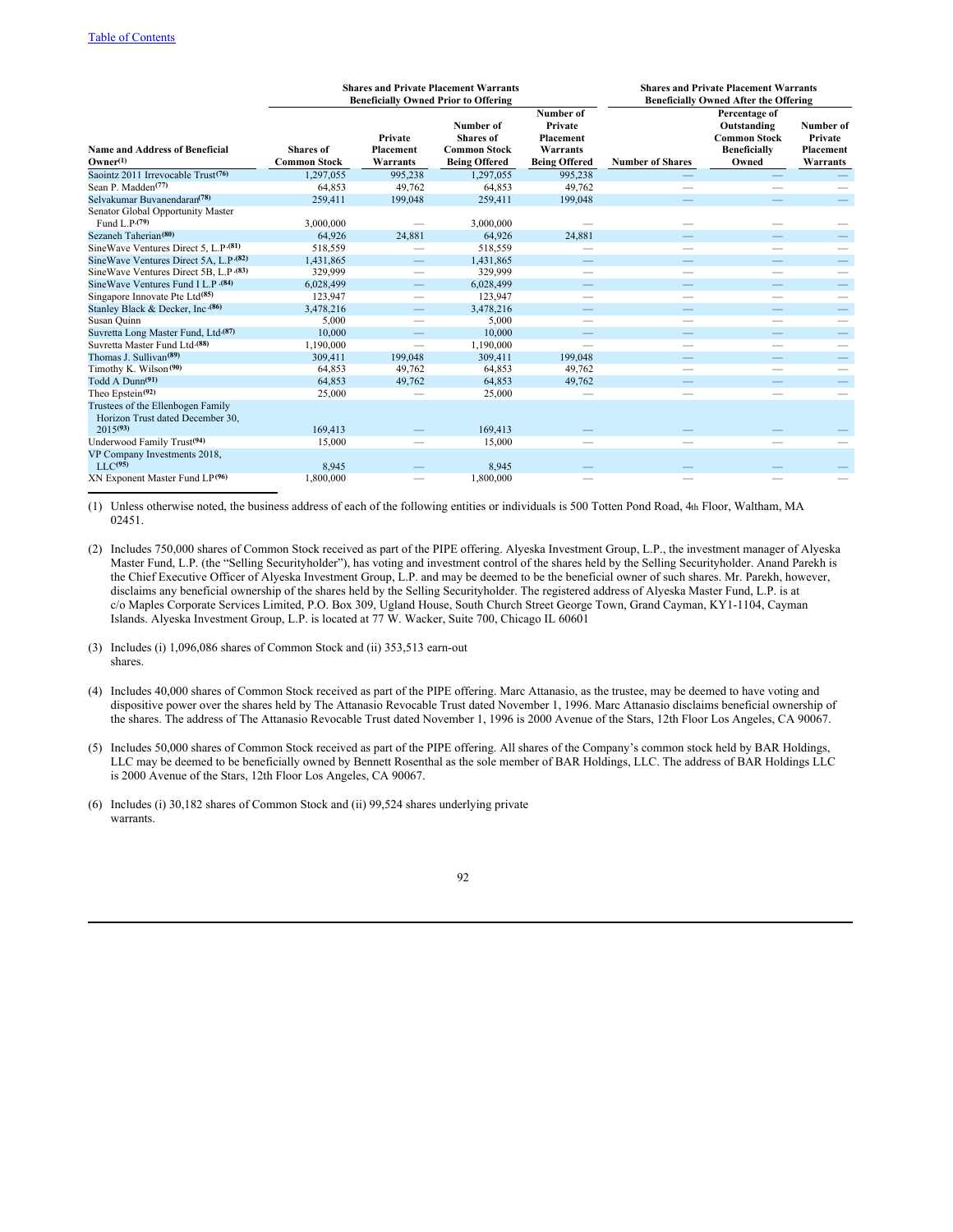- (7) Includes (i) 90,545 shares of Common Stock and (ii) 298,571 shares underlying private warrants. All shares of the Company's common stock held by Blumar, LLC may be deemed to be beneficially owned by Mitchell Blutt as the managing member of Blumar, LLC. The address of Blumar, LLC is 888 Seventh Avenue, 43rd Floor, New York, NY 10019.
- (8) Includes (i) 42,545 shares of Common Stock and (ii) 24,881 shares underlying private warrants.
- (9) Includes 850,000 shares of Common Stock received as part of the PIPE offering. Larry Foley, as managing member of the investment manager, may be deemed to have voting and dispositive power over the shares held by Bronson Point Master Fund LP. Larry Foley disclaims beneficial ownership of the shares. The address of Bronson Point Master Fund L.P. is 1960 Bronson Road Fairfield, CT 06824.
- (10) Includes (i) 150,091 shares of Common Stock and (ii) 49,762 shares underlying private warrants.
- (11) Includes (i) 127,840 shares of Common Stock and (ii) 14,857 earn-out shares. All shares of the Company's common stock held by Charles T. O'Neill Revocable Trust of 2006 are beneficially owned by Charles T. O'Neill as grantor and beneficiary. Mary Ellen Neylon is the contingent beneficiary and trustee. The address of Charles T. O'Neill Revocable Trust of 2006 is 659 Boston Post Road Weston, MA 02493.
- (12) Includes (i) 593,908 shares of Common Stock and (ii)138,972 earn-out shares. All shares of the Company's common stock held by Cohen Family Trust are beneficially owned by Grant Cohen & Cathren Cohen. Carol Cohen and Alan S. Cohen, as trustees, may be deemed to have beneficial ownership. Carol Cohen and Alan S. Cohen disclaim beneficial ownership of the shares. The address of Cohen Family Trust is 2592 Grappa Place Pleasanton, CA 94566.
- (13) Includes (i) 95,567 shares of Common Stock and (ii) 11,457 earn-out shares.
- (14) Includes 529,400 shares of Common Stock received as part of the PIPE offering. Jay Petschek and Steven Major are managing members of the general partner of the selling stockholder and may be deemed to be beneficial owners. The address of Corsair Capital Partners L.P. is 366 Madison Ave, 12th Floor New York, NY 10019.
- (15) Includes 970,600 shares of Common Stock received as part of the PIPE offering. Jay Petschek and Steven Major are managing members of the general partner of the selling stockholder and may be deemed to be beneficial owners. The address of Corsair Select, L.P. is 366 Madison Ave, 12th Floor New York, NY 10019.
- (16) Includes 225,000 shares of Common Stock received as part of the PIPE offering. As of August 6, 2021, D. E. Shaw Valence Portfolios, L.L.C. holds 225,000 shares of the Company's Class A common stock to be registered for resale pursuant to this registration statement (the "**Subject Shares**"). D. E. Shaw Valence Portfolios, L.L.C. has the power to vote or to direct the vote of (and the power to dispose or direct the disposition of) the Subject Shares directly owned by it. D. E. Shaw & Co., L.P. ("**DESCO LP**"), as the investment adviser of D. E. Shaw Valence Portfolios, L.L.C., may be deemed to have the shared power to vote or direct the vote of (and the shared power to dispose or direct the disposition of) the Subject Shares. D. E. Shaw & Co., L.L.C. ("**DESCO LLC**"), as the manager of D. E. Shaw Valence Portfolios, L.L.C., may be deemed to have the shared power to vote or direct the vote of (and the shared power to dispose or direct the disposition of) the Subject Shares. Julius Gaudio, Maximilian Stone, and Eric Wepsic, or their designees, exercise voting and investment control over the Subject Shares on DESCO LP's and DESCO LLC's behalf. D. E. Shaw & Co., Inc. ("**DESCO Inc**."), as general partner of DESCO LP, may be deemed to have the shared power to vote or direct the vote of (and the shared power to dispose or direct the disposition of) the Subject Shares. D. E. Shaw & Co. II, Inc. ("**DESCO II Inc.**"), as managing member of DESCO LLC, may be deemed to have the shared power to vote or direct the vote of (and the shared power to dispose or direct the disposition of) the Subject Shares. None of DESCO LP, DESCO LLC, DESCO Inc., or DESCO II Inc. owns any shares of the Company directly, and each such entity disclaims beneficial ownership of the Subject Shares. David E. Shaw does not own any shares of the Company directly. By virtue of David E. Shaw's position as President and sole shareholder of DESCO Inc., which is the general partner of DESCO LP, and by virtue of David E. Shaw's position as President and sole shareholder of DESCO II Inc., which is the managing member of DESCO LLC, David E. Shaw may be deemed to have the shared power to vote or direct the vote of (and the shared power to dispose or direct the disposition of) the Subject Shares and, therefore, David E. Shaw may be deemed to be the beneficial owner of the Subject Shares. David E. Shaw disclaims beneficial ownership of the Subject Shares. The address of D. E. Shaw Valence Portfolios, L.L.C. is 1166 Avenue of the Americas, 9th Floor New York, NY 10036.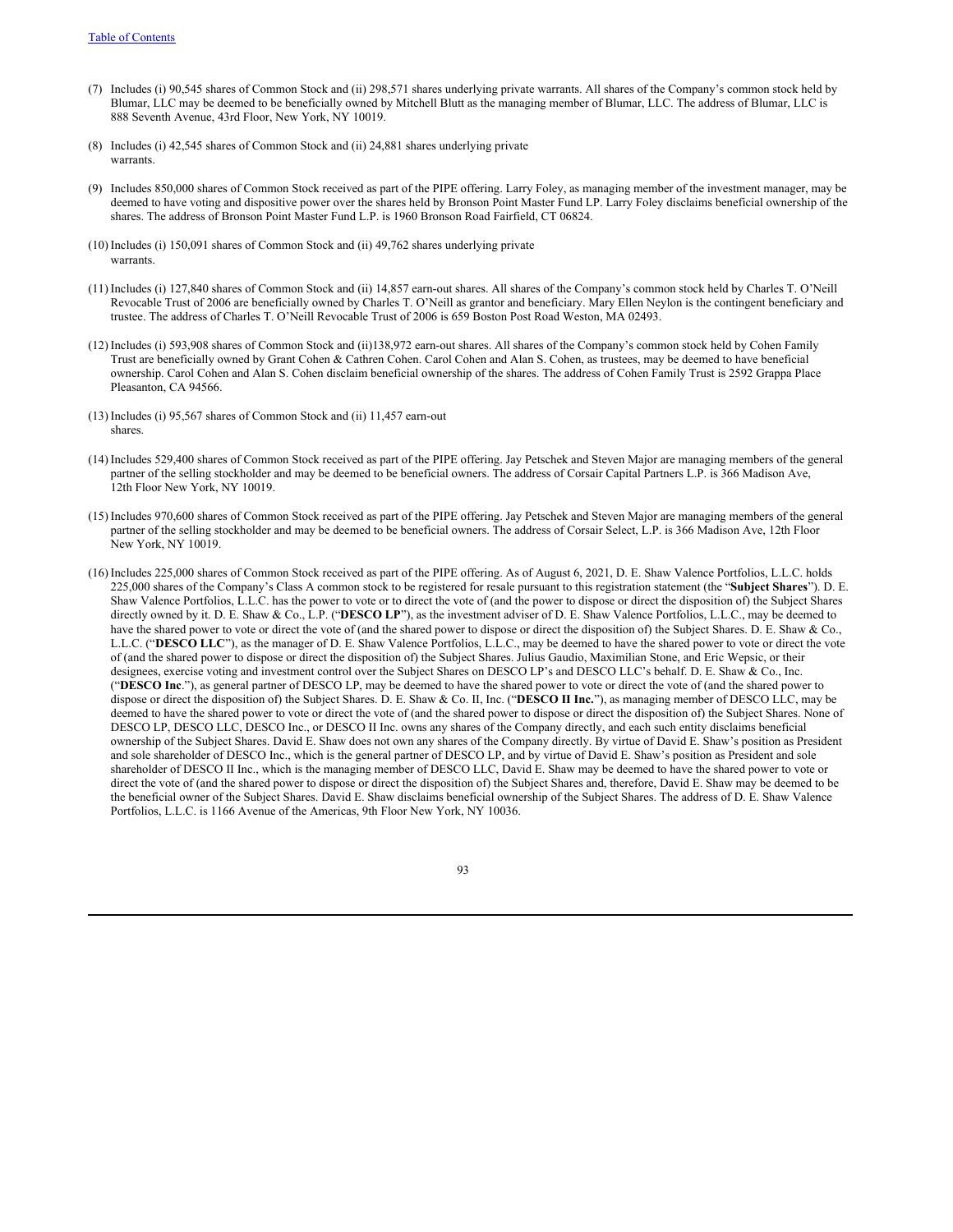- (17) Includes 75,000 shares of Common Stock received as part of the PIPE offering. As of August 6, 2021, D. E. Shaw Oculus Portfolios, L.L.C. holds 75,000 shares of the Company's Class A common stock to be registered for resale pursuant to this registration statement (the "**Subject Shares**"). D. E. Shaw Oculus Portfolios, L.L.C. has the power to vote or to direct the vote of (and the power to dispose or direct the disposition of) the Subject Shares directly owned by it. D. E. Shaw & Co., L.P. ("**DESCO LP**"), as the investment adviser of D. E. Shaw Oculus Portfolios, L.L.C., may be deemed to have the shared power to vote or direct the vote of (and the shared power to dispose or direct the disposition of) the Subject Shares. D. E. Shaw & Co., L.L.C. ("**DESCO LLC**"), as the manager of D. E. Shaw Oculus Portfolios, L.L.C., may be deemed to have the shared power to vote or direct the vote of (and the shared power to dispose or direct the disposition of) the Subject Shares. Julius Gaudio, Maximilian Stone, and Eric Wepsic, or their designees, exercise voting and investment control over the Subject Shares on DESCO LP's and DESCO LLC's behalf. D. E. Shaw & Co., Inc. ("**DESCO Inc.**"), as general partner of DESCO LP, may be deemed to have the shared power to vote or direct the vote of (and the shared power to dispose or direct the disposition of) the Subject Shares. D. E. Shaw & Co. II, Inc. ("**DESCO II Inc.**"), as managing member of DESCO LLC, may be deemed to have the shared power to vote or direct the vote of (and the shared power to dispose or direct the disposition of) the Subject Shares. None of DESCO LP, DESCO LLC, DESCO Inc., or DESCO II Inc. owns any shares of the Company directly, and each such entity disclaims beneficial ownership of the Subject Shares. David E. Shaw does not own any shares of the Company directly. By virtue of David E. Shaw's position as President and sole shareholder of DESCO Inc., which is the general partner of DESCO LP, and by virtue of David E. Shaw's position as President and sole shareholder of DESCO II Inc., which is the managing member of DESCO LLC, David E. Shaw may be deemed to have the shared power to vote or direct the vote of (and the shared power to dispose or direct the disposition of) the Subject Shares and, therefore, David E. Shaw may be deemed to be the beneficial owner of the Subject Shares. David E. Shaw disclaims beneficial ownership of the Subject Shares. The address of D.E. Shaw Oculus Portfolios, L.L.C. is 1166 Avenue of the Americas, 9th Floor New York, NY 10036.
- (18) Includes (i) 10,601,281 shares of Common Stock and (ii) 1,269,961 earn-out shares. The registered holder of the referenced shares is Data Collective IV, L.P. (DCVC IV). Data Collective IV GP, LLC (DCVC IVGP) is the general partner of DCVC IV. Zachary Bogue and Matthew Ocko are the managing members of DCVC IV GP and share voting and dispositive power over the shares held by DCVC IV. Zachary Bogue and Matthew Ocko disclaim beneficial ownership of the shares held by DCVC IV, except to the extent of their indirect pecuniary interest therein, if any. The address of the entities listed herein is 270 University Avenue, Palo Alto, CA 94301.
- (19) Includes (i) 7,545 shares of Common Stock and (ii) 24,881 shares underlying private warrants.
- (20) Includes (i) 30,182 shares of Common Stock and (ii) 99,524 shares underlying private warrants.
- (21) Includes (i) 7,545 shares of Common Stock and (ii) 24,881 shares underlying private warrants.
- (22) Includes 3,200,000 shares of Common Stock received as part of the PIPE offering. Todd L. Boehly, as CEO and Anthony Minella, as President may be deemed to have voting and dispositive power over the shares held by Eldridge PIPE Holdings, LLC. The address of Eldridge PIPE Holdings, LLC is 600 Steambridge RD Suite 200 Greenwich, CT 06830.
- (23) Includes 40,000 shares of Common Stock received as part of the PIPE offering. Andre Agassi, Stefanie Graf, Rom Boreta, Darnon Cahill, Christian Groh, and Steve Miller, as members, may be deemed to have voting and dispositive power over the shares held by Evolve 123 LLC. The address of Evolve 123 LLC is 1120 N. Town Center #160 Las Vegas, NV 89144.
- (24) Includes (i) 1,708,603 shares of Common Stock and (ii) 164,364 earn-out shares. The registered holders of the referenced shares are funds and accounts under management by Finback Investment Partners, LLC and related parties. The applicable portfolio managers, as managing directors of such entity, will have voting and investment power over the shares held by the funds and accounts, which will be the registered holders of the referenced shares. Such portfolio managers expressly disclaim beneficial ownership of all shares to be held by such funds and accounts. The address of such funds and accounts and such portfolio managers is 1200 Anastasia Avenue, Suite 500, Coral Gables, FL 33134.
- (25) Includes (i) 126,136 shares of Common Stock, (ii) 295,664 earn-out shares and (iii) 2,421,199 shares underlying performance warrants. The registered holders of the referenced shares are funds and accounts under management by Finback Investment Partners, LLC and related parties. The applicable portfolio managers, as managing directors of such entity, will have voting and investment power over the shares held by the funds and accounts, which will be the registered holders of the referenced shares.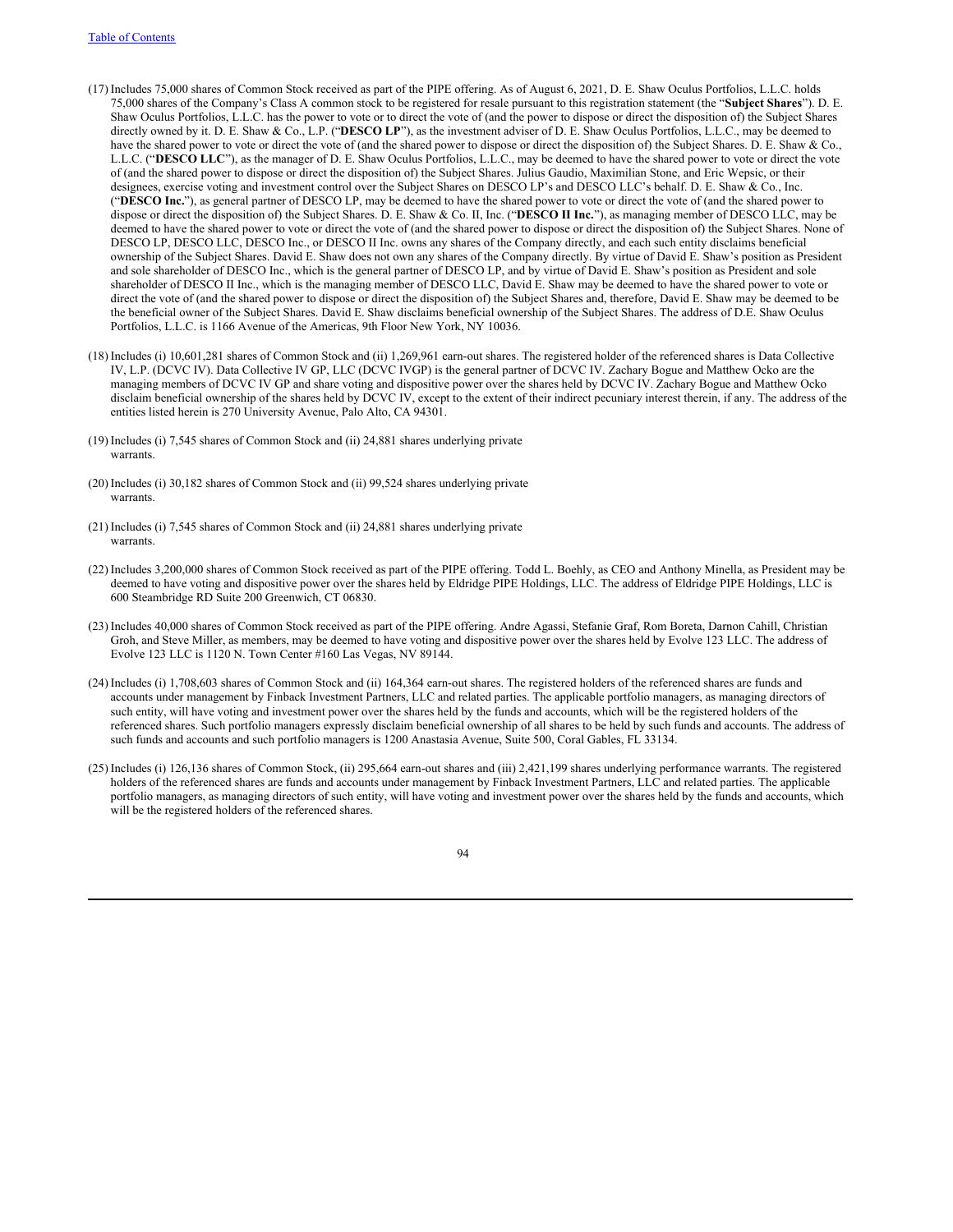Such portfolio managers expressly disclaim beneficial ownership of all shares to be held by such funds and accounts. The address of such funds and accounts and such portfolio managers is 1200 Anastasia Avenue, Suite 500, Coral Gables, FL 33134.

- (26) Includes (i) 11,175,821 shares of Common Stock and (ii) 1,351,556 earn-out shares. The registered holders of the referenced shares are funds and accounts under management by Finback Investment Partners, LLC and related parties. The applicable portfolio managers, as managing directors of such entity, will have voting and investment power over the shares held by the funds and accounts, which will be the registered holders of the referenced shares. Such portfolio managers expressly disclaim beneficial ownership of all shares to be held by such funds and accounts. The address of such funds and accounts and such portfolio managers is 1200 Anastasia Avenue, Suite 500, Coral Gables, FL 33134.
- (27) Includes (i) 15,050,161 shares of Common Stock and (ii) 1,789,822 earn-out shares. All shares of the Company's common stock held by Gates Frontier, LLC may be deemed to be beneficially owned by William H. Gates III as the sole member of Gates Frontier, LLC. The address of Gates Frontier, LLC is 2365 Carillon Point, Kirkland, WA 98033 .
- (28) Includes (i) 12,774,845 shares of Common Stock and 1,540,903 earn-out shares held by General Catalyst Group V, L.P., (ii) 271,865 shares of Common Stock and 32,725 earn-out shares held by GC Entrepreneurs Fund IV, L.P., and (iii) 279,438 shares of Common Stock and 26,881 earn-out shares held by General Catalyst Group V Supplement, L.P. General Catalyst GP V, LLC is the general partner of General Catalyst Partners V, L.P., which is the general partner of General Catalyst Group V, L.P., GC Entrepreneurs Fund V, L.P. and General Catalyst Group V Supplemental, L.P. Lawrence Bohn, a member of our Board of Directors, Joel Cutler, and David Fialkow are managing directors of General Catalyst GP V, LLC, and, as a result, may be deemed to have voting and dispositive power over the shares held by General Catalyst Group V, L.P., GC Entrepreneurs Fund V, L.P., and General Catalyst Group V Supplemental, L.P. The address for General Catalyst is 20 University Road, Suite 450, Cambridge, MA 02138 .
- (29) Includes 844,680 shares of Common Stock received as part of the PIPE offering. Larry Robins, as CEO and portfolio manager, may be deemed to have voting and dispositive power over the shares held by Glenview Capital Master Fund, Ltd.. Larry Robins disclaims beneficial ownership of the shares. The address of Glenview Capital Master Fund, Ltd. is 190 Elgin Avenue George Town, Grand Cayman KY1-9008.
- (30) Includes 755,447 shares of Common Stock received as part of the PIPE offering. Larry Robins, as CEO and portfolio manager, may be deemed to have voting and dispositive power over the shares held by Glenview Capital Opportunity Fund, L.P. Larry Robins disclaims beneficial ownership of the shares. The address of Glenview Capital Opportunity Fund, L.P. is 767 Fifth Avenue, 44th floor New York, NY 10153.
- (31) Includes 115,079 shares of Common Stock received as part of the PIPE offering. Larry Robins, as CEO and portfolio manager, may be deemed to have voting and dispositive power over the shares held by Glenview Capital Partners, L.P. Larry Robins disclaims beneficial ownership of the shares. The address of Glenview Capital Partners, L.P. is 767 Fifth Avenue, 44th floor New York, NY 10153.
- (32) Includes 295,042 shares of Common Stock received as part of the PIPE offering. Larry Robins, as CEO and portfolio manager, may be deemed to have voting and dispositive power over the shares held by Glenview Institutional Partners, L.P. Larry Robins disclaims beneficial ownership of the shares. The address of Glenview Institutional Partners, L.P. is 767 Fifth Avenue, 44th floor New York, NY 10153.
- (33) Includes 535,416 shares of Common Stock received as part of the PIPE offering. Larry Robins, as CEO and portfolio manager, may be deemed to have voting and dispositive power over the shares held by Glenview Offshore Opportunity Master Fund, Ltd.. Larry Robins disclaims beneficial ownership of the shares. The address of Glenview Offshore Opportunity Master Fund, Ltd. is 190 Elgin Avenue George Town, Grand Cayman KY1-9008.
- (34) Includes 100,000 shares of Common Stock received as part of the PIPE offering. All shares of the Company's common stock held by Greek Associates may be deemed to be beneficially owned by Antony P. Ressler as CEO of Greek Associates. The address of Greek Associates is 16130 Ventura Blvd, Ste 320 Encino, CA 91436.
- (35) Includes (i) 1,509 shares of Common Stock and (ii) 4,976 shares underlying private warrants.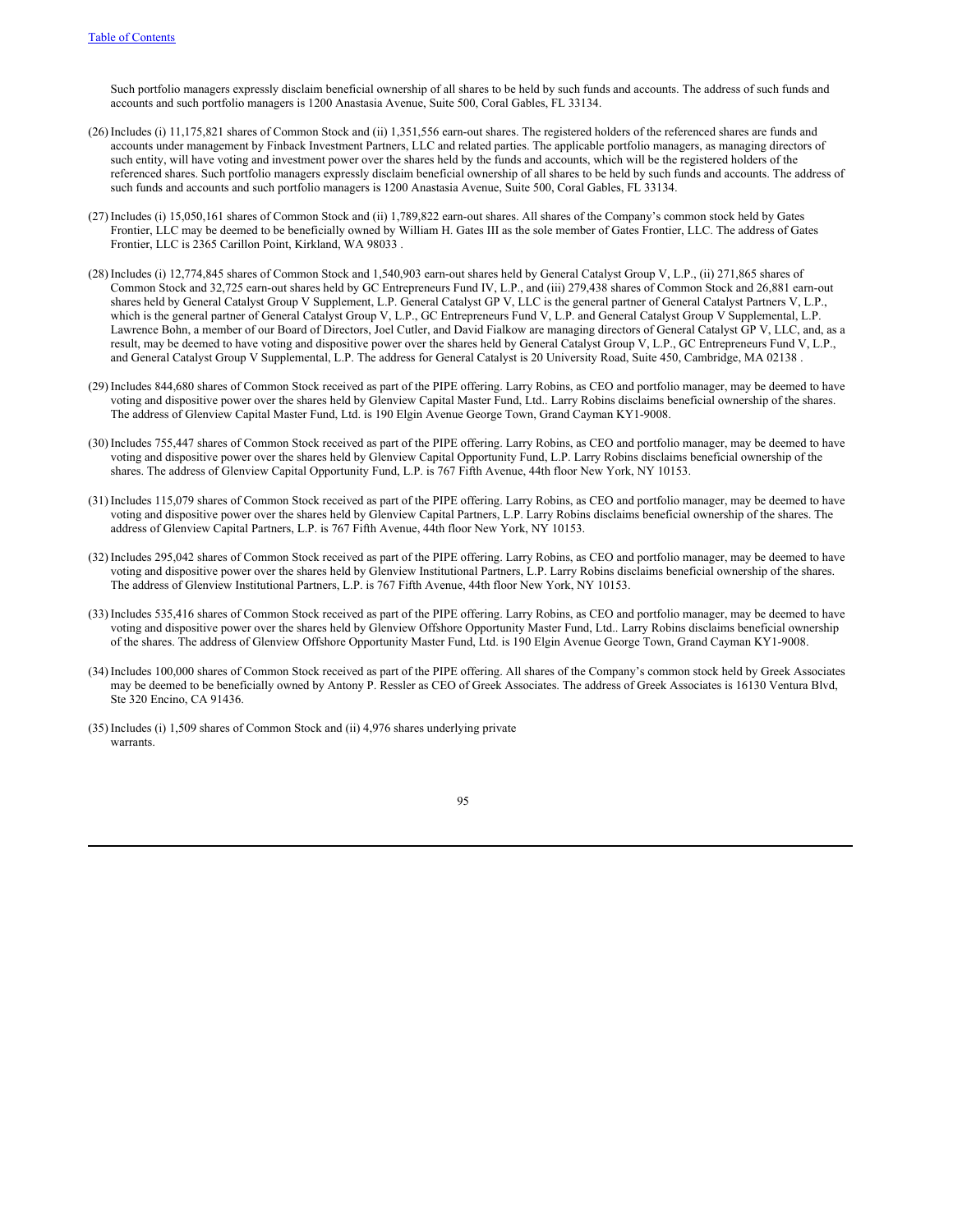- (36) Includes (i) 75,454 shares of Common Stock and (ii) 248,810 shares underlying private warrants.
- (37) Includes (i) 8,500 shares of Common Stock received as part of the PIPE offering and (ii) 2,937 shares underlying private warrants. Shares beneficially owned and offered hereby include shares of Class A common stock held by Nineteen77 Global Multi-Strategy Alpha Master Limited, shares of Class A common stock held by Nineteen77 Global Merger Arbitrage Master Limited, shares of Class A common stock held by Nineteen77 Global Merger Arbitrage Opportunity Fund and shares of Class A common stock held by IAM Investments ICAV — O'Connor Event Driven UCITS Fund. Kevin Russell, Chief Investment Officer, UBS O'Connor LLC, the investment manager of the Selling Securityholders, disclaims beneficial ownership of the shares. The address of the funds and accounts under management by UBS O'Connor is 1N. Wacker Drive, 31st Floor, Chicago, IL 60606.
- (38) Includes (i) 90,545 shares of Common Stock and (ii) 298,571 shares underlying private warrants,
- (39) Includes 10,000 shares of Common Stock received as part of the PIPE offering.
- (40) Includes (i) 3,018 shares of Common Stock and (ii) 9,952 shares underlying private warrants.
- (41) Includes (i) 103,018 shares of Common Stock and (ii) 9,952 shares underlying private warrants.
- (42) Includes (i) 8,160 shares of Common Stock and (ii) 785 earn-out shares.
- (43) Includes (i) 22,636 shares of Common Stock and (ii) 74,643 shares underlying private warrants.
- (44) Includes (i) 15,091 shares of Common Stock and (ii) 49,762 shares underlying private warrants.
- (45) Includes (i) 70,182 shares of Common Stock and (ii) 99,524 shares underlying private warrants.
- (46) Includes 920,000 shares of Common Stock received as part of the PIPE offering. Kepos Capital LP is the investment manager of the selling securityholder and Kepos Partners LLC is the General Partner of the selling securityholder and each may be deemed to have voting and dispositive power with respect to the shares. The general partner of Kepos Capital LP is Kepos Capital GP LLC (the "Kepos GP") and the Managing Member of Kepos Partners LLC is Kepos Partners MM LLC ("Kepos MM"). Mark Carhart controls Kepos GP and Kepos MM and, accordingly, may be deemed to have voting and dispositive power with respect to the shares held by this selling securityholder. Mr. Carhart disclaims beneficial ownership of the shares held by the selling securityholder. The address of Kepos Alpha Master Fund L.P. is c/o Kepos Capital LP 11 Times Square 35th Floor New York, NY 10036.
- (47) Includes (i) 285,908 shares of Common Stock and (ii) 497,618 shares underlying private warrants.
- (48) Includes 850,000 shares of Common Stock received as part of the PIPE offering. Laurel Crown Partners is the investment manager of the selling securityholder. Laurence E. Paul and Stephen E. Paul, as Managing Directors of Laurel Crown Partners, may be deemed to have voting and dispositive power over the shares held by the selling securityholder. Laurence E. Paul and Stephen E. Paul disclaim beneficial ownership of the shares. The address of LBIC Ventures LLC is 600 Grant Street, Suite 3230, Pittsburgh, PA, 15219.
- (49) Includes 500,000 shares of Common Stock received as part of the PIPE offering. The securities held by Linden Capital L.P. are indirectly held by Linden Advisors LP (the investment manager of Linden Capital L.P.), Linden GP LLC (the general partner of Linden Capital L.P.), and Mr. Siu Min (Joe) Wong (the principal owner and the controlling person of Linden Advisors LP and Linden GP LLC). Linden Capital L.P., Linden Advisors LP, Linden GP LLC and Mr. Wong share voting and dispositive power with respect to the securities held by Linden Capital L.P. The address of Linden Capital L.P is c/o Linden Advisors LP, 590 Madison Ave 15th Floor, New York, NY 10022.
- (50) Includes (i) 1,973,158 shares of Common Stock and (ii) 230,551 earn-out shares issuable within 60 days of Closing held by Lux Co-Invest Opportunities, L.P. Lux Co-Invest Partners, LLC is the general partner of Lux Co-Invest Opportunities, L.P. and exercises voting and dispositive power over the shares noted herein held by Lux Co-Invest Opportunities. Peter Hebert and Josh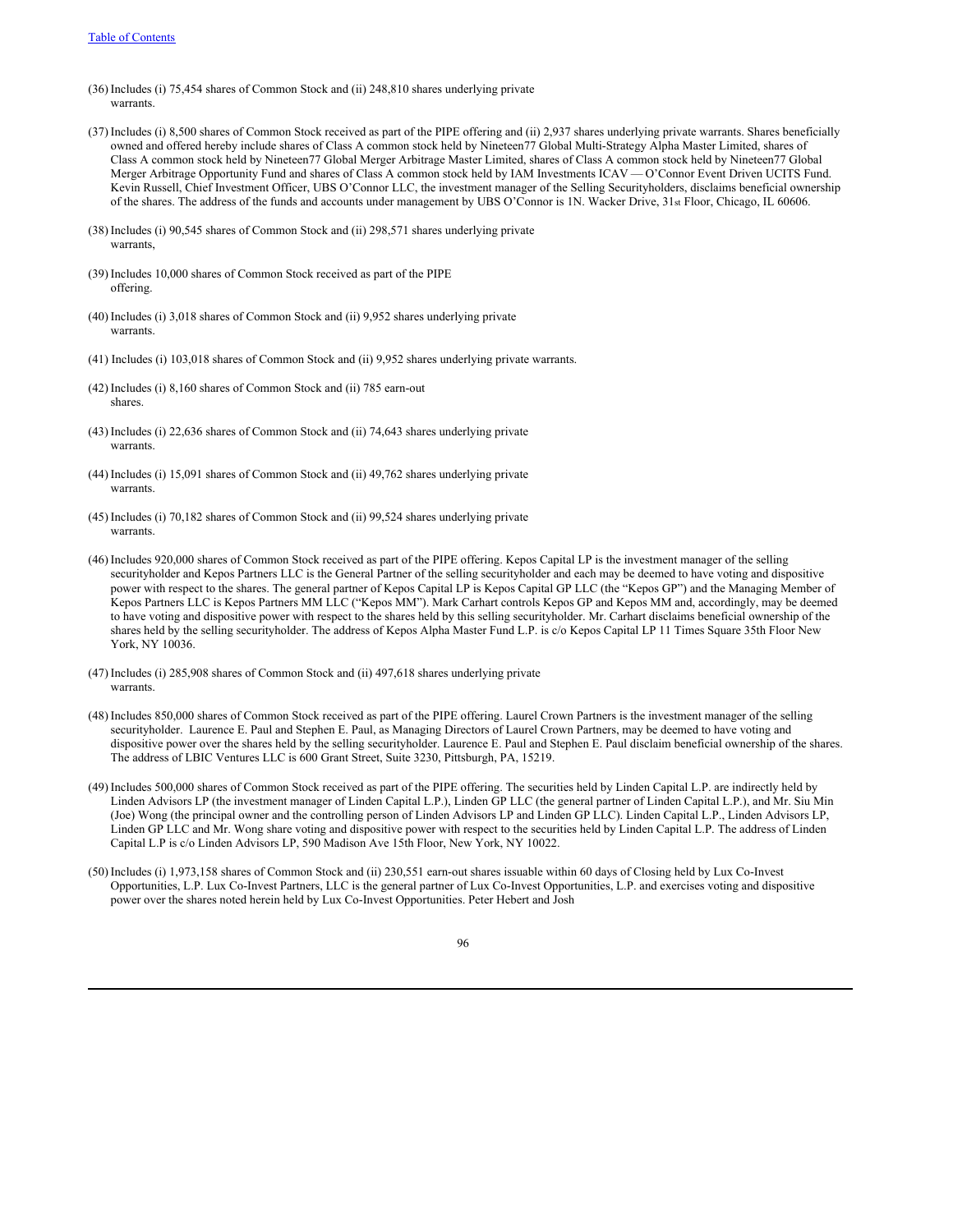Wolfe are the individual managing members of Lux Co-Invest Partners, LLC. The individual managers, as the sole managers of Lux Co-Invest Partners, LLC may be deemed to share voting and dispositive power for the shares noted herein held by Lux Co-Invest Opportunities, L.P., and Lux Co-Invest Partners, LLC, and the individual managers separately disclaim beneficial ownership over the shares noted herein except to the extent of their pecuniary interest therein. The address for these entities and individuals is c/o Lux Capital Management, 920 Broadway, 11th Floor, New York, NY 10010.

- (51) Includes (i) 387,039 shares of Common Stock and (ii) 46,807 earn-out shares issuable within 60 days of Closing held by Lux Ventures Cayman III, L.P. Lux Ventures Cayman III General Partner Limited is the general partner of Lux Ventures Cayman III, L.P. and exercises voting and dispositive power over the shares noted herein held by Lux Ventures Cayman III, L.P. Peter Hebert and Josh Wolfe are the individual managing members of Lux Ventures Cayman III General Partner Limited. The individual managers, as the sole managers of Lux Ventures Cayman III General Partner Limited, may be deemed to share voting and dispositive power for the shares noted herein held by Lux Ventures Cayman III, L.P. Lux Ventures Cayman III General Partner Limited, and the individual managers separately disclaim beneficial ownership over the shares noted herein except to the extent of their pecuniary interest therein. The address for these entities and individuals is c/o Lux Capital Management, 920 Broadway, 11th Floor, New York, NY 10010.
- (52) Includes (i) 6,350 shares of Common Stock and (ii) 768 earn-out shares issuable within 60 days of Closing held by Lux Ventures III Special Founders Fund, L.P. Lux Venture Partners III, LLC is the general partner of Lux Ventures III Special Founders Fund, L.P. and exercises voting and dispositive power over the shares noted herein held thereby. Peter Hebert and Josh Wolfe are the individual managing members of Lux Venture Partners III, LLC. The individual managers, as the sole managers of Lux Venture Partners III, LLC, may be deemed to share voting and dispositive power for the shares noted herein held by Lux Ventures III Special Founders Fund, L.P. Lux Venture Partners III, LLC and the individual managers separately disclaim beneficial ownership over the shares noted herein except to the extent of their pecuniary interest therein. The address for these entities and individuals is c/o Lux Capital Management, 920 Broadway, 11th Floor, New York, NY 10010.
- (53) Includes (i) 10,524,565 shares of Common Stock and (ii) 1,272,796 earn-out shares issuable within 60 days of Closing held by Lux Ventures III, L.P. Lux Venture Partners III, LLC is the general partner of Lux Ventures III L.P. and exercises voting and dispositive power over the shares noted herein held thereby. Peter Hebert and Josh Wolfe are the individual managing members of Lux Venture Partners III, LLC, The individual managers, as the sole managers of Lux Venture Partners III, LLC, may be deemed to share voting and dispositive power for the shares noted herein held by Lux Ventures III, L.P., Each of Lux Venture Partners III, LLC, and the individual managers separately disclaim beneficial ownership over the shares noted herein except to the extent of their pecuniary interest therein. The address for these entities and individuals is c/o Lux Capital Management, 920 Broadway, 11th Floor, New York, NY 10010.
- (54) Includes (i) 3,793,175 shares of Common Stock and (ii) 570,000 shares underlying private warrants. The registered holders of the referenced shares to be registered are the following funds and accounts that are managed by Magnetar Financial LLC ("MFL"), which serves as investment manager of each Magnetar Capital Master Fund, Ltd, Magnetar Discovery Master Fund Ltd, Purpose Alternative Credit Fund Ltd, Purpose Alternative Credit Fund — T LLC, Magnetar Constellation Master Fund, Ltd., Magnetar Constellation Fund II, Ltd, Magnetar Longhorn Fund LP, Magnetar SC Fund Ltd, and Magnetar Xing He Master Fund Ltd. MFL is the manager of Magnetar Lake Credit Fund LLC. MFL is the general partner of Magnetar Structured Credit Fund, LP (together with all of the foregoing funds, the "Magnetar Funds"). In such capacities, MFL exercises voting and investment power over the securities listed above held for the accounts of the Magnetar Funds. MFL is a registered investment adviser under Section 203 of the Investment Advisers Act of 1940, as amended. Magnetar Capital Partners LP ("MCP"), is the sole member and parent holding company of MFL. Supernova Management LLC ("Supernova"), is the sole general partner of MCP. The manager of Supernova is Alec N. Litowitz, a citizen of the United States of America. Each of the Magnetar Funds, MFL, MCP, Supernova and Alec N. Litowitz disclaim beneficial ownership of these securities except to the extent of their pecuniary interest in the securities. Shares shown include only the securities being registered for resale and may not incorporate all interests deemed to be beneficially held by the registered holders described above or by other investment funds managed or advised by MFL. The address of such funds and accounts is 1603 Orrington Avenue, 13th Floor, Evanston, IL 60201.
- (55) Includes (i) 15,091 shares of Common Stock and (ii) 49,762 shares underlying private warrants.
- (56) Includes 32,500 shares of Common Stock.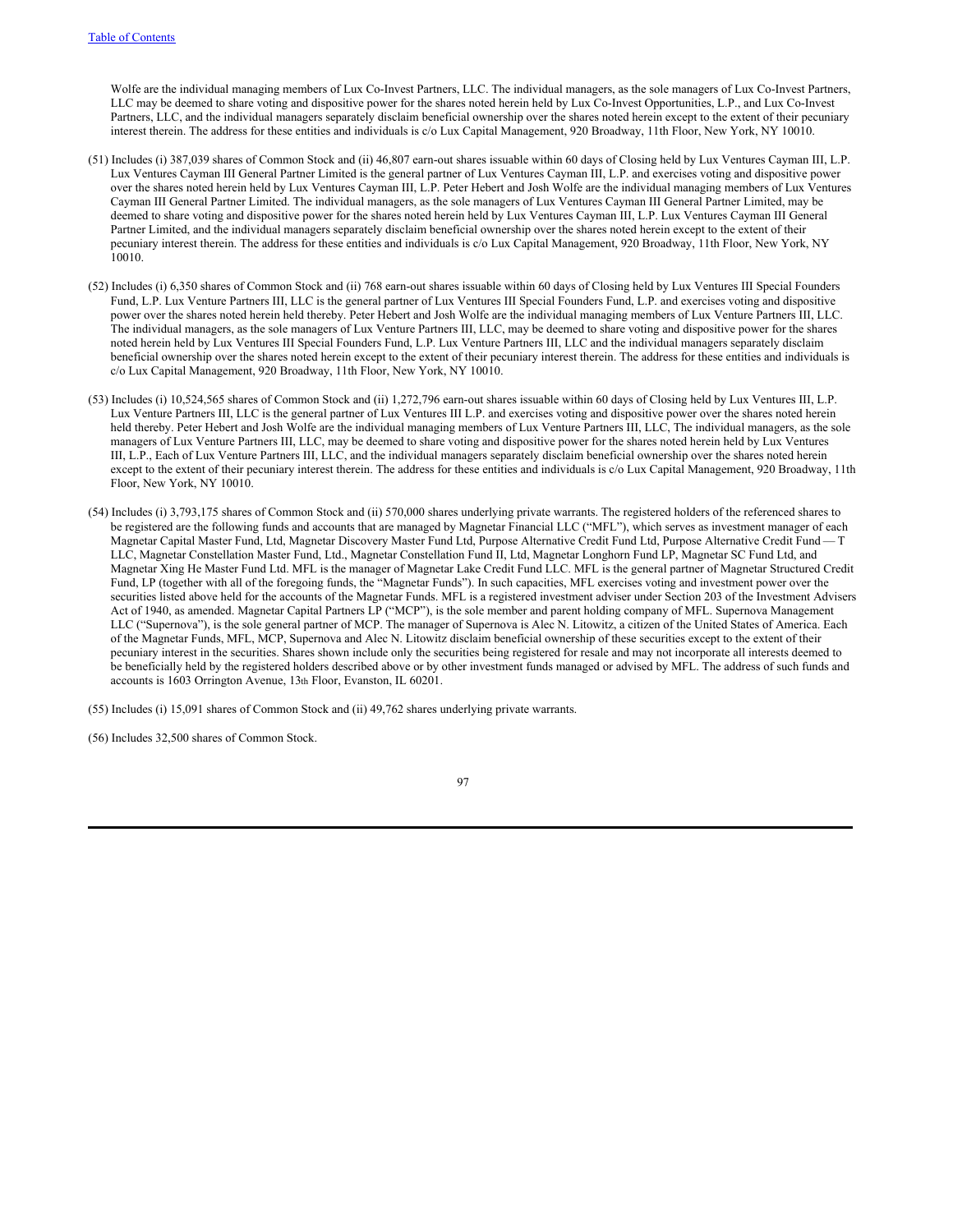- (57) Includes (i) 127,840 shares of Common Stock and (ii) 14,857 earn-out shares. All shares of the Company's common stock held by Mary Ellen Neylon Revocable Trust of 2006 are beneficially owned by Mary Ellen Neylon as grantor and beneficiary. Charles T. O'Neill is the contingent beneficiary and trustee. The address of Mary Ellen Neylon Revocable Trust of 2006 is 659 Boston Post Road Weston, MA 02493.
- (58) Includes (i) 30,182 shares of Common Stock and (ii) 99,524 shares underlying private warrants.
- (59) Includes (i) 5,136,568 shares of Common Stock and (ii) 612,223 earn-out shares.
- (60) Includes (i) 2,259,987 shares of Common Stock and (ii) 273,313 earn-out shares. All shares of the Company's common stock held by Michael Ellenbogen, Trustee of the E Ventures Trust dated September 12, 2019 are beneficially owned by Trustees of Trust C.S. David Ellenbogen Revocable Trust 1994, and Michael Ellenbogen, Peter M. Miller, Mary Ellen Neylon and Elaine B. Ellenbogen as trustees. Peter M. Miller and Mary Ellen Neylon disclaim beneficial ownership of the shares. The address of Michael Ellenbogen, Trustee of the E Ventures Trust dated September 12, 2019 is 45 Standish Road, Wayland, MA 01788.
- (61) Includes (i) 22,950 shares of Common Stock and (ii) 380,000 shares underlying private warrants. The registered holders of the referenced shares are funds and accounts under management by Mint Tower Capital Management B.V. The applicable portfolio managers, as managing directors of such entity, have voting and investment power over the shares held by the funds and accounts, which are the registered holders of the referenced shares. Such portfolio managers expressly disclaim beneficial ownership of all shares held by such funds and accounts. The address of such funds and accounts and such portfolio managers is Beursplein 5, 1012 JW Amsterdam, Netherlands.
- (62) Includes 500,000 shares of Common Stock received as part of the PIPE offering. All shares of the Company's common stock held by MMF LT, LLC are beneficially owned by Louis M. Bacon. The address of MMF LT, LLC is 11 Times Square, New York, NY 10036.
- (63) Includes (i) 5,845,749 shares of Common Stock and (ii) 94,230 earn-out shares. Gregory Q. Brown as Director & CEO, Kenneth D. Denman, Judy C. Lewent, Clayton M. Jones, Egon P. Durban, Gregory K. Mondre, and Joseph M. Tucci as Directors, and Jason J. Winkler as Executive Vice President and CFO, may be deemed to have voting and dispositive power over the shares held by Motorola Solutions, Inc. The aforementioned directors and officers disclaim beneficial ownership of the shares. The address of Motorola Solutions, Inc. is 500 W. Monroe Chicago, IL 60661.
- (64) Includes (i) 65,182 shares of Common Stock and (ii) 99,524 shares underlying private warrants.
- (65) Includes (i) 207,545 shares of Common Stock and (ii) 24,881 shares underlying private warrants.
- (66) Includes (i) 1,149,750 shares of Common Stock and (ii) 696,871 shares underlying private warrants. Shares beneficially owned and offered hereby include shares of Class A common stock held by Nineteen77 Global Multi-Strategy Alpha Master Limited, shares of Class A common stock held by Nineteen77 Global Merger Arbitrage Master Limited, shares of Class A common stock held by Nineteen77 Global Merger Arbitrage Opportunity Fund and shares of Class A common stock held by IAM Investments ICAV — O'Connor Event Driven UCITS Fund. Kevin Russell, Chief Investment Officer, UBS O'Connor, the investment manager of the Selling Securityholders, disclaims beneficial ownership of the shares.
- (67) Includes (i) 192,000 shares of Common Stock and (ii) 49,220 shares underlying private warrants. Shares beneficially owned and offered hereby include shares of Class A common stock held by Nineteen77 Global Multi-Strategy Alpha Master Limited, shares of Class A common stock held by Nineteen77 Global Merger Arbitrage Master Limited, shares of Class A common stock held by Nineteen77 Global Merger Arbitrage Opportunity Fund and shares of Class A common stock held by IAM Investments ICAV — O'Connor Event Driven UCITS Fund. Kevin Russell, Chief Investment Officer, UBS O'Connor, the investment manager of the Selling Securityholders, disclaims beneficial ownership of the shares.
- (68) Includes (i) 1,149,750 shares of Common Stock and (ii) 571,659 shares underlying private warrants. Shares beneficially owned and offered hereby include shares of Class A common stock held by Nineteen77 Global Multi-Strategy Alpha Master Limited, shares of Class A common stock held by Nineteen77 Global Merger Arbitrage Master Limited, shares of Class A common stock held by Nineteen77 Global Merger Arbitrage Opportunity Fund and shares of Class A common stock held by IAM Investments

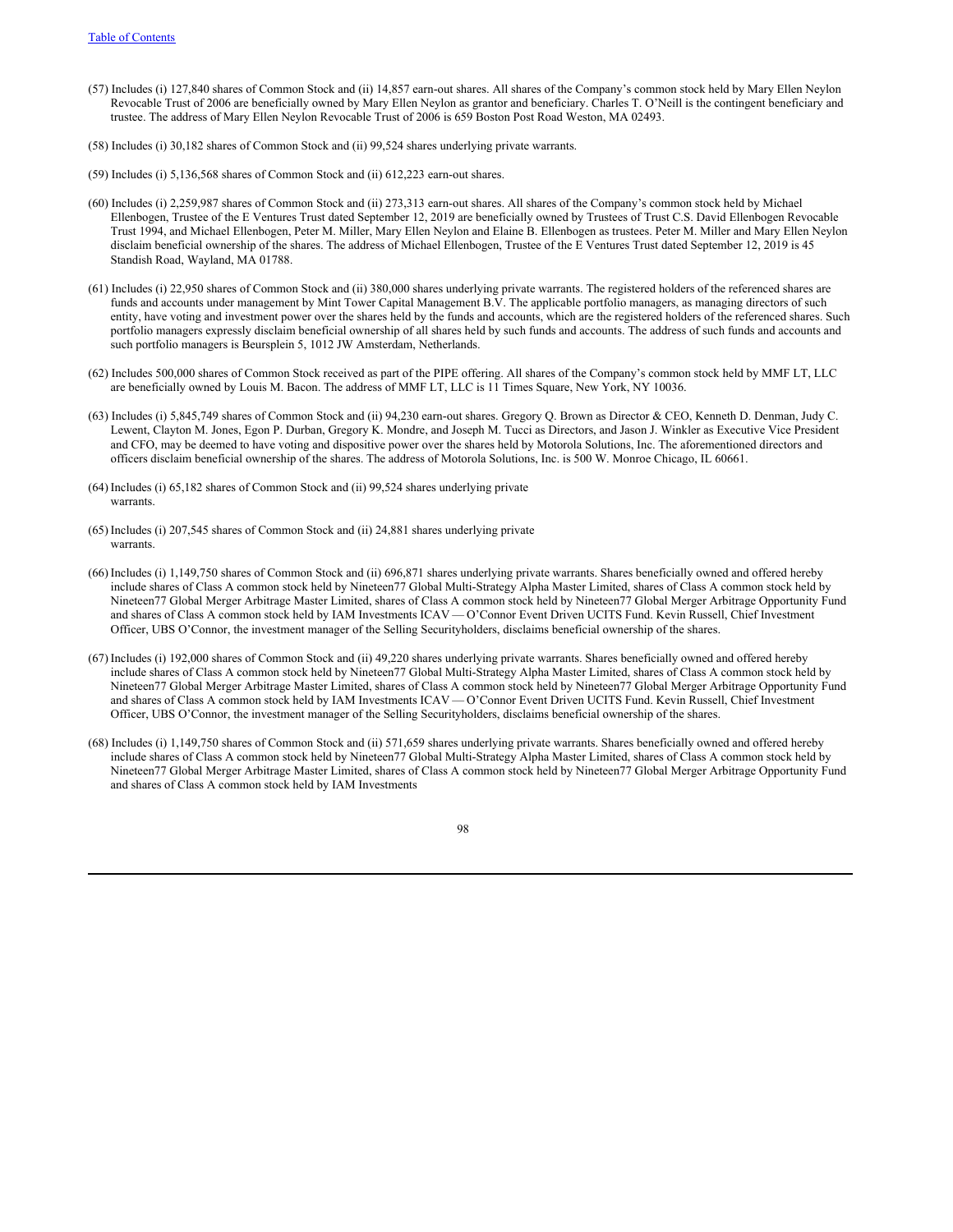ICAV — O'Connor Event Driven UCITS Fund. Kevin Russell, Chief Investment Officer, UBS O'Connor, the investment manager of the Selling Securityholders, disclaims beneficial ownership of the shares.

- (69) Includes (i) 22,636 shares of Common Stock and (ii) 74,643 shares underlying private warrants.
- (70) Includes (i) 148,385 shares of Common Stock and (ii) 17,622 earn-out shares.
- (71) Includes (i) 633,427 shares of Common Stock and (ii) 653,847 earn-out shares.
- (72) Includes 75,000 shares of Common Stock received as part of the PIPE offering. Peyton Manning, as trustee, may be deemed to have voting and dispositive power over the shares held by the trust. Peyton Manning disclaims beneficial ownership of the shares. The address of Peyton W Manning Revocable Trust is 1360 East 9th Street Suite 100 Cleveland, OH 44113.
- (73) Includes (i) 119,705 shares of Common Stock and (ii) 18,450 earn-out shares. All shares of the Company's common stock held by Pistole Consulting, LLC may be deemed to be beneficially owned by John Pistole as the sole member of Pistole Consulting, LLC. The address of Pistole Consulting is 1240 University Blvd Anderson, IN 46012
- (74) Includes 2,425,000 shares of Common Stock received as part of the PIPE offering.
- (75) Includes (i) 105,636 shares of Common Stock and (ii) 348,333 warrants.
- (76) Includes (i) 150,909 shares of Common Stock, (ii) 150,908 earn-out shares and (iii) 995,238 shares underlying private warrants.
- (77) Includes (i) 15,091 shares of Common Stock and (ii) 49,762 shares underlying private warrants
- (78) Includes (i) 60,363 shares of Common Stock and (ii) 199,048 shares underlying private warrants.
- (79) Includes 3,000,000 shares of Common Stock received as part of the PIPE offering. Senator Investment Group LP is investment manager of the selling security holder and may be deemed to have voting and dispositive power with respect to the shares. The general partner of Senator Investment Group LP is Senator Management LLC (the "Senator GP"). Douglas Silverman controls Senator GP, and, accordingly, may be deemed to have voting and dispositive power with respect to the shares held by this selling security holder. Mr. Silverman disclaims beneficial ownership of the shares held by the selling security holder. The address for Senator Global Opportunity Master Fund L.P. is 510 Madison Avenue, 28th Floor New York, NY 10022.
- (80) Includes (i) 40,045 shares of Common Stock and (ii) 24,881 shares underlying private warrants.
- (81) Includes (i) 462,613 shares of Common Stock and (ii) 55,946 earn-out shares. Yanev Suissa, as managing member, may be deemed to have voting and dispositive power over the shares held by SineWave Ventures Direct 5, L.P. Yanev Suissa disclaims beneficial ownership of the shares. The address for SineWave Ventures Direct 5, L.P. is 1390 Chain Bridge Road, #A177 McLean, VA 22101.
- (82) Includes (i) 1,277,384 shares of Common Stock and (ii) 154,481 earn-out shares. Yanev Suissa, as managing member, may be deemed to have voting and dispositive power over the shares held by SineWave Ventures Direct 5A, L.P. Yanev Suissa disclaims beneficial ownership of the shares. The address for SineWave Ventures Direct 5A, L.P. is 1390 Chain Bridge Road, #A177 McLean, VA 22101.
- (83) Includes (i) 301,040 shares of Common Stock and (ii) 28,959 earn-out shares. Yanev Suissa, as managing member, may be deemed to have voting and dispositive power over the shares held by SineWave Ventures Direct 5B, L.P. Yanev Suissa disclaims beneficial ownership of the shares. The address for SineWave Ventures Direct 5B, L.P. is 1390 Chain Bridge Road, #A177 McLean, VA 22101.
- (84) Includes (i) 5,378,095 shares of Common Stock and (ii) 650,404 earn-out shares. Yanev Suissa, as managing member, may be deemed to have voting and dispositive power over the shares held by SineWave Ventures Fund I L.P. Yanev Suissa disclaims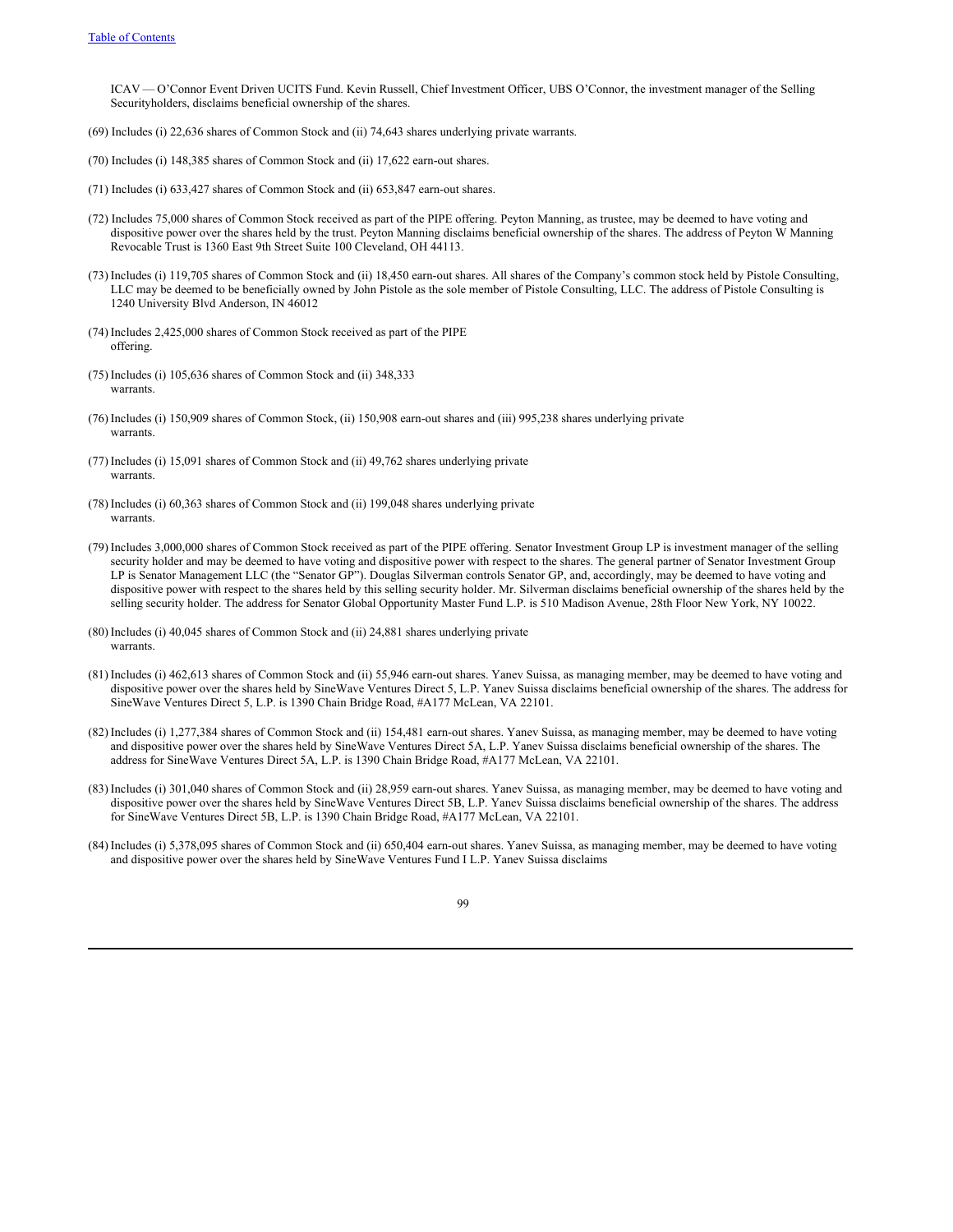beneficial ownership of the shares. The address for SineWave Ventures Fund I L.P. is 1390 Chain Bridge Road, #A177 McLean, VA 22101.

- (85) Includes (i) 113,070 shares of Common Stock and (ii) 10,877 earn-out shares. Yong Ying-I, Png Cheong Boon, Low Teck Seng, Robert John Tasman Morris, Jeremy Asher Kranz, Foo Ji-Xun and Jean- Luc Butel, as Board Directors, may be deemed to have voting and dispositive power over the shares held by Singapore Innovate Pte Ltd. The Board Directors dislcaim beneficial ownership of the shares. The address of Singapore Innovate Pte Ltd. is 32 Carpenter Street Singapore 059911.
- (86) Includes (i) 3,102,958 shares of Common Stock and (ii) 375,258 earn-out shares. Corbin Walburger as Vice President and Dina Routhier as President of Stanley Ventures may be deemed to have voting and dispositive power over the shares held by Stanley Black & Decker, Inc. Corbin Walburger and Dina Routhier disclaim beneficial ownership of the shares. The address for Stanley Black & Decker, Inc. is 1000 Stanley Drive, New Britain, CT 06053.
- (87) Includes 10,000 shares of Common Stock received as part of the PIPE offering. Aaron Cowen as control person of Suvretta Capital Management, LLC, the investment manager of Suvretta Master Fund, Ltd. and Suvretta Long Master Fund, Ltd may be deemed to have beneficial ownership. The address for Suvretta Master Fund, Ltd. is 540 Madison Avenue, 7th Floor New York, NY 10022.
- (88) Includes 1,190,000 shares of Common Stock received as part of the PIPE offering. Aaron Cowen as control person of Suvretta Capital Management, LLC, the investment manager of Suvretta Master Fund, Ltd. and Suvretta Long Master Fund, Ltd may be deemed to have beneficial ownership. The address for Suvretta Long Master Fund, Ltd. is 540 Madison Avenue, 7th Floor New York, NY 10022.
- (89) Includes (i)110,363 shares of Common Stock and (ii) 199,048 shares underlying private warrants.
- (90) Includes (i) 15,091 shares of Common Stock and (ii) 49,762 shares underlying private warrants.
- (91) Includes (i) 15,091 shares of Common Stock and (ii) 49,762 shares underlying private warrants.
- (92) Includes 15,000 shares of Common Stock received as part of the PIPE offering.
- (93) Includes (i) 151,135 shares of Common Stock and (ii) 18,278 earn-out shares. All shares of the Company's common stock held by Trustees of the Ellenbogen Family Horizon Trust dated 12/30/15 may be deemed to be beneficially owned by Peter M. Miller and Julieanne Ellenbogen as trustees. Peter M. Miller disclaims beneficial ownership of the shares. The address of Trustees of the Ellenbogen Family Horizon Trust dated 12/30/15 is 45 Standish Way, Wayland, MA 01778.
- (94) Includes 15,000 shares of Common Stock received as part of the PIPE offering. All shares of the Company's common stock held by Underwood Family Trust may be deemed to be beneficially owned by John Underwood as the trustee. John Underwood disclaims beneficial ownership of the shares. The address of Underwood Family Trust is 245 Lindenbrook Road, Woodside, CA 94062.
- (95) Includes (i) 8,160 shares of Common Stock and (ii) 785 earn-out shares. Peter Handrinos, Joshua Dubofsky and Cheston Larson, as members of the management committee, may be deemed to have voting and dispositive power over the shares held by VP Company Investments 2018, LLC. Peter Handrinos and Joshua Dubofsky disclaim beneficial ownership of the shares. The address of VP Company Investments 2018, LLC is 555 West Fifth Street, Los Angeles, CA 90013.
- (96) Includes 1,800,000 shares of Common Stock received as part of the PIPE offering. XN Exponent Advisors LLC serves as investment manager to XN Exponent Master Fund LP (the "Fund") and has discretionary authority to make investment decisions and determine how to vote any securities held by the Fund. XN Exponent Advisors LLC is wholly owned by XN LP, a registered investment advisor. The general partner of XN LP is XN Management GP LLC, which is indirectly controlled by Gaurav Kapadia. Gaurav Kapadia disclaims beneficial ownership of the shares. The address of XN Exponent Master Fund LP is 412 West 15th Street, 13th Floor New York, NY 10011.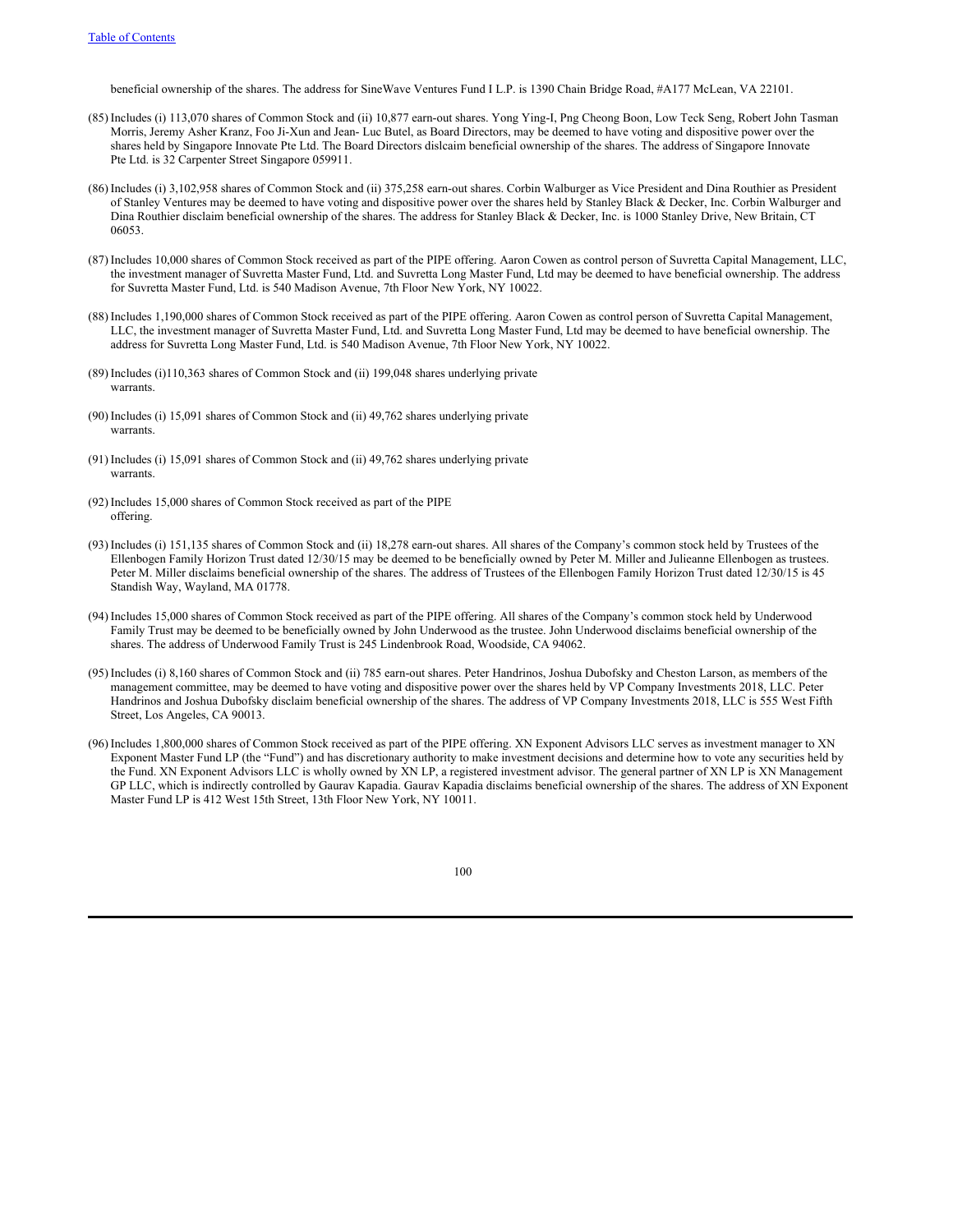# **General**

## **DESCRIPTION OF CAPITAL STOCK**

The following description summarizes some of the terms of our certificate of incorporation and bylaws and of the General Corporation Law of the State of Delaware. This description is summarized from, and qualified in its entirety by reference to, our certificate of incorporation and bylaws, and the warrant agreement, each of which has been publicly filed with the SEC, as well as the relevant provisions of the DGCL.

# **Capital Stock**

Our authorized capital stock consists of 1,100,000,000 shares of common stock, par value \$0.0001 per share, and 100,000 shares of preferred stock, par value \$0.0001 per share. As of July 16, 2021, there were 142,260,102 shares of Class A common stock outstanding. No shares of preferred stock have been issued or are outstanding. Unless our board of directors determines otherwise, we will issue all shares of our capital stock in uncertificated form.

# **Common Stock**

Holders of shares of common stock are entitled to one vote for each share held of record on all matters submitted to a vote of stockholders. The holders of common stock do not have cumulative voting rights in the election of directors.

In the event of our liquidation, dissolution or winding up and after payment in full of all amounts required to be paid to creditors and to any future holders of preferred stock having liquidation preferences, if any, the holders of common stock will be entitled to receive pro rata our remaining assets available for distribution. Holders of common stock do not have preemptive, subscription, redemption or conversion rights. There are no redemption or sinking fund provisions applicable to the common stock. The rights, powers, preferences and privileges of holders of the common stock are subject to those of the holders of any shares of preferred stock that the board of directors may authorize and issue in the future.

# **Preferred Stock**

Under the terms of the certificate of incorporation, our board of directors is authorized to direct us to issue shares of preferred stock in one or more series without stockholder approval. Our board of directors has the discretion to determine the rights, powers, preferences, privileges and restrictions, including voting rights, dividend rights, conversion rights, redemption privileges and liquidation preferences, of each series of preferred stock.

The purpose of authorizing our board of directors to issue preferred stock and determine its rights and preferences is to eliminate delays associated with a stockholder vote on specific issuances. The issuance of preferred stock, while providing flexibility in connection with possible acquisitions, future financings and other corporate purposes, could have the effect of making it more difficult for a third party to acquire, or could discourage a third party from seeking to acquire, a majority of the outstanding voting stock. Additionally, the issuance of preferred stock may adversely affect the holders of Class A common stock by restricting dividends on the Class A common stock, diluting the voting power of the common stock or subordinating the liquidation rights of the Class A common stock. As a result of these or other factors, the issuance of preferred stock could have an adverse impact on the market price of the Class A common stock.

# **Redeemable Warrants**

## *Public Stockholders' Warrants*

Each whole warrant entitles the registered holder to purchase one share of our Class A common stock at a price of \$11.50 per share, subject to adjustment as discussed below, at any time after August 15, 2021.

The warrants will expire five years after the completion of the Business Combination, at 5:00 p.m., New York City time on July 16, 2026, or earlier upon redemption or liquidation. Only whole warrants will trade.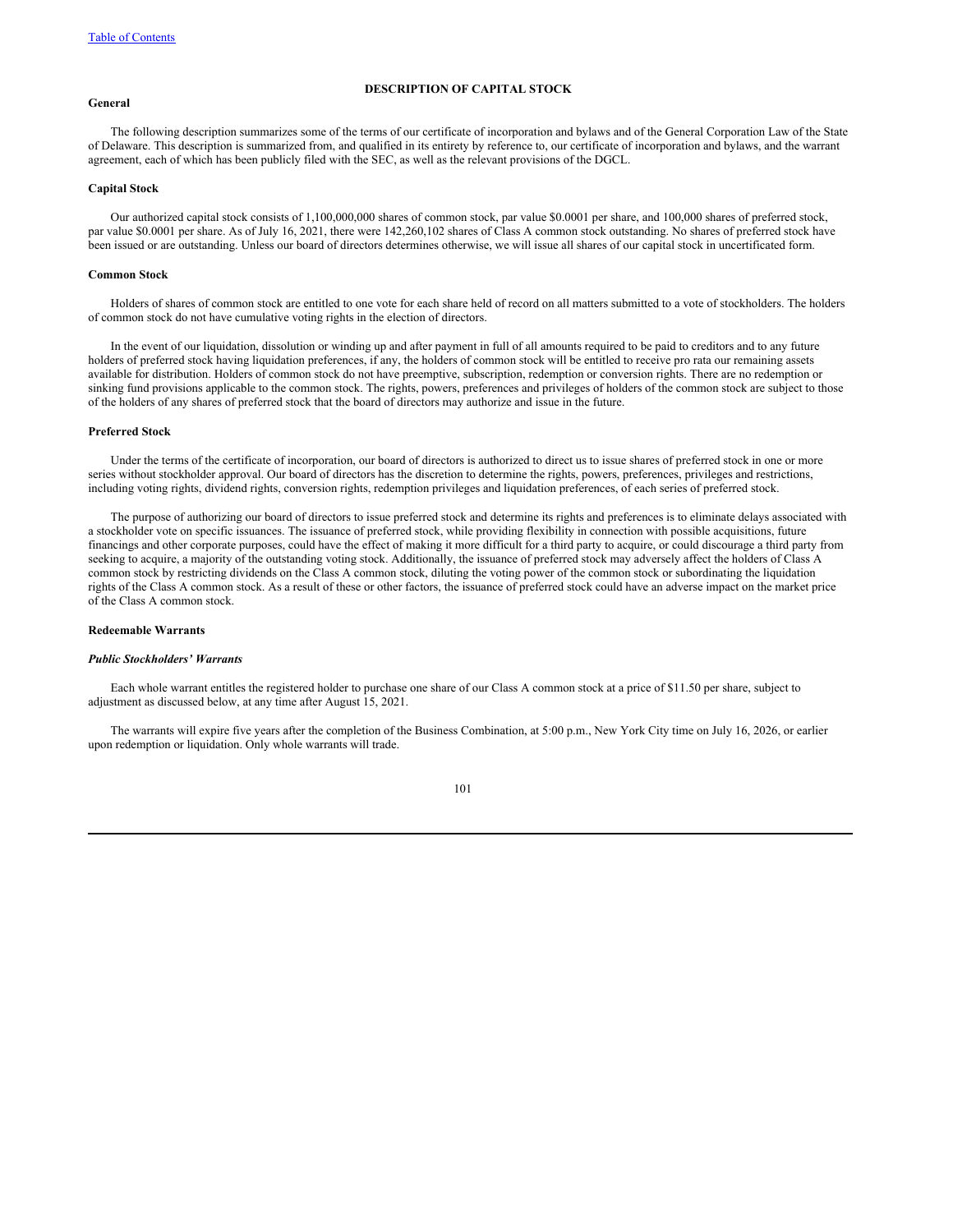We will not be obligated to deliver any shares of Class A common stock pursuant to the exercise of a warrant and will have no obligation to settle such warrant exercise unless a registration statement under the Securities Act with respect to the shares of Class A common stock underlying the warrants is then effective and a prospectus relating thereto is current, subject to our satisfying our obligations described below with respect to registration. No warrant will be exercisable and we will not be obligated to issue shares of Class A common stock upon exercise of a warrant unless common stock issuable upon such warrant exercise has been registered, qualified or deemed to be exempt under the securities laws of the state of residence of the registered holder of the warrants. In the event that the conditions in the two immediately preceding sentences are not satisfied with respect to a warrant, the holder of such warrant will not be entitled to exercise such warrant and such warrant may have no value and expire worthless. In no event will we be required to net cash settle any warrant.

We are obligated to use our best efforts to file as soon as practicable, but in no event later than 15 business days after the consummation of the Business Combination, with the SEC a registration statement for the registration, under the Securities Act, of the shares of Class A common stock issuable upon exercise of the warrants. We are obligated to use our best efforts to cause the same to become effective and to maintain the effectiveness of such registration statement, and a current prospectus relating thereto, until the expiration of the warrants in accordance with the provisions of the warrant agreement. If a registration statement covering the shares of our Class A common stock issuable upon exercise of the warrants is not effective by the 60th business day after the Closing, warrant holders may, until such time as there is an effective registration statement and during any period when we will have failed to maintain an effective registration statement, exercise such warrants on a "cashless basis" in accordance with Section 3(a)(9) of the Securities Act or another exemption. Notwithstanding the above, if the shares of Class A common stock are at the time of any exercise of a warrant not listed on a national securities exchange such that they satisfy the definition of a "covered security" under Section 18(b)(1) of the Securities Act, we may, at our option, require holders of public warrants who exercise their warrants to do so on a "cashless basis" in accordance with Section 3(a)(9) of the Securities Act and, in the event we so elect, we will not be required to file or maintain in effect a registration statement, and in the event we do not so elect, we will be obligated to use our best efforts to register or qualify the shares under applicable blue sky laws to the extent an exemption is not available.

Once the warrants become exercisable, we may call the warrants for redemption:

- in whole and not in part;
- at a price of \$0.01 per warrant;
- upon not less than 30 days' prior written notice of redemption (the "30-day redemption period") to each warrantholder; and
- if, and only if, the last reported sale price of the common stock equals or exceeds \$18.00 per share (as adjusted for stock splits, stock dividends, reorganizations, recapitalizations and the like) for any 20 trading days within a 30-trading day period ending on the third trading day prior to the date on which we send the notice of redemption to the warrantholders.

If and when the warrants become redeemable by us, we may not exercise our redemption right if the issuance of shares of Class A common stock upon exercise of the warrants is not exempt from registration or qualification under applicable state blue sky laws and we are unable to effect such registration or qualification. We will use our best efforts to register or qualify such shares of Class A common stock under the blue sky laws of the state of residence in those states in which the warrants were offered by us in this offering.

We have established the last of the redemption criteria discussed above to prevent a redemption call unless there is at the time of the call a significant premium to the warrant exercise price. If the foregoing conditions are satisfied and we issue a notice of redemption of the warrants, each warrantholder will be entitled to exercise its warrant prior to the scheduled redemption date. However, the price of the Class A common stock may fall below the \$18.00 redemption trigger price (as adjusted for stock splits, stock dividends, reorganizations, recapitalizations and the like) as well as the \$11.50 warrant exercise price after the redemption notice is issued.

If we call the warrants for redemption as described above, our management will have the option to require any holder that wishes to exercise its warrant to do so on a "cashless basis." In determining whether to require all holders to exercise their warrants on a "cashless basis," our management will consider, among other factors, our cash position, the number of warrants that are outstanding and the dilutive effect on our stockholders of issuing the maximum number of shares of Class A common stock issuable upon the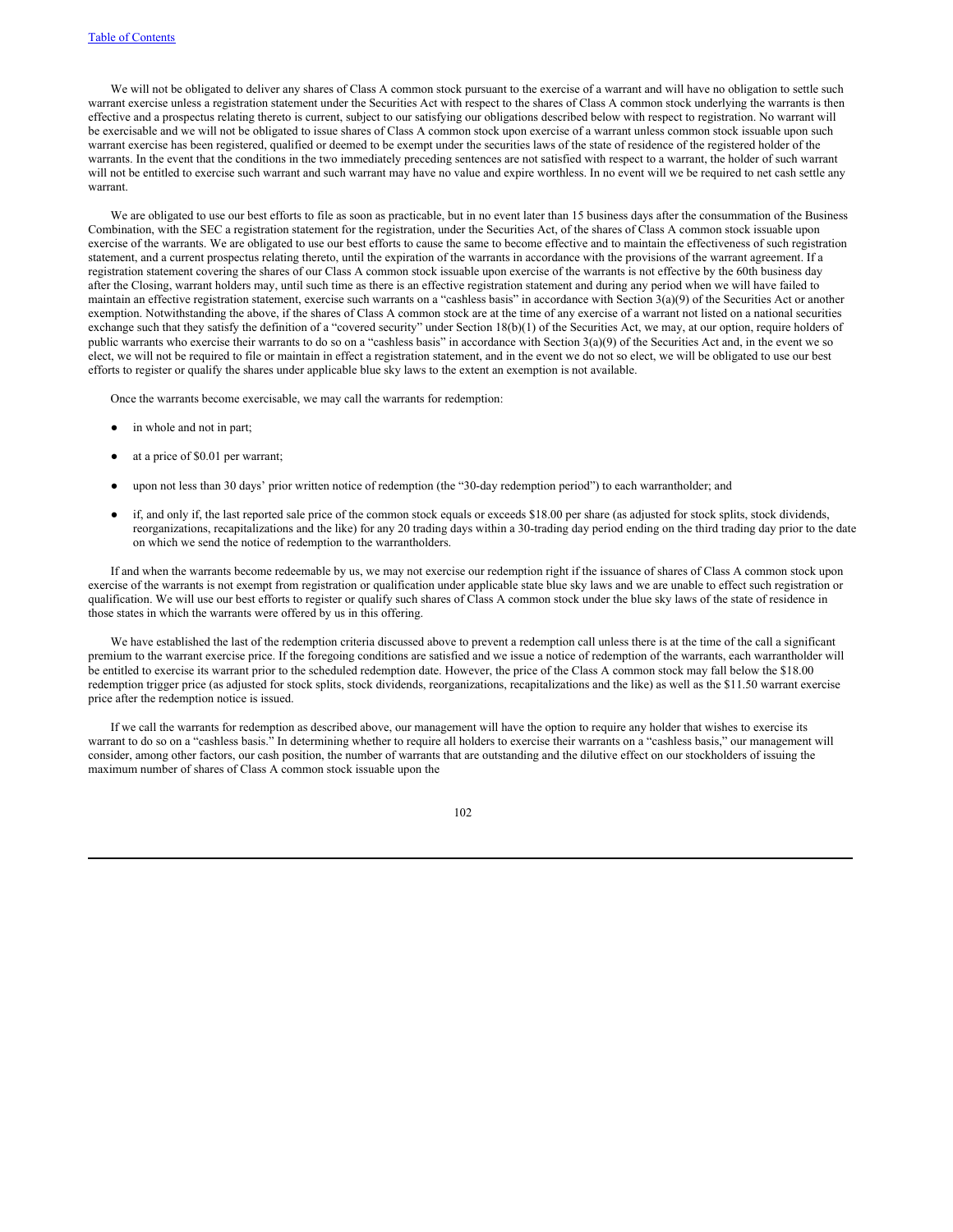exercise of our warrants. If our management takes advantage of this option, all holders of warrants would pay the exercise price by surrendering their warrants for that number of shares of Class A common stock equal to the quotient obtained by dividing (x) the product of the number of shares of Class A common stock underlying the warrants, multiplied by the difference between the exercise price of the warrants and the "fair market value" (defined below) by (y) the fair market value. The "fair market value" shall mean the average last reported sale price of the Class A common stock for the 10 trading days ending on the third trading day prior to the date on which the notice of redemption is sent to the holders of warrants. If our management takes advantage of this option, the notice of redemption will contain the information necessary to calculate the number of shares of Class A common stock to be received upon exercise of the warrants, including the "fair market value" in such case. Requiring a cashless exercise in this manner will reduce the number of shares to be issued and thereby lessen the dilutive effect of a warrant redemption. We believe this feature is an attractive option to us if we do not need the cash from the exercise of the warrants. If we call our warrants for redemption and our management does not take advantage of this option, our sponsor, the anchor investors and their permitted transferees would still be entitled to exercise their private placement warrants for cash or on a cashless basis using the same formula described above that other warrantholders would have been required to use had all warrantholders been required to exercise their warrants on a cashless basis, as described in more detail below.

A holder of a warrant may notify us in writing in the event it elects to be subject to a requirement that such holder will not have the right to exercise such warrant, to the extent that after giving effect to such exercise, such person (together with such person's affiliates), to the warrant agent's actual knowledge, would beneficially own in excess of 4.99% or 9.99% (or such other amount as a holder may specify) of the shares of common stock outstanding immediately after giving effect to such exercise.

If the number of outstanding shares of Class A common stock is increased by a stock dividend payable in shares of common stock, or by a split-up of shares of common stock or other similar event, then, on the effective date of such stock dividend, split-up or similar event, the number of shares of Class A common stock issuable on exercise of each warrant will be increased in proportion to such increase in the outstanding shares of Class A common stock. A rights offering to holders of Class A common stock entitling holders to purchase shares of Class A common stock at a price less than the fair market value will be deemed a stock dividend of a number of shares of Class A common stock equal to the product of (i) the number of shares of Class A common stock actually sold in such rights offering (or issuable under any other equity securities sold in such rights offering that are convertible into or exercisable for Class A common stock) and (ii) one (1) minus the quotient of (x) the price per share of Class A common stock paid in such rights offering divided by (y) the fair market value. For these purposes (i) if the rights offering is for securities convertible into or exercisable for Class A common stock, in determining the price payable for Class A common stock, there will be taken into account any consideration received for such rights, as well as any additional amount payable upon exercise or conversion and (ii) fair market value means the volume weighted average price of Class A common stock as reported during the ten (10) trading day period ending on the trading day prior to the first date on which the shares of Class A common stock trade on the applicable exchange or in the applicable market, regular way, without the right to receive such rights.

In addition, if we, at any time while the warrants are outstanding and unexpired, pay a dividend or make a distribution in cash, securities or other assets to the holders of Class A common stock on account of such shares of Class A common stock (or other shares of our capital stock into which the warrants are convertible), other than (a) as described above, (b) certain ordinary cash dividends, (c) to satisfy the redemption rights of the holders of Class A common stock in connection with a proposed initial business combination, (d) to satisfy the redemption rights of the holders of Class A common stock in connection with a stockholder vote to amend our amended and restated certificate of incorporation (i) to modify the substance or timing of the ability of holders of our public shares to seek redemption in connection with our initial business combination or our obligation to redeem 100% of our public shares if we do not complete our initial business combination within 24 months from the closing of this offering or (ii) with respect to any other provision relating to stockholders' rights or pre-initial business combination activity, or (e) in connection with the redemption of our public shares upon our failure to complete our initial business combination, then the warrant exercise price will be decreased, effective immediately after the effective date of such event, by the amount of cash and/or the fair market value of any securities or other assets paid on each share of Class A common stock in respect of such event.

If the number of outstanding shares of our Class A common stock is decreased by a consolidation, combination, reverse stock split or reclassification of shares of Class A common stock or other similar event, then, on the effective date of such consolidation, combination, reverse stock split, reclassification or similar event, the number of shares of Class A common stock issuable on exercise of each warrant will be decreased in proportion to such decrease in outstanding shares of Class A common stock.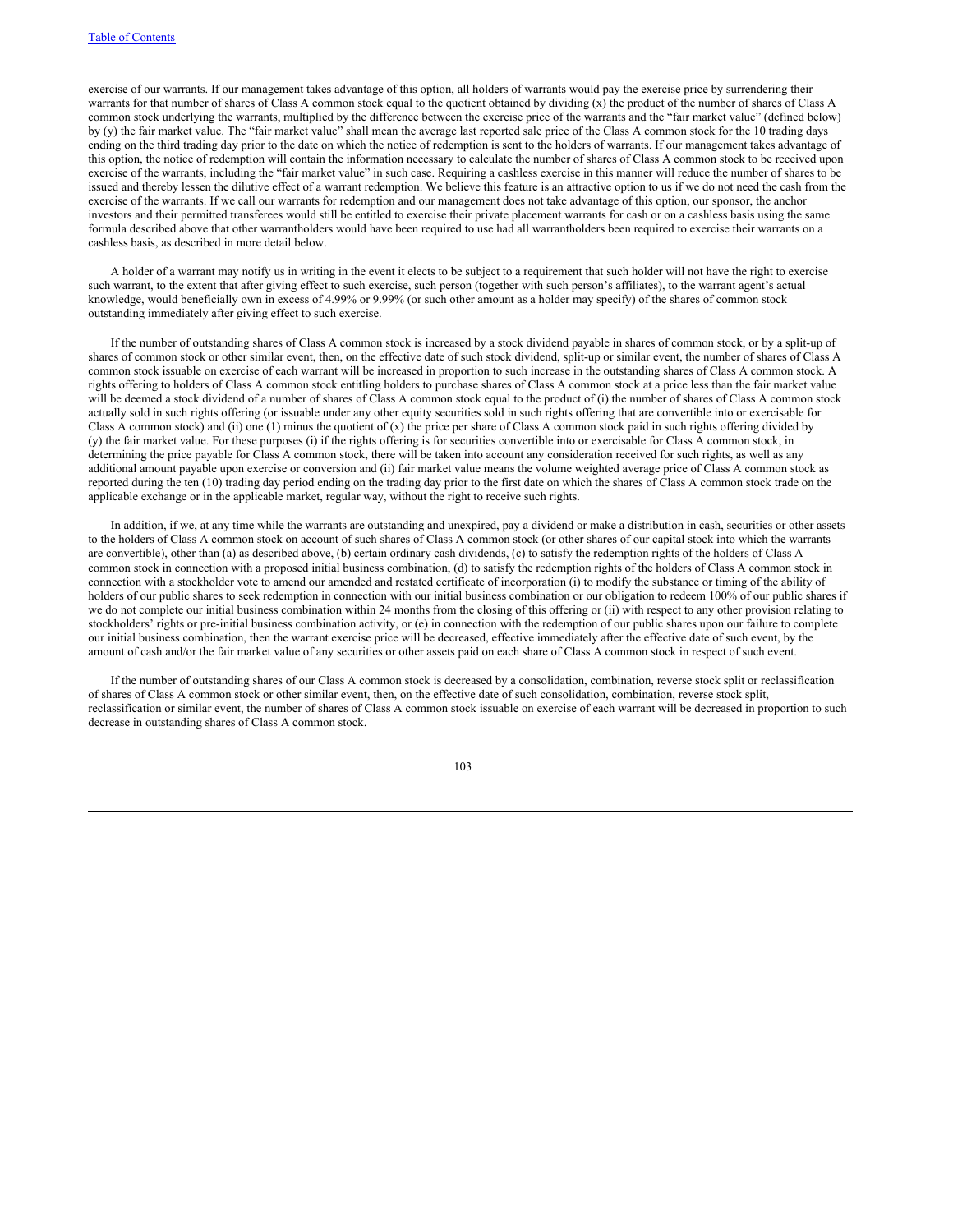Whenever the number of shares of Class A common stock purchasable upon the exercise of the warrants is adjusted, as described above, the warrant exercise price will be adjusted by multiplying the warrant exercise price immediately prior to such adjustment by a fraction (x) the numerator of which will be the number of shares of Class A common stock purchasable upon the exercise of the warrants immediately prior to such adjustment, and (y) the denominator of which will be the number of shares of Class A common stock so purchasable immediately thereafter.

In case of any reclassification or reorganization of the outstanding shares of Class A common stock (other than those described above or that solely affects the par value of such shares of Class A common stock), or in the case of any merger or consolidation of us with or into another corporation (other than a consolidation or merger in which we are the continuing corporation and that does not result in any reclassification or reorganization of our outstanding shares of Class A common stock), or in the case of any sale or conveyance to another corporation or entity of the assets or other property of us as an entirety or substantially as an entirety in connection with which we are dissolved, the holders of the warrants will thereafter have the right to purchase and receive, upon the basis and upon the terms and conditions specified in the warrants and in lieu of the shares of our Class A common stock immediately theretofore purchasable and receivable upon the exercise of the rights represented thereby, the kind and amount of shares of stock or other securities or property (including cash) receivable upon such reclassification, reorganization, merger or consolidation, or upon a dissolution following any such sale or transfer, that the holder of the warrants would have received if such holder had exercised their warrants immediately prior to such event. If less than 70% of the consideration receivable by the holders of Class A common stock in such a transaction is payable in the form of common stock in the successor entity that is listed for trading on a national securities exchange or is quoted in an established over-the-counter market, or is to be so listed for trading or quoted immediately following such event, and if the registered holder of the warrant properly exercises the warrant within thirty days following public disclosure of the consummation of such applicable event, the warrant exercise price will be reduced as specified in the warrant agreement based on the Black-Scholes value (as defined in the warrant agreement) of the warrant. The purpose of such exercise price reduction is to provide additional value to holders of the warrants when an extraordinary transaction occurs during the exercise period of the warrants pursuant to which the holders of the warrants otherwise do not receive the full potential value of the warrants in order to determine and realize the option value component of the warrant. This formula is to compensate the warrant holder for the loss of the option value portion of the warrant due to the requirement that the warrant holder exercise the warrant within 30 days of the event. The Black- Scholes model is an accepted pricing model for estimating fair market value where no quoted market price for an instrument is available.

The warrants will be issued in registered form under a warrant agreement between Continental Stock Transfer & Trust Company, as warrant agent, and us. You should review a copy of the warrant agreement, which will be filed as an exhibit to the registration statement of which this prospectus is a part, for a complete description of the terms and conditions applicable to the warrants. The warrant agreement provides that the terms of the warrants may be amended without the consent of any holder to cure any ambiguity or correct any defective provision, but requires the approval by the holders of at least a majority of the then outstanding warrants to make any change that adversely affects the interests of the registered holders of public warrants.

In addition, if we issue additional shares of common stock or equity-linked securities for capital raising purposes in connection with the closing of our initial business combination at a newly issued price of less than \$9.20 per share of common stock (with such issue price or effective issue price to be determined in good faith by our board of directors and, in the case of any such issuance to our initial stockholders or their affiliates, without taking into account any founder shares or private placement securities held by them, as applicable, prior to such issuance), the exercise price of the warrants will be adjusted (to the nearest cent) to be equal to 115% of the newly issued price.

The warrants may be exercised upon surrender of the warrant certificate on or prior to the expiration date at the offices of the warrant agent, with the exercise form on the reverse side of the warrant certificate completed and executed as indicated, accompanied by full payment of the exercise price (or on a cashless basis, if applicable), by certified or official bank check payable to us, for the number of warrants being exercised. The warrantholders do not have the rights or privileges of holders of Class A common stock and any voting rights until they exercise their warrants and receive shares of Class A common stock. After the issuance of shares of Class A common stock upon exercise of the warrants, each holder will be entitled to one (1) vote for each share held of record on all matters to be voted on by stockholders.

No fractional shares will be issued upon exercise of the warrants. If, upon exercise of the warrants, a holder would be entitled to receive a fractional interest in a share, we will, upon exercise, round down to the nearest whole number the number of shares of Class A common stock to be issued to the warrantholder.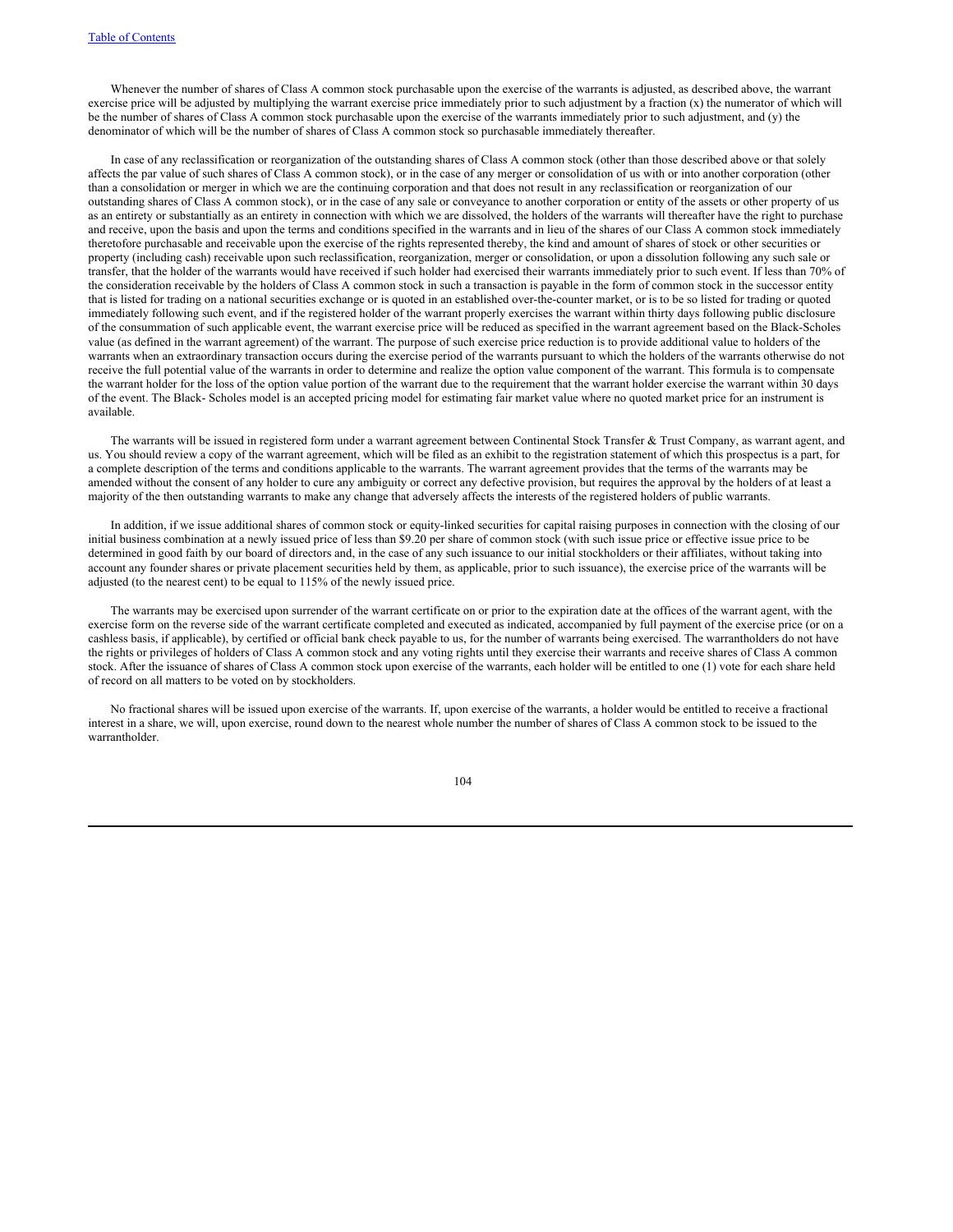#### *Private Placement Warrants*

The private placement warrants (including the Class A common stock issuable upon exercise of the private placement warrants) will not be transferable, assignable or salable until 30 days after the completion of the Business Combination and they will not be redeemable by us so long as they are held by the Sponsor or its permitted transferees. The Sponsor, or its permitted transferees, has the option to exercise the private placement warrants on a cashless basis. Except as described below, the private placement warrants have terms and provisions that are identical to those of the public stockholders' warrants sold, including as to exercise price, exercisability and exercise period. If the private placement warrants are held by holders other than the Sponsor or its permitted transferees, the private placement warrants will be redeemable by us and exercisable by the holders on the same basis as the public stockholders' warrants.

If holders of the private placement warrants elect to exercise them on a cashless basis, they would pay the exercise price by surrendering their warrants for that number of shares of Class A common stock equal to the quotient obtained by dividing (x) the product of the number of shares of Class A common stock underlying the warrants, multiplied by the difference between the exercise price of the warrants and the "fair market value" (defined below) by (y) the fair market value. The "fair market value" shall mean the average reported last sale price of the Class A common stock for the 10 trading days ending on the third trading day prior to the date on which the notice of warrant exercise is sent to the warrant agent.

The Sponsor agreed not to transfer, assign or sell any of the private placement warrants (including the Class A common stock issuable upon exercise of any of these warrants) until the date that is 30 days after the completion of the Business Combination, except for certain limited exceptions.

#### **Dividends**

Declaration and payment of any dividend is subject to the discretion of our board of directors. The time and amount of dividends is dependent upon, among other things, our business prospects, results of operations, financial condition, cash requirements and availability, debt repayment obligations, capital expenditure needs, contractual restrictions, covenants in the agreements governing current and future indebtedness, industry trends, the provisions of Delaware law affecting the payment of dividends and distributions to stockholders and any other factors or considerations our board of directors may regard as relevant.

We currently intend to retain all available funds and any future earnings to fund the development and growth of our business, and therefore do not anticipate declaring or paying any cash dividends on our Class A common stock in the foreseeable future.

# **Anti-Takeover Provisions**

The certificate of incorporation and bylaws contain provisions that may delay, defer or discourage another party from acquiring control of us. We expect that these provisions, which are summarized below, will discourage coercive takeover practices or inadequate takeover bids. These provisions are also designed to encourage persons seeking to acquire control of us to first negotiate with our board of directors, which may result in an improvement of the terms of any such acquisition in favor of our stockholders. However, they also give our board of directors the power to discourage acquisitions that some stockholders may favor.

# *Authorized but Unissued Shares*

The authorized but unissued shares of common stock and preferred stock are available for future issuance without stockholder approval, subject to any limitations imposed by the listing standards of the NASDAQ. These additional shares may be used for a variety of corporate finance transactions, acquisitions and employee benefit plans. The existence of authorized but unissued and unreserved common stock and preferred stock could make more difficult or discourage an attempt to obtain control of us by means of a proxy contest, tender offer, merger or otherwise.

# *Classified Board of Directors*

Our certificate of incorporation provides that our board of directors is divided into three classes of directors, with the classes to be as nearly equal in number as possible, and with each director serving a three-year term. As a result, approximately one-third of our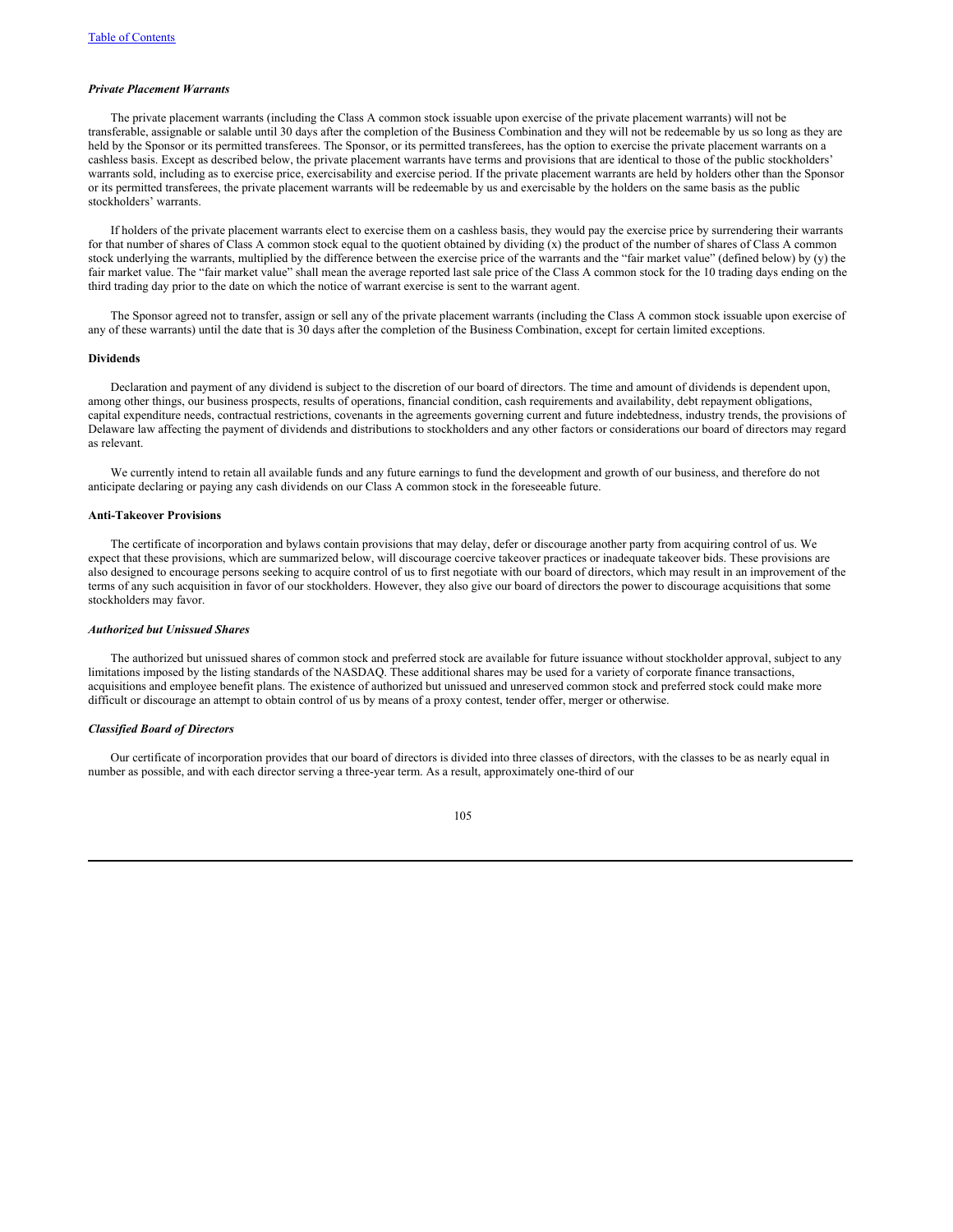board of directors will be elected each year. The classification of directors has the effect of making it more difficult for stockholders to change the composition of our board of directors.

# *Stockholder Action; Special Meetings of Stockholders*

Our certificate of incorporation provides that stockholders may not take action by written consent, but may only take action at annual or special meetings of stockholders. As a result, a holder controlling a majority of capital stock would not be able to amend the bylaws or remove directors without holding a meeting of stockholders called in accordance with the bylaws. Further, our certificate of incorporation provides that only the chairperson of our board of directors, a majority of our board of directors, our Chief Executive Officer or our President may call special meetings of stockholders, thus prohibiting a stockholder from calling a special meeting. These provisions might delay the ability of stockholders to force consideration of a proposal or for stockholders controlling a majority of capital stock to take any action, including the removal of directors.

#### *Advance Notice Requirements for Stockholder Proposals and Director Nominations*

In addition, our bylaws establish an advance notice procedure for stockholder proposals to be brought before an annual meeting or special meeting of stockholders. Generally, in order for any matter to be "properly brought" before a meeting, the matter must be (a) specified in a notice of meeting given by or at the direction of our board of directors, (b) if not specified in a notice of meeting, otherwise brought before the meeting by our board of directors or the chairperson of the meeting, or (c) otherwise properly brought before the meeting by a stockholder present in person who (1) was a stockholder both at the time of giving the notice and at the time of the meeting, (2) is entitled to vote at the meeting, and (3) has complied with the advance notice procedures specified in our bylaws or properly made such proposal in accordance with Rule 14a-8 under the Exchange Act and the rules and regulations thereunder, which proposal has been included in the proxy statement for the annual meeting. Further, for business to be properly brought before an annual meeting by a stockholder, the stockholder must (a) provide timely notice in writing and in proper form to the secretary and (b) provide any updates or supplements to such notice at the times and in the forms required by our bylaws. To be timely, a stockholder's notice must be delivered to, or mailed and received at, our principal executive offices not less than 90 days nor more than 120 days prior to the one-year anniversary of the preceding year's annual meeting; *provided, however*, that if the date of the annual meeting is more than 30 days before or more than 60 days after such anniversary date, notice by the stockholder to be timely must be so delivered, or mailed and received, not later than the 90th day prior to such annual meeting or, if later, the 10th day following the day on which public disclosure of the date of such annual meeting was first made.

Stockholders at an annual meeting or special meeting may only consider proposals or nominations specified in the notice of meeting or brought before the meeting by or at the direction of our board of directors or by a qualified stockholder of record on the record date for the meeting, who is entitled to vote at the meeting and who has delivered timely written notice in proper form to our secretary of the stockholder's intention to bring such business before the meeting. These provisions could have the effect of delaying stockholder actions that are favored by the holders of a majority of the outstanding voting securities until the next stockholder meeting.

## *Amendment of Certificate of Incorporation or Bylaws*

Our bylaws may be amended or repealed by a majority vote of our board of directors or by the holders of at least sixty-six and two-thirds percent of the voting power of all of the then-outstanding shares entitled to vote generally in the election of directors, voting together as a single class. The affirmative vote of a majority of our board of directors and at least sixty-six and two-thirds percent in voting power of the outstanding shares entitled to vote would be required to amend certain provisions of our certificate of incorporation.

# **Limitations on Liability and Indemnification of Officers and Directors**

Our certificate of incorporation and bylaws provide indemnification and advancement of expenses for our directors and officers to the fullest extent permitted by the DGCL, subject to certain limited exceptions. We have entered into indemnification agreements with each of our directors and officers. In some cases, the provisions of those indemnification agreements may be broader than the specific indemnification provisions contained under Delaware law. In addition, as permitted by Delaware law, our certificate of incorporation and bylaws include provisions that eliminate the personal liability of directors for monetary damages resulting from breaches of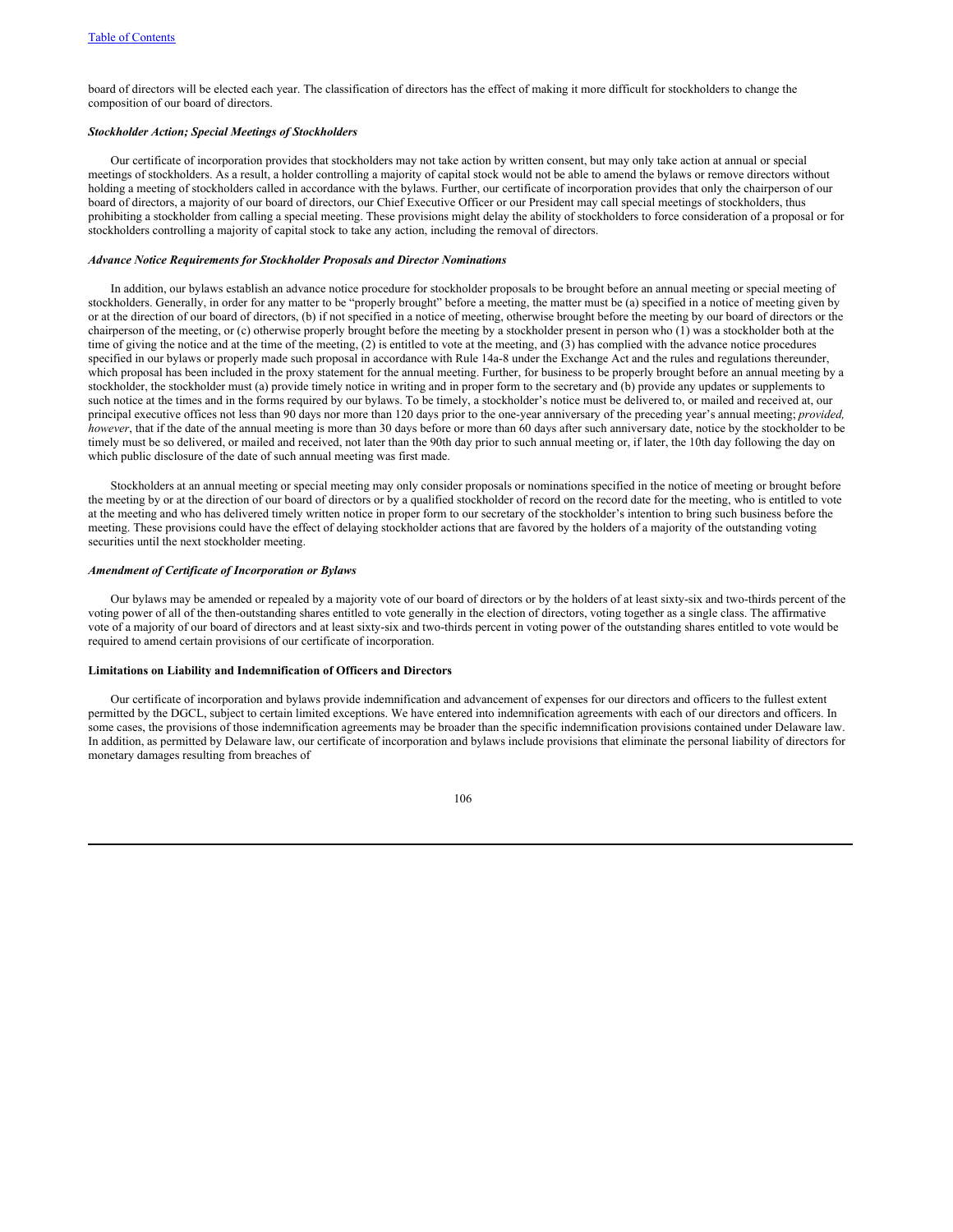certain fiduciary duties as a director. The effect of this provision is to restrict our rights and the rights of our stockholders in derivative suits to recover monetary damages against a director for breach of fiduciary duties as a director.

These provisions may be held not to be enforceable for violations of the federal securities laws of the United States.

# **Dissenters' Rights of Appraisal and Payment**

Under the DGCL, with certain exceptions, our stockholders have appraisal rights in connection with a merger or consolidation of our company. Pursuant to Section 262 of the DGCL, stockholders who properly demand and perfect appraisal rights in connection with such merger or consolidation have the right to receive payment of the fair value of their shares as determined by the Delaware Court of Chancery.

# **Stockholders' Derivative Actions**

Under the DGCL, any of our stockholders may bring an action in our name to procure a judgment in its favor, also known as a derivative action, provided that the stockholder bringing the action is a holder of the our shares at the time of the transaction to which the action relates.

# **Forum Selection**

Our certificate of incorporation provides that unless we consent in writing to the selection of an alternative forum, the Court of Chancery of the State of Delaware, to the fullest extent permitted by applicable law, is the sole and exclusive forum for: (i) any derivative action brought by a stockholder on behalf of Evolv, (ii) any claim of breach of a fiduciary duty owed by any of our directors, officers, stockholders or employees, (iii) any claim against us arising under our certificate of incorporation, bylaws or the DGCL or (iv) any claim against us governed by the internal affairs doctrine. Our certificate of incorporation designates the federal district courts of the United States of America as the exclusive forum for the resolution of any complaint asserting a cause of action arising under the Securities Act.

#### **Transfer Agent and Registrar**

The transfer agent and registrar for the Class A common stock is Continental Stock Transfer & Trust Company.

# **Trading Symbol and Market**

Our Class A common stock is listed on the NASDAQ under the symbol "EVLV" and our warrants are listed on the NASDAQ under the symbol "EVLVW."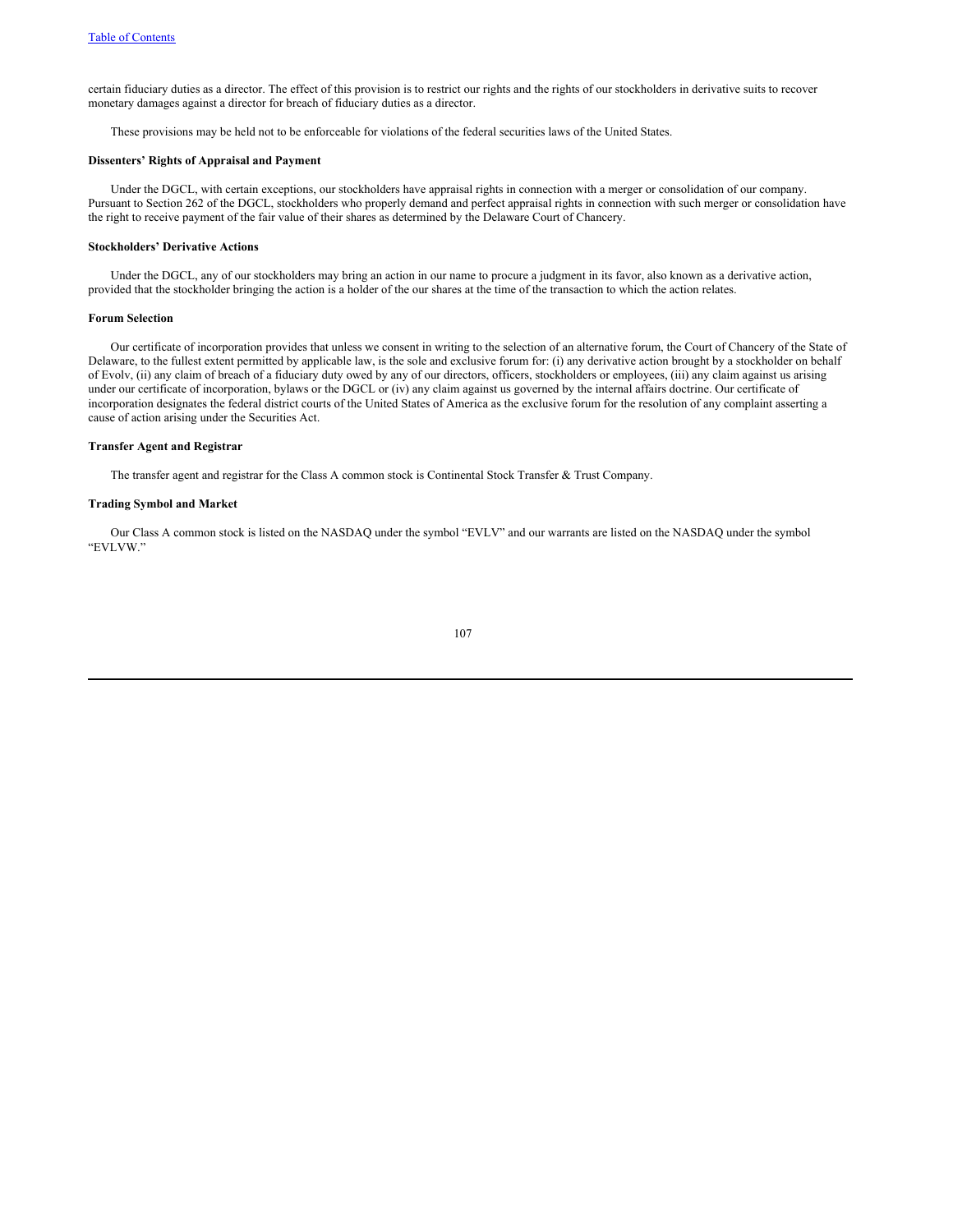# **PLAN OF DISTRIBUTION**

The Selling Securityholders, which as used herein includes donees, pledgees, transferees, distributees or other successors-in-interest selling shares of our common stock or warrants or interests in our common stock or warrants received after the date of this prospectus from the Selling Securityholders as a gift, pledge, partnership distribution or other transfer, may, from time to time, sell, transfer, distribute or otherwise dispose of certain of their shares of common stock or warrants or interests in our common stock or warrants on any stock exchange, market or trading facility on which shares of our common stock or warrants, as applicable, are traded or in private transactions. These dispositions may be at fixed prices, at prevailing market prices at the time of sale, at prices related to the prevailing market price, at varying prices determined at the time of sale, or at negotiated prices.

The Selling Securityholders may use any one or more of the following methods when disposing of their shares of common stock or warrants or interests therein:

- purchases by a broker-dealer as principal and resale by such broker-dealer for its own account pursuant to this prospectus;
- ordinary brokerage transactions and transactions in which the broker solicits purchasers;
- block trades in which the broker-dealer so engaged will attempt to sell the shares as agent but may position and resell a portion of the block as principal to facilitate the transaction;
- an over-the-counter distribution in accordance with the rules of the NASDAQ;
- through trading plans entered into by a Selling Securityholder pursuant to Rule 10b5-1 under the Exchange Act, that are in place at the time of an offering pursuant to this prospectus and any applicable prospectus supplement hereto that provide for periodic sales of their securities on the basis of parameters described in such trading plans;
- to or through underwriters or broker-dealers;
- in "at the market" offerings, as defined in Rule 415 under the Securities Act, at negotiated prices, at prices prevailing at the time of sale or at prices related to such prevailing market prices, including sales made directly on a national securities exchange or sales made through a market maker other than on an exchange or other similar offerings through sales agents;
- in privately negotiated transactions;
- in options transactions;
- through a combination of any of the above methods of sale; or
- any other method permitted pursuant to applicable law.

In addition, any shares that qualify for sale pursuant to Rule 144 may be sold under Rule 144 rather than pursuant to this prospectus. A selling securityholder that is an entity may elect to make an in-kind distribution of shares of common stock, on a pro rata basis or otherwise, to its members, general or limited partners, stockholders, or other equityholders pursuant to the registration statement of which this prospectus is a part by delivering a prospectus. To the extent that such members, partners, or stockholders are not affiliates of ours, such members, partners, or stockholders would thereby receive freely tradable shares of common stock covered by this registration statement pursuant to such distribution.

To the extent required, this prospectus may be amended or supplemented from time to time to describe a specific plan of distribution. In connection with distributions of the shares or otherwise, the Selling Securityholders may enter into hedging transactions with broker-dealers or other financial institutions. In connection with such transactions, broker-dealers or other financial institutions may engage in short sales of shares of Class A common stock in the course of hedging the positions they assume with Selling Securityholders. The Selling Securityholders may also sell shares of Class A common stock short and redeliver the shares to close out such short positions. The Selling Securityholders may also enter into option or other transactions with broker-dealers or other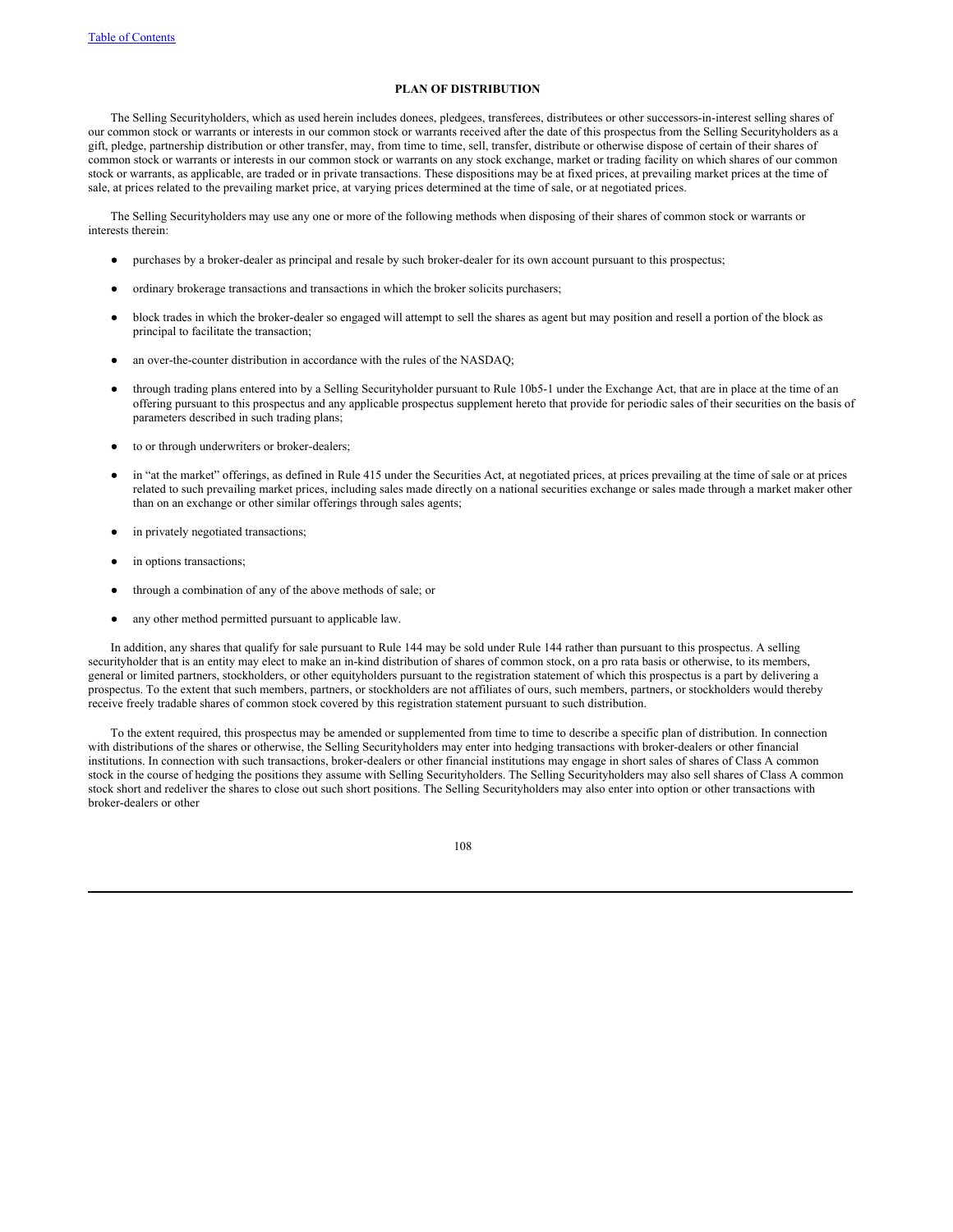financial institutions that require the delivery to such broker-dealer or other financial institution of shares offered by this prospectus, which shares such broker-dealer or other financial institution may resell pursuant to this prospectus (as supplemented or amended to reflect such transaction). The Selling Securityholders may also pledge shares to a broker-dealer or other financial institution, and, upon a default, such broker-dealer or other financial institution, may effect sales of the pledged shares pursuant to this prospectus (as supplemented or amended to reflect such transaction).

A Selling Securityholder may enter into derivative transactions with third parties, or sell securities not covered by this prospectus to third parties in privately negotiated transactions. If the applicable prospectus supplement indicates, in connection with those derivatives, the third parties may sell securities covered by this prospectus and the applicable prospectus supplement, including in short sale transactions. If so, the third party may use securities pledged by any Selling Securityholder or borrowed from any Selling Securityholder or others to settle those sales or to close out any related open borrowings of stock, and may use securities received from any Selling Securityholder in settlement of those derivatives to close out any related open borrowings of stock. The third party in such sale transactions will be an underwriter and will be identified in the applicable prospectus supplement (or a post-effective amendment). In addition, any Selling Securityholder may otherwise loan or pledge securities to a financial institution or other third party that in turn may sell the securities short using this prospectus. Such financial institution or other third party may transfer its economic short position to investors in our securities or in connection with a concurrent offering of other securities.

In effecting sales, broker-dealers or agents engaged by the Selling Securityholders may arrange for other broker-dealers to participate. Broker-dealers or agents may receive commissions, discounts or concessions from the Selling Securityholders in amounts to be negotiated immediately prior to the sale.

In offering the shares covered by this prospectus, the Selling Securityholders and any broker-dealers who execute sales for the Selling Securityholders may be deemed to be "underwriters" within the meaning of the Securities Act in connection with such sales. Any profits realized by the Selling Securityholders and the compensation of any broker-dealer may be deemed to be underwriting discounts and commissions.

In order to comply with the securities laws of certain states, if applicable, the shares must be sold in such jurisdictions only through registered or licensed brokers or dealers. In addition, in certain states the shares may not be sold unless they have been registered or qualified for sale in the applicable state or an exemption from the registration or qualification requirement is available and is complied with.

We have advised the Selling Securityholders that the anti-manipulation rules of Regulation M under the Exchange Act may apply to sales of shares in the market and to the activities of the Selling Securityholders and their affiliates. In addition, we will make copies of this prospectus available to the Selling Securityholders for the purpose of satisfying the prospectus delivery requirements of the Securities Act. The Selling Securityholders may indemnify any broker-dealer that participates in transactions involving the sale of the shares against certain liabilities, including liabilities arising under the Securities Act.

At the time a particular offer of shares is made, if required, a prospectus supplement will be distributed that will set forth the number of shares being offered and the terms of the offering, including the name of any underwriter, dealer or agent, the purchase price paid by any underwriter, any discount, commission and other item constituting compensation, any discount, commission or concession allowed or reallowed or paid to any dealer, and the proposed selling price to the public.

A holder of warrants may exercise its warrants in accordance with the warrant agreement on or before the expiration date by surrendering, at the office of the warrant agent, Continental Stock Transfer & Trust Company, the certificate evidencing such warrant, an election to purchase, properly completed and duly executed, accompanied by full payment of the exercise price and any and all applicable taxes due in connection with the exercise of the warrant, subject to any applicable provisions relating to cashless exercises in accordance with the warrant agreement.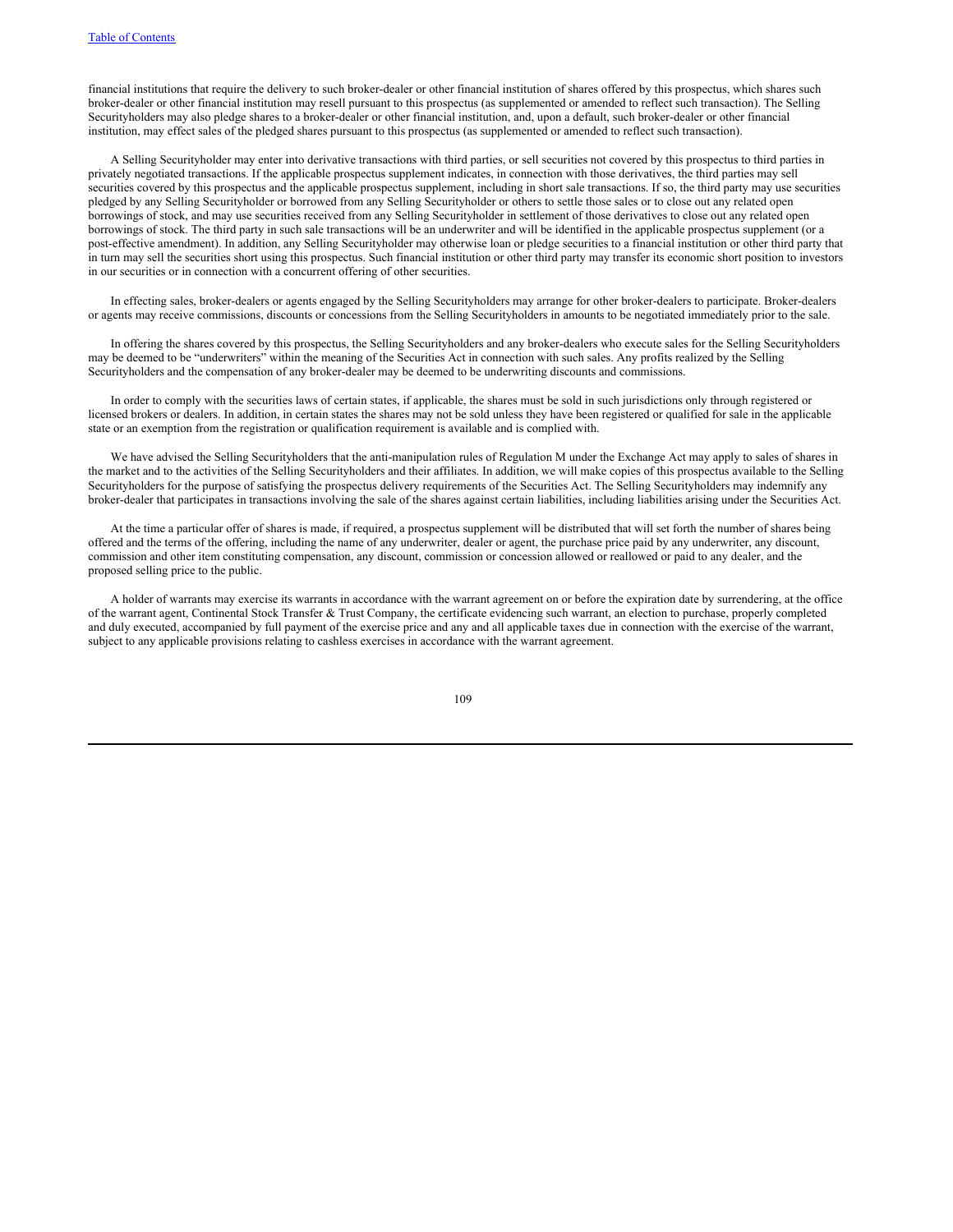# **LEGAL MATTERS**

Latham & Watkins LLP has passed upon the validity of the securities of Evolv offered by this prospectus and certain other legal matters related to this prospectus.

# **EXPERTS**

The financial statements as of December 31, 2021 and 2020 and for the years then ended included in this prospectus have been so included in reliance on the report of PricewaterhouseCoopers LLP, an independent registered public accounting firm, given on the authority of said firm as experts in auditing and accounting.

# **WHERE YOU CAN FIND MORE INFORMATION**

We have filed with the SEC a registration statement on Form S-1 under the Securities Act with respect to the shares of Class A common stock and warrants offered hereby. This prospectus, which constitutes a part of the registration statement, does not contain all of the information set forth in the registration statement or the exhibits and schedules filed therewith. For further information about us and the Class A common stock and warrants offered hereby, we refer you to the registration statement and the exhibits and schedules filed thereto. Statements contained in this prospectus regarding the contents of any contract or any other document that is filed as an exhibit to the registration statement are not necessarily complete, and each such statement is qualified in all respects by reference to the full text of such contract or other document filed as an exhibit to the registration statement. We file periodic reports, proxy statements, and other information with the SEC pursuant to the Exchange Act. You may read and copy this information at the Public Reference Room of the SEC, 100 F Street, N.E., Room 1580, Washington, District of Columbia, 20549. You may obtain information on the operation of the public reference rooms by calling the SEC at 1-800-SEC-0330. The SEC also maintains an Internet website that contains reports, proxy statements and other information about registrants, like us, that file electronically with the SEC. The address of that site is *www.sec.gov*.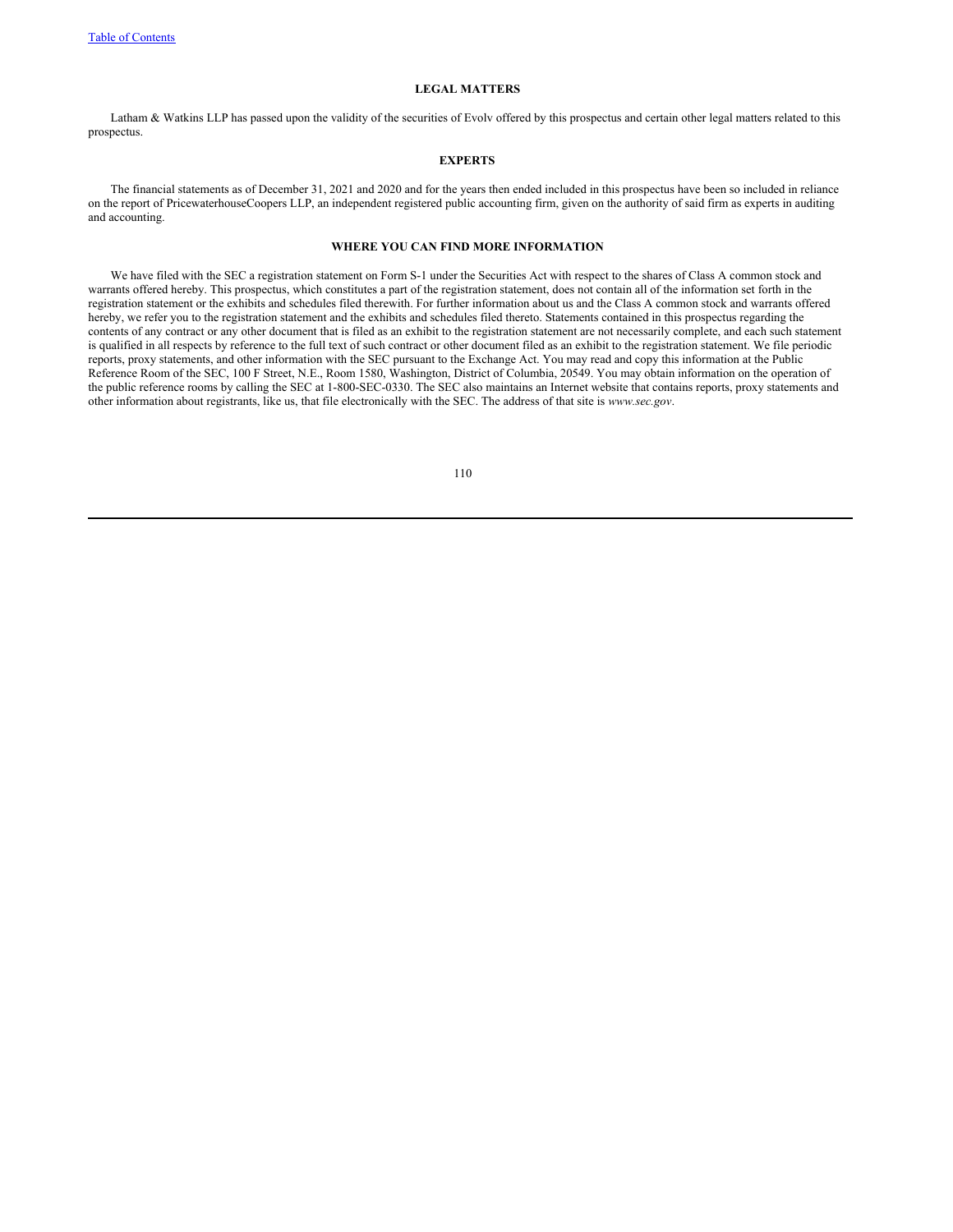# **INDEX TO CONSOLIDATED FINANCIAL STATEMENTS**

|                                                                                                                            | Page  |
|----------------------------------------------------------------------------------------------------------------------------|-------|
| Report of Independent Registered Public Accounting Firm PCAOB ID No. 238                                                   | $F-2$ |
| Consolidated Balance Sheets as of December 31, 2021 and 2020.                                                              | $F-3$ |
| Consolidated Statements of Operations and Comprehensive Loss for the Years Ended December 31, 2021 and 2020                | $F-4$ |
| Consolidated Statements of Convertible Preferred Stock and Stockholders' Equity (Deficit) as of December 31, 2021 and 2020 | $F-5$ |
| Consolidated Statements of Cash Flows for the Years Ended December 31, 2021 and 2020                                       | $F-6$ |
| Notes to Consolidated Financial Statements                                                                                 | $F-7$ |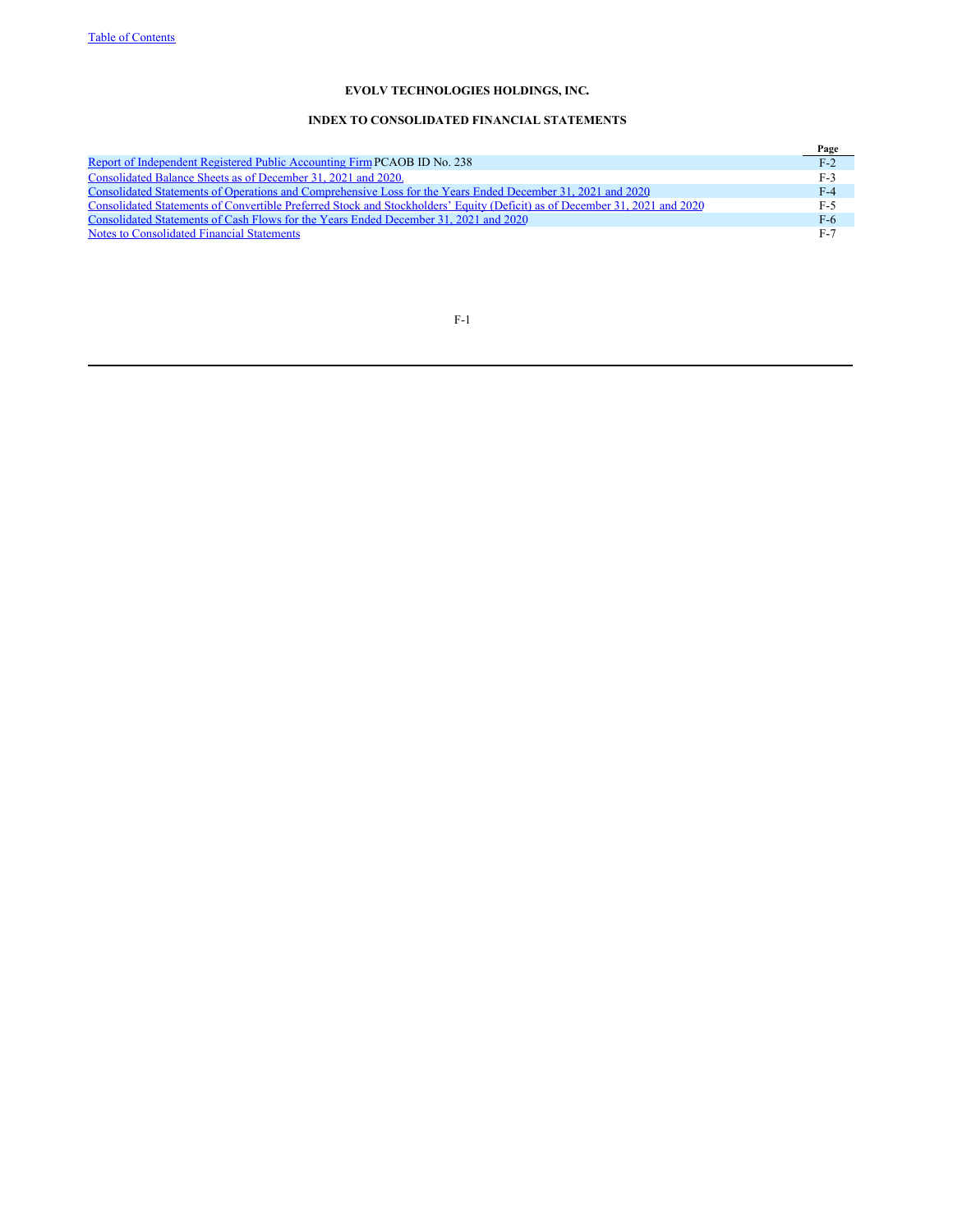#### **REPORT OF INDEPENDENT REGISTERED PUBLIC ACCOUNTING FIRM**

To the Board of Directors and Stockholders of Evolv Technologies Holdings, Inc.

# *Opinion on the Financial Statements*

We have audited the accompanying consolidated balance sheets of Evolv Technologies Holdings, Inc. and its subsidiaries (the "Company") as of December 31, 2021 and 2020, and the related consolidated statements of operations and comprehensive loss, of convertible preferred stock and stockholders' equity (deficit) and of cash flows for the years then ended, including the related notes (collectively referred to as the "consolidated financial statements"). In our opinion, the consolidated financial statements present fairly, in all material respects, the financial position of the Company as of December 31, 2021 and 2020, and the results of its operations and its cash flows for the years then ended in conformity with accounting principles generally accepted in the United States of America.

# *Basis for Opinion*

These consolidated financial statements are the responsibility of the Company's management. Our responsibility is to express an opinion on the Company's consolidated financial statements based on our audits. We are a public accounting firm registered with the Public Company Accounting Oversight Board (United States) (PCAOB) and are required to be independent with respect to the Company in accordance with the U.S. federal securities laws and the applicable rules and regulations of the Securities and Exchange Commission and the PCAOB.

We conducted our audits of these consolidated financial statements in accordance with the standards of the PCAOB. Those standards require that we plan and perform the audits to obtain reasonable assurance about whether the consolidated financial statements are free of material misstatement, whether due to error or fraud.

Our audits included performing procedures to assess the risks of material misstatement of the consolidated financial statements, whether due to error or fraud, and performing procedures that respond to those risks. Such procedures included examining, on a test basis, evidence regarding the amounts and disclosures in the consolidated financial statements. Our audits also included evaluating the accounting principles used and significant estimates made by management, as well as evaluating the overall presentation of the consolidated financial statements. We believe that our audits provide a reasonable basis for our opinion.

/s/ PricewaterhouseCoopers LLP Boston, Massachusetts March 28, 2022

We have served as the Company's auditor since 2015.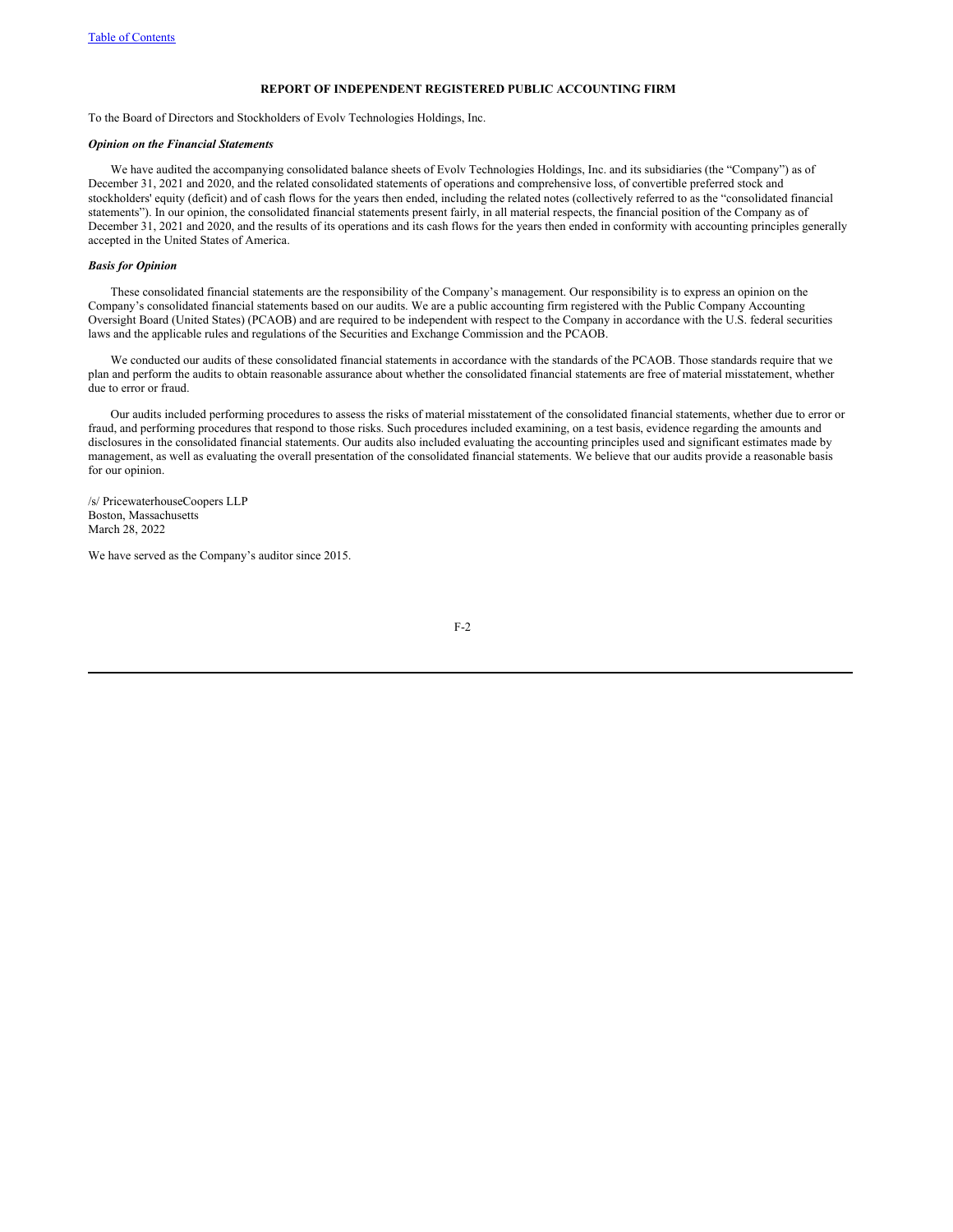# **CONSOLIDATED BALANCE SHEETS**

# **(In thousands, except share and per share amounts)**

|                                                                                                                                           | December 31, |            |               |                   |
|-------------------------------------------------------------------------------------------------------------------------------------------|--------------|------------|---------------|-------------------|
|                                                                                                                                           |              | 2021       |               | 2020              |
| Assets                                                                                                                                    |              |            |               |                   |
| Current assets:                                                                                                                           |              |            |               |                   |
| Cash and cash equivalents                                                                                                                 | $\mathbb{S}$ | 307,492    | \$            | 4,704             |
| Restricted cash                                                                                                                           |              | 400        |               |                   |
| Accounts receivable, net                                                                                                                  |              | 6,477      |               | 1,401             |
| Inventory                                                                                                                                 |              | 5,140      |               | 2,742             |
| Current portion of contract assets                                                                                                        |              | 1,459      |               | $\qquad \qquad -$ |
| Current portion of commission asset                                                                                                       |              | 1,645      |               | 562               |
| Prepaid expenses and other current assets                                                                                                 |              | 11,047     |               | 900               |
| Total current assets                                                                                                                      |              | 333,660    |               | 10,309            |
| Restricted cash, noncurrent                                                                                                               |              | 275        |               |                   |
| Contract assets, noncurrent                                                                                                               |              | 3,418      |               |                   |
| Commission asset, noncurrent                                                                                                              |              | 3,719      |               | 1,730             |
| Property and equipment, net                                                                                                               |              | 21,592     |               | 9,316             |
| Other assets                                                                                                                              |              | 401        |               |                   |
| Total assets                                                                                                                              | S            | 363,065    | \$            | 21,355            |
| Liabilities, Convertible Preferred Stock and Stockholders' Equity (Deficit)                                                               |              |            |               |                   |
| Current liabilities:                                                                                                                      |              |            |               |                   |
| Accounts payable                                                                                                                          | $\mathbb{S}$ | 6,363      | $\mathcal{S}$ | 4,437             |
| Accrued expenses and other current liabilities                                                                                            |              | 9,183      |               | 3,727             |
| Current portion of deferred revenue                                                                                                       |              | 6,690      |               | 3,717             |
| Current portion of deferred rent                                                                                                          |              | 135        |               | 11                |
| Current portion of financing obligation                                                                                                   |              |            |               | 227               |
| Current portion of long-term debt                                                                                                         |              | 2.000      |               |                   |
| Total current liabilities                                                                                                                 |              | 24,371     |               | 12,119            |
| Deferred revenue, noncurrent                                                                                                              |              | 2,475      |               | 480               |
| Deferred rent, noncurrent                                                                                                                 |              | 333        |               | $\frac{1}{2}$     |
| Financing obligation, noncurrent                                                                                                          |              |            |               | 132               |
| Long-term debt, noncurrent                                                                                                                |              | 7.945      |               | 16,432            |
| Derivative liability                                                                                                                      |              |            |               | 1,000             |
| Contingent earn-out liability                                                                                                             |              | 20,809     |               |                   |
| Contingently issuable common stock liability                                                                                              |              | 5,264      |               |                   |
| Public warrant liability                                                                                                                  |              | 11,030     |               | $\equiv$          |
| Common stock warrant liability                                                                                                            |              |            |               | $\overline{1}$    |
| <b>Total liabilities</b>                                                                                                                  |              | 72.227     |               | 30.164            |
| Commitments and contingencies (Note 17)                                                                                                   |              |            |               |                   |
| Convertible preferred stock; (Series A, A-1, B, and B-1), \$0.001 par value; 0 and 207,390,039 shares authorized at December 31, 2021 and |              |            |               |                   |
| December 31, 2020, respectively; 0 and 77,340,057 shares issued and outstanding at December 31, 2021 and December 31, 2020,               |              |            |               | 75,877            |
| respectively; liquidation preference of \$0 and \$77,100 at December 31, 2021 and December 31, 2020, respectively                         |              |            |               |                   |
| Stockholders' equity (deficit):                                                                                                           |              |            |               |                   |
| Common stock, \$0.0001 par value; 1,100,000,000 and 305,491,899 shares authorized at December 31, 2021 and December 31, 2020,             |              |            |               |                   |
| respectively; 142,745,021 and 9,846,830 shares issued and outstanding at December 31, 2021 and December 31, 2020, respectively            |              | 14         |               | -1                |
| Additional paid-in capital                                                                                                                |              | 395,563    |               | 9,194             |
| Accumulated deficit                                                                                                                       |              | (104, 739) |               | (93, 881)         |
| Stockholders' equity (deficit)                                                                                                            |              | 290,838    |               | (84, 686)         |
|                                                                                                                                           |              |            |               |                   |
| Total liabilities, convertible preferred stock and stockholders' equity (deficit)                                                         | \$           | 363,065    | \$.           | 21,355            |

The accompanying notes are an integral part of these consolidated financial statements.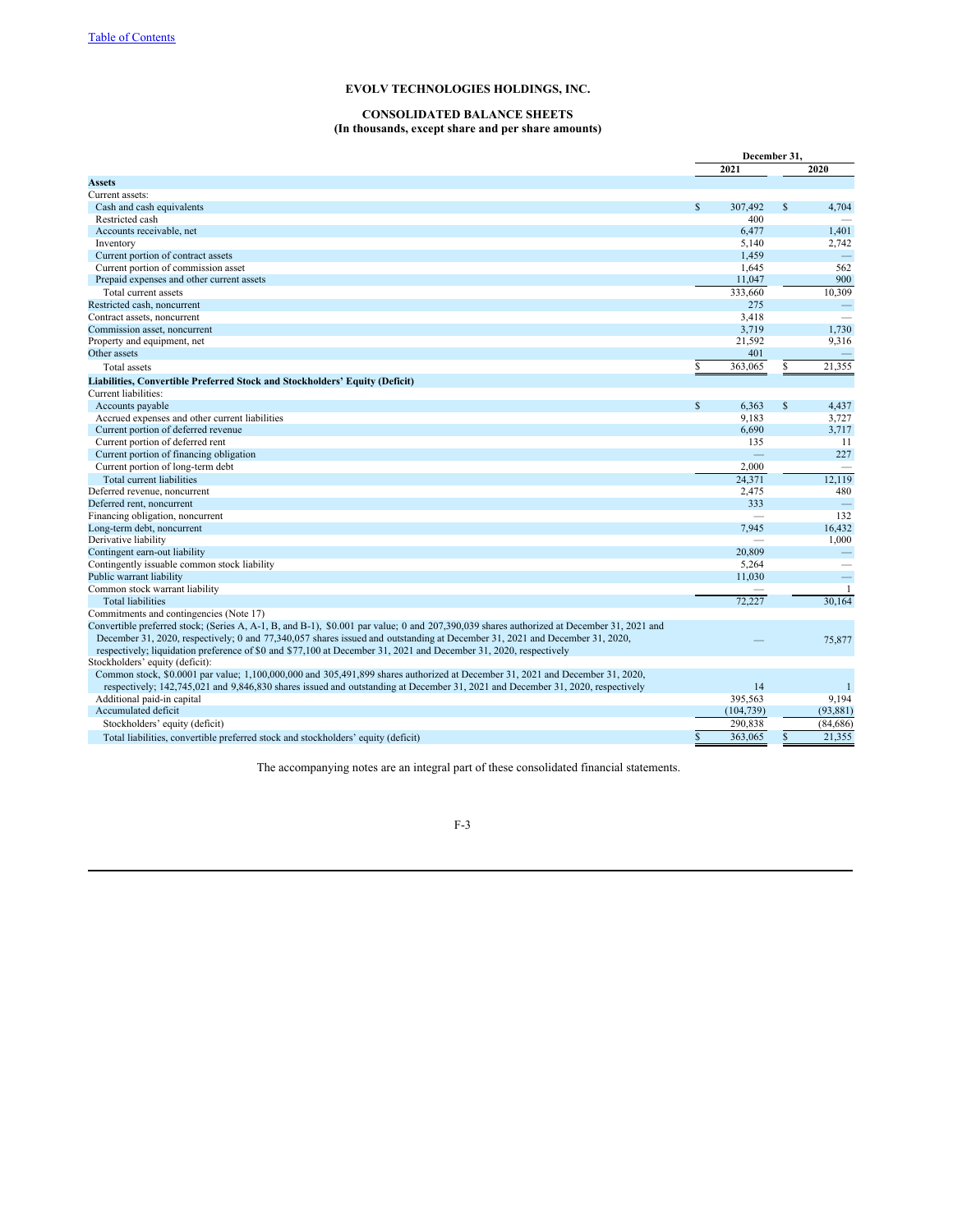# **CONSOLIDATED STATEMENTS OF OPERATIONS AND COMPREHENSIVE LOSS (In thousands, except share and per share amounts)**

|                                                                                         |    | Year Ended December 31, |    |           |
|-----------------------------------------------------------------------------------------|----|-------------------------|----|-----------|
|                                                                                         |    | 2021                    |    | 2020      |
| Revenue:                                                                                |    |                         |    |           |
| Product revenue                                                                         | S  | 13.917                  | S  | 1,279     |
| Subscription revenue                                                                    |    | 7,855                   |    | 2,637     |
| Service revenue                                                                         |    | 1,920                   |    | 869       |
| Total revenue                                                                           |    | 23,692                  |    | 4,785     |
| Cost of revenue:                                                                        |    |                         |    |           |
| Cost of product revenue                                                                 |    | 12,471                  |    | 1,177     |
| Cost of subscription revenue                                                            |    | 3.644                   |    | 1,824     |
| Cost of service revenue                                                                 |    | 936                     |    | 495       |
| Total cost of revenue                                                                   |    | 17,051                  |    | 3,496     |
| Gross profit                                                                            |    | 6,641                   |    | 1,289     |
| Operating expenses:                                                                     |    |                         |    |           |
| Research and development                                                                |    | 11,416                  |    | 15,710    |
| Sales and marketing                                                                     |    | 27,404                  |    | 7,365     |
| General and administrative                                                              |    | 20,013                  |    | 5,110     |
| Loss from impairment of property and equipment                                          |    | 1,869                   |    |           |
| Total operating expenses                                                                |    | 60,702                  |    | 28,185    |
| Loss from operations                                                                    |    | (54,061)                |    | (26, 896) |
| Other income (expense), net:                                                            |    |                         |    |           |
| Interest expense, net                                                                   |    | (6,095)                 |    | (430)     |
| Loss on disposal of property and equipment                                              |    | (617)                   |    |           |
| Loss on extinguishment of debt                                                          |    | (12,685)                |    | (66)      |
| Change in fair value of derivative liability                                            |    | (1,745)                 |    |           |
| Change in fair value of contingent earn-out liability                                   |    | 46,212                  |    |           |
| Change in fair value of contingently issuable common stock liability                    |    | 6,406                   |    |           |
| Change in fair value of public warrant liability                                        |    | 12,606                  |    |           |
| Change in fair value of common stock warrant liability                                  |    | (879)                   |    |           |
| Total other income (expense), net                                                       |    | 43,203                  |    | (496)     |
| Net loss and comprehensive loss attributable to common stockholders – basic and diluted | \$ | (10, 858)               | \$ | (27, 392) |
| Net loss per share attributable to common stockholders – basic and diluted              | S  | (0.15)                  | S  | (3.07)    |
| Weighted average common shares outstanding - basic and diluted                          |    | 71.662.694              |    | 8.932.404 |

The accompanying notes are an integral part of these consolidated financial statements.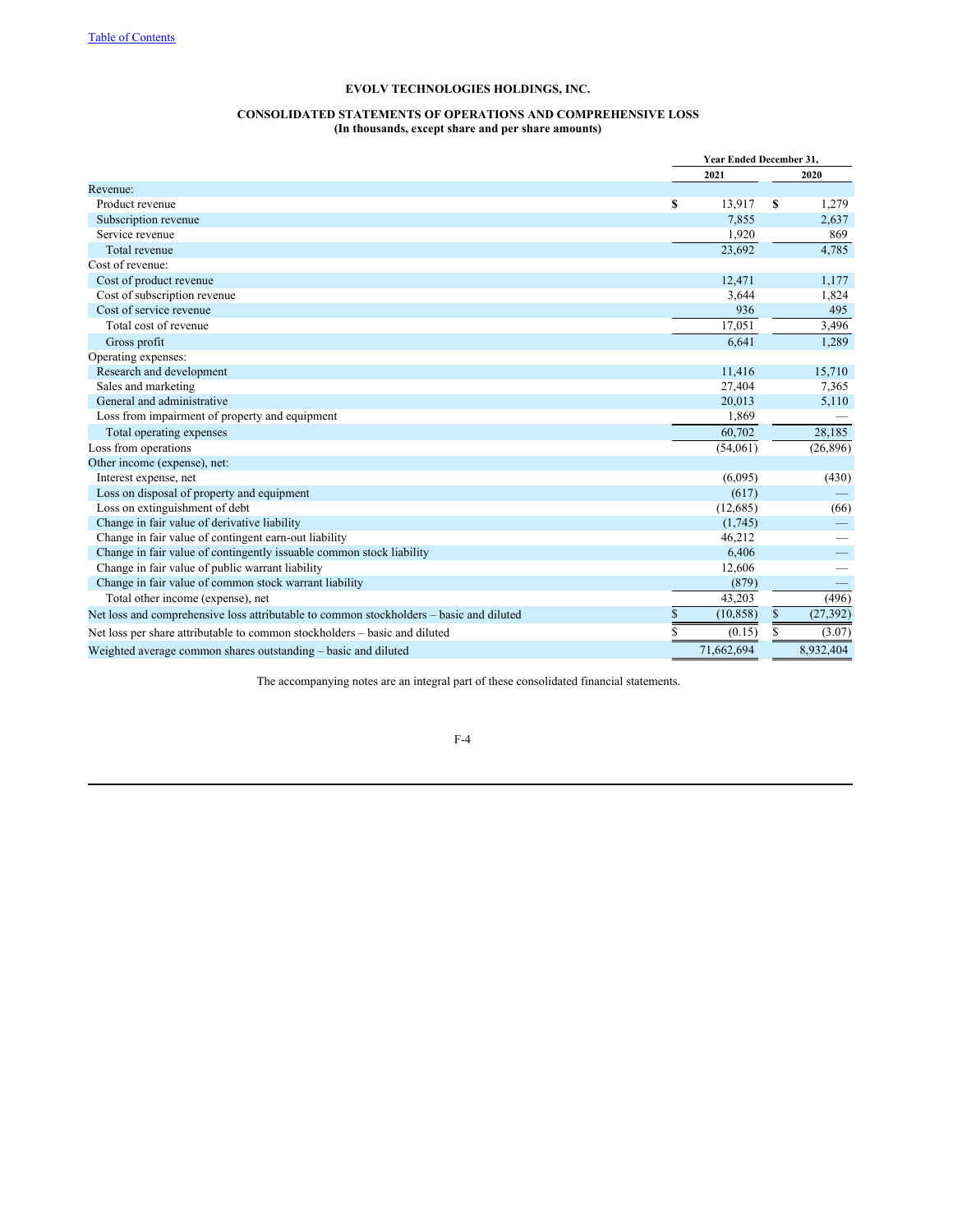# **CONSOLIDATED STATEMENTS OF CONVERTIBLE PREFERRED STOCK AND STOCKHOLDERS' EQUITY (DEFICIT) (In thousands, except share amounts)**

|                                                                          |                       | Convertible<br><b>Additional</b><br><b>Preferred Stock</b><br><b>Common Stock</b><br>Paid-in |                       |                          | Accumulated           | <b>Total</b><br>Stockholders' |                           |                                    |  |
|--------------------------------------------------------------------------|-----------------------|----------------------------------------------------------------------------------------------|-----------------------|--------------------------|-----------------------|-------------------------------|---------------------------|------------------------------------|--|
|                                                                          | Shares <sup>(1)</sup> | Amount                                                                                       | Shares <sup>(1)</sup> | Capital<br>Amount        |                       |                               |                           | Deficit<br><b>Equity (Deficit)</b> |  |
| <b>Balance at December 31, 2019</b>                                      | 74,133,667            | \$72,883                                                                                     | 8,624,009             | $\mathcal{S}$            | $\mathbb{S}$<br>7,978 | $\mathbb{S}$<br>(66, 489)     | $\mathbb{S}$<br>(58, 510) |                                    |  |
| Issuance of Series B-1 convertible preferred stock, net of issuance      |                       |                                                                                              |                       |                          |                       |                               |                           |                                    |  |
| costs of \$105                                                           | 3,206,390             | 2,994                                                                                        |                       |                          |                       |                               |                           |                                    |  |
| Issuance of warrants to purchase common stock                            |                       | $\qquad \qquad -$                                                                            |                       |                          | 112                   |                               | 112                       |                                    |  |
| Issuance of common stock upon exercise of stock options                  |                       |                                                                                              | 1,222,821             |                          | 442                   |                               | 442                       |                                    |  |
| Stock-based compensation expense                                         |                       |                                                                                              |                       |                          | 662                   |                               | 662                       |                                    |  |
| Net loss                                                                 |                       |                                                                                              |                       |                          |                       | (27, 392)                     | (27, 392)                 |                                    |  |
| <b>Balance at December 31, 2020</b>                                      | 77,340,057            | 75,877                                                                                       | 9,846,830             | $\mathbf{1}$             | 9,194                 | (93, 881)                     | (84, 686)                 |                                    |  |
| Conversion of convertible preferred stock into common stock in           |                       |                                                                                              |                       |                          |                       |                               |                           |                                    |  |
| connection with the closing of the Merger                                | (77, 340, 057)        | (75, 877)                                                                                    | 80,833,007            | 8                        | 75,869                |                               | 75,877                    |                                    |  |
| Issuance of common stock in connection with the closing of the<br>Merger |                       |                                                                                              | 10,391,513            | $\mathbf{1}$             | 84.944                |                               | 84,945                    |                                    |  |
| Issuance of common stock in connection with the consummation of          |                       |                                                                                              |                       |                          |                       |                               |                           |                                    |  |
| the PIPE Investment                                                      |                       |                                                                                              | 30,000,000            | 3                        | 299,997               |                               | 300,000                   |                                    |  |
| Issuance of common stock for net settlement of common stock and          |                       |                                                                                              |                       |                          |                       |                               |                           |                                    |  |
| preferred stock warrants upon settlement of the Merger                   |                       |                                                                                              | 2,029,712             |                          | 880                   |                               | 880                       |                                    |  |
| Issuance of common stock for the conversion of convertible notes         |                       |                                                                                              | 5,408,672             | 1                        | 53,644                |                               | 53,645                    |                                    |  |
| Issuance of public warrants in connection with the closing of the        |                       |                                                                                              |                       |                          |                       |                               |                           |                                    |  |
| Merger                                                                   |                       |                                                                                              |                       |                          | (23, 636)             |                               | (23, 636)                 |                                    |  |
| Payment of deferred offering costs in connection with the closing of     |                       |                                                                                              |                       |                          |                       |                               |                           |                                    |  |
| the Merger and PIPE Investment                                           |                       |                                                                                              |                       |                          | (36,065)              |                               | (36,065)                  |                                    |  |
| Initial fair value of contingent earn-out liability recognized upon the  |                       |                                                                                              |                       |                          |                       |                               |                           |                                    |  |
| closing of the Merger                                                    |                       |                                                                                              |                       |                          | (67, 021)             |                               | (67,021)                  |                                    |  |
| Initial fair value of contingently issuable common stock liability       |                       |                                                                                              |                       |                          |                       |                               |                           |                                    |  |
| recognized upon the closing of the Merger                                |                       |                                                                                              |                       |                          | (11,670)              |                               | (11,670)                  |                                    |  |
| Issuance of warrant to purchase common stock                             |                       |                                                                                              |                       |                          |                       |                               | $\overline{1}$            |                                    |  |
| Issuance of common stock upon exercise of stock options                  |                       | -                                                                                            | 4,276,327             | $\overline{\phantom{0}}$ | 915                   |                               | 915                       |                                    |  |
| Repurchase of common stock upon settlement of related party note         |                       | –                                                                                            | (43,665)              |                          |                       |                               |                           |                                    |  |
| Issuance of common stock upon vesting of restricted stock units          |                       | -                                                                                            | 2.625                 |                          |                       |                               |                           |                                    |  |
| Stock-based compensation expense                                         |                       |                                                                                              |                       | $\qquad \qquad -$        | 8.511                 |                               | 8,511                     |                                    |  |
| Net loss                                                                 |                       |                                                                                              |                       |                          |                       | (10, 858)                     | (10, 858)                 |                                    |  |
| <b>Balance at December 31, 2021</b>                                      |                       |                                                                                              | 142,745,021           | 14                       | 395,563               | (104, 739)                    | 290,838                   |                                    |  |

(1) The shares of the Company's convertible preferred stock and common stock, prior to the Merger (as defined in Note 1) have been retrospectively restated to reflect the exchange ratio of 0.378 established in the Merger as described in Note 3.

The accompanying notes are an integral part of these consolidated financial statements.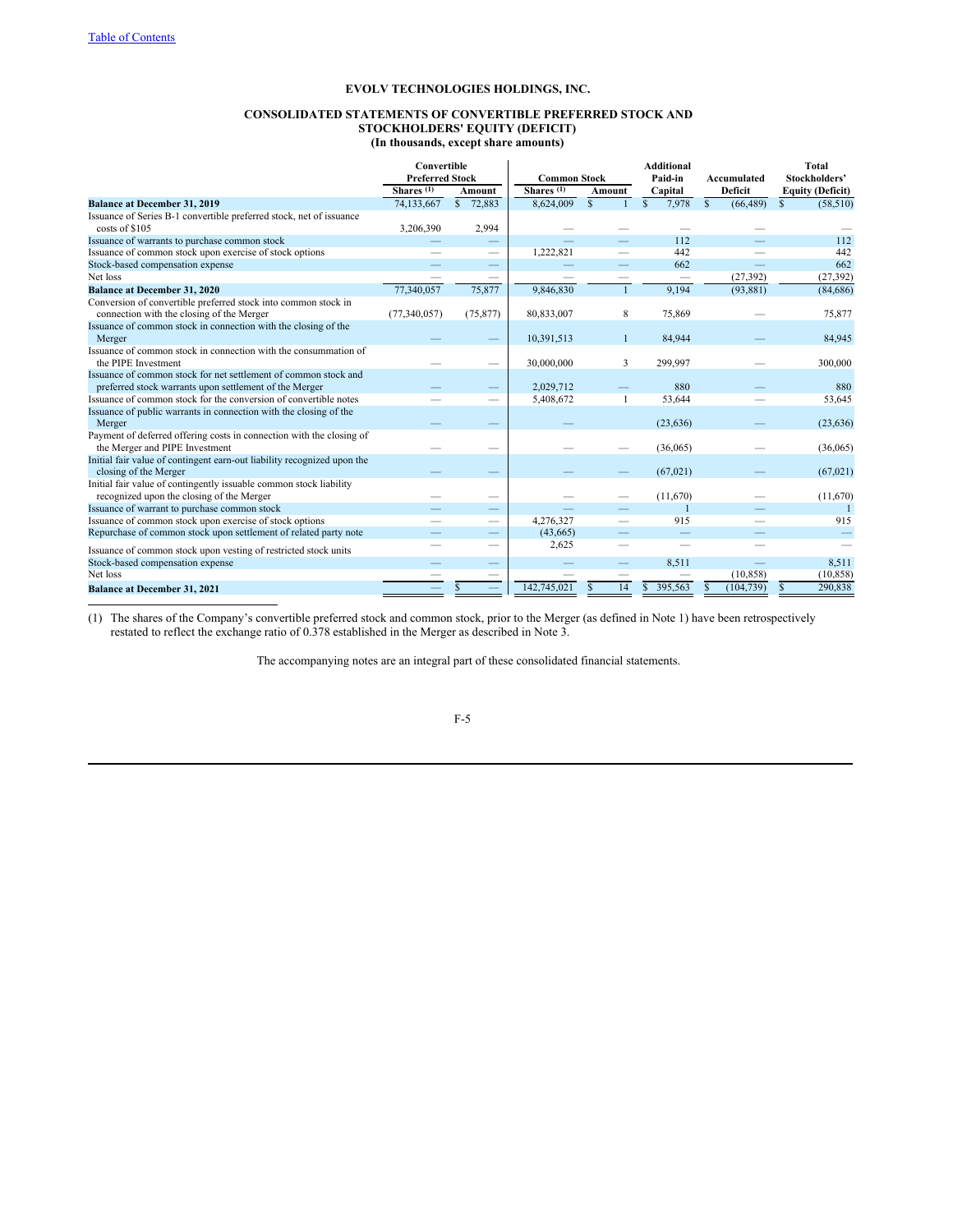# **CONSOLIDATED STATEMENTS OF CASH FLOWS (In thousands)**

|                                                                                                                            | Year Ended December 31,       |                          |
|----------------------------------------------------------------------------------------------------------------------------|-------------------------------|--------------------------|
|                                                                                                                            | 2021                          | 2020                     |
| Cash flows from operating activities:                                                                                      |                               |                          |
| Net loss                                                                                                                   | \$<br>(10, 858)               | \$<br>(27, 392)          |
| Adjustments to reconcile net loss to net cash used in operating activities:                                                |                               |                          |
| Depreciation and amortization expense                                                                                      | 2,895                         | 1,065                    |
| Write-off of inventory                                                                                                     | 2,132                         |                          |
| Adjustment to property and equipment for sales type leases                                                                 | (91)                          |                          |
| Loss from impairment of property and equipment                                                                             | 1,869                         | $\frac{1}{2}$            |
| Loss on disposal of property and equipment                                                                                 | 617                           |                          |
| Stock-based compensation                                                                                                   | 8,511                         | 662                      |
| Noncash interest expense                                                                                                   | 5,245                         | 25                       |
| (Recovery of) provision recorded for allowance for doubtful accounts                                                       | (13)                          | 47                       |
| Loss on extinguishment of debt                                                                                             | 12,685                        | 66                       |
| Change in fair value of derivative liability                                                                               | 1.745<br>879                  | $\overline{\phantom{a}}$ |
| Change in fair value of common stock warrant liability                                                                     |                               | -                        |
| Change in fair value of earn-out liability<br>Change in fair value of contingently issuable common stock                   | (46, 212)<br>(6, 406)         | $\overline{\phantom{a}}$ |
| Change in fair value of public warrant liability                                                                           | (12,606)                      |                          |
| Changes in operating assets and liabilities                                                                                |                               |                          |
| Accounts receivable                                                                                                        | (5,063)                       | (464)                    |
| Inventory                                                                                                                  | (17, 479)                     | (1, 471)                 |
| Commission assets                                                                                                          | (3,072)                       | (1,785)                  |
| Contract assets                                                                                                            | (4, 877)                      |                          |
| Prepaid expenses and other current assets                                                                                  | (10,079)                      | (375)                    |
| Accounts payable                                                                                                           | (7)                           | 1,915                    |
| Deferred revenue                                                                                                           | 4,968                         | 2,341                    |
| Deferred rent                                                                                                              | 457                           | (34)                     |
| Warranty reserve                                                                                                           | (42)                          | (14)                     |
| Accrued expenses and other current liabilities                                                                             | 5,174                         | 2,160                    |
| Net cash used in operating activities                                                                                      | (69, 628)                     | (23, 254)                |
| Cash flows from investing activities:                                                                                      |                               |                          |
| Development of internal-use software                                                                                       | (1,028)                       |                          |
| Purchases of property and equipment                                                                                        | (3,710)                       | (6,609)                  |
| Net cash used in investing activities                                                                                      | (4,738)                       | (6,609)                  |
| Cash flows from financing activities:                                                                                      |                               |                          |
| Proceeds from issuance of Series B-1 convertible preferred stock, net of issuance costs                                    |                               | 2,994                    |
| Proceeds from exercise of stock options                                                                                    | 915                           | 442                      |
| Proceeds from issuance of common stock from the PIPE Investment                                                            | 300,000                       |                          |
| Proceeds from the closing of the Merger                                                                                    | 84,945                        |                          |
| Payment of offering costs from the closing of the Merger and PIPE Investment                                               | (34, 132)                     |                          |
| Repayment of financing obligations                                                                                         | (359)                         | (244)                    |
| Proceeds from long-term debt, net of issuance costs                                                                        | 31,882                        | 22,438                   |
| Repayment of principal on long term debt                                                                                   | (5, 422)                      | (8, 404)                 |
| Net cash provided by financing activities                                                                                  | 377,829                       | 17,226                   |
| Net increase (decrease) in cash, cash equivalents and restricted cash                                                      | 303,463                       | (12, 637)                |
| Cash, cash equivalents and restricted cash                                                                                 |                               |                          |
| Cash, cash equivalents and restricted cash at beginning of period                                                          | 4,704                         | 17,341                   |
| Cash, cash equivalents and restricted cash at end of period                                                                | 308,167<br><sup>\$</sup>      | 4,704                    |
| Supplemental disclosure of cash flow information                                                                           |                               |                          |
| Cash paid for interest                                                                                                     | <b>S</b><br>850               | 405<br>S                 |
| Supplemental disclosure of non-cash activities                                                                             |                               |                          |
| Issuance of equity classified warrants                                                                                     | $\mathbf S$<br>$\overline{1}$ | 112<br>$\mathcal{S}$     |
| Issuance of a nonrecourse promissory note with officer                                                                     |                               | 350                      |
| Capital expenditures incurred but not yet paid                                                                             | 347                           |                          |
| Transfer of inventory to property and equipment                                                                            | 12,949                        | 86                       |
| Deferred offering costs included in accounts payable                                                                       | 1,932                         | $\frac{1}{2}$            |
| Conversion of convertible preferred stock to common stock                                                                  | 75,877                        |                          |
| Initial fair value of contingent earn-out liability recognized in connection with the closing of the Merger                | 67,021                        |                          |
| Initial fair value of contingently issuable common stock liability recognized in connection with the closing of the Merger | 11,670                        |                          |
| Conversion of common stock warrants to common stock in connection with the closing of the Merger                           | 880                           | $\overline{\phantom{m}}$ |
| Initial fair value of public warrants in connection with the closing of the Merger                                         | 23,636                        |                          |

The accompanying notes are an integral part of these consolidated financial statements.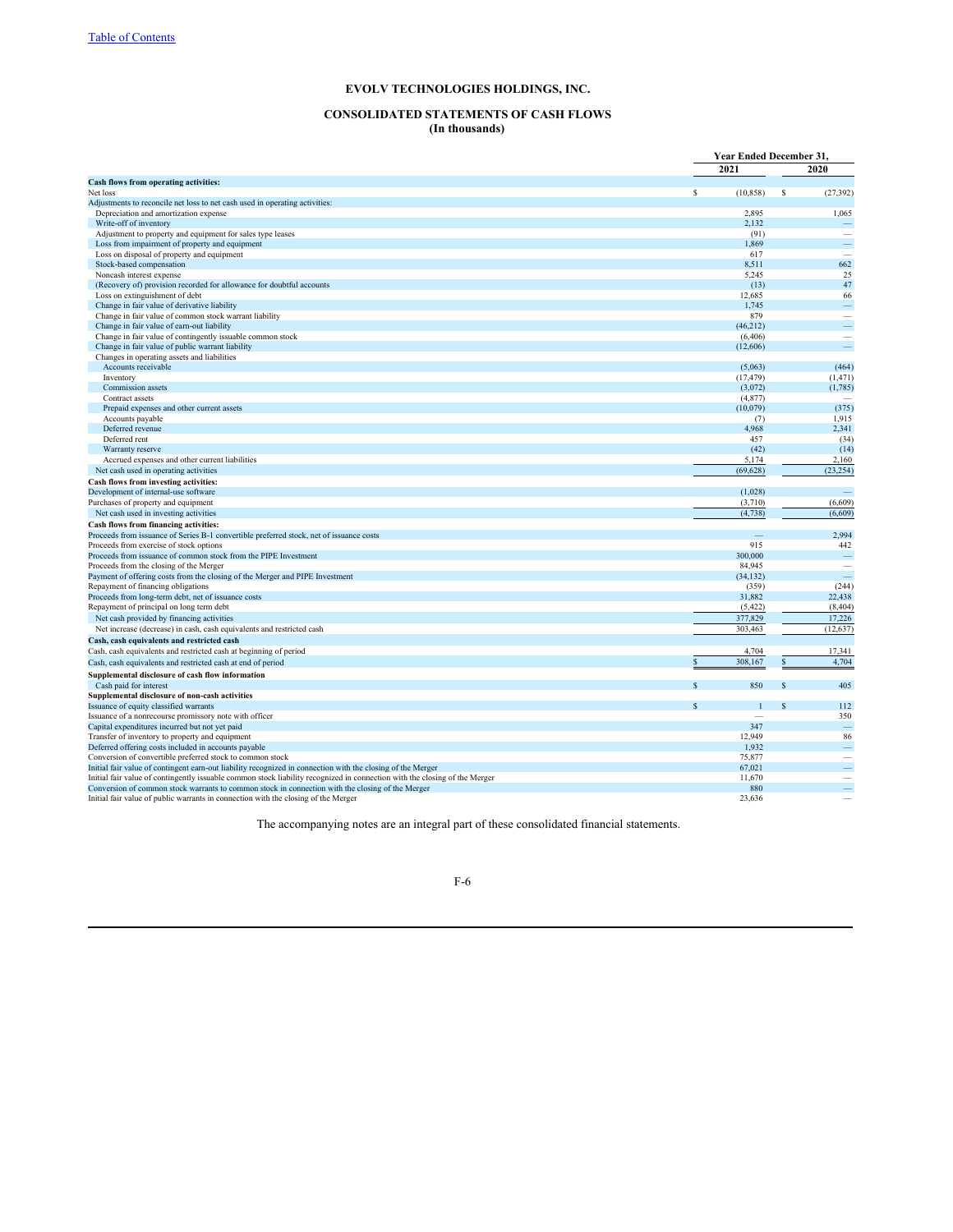# **NOTES TO CONSOLIDATED FINANCIAL STATEMENTS**

# **1. Nature of the Business and Basis of Presentation**

As used in this Annual Report on Form 10-K, unless otherwise indicated or the context otherwise requires, references to "we," "us," "our," the "Company" and "Evolv" refer to the consolidated operations of Evolv Technologies Holdings, Inc. and its subsidiaries. References to "NHIC" refer to the company prior to the consummation of the Merger and references to "Legacy Evolv" refer to Evolv Technologies, Inc. dba Evolv Technology, Inc. prior to the consummation of the Merger.

Legacy Evolv was incorporated under the laws of the State of Delaware on July 8, 2013. The Company is the global leader in AI-based weapons detection for security screening. The Company's mission is to make the world a safer and more enjoyable place to work, learn, and play. The Company is democratizing security by making it seamless for gathering spaces to address the chronic epidemic of escalating gun violence, mass shootings and terrorist attacks in a cost-effective manner while improving the visitor experience. The Company is headquartered in Waltham, Massachusetts.

#### *Merger with NewHold Investment Corp.*

On July 16, 2021 (the "Closing Date"), NHIC, the legal predecessor company, consummated the previously announced Merger with Legacy Evolv, pursuant to the Agreement and Plan of Merger dated as of March 5, 2021, and amended by the First Amendment to Agreement and Plan of Merger (the "Merger Agreement"), dated as of June 5, 2021. Upon the closing of the Merger, NHIC changed its name to Evolv Technologies Holdings, Inc. and the officers of NHIC, the legal predecessor company, resigned. The officers of Legacy Evolv became the officers of the Company, and the Company listed its shares of common stock, par value \$0.0001 per share, on Nasdaq under the symbol "EVLV" (see Note 3).

#### *Subscription Agreement*

Prior to the completion of the Merger, the Company entered into subscription agreements (collectively, the "PIPE Investment") with certain parties subscribing for shares of the Company's common stock (the "Subscribers") pursuant to which the Subscribers agreed to purchase. Pursuant to the PIPE Investment, the Company issued 30,000,000 shares of common stock for a purchase price of \$10.00 per share with gross proceeds of \$300.0 million.

# *Risks and uncertainties*

The Company is subject to risks and uncertainties common to early-stage companies in the human security industry including, but not limited to, the successful development, commercialization, marketing and sale of existing and new products, fluctuations in operating results and financial risks, protection of proprietary knowledge and patent risks, dependence on key personnel, competition, technological risks, cybersecurity risks, customer demand, and management of growth. Potential risks and uncertainties also include, without limitation, uncertainties regarding the duration and magnitude of the impact of the COVID-19 pandemic, including variants, on the Company's business and the economy in general.

In March 2020, the World Health Organization declared the global novel coronavirus disease 2019 ("COVID-19") outbreak a pandemic. The impact of this pandemic has been and will likely continue to be extensive in many aspects of society, which has resulted in and will likely continue to result in significant disruptions to the global economy, as well as businesses and capital markets around the world. The Company cannot at this time predict the ultimate extent, duration, or full impact that the COVID-19 pandemic will have on its future financial condition and operations. The impact of the COVID-19 pandemic on the Company's financial performance will depend on future developments, including the duration and spread of the pandemic, including variants, and related governmental advisories and restrictions, the progression and effectiveness of vaccination roll-outs, vaccine hesitancy, and the actions taken to contain or treat COVID-19, as well as the economic impact on local, regional, national and international customers and markets. The situation surrounding COVID-19 remains fluid and the potential for a material impact on the Company increases the longer the virus impacts the level of economic activity in the United States and globally. Given the ongoing evolution of COVID-19 and the global responses to curb its spread, the Company is not able to estimate the effects of COVID-19 on our results of operations, financial condition, or liquidity for the year ending December 31, 2021. If the financial markets and/or the overall economy are impacted for an extended period, the Company's results may be materially adversely affected.

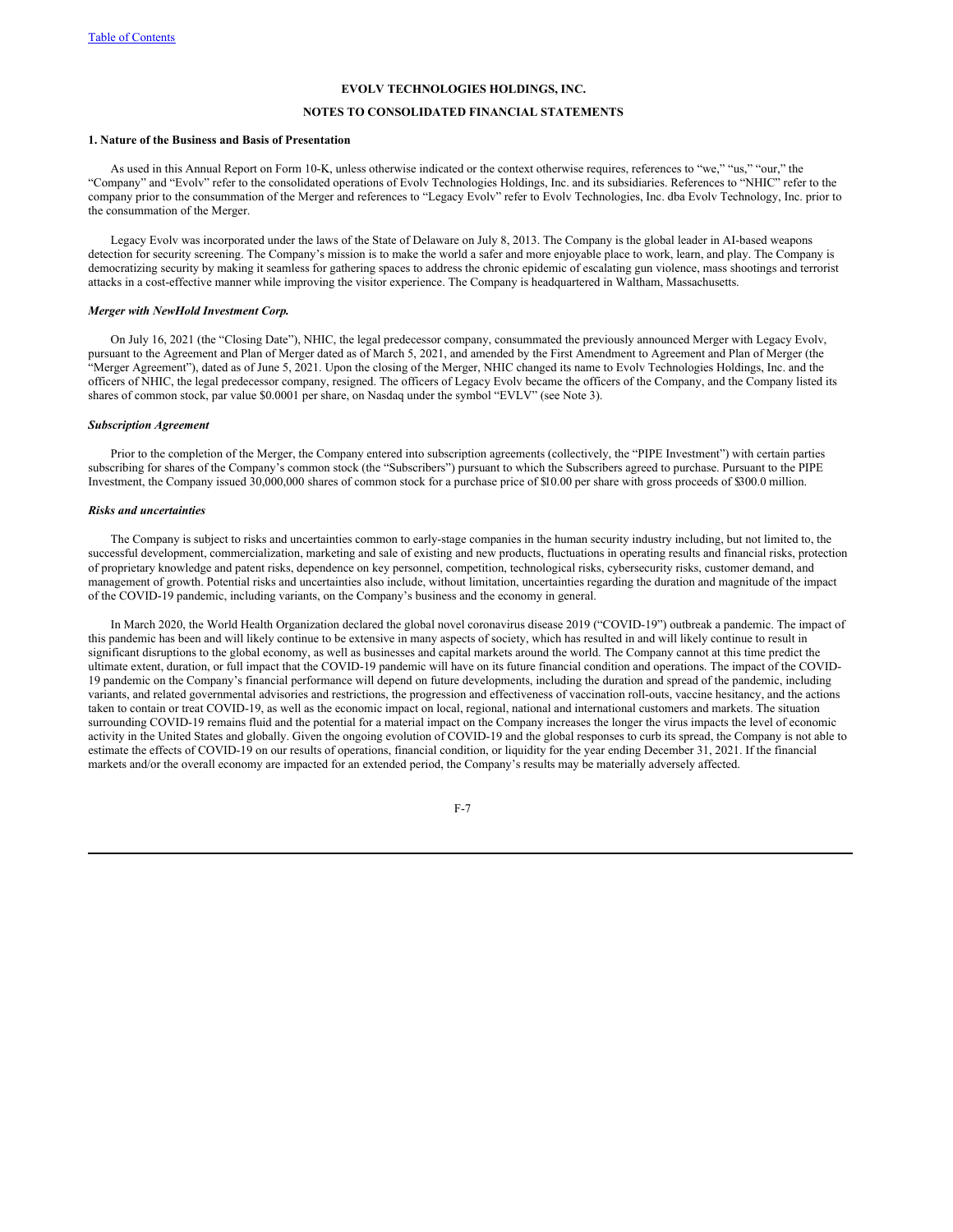# **NOTES TO CONSOLIDATED FINANCIAL STATEMENTS**

Future impacts to the Company's business as a result of COVID-19 could include disruptions to the Company's revenue caused by closures of customer operations, manufacturing operations and supply chain caused by facility closures, reductions in operating hours, staggered shifts and other social distancing efforts, labor shortages, decreased productivity and unavailability of materials or components, limitations on our employees' and customers' ability to travel, and delays in shipments to and from affected countries and within the United States. While the Company maintains an inventory of finished products and raw materials used in its products, a prolonged pandemic could lead to shortages in the raw materials necessary to manufacture its products.

#### *Basis of presentation*

The consolidated financial statements have been prepared in accordance with accounting principles generally accepted in the United States of America ("GAAP") and include the accounts of the Company, its holding company, Evolv Technologies, Inc., its wholly owned subsidiary in the United Kingdom, Evolv Technologies UK Ltd. and its wholly owned subsidiary, Give Evolv LLC. All intercompany accounts and transactions have been eliminated in consolidation. Any reference in these notes to applicable guidance is meant to refer to the authoritative GAAP as found in the Accounting Standards Codification ("ASC") and Accounting Standards Update ("ASU") of the Financial Accounting Standards Board ("FASB").

## **2. Summary of Significant Accounting Policies**

#### *Use of Estimates*

The preparation of the Company's consolidated financial statements in conformity with GAAP requires management to make estimates and assumptions that affect the reported amounts of assets and liabilities, the disclosure of contingent assets and liabilities at the date of the consolidated financial statements, and the reported amounts of revenue and expenses during the reporting periods. Significant estimates and assumptions reflected in these consolidated financial statements include but are not limited to calculating the standalone selling price for revenue recognition, the valuation of inventory, the accrual of sales tax contingencies, the expensing and capitalization of costs associated with internal-use software, stock-based awards, the valuation of the contingent earn-out liability, the valuation of the contingently issuable common stock, the valuation of common stock for the periods prior to the Company listing its shares on Nasdaq, the valuation of the derivative liability, the valuation of the common stock warrant liability and the valuation of the preferred stock warrant liability. The Company bases its estimates on historical experience, known trends and other market-specific or other relevant factors that it believes to be reasonable under the circumstances. On an ongoing basis, management evaluates its estimates when there are changes in circumstances, facts, and experience. Changes in estimates are recorded in the period in which they become known. Actual results could differ from those **estimates** 

Due to the COVID-19 pandemic, there has been uncertainty and disruption in the global economy and financial markets. The full extent to which the COVID-19 pandemic will directly or indirectly impact the Company's business, results of operations and financial condition, including revenues and expenses, will depend on future developments that are highly uncertain, including as a result of new information that may emerge concerning COVID-19 and the actions taken to contain it or treat COVID-19. Management has made estimates of the impact of COVID-19 within the Company's consolidated financial statements and there may be changes to those estimates in future periods. These estimates may change, as new events occur, and additional information is obtained. On an ongoing basis, management evaluates its estimates as there are changes in circumstances, facts, and experience. Changes in estimates are recorded in the period in which they become known. Actual results may differ from those estimates or assumptions.

#### *Risk of Concentrations of Credit, Significant Customers and Significant Suppliers*

Financial instruments that potentially expose the Company to concentrations of credit risk consist primarily of cash equivalents, restricted cash, and accounts receivable, net. The Company maintains deposits in accredited financial institutions in excess of federally insured limits. The Company maintains its cash, cash equivalents and restricted cash with financial institutions that management believes to be of high credit quality. The Company has not experienced any losses on such accounts and does not believe it is exposed to any unusual credit risk beyond the normal credit risk associated with commercial banking relationships.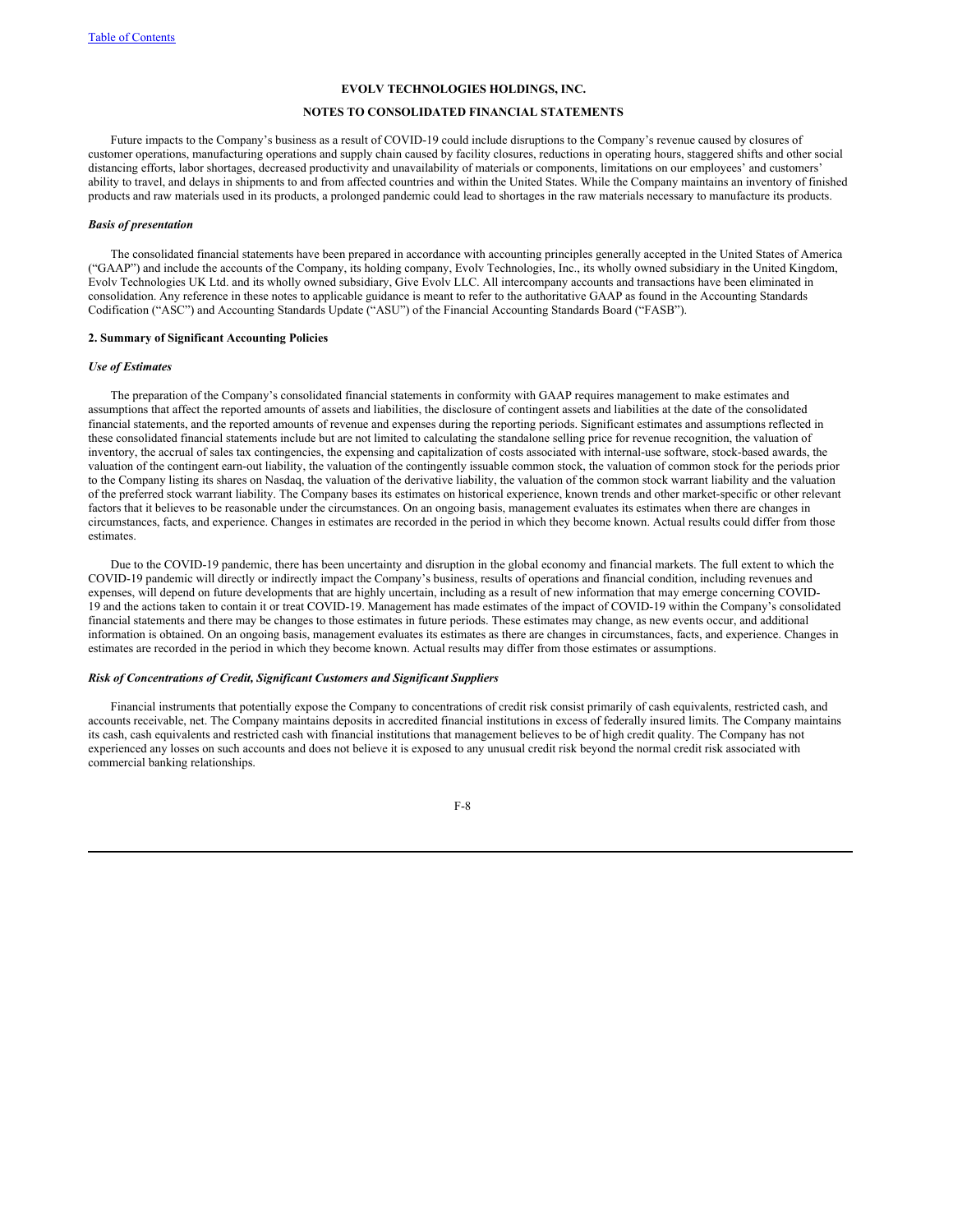# **NOTES TO CONSOLIDATED FINANCIAL STATEMENTS**

Significant customers are those which represent more than 10% of the Company's total revenue or accounts receivable, net balance at each respective balance sheet date. The following table presents customers that represent 10% or more of the Company's total revenue:

|                 | Year Ended December 31   |             |
|-----------------|--------------------------|-------------|
|                 | 2021                     | 2020        |
| <b>Lustomer</b> | $\overline{\phantom{a}}$ | 70/<br>10.7 |
|                 | $\sim$                   | 0/<br>10.7  |

Customer A revenue is from subscriptions.

The following table presents customers that represent 10% or more of the Company's accounts receivable, net:

|            | December 31, |          |
|------------|--------------|----------|
|            | 2021         | 2020     |
| Customer C |              | 23.8 %   |
| Customer D |              | 23.4 %   |
| Customer E | 18.2 %       |          |
| Customer F | $11.8 \%$    |          |
|            | 30.0 $%$     | 47.2 $%$ |

The Company relies on third parties for the supply and manufacture of its products as well as third-party logistics providers. In instances where these parties fail to perform their obligations, the Company may be unable to find alternative suppliers to satisfactorily deliver its products to its customers on time, if at all, which could have a material adverse effect on the Company's operating results, financial condition and cash flows and damage its customer relationships.

# *Debt Issuance Costs*

The Company capitalizes certain legal, accounting, and other third-party fees that are directly associated with the issuance of debt as debt issuance costs. Debt issuance costs are recorded as a direct reduction of the carrying amount of the associated debt on the consolidated balance sheet and amortized as interest expense on the consolidated statement of operations and comprehensive loss using the effective interest method. As of December 31, 2021 and 2020, debt issuance costs totaled \$0.1 million and \$0.1 million, respectively, and were recorded as a reduction in the carrying amount of long-term debt in the consolidated balance sheets. During the years ended December 31, 2021 and 2020, the Company recorded \$0.1 million and less than \$0.1 million, respectively, in amortization of the debt issuance costs recorded within interest expense in the consolidated statement of operations and comprehensive loss.

#### *Cash, Cash Equivalents, and Restricted Cash*

Cash, cash equivalents, and restricted cash as reported on the consolidated statement of cash flows consists of the following (in thousands):

|                                                   | December 31. |  |                          |  |
|---------------------------------------------------|--------------|--|--------------------------|--|
|                                                   | 2021         |  | 2020                     |  |
| Cash and cash equivalents                         | 307.492      |  | 4.704                    |  |
| Restricted cash                                   | 674          |  | $\overline{\phantom{a}}$ |  |
| Total cash, cash equivalents, and restricted cash | 308,167      |  | 4.704                    |  |

The Company considers all short-term, highly liquid investments purchased with an original maturity of three months or less at the date of purchase to be cash equivalents. Restricted cash consists of a letter of credit on the Company's office lease in Waltham, Massachusetts, with \$0.4 million included in the current portion of restricted cash which will be returned during the first half of 2022, and \$0.3 million included in restricted cash, noncurrent in the consolidated balance sheet as of December 31, 2021. As the letter of credit is reduced restricted cash is reclassified to cash and cash equivalents.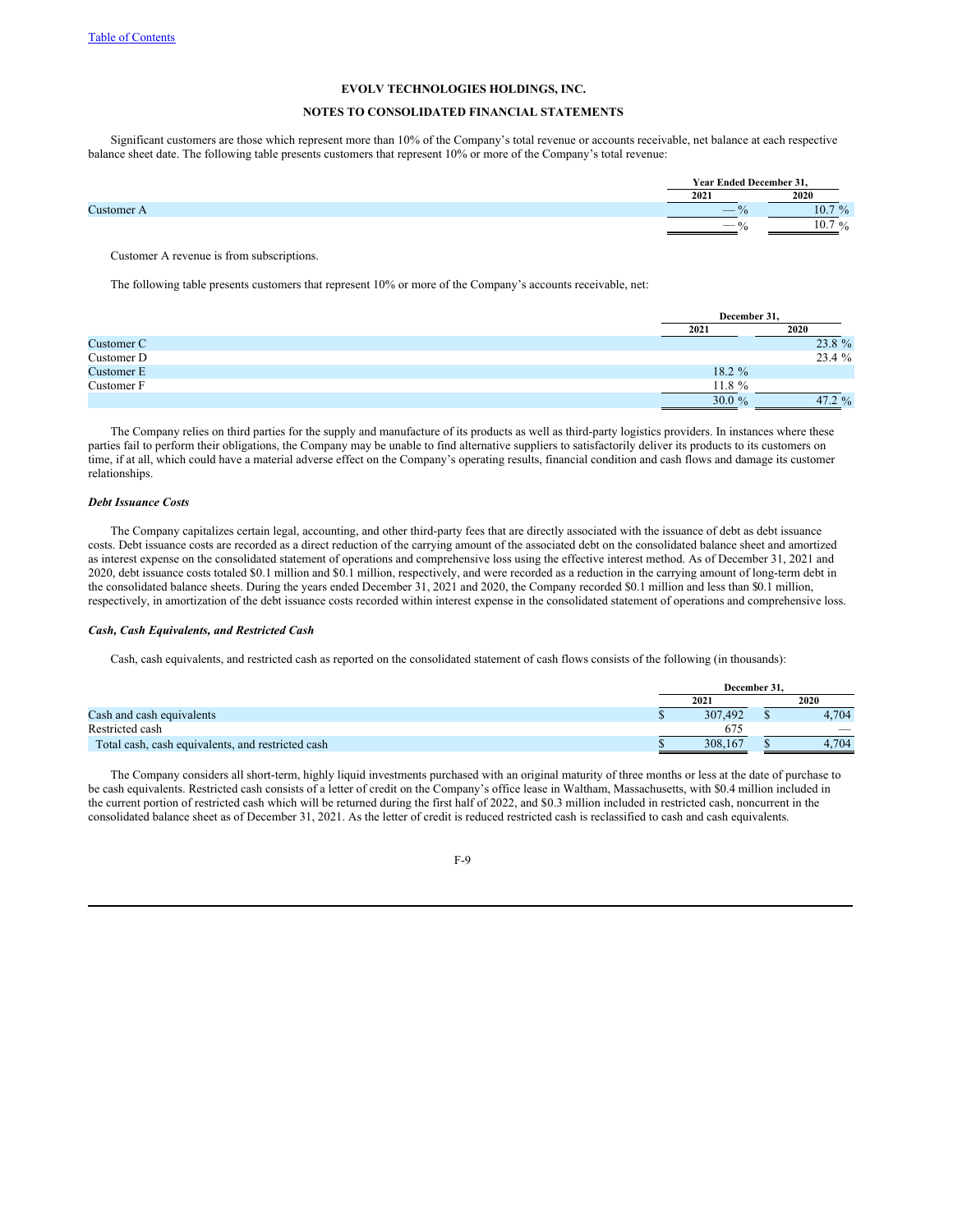# **NOTES TO CONSOLIDATED FINANCIAL STATEMENTS**

## *Inventory*

Inventory is stated at the lower of cost or net realizable value with cost being determined using the first-in, first-out method. The Company regularly reviews inventory quantities on-hand for excess and obsolete inventory and, when circumstances indicate, records charges to write down inventories to their estimated net realizable value, after evaluating historical sales, future demand, market conditions and expected product life cycles. Such charges are classified as product cost of revenues in the consolidated statement of operations and comprehensive loss. Any write-down of inventory to net realizable value creates a new cost basis. The Company recorded \$1.6 million in write-offs of Edge units during the year ended December 31, 2021 as the Company is no longer selling this product. The Company did not record any write-offs on inventory during the year ended December 31, 2020.

#### *Property and Equipment*

Property and equipment are stated at cost less accumulated depreciation and amortization. Depreciation and amortization expense are recognized using the straight-line method over the estimated useful life of each asset, as follows:

|                                            | <b>Estimated Useful Life</b>                   |
|--------------------------------------------|------------------------------------------------|
| Computers and telecommunications equipment | 3 years                                        |
| Lab equipment                              | 5 years                                        |
| Purchased software                         | 4 years                                        |
| Furniture and fixtures                     | 5 years                                        |
| Leasehold improvements                     | Shorter of remaining lease term or useful life |
| Leased equipment                           | 4-7 years                                      |
| Internal-use software                      | 4 years                                        |

Estimated useful lives are periodically assessed to determine if changes are appropriate. Leasehold improvements are depreciated using the straight-line method over the lesser of the lease term or its estimated economic useful life. Lease terms are used based upon the initial lease agreement and do not consider potential renewals or extensions until such time that the renewals or extensions are contracted. Maintenance and repairs are charged to expense as incurred. When assets are retired or otherwise disposed of, the cost of these assets and related accumulated depreciation are eliminated from the consolidated balance sheet and any resulting gains or losses are included in the consolidated statements of operations and comprehensive loss in the period of disposal. Costs for capital assets not yet placed into service are capitalized as construction-in-progress and depreciated once placed into service.

The Company's leases for leased equipment generally are48 months. The Company's subscription contracts are classified as operating leases because title does not transfer and they do not meet any of the other criteria per Accounting Standards Codification 840 – *Leases* ("ASC 840"). To date, the Company has not had any subscription arrangements come up for renewal and will reassess the classification of any such leases upon renewal.

The Company evaluates leased equipment for obsolescence and impairment whenever circumstances indicate that the carrying value of such equipment is not recoverable by considering any (1) reduced demand in the markets in which the Company operate, (2) technological obsolescence due to developments of new products and improvements, or (3) changes in economic or other events and conditions that impact the market price for the Company's products. Based on the Company's evaluations, an impairment loss on property and equipment of \$1.9 million was recorded during the year ended December 31, 2021. This was related to Edge and Express prototype units that were taken out of service and retired. The Company is transitioning its domestic customers from the Legacy Edge units to its most current Evolv Express units, which resulted in an impairment of the remaining economic value of such assets.

The Company capitalizes certain costs, including consulting costs and compensation expenses for employees who devote time to the development projects, related to the development of internal-use software after the preliminary project stage is complete and until the software is ready for its intended use. The Company records software development costs in property and equipment, net. Costs incurred in the preliminary stages of development activities and post implementation are expensed in the period incurred and are recorded in research and development expense in the consolidated statements of operations and comprehensive loss. The Company also capitalizes costs related to specific upgrades and enhancements when it is probable the expenditures will result in additional functionality.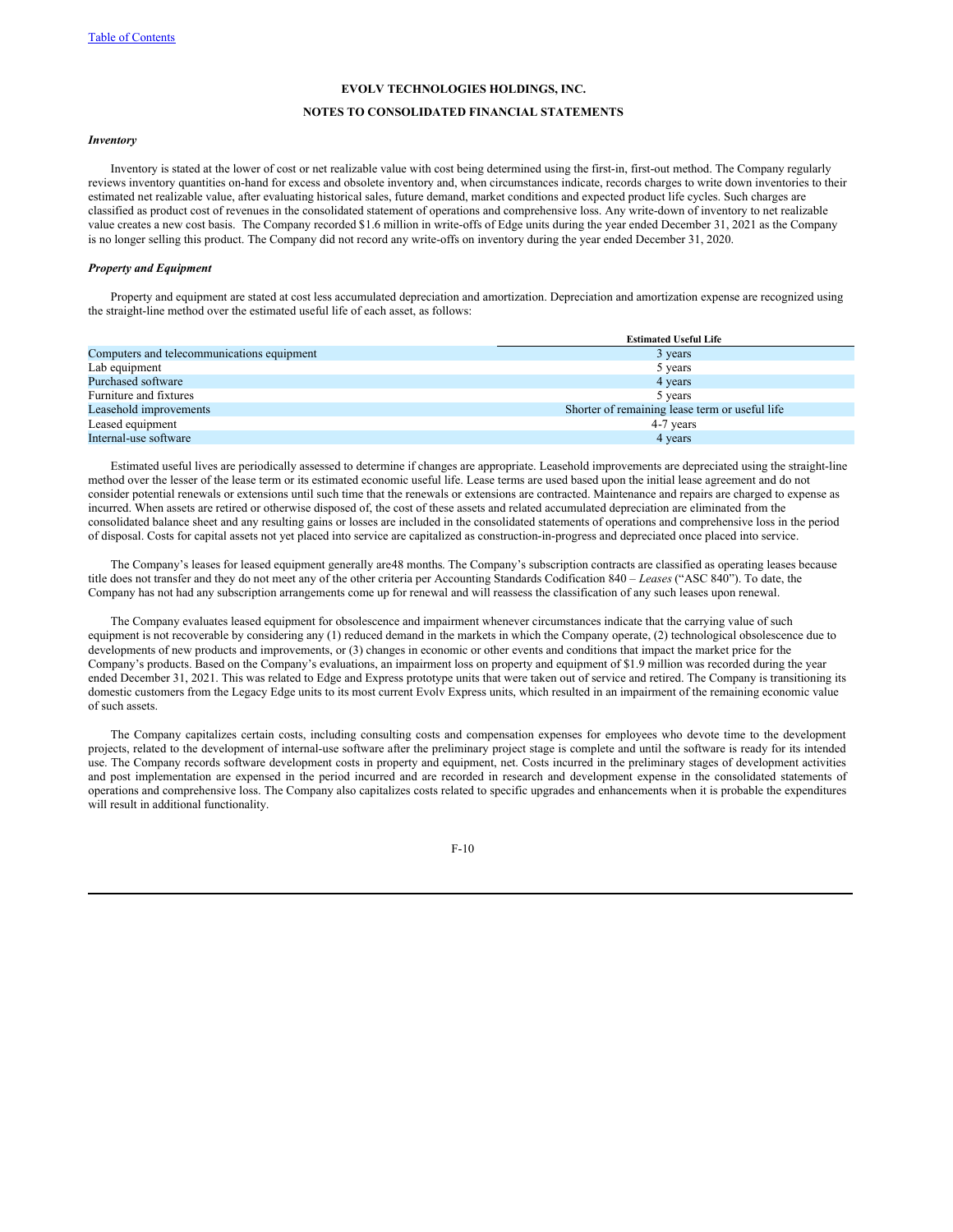# **NOTES TO CONSOLIDATED FINANCIAL STATEMENTS**

Once the project is available for general release, capitalization ceases, and the asset can begin amortization. Capitalized costs associated with internaluse software are amortized on a straight-line basis over their estimated useful life, which is generally four years, and are recorded in cost of product revenue and cost of subscription revenue in the consolidated statements of operations and comprehensive loss.

#### *Contingent Earn-out*

In connection with the Merger and pursuant to the Merger Agreement, certain of the Legacy Evolv's shareholders and Legacy Evolv Service Providers are entitled to receive additional shares of the Company's common stock (the "Earn-Out Shares") upon the Company achieving certain milestones:

- Triggering Event I a one-time issuance of a number of Earn-Out Shares equal to5,000,000 shall occur if, within five years following the closing of the Merger, the price of the Company's common stock is greater than \$12.50 per share for any 20 trading days within any 30 trading day period.
- Triggering Event II a one-time issuance of a number of Earn-Out Shares equal to  $5,000,000$  shall occur if, within five years following the closing of the Merger, the price of the Company's common stock is greater than \$15.00 per share for any 20 trading days within any 30 trading day period.
- Triggering Event III a one-time issuance of a number of Earn-Out Shares equal to5,000,000 shall occur if, within five years following the closing of the Merger, the price of the Company's common stock is greater than \$17.50 per share for any 20 trading days within any 30 trading day period.

In accordance with ASC 815 *–* Derivatives and Hedging, the earn-out arrangement with the Legacy Evolv shareholders is accounted for as a liability and subsequently remeasured at each reporting date with changes in fair value recorded as a change in fair value of contingent earn-out liability in other income (expense), net in the consolidated statements of operations and comprehensive loss. When the Triggering Events have been achieved and the Earn-Out Shares are issued, the Company will reclassify the corresponding amount from a liability to additional paid-in-capital and common stock at par value of \$0.0001 per share. Of the total 15,000,000 earn-out shares, 12,150,413 earn-out shares can be earned by the Legacy Evolv shareholders.

The estimated fair value of the contingent earn-out shares was determined using a Monte Carlo simulation that simulated the future path of the Company's stock price over the earn-out period. The significant assumptions utilized in the calculation are based on the achievement of certain stock price milestones including projected stock price, volatility, drift rate, percentage of change in control and expected term.

The contingent earn-out liability is categorized as a Level 3 fair value measurement (see Note 4) because the Company estimates projections during the earn-out period utilizing unobservable inputs, including various potential pay-out scenarios. Contingent earn-out payments involve certain assumptions requiring significant judgment and actual results may differ from assumed and estimated amounts.

The Earn-Out Shares issued to employees, officers, directors, and non-employees are based on achievement of certain target share price contingencies and for the employees and officers, subject to continued employment, (the "Earn-Out Service Providers") represents share-based compensation and is included in additional paid-in capital on the Company's balance sheet. Corresponding stock-based compensation expense is recorded in the consolidated statements of operations and comprehensive loss in the same manner in which the award recipient's payroll costs are classified or by the nature of the services provided by consultants are classified. Of the total 15,000,000 earn-out shares, 2,849,587 earn-out shares can be earned by the Legacy Evolv Service Providers and subject to share-based compensation. As a condition to being issued Earn-Out Shares to Earn-Out Service Providers the service provider must be still providing services to the Company on the date of the issuance of the shares. If the relationship with the service provider is terminated prior to the issuance of the Earn-Out Shares the shares will be redistributed to the remaining participants in the Earn-Out Shares.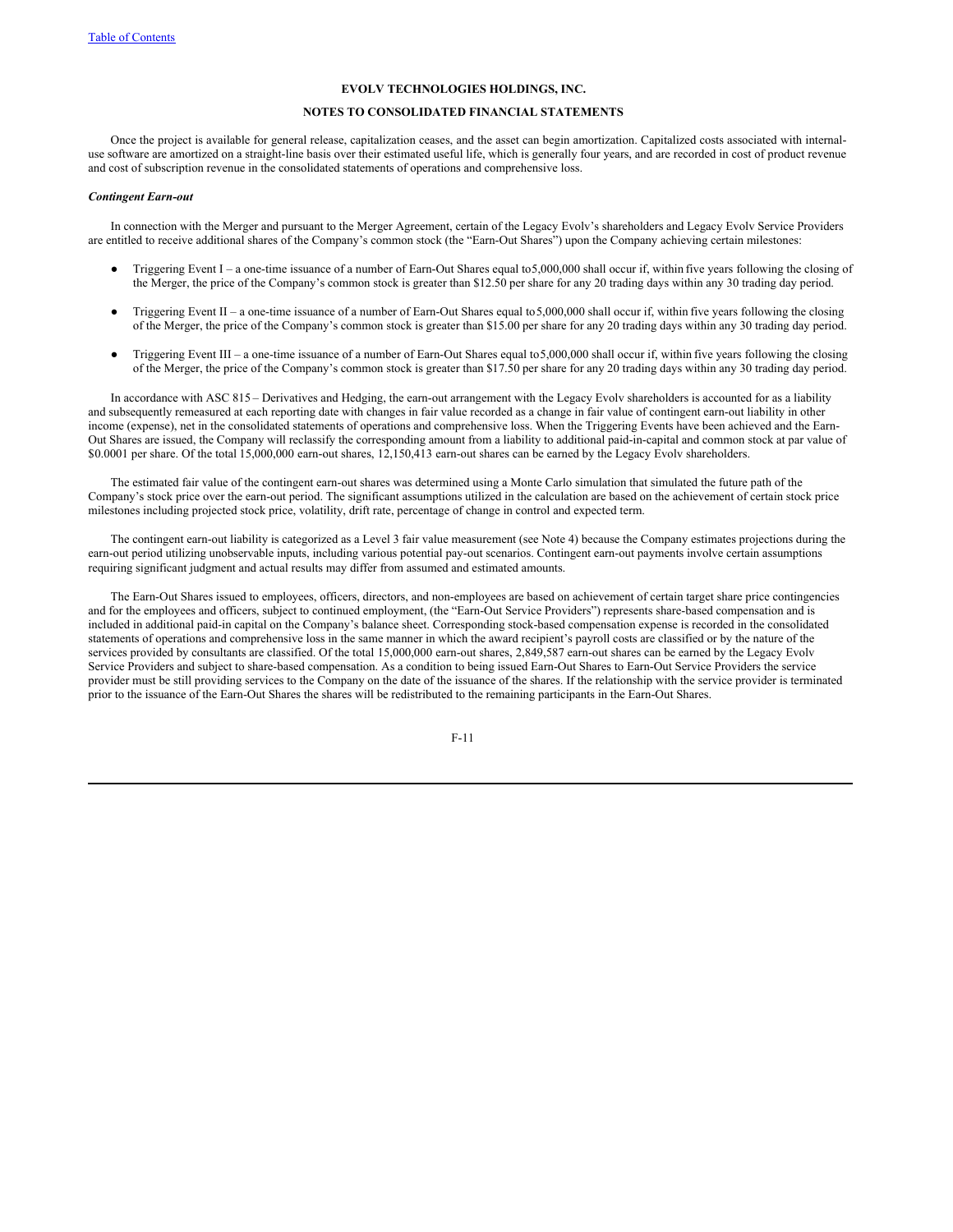# **NOTES TO CONSOLIDATED FINANCIAL STATEMENTS**

# *Contingently Issuable Common Stock*

Prior to the Merger, NewHold Industrial Technology Holdings, LLC, the sponsor of the NHIC special purpose acquisition company owned4,312,500 shares of NHIC Class B common stock (the "Founder Shares). Upon the closing of the merger, NHIC Class A and Class B common stock became the Company's common stock. The Founder Shares outstanding were subject to certain share-performance-based vesting provisions as follows:

- Vesting Provision I 1,897,500 shares of the Company's common stock shall vest and no longer be subject to forfeiture as of the Merger;
- Vesting Provision II if within five years following the closing of the Merger, the last reported sale price of the Company's common stock equals or exceeds \$12.50 per share (as adjusted for stock splits, stock dividends, reorganizations, recapitalizations and the like) for any20 trading days within any 30 trading day period, then 948,750 shares of the Company's common stock shall vest and no longer be subject to forfeiture and
- Vesting Provision III if within five years following the closing of the Merger, the last reported sale price of the Company's common stock equals or exceeds \$15.00 per share (as adjusted for stock splits, stock dividends, reorganizations, recapitalizations and the like) for any20 trading days within any 30-trading day period, then948,750 shares of the Company's common stock) shall vest and no longer be subject to forfeiture.

The remaining 517,500 Founder Shares were contributed to Give Evolv LLC.

If Vesting Provision II and/or Vesting Provision III are not satisfied, the corresponding number of shares specified shall be forfeited and no longer issued and outstanding. If there is a Change of Control event prior to Vesting Provision II and/or Vesting Provision III are satisfied, the Founder shares are no longer subject to forfeiture and shall vest immediately upon the occurrence of a Change of Control event.

In accordance with *ASC 815 – Derivatives and Hedging*, the contingently issuable common stock is accounted for as a liability and subsequently remeasured at each reporting date with changes in fair value recorded as change in fair value of contingently issuable common stock liability in other income (expense), net in the consolidated statements of operations and comprehensive loss. When the Vesting Provisions have been achieved and the contingently issuable common shares are issued, the Company will reclassify the corresponding amount from a liability to additional paid-in-capital and common stock at par value of \$0.0001 per share.

The estimated fair value of the contingently issuable common shares was determined using a Monte Carlo simulation that simulated the future path of the Company's stock price over the earn-out period. The assumptions utilized in the calculation are based on the achievement of certain stock price milestones including projected stock price, volatility, and risk-free rate.

The contingently issuable common shares are categorized as a Level 3 fair value measurement (see Note 4) because the Company estimates projections during the earn-out period utilizing unobservable inputs, including various potential pay-out scenarios. Contingently issuable shares involve certain assumptions requiring significant judgment and actual results may differ from assumed and estimated amounts.

#### *Impairment of Long-Lived Assets*

Long-lived assets consist of property and equipment. Long-lived assets to be held and used are tested for recoverability whenever events or changes in business circumstances indicate that the carrying amount of the assets may not be fully recoverable. Factors that the Company considers in deciding when to perform an impairment review include significant underperformance of the business in relation to expectations, significant negative industry or economic trends and significant changes or planned changes in the use of the assets. If an impairment review is performed to evaluate a long-lived asset group for recoverability, the Company compares forecasts of undiscounted cash flows expected to result from the use and eventual disposition of the long-lived asset group to its carrying value. An impairment loss would be recognized in loss from operations and comprehensive loss when estimated undiscounted future cash flows expected to result from the use of an asset group are less than its carrying amount. The impairment loss is based on the excess of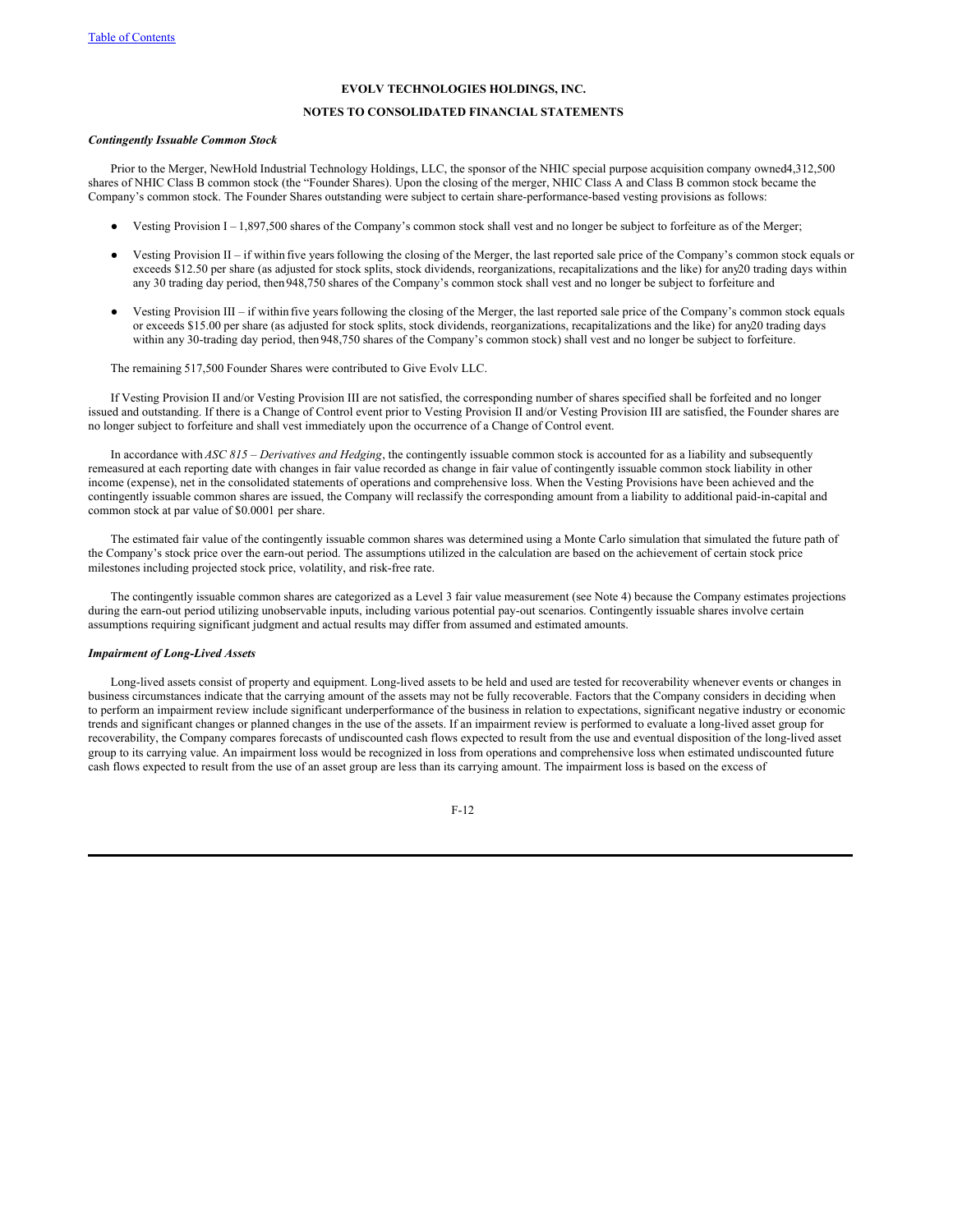# **NOTES TO CONSOLIDATED FINANCIAL STATEMENTS**

the carrying value of the impaired asset group over its fair value, determined based on discounted cash flows. The Company recorded a 1\$.9 million impairment loss on long-lived assets during the year ended December 31, 2021. This was related to Edge and Express prototype units that were taken out of service and retired. The Company is transitioning its domestic customers from the Legacy Edge units to its most current Evolv Express units, which resulted in an impairment of the remaining economic value of such assets. The Company did not record any impairment losses on long-lived assets during the year ended December 31, 2020.

#### *Fair Value Measurements of Financial Instruments*

Certain assets and liabilities of the Company are carried at fair value under GAAP. Fair value is defined as the exchange price that would be received for an asset or paid to transfer a liability (an exit price) in the principal or most advantageous market for the asset or liability in an orderly transaction between market participants on the measurement date. Valuation techniques used to measure fair value must maximize the use of observable inputs and minimize the use of unobservable inputs. Financial assets and liabilities carried at fair value are to be classified and disclosed in one of the following three levels of the fair value hierarchy, of which the first two are considered observable and the last is considered unobservable:

- $\bullet$  Level 1 Quoted prices in active markets for identical assets or liabilities.
- Level 2 Observable inputs (other than Level 1 quoted prices), such as quoted prices in active markets for similar assets or liabilities, quoted prices in markets that are not active for identical or similar assets or liabilities, or other inputs that are observable or can be corroborated by observable market data.
- Level 3 Unobservable inputs that are supported by little or no market activity that are significant to determining the fair value of the assets or liabilities, including pricing models, discounted cash flow methodologies and similar techniques.

The Company's cash equivalents, restricted cash, derivative liability, contingent earn-out liability, contingently issuable common stock liability and its common stock warrant liability are carried at fair value, determined according to the fair value hierarchy described above (see Note 4). The carrying values of the Company's accounts receivable, net, accounts payable and accrued expenses approximate their fair values due to the short-term nature of these assets and liabilities. The carrying value of the Company's long-term debt approximates its fair value (a Level 2 measurement) at each balance sheet date due to its variable interest rate, which approximates a market interest rate.

Assets that are measured at fair value on a nonrecurring basis primarily relate to property and equipment. We do not periodically adjust carrying value to fair value for property and equipment. Rather, the carrying value of the asset is reduced to its fair value when we determine that impairment has occurred. During the year ended December 31, 2021, impairment of property and equipment was \$1.9 million. There was no impairment recognized during the year ended December 31, 2020.

#### *Derivative Liability Related to Convertible Notes*

In August through September 2019 and in September through December 2020, the Company issued Convertible Notes to several investors (see Note 9) that provided a conversion option whereby upon the closing of a specified financing event the notes would automatically convert into shares of the same class and series of capital stock of the Company issued to other investors in the financing at a conversion price equal to 85% and 80%, respectively, of the price per share of the securities paid by the other investors. This conversion option was determined to be an embedded derivative that was required to be bifurcated and accounted for separately from the notes. The derivative liability was initially recorded at fair value upon issuance of the notes and is subsequently remeasured to fair value at each reporting date. Changes in the fair value of the derivative liability are recognized in the consolidated statements of operations and comprehensive loss. In October 2019, the specified financing event was consummated, as such the Convertible Notes issued August through September 2019 were converted into shares of Series B-1 Preferred Stock (see Note 10), and the derivative liability was extinguished. The derivative liability related to the 2020 convertible note is outstanding as of December 31, 2020 and is included as a derivative liability in the consolidated balance sheets.

In January and February 2021, the Company entered into a Convertible Note Purchase Agreement (the "2021 Convertible Notes," and together with the 2020 Convertible Notes, the "Convertible Notes") with various investors for gross proceeds of \$30.0 million

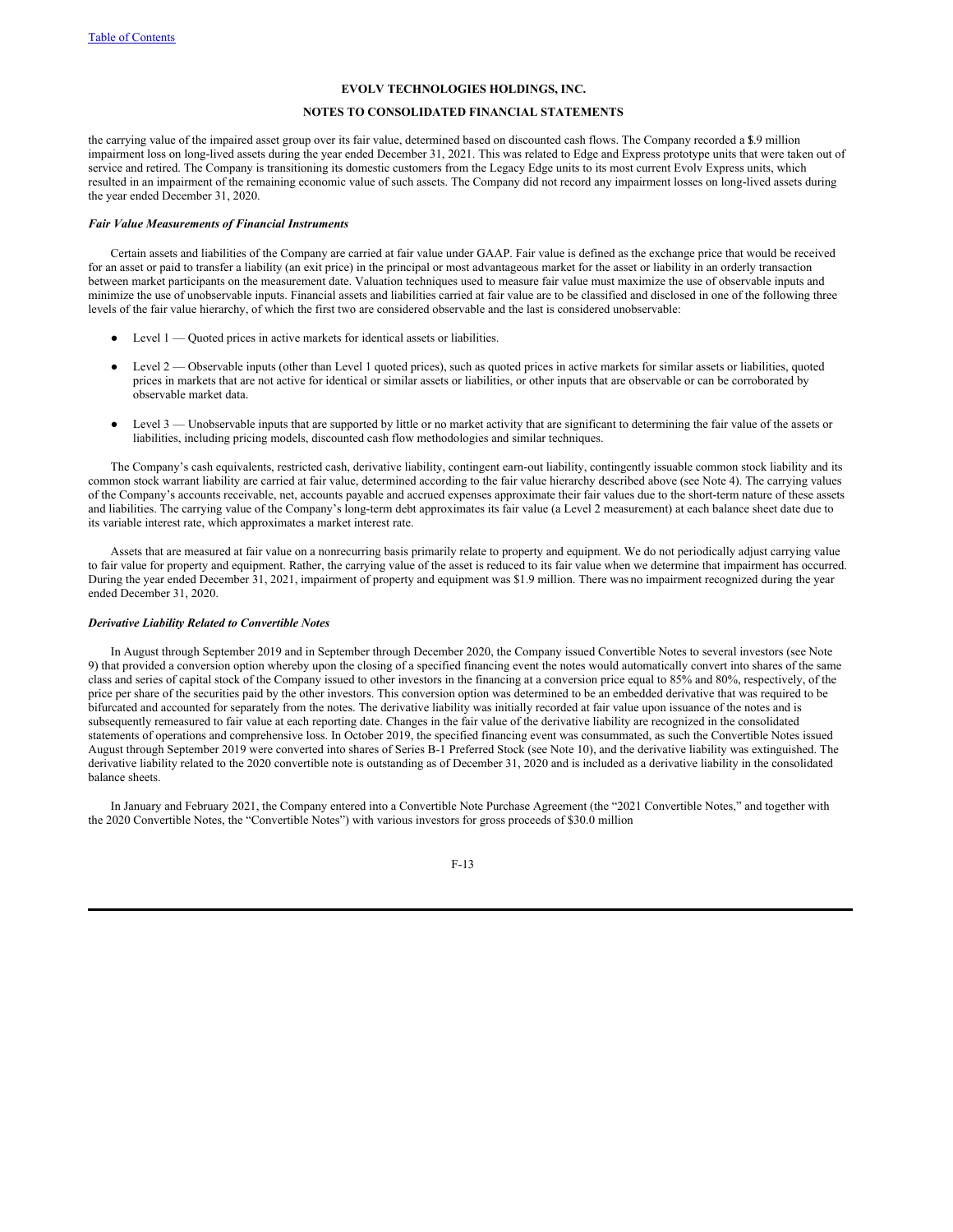# **NOTES TO CONSOLIDATED FINANCIAL STATEMENTS**

with a stated interest rate of8.0% per annum. The 2021 Convertible Notes provided a conversion option whereby upon the closing of a Qualified Financing event, in which the aggregate gross proceeds totaled at least \$100.0 million, the 2021 Convertible Notes would automatically convert into shares of the same class and series of capital stock of the Company issued to other investors in the financing at a conversion price equal to 80% of the price per share paid by the other investors. The conversion option met the definition of an embedded derivative and was required to be bifurcated and accounted for separately from the notes. The proceeds from the 2021 Convertible Notes were allocated between the derivative liability and current portion of long-term debt on the Company's consolidated balance sheet. The difference between the initial carrying value of the notes and the stated value of the notes represented a discount that was accreted to interest expense over the term of the Convertible Notes using the effective interest method.

In June 2021, the Company and the holders of the 2021 Convertible Notes agreed that, in connection with the Merger, such holders would receive an additional 1,000,000 shares of NHIC common stock as further consideration for the automatic conversion of such notes upon closing of the Merger. This modification of the 2021 Convertible Notes resulted in an extinguishment, and recognition of a derivative liability, which represents both the value of the 1,000,000 NHIC shares as of June 21, 2021 as well as a bifurcated embedded derivative for conversion into shares of the same class and series of capital stock of the Company issued to other investors in the financing at a conversion price equal to 80% of the price per share paid by the other investors.

Upon the closing of the Merger, the September through December 2020 Convertible Notes and the 2021 Convertible Notes automatically converted into 4,408,672 shares of the Company's common stock and the holders of the 2021 Convertible Notes also received the right to receive1,000,000 shares of the Company's common stock, as noted above. Upon the conversion of the Convertible Notes, the carrying value of the debt of \$32.8 million and the related derivative liability of \$19.7 million and accrued interest of \$0.2 million were derecognized resulting in a loss on extinguishment of debt of \$0.9 million recorded in other income (expense), net in the consolidated statements of operations and comprehensive loss.

#### *Classification of Convertible Preferred Stock*

Prior to the closing of the Merger, the holders of Legacy Evolv Series A, Series A-1, Series B and Series B-1 convertible preferred stock had certain liquidation rights in the event of a deemed liquidation event that, in certain situations, is not solely within the control of the Company and would call for the redemption of the then outstanding Series A, Series A-1, Series B and Series B-1 convertible preferred stock (see Note 10). Therefore, the Legacy Evolv Series A, Series A-1, Series B and Series B-1 convertible preferred stock were classified outside of stockholders' equity (deficit) on the consolidated balance sheets.

In connection with the closing of the Merger, all shares of convertible Preferred Stock were converted into shares of the Company's common stock. Accordingly, there was no convertible preferred stock outstanding as of December 31, 2021. As of December 31, 2020, the carrying value of the convertible Preferred Stock was \$75.9 million (see Note 10).

#### *Common Stock Warrant Liability and Public Warrant Liability*

The Company classifies certain warrants for the purchase of shares of its common stock (see Note 11) as a liability on its consolidated balance sheets as these warrants are freestanding financial instruments that may require the Company to adjust the exercise price and number of shares that is not consistent with a fixed-for-fixed option pricing model. The warrant liability is initially recorded at fair value on the issuance date of each warrant and is subsequently remeasured to fair value at each reporting date. Changes in the fair value of the common stock warrant liability are recognized as a component of other income (expense), net in the consolidated statements of operations and comprehensive loss. Changes in the fair value of the common stock warrant liability are recognized until the warrants are exercised, expire or qualify for equity classification.

In connection with the closing of the Merger, the Company assumed warrants to purchase shares of common stock (the "Public Warrants") and are classified as a liability pursuant to ASC 815 – *Derivatives and Hedging* as the equity derivative scope exception was not met. As of December 31, 2021, the Public Warrants are outstanding (see Note 11). All other warrants that were issued prior to the closing of the Merger were converted into shares of the Company's common stock upon the closing of the Merger. Accordingly, the Company remeasured the common stock warrants to fair value upon the closing of Merger with the offset to additional paid-in capital (see Note 11).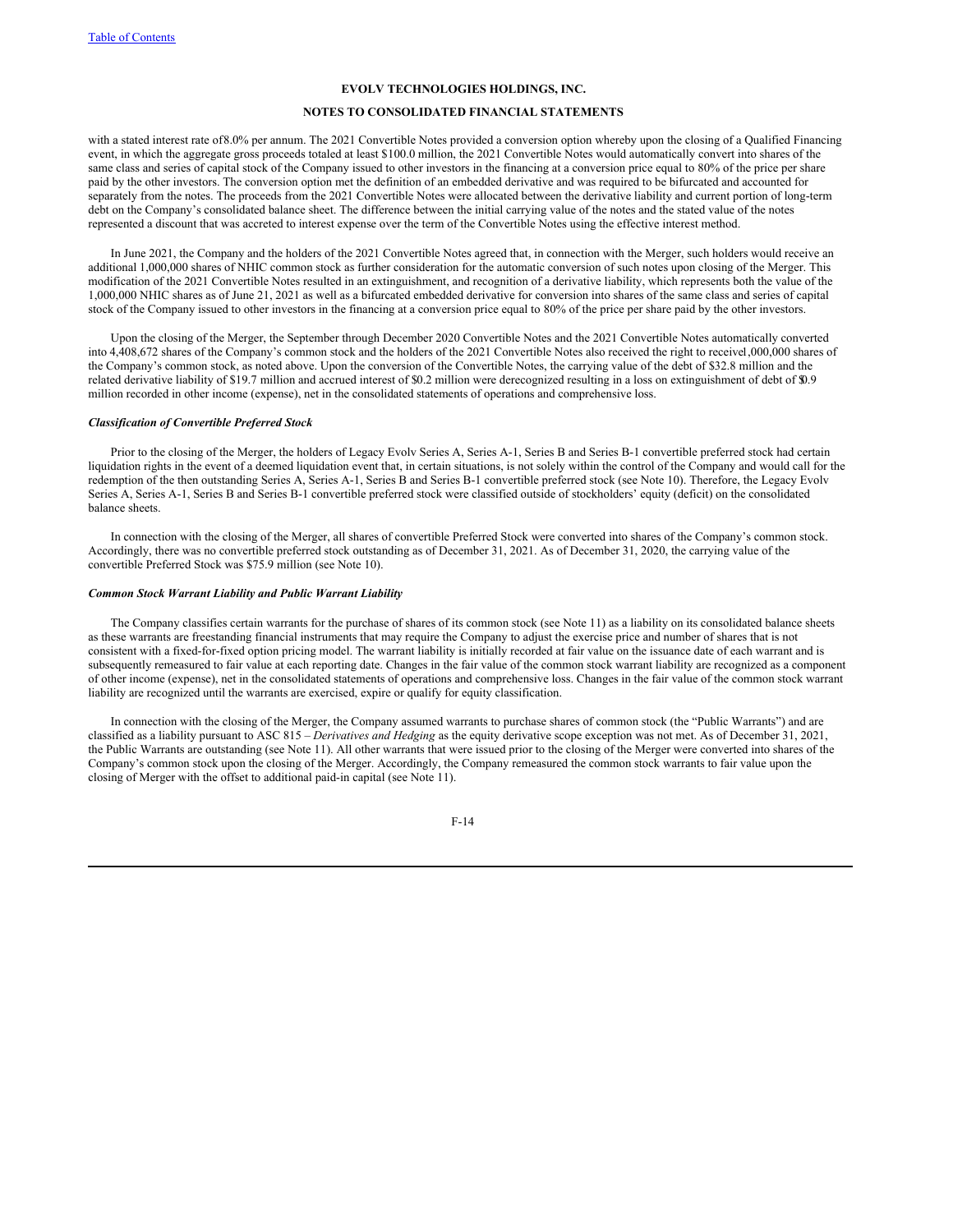# **NOTES TO CONSOLIDATED FINANCIAL STATEMENTS**

#### *Equity Classified Preferred Stock Warrants*

The Company classifies warrants for the purchase of shares of its preferred stock (see Note 11) as temporary equity on its consolidated balance sheets. In connection with a customer development agreement, the Company issued preferred stock warrants to a customer to purchase shares of its Legacy Evolv Series A-1 Preferred Stock. Upon adoption of ASU No. 2018-07 and ASU No. 2019-08 on January 1, 2019, any liability classified warrants issued to nonemployees for goods or services were reclassified to temporary equity.

In connection with the closing of the Merger, all preferred stock warrants to purchase shares of common stock were converted into shares of the Company's common stock. Accordingly, there were no preferred stock warrants outstanding as of December 31, 2021. The Company assessed the features of these warrants and determined that they qualify for classification as permanent equity.

# *Equity Classified Common Stock Warrants*

The Company classifies certain warrants for the purchase of shares of its common stock (see Note 11) as additional paid in capital on its consolidated balance sheets as these warrants are considered to meet the derivative scope exception for freestanding equity contracts. For these warrants that are classified on the Company's consolidated balance sheets as equity instruments, the Company uses the Black-Scholes model to measure the value of the warrants at issuance.

In connection with the closing of the Merger, all vested equity classified common stock warrants to purchase shares of common stock were converted into shares of the Company's common stock.

#### *Segment Information*

The Company determined that it hasone operating segment after considering the Company's organizational structure and the information regularly reviewed and evaluated by the Company's chief operating decision maker ("CODM") in deciding how to allocate resources and assess performance. The Company has determined that its CODM is collectively the President and Chief Executive Officer, Head of Corporate Development and Founder, Head of Advanced Technology and Founder, Chief Financial Officer and Chief Risk Officer, and General Counsel. The CODM reviews the financial information on a consolidated basis for purposes of evaluating financial performance and allocating resources. On the basis of these factors, the Company determined that it operates and manages its business as one operating segment, that develops, manufactures, markets and sells security screening products and specific services, and accordingly has one reportable segment for financial reporting purposes.

#### *Revenue Recognition*

The Company recognizes revenue in accordance with Accounting Standards Codification 606 –*Revenue from Contracts with Customers ("*ASC 606"). Under ASC 606, revenue is recognized when a customer obtains control of promised goods or services, in an amount that reflects the consideration which the entity expects to receive in exchange for those goods or services. In order to achieve this core principle, the Company applies the following five steps when recording revenue: (1) identify the contract, or contracts, with the customer, (2) identify the performance obligations in the contract, (3) determine the transaction price, (4) allocate the transaction price to the performance obligations in the contract and (5) recognize revenue when, or as, performance obligations are satisfied.

The Company derives revenue from (1) subscription arrangements accounted for as operating leases under ASC 840 and (2) from the sale of products, inclusive of SaaS and maintenance and (3) professional services. The Company's arrangements are generally noncancelable and nonrefundable after ownership passes to the customer. Revenue is recognized net of sales tax.

#### *Product Revenue*

The Company derives revenue from the sale of its Express and Edge equipment and related add-on accessories to customers. Revenue is recognized when control of the product has transferred to the customer. Transfer of control occurs when the Company has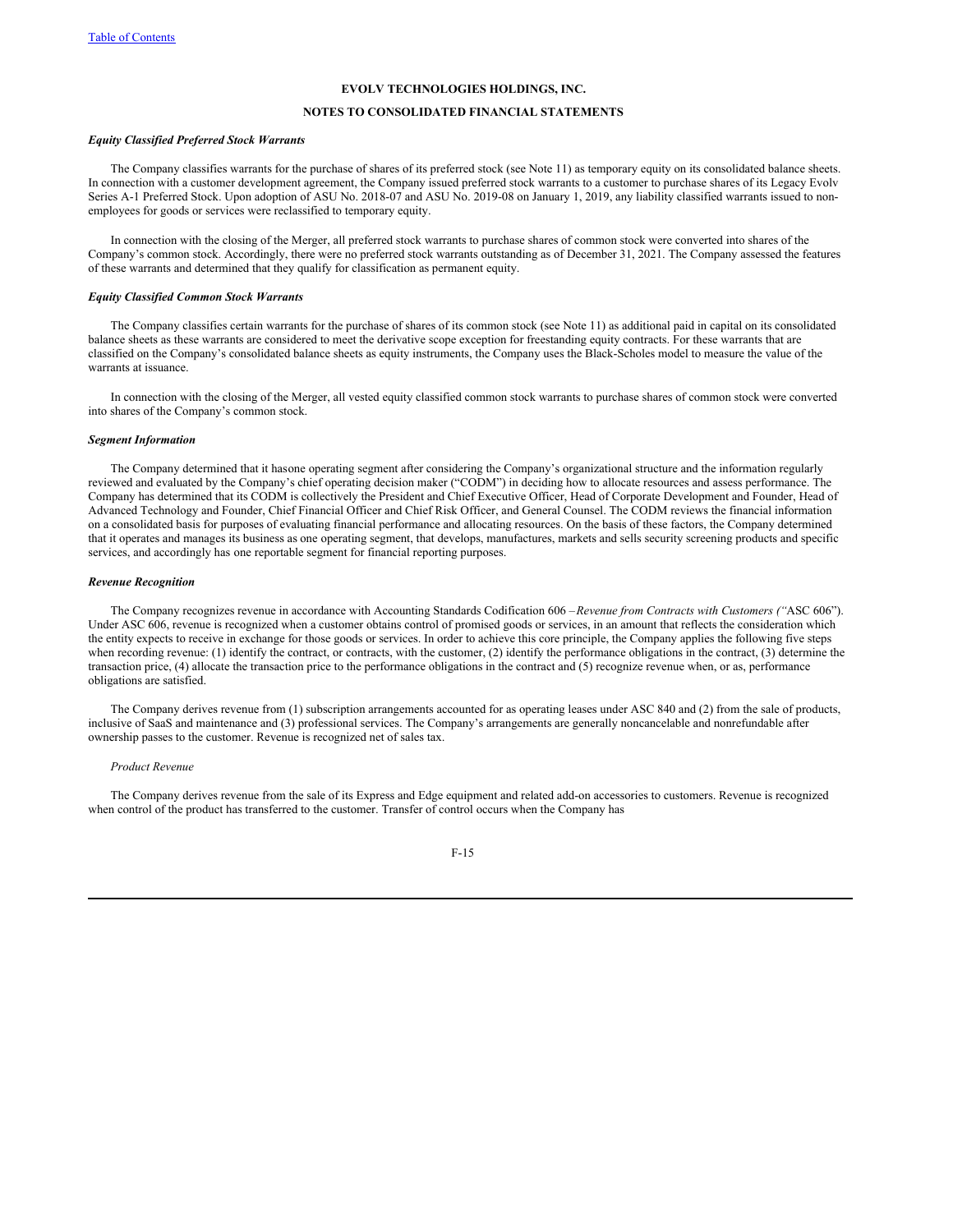# **NOTES TO CONSOLIDATED FINANCIAL STATEMENTS**

transferred title and risk of loss and has a present right to payment for the equipment, which follows the terms of each customer contract . Products are predominately sold with distinct services, which are described in the services section below.

#### *Subscription Revenue*

In addition to selling its products directly to customers, the Company also leases Express equipment. These arrangements convey the right to use the equipment for a period of time (generally 48 months) in exchange for consideration and therefore are accounted for under ASC 840 due to the scope exception of ASC 606-10-15-2. Revenue recognition begins when the unit is installed at the customer's location. Lease terms are typically four years and customers pay quarterly or annual fixed payments for the lease and maintenance elements over the contractual lease term. In accordance with ASC 840, the Company considers only the fixed payments for purposes of allocating between the lease and non-lease deliverables on a relative fair value basis. Equipment leases are generally classified as operating leases as they do not meet any of the capital lease criteria per ASC 840.

Generally, lease arrangements include both lease and non-lease components. The non-lease components relate to (1) distinct services, such as installation, training, SaaS, and maintenance, and (2) any add-on accessories. Installation and training are included in service revenue as described below, and add-on accessories are included in product revenue as described above. Because the equipment and maintenance components of a subscription arrangement are recognized as revenue over the same time period and in the same pattern and because revenue allocated to maintenance components is not material, the equipment lease and maintenance performance obligations are classified as a single category of subscription revenue in the consolidated statements of operations and comprehensive loss.

As leases with customers are generally classified as operating leases, lease revenue is recognized ratably over the duration of the lease. There areno contingent lease payments as a part of these arrangements.

# *Services Revenue*

The Company provides installation, training, SaaS, and maintenance services for its products. Revenue for installation and training is recognized upon transfer of control of these services, which are normally rendered over a shorter duration. SaaS include data-driven security information and analytics insights. Maintenance consists of technical support, bug fixes, and when-and-if-available threat updates. Maintenance revenue and SaaS revenue are recognized ratably over the period of the arrangement, beginning upon installation of the equipment. The Company sells separately priced extended or nonstandard warranty services and preventative maintenance plans, which are recognized ratably over the associated service period and also begin upon installation of the equipment.

# *Revenue from Channel Partners*

A portion of the Company's revenue is also generated by sales in conjunction with its channel partners. When the Company transacts with a channel partner, its contractual arrangement is with the channel partner and not with the end-use customer. In these transactions, the channel partner is considered the customer; the Company has discretion over the pricing to the channel partner and maintains overall control of the inventory and sales process to the channel partner. Revenue is recognized upon delivery to the channel partners. Right of return does not generally exist. Whether the Company transacts with a channel partner and receives the order from a channel partner or directly from an end-use customer, its revenue recognition policy and resulting pattern of revenue recognition is the same.

#### *Transaction Price*

The transaction price is the amount of consideration that the Company expects to be entitled for providing goods and services under a contract. It includes not only fixed consideration, such as the stated amount in a contract, but also several other types of variable consideration or adjustments (generally discounts or incentives which are included as a part of the standalone selling price ("SSP") estimation process). The Company provides discounts to customers which reduces the transaction price. From time-to-time, the Company may offer customers the option to purchase additional goods and services at a fixed price. In these limited circumstances, the Company assesses whether these offers constitute a material right, and if so, the Company would account for the material right as a separate performance obligation. Other types of variable consideration are not considered significant. The Company does not normally provide for rights of returns to customers on product sales and, therefore, does not record a provision for returns.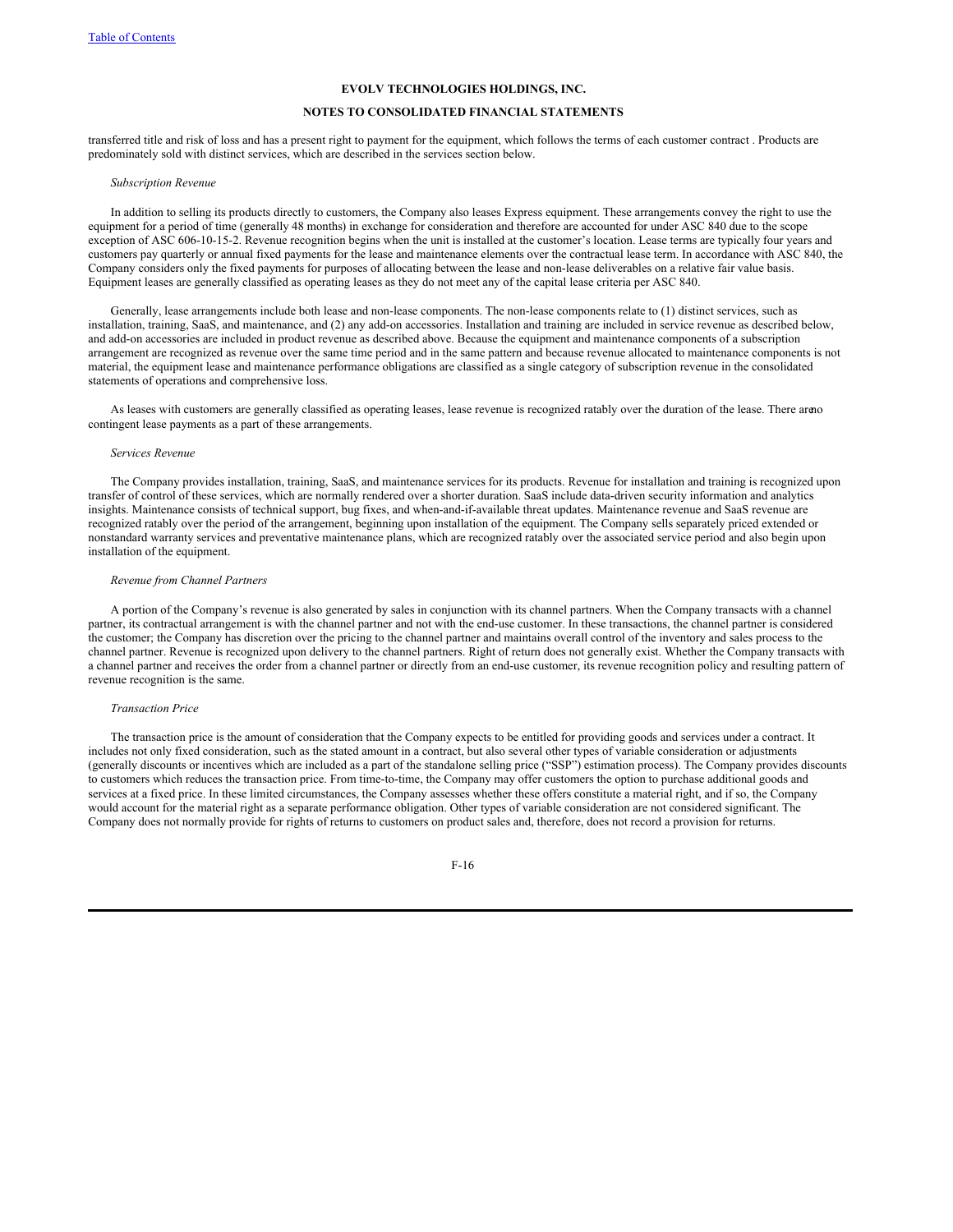# **NOTES TO CONSOLIDATED FINANCIAL STATEMENTS**

# *Performance Obligations*

A performance obligation is a promise in a contract to transfer a distinct product or service to a customer that is both capable of being distinct, whereby the customer can benefit from the product or service either on its own or together with other resources that are readily available, and is distinct in the context of the contract, whereby the transfer of the product or service is separately identifiable from other promises in the contract.

For both Express and Edge units, equipment is sold or leased with embedded software, which is considered a single performance obligation. Maintenance, which includes future updates, security threat updates, and minor bug fixes on a when-and-if available basis, is considered a single performance obligation. SaaS, which include data-driven security information and analytics insights, are also considered a performance obligation. As a part of reported subscription sales, certain non-lease components, such as SaaS and maintenance, are included within the subscription revenue amount. The Company sells separately priced extended or nonstandard warranty services and preventative maintenance plans, which are accounted for as separate performance obligations. Installation and training are considered separate performance obligations and are included within services revenue. Any addon accessories are also considered separate performance obligations and are included in product revenue in the consolidated statements of operations and comprehensive loss.

# *Payment terms*

Payment terms for customer orders are typically30 days after the shipment or installation of the product. For certain products, services and customer types, the Company requires payment before the products or services are delivered to, or performed for, the customer. Generally, the Company's contracts do not contain a significant financing component.

#### *Multiple Performance Obligations within an Arrangement*

The Company's contracts may include multiple performance obligations when customers purchase a combination of products and services. When the Company's customer arrangements have multiple performance obligations that contain a lease for Express or Edge equipment for the customer's use at its site as well as distinct services that are delivered simultaneously, the Company allocates the arrangement consideration between the lease deliverables and non-lease deliverables based on the relative estimated SSP of each distinct performance obligation. For multiple performance obligation arrangements that do not contain a lease, the Company allocates the contract's transaction price to each performance obligation on a relative SSP basis. The Company determines SSP based on the price at which the performance obligation is sold separately. If the SSP is not observable through past transactions, the Company estimates the SSP taking into account available information such as market conditions, internally approved pricing guidelines, and observable pricing data such as standard cost metrics related to the performance obligation.

#### *Remaining Performance Obligations*

ASC 606 requires that the Company disclose the aggregate amount of transaction price that is allocated to performance obligations that have not yet been satisfied as of December 31, 2021. The following table includes estimated revenues expected to be recognized in the future related to performance obligations that are unsatisfied (or partially satisfied) as of December 31, 2021. Note that with respect to ASC 840, Subscription revenue includes maintenance in addition to the operating lease components of these transactions (in thousands).

|                      | Less than 1 year |        | Greater than 1 year |                          | Total  |
|----------------------|------------------|--------|---------------------|--------------------------|--------|
| Product revenue      |                  | 187    |                     | 68                       | 255    |
| Subscription revenue |                  | 11.183 |                     | 25,065                   | 36,248 |
| Service revenue      |                  | 22     |                     | $\qquad \qquad - \qquad$ | 22     |
| Maintenance revenue  |                  | 1.128  |                     | 2.507                    | 3.635  |
| Total revenue        |                  | 12.520 |                     | 27.640                   | 40.160 |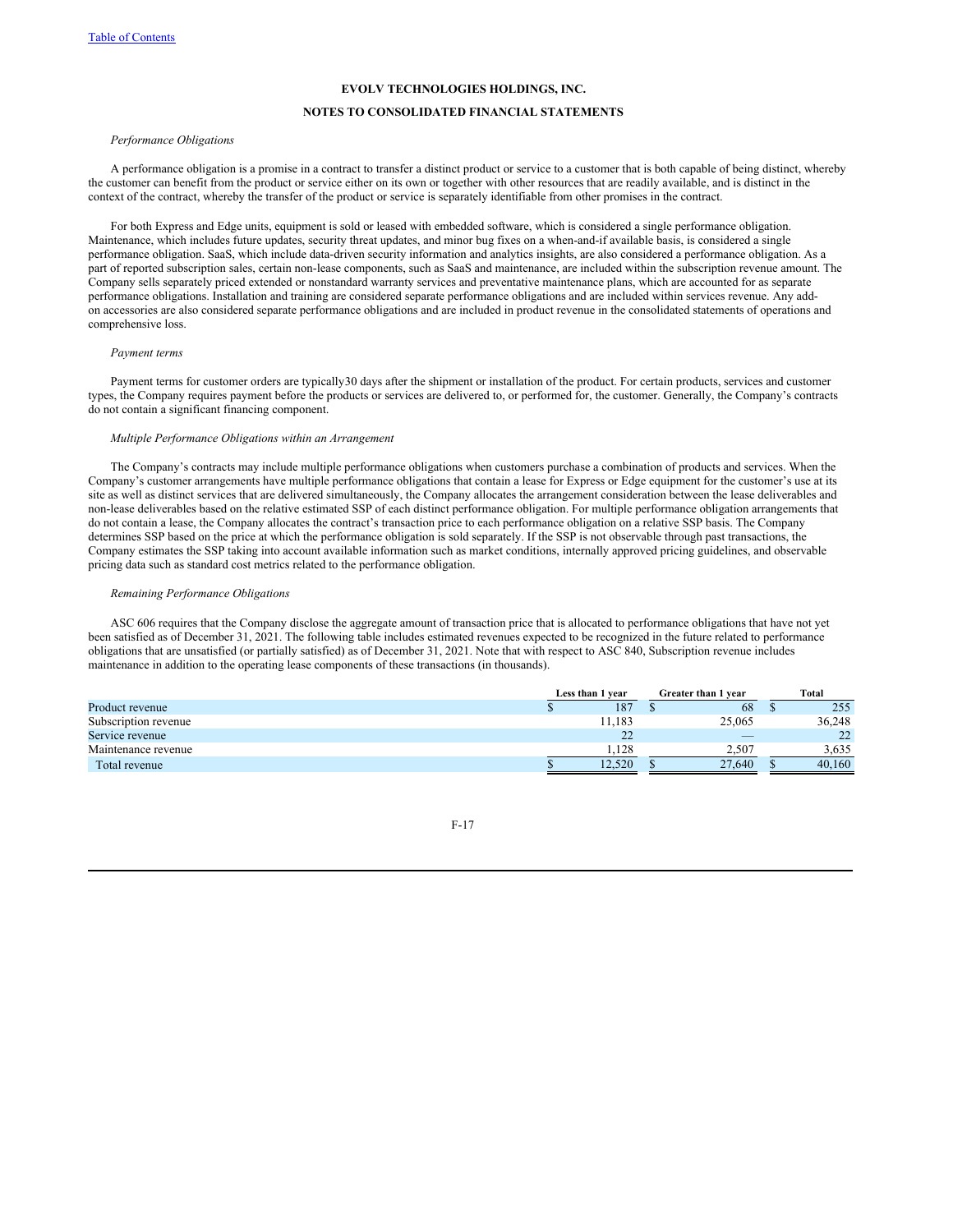# **NOTES TO CONSOLIDATED FINANCIAL STATEMENTS**

The amount of minimum future leases is based on expected income recognition.As of December 31, 2021, future minimum payments on noncancelable leases are as follows (in thousands):

# **Future operating lease component (in thousands): Year Ending December 31, 2021:**

| real Enging December 31, 2021. |    |        |
|--------------------------------|----|--------|
| 2022                           | D  | 1,183  |
| 2023                           |    | 10,573 |
| 2024                           |    | 9,165  |
| 2025                           |    | 4,852  |
| Thereafter                     |    | 475    |
|                                | د⊡ | 36,248 |

*Contract Balances from Contracts with Customers*

Contract assets arise from unbilled amounts in customer arrangements when revenue recognized exceeds the amount billed to the customer and the Company's right to payment is conditional and not only subject to the passage of time. As of December 31, 2021 and 2020, the Company had \$1.5 million and \$0 in current portion of contract assets and \$3.4 million and \$0 in contract assets, noncurrent on the consolidated balance sheets, respectively. The increase in contract assets is primarily related to the increase in direct equipment sales during the year ended December 31, 2021.

Contract liabilities represent the Company's obligation to transfer goods or services to a customer for which it has received consideration (or the amount is due) from the customer. The Company has a contract liability related to service revenue, which consists of amounts that have been invoiced but that have not been recognized as revenue. Amounts expected to be recognized as revenue within 12 months of the balance sheet date are classified as current deferred revenue and amounts expected to be recognized as revenue beyond 12 months of the balance sheet date are classified as noncurrent deferred revenue. The Company recognized \$2.3 million during the year ended December 31, 2021 of revenue that was previously included in the 2020 deferred revenue balance, respectively. The following table provides a rollforward of deferred revenue (in thousands):

|                                     | (in thousands) |
|-------------------------------------|----------------|
| <b>Balance at December 31, 2020</b> | 4.197          |
| Revenue recognized                  | (10.877)       |
| Revenue deferred                    | 15.845         |
| <b>Balance at December 31, 2021</b> | 9.165          |

*Disaggregated Revenue*

The following table presents the Company's revenue by revenue stream (in thousands):

|                                     | <b>Year Ended December 31.</b> |       |  |  |  |
|-------------------------------------|--------------------------------|-------|--|--|--|
| (in thousands)                      | 2021                           | 2020  |  |  |  |
| Product revenue                     | 13.917                         | 1.279 |  |  |  |
| Leased Equipment                    | 6,130                          | 2.073 |  |  |  |
| SaaS and Maintenance Services $(1)$ | 2,568                          | 1,083 |  |  |  |
| <b>Professional Services</b>        | .077                           | 350   |  |  |  |
| Total revenue                       | 23.692                         | 4.785 |  |  |  |

(1) SaaS and Maintenance Services revenue is inclusive of \$1.7 million and \$0.6 million of revenue related to equipment that is leased to customers during the years ended December 31, 2021 and 2020, respectively, determined based on a relative fair value allocation as prescribed by ASC 606. This has been broken out from the leased equipment and combined with SaaS and Maintenance services from product sales within this line item.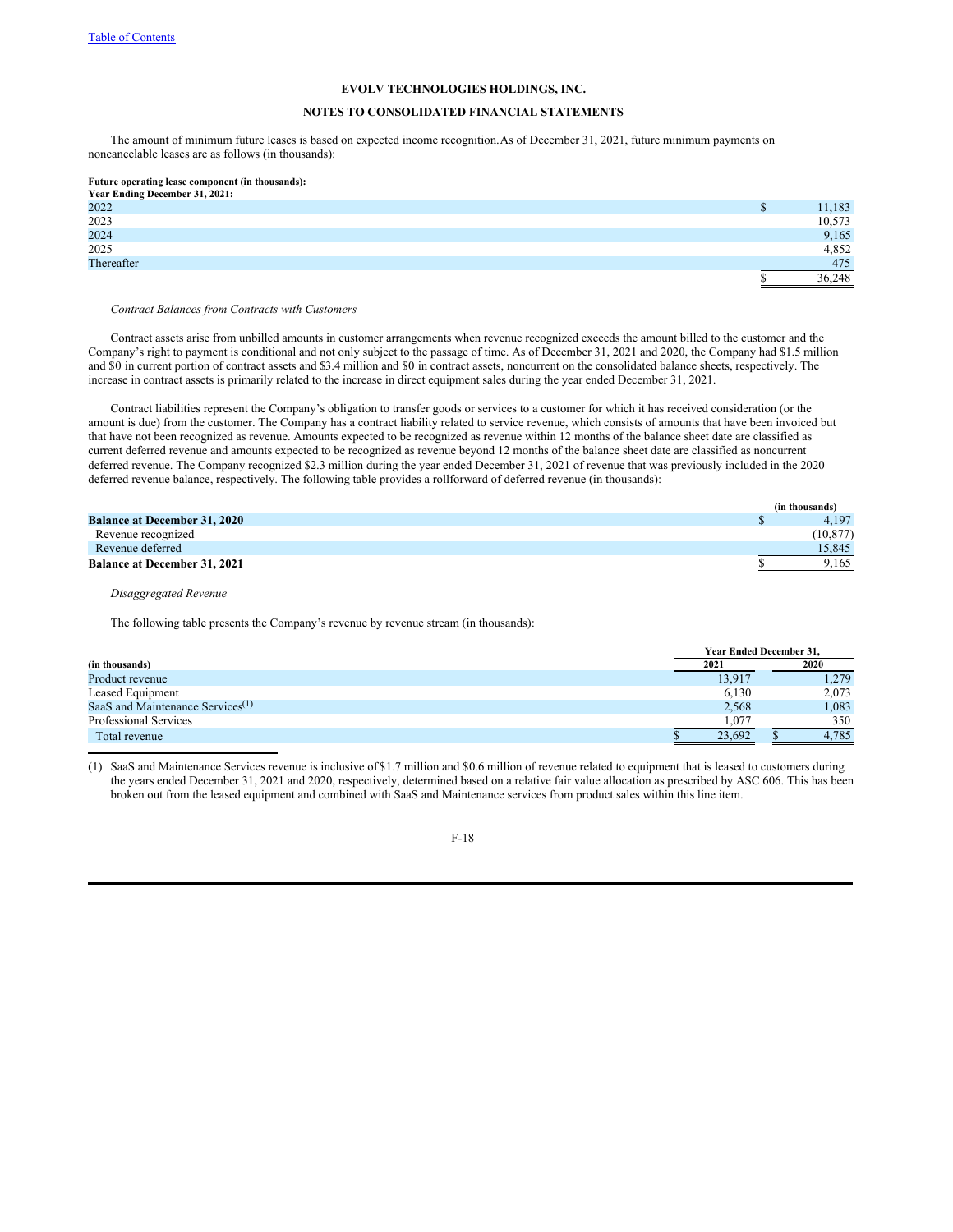# **NOTES TO CONSOLIDATED FINANCIAL STATEMENTS**

*Contract Acquisition Costs*

The Company incurs and pays commissions on product sales. The Company applies the practical expedient for contracts less than one year to expense the commission costs in the period in which they were incurred. Commissions on product sales and services are expensed in the period in which the sale occurs and the services are provided. Commissions on subscription arrangements and maintenance are expensed ratably over the life of the contract. The Company had a deferred asset related to commissions of \$5.4 million and \$2.3 million as of December 31, 2021 and 2020, respectively. The increase in deferred assets related to commissions is due to an increase of subscription revenue in 2020 and 2021 for which the related revenue and commissions are recognized over the contract term. The Company amortized commissions of \$1.9 million during the year ended December 31, 2021 which related to 2021 commissions, \$0.5 million which related to 2020 commissions and \$0.2 million which related to 2019 commissions.

#### *Accounts Receivable*

Accounts receivable, net was \$6.5 million and \$1.4 million as of December 31, 2021 and 2020, respectively.

As of December 31, 2021 and 2020, the Company recorded an allowance for doubtful accounts of \$0.1 million and \$0.1 million, respectively. Changes in the allowance for doubtful accounts were as follows (in thousands):

|                                     | <b>Allowance for Doubtful</b> |  |  |  |
|-------------------------------------|-------------------------------|--|--|--|
| <b>Balance at December 31, 2019</b> | Accounts                      |  |  |  |
|                                     | (16)                          |  |  |  |
| Provisions                          | (63)                          |  |  |  |
| Write-offs, net of recoveries       | 16                            |  |  |  |
| <b>Balance at December 31, 2020</b> | (63)                          |  |  |  |
| Provisions                          | (50)                          |  |  |  |
| Write-offs, net of recoveries       | 63                            |  |  |  |
| <b>Balance at December 31, 2021</b> | (50)                          |  |  |  |

#### *Stock-Based Compensation*

The Company measures all stock-based awards granted to employees, officers, directors and non-employees based on their fair value on the date of the grant and recognizes compensation expense for those awards over the requisite service period, which is generally the vesting period of the respective award. The Company classifies stock-based compensation expense in its consolidated statements of operations and comprehensive loss in the same manner in which the award recipient's payroll costs are classified or by the nature of the services provided by consultants are classified. The Company issues stockbased awards with service-based vesting conditions and records the expense for these awards using the straight-line method. Forfeitures are accounted for as they occur. In August 2020, the Company granted an officer 559,947 stock options with a performance-based milestone vesting condition which vested immediately upon achievement of a certain sales milestone. The milestone was achieved in December 2020, and the Company recorded \$0.1 million in stock compensation expense upon vesting during the year ended December 31, 2020.

In March 2021, the Company granted a warrant exercisable for2,552,913 shares of common stock to a consulting group ("2021 Finback common stock warrants") with performance-based vesting conditions which vest upon certain sales being met under a Business Development agreement which has a term of three years.

Prior to the closing of the Merger, there was not a public market for the shares of the Company's common stock. The Company's determination of the fair value of stock options on the date of grant utilized the Black-Scholes option-pricing model and was impacted by its common stock price, as determined by the Board of Directors with input from the Company's management, as well as changes in assumptions regarding a number of subjective variables. These variables included, but were not limited to, the expected term that options remained outstanding, the expected common stock price volatility over the term of the option awards, risk-free interest rates, and expected dividends. The Company values its common stock taking into consideration its most recently available valuation of common stock performed by third parties as well as additional factors since the date of the most recent contemporaneous valuation through the date of grant. After the closing of the Merger, the Company determined the fair value of each share of common stock underlying stock-based awards based on the closing price of the Company's common stock as reported by Nasdaq on the date of grant.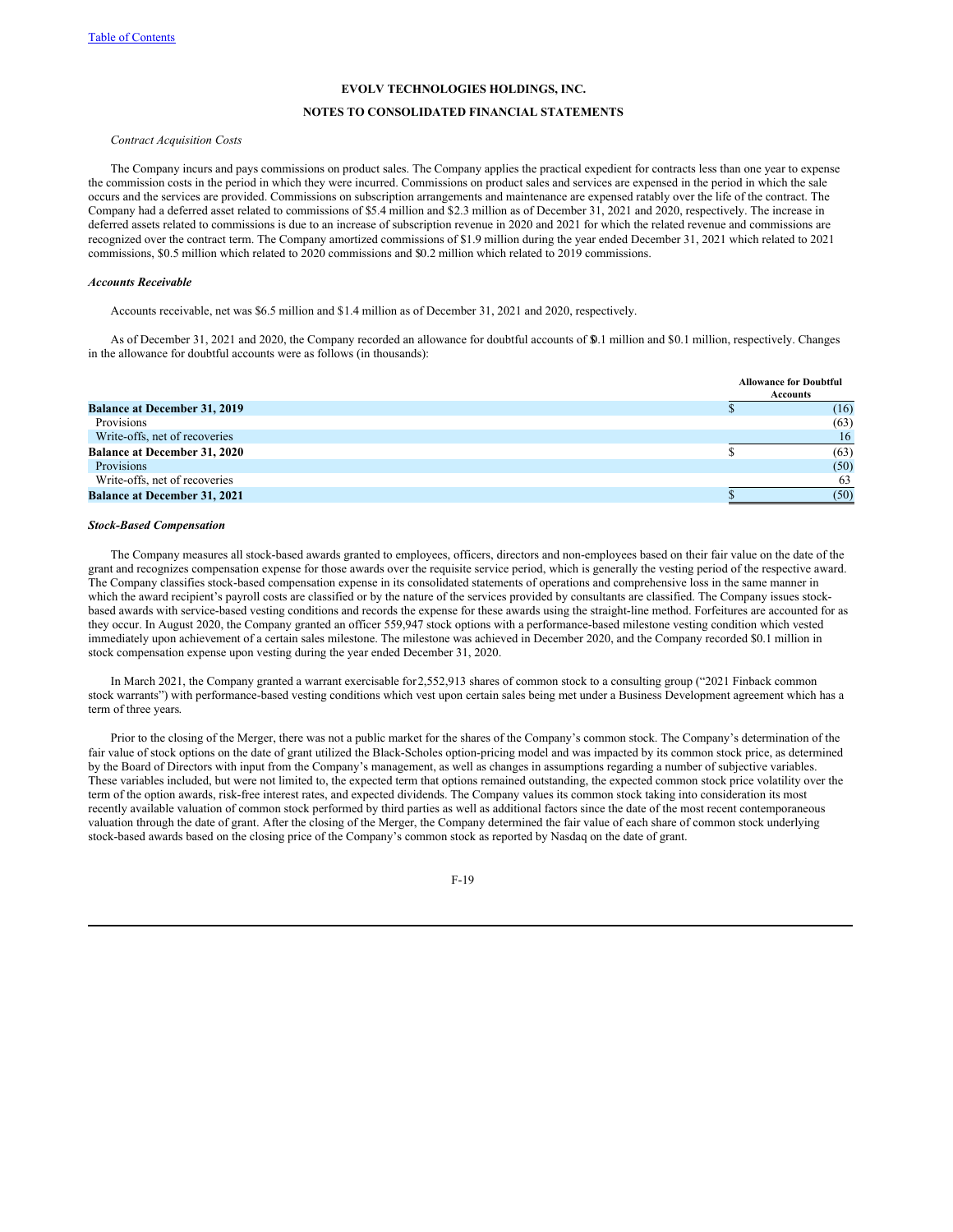# **NOTES TO CONSOLIDATED FINANCIAL STATEMENTS**

Pursuant to the Merger Agreement, the Company will issue15,000,000 earn-out shares of the Company's common stock to Legacy Evolv shareholders and Legacy Evolv Service Providers including employees, officers, directors and non-employees based on the achievement of certain target share price contingencies and subject to continued employment. The company classifies the share-based compensation arrangement with Legacy Evolv Service Providers as equity on its balance sheet and corresponding stock-based compensation expense in its consolidated statements of operations and comprehensive loss in the same manner in which the award recipient's payroll costs are classified or by the nature of the services provided by consultants are classified. Of the total 15,000,000 earn-out shares of the Company's common stock, 2,849,587 earn-out shares can be earned by the Legacy Evolv Service Providers and subject to the stock-based compensation. Stock-based compensation expense attributable to LegacyEvolv Service Providers was \$4.3 million for the year ended December 31, 2021. As a condition for Earn-Out Shares being issued to Earn-Out Service Providers the service provider must be providing services to the Company on the date of the issuance of the shares. If the relationship with the service provider is terminated prior to the issuance of the Earn-Out Shares the shares will be redistributed to the remaining participants in the Earn-Out Shares.

#### *Income Taxes*

The Company accounts for income taxes using the asset and liability method, which requires the recognition of deferred tax assets and liabilities for the expected future tax consequences of events that have been recognized in the consolidated financial statements or in the Company's tax returns. Deferred tax assets and liabilities are determined on the basis of the differences between the consolidated financial statements and tax basis of assets and liabilities using enacted tax rates in effect for the year in which the differences are expected to reverse. Changes in deferred tax assets and liabilities are recorded in the provision for income taxes.

The Company assesses the likelihood that its deferred tax assets will be recovered from future sources of income and, to the extent it believes, based upon the weight of available evidence, that it is more likely than not that all or a portion of the deferred tax assets will not be realized, a valuation allowance is established through a charge to income tax expense. Potential for recovery of deferred tax assets is evaluated by analyzing past operating results, estimating the future taxable profits expected and considering prudent and feasible tax planning strategies.

The Company accounts for uncertainty in income taxes recognized in the consolidated financial statements by applying a two-step process to determine the amount of tax benefit to be recognized. First, the tax position must be evaluated to determine the likelihood that it will be sustained upon external examination by the taxing authorities. If the tax position is deemed more-likely-than-not to be sustained, the tax position is then assessed to determine the amount of benefit to recognize in the consolidated financial statements. The amount of the benefit that may be recognized is the largest amount that has a greater than 50% likelihood of being realized upon ultimate settlement. The provision for income taxes includes the effects of any resulting tax reserves, or unrecognized tax benefits, that are considered appropriate as well as the related net interest and penalties.

The Company evaluates at the end of each reporting period whether some or all the undistributed earnings of its foreign subsidiaries are permanently reinvested. The Company would recognize deferred income tax liabilities to the extent that management asserts that undistributed earnings of its foreign subsidiaries are not permanently reinvested and will not be permanently reinvested in the future. As of December 31, 2021 and 2020, the Company had no foreign earnings in any foreign jurisdictions.

# *Net Loss per Share Attributable to Common Stockholders*

Basic net loss per share attributable to common stockholders is computed by dividing the net loss attributable to common stockholders by the weighted average number of common shares outstanding for the period. Diluted net loss attributable to common stockholders is computed by adjusting net loss attributable to common stockholders for the impact to the extent a denominator adjustment is required. Diluted net loss per share attributable to common stockholders is computed by dividing the diluted net loss attributable to common stockholders by the weighted average number of common shares outstanding for the period, including potential dilutive common shares. For purposes of this calculation, outstanding stock options, convertible preferred stock, convertible notes, warrants to purchase common stock, and warrants to purchase preferred stock are considered potential dilutive common shares.

In periods in which the Company reported a net loss attributable to common stockholders, diluted net loss per share attributable to common stockholders is the same as basic net loss per share attributable to common stockholders, since dilutive common shares are

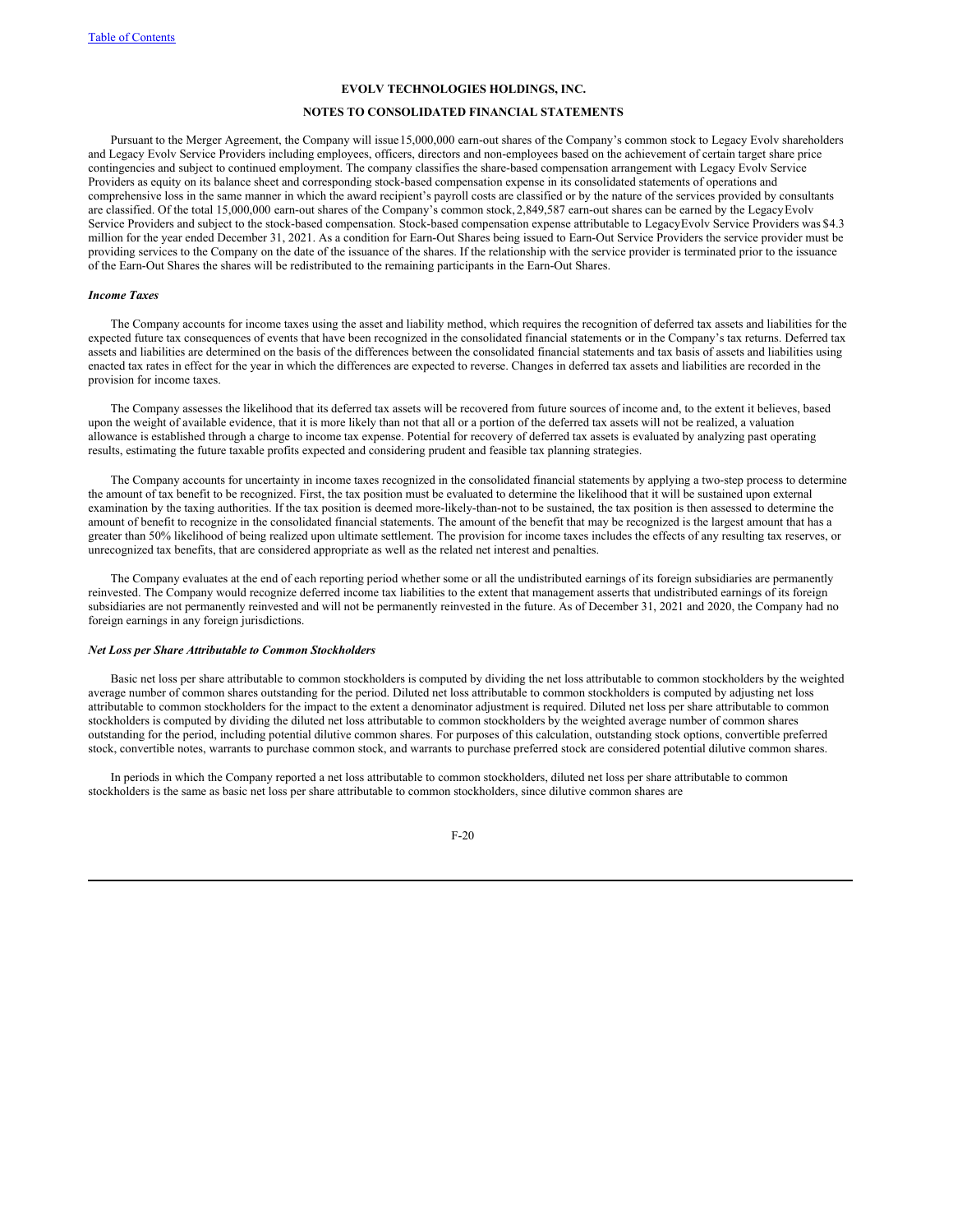# **NOTES TO CONSOLIDATED FINANCIAL STATEMENTS**

not assumed to have been issued if their effect is anti-dilutive. The Company reported a net loss attributable to common stockholders for the years ended December 31, 2021 and 2020.

#### *Recently Adopted Accounting Pronouncements*

In August 2018, the FASB issued ASU 2018-15, *Intangibles — Goodwill and Other — Internal-Use Software (Subtopic 350-40).* The update is associated with customer accounting for implementation costs incurred in a cloud computing arrangement that is a service contract. The amendments align the requirements for capitalizing implementation costs incurred in a hosting arrangement that is a service contract with the requirements for capitalizing implementation costs incurred to develop or obtain internal-use software. The guidance is effective for fiscal years and interim periods beginning after December 15, 2019 for public companies, and for fiscal years beginning after December 15, 2020, and interim periods within annual periods beginning after December 15, 2021, for all other entities. The Company adopted this standard on January 1, 2021. In connection with the adoption, the Company recorded \$1.0 million in capitalized costs related to internal-use software in property and equipment, net on the consolidated balance sheets as of December 31, 2021.

#### *Recently Issued Accounting Pronouncements*

The Company qualifies as an "emerging growth company" as defined in the Jumpstart Our Business Startups Act of 2012 and has elected not to "opt out" to the extended transition related to complying with new or revised accounting standards, which means that when a standard is issued or revised and it has different application dates for public and nonpublic companies, the Company will adopt the new or revised standard at the time nonpublic companies adopt the new or revised standard and will do so until such time that the Company either (1) irrevocably elects to "opt out" of such extended transition period or (2) no longer qualifies as an emerging growth company. The Company may choose to early adopt any new or revised accounting standards whenever such early adoption is permitted for nonpublic companies.

In June 2016, the FASB issued ASU No. 2016-13,*Financial Instruments — Credit Losses (Topic 326)* ("ASU 2016-13"). The new standard adjusts the accounting for assets held at amortized cost basis, including marketable securities accounted for as available for sale, and trade receivables. The standard eliminates the probable initial recognition threshold and requires an entity to reflect its current estimate of all expected credit losses. The allowance for credit losses is a valuation account that is deducted from the amortized cost basis of the financial assets to present the net amount expected to be collected. For public entities except smaller reporting companies, the guidance is effective for annual reporting periods beginning after December 15, 2019 and for interim periods within those fiscal years. In November 2019, the FASB issued ASU No. 2019-10, which deferred the effective date for non-public entities to annual reporting periods beginning after December 15, 2022, including interim periods within those fiscal years. Early application is allowed. The Company expects to adopt this guidance effective January 1, 2023, and it is currently evaluating the impact on its consolidated financial statements and related disclosures.

In February 2016, the FASB issued ASU No. 2016-02*, Leases (Topic 842)*("ASU 2016-02"), as subsequently amended (collectively "ASC 842"). The guidance amends the existing accounting standards for lease accounting, including requirements for lessees to recognize assets and liabilities related to long-term leases on the balance sheet and expanding disclosure requirements regarding leasing arrangements. For lessees, leases will be classified as finance or operating, with classification affecting the pattern and classification of expense recognition in the income statement. Lessors are required to classify leases as a sales-type, direct financing, or operating lease. A lease is a sales-type lease if it effectively transfers control of the underlying asset to the lessee as indicated by any one of five criteria being met. If none of the five prescriptive criteria are met, the lease will be classified as either a direct financing lease or operating lease. If two additional criteria addressing whether the lessor has transferred substantially all of the risks and benefits of the underlying asset to the lessee and a third party, the lease will be classified as a direct financing lease. All leases that are not sales-type or direct financing leases will be classified as operating leases. In July 2018, the FASB issued additional guidance, which offers a transition option to entities adopting ASC 842 in which entities can elect to apply the new guidance using a modified retrospective approach at the beginning of the year in which the new lease standard is adopted. The Company currently expects to utilize this transition option whereby financial information for prior periods presented before the ASC 842 effective date will not be updated. In November 2019, the FASB issued ASU 2019-10 deferring the effective date for private entities (also applicable for public companies that qualify as emerging growth companies) for fiscal years beginning after December 15, 2020, and interim periods within fiscal years beginning after December 15, 2021. In June 2020, the FASB issued ASU 2020-05 which further defers the

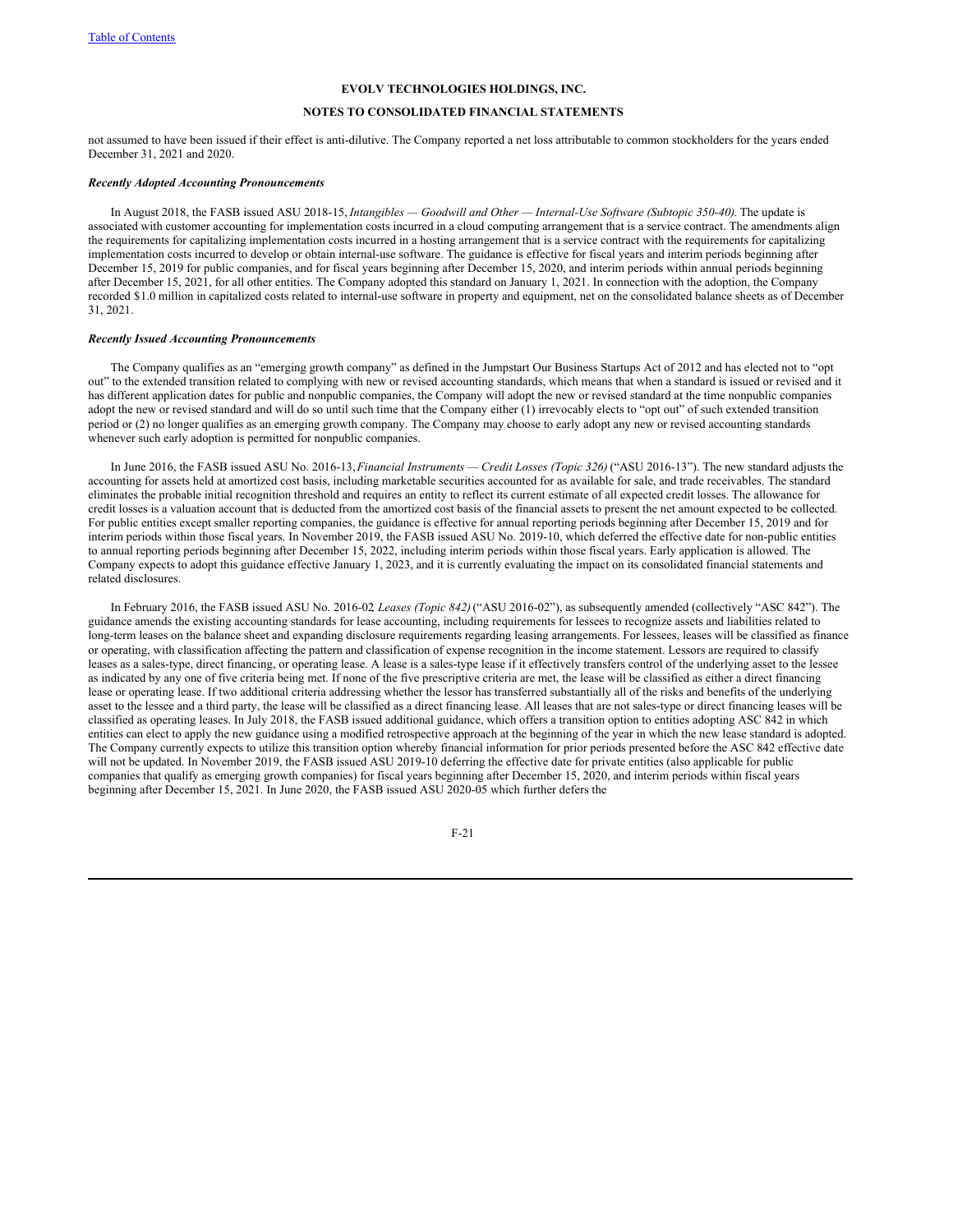# **NOTES TO CONSOLIDATED FINANCIAL STATEMENTS**

effective date for private entities for fiscal years beginning after December 15, 2021, and interim periods within fiscal years beginning after December 15, 2022.

As an Emerging Growth Company, the Company will adopt ASC 842 on January 1, 2022 and is currently evaluating the effect ASC 842 will have on its consolidated financial statements and related disclosures. ASC 842 provides several optional practical expedients in transition. The Company expects to apply the 'package of practical expedients' which allow the Company to not reassess whether existing or expired arrangements contain a lease, the lease classification of existing or expired leases, or whether previous initial direct costs would qualify for capitalization under ASC 842. The Company, as the lessor to a significant number of lease contracts that will continue to be operating classified, expects to apply the practical expedient to account for those operating leases and the associated services as a combined component when certain criteria are met. In order to be eligible to apply this lessor expedient to combine one or more nonlease components, representing a good or service, with the associated lease component, the timing and pattern of transfer of the nonlease component must be the same as that of the lease component, which is over time, and the associated lease component, if accounted for separately, must meet the criteria to be classified as an operating lease. If an arrangement contains an operating lease component and one or more nonlease components, the nonlease components that have the same timing and pattern of transfer will be combined with the associated lease component and the nonlease components that do not have the same timing and pattern of transfer will be accounted for separately. The lease components in these arrangements are expected to be the predominant component and those arrangements will be accounted for under ASC 842. The revenue for leases and associated services for these operating leases will be presented together in the Company's consolidated statements of operations and comprehensive loss. Additionally, the Company expects to elect the accounting policy for lessors to exclude sales taxes and other similar taxes assessed by a governmental authority that the Company collects from lessees from lease revenue.

The Company currently expects the adoption of ASC 842 to result in the recognition of operating lease liabilities of approximately \$3.0 million and operating right-of-use assets of approximately \$2.5 million, along with the write-off of certain deferred rent balances of \$0.5 million within the Company's consolidated balance sheets as of January 1, 2022. The Company also expects to provide significant new disclosures about our leasing activities. The Company does not currently expect the adoption of ASC 842 to have a material impact on its consolidated statements of operations and comprehensive loss or consolidated statements of cash flows.

In December 2019, the FASB issued ASU 2019-12,*Income Taxes (ASC 740): Simplifying the Accounting for Income Taxes*("ASU 2019-12"), which is intended to simplify various areas related to accounting for income taxes. ASU 2019-12 removes certain exceptions to the general principles in ASC 740 and also clarifies and amends existing guidance to improve consistent application. For public entities the guidance is effective for annual reporting periods beginning after December 15, 2020 and for interim periods within those fiscal years. For non-public entities, the guidance is effective for annual reporting periods beginning after December 15, 2021 and for interim periods within years beginning after December 15, 2022, with early adoption permitted. The Company expects to adopt this guidance effective January 1, 2022 and the adoption of this guidance will not have a material impact on its consolidated financial statements and related disclosures.

In August 2020, the FASB issued ASU 2020-06, "*Accounting for Convertible Instruments and Contracts in an Entity's Own Equity*," which simplifies and clarifies certain calculation and presentation matters related to convertible and equity and debt instruments. Specifically, ASU 2020-06 removes requirements to separately account for conversion features as a derivative under ASC Topic 815 and removing the requirement to account for beneficial conversion features on such instruments. ASU 2020-06 also provides clearer guidance surrounding disclosure of such instruments and provides specific guidance for how such instruments are to be incorporated in the calculation of Diluted EPS. The guidance under ASU 2020-06 is effective for fiscal years beginning after December 15, 2021, including interim periods within those fiscal years. Early adoption is permitted, but no earlier than fiscal years beginning after December 15, 2020. The Company expects to adopt this guidance effective January 1, 2022 and does not expect the adoption this guidance to have a material impact on its consolidated financial statements and related disclosures.

In October 2021, the FASB issued ASU 2021-08, Business Combinations (Topic 805): Accounting for Contract Assets and Contract Liabilities from Contracts with Customers, which amends ASC 805 to add contract assets and contract liabilities to the list of exceptions to the recognition and measurement principles that apply to business combinations and to require that an entity (acquirer) recognize and measure contract assets and contract liabilities acquired in a business combination in accordance with Topic 606. The amendments in ASU 2021-08 are effective for fiscal years beginning after December 15, 2022, including interim periods within those fiscal years and should be applied prospectively to business combinations occurring on or after the effective date of the amendments.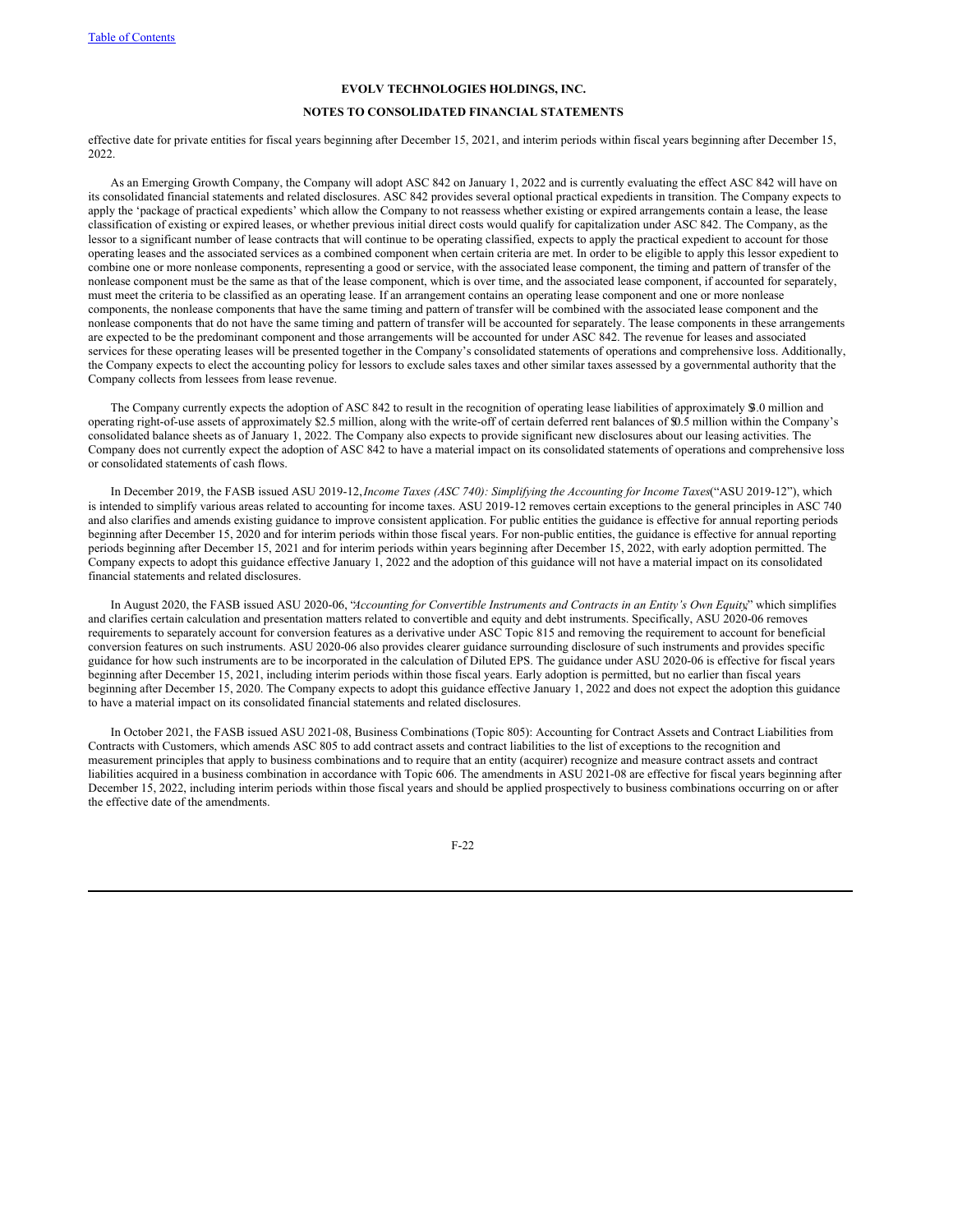# **NOTES TO CONSOLIDATED FINANCIAL STATEMENTS**

Early adoption of the amendments is permitted, including adoption in an interim period. The Company expects to adopt this guidance effective January 1, 2023, and it is currently evaluating the impact on its consolidated financial statements and related disclosures.

#### **3. Merger with NHIC**

On July 16, 2021, we completed the previously announced Merger pursuant to the Agreement and Plan of Merger, dated as of March 5, 2021, and amended by the First Amendment to Agreement and Plan of Merger (the "Merger Agreement"), dated as of June 5, 2021. Upon closing of the Merger, NHIC changed its name to Evolv Technologies Holdings, Inc. and the officers of NHIC, the legal predecessor company, resigned. The officers of Legacy Evolv became the officers of the Company, and the Company listed its shares of common stock, par value \$0.0001 per share, on Nasdaq under the symbol "EVLV".

The transaction was accounted for as a "reverse recapitalization" in accordance with GAAP. Under this method of accounting, NHIC was treated as the "acquired" company for financial reporting purposes. This determination was primarily because subsequent to the Merger, Legacy Evolv's shareholders have a majority of the voting power of the combined company, Legacy Evolv comprises all of the ongoing operations of the combined entity, Legacy Evolv comprises a majority of the governing body of the combined company, and Legacy Evoly's senior management comprises all of the senior management of the combined company. Accordingly, for accounting purposes, this transaction was treated as the equivalent of Legacy Evolv issuing shares for the net assets of NHIC, accompanied by a recapitalization. The shares and net loss per common share, prior to the Merger, have been retroactively restated as shares reflecting the Exchange Ratio established in the Merger. The net assets of NHIC were recorded at historical costs, with no goodwill or other intangible assets recorded. Operations prior to the Reverse Recapitalization are those of Legacy Evolv.

Evolv had previously indicated that it would list units (consisting ofone share of common stock andone-half of one warrant) on Nasdaq under the ticker symbol EVLVU, in continuation of the listing of the units NHIC sold in its initial public offering on August 4, 2020 under the ticker symbol NHICU. In September 2021, our transfer agent separated the units into the component shares and warrants at the closing of the Merger, and as a result the Evolv units were not made eligible to settle through the facilities of The Depositary Trust Company. Accordingly, all trades in the units from July 19, 2021 (the first trading day after the completion of the Merger) until August 24, 2021 were settled between brokers in the shares and warrants underlying the units. Trading in ticker symbol EVLVU was halted on August 24, 2021, and no trades in the units were permitted or occurred since that date. The units were delisted from Nasdaq effective September 10, 2021.

Upon closing of the Merger each share of NHIC Class B common stock issued and outstanding immediately prior to the effective time of the Merger, which totaled 10,391,513 shares held by the NHIC Initial Shareholders ("Initial Shareholders"), was automatically converted into one validly-issued share of our common stock.

In addition, pursuant to the Merger Agreement, certain Legacy Evolv Shareholders became entitled to receive up to15,000,000 shares of common stock as earn-out shares.

Upon closing of the Merger:

- all of 24,359,107 shares of Legacy Evolv's Series A-1 convertible preferred stock were converted into an equivalent number of shares of Legacy Evolv common stock on a one-to-one basis;
- all of 3,484,240 shares of Legacy Evolv's Series A convertible preferred stock were converted into an equivalent number of shares of Legacy Evolv common stock on a two-to-one basis;
- all of 34,129,398 shares of Legacy Evolv's Series B-1 convertible preferred stock were converted into an equivalent number of shares of Legacy Evolv common stock on a one-to-one basis; and
- all of 15,367,312 shares of Legacy Evolv's Series B convertible preferred stock were converted into an equivalent number of shares of Legacy Evolv common stock on a one-to-one basis.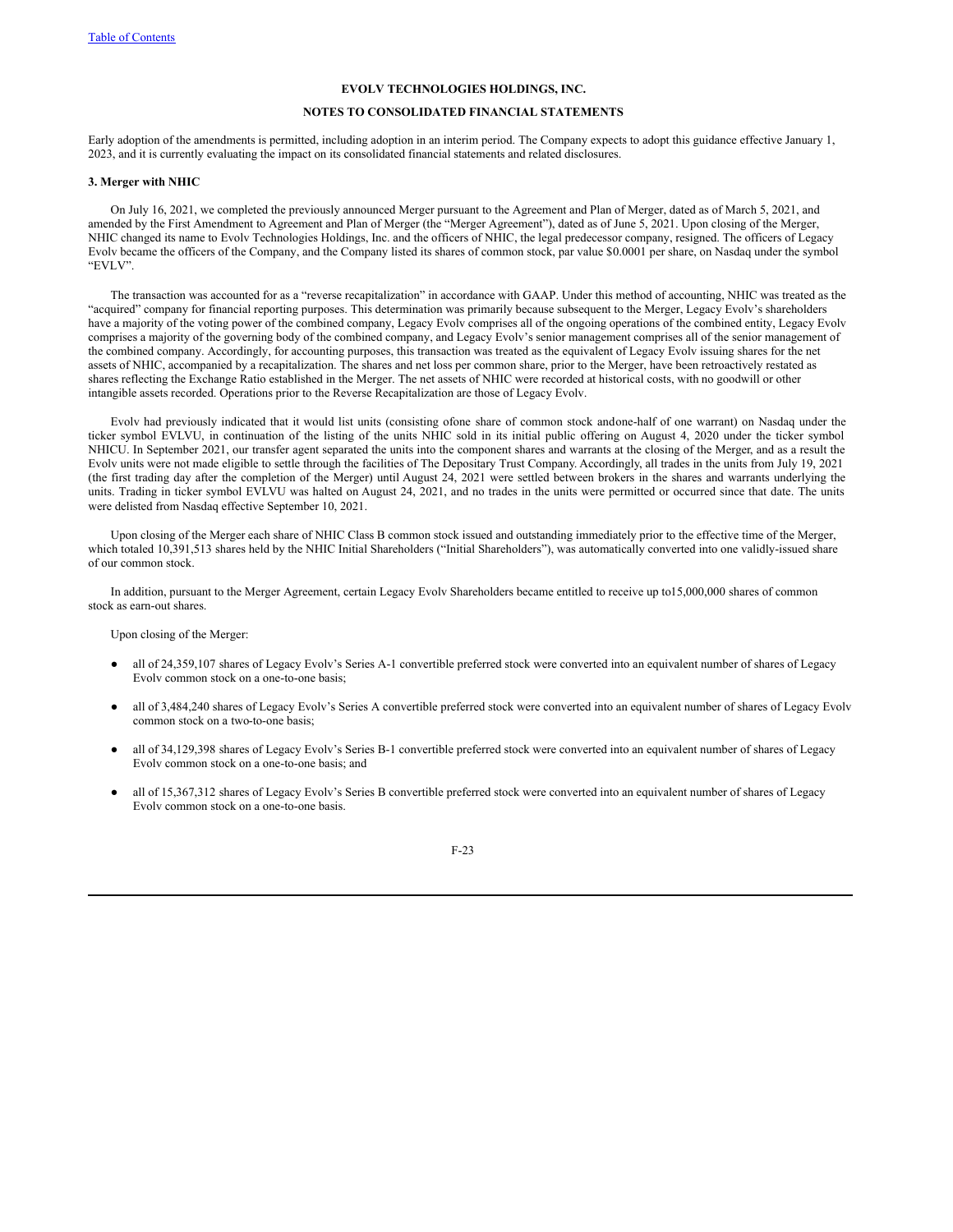# **NOTES TO CONSOLIDATED FINANCIAL STATEMENTS**

On the closing date of the Merger, each share of Legacy Evolv common stock then issued and outstanding was canceled and the holders thereof in exchange received 94,192,534 shares of the Company's common stock, which is equal to0.378 newly-issued shares of the Company's common stock for each share of Legacy Evolv common stock (the "Exchange Ratio").

All outstanding warrants exercisable for common stock in Legacy Evolv (other than warrants that expired, were exercised or were deemed automatically net exercised immediately prior to the Merger) were exchanged for warrants exercisable for the Company's common stock with the same terms and conditions except adjusted by the Exchange Ratio.

All outstanding stock options of Legacy Evolv common stock, totaling57,938,375 stock options, were canceled and the holders thereof in exchange received options to receive 0.378 shares of the Company's common stock for a total of21,891,254 stock options. The modification of the stock options to reflect the exchange ratio did not result in an incremental compensation expense upon closing of the Merger.

The proceeds, net of redemptions, received from the Merger were \$84.9 million and gross proceeds received from the PIPE investment were \$300.0 million. Based on the number of shares of common stock outstanding on July 16, 2021 (in each case, not giving effect to any shares issuable upon exercise of warrants, options, or earn-out shares), Legacy Evolv shareholders owned approximately 92.7% of the common stock of the Company and NHIC shareholders owned approximately 7.3%.

During the year ended December 31, 2021, the Company recorded \$36.1 million of offering costs related to third-party legal, accounting, and other professional services to consummate the Merger. These offering costs are recorded as a reduction of additional paid-in capital upon the close of the Merger in the Company's consolidated balance sheets. The Company expensed \$0.7 million of offering costs related to the issuance of the Company's contingently issuable common stock.

#### **4. Fair Value Measurements**

The following tables present information about the Company's financial assets and liabilities measured at fair value on a recurring basis and indicate the level of the fair value hierarchy used to determine such fair values (in thousands):

|                                              |                                                 | Fair Value Measurements at December 31, 2021 |   |         |     |         |               |         |
|----------------------------------------------|-------------------------------------------------|----------------------------------------------|---|---------|-----|---------|---------------|---------|
|                                              |                                                 | Level 1                                      |   | Level 2 |     | Level 3 |               | Total   |
| Assets:                                      |                                                 |                                              |   |         |     |         |               |         |
| Money market funds                           |                                                 | 297,536                                      | S |         |     |         | \$            | 297,536 |
|                                              |                                                 | 297,536                                      |   | _       |     |         |               | 297,536 |
| Liabilities:                                 |                                                 |                                              |   |         |     |         |               |         |
| Contingent earn-out liability                | S.                                              |                                              |   |         | \$. | 20,809  | <sup>\$</sup> | 20,809  |
| Contingently issuable common stock liability |                                                 |                                              |   |         |     | 5,264   |               | 5,264   |
| <b>Public Warrant liability</b>              |                                                 |                                              |   |         |     | 11,030  |               | 11,030  |
|                                              |                                                 |                                              |   |         |     | 37,103  |               | 37,103  |
|                                              |                                                 |                                              |   |         |     |         |               |         |
|                                              | Fair Value Measurements as of December 31, 2020 |                                              |   |         |     |         |               |         |
|                                              |                                                 | <b>Level 1</b>                               |   | Level 2 |     | Level 3 |               | Total   |
| Liabilities:                                 |                                                 |                                              |   |         |     |         |               |         |
| Common stock warrant liability               | \$                                              |                                              |   |         |     |         |               |         |
| Derivative liability                         |                                                 |                                              |   |         |     | 1,000   |               | 1,000   |
|                                              |                                                 | _                                            |   | _       |     | 1,001   |               | 1,001   |

As of December 31, 2021, money market funds are included in cash and cash equivalents on the consolidated balance sheets.

The Company may also value its non-financial assets and liabilities, including items such as inventories and property and equipment, at fair value on a non-recurring basis if it is determined that impairment has occurred. Such fair value measurements use significant unobservable inputs and are classified as Level 3. The Company recorded \$1.6 million in write-offs of inventory of Edge units during the year ended December 31, 2021 as the Company is no longer selling this product. The Company recorded \$1.9 million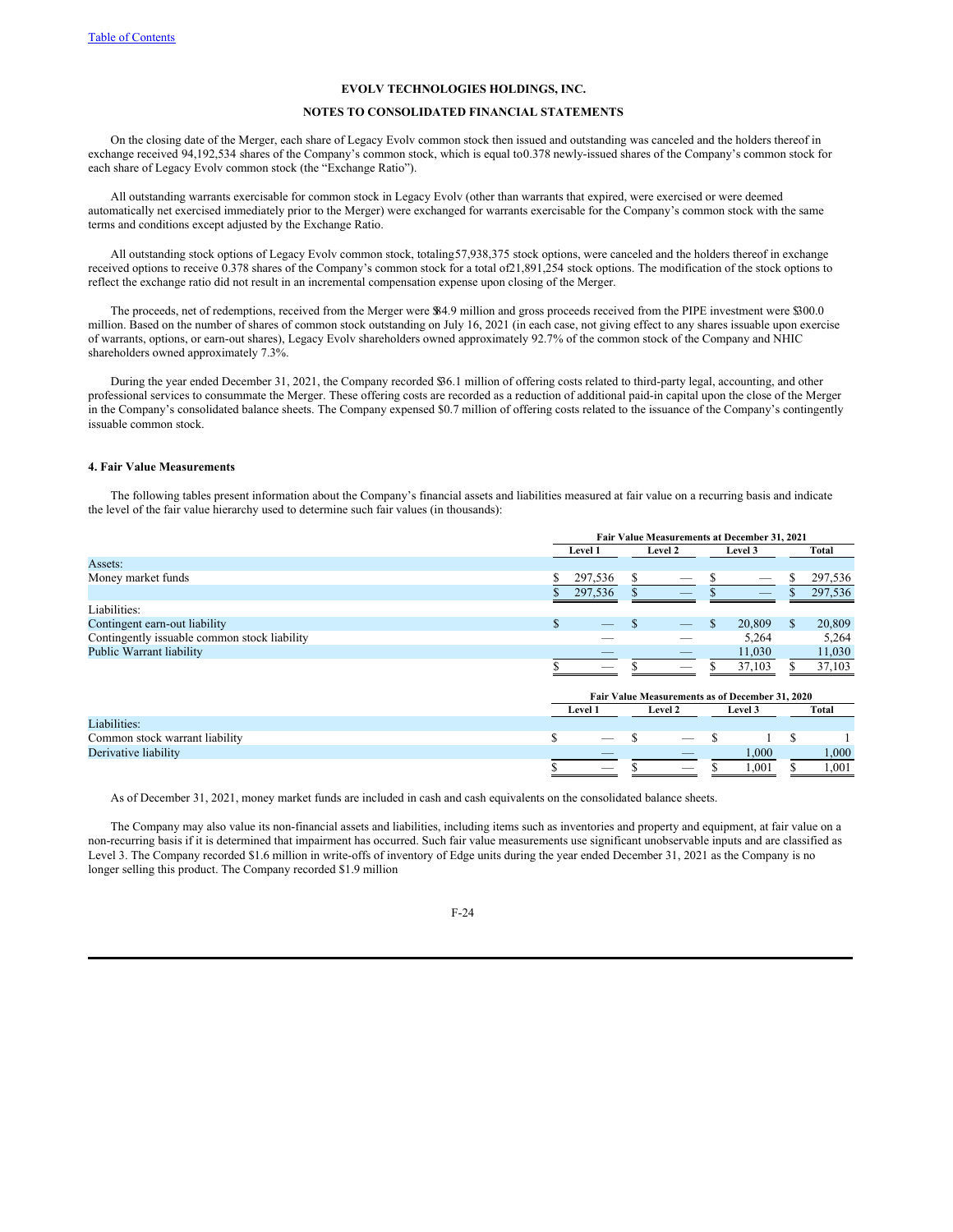# **NOTES TO CONSOLIDATED FINANCIAL STATEMENTS**

of loss from impairment of property and equipment for the year ended December 31, 2021. This related to Edge units and Express prototype units that were removed from service and retired. The Company is transitioning its domestic customers from the Legacy Edge units to its most current Evolv Express units, which resulted in an impairment of the remaining economic value of such assets. There was no impairment recognized for the year ended December 31, 2020.

During the years ended December 31, 2021 and 2020, respectively, there wereno transfers between Level 1, Level 2 and Level 3.

#### *Valuation of Common Stock Warrant*

The warrant liability is related to the warrants (the "Warrants") to purchase shares of Legacy Evolv's common stock (see Note 11).

The Company used the Black-Scholes option-pricing model, which incorporates assumptions and estimates, to value the warrant liability. Key estimates and assumptions impacting the fair value measurement include (1) the fair value per share of the underlying shares of applicable series of stock issuable upon exercise of the Warrants, (2) the remaining contractual term of the Warrants, (3) the risk-free interest rate, (4) the expected dividend yield and (5) expected volatility of the price of the underlying applicable common stock. The Company estimated the fair value per share of the underlying applicable series of stock based, in part, on the results of third-party valuations and additional factors deemed relevant. The risk-free interest rate was determined by reference to the U.S. Treasury yield curve for time periods approximately equal to the remaining contractual term of the Warrant. The Company estimated a zero expected dividend yield based on the fact that the Company has never paid or declared dividends and does not intend to do so in the foreseeable future. As the Company was a private company up until the closing of the Merger and lacked company-specific historical and implied volatility information of its stock, the expected stock volatility was based on the historical volatility of publicly traded peer companies for a term equal to the remaining contractual term of the Warrant.

The following table provides a rollforward of the common stock warrant liability (in thousands):

| <b>Balance at December 31, 2020</b>                                               |       |
|-----------------------------------------------------------------------------------|-------|
| Change in fair value                                                              | 879   |
| Conversion of common stock warrant to common stock upon the closing of the Merger | (880) |
| <b>Balance at December 31, 2021</b>                                               |       |

#### *Valuation of Derivative Liability Related to Convertible Notes*

In September and December 2020, the Company entered into a Convertible Note Purchase Agreement (the "2020 Convertible Notes") (see Note 9). The 2020 Convertible Notes provided a conversion option whereby upon the closing of a specified financing event the Convertible Notes would automatically convert into shares of the same class and series of capital stock of the Company issued to other investors in the financing at a conversion price equal to 80% of the price per share of the securities paid by the other investors. This conversion option was determined to be an embedded derivative and was required to be bifurcated and accounted for separately from the 2020 Convertible Notes. The fair value of the derivative liability was determined based on inputs not observable in the market, which represents a Level 3 measurement within the fair value hierarchy.

Upon the closing of the 2020 Convertible Notes, management determined that the probability of completing the specified financing event was100%; thus, the value of the automatic conversion option was deemed to be 20% of the fair value of the capital stock to be issued upon conversion of the 2020 Convertible Notes, or \$1.0 million. This amount represented the fair value of the embedded derivative at issuance.

In January and February 2021, the Company entered into a Convertible Note Purchase Agreement (the "2021 Convertible Notes") (see Note 9). The 2021 Convertible Notes provided a conversion option whereby upon the closing of a specified financing event, the 2021 Convertible Notes would automatically convert into shares of the same class and series of capital stock of the Company issued to other investors in the financing at a conversion price equal to lower of 80% of the price per share of the securities paid by the other investors or price per share at which shares are issued and sold in connection with the conversion or cancellation of convertible notes (other than the 2021 Convertible Notes) or simple agreements for future equity ("SAFEs") of the Company in such Qualified

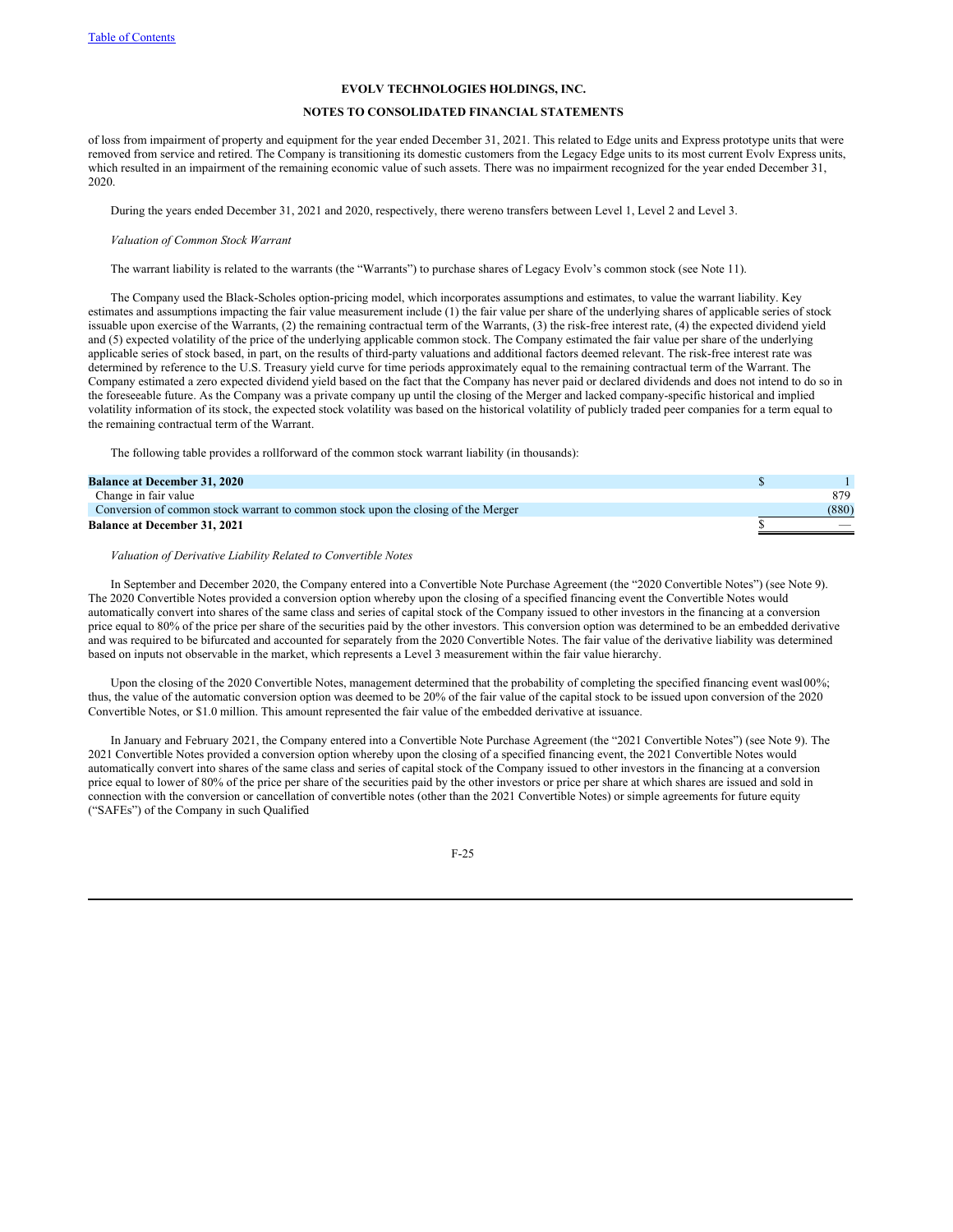# **NOTES TO CONSOLIDATED FINANCIAL STATEMENTS**

Financing. This conversion option was determined to be an embedded derivative and was required to be bifurcated and accounted for separately from the 2021 Convertible Notes. The fair value of the derivative liability was determined based on inputs not observable in the market, which represents a Level 3 measurement within the fair value hierarchy.

Upon the closing of the 2021 Convertible Notes, management determined that the probability of completing the specified financing event was 0%; thus, the value of the automatic conversion option was deemed to be 20% of the fair value of the capital stock to be issued upon conversion of the 2021 Convertible Notes, or \$7.0 million. This amount represented the fair value of the embedded derivative at issuance. At the closing of the Merger, the fair value of the derivative liability was \$9.2 million. On June 21, 2021, the Company modified the 2021 Convertible Notes to grant the holders an additional 1,000,000 shares of NHIC common stock as further consideration upon the automatic conversion of the notes upon closing of the Merger. The modification of the 2021 Convertible Notes resulted in the recognition of an additional \$9.8 million derivative liability for the fair value of the1,000,000 NHIC shares as of June 21, 2021 (see Note 9). Prior to the closing of the Merger, the change in fair value of the derivative liability was \$0.5 million.

The following table provides a rollforward of the derivative liability (in thousands):

| <b>Balance at December 31, 2020</b>                               | $1.000\,$ |
|-------------------------------------------------------------------|-----------|
| Initial fair value of the embedded derivative                     | 16.986    |
| Change in fair value                                              | 1.745     |
| Settlement of derivative liability upon the closing of the Merger | (19.731)  |
| <b>Balance at December 31, 2021</b>                               |           |

*Valuation of Contingent Earn-out*

Pursuant to the Merger Agreement, the Legacy Evolv shareholders, immediately prior to the Merger, were entitled to receive additional shares of the Company's common stock upon the Company achieving certain milestones as described in Note 2. The Company's contingent earn-out shares were recorded at fair value as contingent earn-out liability on the closing of the Merger and are remeasured at each reporting period. As of December 31, 2021, no milestones have been achieved.

The estimated fair value of the initial contingent earn-out is determined using a Monte Carlo analysis in order to simulate the future path of the Company's stock price over the earn-out period. The carrying amount of the liability may fluctuate significantly and actual amounts paid may be materially different from the liability's estimated value. As of December 31, 2021, the contingent earn-out was revalued using a similar Monte Carlo analysis. The significant assumptions to the model as of the Merger Date were as follows: 30% of expected stock price volatility, a drift rate of0.8%, 0% change in control and an expected term of 5 years. The significant assumptions to the model as of December 31, 2021 were as follows:55% of expected stock price volatility, a drift rate of 1.2%, 25% of change in control and an expected term of4.5 years.

The following table provides a rollforward of the contingent earn-out liability (in thousands):

| <b>Balance at December 31, 2020</b>  |          |
|--------------------------------------|----------|
| Initial fair value of the instrument | 67.021   |
| Change in fair value                 | (46.212) |
| <b>Balance at December 31, 2021</b>  | 20,809   |

*Valuation of Contingently Issuable Common Stock*

Prior to the Merger, certain NHIC shareholders owned4,312,500 Founder Shares. 1,897,500 shares vested at the closing of the Merger,517,500 shares were transferred back to NHIC and then contributed to Give Evolv LLC and the remaining 1,897,500 outstanding shares shall vest upon the Company achieving certain milestones (see Note 2). The Company's contingently issuable common stock was recorded at fair value as contingent shares on the closing of the Merger and will be remeasured at each reporting period. As of December 31, 2021, no milestones have been achieved.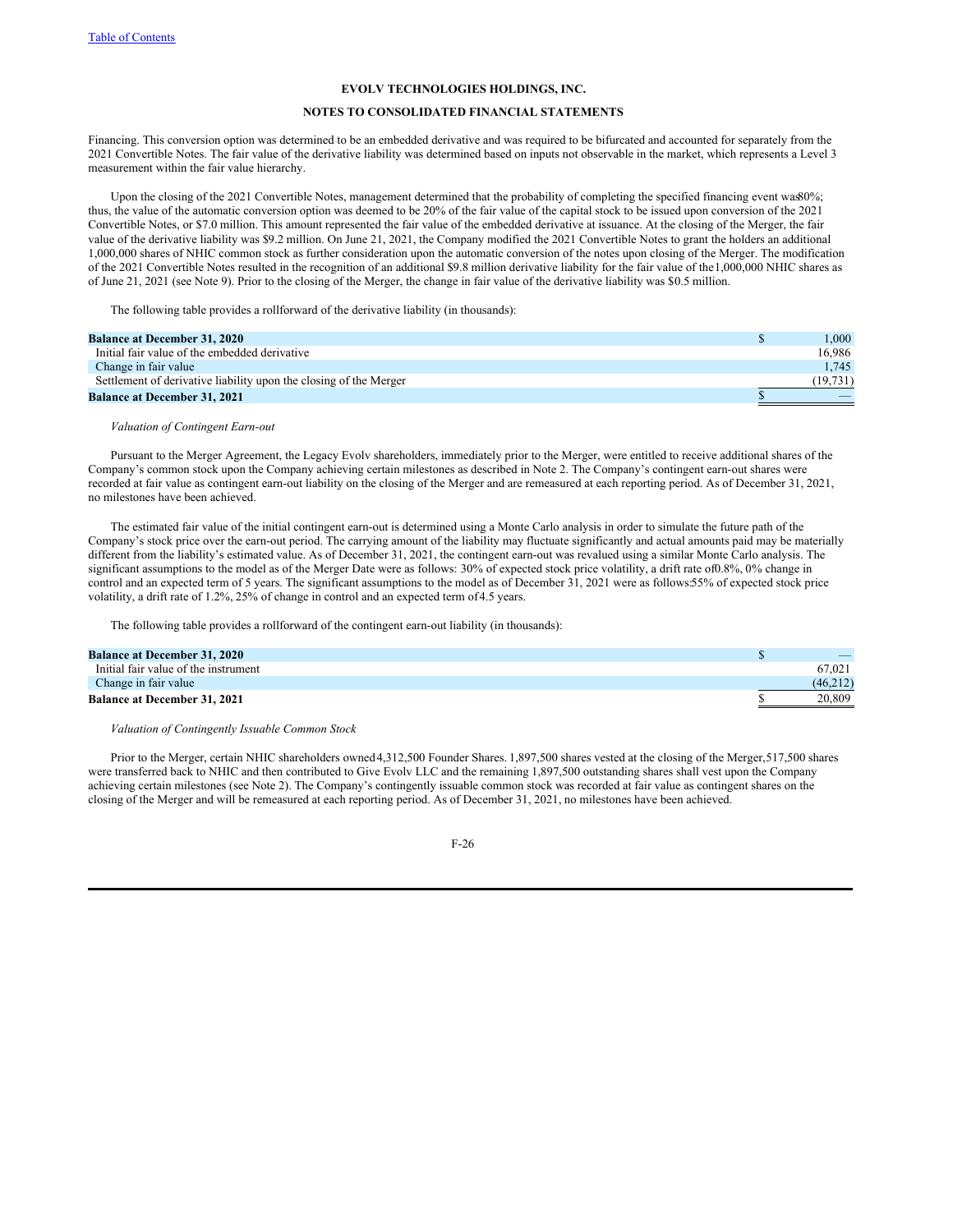# **NOTES TO CONSOLIDATED FINANCIAL STATEMENTS**

The estimated fair value of the initial contingently issued common shares are determined using a Monte Carlo analysis in order to simulate the future path of the Company's stock price over the vesting period. The carrying amount of the liability may fluctuate significantly and actual amounts paid may be materially different from the liability's estimated value. As of December 31, 2021, the contingently issuable common shares were revalued using a similar Monte Carlo analysis. The significant assumptions to the model as of the Merger Date were as follows: 30% of expected stock price volatility, a drift rate of 0.8%, 0% change in control and an expected term of 5 years. The significant assumptions to the model as of December 31, 2021 were as follows:55% of expected stock price volatility, a drift rate of 1.2%, 25% of change in control and an expected term of4.5 years.

The following table provides a rollforward of the contingently issuable common shares (in thousands):

| <b>Balance at December 31, 2020</b>  | $-$      |
|--------------------------------------|----------|
| Initial fair value of the instrument | 1.670    |
| Change in fair value                 | (6, 406) |
| <b>Balance at December 31, 2021</b>  | 5.264    |

# *Valuation of Public Warrant Liability*

Upon the closing of the Merger, the Company assumed the Public Warrants to purchase shares of the Company's common stock (see Note 11). The Public Warrants are publicly traded and the initial fair value of the public warrants were based on the closing price as reported by Nasdaq on the date of the Merger and remeasured at each reporting period.

The following table provides a rollforward of the public warrant liability (in thousands):

| <b>Balance at December 31, 2020</b>  |          |
|--------------------------------------|----------|
| Initial fair value of the instrument | 23.636   |
| Change in fair value                 | (12,606) |
| <b>Balance at December 31, 2021</b>  | 1.030    |

## **5. Inventory**

Inventory consisted of the following (in thousands):

|                 |  | December 31.             |       |  |  |
|-----------------|--|--------------------------|-------|--|--|
|                 |  | 2021                     | 2020  |  |  |
| Raw materials   |  | ,050                     | 453   |  |  |
| Work in process |  | $\overline{\phantom{a}}$ | 188   |  |  |
| Finished goods  |  | 4.090                    | 2,101 |  |  |
| Total           |  | 5.140                    | 2.742 |  |  |

# **6. Prepaid expenses and other current assets**

Prepaid expenses and other current assets consisted of the following (in thousands):

|                       | December 31, |       |    |     |
|-----------------------|--------------|-------|----|-----|
|                       | 2021         |       |    |     |
| Prepaid deposits      |              | 7,591 | ۰D |     |
| Prepaid insurance     |              | 2,803 |    | 240 |
| Prepaid subscriptions |              | 411   |    | 594 |
| Other                 |              | 242   |    | 66  |
| Total                 |              | 1.047 |    | 900 |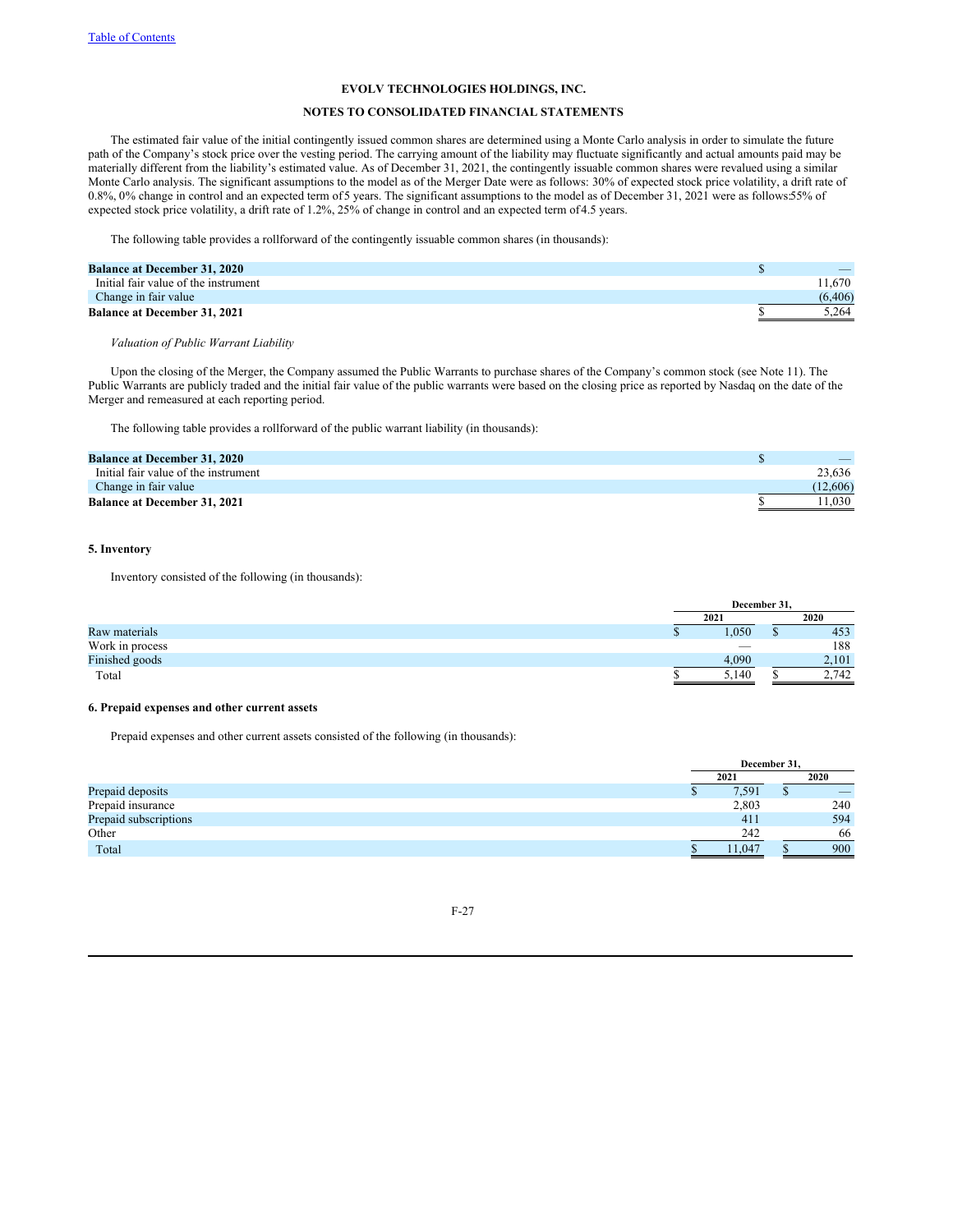# **NOTES TO CONSOLIDATED FINANCIAL STATEMENTS**

# **7. Property and Equipment, Net**

Property and equipment, net consisted of the following (in thousands):

|                                                 | December 31. |  |         |
|-------------------------------------------------|--------------|--|---------|
|                                                 | 2021         |  | 2020    |
| Computers and telecom equipment                 | 40           |  | 217     |
| Lab equipment                                   | 568          |  | 487     |
| Purchased software                              |              |  | 59      |
| Furniture and fixtures                          | 37           |  | 37      |
| Leasehold improvements                          | 491          |  | 95      |
| Leased equipment                                | 21,100       |  | 10,124  |
| Internal-use software                           | 1,029        |  |         |
| Sales demo equipment                            | 1,938        |  | 824     |
|                                                 | 25,203       |  | 11,843  |
| Less: Accumulated depreciation and amortization | (3,611)      |  | (2,527) |
|                                                 | 21,592       |  | 9,316   |

As of December 31, 2021 and 2020, the net book value of internal-use software was \$1.0 million and \$0, respectively. Depreciation expense and amortization expense related to property and equipment was \$2.9 million and \$1.1 million for the years ended December 31, 2021 and 2020, respectively, which included amortization expense of internal-use software of less than \$0.1 million and \$0 for the years ended December 31, 2021 and 2020, respectively.

Leased equipment and the related accumulated depreciation were as follows:

|                          | December 31. |        |
|--------------------------|--------------|--------|
|                          | 2021         | 2020   |
| Leased equipment         | 21.100       | 10,124 |
| Accumulated depreciation |              | 1.385  |
| Leased equipment, net    | Q220<br>10.3 | 730    |

Depreciation related to leased units was \$2.5 million and \$0.8 million during the years ended December 31, 2021 and 2020, respectively. Depreciable lives generally range from 4 to 7 years, consistent with the Company's planned and historical usage of the equipment subject to operating leases.

Impairment of property and equipment was \$1.9 million for the year ended December 31, 2021. There wasno impairment recognized for the year ended December 31, 2020. This related to Edge units and Express prototype units that were removed from service and retired. The Company is transitioning its domestic customers from the Legacy Edge units to its most current Evolv Express units, which resulted in an impairment of the remaining economic value of such assets.

## **8. Accrued Expenses and Other Current Liabilities**

Accrued expenses and other current liabilities consisted of the following (in thousands):

|                                                    | December 31. |       |  |       |
|----------------------------------------------------|--------------|-------|--|-------|
|                                                    |              | 2021  |  | 2020  |
| Accrued employee compensation and benefits expense |              | 5,536 |  | 2,345 |
| Accrued professional services and consulting       |              | 1,441 |  | 1,327 |
| Accrued sales tax                                  |              | 1,091 |  |       |
| Accrued interest                                   |              | -64   |  |       |
| Other                                              |              | 1,051 |  | 55    |
| Total                                              |              | 9.183 |  |       |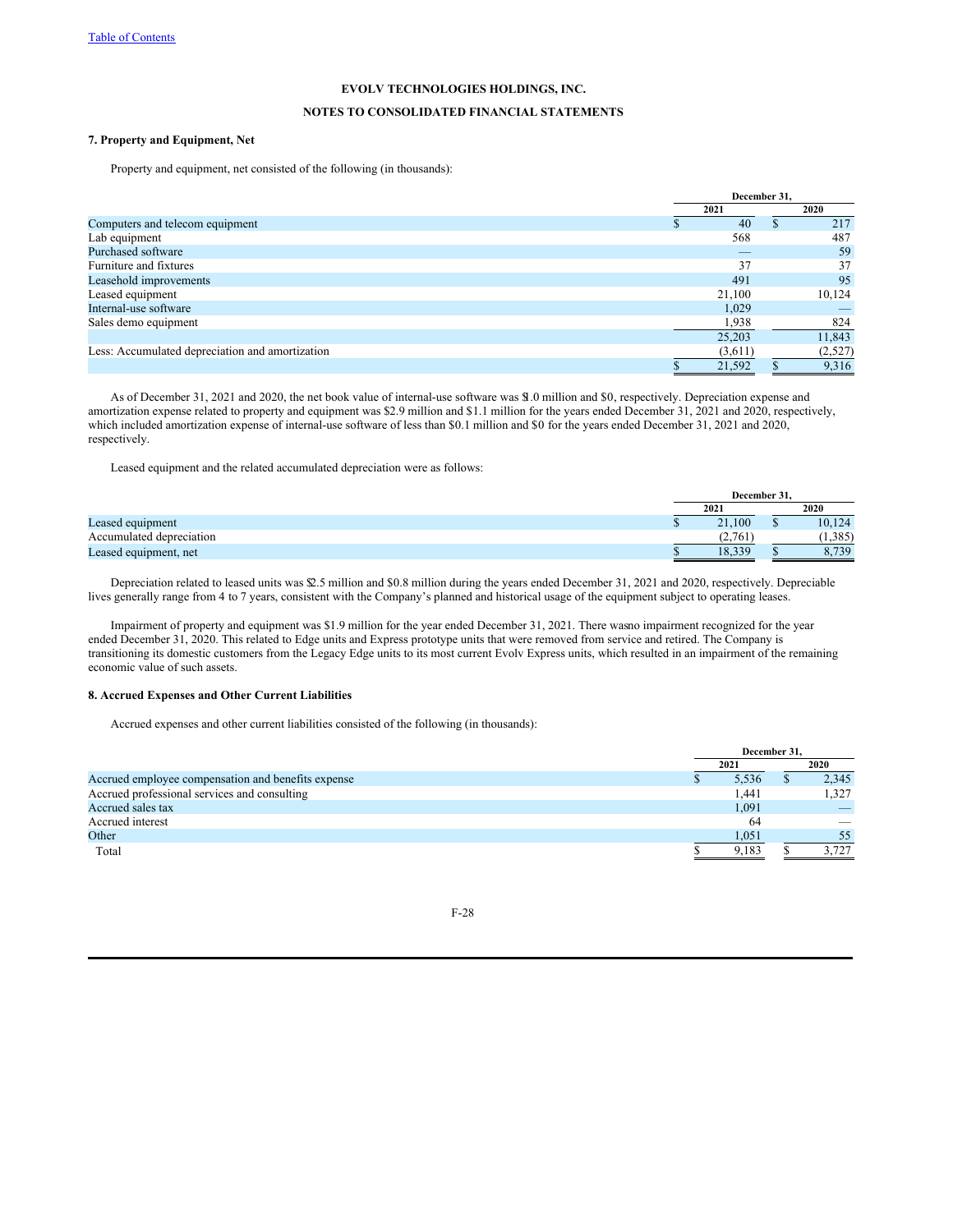## **NOTES TO CONSOLIDATED FINANCIAL STATEMENTS**

# **9. Long-term Debt**

The components of the Company's long-term debt consisted of the following (in thousands):

|                                         | December 31. |        |  |        |
|-----------------------------------------|--------------|--------|--|--------|
|                                         |              | 2021   |  | 2020   |
| Term loans payable                      |              | 10.000 |  | 10,000 |
| Revolving line of credit outstanding    |              |        |  | 3,550  |
| Convertible note                        |              |        |  | 3,000  |
| Less: Unamortized discount              |              | (55)   |  | (118)  |
|                                         |              | 9.945  |  | 16,432 |
| Less: Current portion of long-term debt |              | 2.000  |  |        |
| Long-term debt, net of discount         |              | 7.945  |  | 16.432 |

#### *Term Loan Agreements*

*Silicon Valley Bank ("SVB") Term Loan*

In July 2017, the Company entered into a \$5.0 million Loan and Security Agreement with Silicon Valley Bank ("2017 SVB Term Loan"), which provided the Company with a first term loan advance of \$4.0 million which was drawn down on July 5, 2017 ("Term Loan A Advance") and a second term loan advance of \$1.0 million that was available to be drawn down until May 31, 2018 ("Term Loan B Advance"; collectively, "Term Loan Advances"). The agreement also provided the Company with a revolving line of credit of up to \$1.0 million. Interest payments were due monthly and commenced upon receipt of principal. Principal was payable in 36 monthly payments and commenced on June 1, 2018. The 2017 SVB Term Loan accrued interest at an annual rate calculated as the Wall Street Journal Prime Rate plus 1.25%.

In February 2019, the Company amended the 2017 SVB Term Loan ("2019 Term Loan Advance") to change the interest rate to the greater of the (A) Wall Street Journal Prime Rate or (B) 5.25%. Additionally, the maturity date was extended to August 2022. Upon closing, the Company issued warrants to purchase 28,338 shares of common stock to SVB with an exercise price of \$0.24 per share (see Note 11).

As of December 31, 2019, the Company was not in compliance with certain reporting related covenants within the SVB Loan and Security Agreement.

In March 2020, the Company entered into a Loan Modification Agreement with SVB ("2020 SVB Term Loan"), which provided a \$5.0 million term loan and a revolving line of credit of up to \$7.0 million. The Company repaid the outstanding balance owed on the 2017 SVB Term Loan of \$3.1 million of principal and accrued interest with the proceeds from the 2020 SVB Term Loan. The Loan Modification Agreement with SVB resulted in the Company being in compliance with certain reporting related covenants.

Additionally, upon closing, the Company issued warrants to purchase279,974 shares of common stock to SVB with an exercise price of \$0.40 per share with a fair value of less than \$0.1 million on the date of issuance. The Company also paid debt issuance costs of less than \$0.1 million and owed an end-of-term charge of \$0.1 million to SVB. The debt issuance costs were recorded as debt discount and were being amortized to interest expense, using the effective interest method, over the term of the loan. The 2020 SVB Term Loan interest was payable monthly and the principal was payable in 36 monthly payments commencing on April 1, 2021. The 2020 SVB Term Loan accrued interest at an annual rate calculated as the greater of (A) Wall Street Journal Prime Rate plus 0.50% or (B) 5.0%. In December 2020, the Company repaid the outstanding balance on the 2020 SVB Term loan of \$8.0 million.

#### *JPMorgan Chase Bank, N.A.("JPM") Credit Agreement*

In December 2020, the Company entered into a \$10.0 million credit agreement with JPMorgan Chase Bank, N.A. ("JPM Credit Agreement") with a maturity date of December 3, 2024 and a revolving line of credit of up to \$10.0 million with a maturity date of December 3, 2022. The Company repaid the outstanding balance on the 2020 SVB Term Loan Advance, including the \$5.0 million in principal and \$3.0 million outstanding on the revolving line of credit. Upon repayment of the outstanding amounts, the Company

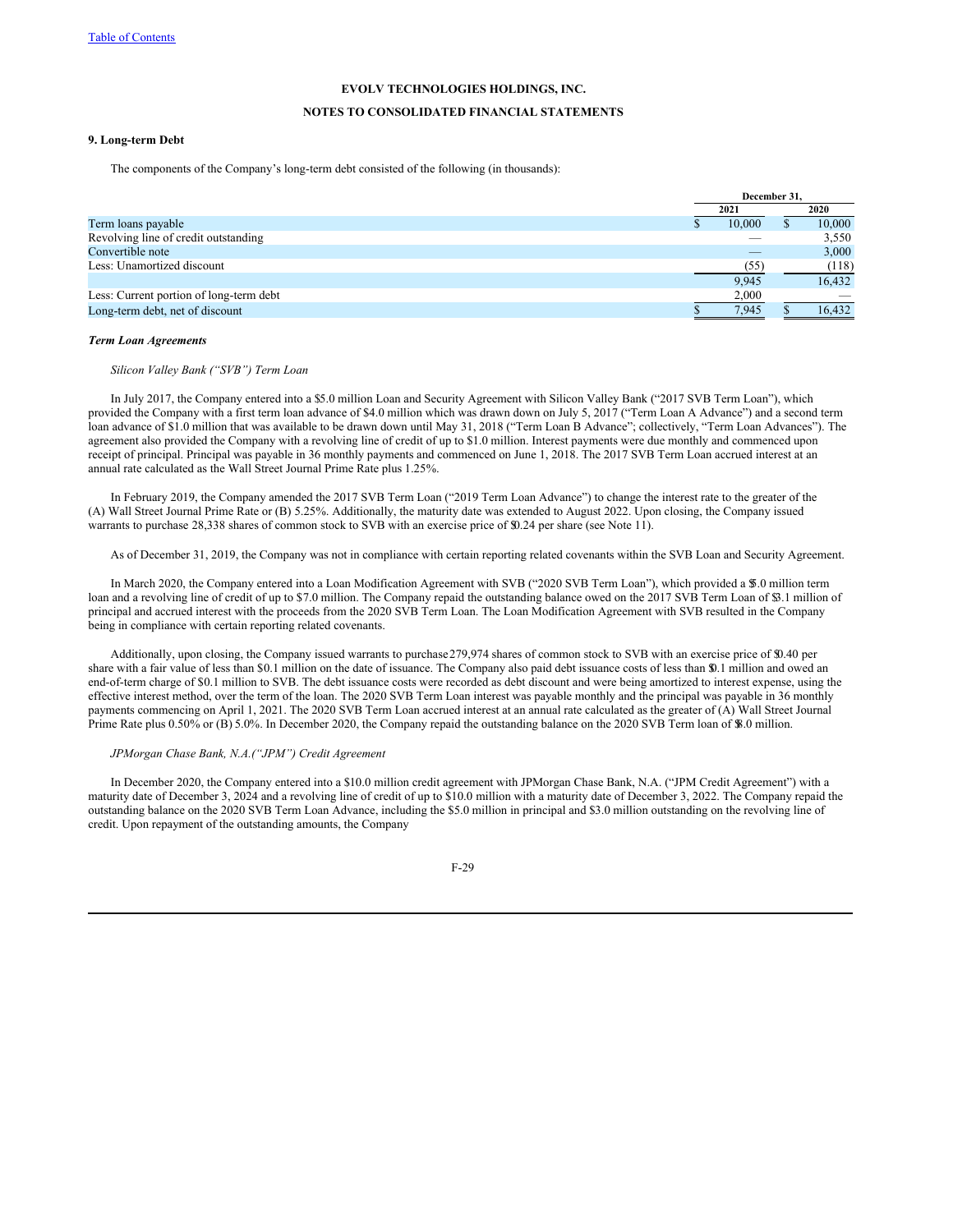## **NOTES TO CONSOLIDATED FINANCIAL STATEMENTS**

recorded a loss on extinguishment of debt of less than \$0.1 million, which was included in interest expense in the December 31, 2020 consolidated statements of operations and comprehensive loss.

Principal and interest on the JPM Credit Agreement is payable monthly commencing on July 1, 2022. The JPM Credit Agreement accrues interest at an annual rate calculated as the greater of (A) the Wall Street Journal Prime Rate plus 2.25% or (B) 5.5%. The revolving line of credit accrues interest at an annual rate calculated as the greater of (A) the Wall Street Journal Prime Rate plus 1.25% or (B) 4.5%. Upon closing, the Company issued warrants to purchase 377,837 shares of common stock to the lender with an exercise price of \$0.42 per share with a fair value of \$0.1 million on the date of issuance. The Company incurred debt issuance costs of \$0.1 million equal to the fair value of the warrants in connection with the JPM Credit Agreement. These costs were recorded as debt discount and are amortized to interest expense, using the effective interest method, over the term of the loan.

As of December 31, 2021, the unamortized debt discount was \$0.1 million. As of December 31, 2021, the accrued interest on the JPM Credit Agreement was \$0.1 million, which is included in accrued expenses and other current liabilities in the consolidated balance sheet. Interest expense totaled \$0.6 million for the year ended December 31, 2021, which includes the amortization of the debt discount which totaled less than \$0.1 million. The interest rate in effect as of December 31, 2021 was 5.5% and 4.5% for the JPM Credit Agreement and revolving line of credit, respectively. During the year ended December 31, 2021, the Company fully repaid the \$5.4 million drawn down on the revolving line of credit.

The Company's obligations under the JPM Credit Agreement are secured by a first-priority security interest in all of its assets, including intellectual property.

As of December 31, 2021, future principal payments on long-term debt are as follows (in thousands):

| <b>Year Ending December 31,</b> |       |
|---------------------------------|-------|
| 2022                            | 000.  |
| 2023                            | 4.000 |
| 2024                            | 4.000 |
|                                 | 0,000 |

#### *Convertible Note*

In September 2020, the Company entered into a Convertible Note Purchase Agreement (the "2020 Convertible Notes") with an investor for gross proceeds of \$2.0 million with a stated interest rate of6.0% per annum. An additional \$2.0 million in gross proceeds were made available in December 2020 upon achievement of the integration milestone, whereby the Company successfully created software utilizing the investor's application programming interface. The 2020 Convertible Notes provided a conversion option whereby upon the closing of a Qualified Financing event, in which the aggregate gross proceeds of the issuance of preferred stock totaled at least \$10.0 million, the notes would automatically convert into shares of the same class and series of capital stock of the Company issued to other investors in the financing at a conversion price equal to 80% of the price per share paid by the other investors. The conversion option met the definition of an embedded derivative and was required to be bifurcated and accounted for separately from the notes. The proceeds from the 2020 Convertible Notes were allocated between the derivative liability, with a fair value at issuance of \$1.0 million, and the notes, with an initial carrying value of \$3.0 million, and included in long-term liabilities on the Company's consolidated balance sheet. The difference between the initial carrying value of the notes and the stated value of the notes represented a discount that was accreted to interest expense over the term of the Convertible Notes using the effective interest method. This derivative liability was derecognized as of December 31, 2021 as the liability was settled pursuant to the closing of the merger.

As of December 31, 2021 and 2020, the accrued interest on the 2020 Convertible Notes was  $\mathbf{\$}$  and less than \$0.1 million, respectively. Interest expense totaled \$0.3 million and less than \$0.1 million for the years ended December 31, 2021 and 2020, respectively.

In January and February 2021, the Company entered into a Convertible Note Purchase Agreement (the "2021 Convertible Notes") with various investors for gross proceeds of \$30.0 million with a stated interest rate of8.0% per annum. The 2021 Convertible Notes provided a conversion option whereby upon the closing of a Qualified Financing event, in which the aggregate gross proceeds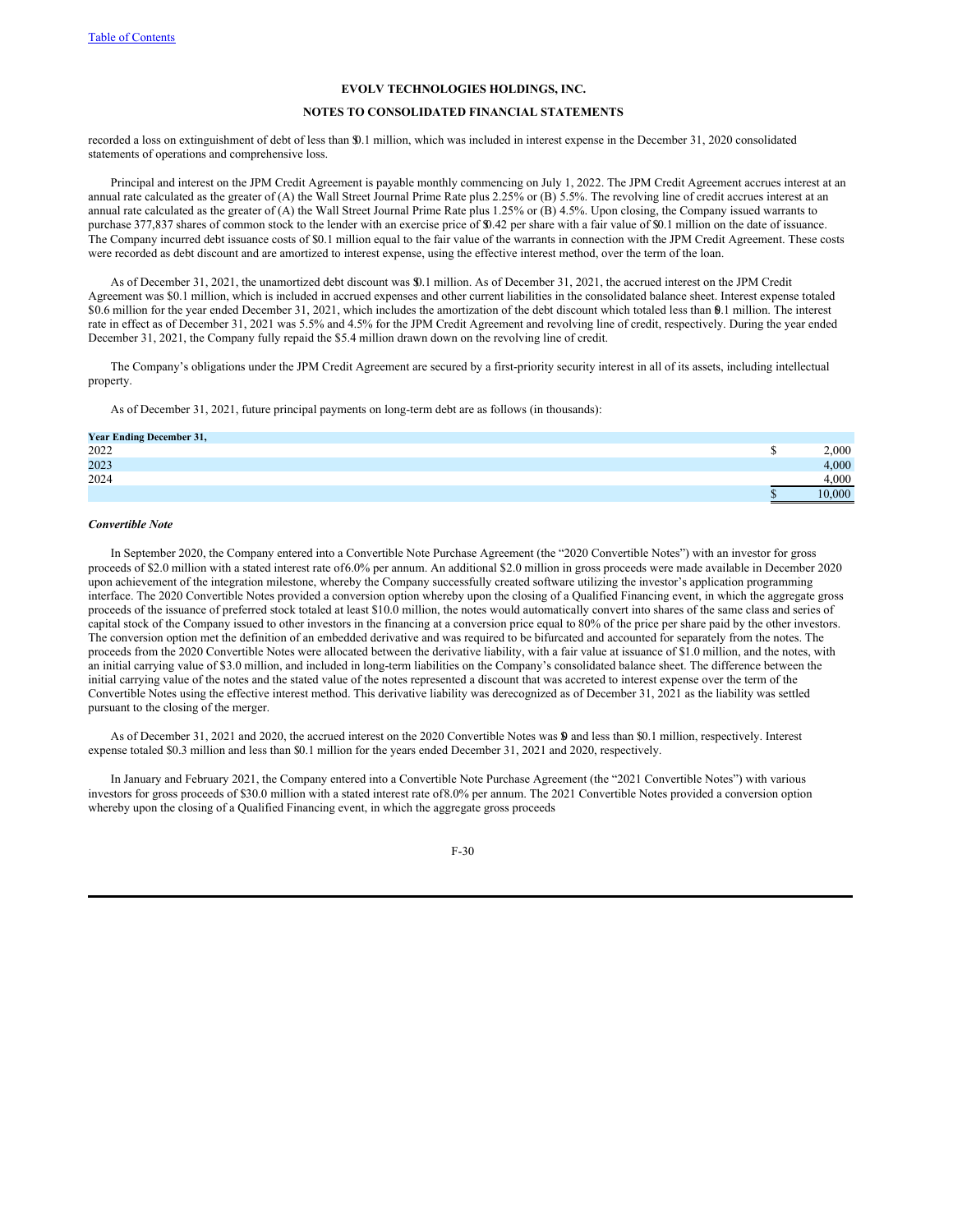#### **NOTES TO CONSOLIDATED FINANCIAL STATEMENTS**

totaled at least \$100.0 million, the notes would automatically convert into shares of the same class and series of capital stock of the Company issued to other investors in the financing at a conversion price equal to 80% of the price per share paid by the other investors. The conversion option met the definition of an embedded derivative and was required to be bifurcated and accounted for separately from the notes. The proceeds from the 2021 Convertible Notes were allocated between the derivative liability, with a fair value at issuance of \$7.0 million, and the notes, with an initial carrying value of \$23.0 million, and included in long-term liabilities on the Company's consolidated balance sheet. The difference between the initial carrying value of the notes and the stated value of the notes represented a discount that was accreted to interest expense over the term of the Convertible Notes using the effective interest method. This derivative liability was derecognized as of December 31, 2021 as the liability was settled pursuant to the closing of the merger.

In June 2021, the Company modified the 2021 Convertible Notes to grant the holders an additional1,000,000 shares of NHIC common stock as further consideration upon the automatic conversion of the notes upon closing of the Merger. This modification of the notes resulted in an extinguishment and the Company recognized a loss on extinguishment of the 2021 Convertible Notes of \$11.8 million. The \$26.7 million carrying value of the notes at June 21, 2021 was derecognized and replacement notes with an initial carrying value of \$29.6 million were recorded. Additionally, in the extinguishment accounting, a derivative liability of \$19.2 million was recognized, which represents the value of the 1,000,000 NHIC shares as well as a bifurcated embedded derivative for the conversion option.

Upon the closing of the Merger, the Convertible Notes automatically converted into4,408,672 shares of the Company's common stock and the holders of the 2021 Convertible Notes also received the right to receive 1,000,000 shares of the Company's common stock, as noted above. Upon the conversion of the Convertible Notes, the carrying value of the debt of \$32.8 million, and the related derivative liability of \$19.7 million and accrued interest of \$0.2 million were derecognized resulting in a loss on extinguishment of debt of \$0.9 million recorded in other income (expense).

As of December 31, 2021, the accrued interest on the 2021 Convertible Notes was \$0. Interest expense totaled \$4.9 million for the year ended December 31, 2021.

## **10. Convertible Preferred Stock and Preferred Stock**

Prior to the Merger, Legacy Evolv had issued Series A convertible preferred stock ("Series A Preferred Stock"), Series A-1 convertible preferred stock ("Series A-1 Preferred Stock"), Series B convertible preferred stock ("Series B Preferred Stock"), and Series B-1 convertible preferred stock ("Series B-1 Preferred Stock"), collectively referred to as the "Preferred Stock".

In February and March 2020, Legacy Evolv issued and sold an additional3,206,390 shares of Series B-1 Preferred Stock at a price of \$0.9668 per share for aggregate proceeds of \$3.1 million, excluding issuance costs of \$0.1 million.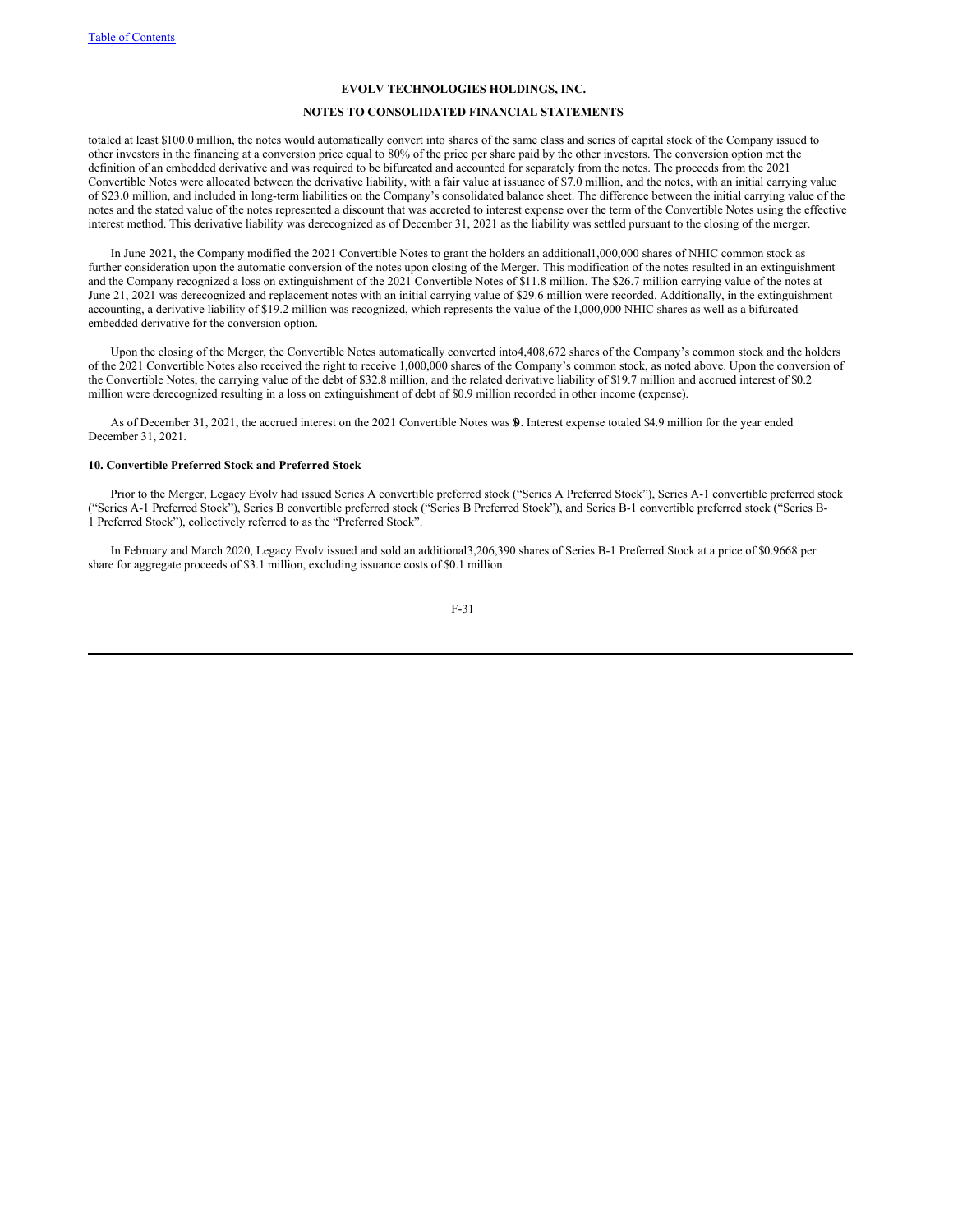## **NOTES TO CONSOLIDATED FINANCIAL STATEMENTS**

Pursuant to the Merger Agreement, immediately prior to the Merger, each share of Legacy Evolv's Series A-1, Series B-1, and Series B preferred stock outstanding converted to Legacy Evolv common stock on a 1:1 conversion ratio. Pursuant to the Merger Agreement, immediately prior to the Merger, each share of Legacy Evolv's Series A preferred stock outstanding converted to Legacy Evolv common stock on a 2:1 conversion ratio. On the closing date of the Merger, each share of Legacy Evolv common stock then issued and outstanding was canceled and the holders thereof in exchange received shares of Evolv Technologies Holdings, Inc. equal to 0.378 shares for each share of Legacy Evolv common stock. As of December 31, 2021, the Company hasno preferred stock outstanding as all convertible preferred stock converted to common stock upon closing of the Merger. As of December 31, 2020, the Preferred Stock consisted of the following (in thousands, except share amounts):

|                            |                                      | <b>December 31, 2020</b>                                   |                   |                           |                                                    |  |  |  |
|----------------------------|--------------------------------------|------------------------------------------------------------|-------------------|---------------------------|----------------------------------------------------|--|--|--|
|                            | <b>Preferred Stock</b><br>Authorized | <b>Preferred Stock</b><br><b>Issued and</b><br>Outstanding | Carrying<br>Value | Liquidation<br>Preference | Common Stock<br><b>Issuable Upon</b><br>Conversion |  |  |  |
| Series A-1 Preferred Stock | 67.156.152                           | 24.359.107                                                 | 18,394            | 18,000                    | 24,359,107                                         |  |  |  |
| Series A Preferred Stock   | 9.233.677                            | 3.484.240                                                  | 11.321            | 11,819                    | 6.977.190                                          |  |  |  |
| Series B-1 Preferred Stock | 90,328,396                           | 34,129,398                                                 | 31,953            | 32,997                    | 34,129,398                                         |  |  |  |
| Series B Preferred Stock   | 40.671.814                           | 15.367.312                                                 | 14.209            | 14.284                    | 15.367.312                                         |  |  |  |
|                            | 207,390,039                          | 77.340,057                                                 | 75.877            | 77.100                    | 80.833,007                                         |  |  |  |

As of December 31, 2021, the Company's amended certificate of incorporation authorized the issuance of100,000,000 shares of preferred stock at a \$0.0001 par value common stock.

## **11. Warrants**

In February 2019, in connection with the 2019 Term Loan Advance, the Company issued a warrant to SVB for the purchase of28,338 shares of common stock at an exercise price of \$0.24 per share (the "2019 SVB common stock warrant"). The 2019 SVB common stock warrant was immediately exercisable and expires in February 2029. The warrant was classified as an equity instrument and recorded at its fair value of less than \$0.1 million on the date of issuance through additional paid-in-capital. In connection with the closing of the Merger, all of the outstanding 2019 SVB common stock warrants were converted into shares of the Company's common stock.

In March 2020, in connection with the 2020 Term Loan Advance, the Company issued a warrant to SVB for the purchase of279,974 shares of common stock at an exercise price of \$0.40 per share (the "2020 SVB common stock warrant"). The 2020 SVB common stock warrant was immediately exercisable and expires in March 2030. The warrant was classified as an equity instrument and recorded at its fair value of less than \$0.1 million on the date of issuance through additional paid-in-capital. In connection with the closing of the Merger, all of the outstanding 2020 SVB common stock warrants were converted into shares of the Company's common stock.

In December 2020, in connection with the JPM Term Loan, the Company issued a warrant to JPM for the purchase of377,837 shares of common stock at an exercise price of \$0.42 per share (the "2020 JPM common stock warrant"). The 2020 JPM common stock warrant was immediately exercisable and expires in December 2030. The warrant was classified as an equity instrument and recorded at its fair value of \$0.1 million on the date of issuance through additional paid-in-capital. In connection with the closing of the Merger, all of the outstanding 2020 JPM common stock warrants were converted into shares of the Company's common stock.

In January 2021, in connection with a Business Development Agreement entered into with Finback Evolv II, LLC ("Finback BDA"), the Company issued a warrant to Finback for the purchase of 2,552,913 shares of common stock at an exercise price of \$0.42 per share. The 2021 Finback common stock warrants vest upon meeting certain sales criteria as defined in the agreement and expires in January 2031. The warrants will be accounted for under ASC 718 *Compensation – Stock Compensation* as the warrants will vest upon certain performance conditions being met (see Note 11). As of December 31, 2021, none of the vested 2021 Finback common stock warrants were exercised.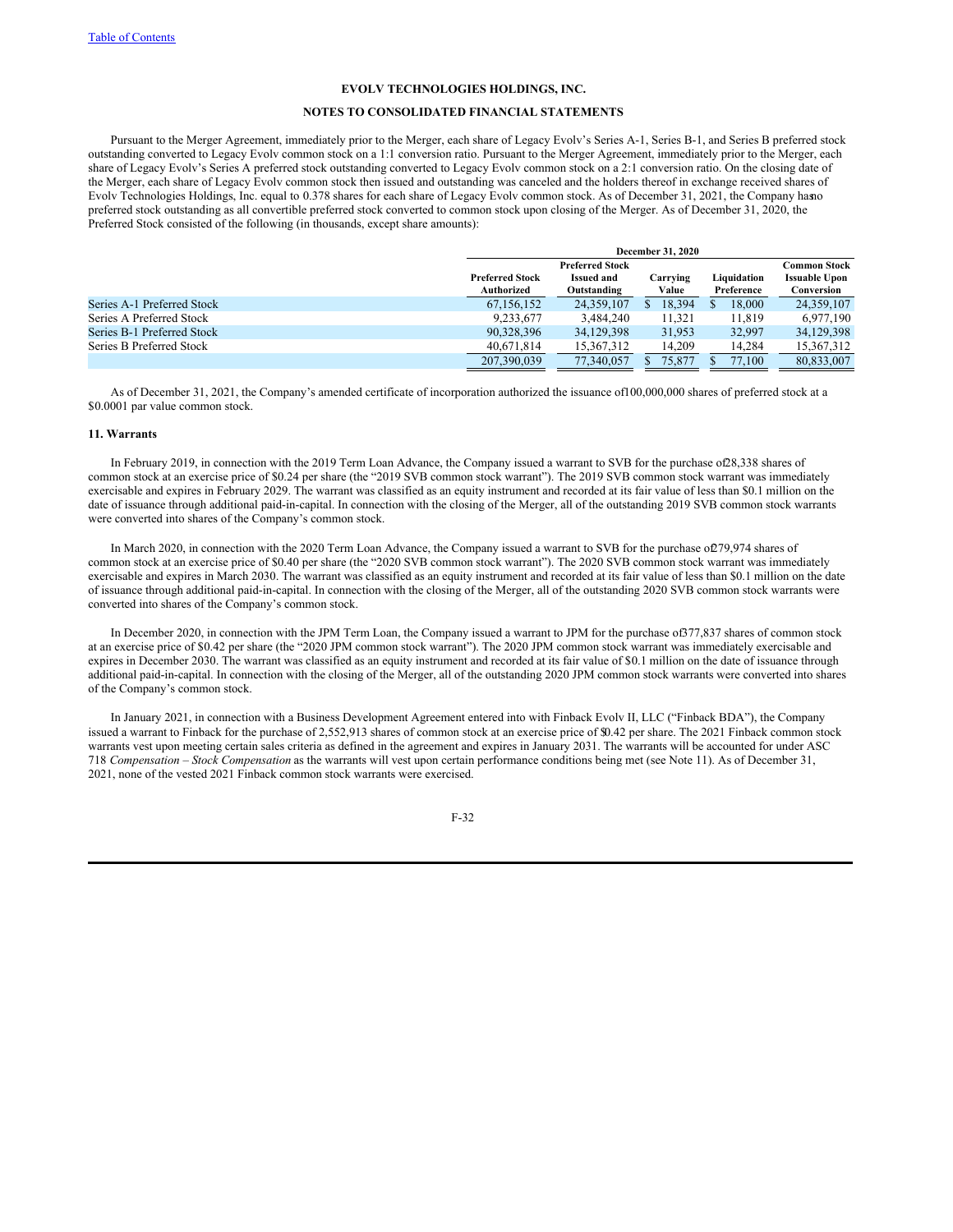#### **NOTES TO CONSOLIDATED FINANCIAL STATEMENTS**

In connection with the closing of the Merger, the Company assumed the Public Warrants for the purchase of14,325,000 shares of common stock at an exercise price of \$11.50. The Public Warrants are immediately exercisable and expire in July 2026. The Public Warrants are classified as a liability and recorded at its fair value of \$23.6 million on the date of the closing of the Merger with an offset to additional paid-in-capital and is subsequently remeasured to fair value at each reporting date based on the publicly available trading price. The change in fair value of the public warrant liability of \$12.6 million was recognized as a component of other income (expense), net in the consolidated statements of operations and comprehensive loss for the year ended December 31, 2021.

As of December 31, 2021 and 2020, warrants to purchase the following classes of Preferred Stock and common stock outstanding consisted of the following in the tables below:

|                      | <b>December 31, 2021</b> |                   |                       |                        |                       |
|----------------------|--------------------------|-------------------|-----------------------|------------------------|-----------------------|
|                      | Contractual              |                   |                       | <b>Shares Issuable</b> | Weighted              |
|                      | Term                     | Underlying Equity | <b>Balance Sheet</b>  | <b>Upon Exercise</b>   | Average               |
| <b>Issuance Date</b> | (in years)               | Instrument        | <b>Classification</b> | of Warrant             | <b>Exercise Price</b> |
| January 13, 2021     | 10                       | Common stock      | Equity                | 2,552,913              | 0.42                  |
| July 16, 2021        |                          | Common stock      | Liability             | 14,324,994             | 11.50                 |
|                      |                          |                   |                       | 16,877,907             |                       |

| December 31, 2021    |                                   |                                               |                                               |                                                              |   |                                              |  |
|----------------------|-----------------------------------|-----------------------------------------------|-----------------------------------------------|--------------------------------------------------------------|---|----------------------------------------------|--|
| <b>Issuance Date</b> | Contractual<br>Term<br>(in years) | <b>Underlying Equity</b><br><b>Instrument</b> | <b>Balance Sheet</b><br><b>Classification</b> | <b>Shares Issuable</b><br><b>Upon Exercise of</b><br>Warrant |   | Weighted<br>Average<br><b>Exercise Price</b> |  |
| March 17, 2014       | 10                                | Common stock                                  | Liability                                     | 94.459                                                       | S | 0.24                                         |  |
| September 28, 2016   | 10                                | Preferred Stock                               | Temporary Equity                              | 1,014,963                                                    |   | 0.003                                        |  |
| July 5, 2017         | 10                                | Common stock                                  | Equity                                        | 141.689                                                      | S | 0.24                                         |  |
| February 12, 2019    | 10                                | Common stock                                  | Equity                                        | 28,338                                                       | S | 0.24                                         |  |
| March 30, 2020       | 10                                | Common stock                                  | Equity                                        | 279,974                                                      | S | 0.40                                         |  |
| December 3, 2020     | 10                                | Common stock                                  | Equity                                        | 377,837                                                      | S | 0.42                                         |  |
|                      |                                   |                                               |                                               | 1,937,260                                                    |   |                                              |  |

## **12. Common Stock**

As of December 31, 2021 and 2020, the Company's amended certificate of incorporation authorized the issuance of1,100,000,000 and 305,491,899 shares of \$0.0001 par value common stock, respectively.

Each share of common stock entitles the holder toone vote on all matters submitted to a vote of the Company's stockholders. Common stockholders are entitled to receive dividends, as may be declared by the board of directors, subject to the preferential dividend rights of Preferred Stock. As of December 31, 2021 and 2020, no cash dividends had been declared or paid.

On the closing of the Merger, the total 10,391,513 of the NHIC ordinary shares held by the NHIC Initial Shareholders and public shareholders were converted into the same number of the Company's common stock.

On July 16, 2021 and prior to the closing of the Merger, various PIPE investors purchased30,000,000 shares of the Company's common stock at a price of \$10.00 per share for gross proceeds of \$300.0 million.

As of December 31, 2021 and 2020, the Company had reserved75,724,481 and 103,712,932 shares, respectively, of common stock for the conversion of the outstanding Preferred Stock, exercise of outstanding stock options, granting of awards under the Company's 2021 Equity Incentive Plan and 2013 Equity Incentive Plan (see Note 13) and the exercise of outstanding warrants (including warrants to purchase Preferred Stock as if converted to common stock) (see Note 11).

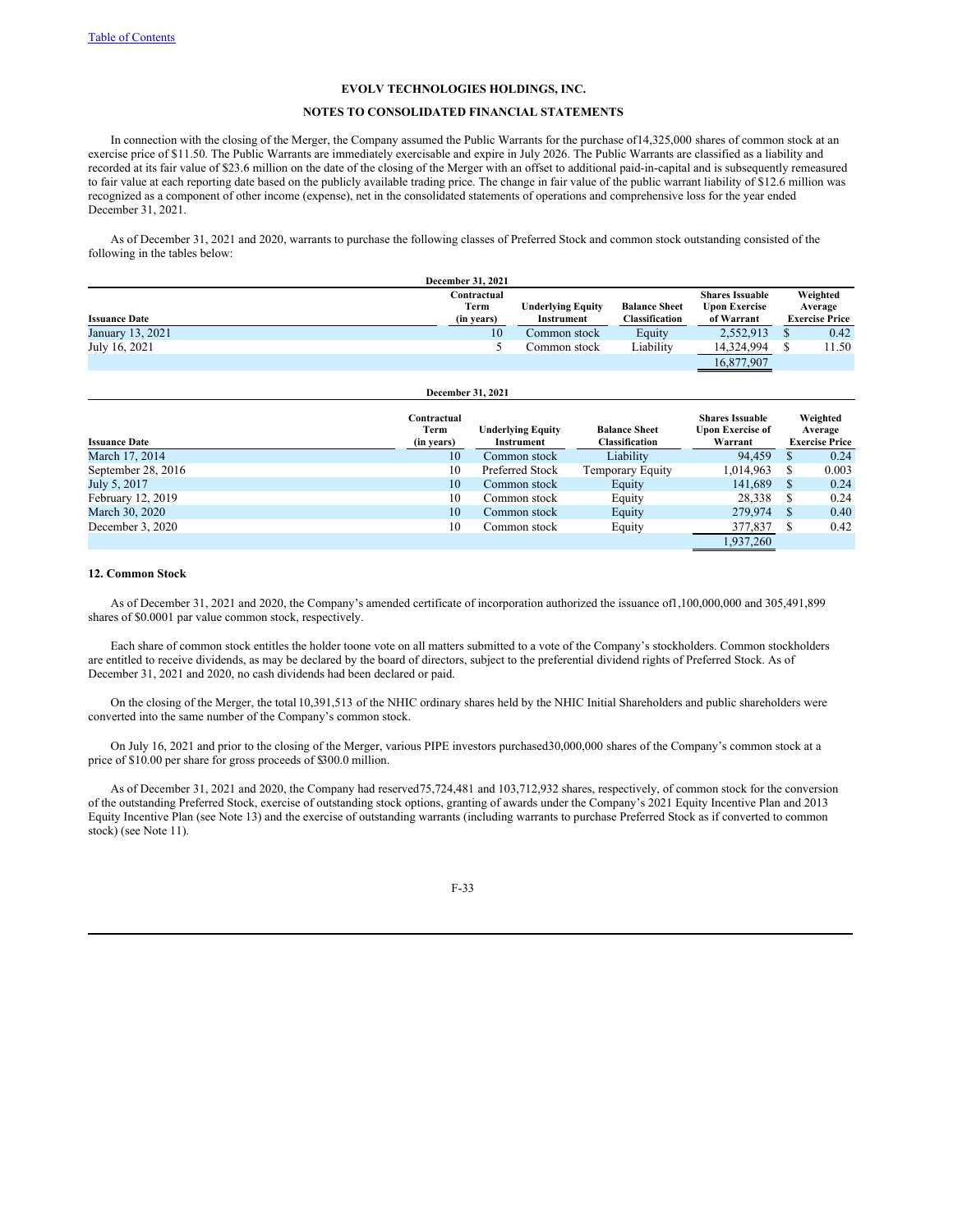## **NOTES TO CONSOLIDATED FINANCIAL STATEMENTS**

#### **13. Stock-Based Compensation**

## *2013 Equity Incentive Plan*

The Company's 2013 Equity Incentive Plan (the "2013 Plan") provides for the Company to grant incentive stock options or nonqualified stock options, restricted stock awards and other stock-based awards to employees, officers, directors and non-employees of the Company. Per the initial terms of the 2013 Plan, up to 1,077,704 shares of common stock may be issued.

At December 31, 2021 and 2020, shares of common stock that may be issued under the 2013 Plan wer $\theta$  and 21,478,603, respectively. As of December 31, 2021 and 2020, 0 shares and 979,429 shares, respectively, remained available for future grant under the 2013 Plan. Shares that are expired, forfeited, canceled or otherwise terminated without having been fully exercised will be available for future grant under the 2013 Plan. In addition, shares of common stock that are tendered to the Company by a participant to exercise an award are added to the number of shares of common stock available for future grants.

The 2013 Plan is administered by the Board of Directors or, at the discretion of the Board of Directors, by a committee of the Board of Directors. The exercise prices, vesting and other restrictions are determined at the discretion of the Board of Directors, or its committee if so delegated, except that the exercise price per share of stock options may not be less than 100% of the fair market value of a share of common stock on the date of grant and the term of the stock option may not be greater than ten years. Stock options granted to employees, officers, members of the Board of Directors and nonemployees typically vest over a four-year period. The Company's Board of Directors values the Company's common stock, taking into consideration its most recently available valuation of common stock performed by third parties as well as additional factors which may have changed since the date of the most recent contemporaneous valuation through the date of grant.

# *2021 Equity Incentive Plan*

The Company's 2021 Equity Incentive Plan (the "2021 Plan") provides for the Company to grant incentive stock options or nonqualified stock options, restricted stock awards and other stock-based awards to employees, officers, directors and non-employees of the Company. Per the initial terms of the 2021 Plan, up to 21,177,295 shares of common stock may be issued.

At December 31, 2021, shares of common stock that may be issued under the 2021 Plan were21,177,295. As of December 31, 2021,19,511,916 shares remained available for future grant under the 2021 Plan. Shares that are expired, forfeited, canceled or otherwise terminated without having been fully exercised will be available for future grant under the 2021 Plan. In addition, shares of common stock that are tendered to the Company by a participant to exercise an award are added to the number of shares of common stock available for future grants.

The 2021 Plan is administered by the Board of Directors or, at the discretion of the Board of Directors, by a committee of the Board of Directors. The exercise prices, vesting and other restrictions are determined at the discretion of the Board of Directors, or its committee if so delegated, except that the exercise price per share of stock options may not be less than 100% of the fair market value of a share of common stock on the date of grant and the term of the stock option may not be greater than ten years. Stock options granted to employees, officers, members of the Board of Directors and nonemployees vesting terms are determined on an individual basis on the date of grant. Prior to the closing of the Merger, the Company's Board of Directors valued the Company's common stock, taking into consideration its most recently available valuation of common stock performed by third parties as well as additional factors which may have changed since the date of the most recent contemporaneous valuation through the date of grant. After the closing of the Merger, the Board of Directors determined the fair value of each share of common stock underlying stock-based awards based on the closing price of our common stock as reported by Nasdaq on the date of grant.

## *2021 Employee Stock Purchase Plan*

In July 2021, the Company's Board of Directors adopted the 2021 Employee Stock Purchase Plan ("2021 ESPP"), which was subsequently approved by the Company's stockholders and became effective on July 16, 2021. The 2021 ESPP authorizes the initial issuance of up to 3,435,748 shares of the Company's common stock to eligible employees of the Company or, as designated by the Company's Board of Directors, employees of a related company. The 2021 ESPP provides that the number of shares reserved and available for issuance under the 2021 ESPP will automatically increase each January 1, beginning on January 1, 2022 and ending on

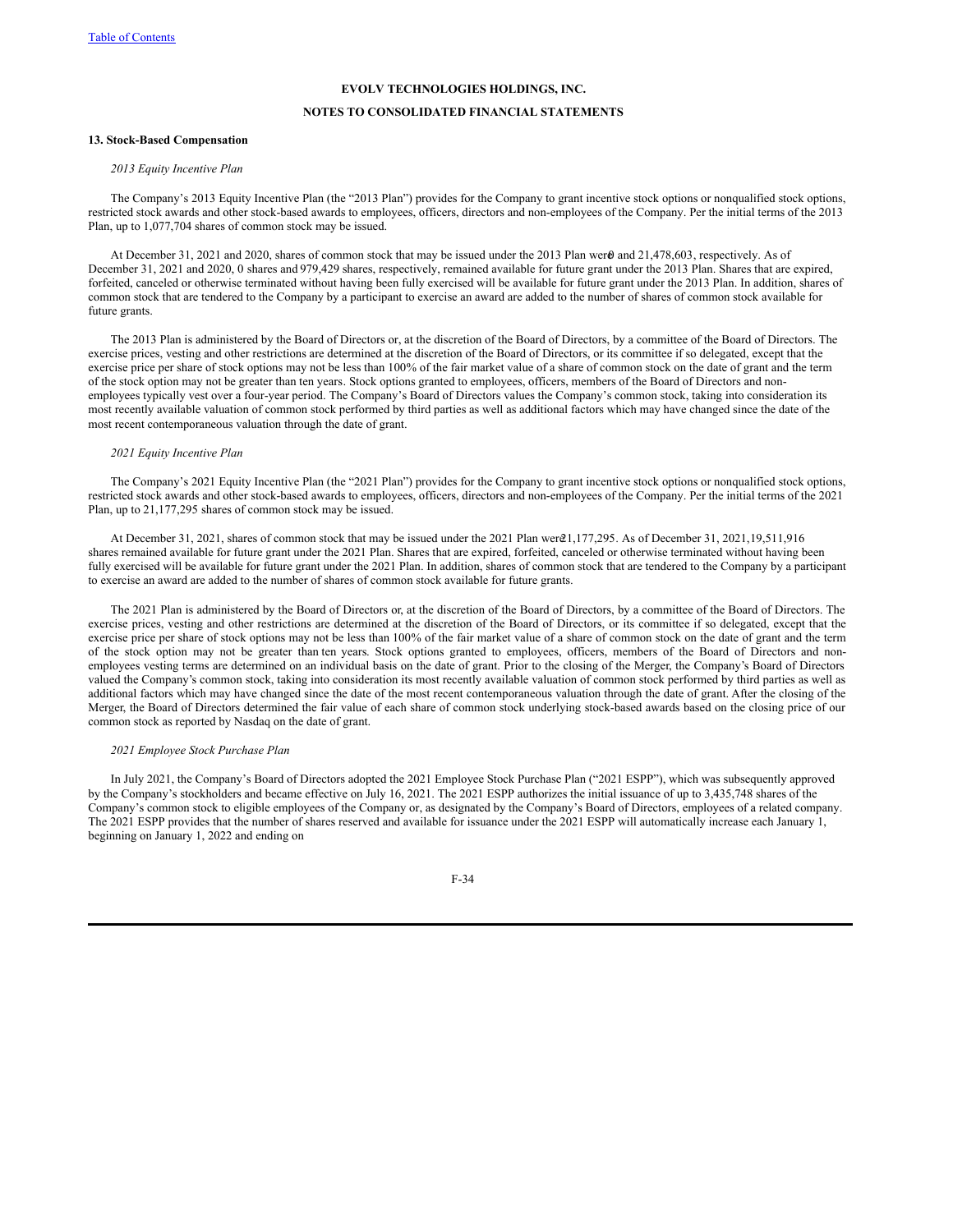# **NOTES TO CONSOLIDATED FINANCIAL STATEMENTS**

(and including) January 1, 2032, by an amount equal to the lesser of (i)1% of the outstanding number of shares of common stock on the immediately preceding December 31 and (ii) 3,435,748 or such lesser number of shares as determined by the Company's Board of Directors. As of December 31, 2021, 3,435,748 shares of the Company's common stock were available for future issuance. The Company's Board of Directors may from time to time grant or provide for the grant to eligible employees of options to purchase common stock under the 2021 ESPP during a specific offering period. As of December 31, 2021, no offerings have been approved.

During the year ended December 31, 2021, the Company granted6,472,725 options.

The following table presents, on a weighted average basis, the assumptions used in the Black-Scholes option-pricing model to determine the grant-date fair value of stock options granted:

|                          |         | <b>Year Ended December 31.</b> |
|--------------------------|---------|--------------------------------|
|                          | 2021    | 2020                           |
| Risk-free interest rate  | $0.7\%$ | $0.4\%$                        |
| Expected term (in years) | 6.0     |                                |
| Expected volatility      | 31.4%   | $31.4 \%$                      |
| Expected dividend yield  | $0.0\%$ | $0.0\%$                        |

The following tables summarize the Company's stock option activity since December 31, 2020 (in thousands, except for share and per share data):

|                                                     |                            |                                                                      |      | Weighted                |    |                                     |
|-----------------------------------------------------|----------------------------|----------------------------------------------------------------------|------|-------------------------|----|-------------------------------------|
|                                                     | Number of<br><b>Shares</b> | Weighted<br>Average<br>Remaining<br>Average<br><b>Exercise Price</b> |      | <b>Contractual Term</b> |    | Aggregate<br><b>Intrinsic Value</b> |
|                                                     |                            |                                                                      |      | (in years)              |    |                                     |
| Outstanding as of December 31, 2020                 | 18,770,767                 | <sup>S</sup>                                                         | 0.36 |                         |    |                                     |
| Granted                                             | 6.472.725                  |                                                                      | 0.42 |                         |    |                                     |
| Exercised                                           | (2,806,961)                |                                                                      | 0.33 |                         |    |                                     |
| Exercised upon settlement of related party note     | (1, 469, 366)              |                                                                      | 0.24 |                         |    |                                     |
| Forfeited                                           | (198, 035)                 |                                                                      | 0.37 |                         |    |                                     |
| Outstanding as of December 31, 2021                 | 20,769,130                 |                                                                      | 0.39 | 8.00                    | £. | 84,430                              |
| Vested and expected to vest as of December 31, 2021 | 20,769,130                 |                                                                      | 0.39 | 8.00                    |    | 84,430                              |
| Options exercisable as of December 31, 2021         | 10.849.885                 |                                                                      | 0.37 | 7.33                    |    | 44.353                              |

The aggregate intrinsic value of options is calculated as the difference between the exercise price of the stock options and the fair value of the Company's common stock for those options that had exercise prices lower than the fair value of the Company's common stock.

#### *Restricted Stock Units*

The following table summarizes the Company's restricted stock units activity since December 31, 2020 (in thousands, except for share and per share data):

|                                     | Number of<br><b>Shares</b> | <b>Grant Date Fair</b><br>Value |
|-------------------------------------|----------------------------|---------------------------------|
| Outstanding as of December 31, 2020 | $-$                        |                                 |
| Granted                             | 2,013,110                  | 6.76                            |
| Vested                              | (2,625)                    | 7.01                            |
| Canceled                            | (58, 561)                  | 7.01                            |
| Outstanding as of December 31, 2021 | 1,951,924                  | 6.76                            |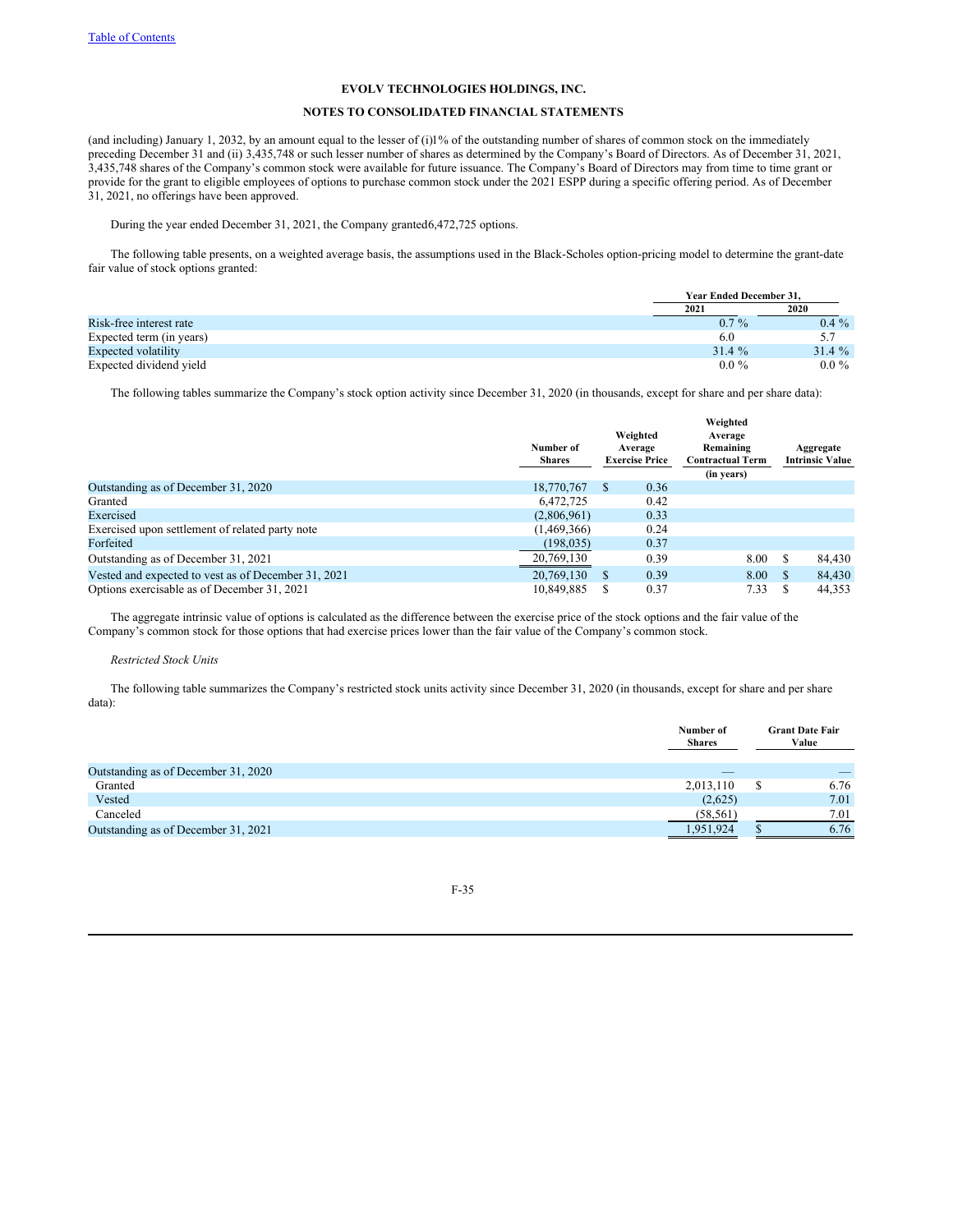## **NOTES TO CONSOLIDATED FINANCIAL STATEMENTS**

In March 2021, the Company issued 289,047 shares of restricted stock units at a grant date fair value of \$8.04 under the 2013 Plan. In September 2021, the Company issued 751,914 shares of restricted stock units at a grant date fair value of \$7.01 under the 2021 Plan. In October 2021, the Company issued 72,500 shares of restricted stock units at a grant date fair value of \$5.53 under the 2021 Plan. In November 2021, the Company issued677,966 shares of restricted stock units at a grant date fair value of \$6.49 under the 2021 Plan. In December 2021, the Company issued125,530 and 96,153 shares of restricted stock units at grant date fair values of \$5.52 and \$5.46 under the 2021 Plan. The terms of the RSU's under the 2021 Plan allow for the following vesting periods, which are determined on an individual basis on the date of grant.

(A) The restricted stock units will vest overfour years from the Vesting Commencement Date, with25% of the restricted stock units vesting on the first anniversary of the Vesting Commencement Date and the remaining restricted stock units vesting quarterly thereafter over the remaining three years, subject to the individual remaining a Service Provider (as defined in the 2021 Plan) through the applicable vesting date.

(B) The restricted stock units will vest overthree years from the Vesting Commencement Date, withone third of the restricted stock units vesting on the first anniversary of the Vesting Commencement Date and the remaining restricted stock units vesting annually thereafter over the remaining two years, subject to the individual remaining a Service Provider (as defined in the 2021 Plan) through the applicable vesting date.

#### *Warrants to Non-Employee Service Provider*

In January 2021, in connection with a Business Development Agreement entered into with Finback Evolv II, LLC, the Company issued a warrant to Finback for the purchase of 2,552,913 shares of common stock at an exercise price of \$0.42 per share. The 2021 Finback common stock warrants vest upon meeting certain sales criteria as defined in the agreement and expires in January 2031. The warrants will be accounted for under ASC 718 *Compensation – Stock Compensation* as the warrants will vest upon certain performance conditions being met.

The Company utilized a Black-Scholes pricing model to determine the grant-date fair value of the 2021 Finback common stock warrants granted. The assumptions used are presented in the following table:

| <b>Warrants - Black Scholes</b> |         |
|---------------------------------|---------|
| Risk-free interest rate         | $0.4\%$ |
| Expected term (in years)        | 3.00    |
| Expected volatility             | 23.9 %  |
| Expected dividend yield         | $0.0\%$ |

On the date of issuance, the total value of the 2021 Finback common stock warrants were valued as \$19.5 million.

As of December 31, 2021,283,896 shares of the 2021 Finback common stock warrants were exercisable at a total aggregate intrinsic value of \$2.2 million. The remaining 2,269,017 shares of the 2021 Finback common stock warrants are unvested and have a total aggregate intrinsic value of \$17.3 million. As of December 31, 2021,none of the 2021 Finback common stock warrants were exercised. The Company will recognize compensation expense for the 2021 Finback common stock warrants when the warrants become vested based on meeting the certain sales criteria. During the year ended December 31, 2021, the Company recorded \$2.2 million, respectively, of stock-based compensation expense within sales and marketing expense for the 2021 Finback common stock warrants.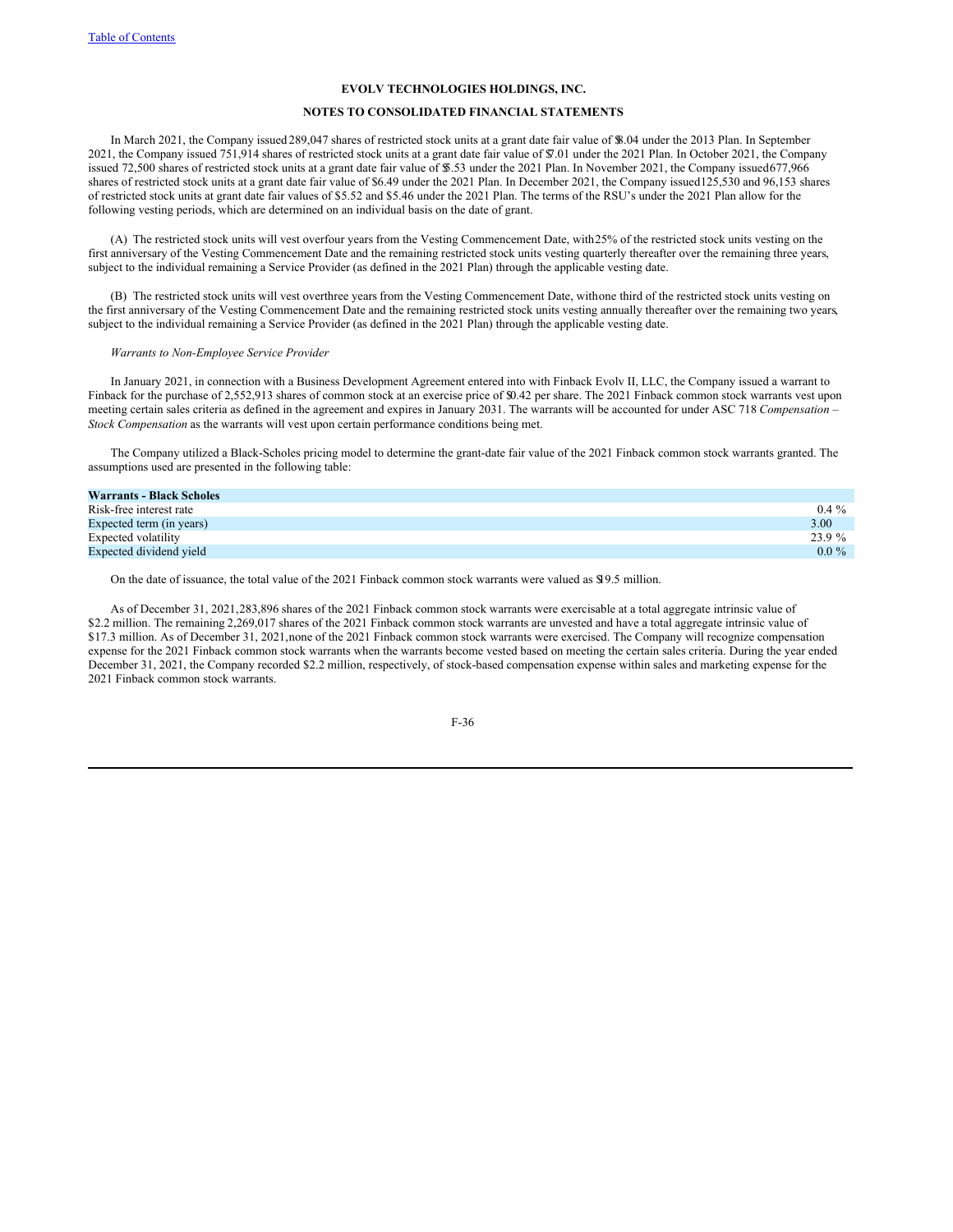# **NOTES TO CONSOLIDATED FINANCIAL STATEMENTS**

*Stock-Based Compensation*

Stock-based compensation expense was classified in the consolidated statements of operations and comprehensive loss as follows (in thousands):

|                                        | <b>Year Ended December 31.</b> |  |      |  |
|----------------------------------------|--------------------------------|--|------|--|
|                                        | 2021                           |  | 2020 |  |
| Cost of revenue                        | 58                             |  | 10   |  |
| Sales and marketing                    | 4,682                          |  | 104  |  |
| General and administrative             | 2,840                          |  | 370  |  |
| Research and development               | 931                            |  | 178  |  |
| Total stock-based compensation expense | 8.51                           |  | 662  |  |

Stock-based compensation expense was classified by award type in the consolidated statements of operations and comprehensive loss as follows (in thousands):

|                                        | Year Ended December 31, |       |  |                          |
|----------------------------------------|-------------------------|-------|--|--------------------------|
|                                        | 2021                    |       |  | 2020                     |
| Stock options                          |                         | 644   |  | 662                      |
| Earn-out shares                        |                         | 4,338 |  | $\overline{\phantom{a}}$ |
| Warrants                               |                         | 2,165 |  | _                        |
| Restricted stock units                 |                         | 1.364 |  | $\overline{\phantom{a}}$ |
| Total stock-based compensation expense |                         | 8.5   |  | 662                      |

Total unrecognized compensation expense related to unvested stock options and unvested restricted stock units as of December 31, 2021, was \$13.1 million, which is expected to be recognized over a weighted average period of1.7 years. Total unrecognized compensation expense related to earnout shares associated with the share-based compensation arrangement as of December 31, 2021, was \$11.5 million, which is expected to be recognized over a weighted average period of 1.5 years.

## **14. Income Taxes**

The components of the Company's loss before income tax expense are as follows (in thousands):

|                                  | Year Ended December 31, |   |           |
|----------------------------------|-------------------------|---|-----------|
|                                  | 2021                    |   | 2020      |
| <b>United States</b>             | (10.400)                | ω | (27,066)  |
| Foreign                          | (458)                   |   | (326)     |
| Loss before income tax provision | (10, 858)               |   | (27, 392) |

There is no provision for income taxes for the years ended December 31, 2021 and 2020 because the Company has historically incurred net operating losses and maintains a full valuation allowance against its deferred tax assets.

The effective tax rate differs from the U.S. federal statutory rate primarily due to the full valuation allowance maintained on the Company's net deferred tax assets for the years ended December 31, 2021 and 2020 and as a result of non-deductible items for the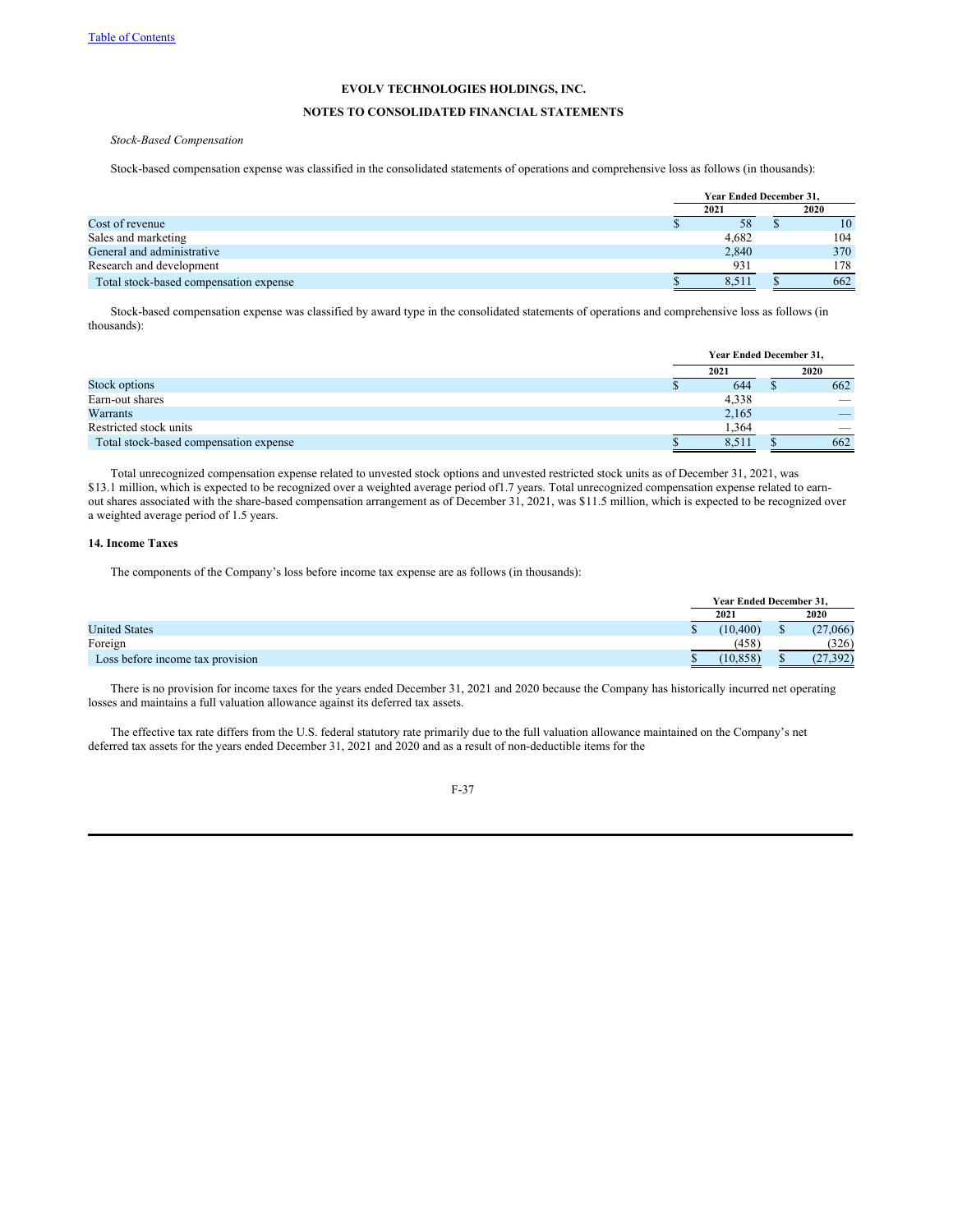# **NOTES TO CONSOLIDATED FINANCIAL STATEMENTS**

year ended December 31, 2021 related to the closing of the Merger. A reconciliation of the U.S. federal statutory income tax rate to the Company's effective income tax rate is as follows:

|                                                                                                        | <b>Year Ended December 31.</b> |              |
|--------------------------------------------------------------------------------------------------------|--------------------------------|--------------|
|                                                                                                        | 2021                           | 2020         |
| Federal statutory income tax rate                                                                      | 21.0%                          | 21.0%        |
| State income taxes, net of federal benefit                                                             | 18.8                           | 3.9          |
| Federal and state research and development tax credits                                                 | 9.7                            | 7.3          |
| Loss on extinguishment of debt                                                                         | (24.5)                         | $\theta$     |
| Merger transaction costs                                                                               | (1.3)                          | $\theta$     |
| Change in fair value of contingent earn-out liability and contingently issuable common stock liability | 124.5                          | $\Omega$     |
| Change in fair value of derivative liability                                                           | (3.4)                          | $\mathbf{0}$ |
| Non-deductible convertible notes interest                                                              | (10.2)                         |              |
| Change in valuation allowance                                                                          | (138.1)                        | (33.7)       |
| Change in tax rate                                                                                     | (0.5)                          | 1.3          |
| Stock-based compensation                                                                               | 4.3                            | $\Omega$     |
| Permanent differences                                                                                  | (0.4)                          | (0.3)        |
| Other                                                                                                  | 0.1                            | 0.5          |
| Effective income tax rate                                                                              | $(0.0)\%$                      | $(0.0)\%$    |

Net deferred tax assets consisted of the following (in thousands):

|                                                       |   | December 31. |    |          |
|-------------------------------------------------------|---|--------------|----|----------|
|                                                       |   | 2021         |    | 2020     |
| Deferred tax assets:                                  |   |              |    |          |
| Net operating loss carryforwards                      | S | 25,357       | S. | 13,996   |
| Research and development tax credit carryforwards     |   | 4,910        |    | 3,857    |
| Capitalized research and development costs            |   | 8,473        |    | 7,274    |
| Accrued expenses                                      |   | 3,211        |    | 334      |
| Deferred revenue                                      |   | 2,293        |    | 1,049    |
| Other                                                 |   | 43           |    | 304      |
| Total deferred tax assets                             |   | 44,287       |    | 26,814   |
| Valuation allowance                                   |   | (43, 407)    |    | (26,005) |
| Total deferred tax assets, net of valuation allowance |   | 880          |    | 809      |
| Deferred tax liabilities:                             |   |              |    |          |
| Depreciation and amortization                         |   | (864)        |    | (542)    |
| Other                                                 |   | (16)         |    | (267)    |
| Total deferred tax liabilities                        |   | (880)        |    | (809)    |
| Net deferred tax assets                               |   |              |    |          |

As of December 31, 2021 and December 31, 2020, the Company had gross federal net operating losses of \$20.1 million and \$20.1 million that are subject to expire at various dates through 2033 and 2033, respectively, and federal net operating losses of \$79.3 million and \$33.9 million, which have no expiration date and can be used to offset up to 80% of future taxable income in any one tax period, respectively. The Company also had gross state net operating loss carryforwards of \$75.3 million and \$42.6 million for the years ended December 31, 2021 and 2020, respectively, which may be available to offset future state taxable income and which begin to expire in 2033 and 2033, respectively. Additional gross net operating loss carryforwards of approximately \$1.5 million are available in the United Kingdom and will not expire. As of December 31, 2021, the Company had gross U.S. federal and state research and development and other tax credit carryforwards of \$3.3 million and \$2.1 million, respectively, which may be available to offset future tax liabilities and the majority of which begin to expire in 2033 and 2028, respectively. As of December 31, 2020, the Company had gross U.S. federal and state research and development and other tax credit carryforwards of \$2.5 million and \$1.7 million,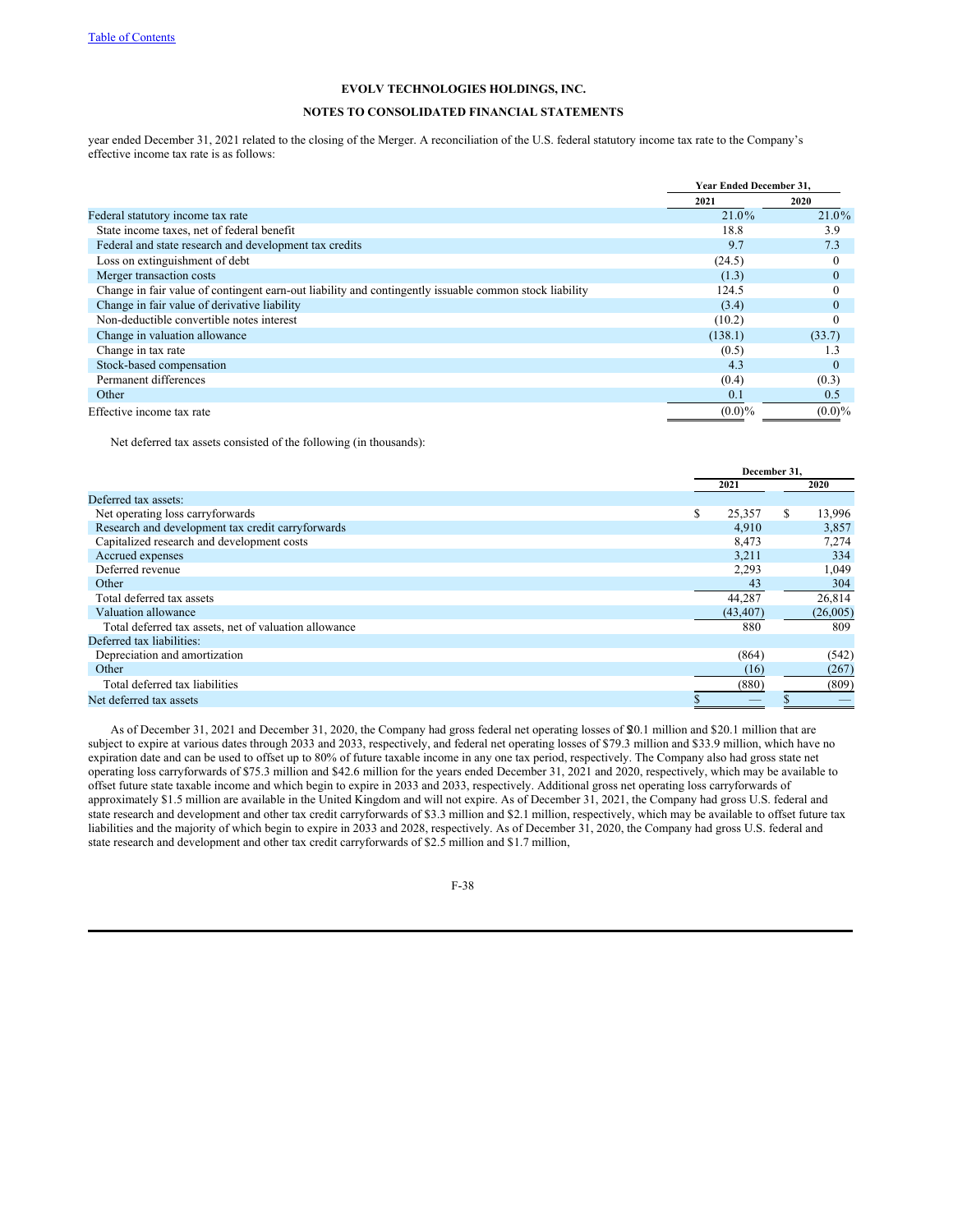## **NOTES TO CONSOLIDATED FINANCIAL STATEMENTS**

respectively, which may be available to offset future tax liabilities and the majority of which begin to expire in 2033 and 2028, respectively.

Utilization of the U.S. federal and state net operating loss carryforwards and research and development tax credit carryforwards may be subject to a substantial annual limitation under Sections 382 and 383 of the Internal Revenue Code of 1986, and corresponding provisions of state law, due to ownership changes that have occurred previously or that could occur in the future. These ownership changes may limit the amount of carryforwards that can be utilized annually to offset future taxable income or tax liabilities. In general, an ownership change, as defined by Section 382, results from transactions increasing the ownership of certain stockholders or public groups in the stock of a corporation by more than 50% over a three-year period. The Company has not conducted a study to assess whether a change of control has occurred or whether there have been multiple changes of control since inception due to the significant complexity and cost associated with such a study. If the Company has experienced a change of control, as defined by Section 382, at any time since inception, utilization of the net operating loss carryforwards or research and development tax credit carryforwards would be subject to an annual limitation under Section 382, which is determined by first multiplying the value of the Company's stock at the time of the ownership change by the applicable long-term tax-exempt rate, and then could be subject to additional adjustments, as required. Any limitation may result in expiration of a portion of the net operating loss carryforwards or research and development tax credit carryforwards before utilization. Further, until a study is completed by the Company and any limitation is known, no amounts are being presented as an uncertain tax position.

The Company considered the significant negative evidence of its history of cumulative net operating losses incurred since inception, as well as other positive and negative evidence bearing upon its ability to realize the deferred tax assets, and has concluded that it is more likely than not that the Company will not realize the benefits of the deferred tax assets. Accordingly, a full valuation allowance has been established against the net deferred tax assets as of December 31, 2021 and 2020. If or when recognized, the tax benefits related to any reversal of the valuation allowance on deferred tax assets as of December 31, 2021, will be accounted for as follows: approximately \$41.2 million will be recognized as a reduction of income tax expense and \$2.2 million will be recorded as an increase in equity. The Company reevaluates the positive and negative evidence at each reporting period.

Changes in the valuation allowance for deferred tax assets related primarily to the increase in net operating loss carryforwards, research and development tax credit carryforwards, and capitalized R&D costs and were as follows (in thousands):

|                                                 | December 31. |  |        |
|-------------------------------------------------|--------------|--|--------|
|                                                 | 2021         |  | 2020   |
| Valuation allowance as of beginning of year     | 26,005       |  | 16,767 |
| Additions charged to provision for income taxes | 15.245       |  | 9.233  |
| Additions charged to equity                     | 2,155        |  |        |
| Currency translation and other                  |              |  |        |
| Valuation allowance as of end of year           | 43,407       |  | 26,005 |

As of December 31, 2021 and 2020, the Company had not recorded any amounts for unrecognized tax benefits. The Company's policy is to record interest and penalties related to income taxes as part of its income tax provision. As of December 31, 2021 and 2020, the Company had no accrued interest or penalties related to uncertain tax positions and no amounts had been recognized in the Company's consolidated statements of operations and comprehensive loss. The Company files income tax returns as prescribed by the tax laws of the jurisdictions in which it operates. In the normal course of business, the Company is subject to examination by federal, state and non-US jurisdictions, where applicable. The Company is open to future tax examinations in the US under statute from 2018 to the present; however, carryforward attributes that were generated prior to 2018 may still be adjusted upon examination by federal, state, or local tax authorities if they either have been or will be used in a future period. The Company is also open for future tax examinations under statute from 2019 to the present in the UK. The Company has not received notice of examination in any jurisdictions for any tax year open under statute.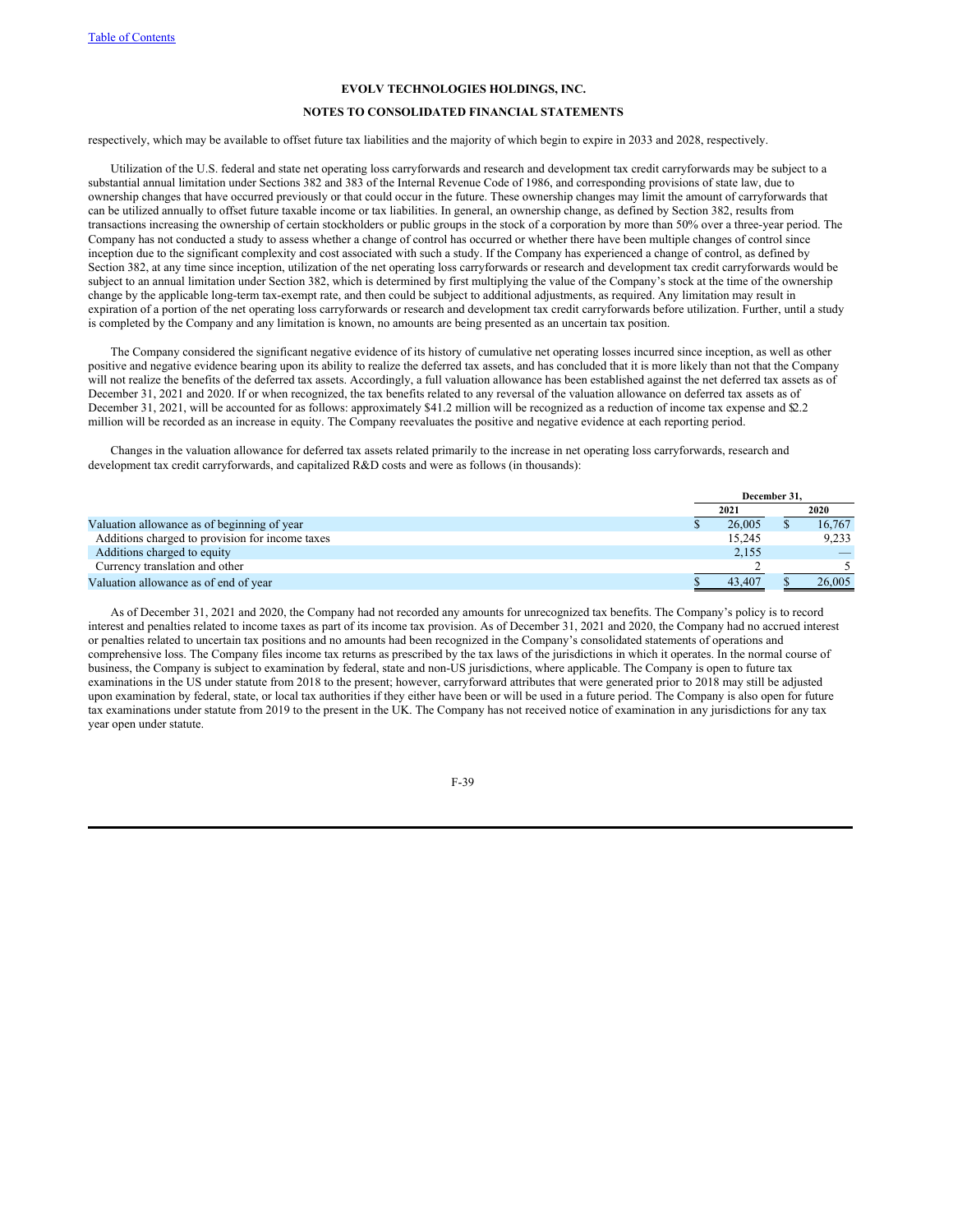#### **NOTES TO CONSOLIDATED FINANCIAL STATEMENTS**

# **15. Net Loss per Share**

Basic and diluted net loss per share attributable to common stockholders was calculated as follows (in thousands, except share and per share amounts):

|                                                                        | <b>Year Ended December 31.</b> |  |           |  |
|------------------------------------------------------------------------|--------------------------------|--|-----------|--|
|                                                                        | 2021                           |  | 2020      |  |
| Numerator:                                                             |                                |  |           |  |
| Net loss attributable to common stockholders – basic and diluted       | (10, 858)                      |  | (27, 392) |  |
| Denominator:                                                           |                                |  |           |  |
| Weighted average common shares outstanding — basic and diluted         | 71.662.694                     |  | 8.932.404 |  |
| Net loss per share attributable to common stockholders - basic diluted | (0.15)                         |  | (3.07)    |  |

The following potentially dilutive outstanding securities were excluded from the computation of diluted net loss per share attributable to common stockholders because their effect would have been anti-dilutive or issuance of such shares is contingent upon the satisfaction of certain conditions which were not satisfied by the end of the period:

|                                                                                          | Year Ended December 31, |             |
|------------------------------------------------------------------------------------------|-------------------------|-------------|
|                                                                                          | 2021                    | 2020        |
| Options issued and outstanding                                                           | 20,769,130              | 18,770,767  |
| Public Warrants to purchase common stock                                                 | 14,324,994              |             |
| Convertible preferred stock (as converted to common stock)                               |                         | 80,833,007  |
| Warrants to purchase preferred stock (as converted to warrants to purchase common stock) |                         | 1,014,963   |
| Warrants to purchase common stock                                                        |                         | 922,297     |
| Warrants to purchase common stock (Finback)**                                            | 2,269,017               |             |
| Unvested restricted stock units                                                          | 1,951,924               |             |
| Earn-out shares**                                                                        | 15,000,000              |             |
| Contingently issuable common stock**                                                     | 1,897,500               |             |
| Convertible notes (as converted to common stock)*                                        |                         | 1,192,469   |
|                                                                                          | 56.212.565              | 102,733,503 |

Conversion feature is only triggered upon the closing of a Qualified Financing Event.

Issuance of Earn-out shares, Contingently issuable common stock and Finback warrants are contingent upon the satisfaction of certain conditions, which were not satisfied by the end of the period.

#### **16. Related Party Transactions**

*Nonrecourse Promissory Note with Of icer*

In August 2020, the Company entered into a \$0.4 million promissory note with an officer with the proceeds being used to exercise options for 1,469,366 shares of common stock at a price of \$0.24 per share. The promissory note bore interest at the Wall Street Journal Prime Rate and was secured by the underlying shares of common stock that were issued upon the exercise of the stock options. The promissory note was treated as nonrecourse as the loan was only secured by the common stock issued from the exercise of the stock options. As such, (i) the underlying stock option grant was still considered to be outstanding and the shares of common stock were not considered issued and outstanding for accounting purposes until the loan was repaid in full or otherwise forgiven and (ii) no receivable was recorded for the promissory note on the Company's consolidated balance sheets. As such, the promissory note effectively extended the maturity date of the option grant for the life of the loan, this change is treated as a stock option modification. The incremental fair value from the stock option modification was deemed immaterial. The interest on this nonrecourse loan is also considered nonrecourse. As the Company has no intent to collect interest, no accrued interest was recorded.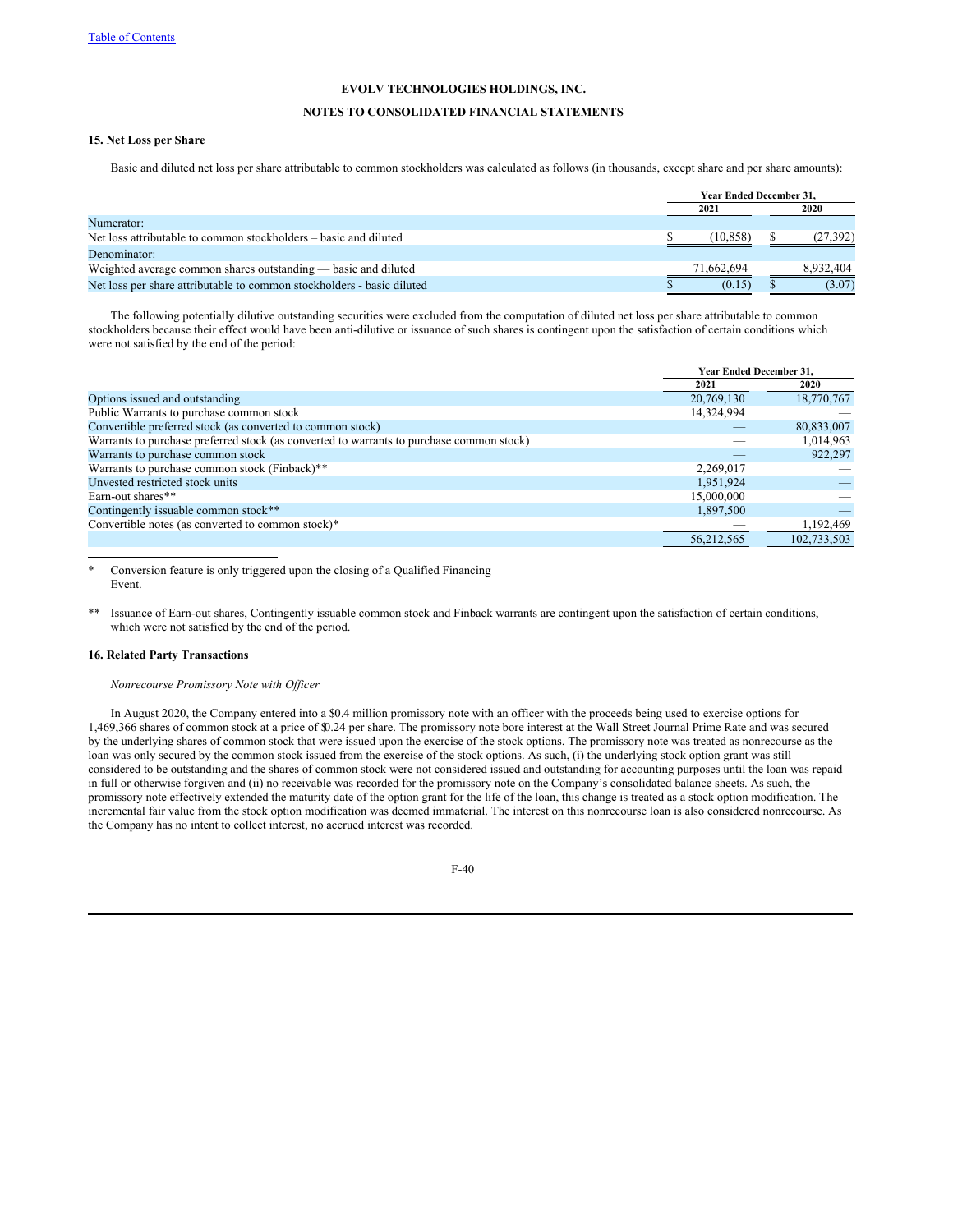## **NOTES TO CONSOLIDATED FINANCIAL STATEMENTS**

In June 2021, the Company agreed to repurchase 43,665 shares of common stock valued at \$8.05 per share of common stock held by the officer of the Company. In exchange for the repurchase of the common stock by the Company, the \$0.4 million promissory note held by the officer was considered repaid in full.

#### *Business Development Agreement with Finback*

In March 2021, the Company granted a warrant exercisable for2,552,913 shares of common stock to Finback, a consulting group who is an affiliate of one of the Company's shareholders, with performance-based vesting conditions which vest upon certain sales being met under a Business Development agreement which has a term of three years. During the year ended December 31, 2021, the Company recorded \$2.2 million of stock-based compensation expense within sales and marketing expense for the 2021 Finback common stock warrants.

In connection with the Merger and pursuant to the Merger Agreement, Finback is entitled to receive a proportional share of earn-out shares as an earnout service provider, based upon the remaining unvested warrants as of the Merger Date. As of December 31, 2021 Finback can earn 280,410 earn-out shares subject to stock-based compensation, based on the achievement of certain milestones (See Note 1). During the year ended December 31, 2021, the Company recorded \$0.4 million of stock-based compensation expense within sales and marketing expense for the earn-out shares allocated to Finback.

#### *Original Equipment Manufacturer Partnership Agreement with Motorola*

In December 2020, the Company entered into an original equipment manufacturer partnership agreement (the "Distribution Agreement") with Motorola, an investor in the Company. In June 2021, the partnership agreement was amended by the Amended and Restated Distribution Agreement (the "Amended and Restated Distribution Agreement"). Motorola sells Motorola-branded premium products based on the Evolv Express platform through their worldwide network of over 2,000 resellers and integration partners, and has integrated the Evolv Express platform with Motorola products. During the year ended December 31, 2021 and 2020, revenue from Motorola's distributor services was \$0.6 million and \$0, respectively. As of December 31, 2021 and 2020, accounts receivable related to Motorola's distributor services was \$1.2 million and \$0, respectively.

#### **17. Commitments and Contingencies**

#### *Operating Leases*

The Company entered into a new lease agreement for additional office space starting May 1, 2021 through October 31, 2024, with the option to extend through October 31, 2027 with written notice. The Company is required to maintain a minimum cash balance of \$0.7 million as a security deposit on the space which is classified as restricted cash, current and restricted cash, non-current on the consolidated balance sheet as of December 31, 2021. The Company is generally obligated for the cost of property taxes, insurance, and maintenance relating to this lease.

Total future minimum lease payments under this noncancelable operating lease amount to \$3.2 million. Rent expense for the years ended December 31, 2021 and 2020 was approximately \$0.9 million and \$0.4 million, respectively.

Future minimum rental commitments to be paid by the Company at December 31, 2021 for this lease is as follows (in thousands):

| <b>Year Ending December 31:</b>     |      |
|-------------------------------------|------|
| 2022                                | .116 |
| 2023                                | .150 |
| 2024                                | 981  |
| Total future minimum lease payments |      |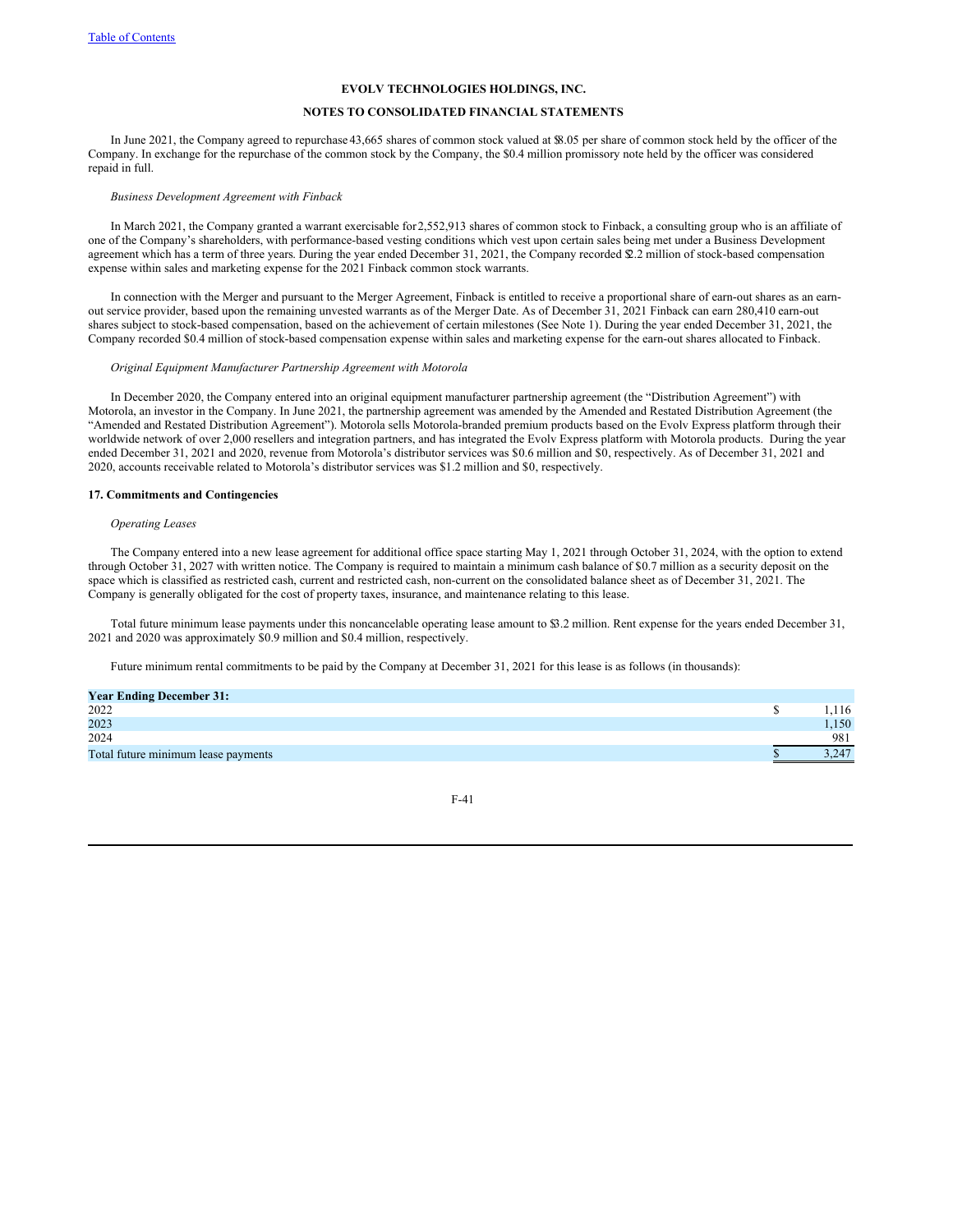## **NOTES TO CONSOLIDATED FINANCIAL STATEMENTS**

#### *Indemnification Agreements*

In the ordinary course of business, the Company may provide indemnification of varying scope and terms to vendors, lessors, business partners and other parties with respect to certain matters including, but not limited to, losses arising out of breach of such agreements or from intellectual property infringement claims made by third parties. In addition, the Company has entered into indemnification agreements with members of its Board of Directors and certain of its executive officers and employees that will require the Company, among other things, to indemnify them against certain liabilities that may arise by reason of their role, status or service as directors or officers. The maximum potential amount of future payments the Company could be required to make under these indemnification agreements is, in many cases, unlimited. To date, the Company has not incurred any material costs as a result of such indemnifications. The Company is not currently aware of any indemnification claims and has not accrued any liabilities related to such obligations in its consolidated financial statements as of December 31, 2021 or 2020.

#### *Legal Proceedings*

The Company is not a party to any litigation and does not have contingency reserves established for any litigation liabilities. At each reporting date, the Company evaluates whether or not a potential loss amount or a potential range of loss is probable and reasonably estimable under the provisions of the authoritative guidance that addresses accounting for contingencies. The Company expenses the costs related to such legal proceedings as incurred.

#### **18. Benefit Plans**

The Company established a defined contribution savings plan under Section 401(k) of the Code. This plan covers all employees who meet minimum age and service requirements and allows participants to defer a portion of their annual compensation on a pre-tax basis. Matching contributions to the plan may be made at the discretion of the Company's board of directors. The Company did not make contributions to the plan during the years ended December 31, 2021 or 2020.

## **19. Subsequent Events**

In January, February, and March 2022, the Company granted an aggregate of 4,425,142 of restricted stock units to officers, directors, and employees of the Company. The aggregate grant-date fair value of the restricted stock units granted is \$15.5 million, which is expected to be recognized as stock-based compensation expense over a period of 4.0 years. Additionally, in March 2022, the Company granted an aggregate of934,000 performance stock units to officers, directors, and employees of the Company. Based upon the terms of the award agreements, 50% of the applicable units shall vest on January 1, 2023, provided that the Company has achieved its annual bookings goal for fiscal year 2022; and the remaining 50% of the units shall vest on January 1, 2024 if and only if the bookings goal was achieved and subject to the grantee's continued service through the applicable vesting date.

In March 2022, the Company granted an aggregate of 2,262,925 options to officers of the Company, at an exercise price of \$2.32. The aggregate grantdate fair value of the options granted is \$5.2 million, which is expected to be recognized as stock-based compensation expense over a period of 4.0 years.

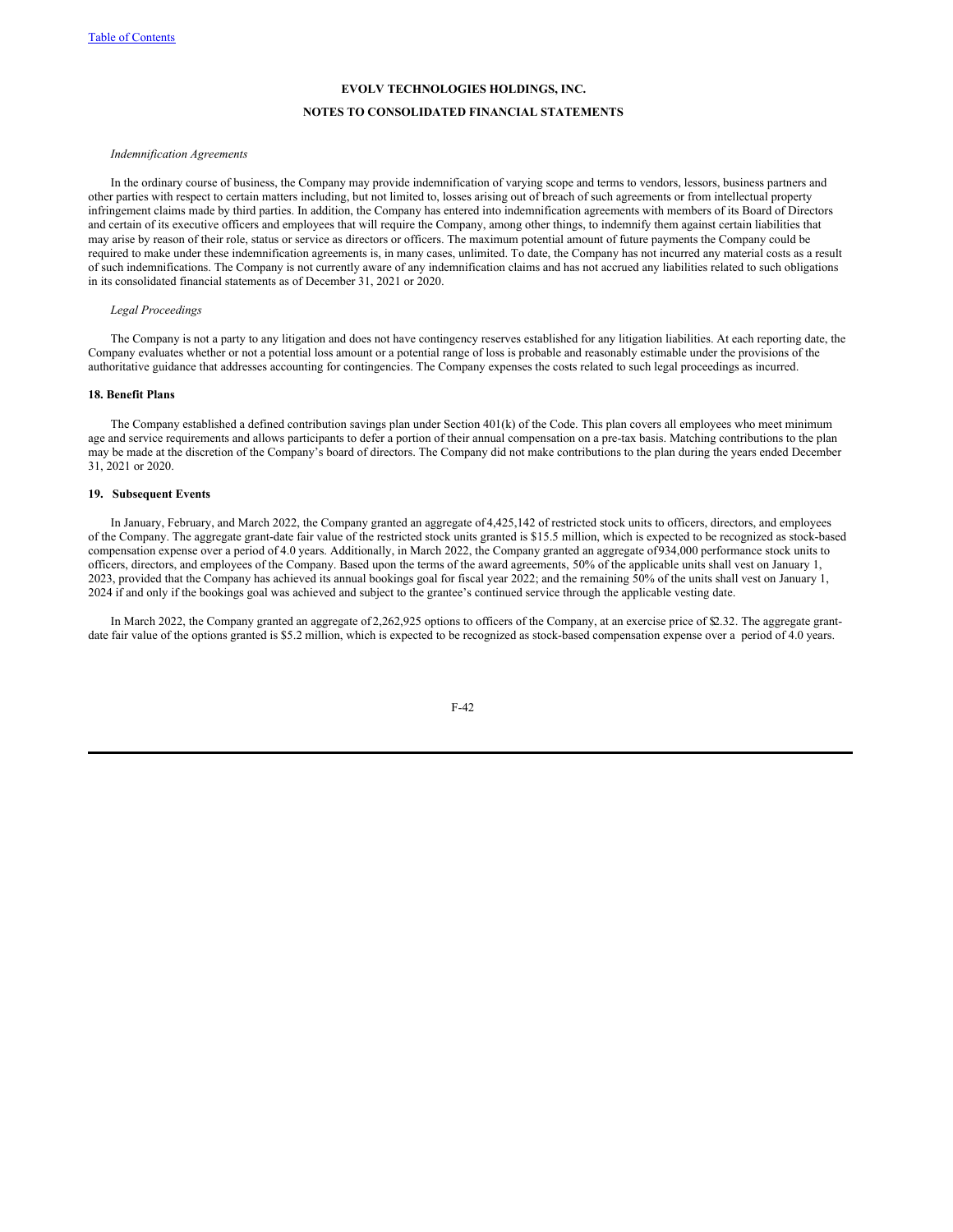# **Evolv Technologies Holdings, Inc.**

**164,274,790 Shares of Class A Common Stock**

**5,700,000 Shares of Class A Common Stock Issuable Upon Exercise of Warrants**

**14,325,000 Shares of Class A Common Stock Underlying Warrants**

**PROSPECTUS**

**, 2022**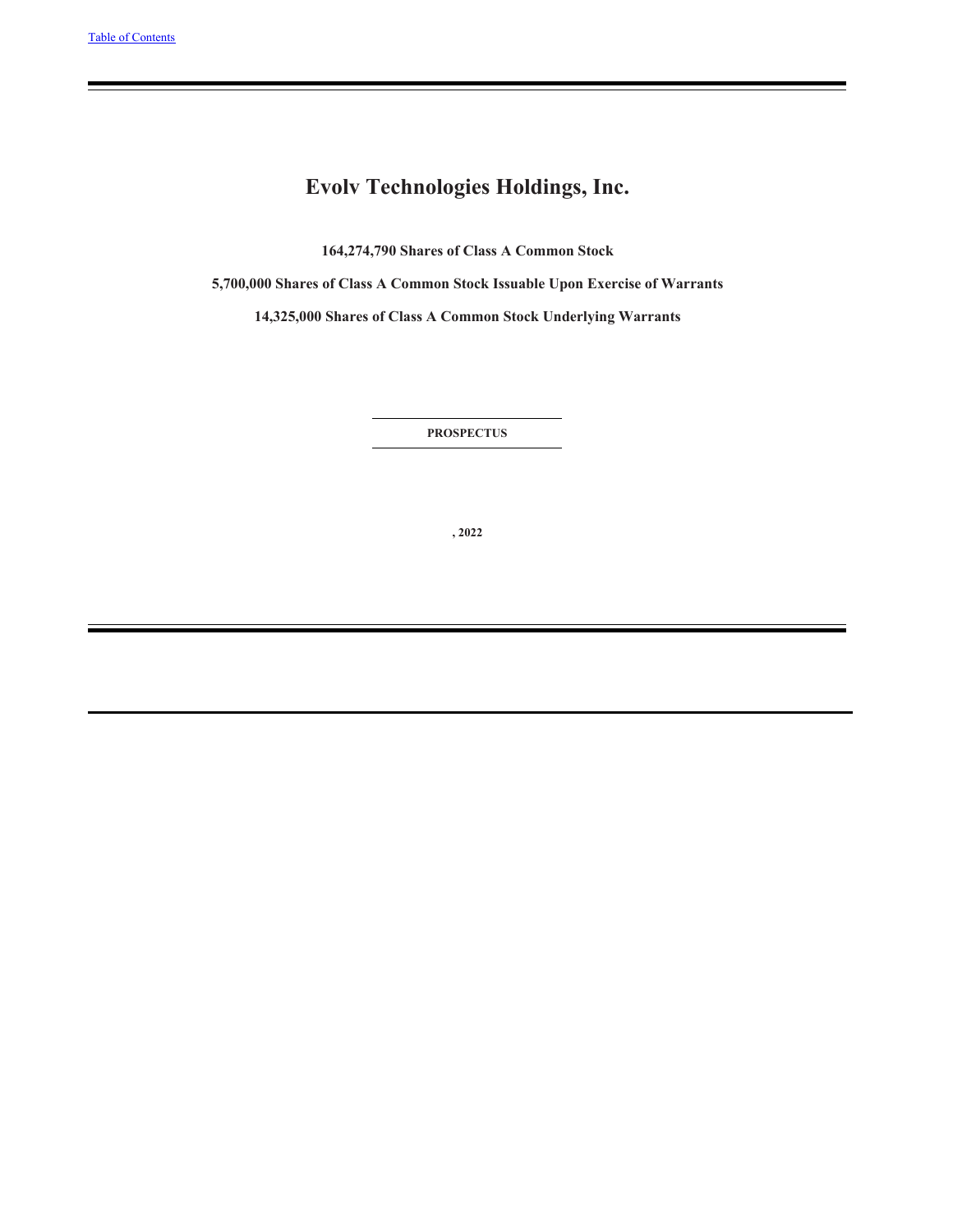#### **PART II**

#### **INFORMATION NOT REQUIRED IN PROSPECTUS**

#### **Item 13. Other Expenses of Issuance and Distribution.**

The following table indicates the expenses to be incurred in connection with the offering described in this registration statement, other than underwriting discounts and commissions.

|                                                     | Amount     |
|-----------------------------------------------------|------------|
| Securities and Exchange Commission registration fee | 153,129.94 |
| Accountants' fees and expenses                      |            |
| Legal fees and expenses                             |            |
| Miscellaneous                                       | $\ast$     |
| Total expenses                                      |            |
|                                                     |            |

These fees are calculated based on the securities offered and the number of issuances and accordingly cannot be defined at this time.

#### **Item 14. Indemnification of Directors and Officers.**

Section 102 of the General Corporation Law of the State of Delaware permits a corporation to eliminate the personal liability of directors of a corporation to the corporation or its stockholders for monetary damages for a breach of fiduciary duty as a director, except where the director breached his duty of loyalty, failed to act in good faith, engaged in intentional misconduct or knowingly violated a law, authorized the payment of a dividend or approved a stock repurchase in violation of Delaware corporate law or obtained an improper personal benefit. Our restated certificate of incorporation provides that no director of the Registrant shall be personally liable to it or its stockholders for monetary damages for any breach of fiduciary duty as a director, notwithstanding any provision of law imposing such liability, except to the extent that the General Corporation Law of the State of Delaware prohibits the elimination or limitation of liability of directors for breaches of fiduciary duty.

Section 145 of the General Corporation Law of the State of Delaware provides that a corporation has the power to indemnify a director, officer, employee, or agent of the corporation, or a person serving at the request of the corporation for another corporation, partnership, joint venture, trust or other enterprise in related capacities against expenses (including attorneys' fees), judgments, fines and amounts paid in settlement actually and reasonably incurred by the person in connection with an action, suit or proceeding to which he was or is a party or is threatened to be made a party to any threatened, ending or completed action, suit or proceeding by reason of such position, if such person acted in good faith and in a manner he reasonably believed to be in or not opposed to the best interests of the corporation, and, in any criminal action or proceeding, had no reasonable cause to believe his conduct was unlawful, except that, in the case of actions brought by or in the right of the corporation, no indemnification shall be made with respect to any claim, issue or matter as to which such person shall have been adjudged to be liable to the corporation unless and only to the extent that the Court of Chancery or other adjudicating court determines that, despite the adjudication of liability but in view of all of the circumstances of the case, such person is fairly and reasonably entitled to indemnity for such expenses which the Court of Chancery or such other court shall deem proper.

Our certificate of incorporation provides that we will indemnify each person who was or is a party or threatened to be made a party to any threatened, pending or completed action, suit or proceeding (other than an action by or in the right of us) by reason of the fact that he or she is or was, or has agreed to become, a director or officer, or is or was serving, or has agreed to serve, at our request as a director, officer, partner, employee or trustee of, or in a similar capacity with, another corporation, partnership, joint venture, trust or other enterprise (all such persons being referred to as an "Indemnitee"), or by reason of any action alleged to have been taken or omitted in such capacity, against all expenses (including attorneys' fees), judgments, fines and amounts paid in settlement actually and reasonably incurred in connection with such action, suit or proceeding and any appeal therefrom, if such Indemnitee acted in good faith and in a manner he or she reasonably believed to be in, or not opposed to, our best interests, and, with respect to any criminal action or proceeding, he or she had no reasonable cause to believe his or her conduct was unlawful. Our restated certificate of incorporation provides that we will indemnify any Indemnitee who was or is a party to an action or suit by or in the right of us to procure a judgment in our favor by reason of the fact that the Indemnitee is or was, or has agreed to become, a director or officer, or is or was serving, or has agreed to serve, at our request as a director, officer, partner, employee or trustee of, or in a similar capacity with, another corporation, partnership, joint venture, trust or other enterprise, or by reason of any action alleged to have been taken or

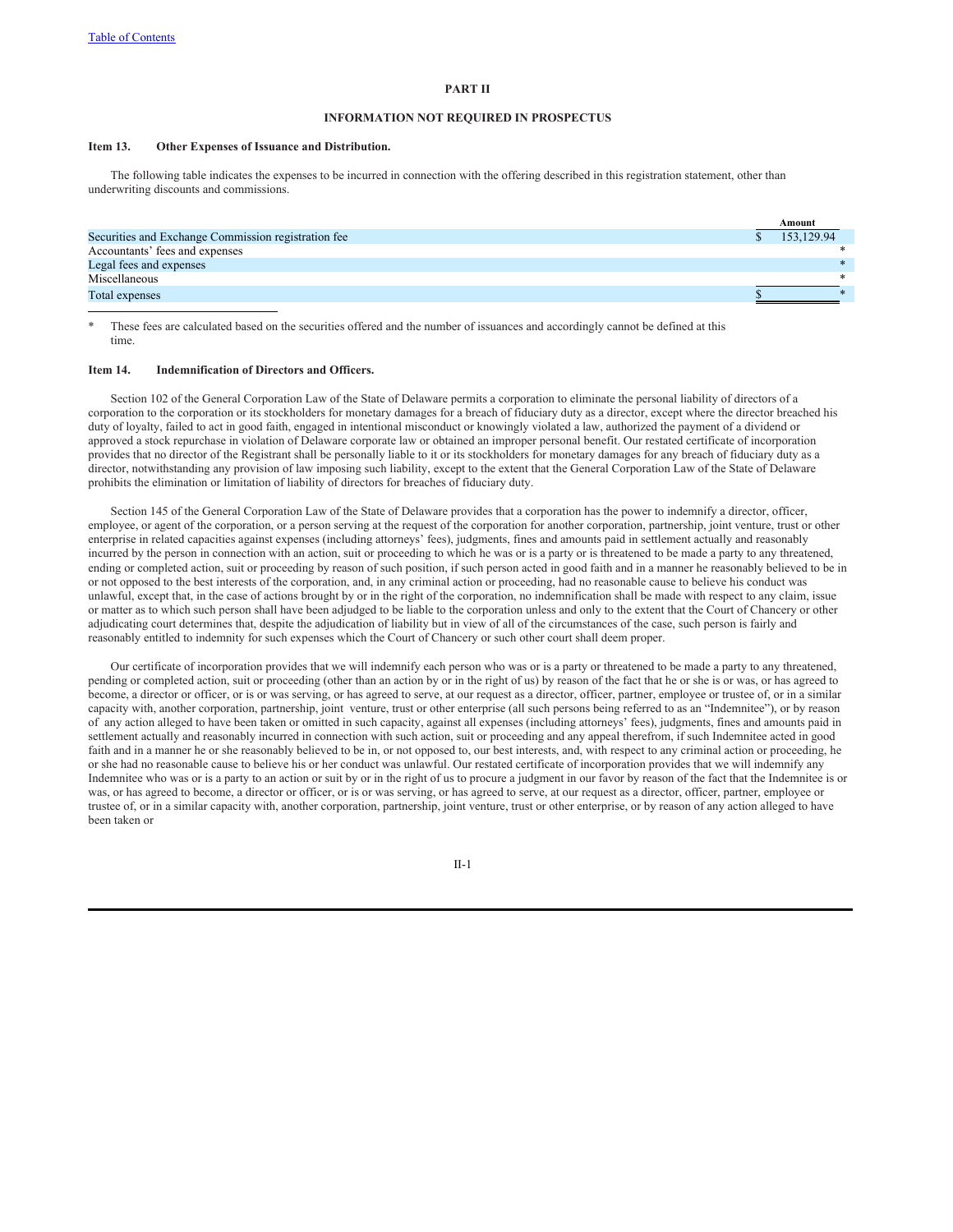omitted in such capacity, against all expenses (including attorneys' fees) and, to the extent permitted by law, amounts paid in settlement actually and reasonably incurred in connection with such action, suit or proceeding, and any appeal therefrom, if the Indemnitee acted in good faith and in a manner he or she reasonably believed to be in, or not opposed to, our best interests, except that no indemnification shall be made with respect to any claim, issue or matter as to which such person shall have been adjudged to be liable to us, unless a court determines that, despite such adjudication but in view of all of the circumstances, he or she is entitled to indemnification of such expenses. Notwithstanding the foregoing, to the extent that any Indemnitee has been successful, on the merits or otherwise, he or she will be indemnified by us against all expenses (including attorneys' fees) actually and reasonably incurred in connection therewith. Expenses must be advanced to an Indemnitee under certain circumstances.

We have entered into indemnification agreements with each of our directors and officers. These indemnification agreements may require us, among other things, to indemnify our directors and officers for some expenses, including attorneys' fees, judgments, fines and settlement amounts incurred by a director or officer in any action or proceeding arising out of his or her service as one of our directors or officers, or any of our subsidiaries or any other company or enterprise to which the person provides services at our request.

We maintain a general liability insurance policy that covers certain liabilities of directors and officers of our corporation arising out of claims based on acts or omissions in their capacities as directors or officers.

In any underwriting agreement we enter into in connection with the sale of common stock being registered hereby, the underwriters will agree to indemnify, under certain conditions, us, our directors, our officers and persons who control us within the meaning of the Securities Act of 1933, as amended , or the Securities Act, against certain liabilities.

#### **Item 15. Recent Sales of Unregistered Securities.**

Set forth below is information regarding shares of capital stock issued by us within the past three years. Also included is the consideration received by us for such shares and information relating to the section of the Securities Act, or rule of the Securities and Exchange Commission, under which exemption from registration was claimed. The Company issued the foregoing securities under Section 4(a)(2) of the Securities Act and/or Rule 506 of Regulation D promulgated under the Securities Act, as a transaction not requiring registration under Section 5 of the Securities Act. The parties receiving the securities represented their intentions to acquire the securities for investment only and not with a view to or for sale in connection with any distribution, and appropriate restrictive legends were affixed to the certificates representing the securities (or reflected in restricted book entry with the Company's transfer agent). The parties also had adequate access, through business or other relationships, to information about the Company.

(a) PIPE

Investment

At the Closing, the Company consummated the PIPE Investment. Additionally, the 4,312,500 shares of NHIC's Class B common stock held by the Sponsor automatically converted to shares of Class A common stock as of the Closing.

(b) Issuance of Convertible Promissory **Notes**.

On January 21, 2021, Legacy Evolv issued convertible promissory notes (the "2021 Notes") to certain existing investors for gross proceeds of \$30.0 million with a stated interest rate of 8.0% per annum. The 2021 Convertible Notes provided a conversion option whereby upon the closing of a qualified financing event, in which the aggregate gross proceeds totaled at least \$100.0 million, the notes would automatically convert into shares of the same class and series of capital stock issued to other investors in the financing at a conversion price equal to 80% of the price per share paid by the other investors. In addition, at the closing of the Business Combination, holders of the 2021 Notes received 1,000,000 shares in the aggregate of NHIC common stock as further consideration for the conversion of such notes consistent with the terms thereof.

(c) Warrants.

Legacy Evolv issued the Finback Warrant to a service provider for the purchase of 6,756,653 shares of Evolv common stock at an exercise price of \$0.16 per share. The warrants are not exercisable upon grant and become exercisable upon meeting certain performance-based milestone vesting conditions. The warrants will be accounted for as a performance based equity award to non-employees for remuneration of services using the Black-Scholes model to measure the value of the warrants upon grant date and will assess the probability of the warrants vesting at each reporting date. As of March 31, 2021 there is a total of 278,337 warrant shares vested and \$1.0 million adjustment for the Finback Warrant.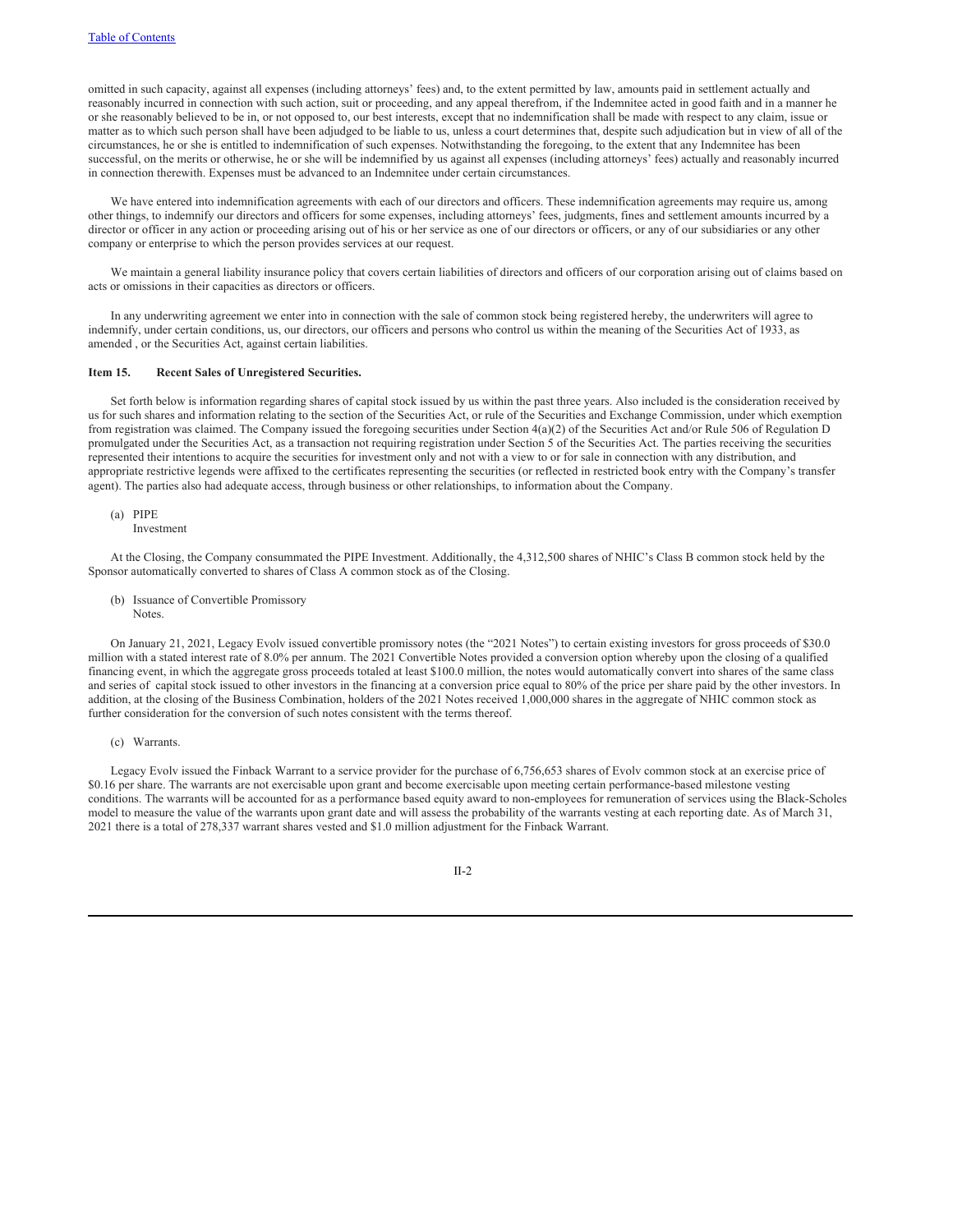On August 4, 2020, simultaneously with the closing of NHIC's IPO, NHIC consummated private sale of 5,250,000 Private Placement Warrants in a private placement to the Sponsor, NewHold Industrial Technology Holdings LLC, and certain funds and accounts managed by Magnetar Financial LLC, UBS O'Connor LLC, and Mint Tower Capital Management B.V., which we refer to collectively as the "Anchor Investors", generating gross proceeds of \$5,250,000.

On August 14, 2020, NHIC consummated the private sale of an 450,000 Private Placement Warrants, at a price of \$1.00 per Private Placement Warrant in a private placement to the Anchor Investors, generating gross proceeds of \$450,000.

# **Item 16. Exhibits and Financial Statement Schedules**

(a) Exhibits

## **EXHIBIT INDEX**

|                |                                             |              | <b>Incorporated by Reference</b> |                |                    | Filed/                |
|----------------|---------------------------------------------|--------------|----------------------------------|----------------|--------------------|-----------------------|
| Exhibit<br>No. | <b>Description</b>                          | Form         | <b>File Number</b>               | <b>Exhibit</b> | <b>Filing Date</b> | Furnished<br>Herewith |
| 2.1            | Agreement and Plan of Merger dated as of    | Form 8-K     | 001-39417                        | 2.1            | March 8, 2021      |                       |
|                | March 5, 2021, by and among NewHold         |              |                                  |                |                    |                       |
|                | Investment Corp., NHIC Sub Inc. and Evolv   |              |                                  |                |                    |                       |
|                | Technologies, Inc.                          |              |                                  |                |                    |                       |
| 2.2            | First Amendment to Agreement and Plan of    | Form 8-K     | 001-39417                        | 2.2            | July 22, 2021      |                       |
|                | Merger dated June 5, 2021, by and among     |              |                                  |                |                    |                       |
|                | NewHold Investment Corp., NHIC Sub Inc.     |              |                                  |                |                    |                       |
|                | and Evolv Technologies, Inc.                |              |                                  |                |                    |                       |
| 3.1            | Second Amended and Restated Certificate of  | Form 10-O    | 001-39417                        | 3.1            | November 15, 2021  |                       |
|                | Incorporation.                              |              |                                  |                |                    |                       |
| 3.2            | <b>Amended and Restated Bylaws.</b>         | Form 8-K     | 001-39417                        | 3.2            | July 22, 2021      |                       |
| 4.1            | Specimen Class A Common Stock Certificate   | Form S-4/A   | 333-255017                       | 4.4            | June 9, 2021       |                       |
|                | of Evoly Technologies Holdings, Inc.        |              |                                  |                |                    |                       |
| 4.2            | Specimen Warrant Certificate of the         | Form $S-1/A$ | 333-233299                       | 4.3            | July 27, 2020      |                       |
|                | Registrant                                  |              |                                  |                |                    |                       |
| 4.3            | Warrant Agreement, dated July 30, 2020, by  | Form $S-1/A$ | 333-233299                       | 4.4            | July 27, 2020      |                       |
|                | and between Continental Stock Transfer &    |              |                                  |                |                    |                       |
|                | <b>Trust Company and NewHold Investment</b> |              |                                  |                |                    |                       |
|                | Corp.                                       |              |                                  |                |                    |                       |
| 4.4            | Description of registered securities        | Form 10-K    |                                  | 4.4            | March 28, 2022     |                       |
| 5.1            | Opinion of Latham and Watkins LLP           |              |                                  |                |                    | **                    |
|                | regarding the validity of the securities.   |              |                                  |                |                    |                       |
| 10.1#          | Sponsor Support Agreement, dated March 5,   | Form 8-K     | 001-39417                        | 10.1           | March 8, 2021      |                       |
|                | 2021, by and among NewHold Investment       |              |                                  |                |                    |                       |
|                | Corp. and the Sponsor.                      |              |                                  |                |                    |                       |
| 10.2#          | Letter Agreement, dated March 5, 2021, by   | Form 8-K     | 001-39417                        | 10.2           | March 8, 2021      |                       |
|                | and among NewHold Industrial Technology     |              |                                  |                |                    |                       |
|                | Holdings LLC, Evolv Technologies, Inc.,     |              |                                  |                |                    |                       |
|                | NewHold Investment Corp. and certain other  |              |                                  |                |                    |                       |
|                | parties thereto.                            |              |                                  |                |                    |                       |
| 10.3#          | Form of Indemnification Agreement.          | Form S-4/A   | 333-255017                       | 10.10          | June 9, 2021       |                       |
| 10.4#          | <b>Amended and Restated Executive</b>       | Form S-4/A   | 333-255017                       | 10.11          | June 9, 2021       |                       |
|                | <b>Employment Agreement between Evolv</b>   |              |                                  |                |                    |                       |
|                | Technologies, Inc. and Peter George.        |              |                                  |                |                    |                       |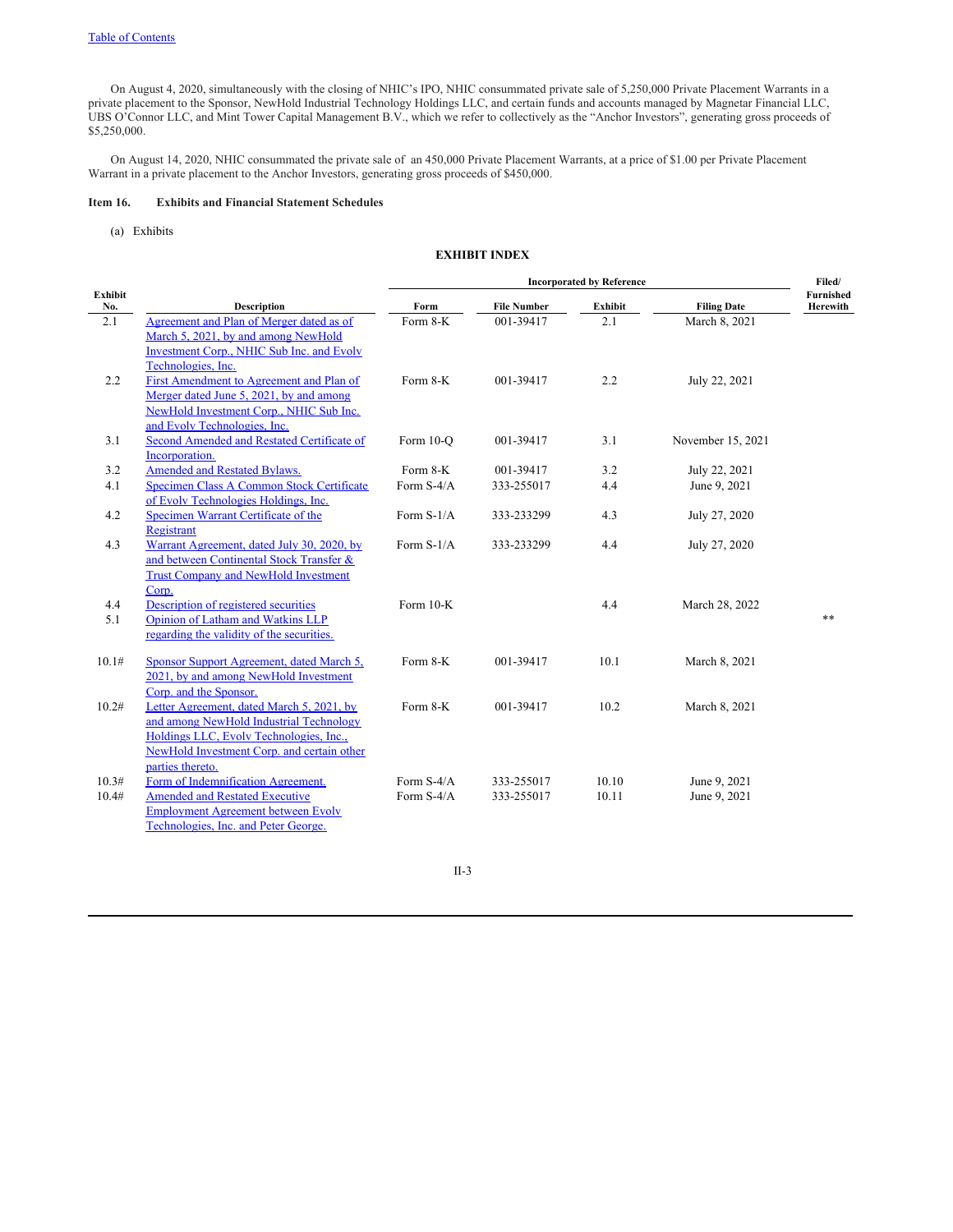# Table of [Contents](#page-0-0)

|         |                                                     | <b>Incorporated by Reference</b> |                    |         | Filed/             |           |
|---------|-----------------------------------------------------|----------------------------------|--------------------|---------|--------------------|-----------|
| Exhibit |                                                     |                                  |                    |         |                    | Furnished |
| No.     | <b>Description</b>                                  | Form                             | <b>File Number</b> | Exhibit | <b>Filing Date</b> | Herewith  |
| 10.5#   | <b>Executive Employment Agreement between</b>       | Form S-4/A                       | 333-255017         | 10.12   | June 9, 2021       |           |
|         | Evolv Technologies, Inc. and Anil R.                |                                  |                    |         |                    |           |
|         | Chitkara.                                           |                                  |                    |         |                    |           |
| 10.6#   | <b>Executive Employment Agreement between</b>       | Form S-4/A                       | 333-255017         | 10.13   | June 9, 2021       |           |
|         | Evolv Technologies, Inc. and Peter Faubert.         |                                  |                    |         |                    |           |
| 10.7#   | <b>Executive Employment Agreement, between</b>      | Form 8-K                         | 001-39417          | 10.1    | November 1, 2021   |           |
|         | Evolv Technologies, Inc. and Mario Ramos            |                                  |                    |         |                    |           |
| 10.8#   | Evolv Technologies Holdings, Inc. 2021              | Form S-8                         | 333-259961         | 99.1    | September 21, 2021 |           |
|         | <b>Incentive Award Plan.</b>                        |                                  |                    |         |                    |           |
| 10.9#   | Evolv Technologies Holdings, Inc. 2021              | Form S-8                         | 333-259961         | 99.2    | September 21, 2021 |           |
|         | Employee Stock Purchase Plan.                       |                                  |                    |         |                    |           |
| 10.10#  | <b>Amended and Restated Registration Rights</b>     | Form 10-K                        |                    | 10.10#  | March 28, 2022     |           |
|         | Agreement by and among NewHold, Evolv               |                                  |                    |         |                    |           |
|         | and certain stockholders.                           |                                  |                    |         |                    |           |
| 10.11#  | Form of Restricted Stock Unit Award                 | Form 10-O                        | 001-39417          | 10.1    | November 15, 2021  |           |
|         | Agreement under the 2021 Incentive Award            |                                  |                    |         |                    |           |
|         | Plan                                                |                                  |                    |         |                    |           |
| 10.12#  | Evolv Technologies, Inc. 2013 Employee,             | Form S-8                         | 333-259961         | 99.3    | September 21, 2021 |           |
|         | Director and Consultant Equity Incentive            |                                  |                    |         |                    |           |
|         | Plan.                                               |                                  |                    |         |                    |           |
| 21.1    | <b>List of Subsidiaries.</b>                        | Form 10-K                        |                    | 21.1    | March 28, 2022     |           |
| 23.2    | Consent of PricewaterhouseCoopers LLP.              |                                  |                    |         |                    | $\ast$    |
| 23.3    | <b>Consent of Latham and Watkins LLP</b>            |                                  |                    |         |                    | **        |
|         | (included in Exhibit 5.1).                          |                                  |                    |         |                    |           |
| 24.1    | Power of Attorney (included on the signature        |                                  |                    |         |                    | **        |
|         | page hereof).                                       |                                  |                    |         |                    |           |
| 31.1    | Certification of Principal Executive Officer        | Form 10-K                        |                    | 31.1    | March 28, 2022     |           |
|         | pursuant to Exchange Act Rule 13a-14(a).            |                                  |                    |         |                    |           |
| 31.2    | <b>Certification of Principal Financial Officer</b> | Form 10-K                        |                    | 31.2    | March 28, 2022     |           |
|         | pursuant to Exchange Act Rule 13a-14(a).            |                                  |                    |         |                    |           |
| 32.1    | Certification of Principal Executive Officer        | Form 10-K                        |                    | 32.1    | March 28, 2022     |           |
|         | pursuant to 18 U.S.C. Section 1350.                 |                                  |                    |         |                    |           |
| 32.2    | <b>Certification of Principal Financial Officer</b> | Form 10-K                        |                    | 32.2    | March 28, 2022     |           |
|         | pursuant to 18 U.S.C. Section 1350.                 |                                  |                    |         |                    |           |

\* Filed herewith.

\*\* Previously filed.

# Management contract or compensatory plan, contract or arrangement.

(b) Financial Statements Schedules. Schedules not listed above have been omitted because the information required to be set forth therein is not applicable or is shown in the financial statements or notes thereto.

## II-4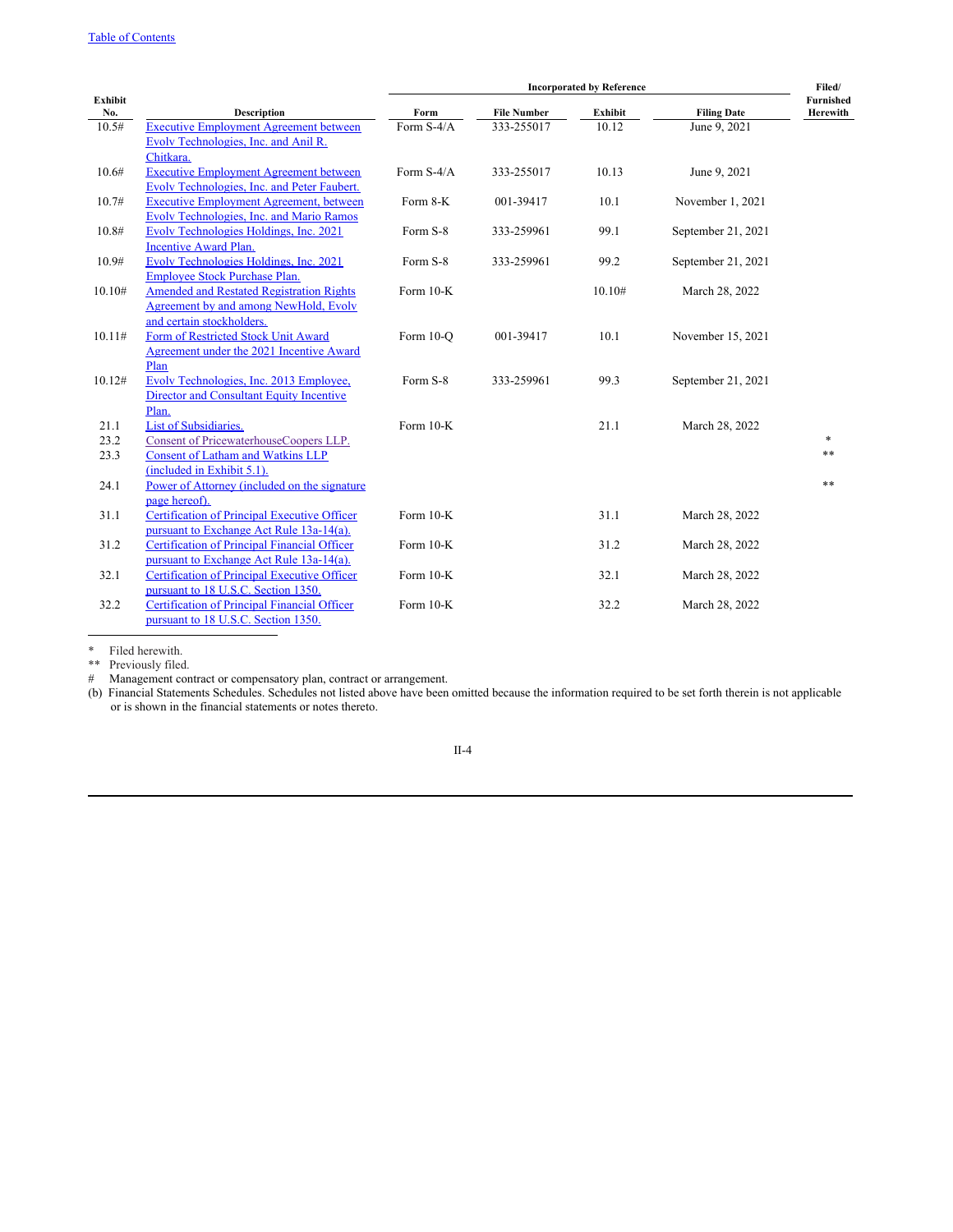#### **Item 17. Undertakings.**

The undersigned registrant hereby undertakes to provide to the underwriter, at the closing specified in the underwriting agreement, certificates in such denominations and registered in such names as required by the underwriter to permit prompt delivery to each purchaser.

Insofar as indemnification for liabilities arising under the Securities Act may be permitted to directors, officers and controlling persons of the registrant pursuant to the foregoing provisions, or otherwise, the registrant has been advised that in the opinion of the Securities and Exchange Commission such indemnification is against public policy as expressed in the Securities Act and is, therefore, unenforceable. In the event that a claim for indemnification against such liabilities (other than the payment by the registrant of expenses incurred or paid by a director, officer or controlling person of the registrant in the successful defense of any action, suit or proceeding) is asserted by such director, officer or controlling person in connection with the securities being registered, the registrant will, unless in the opinion of its counsel the matter has been settled by controlling precedent, submit to a court of appropriate jurisdiction the question whether such indemnification by it is against public policy as expressed in the Securities Act and will be governed by the final adjudication of such issue.

The undersigned hereby undertakes that:

(1) For purposes of determining any liability under the Securities Act of 1933, the information omitted from the form of prospectus filed as part of this registration statement in reliance upon Rule 430A and contained in a form of prospectus filed by the registrant pursuant to Rule 424(b)(1) or (4) or 497(h) under the Securities Act shall be deemed to be part of this registration statement as of the time it was declared effective.

(2) For the purpose of determining any liability under the Securities Act of 1933, each post-effective amendment that contains a form of prospectus shall be deemed to be a new registration statement relating to the securities offered therein, and the offering of such securities at that time shall be deemed to be the initial bona fide offering thereof.

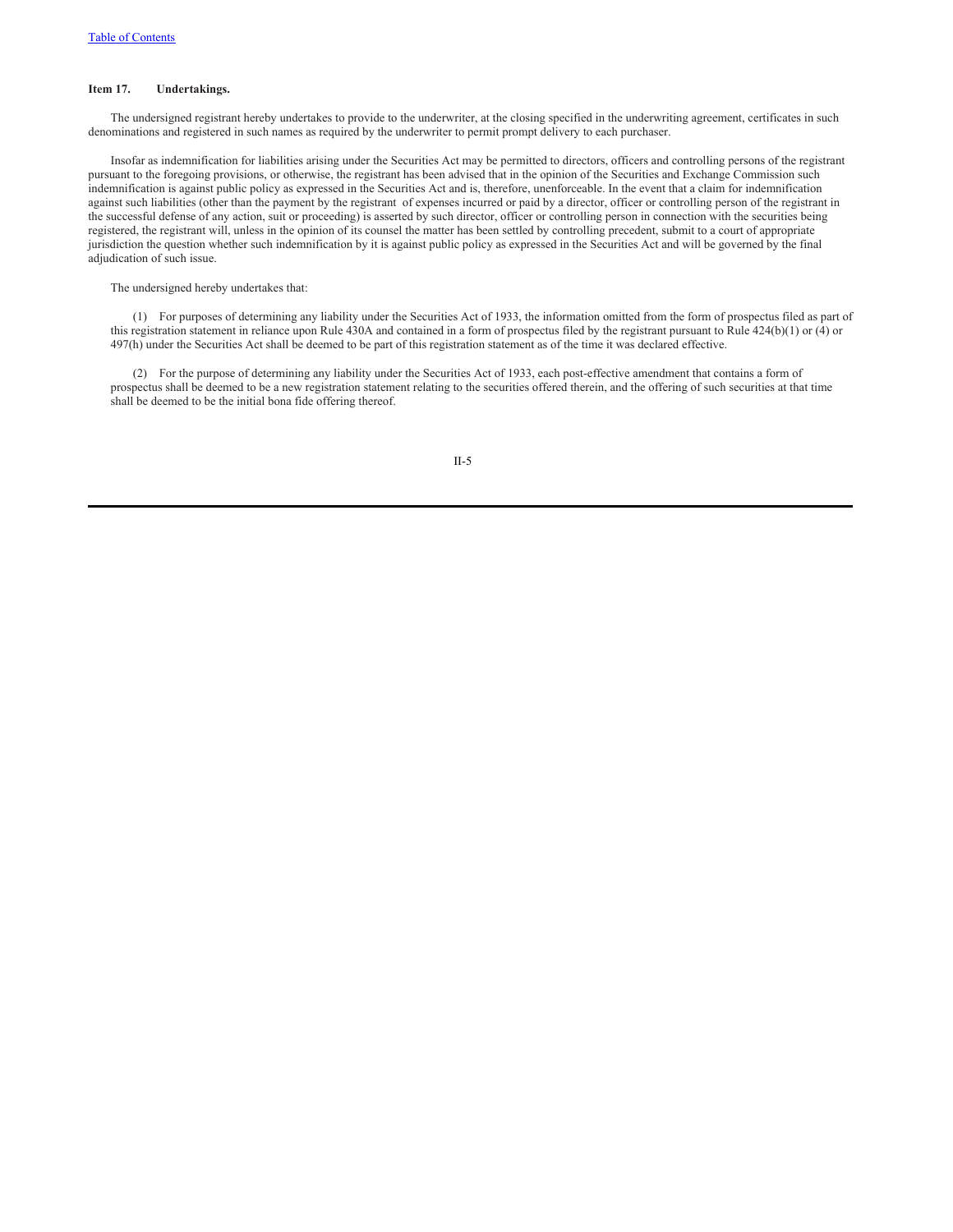## **SIGNATURES**

Pursuant to the requirements of the Securities Act, the registrant has duly caused this post-effective amendment to the Registration Statement on Form S- 1 to be signed on its behalf by the undersigned, thereunto duly authorized, in the City of Waltham, Commonwealth of Massachusetts, on this 18th day of April, 2022.

# **EVOLV TECHNOLOGIES HOLDINGS, INC.**

By: /s/ Peter George Peter George President and Chief Executive Officer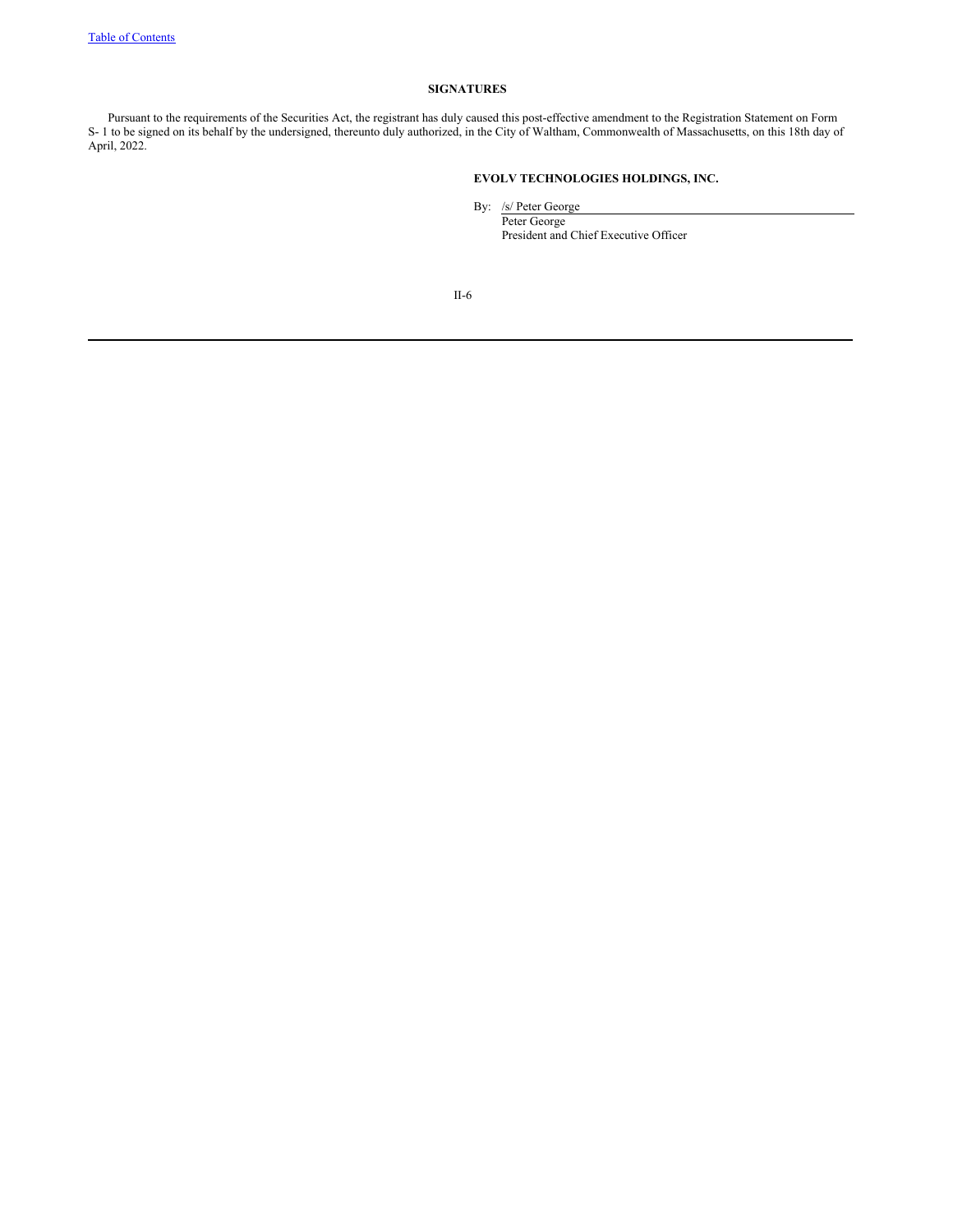# **SIGNATURES**

Pursuant to the requirements of the Securities Act of 1933, this Registration Statement has been signed by the following persons in the capacities held on the dates indicated.

| Signature                        | <b>Title</b>                                                                                                     | Date           |
|----------------------------------|------------------------------------------------------------------------------------------------------------------|----------------|
| /s/ Peter George<br>Peter George | President, Chief Executive Officer and Director (principal executive officer)                                    | April 18, 2022 |
| /s/ Mario Ramos<br>Mario Ramos   | Chief Financial Officer (principal financial officer and principal accounting officer) and<br>Chief Risk Officer | April 18, 2022 |
| $\ast$<br>Alan Cohen             | Chairman of the Board                                                                                            | April 18, 2022 |
| $\ast$<br>Kevin Charlton         | Director                                                                                                         | April 18, 2022 |
| $\ast$<br>Michael Ellenbogen     | Director                                                                                                         | April 18, 2022 |
| *<br>Neil Glat                   | Director                                                                                                         | April 18, 2022 |
| $\ast$<br>David Orfao            | Director                                                                                                         | April 18, 2022 |
| *<br>Merline Saintil             | Director                                                                                                         | April 18, 2022 |
| John Kedzierski                  | Director                                                                                                         | April 18, 2022 |
| $\ast$<br>Kimberly Sheehy        | Director                                                                                                         | April 18, 2022 |
| *<br>Mark Sullivan               | Director                                                                                                         | April 18, 2022 |
| *<br><b>Bilal Zuberi</b>         | Director                                                                                                         | April 18, 2022 |
| *By: /s/ Peter George            |                                                                                                                  |                |

Peter George Attorney-in-Fact

II-7